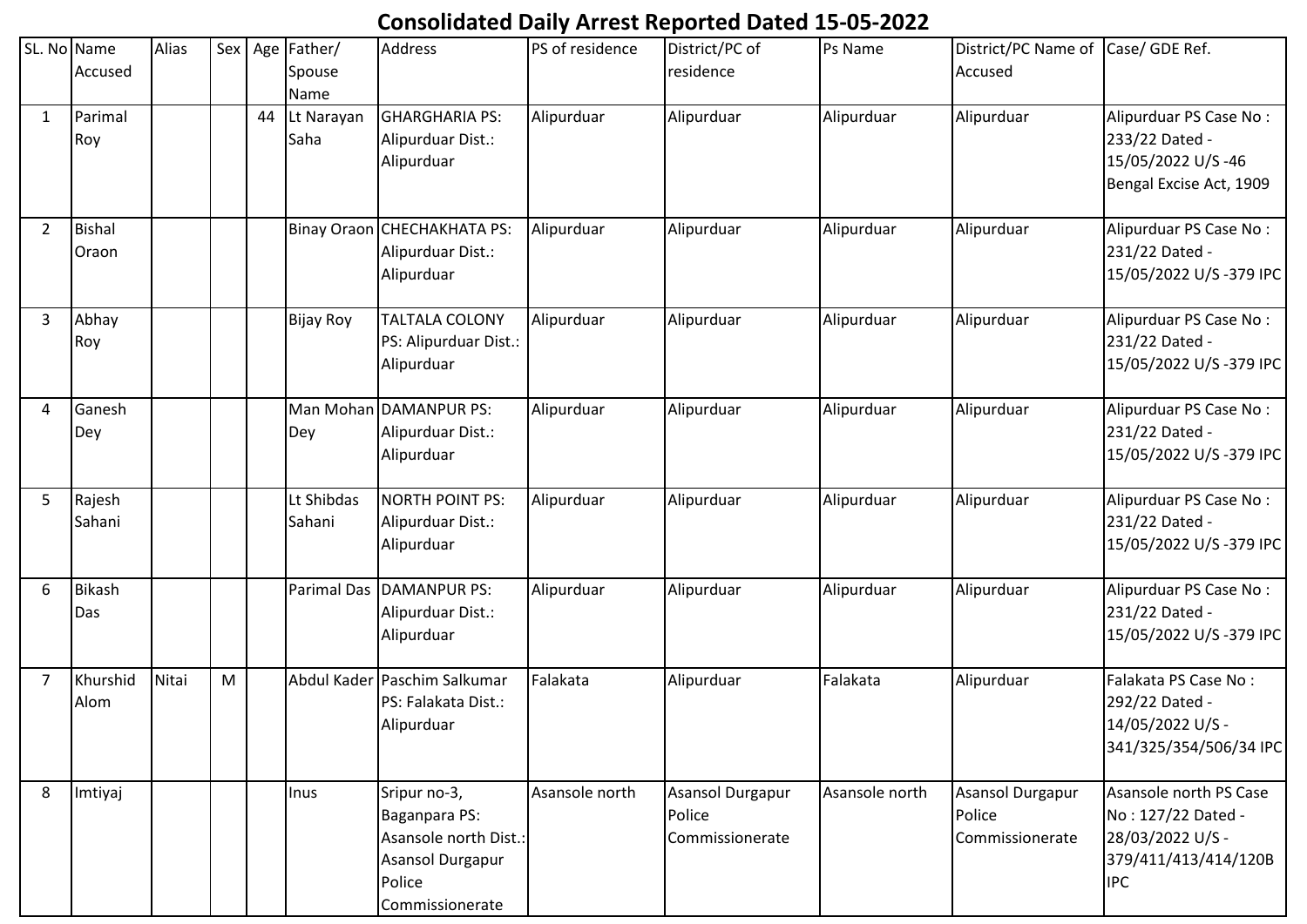| 9<br>10 | Henry<br>Robet<br>Mahato<br><b>Bikas</b> | Ajoy   |   | 30 | Robert<br>Mahato<br>Prodip | Chelidanga Near P R Asansole north<br><b>Mukherjee Nursing</b><br>Home PS: Asansole<br>north Dist.: Asansol<br><b>Durgapur Police</b><br>Commissionerate<br>PS: Durgapur Dist.: | Durgapur   | <b>Asansol Durgapur</b><br>Police<br>Commissionerate<br>Asansol Durgapur | Asansole north<br>Durgapur | <b>Asansol Durgapur</b><br>Police<br>Commissionerate<br>Asansol Durgapur | Asansole north PS Case<br>No: 193/22 Dated -<br>29/04/2022 U/S -<br>392/363 IPC<br>Durgapur PS Case No:                                                                  |
|---------|------------------------------------------|--------|---|----|----------------------------|---------------------------------------------------------------------------------------------------------------------------------------------------------------------------------|------------|--------------------------------------------------------------------------|----------------------------|--------------------------------------------------------------------------|--------------------------------------------------------------------------------------------------------------------------------------------------------------------------|
|         | Thakur                                   |        |   |    | Thakur                     | <b>Asansol Durgapur</b><br>Police<br>Commissionerate                                                                                                                            |            | Police<br>Commissionerate                                                |                            | Police<br>Commissionerate                                                | 220/22 Dated -<br>15/05/2022 U/S -<br>341/325/307/379/354D/<br>509/506 IPC                                                                                               |
| 11      | Mithun<br><b>Bhuiya</b>                  |        | M | 38 | Punit<br><b>Bhuiya</b>     | Parasia Chatai<br>Center PS: Jamuria<br>Dist.: Asansol<br><b>Durgapur Police</b><br>Commissionerate                                                                             | Jamuria    | <b>Asansol Durgapur</b><br>Police<br>Commissionerate                     | Jamuria                    | Asansol Durgapur<br>Police<br>Commissionerate                            | Jamuria PS Case No:<br>236/22 Dated -<br>15/05/2022 U/S -<br>341/323/354B/506/509<br><b>IPC</b>                                                                          |
| 12      | Shyamal<br><b>Ruidas</b>                 |        |   |    | Swapan<br>Ruidas           | Vill- Bankati, PS-<br>Kanksa, Dist-<br>Paschim Bardhaman<br>PS: Kanksa Dist.:<br><b>Asansol Durgapur</b><br>Police<br>Commissionerate                                           | Kanksa     | Asansol Durgapur<br>Police<br>Commissionerate                            | Kanksa                     | <b>Asansol Durgapur</b><br>Police<br>Commissionerate                     | Kanksa PS Case No:<br>178/22 Dated -<br>15/05/2022 U/S -<br>379/411/414/120B IPC &<br>21/22 Mines and<br>Minerals (Regulation and<br>Development) Act<br>$(1957)\hat{A}$ |
| 13      | Rasomoy<br>Bagdi                         |        |   |    |                            | Ranjit Bagdi Shibraotra PS:<br>Dubrajpore Dist.:<br><b>Birbhum</b>                                                                                                              | Dubrajpore | Birbhum                                                                  | Kanksa                     | <b>Asansol Durgapur</b><br>Police<br>Commissionerate                     | Kanksa PS Case No:<br>175/22 Dated -<br>14/05/2022 U/S -<br>363/365 IPC                                                                                                  |
| 14      | Md<br>Kayum<br>Khan                      | Patang | M |    | Lt Khalik<br>Khan          | Lachipur gate PS:<br>Kulti Dist.: Asansol<br><b>Durgapur Police</b><br>Commissionerate                                                                                          | Kulti      | Asansol Durgapur<br>Police<br>Commissionerate                            | Kulti                      | Asansol Durgapur<br>Police<br>Commissionerate                            | Kulti PS Case No: 259/22<br>Dated - 22/04/2022 U/S -<br>399/402 IPC                                                                                                      |
| 15      | Habibul<br>Mirja                         | Raju   | M |    | Sarke Mirja                | Lachipur gate PS:<br>Kulti Dist.: Asansol<br>Durgapur Police<br>Commissionerate                                                                                                 | Kulti      | <b>Asansol Durgapur</b><br>Police<br>Commissionerate                     | Kulti                      | <b>Asansol Durgapur</b><br>Police<br>Commissionerate                     | Kulti PS Case No: 259/22<br>Dated - 22/04/2022 U/S -<br>399/402 IPC                                                                                                      |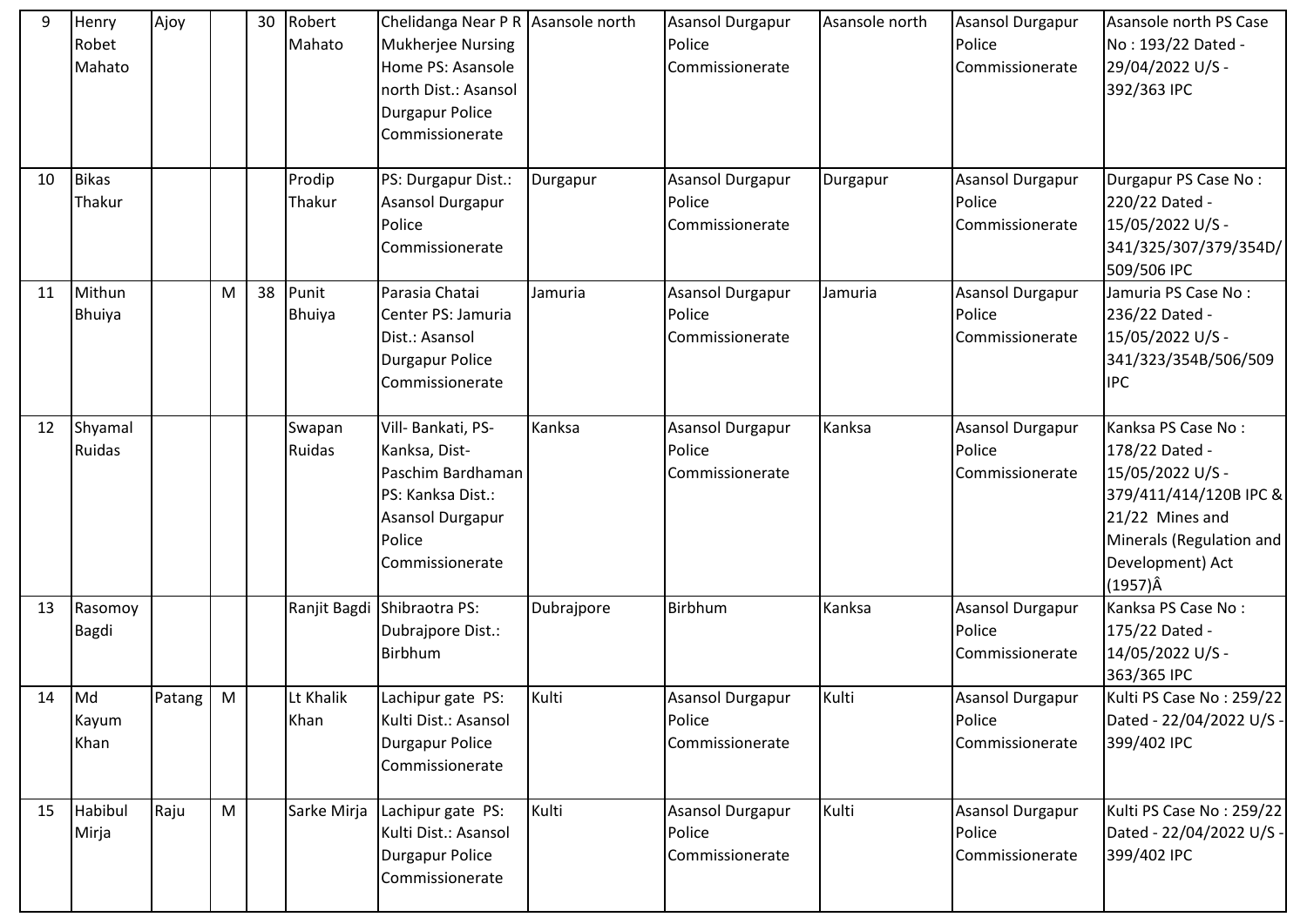| 16 | Mojamel<br>Sk         |                      | M | 40 | Sk                      | Lt. Soyed Ali PS: Bishnupur Dist.:<br><b>Diamond Harbour</b><br><b>Police District</b>   | Bishnupur | Diamond Harbour<br><b>Police District</b>        | Bishnupur | Diamond Harbour<br>Police District        | <b>Bishnupur PS Case No:</b><br>116/22 Dated -<br>26/02/2022 U/S -<br>399/402 IPC & 3/4<br><b>Explosive Substances</b><br>Act, 1908Â             |
|----|-----------------------|----------------------|---|----|-------------------------|------------------------------------------------------------------------------------------|-----------|--------------------------------------------------|-----------|-------------------------------------------|--------------------------------------------------------------------------------------------------------------------------------------------------|
| 17 | Chottu Sk Nur         | Selim<br>Sk          | M | 30 | <b>Sk</b>               | Lt. Soyed Ali PS: Bishnupur Dist.:<br><b>Diamond Harbour</b><br><b>Police District</b>   | Bishnupur | Diamond Harbour<br><b>Police District</b>        | Bishnupur | Diamond Harbour<br>Police District        | Bishnupur PS Case No:<br>116/22 Dated -<br>26/02/2022 U/S -<br>399/402 IPC & 3/4<br><b>Explosive Substances</b><br>Act, 1908Â                    |
| 18 | Junior<br>Dagar       |                      | M | 43 | Rabindra<br>Singh       | PS: Bishnupur Dist.:<br>Diamond Harbour<br>Chowdhury   Police District                   | Bishnupur | <b>Diamond Harbour</b><br><b>Police District</b> | Bishnupur | Diamond Harbour<br>Police District        | Bishnupur PS Case No:<br>326/22 Dated -<br>14/05/2022 U/S-506 IPC<br>& 25 Maintenance and<br>Welfare of Parents and<br>Senior Citizens Act, 2007 |
| 19 | Dinmoy<br>Rawat       |                      | M | 46 | Dinesh Ch.<br>Rawat     | PS: Bishnupur Dist.:<br><b>Diamond Harbour</b><br><b>Police District</b>                 | Bishnupur | <b>Diamond Harbour</b><br><b>Police District</b> | Bishnupur | Diamond Harbour<br>Police District        | Bishnupur PS Case No:<br>326/22 Dated -<br>14/05/2022 U/S-506 IPC<br>& 25 Maintenance and<br>Welfare of Parents and<br>Senior Citizens Act, 2007 |
| 20 | Yunus<br>Molla        |                      | M | 33 | Lt. Arshad<br>Ali Molla | PS: Bishnupur Dist.:<br>Diamond Harbour<br><b>Police District</b>                        | Bishnupur | Diamond Harbour<br><b>Police District</b>        | Bishnupur | Diamond Harbour<br><b>Police District</b> | Bishnupur PS Case No:<br>327/22 Dated -<br>15/05/2022 U/S -<br>279/304A IPC                                                                      |
| 21 | Sonu<br>Mahato        | Sano<br><b>Nunia</b> | M |    | 16 Lakhpati<br>Nunia    | Chinakuri, Sitalpur<br>PS: Kulti Dist.:<br>Asansol Durgapur<br>Police<br>Commissionerate | Kulti     | Asansol Durgapur<br>Police<br>Commissionerate    | Chhatna   | <b>Bankura</b>                            | Chhatna PS Case No:<br>17/22 Dated -<br>22/02/2022 U/S-379 IPC                                                                                   |
| 22 | Somenath<br>Paramanik |                      | M | 37 | Lt. Mohor<br>Paramanik  | Hatagram PS: Indpur Indpur<br>Dist.: Bankura                                             |           | <b>Bankura</b>                                   | Indpur    | <b>Bankura</b>                            | Indpur PS Case No:<br>39/22 Dated -<br>15/05/2022 U/S-46A<br>Bengal Excise Act, 1909                                                             |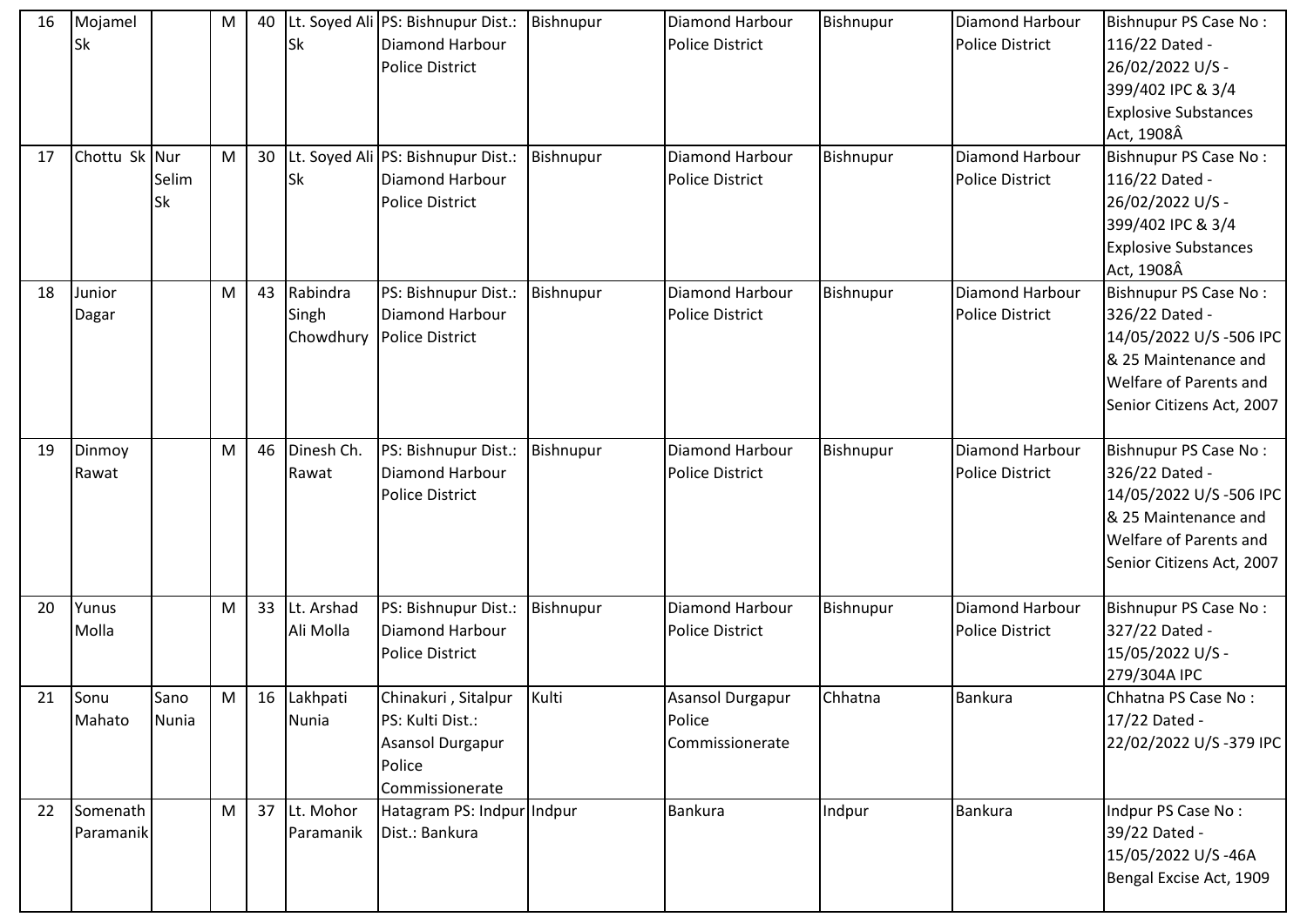| 23 | Koushik<br>Roy        |               | ${\sf M}$    |    | Mahadeb<br>Roy                     | Dharampur PS:<br>Jangipara Dist.:<br><b>Hooghly Rural</b>             | Jangipara  | <b>Hooghly Rural</b> | Indus      | <b>Bankura</b>      | Indus PS Case No: 36/22<br>Dated - 15/05/2022 U/S -<br>379/411/120B IPC           |
|----|-----------------------|---------------|--------------|----|------------------------------------|-----------------------------------------------------------------------|------------|----------------------|------------|---------------------|-----------------------------------------------------------------------------------|
| 24 | Soujit<br>Malik       |               |              |    | Mahadeb<br>Malik                   | Khalaspur PS:<br>Tarakeswar Dist.:<br><b>Hooghly Rural</b>            | Tarakeswar | <b>Hooghly Rural</b> | Indus      | Bankura             | Indus PS Case No: 36/22<br>Dated - 15/05/2022 U/S -<br>379/411/120B IPC           |
| 25 | Gopal<br>Goswami      |               | M            | 53 | Lt.<br>Gobardhan<br>Goswami        | Joypur Goswami<br>Para PS: Joypur<br>Dist.: Purulia                   | Joypur     | Purulia              | Joypur     | Purulia             | Joypur PS Case No:<br>69/22 Dated -<br>15/05/2022 U/S -<br>341/323/325/354/34 IPC |
| 26 | Ratna<br>Goswami      |               | $\mathsf{F}$ | 42 | Gopal<br>Goswami                   | Joypur Goswami<br>Para PS: Joypur<br>Dist.: Purulia                   | Joypur     | Purulia              | Joypur     | Purulia             | Joypur PS Case No:<br>69/22 Dated -<br>15/05/2022 U/S -<br>341/323/325/354/34 IPC |
| 27 | Haradhan<br>Goswami   |               | M            | 44 | Lt.<br>Gobardhan<br>Goswami        | Joypur Goswami<br>Para PS: Joypur<br>Dist.: Purulia                   | Joypur     | Purulia              | Joypur     | Purulia             | Joypur PS Case No:<br>69/22 Dated -<br>15/05/2022 U/S -<br>341/323/325/354/34 IPC |
| 28 | Paltu<br>Goswami      |               | M            | 38 | Ramdas<br>Goswami                  | Joypur Bazar PS:<br>Joypur Dist.: Purulia                             | Joypur     | Purulia              | Joypur     | Purulia             | Joypur PS Case No:<br>70/22 Dated -<br>15/05/2022 U/S -<br>447/323/34 IPC         |
| 29 | Arjun<br>Mahato       |               | M            | 29 | Ruplal<br>Mahato                   | Kathaltard PS:<br>Joypur Dist.: Purulia                               | Joypur     | Purulia              | Joypur     | Purulia             | Joypur PS Case No:<br>71/22 Dated -<br>15/05/2022 U/S-279 IPC                     |
| 30 | Bidesh<br>Ghorui      |               | M            | 37 | Jaladhar<br>Ghorui@<br><b>Olol</b> | Vill- Ghudar PS:<br>Uluberia Dist.:<br><b>Howrah Rural</b>            | Uluberia   | Howrah Rural         | Joypur     | <b>Howrah Rural</b> | Joypur PS Case No:<br>41/22 Dated -<br>15/03/2022 U/S -<br>417/376/323/506 IPC    |
| 31 | Rakha<br><b>Bauri</b> | Rakhah<br>ari | M            | 38 | Late Bala<br>Bauri                 | Ptrasayer<br>Shyampukurpar PS:<br>Patrasayar Dist.:<br><b>Bankura</b> | Patrasayar | <b>Bankura</b>       | Patrasayar | Bankura             | Patrasayar PS Case No:<br>73/22 Dated -<br>15/05/2022 U/S -<br>376/326 IPC        |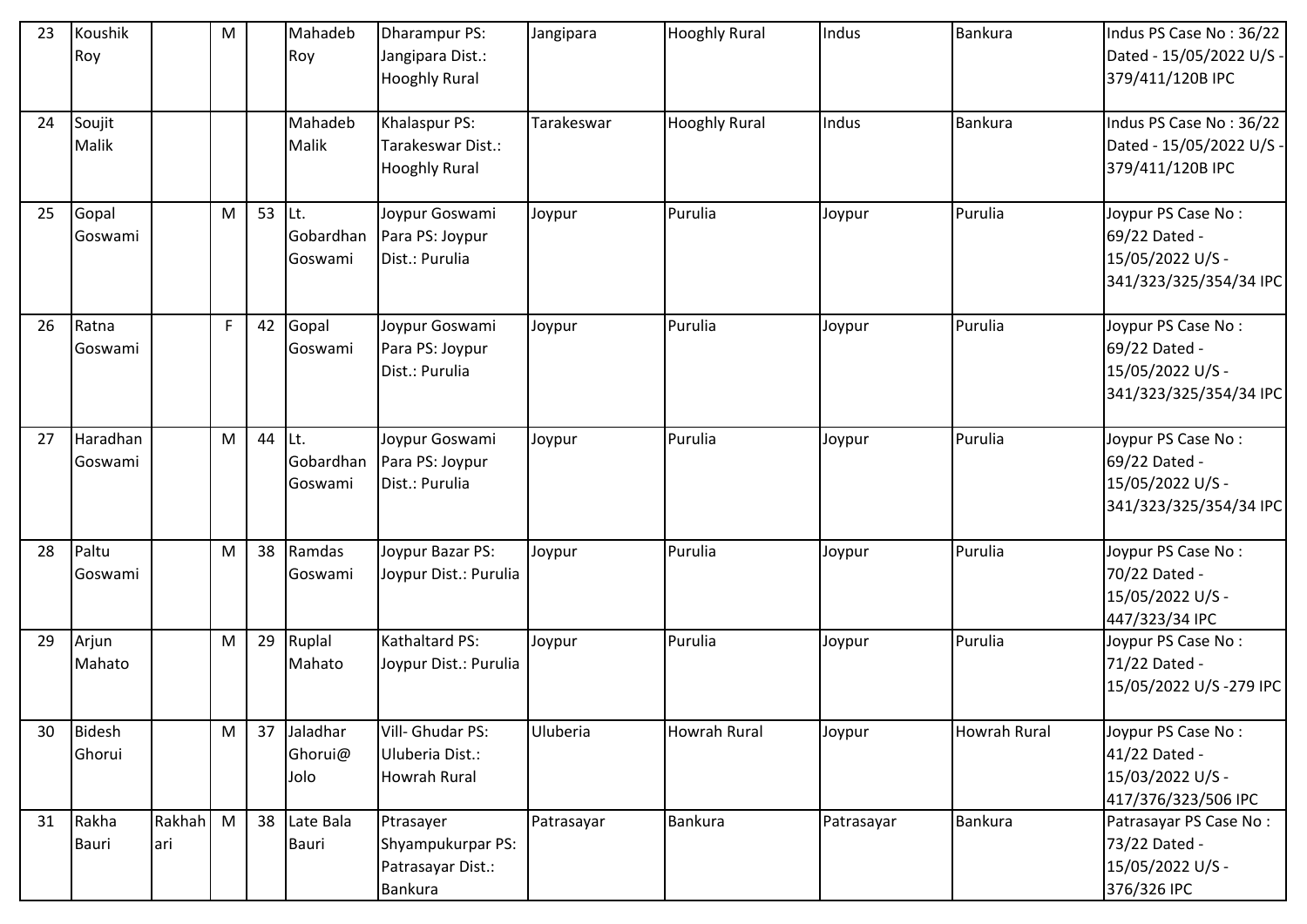| 32 | Prasanta  |        | M         |                 | Leku             | Vill - Balakhar PS:              | Ranibandh      | <b>Bankura</b> | Ranibandh   | Bankura        | Ranibandh PS Case No:   |
|----|-----------|--------|-----------|-----------------|------------------|----------------------------------|----------------|----------------|-------------|----------------|-------------------------|
|    | Mahata    |        |           |                 | Mahata           | Ranibandh Dist.:                 |                |                |             |                | 15/22 Dated -           |
|    |           |        |           |                 |                  | Bankura                          |                |                |             |                | 15/05/2022 U/S -        |
|    |           |        |           |                 |                  |                                  |                |                |             |                | 341/354B/506/509/323/   |
|    |           |        |           |                 |                  |                                  |                |                |             |                | 34 IPC                  |
| 33 | Ajoy      |        | M         |                 | Madan            | Vill - Balakhar PS:              | Ranibandh      | <b>Bankura</b> | Ranibandh   | <b>Bankura</b> | Ranibandh PS Case No:   |
|    | Rajowar   |        |           |                 | Rajowar          | Ranibandh Dist.:                 |                |                |             |                | 15/22 Dated -           |
|    |           |        |           |                 |                  | Bankura                          |                |                |             |                | 15/05/2022 U/S -        |
|    |           |        |           |                 |                  |                                  |                |                |             |                | 341/354B/506/509/323/   |
|    |           |        |           |                 |                  |                                  |                |                |             |                | <b>34 IPC</b>           |
| 34 | Moshidul  | Nutun  | ${\sf M}$ | 35              | Ayeb Nabi        | of Vill+PO                       | Amdanga        | <b>Barasat</b> | Amdanga     | Barasat        | Amdanga PS Case No:     |
|    | Mondal    |        |           |                 |                  | Padmalovpur, PS                  |                |                |             |                | 207/22 Dated -          |
|    |           |        |           |                 |                  | Amdanga, North 24                |                |                |             |                | 12/05/2022 U/S -        |
|    |           |        |           |                 |                  | Pgs PS: Amdanga                  |                |                |             |                | 399/402 IPC             |
|    |           |        |           |                 |                  | Dist.: Barasat                   |                |                |             |                |                         |
| 35 | Abdul     | Khokon |           | 32 <sup>2</sup> | Lt. Sohidul      | Vill+PO Adhata, PS-              | Amdanga        | <b>Barasat</b> | Amdanga     | Barasat        | Amdanga PS Case No:     |
|    | Hamid     |        |           |                 | Islam            | Amdanga, North 24                |                |                |             |                | 214/22 Dated -          |
|    |           |        |           |                 |                  | Parganas PS:                     |                |                |             |                | 15/05/2022 U/S-46AA     |
|    |           |        |           |                 |                  | Amdanga Dist.:                   |                |                |             |                | Bengal Excise Act, 1909 |
|    |           |        |           |                 |                  | <b>Barasat</b>                   |                |                |             |                |                         |
| 36 | Rafik     |        |           |                 | Late Rajab       | PS: Barasat Dist.:               | <b>Barasat</b> | <b>Barasat</b> | Ashoknagar  | Barasat        | Ashoknagar PS Case No:  |
|    | Molla     |        |           |                 | Ali Molla        | <b>Barasat</b>                   |                |                |             |                | 412/22 Dated -          |
|    |           |        |           |                 |                  |                                  |                |                |             |                | 14/05/2022 U/S -        |
|    |           |        |           |                 |                  |                                  |                |                |             |                | 279/304A IPC            |
| 37 | Prakash   |        | M         | 30              |                  | Utpal Sarkar Vill-beraberia, PO- | Duttapukur     | <b>Barasat</b> | Duttapukur  | Barasat        | Duttapukur PS Case No:  |
|    | Sarkar    |        |           |                 |                  | Beraberia, PS-                   |                |                |             |                | 469/22 Dated -          |
|    |           |        |           |                 |                  | Amdanga, North 24                |                |                |             |                | 14/05/2022 U/S -        |
|    |           |        |           |                 |                  | Parganas PS:                     |                |                |             |                | 279/338/427 IPC         |
|    |           |        |           |                 |                  | Duttapukur Dist.:                |                |                |             |                |                         |
|    |           |        |           |                 |                  | <b>Barasat</b>                   |                |                |             |                |                         |
| 38 | Subir Roy |        | M         |                 | Swapan           | Vivekananda Nagar, Madhyamgram   |                | <b>Barasat</b> | Madhyamgram | <b>Barasat</b> | Madhyamgram PS Case     |
|    |           |        |           |                 | <b>Kumar Roy</b> | PO-East                          |                |                |             |                | No: 240/22 Dated -      |
|    |           |        |           |                 |                  | Udayrajpur, PS-                  |                |                |             |                | 15/05/2022 U/S -        |
|    |           |        |           |                 |                  | Madhyamgram,                     |                |                |             |                | 376/417 IPC             |
|    |           |        |           |                 |                  | Dist.- North 24                  |                |                |             |                |                         |
|    |           |        |           |                 |                  | Parganas. PS:                    |                |                |             |                |                         |
|    |           |        |           |                 |                  | Madhyamgram                      |                |                |             |                |                         |
|    |           |        |           |                 |                  | Dist.: Barasat                   |                |                |             |                |                         |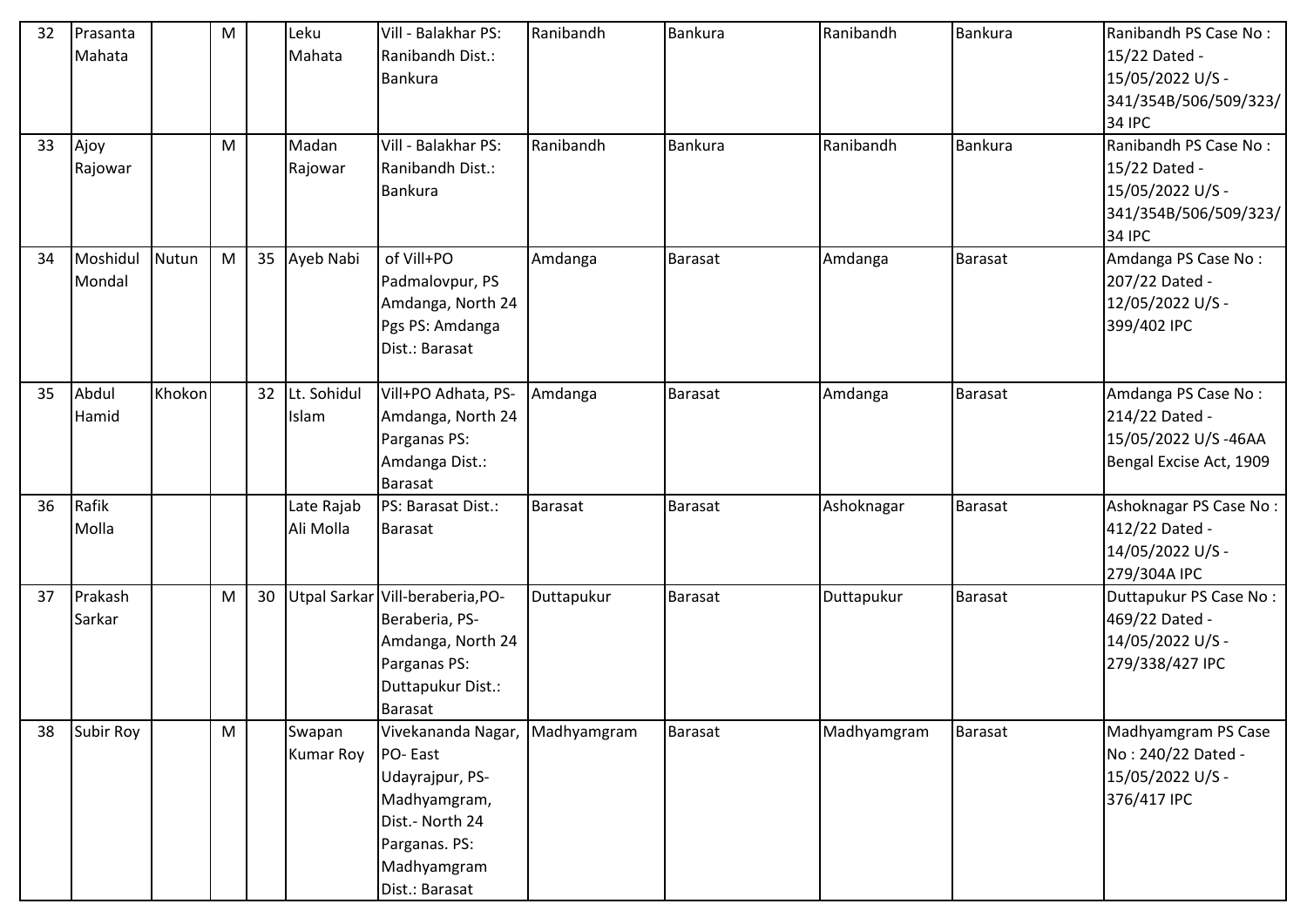| 39 | Akramul<br>Islam   | M |    | $S/O-Lt$<br>Abdul Gani    | PS: Sasan Dist.:<br>Barasat                                                                                                             | Sasan     | <b>Barasat</b>                               | Sasan     | Barasat                                      | Sasan PS Case No: 92/22<br>Dated - 14/05/2022 U/S -<br>448/323/506 IPC             |
|----|--------------------|---|----|---------------------------|-----------------------------------------------------------------------------------------------------------------------------------------|-----------|----------------------------------------------|-----------|----------------------------------------------|------------------------------------------------------------------------------------|
| 40 | Rajesh<br>Oraw     | M | 32 | Lt. Jaleswar<br>Oraw      | PS: Belghoria Dist.:<br><b>Barrackpore Police</b><br>Commissionerate                                                                    | Belghoria | <b>Barrackpore Police</b><br>Commissionerate | Belghoria | <b>Barrackpore Police</b><br>Commissionerate | Belghoria PS Case No:<br>271/22 Dated -<br>15/05/2022 U/S -<br>323/506/509/354 IPC |
| 41 | Jhuma<br>Roy       | M |    |                           | Joydeb Roy Joypur, Phultala<br>Tala, PO-6 Gheria,<br>PS-Bangaon, (N) 24<br>Pgs. PS: Bongaon<br>Dist.: Bongaon<br><b>Police District</b> | Bongaon   | <b>Bongaon Police</b><br><b>District</b>     | Nimta     | <b>Barrackpore Police</b><br>Commissionerate | Nimta PS Case No:<br>270/22 Dated -<br>05/05/2022 U/S-380 IPC                      |
| 42 | Parvez<br>Akhtar   | M | 26 | Abdul<br>Rashid           | Lenin Nagar near<br>Nishar gola PS:<br>Noapara Dist.:<br><b>Barrackpore Police</b><br>Commissionerate                                   | Noapara   | <b>Barrackpore Police</b><br>Commissionerate | Noapara   | Barrackpore Police<br>Commissionerate        | Noapara PS Case No:<br>162/22 Dated -<br>15/05/2022 U/S -<br>498A/406 IPC          |
| 43 | Abdul<br>Rashid    |   | 55 | Lt. Abdul<br>Hameed       | Lenin Nagar near<br>Nishar Gola PS:<br>Noapara Dist.:<br><b>Barrackpore Police</b><br>Commissionerate                                   | Noapara   | <b>Barrackpore Police</b><br>Commissionerate | Noapara   | Barrackpore Police<br>Commissionerate        | Noapara PS Case No:<br>162/22 Dated -<br>15/05/2022 U/S -<br>498A/406 IPC          |
| 44 | Raj Kumar<br>Kahar | M | 25 | ILt.<br>Ramgayen<br>Kahar | South Mathpara PO-Noapara<br>Ichapur Nawabganj<br>PS: Noapara Dist.:<br><b>Barrackpore Police</b><br>Commissionerate                    |           | <b>Barrackpore Police</b><br>Commissionerate | Noapara   | Barrackpore Police<br>Commissionerate        | Noapara PS Case No:<br>156/22 Dated -<br>12/05/2022 U/S -<br>323/325/34 IPC        |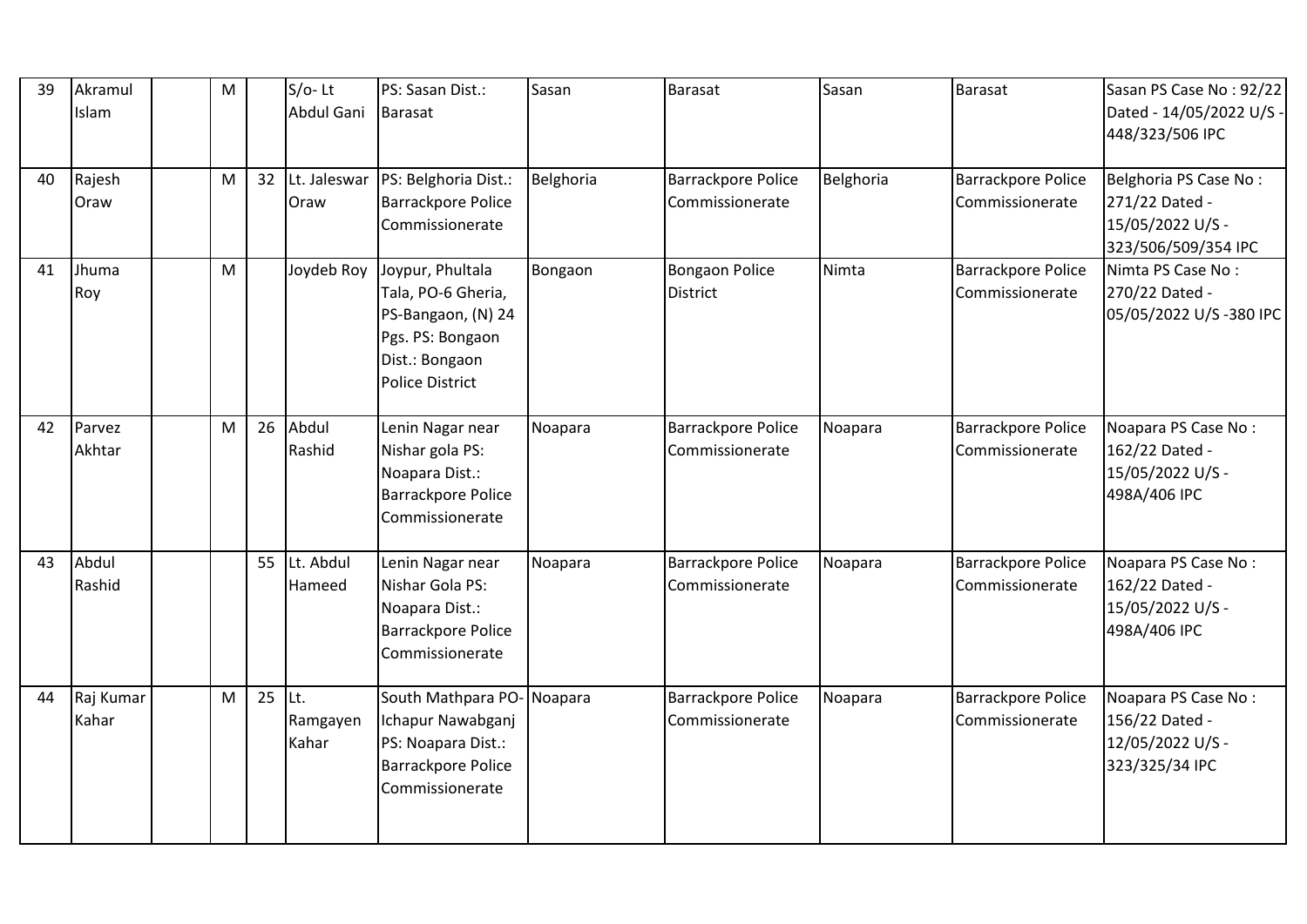| 45 | Sakib<br>Mallick             | Sahabu<br>ddin |   | 30 | $S/\sigma$<br>Jalaluddin<br>Mallick | Vill-Mallickpur,<br>Abdur Sukur Lane,<br>PS-Baruipur, Dist-<br>South 24 Pgs PS:<br><b>Baruipur Dist.:</b><br><b>Baruipur Police</b><br>District | Baruipur | <b>Baruipur Police</b><br><b>District</b> | Baruipur | <b>Baruipur Police</b><br><b>District</b> | Baruipur PS Case No:<br>843/22 Dated -<br>14/05/2022 U/S -<br>498A/325/326/307/34<br>IPC & 3/4 Dowry<br>Prohibition Act, 1961Â |
|----|------------------------------|----------------|---|----|-------------------------------------|-------------------------------------------------------------------------------------------------------------------------------------------------|----------|-------------------------------------------|----------|-------------------------------------------|--------------------------------------------------------------------------------------------------------------------------------|
| 46 | Mojaidur<br>Khan             |                | M |    | Lt.<br>Khan                         | 12 No. Titkumar, PS- Basanti<br>Mokaddesh   Basanti, Dist-South<br>24 Pgs PS: Basanti<br>Dist.: Baruipur<br><b>Police District</b>              |          | <b>Baruipur Police</b><br><b>District</b> | Basanti  | <b>Baruipur Police</b><br><b>District</b> | Basanti PS Case No:<br>352/22 Dated -<br>15/05/2022 U/S -<br>399/402 IPC                                                       |
| 47 | Noor<br>Mahamad<br><b>Sk</b> |                |   |    | Lt. Fakir Ali<br>Sk                 | 12 No. Titkumar, PS- Basanti<br>Basanti, Dist-South<br>24 Pgs PS: Basanti<br>Dist.: Baruipur<br><b>Police District</b>                          |          | <b>Baruipur Police</b><br><b>District</b> | Basanti  | <b>Baruipur Police</b><br><b>District</b> | Basanti PS Case No:<br>352/22 Dated -<br>15/05/2022 U/S -<br>399/402 IPC                                                       |
| 48 | Habibur<br><b>Sk</b>         |                |   |    | Aktaruddin<br><b>Sk</b>             | Of 04 No Petuakhali, Basanti<br>PS-Basanti, Dist-<br>South 24 Pgs PS:<br>Basanti Dist.:<br><b>Baruipur Police</b><br><b>District</b>            |          | <b>Baruipur Police</b><br><b>District</b> | Basanti  | <b>Baruipur Police</b><br><b>District</b> | Basanti PS Case No:<br>352/22 Dated -<br>15/05/2022 U/S -<br>399/402 IPC                                                       |
| 49 | Kamaluddi<br>n Naiya         |                |   |    | Arfat Naiya                         | Of 04 No Petuakhali, Basanti<br>PS-Basanti, Dist-<br>South 24 Pgs PS:<br>Basanti Dist.:<br><b>Baruipur Police</b><br>District                   |          | <b>Baruipur Police</b><br><b>District</b> | Basanti  | <b>Baruipur Police</b><br><b>District</b> | Basanti PS Case No:<br>352/22 Dated -<br>15/05/2022 U/S -<br>399/402 IPC                                                       |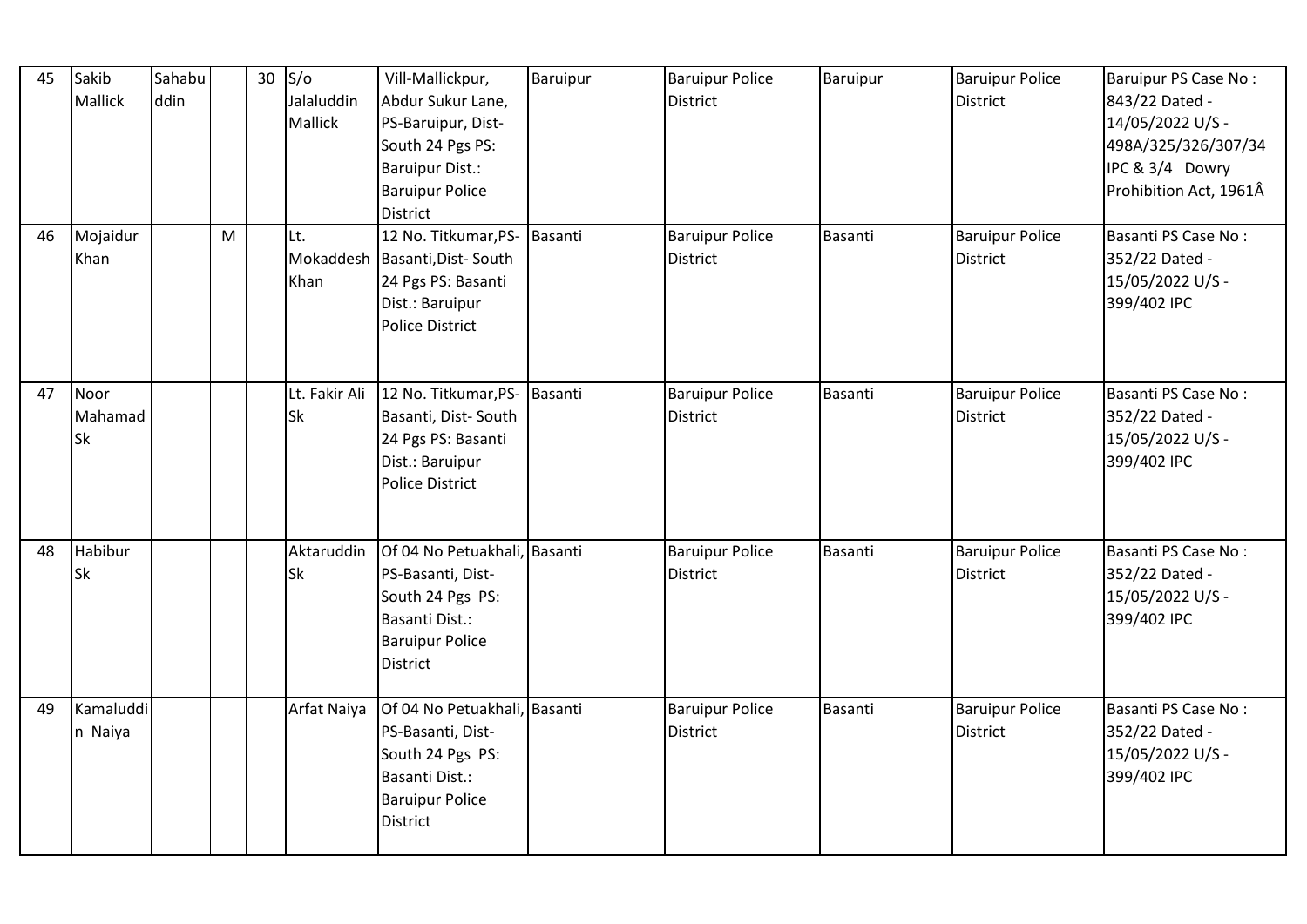| 50 | Khayarul<br>Molla    |   |    | Rahaman<br>Molla          | Md. Najibar 12 No. Titkumar, PS- Basanti<br>Basanti, Dist-South<br>24 Pgs PS: Basanti<br>Dist.: Baruipur<br><b>Police District</b> |           | <b>Baruipur Police</b><br><b>District</b> | Basanti   | <b>Baruipur Police</b><br>District        | Basanti PS Case No:<br>352/22 Dated -<br>15/05/2022 U/S -<br>399/402 IPC                           |
|----|----------------------|---|----|---------------------------|------------------------------------------------------------------------------------------------------------------------------------|-----------|-------------------------------------------|-----------|-------------------------------------------|----------------------------------------------------------------------------------------------------|
| 51 | Prasanta<br>Sardar   | M | 26 | Provas<br>Sardar          | Canning Kujipara. PS Canning<br>Canning, South 24<br>Pgs. PS: Canning<br>Dist.: Baruipur<br><b>Police District</b>                 |           | <b>Baruipur Police</b><br><b>District</b> | Canning   | <b>Baruipur Police</b><br><b>District</b> | Canning PS Case No:<br>177/22 Dated -<br>11/05/2022 U/S -<br>399/402 IPC & 25/27<br>Arms Act, 1959 |
| 52 | Monirul<br><b>Sk</b> | M | 38 | Anjeel Sk                 | Mithakhali, PS<br>Canning, South 24<br>Pgs. PS: Canning<br>Dist.: Baruipur<br><b>Police District</b>                               | Canning   | <b>Baruipur Police</b><br><b>District</b> | Canning   | <b>Baruipur Police</b><br><b>District</b> | Canning PS Case No:<br>177/22 Dated -<br>11/05/2022 U/S -<br>399/402 IPC & 25/27<br>Arms Act, 1959 |
| 53 | Badshah<br>Khan      | M |    | Lt Ballat<br>Khan         | Dakshin Bansra, P.O-<br>Bansra, PS- Jibantala<br>PS: Jibantala Dist.:<br><b>Baruipur Police</b><br><b>District</b>                 | Jibantala | <b>Baruipur Police</b><br>District        | Jibantala | <b>Baruipur Police</b><br><b>District</b> | Jibantala PS Case No:<br>166/22 Dated -<br>15/05/2022 U/S -<br>457/380 IPC                         |
| 54 | Rajesh<br>Khan       | M |    | Lt.naju Khan Haldar Para, | Ghutary Sharif, PS-<br>Jibantala PS:<br>Jibantala Dist.:<br><b>Baruipur Police</b><br><b>District</b>                              | Jibantala | <b>Baruipur Police</b><br><b>District</b> | Jibantala | <b>Baruipur Police</b><br><b>District</b> | Jibantala PS Case No:<br>166/22 Dated -<br>15/05/2022 U/S -<br>457/380 IPC                         |
| 55 | Jamaluddi<br>n Saikh | M |    |                           | Saikh Goffar PS: Topsia Dist.:<br>Kolkata                                                                                          | Topsia    | Kolkata                                   | Joynagar  | <b>Baruipur Police</b><br><b>District</b> | Joynagar PS Case No:<br>348/22 Dated -<br>15/05/2022 U/S -<br>279/338/427 IPC                      |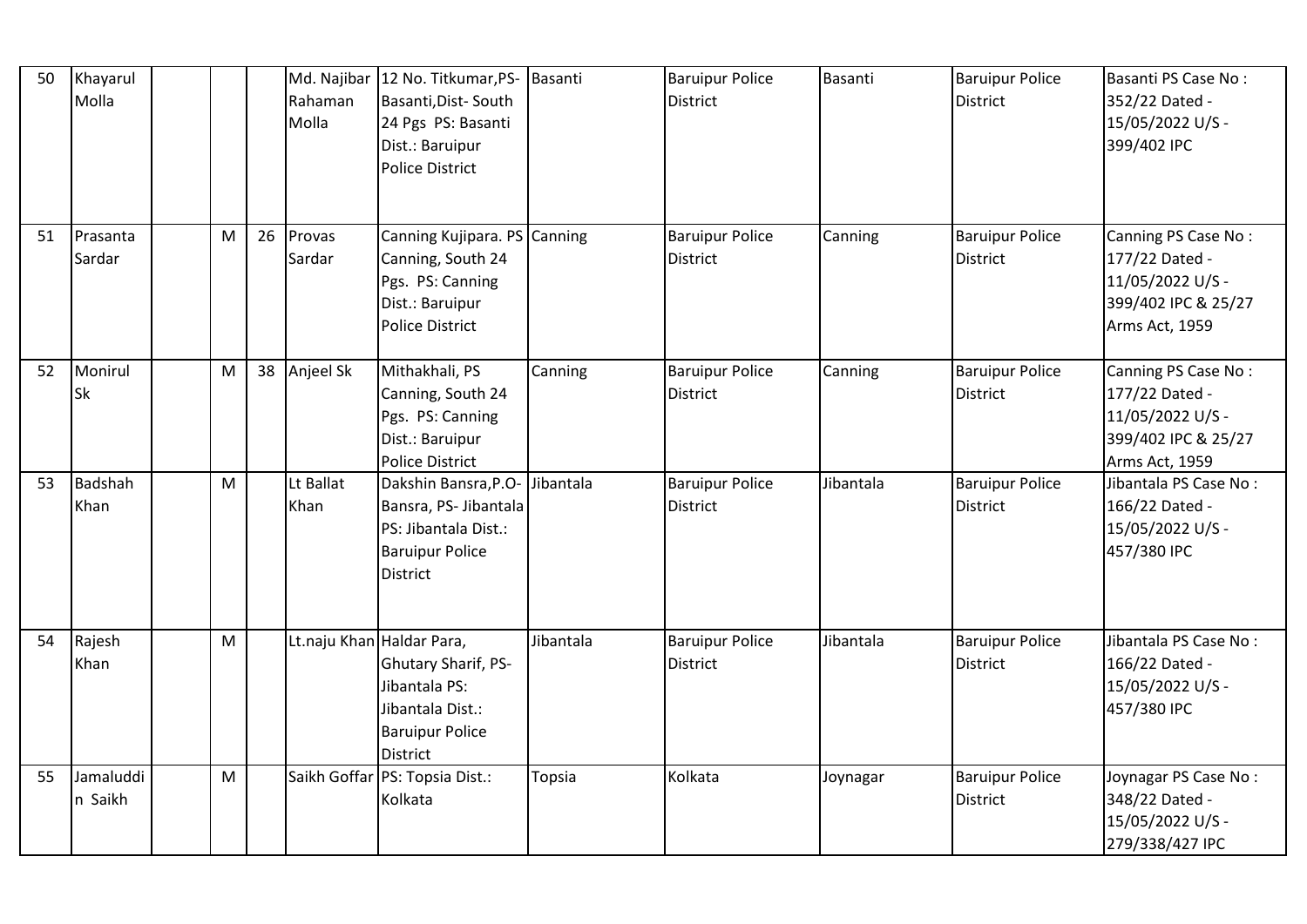| 56 | Selim<br>Mallick |   | Ali Mallick        | Late Chadek   PS: Joynagar Dist.:<br><b>Baruipur Police</b><br>District                                                                                 | Joynagar | <b>Baruipur Police</b><br><b>District</b> | Joynagar | <b>Baruipur Police</b><br><b>District</b> | Joynagar PS Case No:<br>349/22 Dated -<br>15/05/2022 U/S -3/4 The<br><b>West Bengal Gambling</b><br>and Prize Competitions<br>Act, 1957 |
|----|------------------|---|--------------------|---------------------------------------------------------------------------------------------------------------------------------------------------------|----------|-------------------------------------------|----------|-------------------------------------------|-----------------------------------------------------------------------------------------------------------------------------------------|
| 57 | Maidul Sk        |   |                    | Ali Akbar Sk   PS: Joynagar Dist.:<br><b>Baruipur Police</b><br>District                                                                                | Joynagar | <b>Baruipur Police</b><br><b>District</b> | Joynagar | <b>Baruipur Police</b><br><b>District</b> | Joynagar PS Case No:<br>349/22 Dated -<br>15/05/2022 U/S -3/4 The<br><b>West Bengal Gambling</b><br>and Prize Competitions<br>Act, 1957 |
| 58 | Firoj Khan       |   | Golam Ajij<br>Khan | PS: Joynagar Dist.:<br><b>Baruipur Police</b><br>District                                                                                               | Joynagar | <b>Baruipur Police</b><br><b>District</b> | Joynagar | <b>Baruipur Police</b><br><b>District</b> | Joynagar PS Case No:<br>349/22 Dated -<br>15/05/2022 U/S -3/4 The<br><b>West Bengal Gambling</b><br>and Prize Competitions<br>Act, 1957 |
| 59 | Rejaul Sk        |   | Abdul<br>Haque Sk  | PS: Joynagar Dist.:<br><b>Baruipur Police</b><br>District                                                                                               | Joynagar | <b>Baruipur Police</b><br><b>District</b> | Joynagar | <b>Baruipur Police</b><br><b>District</b> | Joynagar PS Case No:<br>349/22 Dated -<br>15/05/2022 U/S -3/4 The<br><b>West Bengal Gambling</b><br>and Prize Competitions<br>Act, 1957 |
| 60 | Jiyarul Sk       | M | Imanik Sk          | Vill-Ramkrishnapur, Joynagar<br>PO-Kashimpur, P.S.<br>Joynagar, Dist.<br>South 24 Parganas<br>PS: Joynagar Dist.:<br><b>Baruipur Police</b><br>District |          | <b>Baruipur Police</b><br><b>District</b> | Joynagar | <b>Baruipur Police</b><br><b>District</b> | Joynagar PS Case No:<br>346/22 Dated -<br>14/05/2022 U/S -<br>447/341/323/324/354B/<br><b>34 IPC</b>                                    |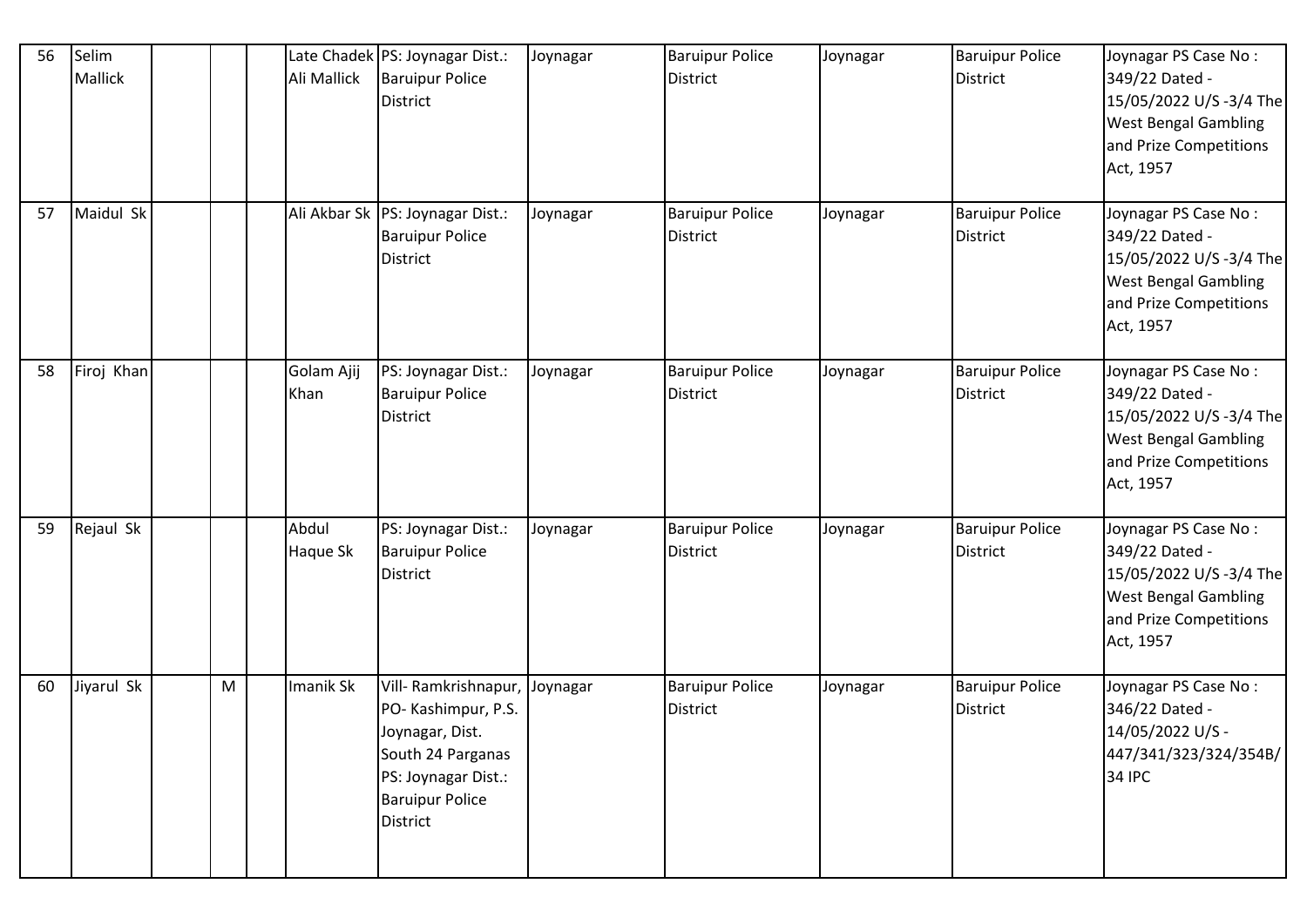| 61 | Imanik Sk |       | M         |    | Lt. Iyan Ali<br>Sk | Vill- Ramkrishnapur, Joynagar<br>PO-Kashimpur, P.S.<br>Joynagar, Dist.<br>South 24 Parganas<br>PS: Joynagar Dist.:<br><b>Baruipur Police</b><br><b>District</b> |                 | <b>Baruipur Police</b><br><b>District</b> | Joynagar        | <b>Baruipur Police</b><br><b>District</b> | Joynagar PS Case No:<br>346/22 Dated -<br>14/05/2022 U/S -<br>447/341/323/324/354B/<br><b>34 IPC</b> |
|----|-----------|-------|-----------|----|--------------------|-----------------------------------------------------------------------------------------------------------------------------------------------------------------|-----------------|-------------------------------------------|-----------------|-------------------------------------------|------------------------------------------------------------------------------------------------------|
| 62 | Biswajit  | Gadai | M         | 27 |                    | Buro Ghosh Nowabad PS:                                                                                                                                          | Kashipore       | <b>Baruipur Police</b>                    | Kashipore       | <b>Baruipur Police</b>                    | Kashipore PS Case No:                                                                                |
|    | Ghosh     |       |           |    |                    | Kashipore Dist.:                                                                                                                                                |                 | <b>District</b>                           |                 | <b>District</b>                           | 210/22 Dated -                                                                                       |
|    |           |       |           |    |                    | <b>Baruipur Police</b>                                                                                                                                          |                 |                                           |                 |                                           | 14/05/2022 U/S -                                                                                     |
|    |           |       |           |    |                    | <b>District</b>                                                                                                                                                 |                 |                                           |                 |                                           | 341/323/325/34 IPC                                                                                   |
| 63 | Haripada  |       |           | 43 | <b>Dukhit</b>      | PS: Kultali Dist.:                                                                                                                                              | Kultali         | <b>Baruipur Police</b>                    | Kultali         | <b>Baruipur Police</b>                    | Kultali PS Case No:                                                                                  |
|    | Naskar    |       |           |    | Naskar             | <b>Baruipur Police</b>                                                                                                                                          |                 | <b>District</b>                           |                 | <b>District</b>                           | 85/22 Dated -                                                                                        |
|    |           |       |           |    |                    | <b>District</b>                                                                                                                                                 |                 |                                           |                 |                                           | 22/02/2022 U/S -                                                                                     |
|    |           |       |           |    |                    |                                                                                                                                                                 |                 |                                           |                 |                                           | 420/468/120B IPC                                                                                     |
| 64 | Amar Das  |       | ${\sf M}$ | 29 | Lt Santosh         | PS: Kultali Dist.:                                                                                                                                              | Kultali         | <b>Baruipur Police</b>                    | Kultali         | <b>Baruipur Police</b>                    | Kultali PS Case No:                                                                                  |
|    |           |       |           |    | Das                | <b>Baruipur Police</b>                                                                                                                                          |                 | <b>District</b>                           |                 | <b>District</b>                           | 259/22 Dated -                                                                                       |
|    |           |       |           |    |                    | <b>District</b>                                                                                                                                                 |                 |                                           |                 |                                           | 01/05/2022 U/S -                                                                                     |
|    |           |       |           |    |                    |                                                                                                                                                                 |                 |                                           |                 |                                           | 363/365/368/376DA IPC<br>& 06 The Protection of                                                      |
|    |           |       |           |    |                    |                                                                                                                                                                 |                 |                                           |                 |                                           | children from sexual                                                                                 |
|    |           |       |           |    |                    |                                                                                                                                                                 |                 |                                           |                 |                                           | offences Act, 2012                                                                                   |
|    |           |       |           |    |                    |                                                                                                                                                                 |                 |                                           |                 |                                           | (POCSO)                                                                                              |
| 65 | Dipankar  |       | M         | 36 | $S/O-$ Lt.         | Vill-                                                                                                                                                           | Maipith coastal | <b>Baruipur Police</b>                    | Maipith coastal | <b>Baruipur Police</b>                    | Maipith coastal PS Case                                                                              |
|    | Jhakar    |       |           |    | Rakhal             | Kishorimohanpur,                                                                                                                                                |                 | <b>District</b>                           |                 | <b>District</b>                           | No: 40/22 Dated -                                                                                    |
|    |           |       |           |    | Jhakar             | PS: Maipith coastal                                                                                                                                             |                 |                                           |                 |                                           | 15/05/2022 U/S -                                                                                     |
|    |           |       |           |    |                    | Dist.: Baruipur                                                                                                                                                 |                 |                                           |                 |                                           | 341/325/307/504/506                                                                                  |
|    |           |       |           |    |                    | <b>Police District</b>                                                                                                                                          |                 |                                           |                 |                                           | <b>IPC</b>                                                                                           |
|    |           |       |           |    |                    |                                                                                                                                                                 |                 |                                           |                 |                                           |                                                                                                      |
| 66 | Kasem Ali |       |           |    | $S/O-$ Lt.         | PS: Narendrapur                                                                                                                                                 | Narendrapur     | <b>Baruipur Police</b>                    | Narendrapur     | <b>Baruipur Police</b>                    | Narendrapur PS Case No                                                                               |
|    | Molla     |       |           |    | Sajjat Ali         | Dist.: Baruipur                                                                                                                                                 |                 | <b>District</b>                           |                 | <b>District</b>                           | : 482/22 Dated -                                                                                     |
|    |           |       |           |    | Molla              | Police District                                                                                                                                                 |                 |                                           |                 |                                           | 15/05/2022 U/S -                                                                                     |
|    |           |       |           |    |                    |                                                                                                                                                                 |                 |                                           |                 |                                           | 376(2)(f)(3)/511 IPC &                                                                               |
|    |           |       |           |    |                    |                                                                                                                                                                 |                 |                                           |                 |                                           | 6/18 The Protection of                                                                               |
|    |           |       |           |    |                    |                                                                                                                                                                 |                 |                                           |                 |                                           | children from sexual                                                                                 |
|    |           |       |           |    |                    |                                                                                                                                                                 |                 |                                           |                 |                                           | offences Act, 2012                                                                                   |
|    |           |       |           |    |                    |                                                                                                                                                                 |                 |                                           |                 |                                           | (POCSO)                                                                                              |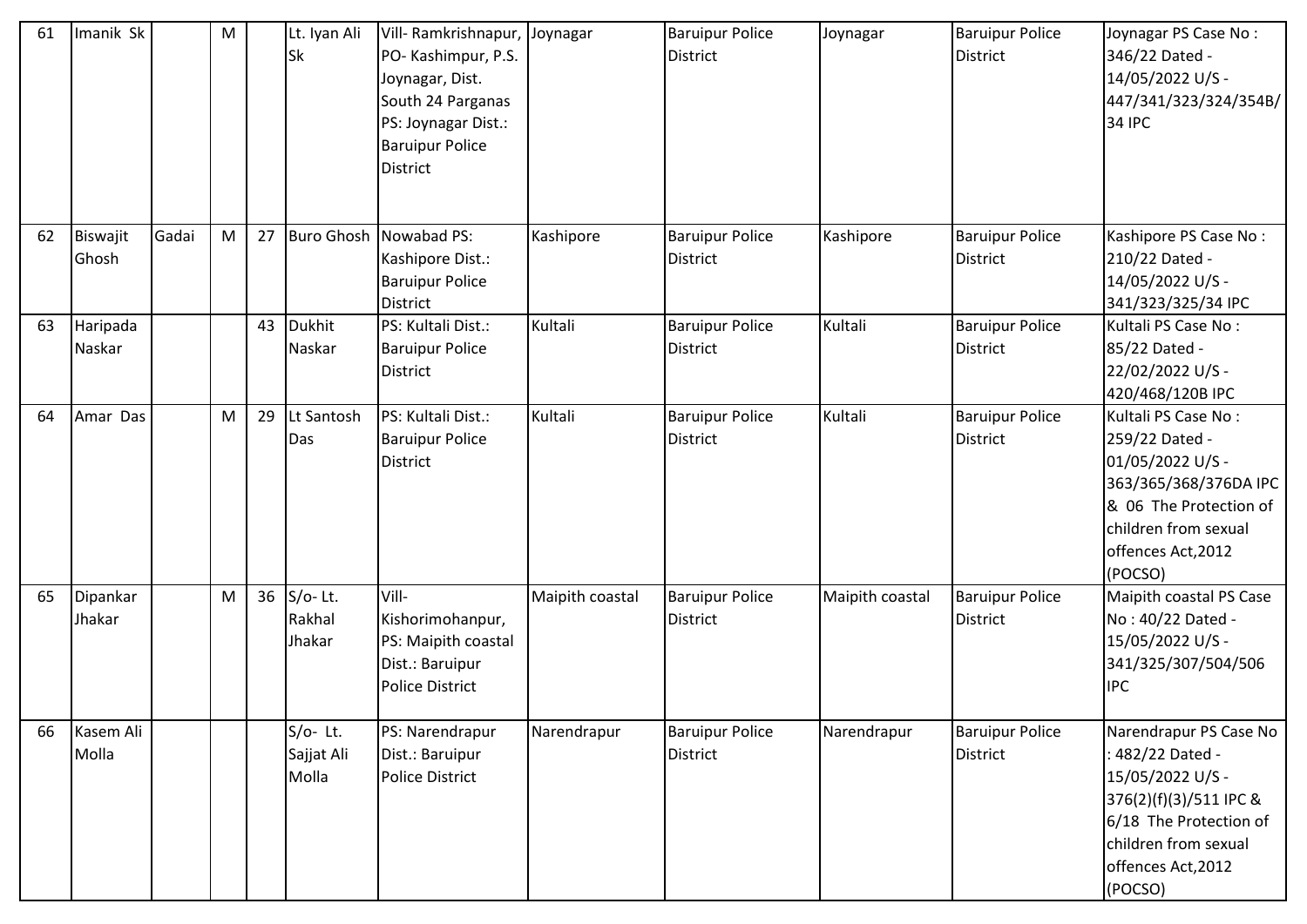| 67 | Krishna<br>Mahato      |           |    | $S/O-$ Lt.<br>Kahi Chand<br>Mahato | PS: Chitpur Dist.:<br>Kolkata                                                                                                          | Chitpur     | Kolkata                                   | Narendrapur | <b>Baruipur Police</b><br>District        | Narendrapur PS Case No<br>480/22 Dated -<br>14/05/2022 U/S -<br>279/338 IPC                                |
|----|------------------------|-----------|----|------------------------------------|----------------------------------------------------------------------------------------------------------------------------------------|-------------|-------------------------------------------|-------------|-------------------------------------------|------------------------------------------------------------------------------------------------------------|
| 68 | Rejajul<br>Mondal      |           |    | $S/O-$ Lt.<br>Faraj Ali<br>Mondal  | PS: Narendrapur<br>Dist.: Baruipur<br><b>Police District</b>                                                                           | Narendrapur | <b>Baruipur Police</b><br><b>District</b> | Narendrapur | <b>Baruipur Police</b><br><b>District</b> | Narendrapur PS Case No<br>: 475/22 Dated -<br>13/05/2022 U/S -<br>399/402 IPC & 25(i)(a)<br>Arms Act, 1959 |
| 69 | Sujan<br>Mondal        |           |    | $S/O-$<br>Susanta<br>Mondal        | PS: Narendrapur<br>Dist.: Baruipur<br><b>Police District</b>                                                                           | Narendrapur | <b>Baruipur Police</b><br><b>District</b> | Narendrapur | <b>Baruipur Police</b><br><b>District</b> | Narendrapur PS Case No<br>: 479/22 Dated -<br>14/05/2022 U/S -<br>341/324/326/504/34 IPC                   |
| 70 | Ramprasa<br>d Naiya    | ${\sf M}$ | 24 | S/o Nemai<br>Naiya                 | vekananda<br>Pally, PO+PS.<br>Sonarpur, South 24<br>ParganaKamrabad,<br>Ves PS: Sonarpur<br>Dist.: Baruipur<br><b>Police District</b>  | Sonarpur    | <b>Baruipur Police</b><br><b>District</b> | Sonarpur    | <b>Baruipur Police</b><br><b>District</b> | Sonarpur PS Case No:<br>511/22 Dated -<br>13/05/2022 U/S -<br>417/376/506 IPC                              |
| 71 | Padma<br>Naiya         | F         | 60 | W/o Lt.<br><b>Bijoy Naiya</b>      | Kodalia<br>Musalmanpara<br>Road, PS Sonarpur,<br>South 24 Parganas<br>PS: Sonarpur Dist.:<br><b>Baruipur Police</b><br><b>District</b> | Sonarpur    | <b>Baruipur Police</b><br><b>District</b> | Sonarpur    | <b>Baruipur Police</b><br>District        | Sonarpur PS Case No:<br>502/22 Dated -<br>11/05/2022 U/S-380 IPC                                           |
| 72 | <b>Subhas</b><br>Gupta | M         | 19 | Gupta                              | S/o. Babuya Ghasiara, kathpole,<br>PS-Sonarpur, South<br>24 Parganas PS:<br>Sonarpur Dist.:<br><b>Baruipur Police</b><br>District      | Sonarpur    | <b>Baruipur Police</b><br><b>District</b> | Sonarpur    | <b>Baruipur Police</b><br>District        | Sonarpur PS Case No:<br>520/22 Dated -<br>15/05/2022 U/S-46A(C)<br>Bengal Excise Act, 1909                 |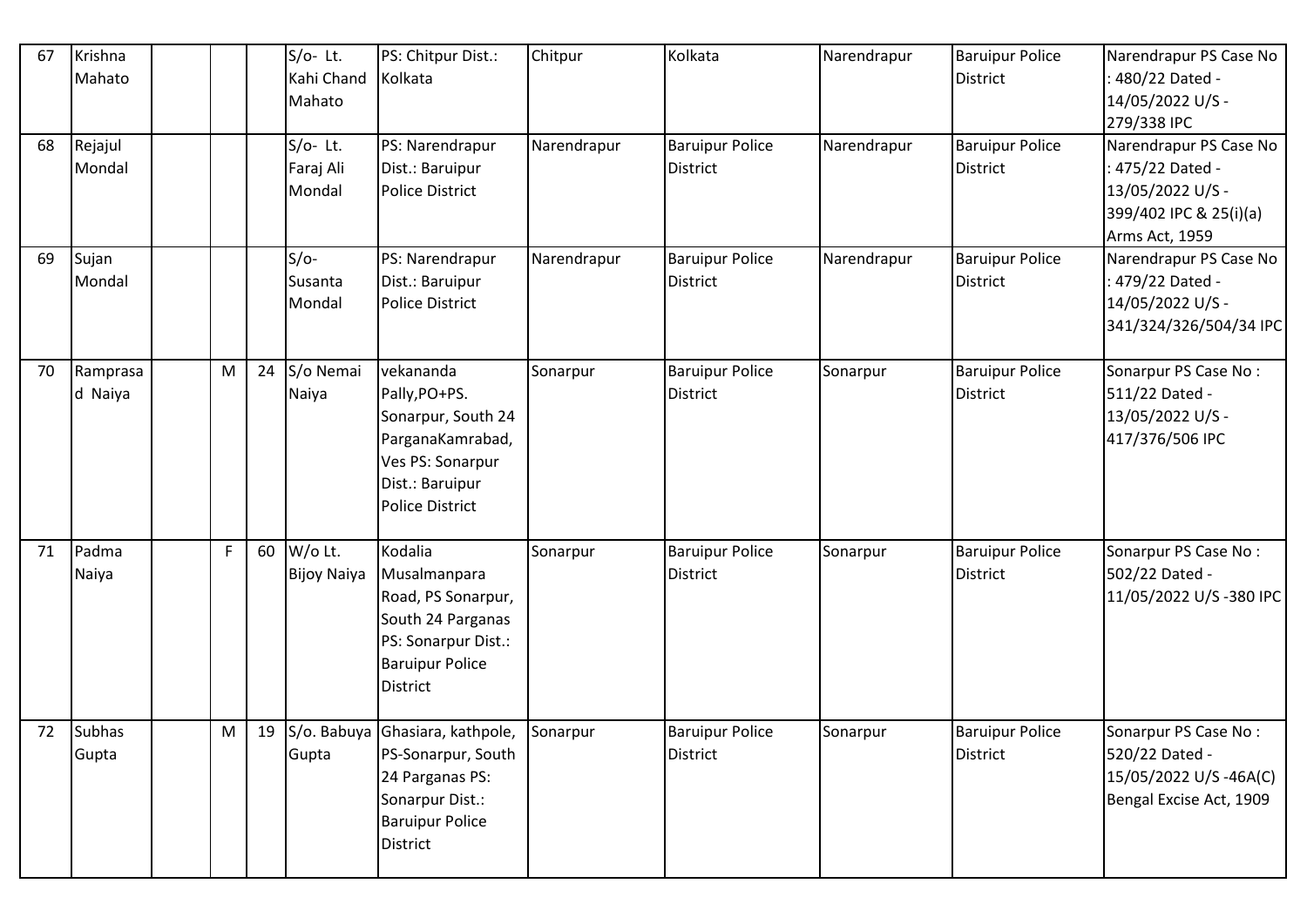| 73 | Md Istak  |       |           |    |                          | Md Jafarulla Neora PS: Bashirhat Bashirhat |             | Basirhat               | <b>MATIA</b>       | <b>Basirhat</b>           | MATIA PS Case No:              |
|----|-----------|-------|-----------|----|--------------------------|--------------------------------------------|-------------|------------------------|--------------------|---------------------------|--------------------------------|
|    | Ahammed   |       |           |    | Gazi                     | Dist.: Basirhat                            |             |                        |                    |                           | 125/22 Dated -                 |
|    |           |       |           |    |                          |                                            |             |                        |                    |                           | 13/04/2022 U/S -               |
|    |           |       |           |    |                          |                                            |             |                        |                    |                           | 448/376/354C/506/507/          |
|    |           |       |           |    |                          |                                            |             |                        |                    |                           | 509 IPC & 67                   |
|    |           |       |           |    |                          |                                            |             |                        |                    |                           | Information Technology         |
|    |           |       |           |    |                          |                                            |             |                        |                    |                           | Act, 2000 (Relevant            |
|    |           |       |           |    |                          |                                            |             |                        |                    |                           | Provisions)                    |
| 74 | Ashoke    |       | ${\sf M}$ | 50 | Lt. Haripada Chituri PS: |                                            | Swarupnagar | <b>Basirhat</b>        | Swarupnagar        | <b>Basirhat</b>           | Swarupnagar PS Case No         |
|    | Mondal    |       |           |    | Mondal                   | Swarupnagar Dist.:                         |             |                        |                    |                           | : 485/22 Dated -               |
|    |           |       |           |    |                          | Basirhat                                   |             |                        |                    |                           | 14/05/2022 U/S -               |
|    |           |       |           |    |                          |                                            |             |                        |                    |                           | 363/365 IPC                    |
| 75 | Rashid    |       | M         | 38 | Khayer                   | Vill- Bhogali PS:                          | Kashipore   | <b>Baruipur Police</b> | <b>Techno City</b> | <b>Bidhannagar Police</b> | Techno City PS Case No:        |
|    | Molla     |       |           |    | Molla                    | Kashipore Dist.:                           |             | <b>District</b>        |                    | Commissionerate           | 28/22 Dated -                  |
|    |           |       |           |    |                          | <b>Baruipur Police</b>                     |             |                        |                    |                           | 01/02/2022 U/S -               |
|    |           |       |           |    |                          | District                                   |             |                        |                    |                           | 399/402 IPC                    |
| 76 | Ansar     |       | M         | 30 | Safik                    | Jhirul PS:                                 | Dubrajpore  | Birbhum                | Dubrajpore         | Birbhum                   | Dubrajpore PS Case No:         |
|    | Mondal    |       |           |    | Mondal                   | Dubrajpore Dist.:                          |             |                        |                    |                           | 100/22 Dated -                 |
|    |           |       |           |    |                          | Birbhum                                    |             |                        |                    |                           | 15/05/2022 U/S-21/29           |
|    |           |       |           |    |                          |                                            |             |                        |                    |                           | Narcotic Drugs and             |
|    |           |       |           |    |                          |                                            |             |                        |                    |                           | Psychotropic Substances        |
|    |           |       |           |    |                          |                                            |             |                        |                    |                           | Act, 1985                      |
| 77 | Susanta   | Sadhu |           | 30 | Santosh                  | Dabipur chor PS:                           | Dubrajpore  | Birbhum                | Dubrajpore         | Birbhum                   | Dubrajpore PS Case No:         |
|    | Bapari    |       |           |    | Bapari                   | Dubrajpore Dist.:                          |             |                        |                    |                           | 100/22 Dated -                 |
|    |           |       |           |    |                          | <b>Birbhum</b>                             |             |                        |                    |                           | 15/05/2022 U/S-21/29           |
|    |           |       |           |    |                          |                                            |             |                        |                    |                           | Narcotic Drugs and             |
|    |           |       |           |    |                          |                                            |             |                        |                    |                           | <b>Psychotropic Substances</b> |
|    |           |       |           |    |                          |                                            |             |                        |                    |                           | Act, 1985                      |
| 78 | Sk Safik  |       | M         | 38 | <b>Sk Samir</b>          | <b>Budhgram PS:</b>                        | Dubrajpore  | Birbhum                | Dubrajpore         | Birbhum                   | Dubrajpore PS Case No:         |
|    |           |       |           |    |                          | Dubrajpore Dist.:                          |             |                        |                    |                           | 87/22 Dated -                  |
|    |           |       |           |    |                          | <b>Birbhum</b>                             |             |                        |                    |                           | 05/05/2022 U/S -               |
|    |           |       |           |    |                          |                                            |             |                        |                    |                           | 399/402 IPC                    |
| 79 | <b>Sk</b> |       | M         |    | Lt. Sk.                  | Jamalpur PS:                               | Kankartala  | <b>Birbhum</b>         | Kankartala         | Birbhum                   | Kankartala PS Case No:         |
|    | Barjahan  |       |           |    | Golam                    | Kankartala Dist.:                          |             |                        |                    |                           | 58/22 Dated -                  |
|    |           |       |           |    | Mahiuddin                | Birbhum                                    |             |                        |                    |                           | 15/05/2022 U/S -               |
|    |           |       |           |    |                          |                                            |             |                        |                    |                           | 379/411/414 IPC                |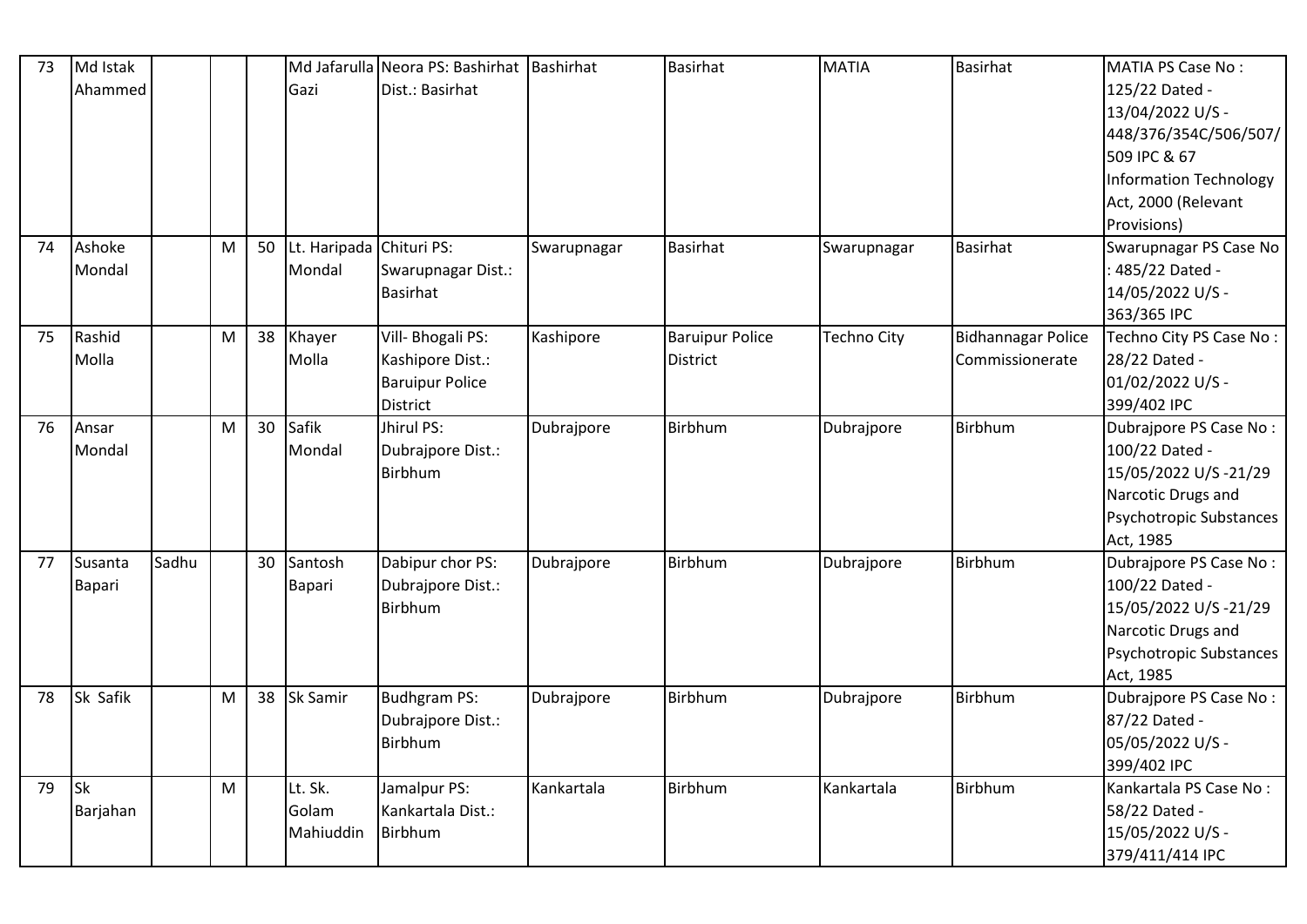| 80 | Utpal         |   |    | Lt. Jiten   | Taldanga PS:                                 | Jamuria       | <b>Asansol Durgapur</b> | Kankartala    | Birbhum        | Kankartala PS Case No:    |
|----|---------------|---|----|-------------|----------------------------------------------|---------------|-------------------------|---------------|----------------|---------------------------|
|    | Mondal        |   |    | Mondal      | Jamuria Dist.:                               |               | Police                  |               |                | 58/22 Dated -             |
|    |               |   |    |             | <b>Asansol Durgapur</b>                      |               | Commissionerate         |               |                | 15/05/2022 U/S -          |
|    |               |   |    |             | Police                                       |               |                         |               |                | 379/411/414 IPC           |
|    |               |   |    |             | Commissionerate                              |               |                         |               |                |                           |
| 81 | Montu Sk      | M | 28 |             | Lt. Hayat Sk   Bogtui Paschimpara, Rampurhat |               | Birbhum                 | Rampurhat     | Birbhum        | Rampurhat PS Case No:     |
|    |               |   |    |             | PS: Rampurhat Dist.:                         |               |                         |               |                | 256/22 Dated -            |
|    |               |   |    |             | <b>Birbhum</b>                               |               |                         |               |                | 15/05/2022 U/S -25(i) (a) |
|    |               |   |    |             |                                              |               |                         |               |                | Arms Act, 1959            |
| 82 | Dulal Sk      | M |    | Hatem Sk    | Bogtui Paschimpara, Rampurhat                |               | Birbhum                 | Rampurhat     | Birbhum        | Rampurhat PS Case No:     |
|    |               |   |    |             | PS: Rampurhat Dist.:                         |               |                         |               |                | 256/22 Dated -            |
|    |               |   |    |             | Birbhum                                      |               |                         |               |                | 15/05/2022 U/S -25(i) (a) |
|    |               |   |    |             |                                              |               |                         |               |                | Arms Act, 1959            |
| 83 | Nur Islam     | M | 26 | Nurali Sk   | Chandankuntha PS:                            | Rampurhat     | Birbhum                 | Rampurhat     | Birbhum        | Rampurhat PS Case No:     |
|    | <b>Sk</b>     |   |    |             | Rampurhat Dist.:                             |               |                         |               |                | 257/22 Dated -            |
|    |               |   |    |             | Birbhum                                      |               |                         |               |                | 15/05/2022 U/S -          |
|    |               |   |    |             |                                              |               |                         |               |                | 498A/325/307 IPC          |
| 84 | Somnath       | M | 19 | Pradip      | Khoshkadampur PS:                            | Shantiniketan | Birbhum                 | Shantiniketan | <b>Birbhum</b> | Shantiniketan PS Case No  |
|    | Lohar         |   |    | Lohar       | Shantiniketan Dist.:                         |               |                         |               |                | : 88/22 Dated -           |
|    |               |   |    |             | Birbhum                                      |               |                         |               |                | 15/05/2022 U/S -          |
|    |               |   |    |             |                                              |               |                         |               |                | 399/402 IPC               |
| 85 | Sujan Das     | M | 24 | Ajit Das    | Layekbazar Das Para Shantiniketan            |               | Birbhum                 | Shantiniketan | Birbhum        | Shantiniketan PS Case No  |
|    |               |   |    |             | PS: Shantiniketan                            |               |                         |               |                | : 88/22 Dated -           |
|    |               |   |    |             | Dist.: Birbhum                               |               |                         |               |                | 15/05/2022 U/S -          |
|    |               |   |    |             |                                              |               |                         |               |                | 399/402 IPC               |
| 86 | Tarun Das     | M | 27 | Lt. Paresh  | Layekbazar Das Para Shantiniketan            |               | Birbhum                 | Shantiniketan | Birbhum        | Shantiniketan PS Case No  |
|    |               |   |    | Das         | PS: Shantiniketan                            |               |                         |               |                | : 88/22 Dated -           |
|    |               |   |    |             | Dist.: Birbhum                               |               |                         |               |                | 15/05/2022 U/S -          |
|    |               |   |    |             |                                              |               |                         |               |                | 399/402 IPC               |
| 87 | Rama Das      | M | 25 |             | Promod Das Layekbazar Das Para Shantiniketan |               | Birbhum                 | Shantiniketan | Birbhum        | Shantiniketan PS Case No  |
|    |               |   |    |             | PS: Shantiniketan                            |               |                         |               |                | : 88/22 Dated -           |
|    |               |   |    |             | Dist.: Birbhum                               |               |                         |               |                | 15/05/2022 U/S -          |
|    |               |   |    |             |                                              |               |                         |               |                | 399/402 IPC               |
| 88 | <b>Bikram</b> | M | 21 | Tanaj Lohar | Paruldanga PS:                               | Shantiniketan | Birbhum                 | Shantiniketan | Birbhum        | Shantiniketan PS Case No  |
|    | Lohar         |   |    |             | Shantiniketan Dist.:                         |               |                         |               |                | : 88/22 Dated -           |
|    |               |   |    |             | Birbhum                                      |               |                         |               |                | 15/05/2022 U/S -          |
|    |               |   |    |             |                                              |               |                         |               |                | 399/402 IPC               |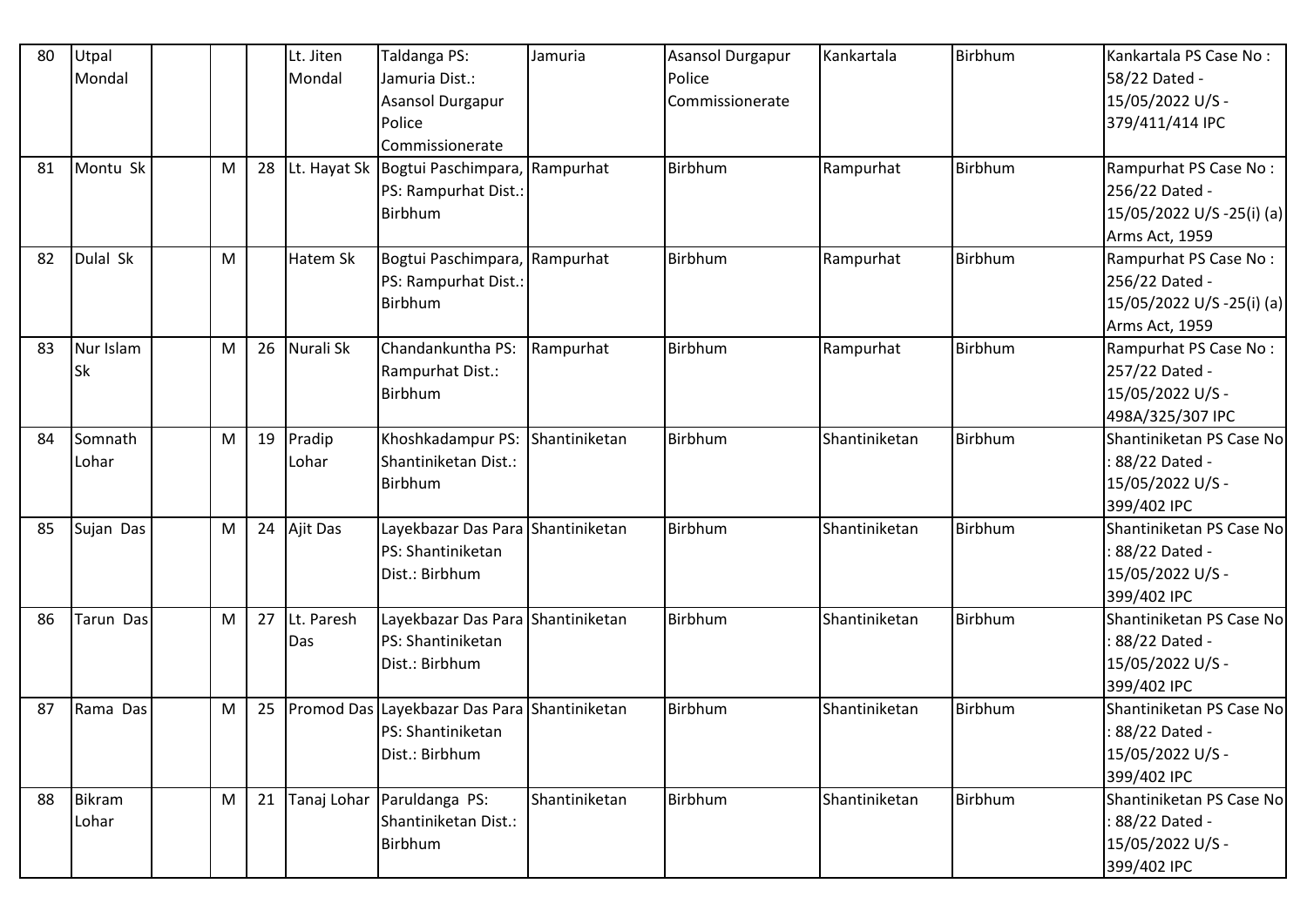| 89 | Ratan Sk                        |             | ${\sf M}$ | 30              | <b>Bakkar Sk</b>         | Jharnadanga<br>Hossian pally PS:<br>Shantiniketan Dist.:<br><b>Birbhum</b>                         | Shantiniketan | Birbhum                                  | Shantiniketan    | Birbhum                                  | Shantiniketan PS Case No<br>: 88/22 Dated -<br>15/05/2022 U/S -<br>399/402 IPC                                             |
|----|---------------------------------|-------------|-----------|-----------------|--------------------------|----------------------------------------------------------------------------------------------------|---------------|------------------------------------------|------------------|------------------------------------------|----------------------------------------------------------------------------------------------------------------------------|
| 90 | Monotosh Chattu<br>Hazra        |             | M         | 21              |                          | Ratan Hazra Jharnadanga PS:<br>Shantiniketan Dist.:<br>Birbhum                                     | Shantiniketan | Birbhum                                  | Shantiniketan    | Birbhum                                  | Shantiniketan PS Case No<br>: 88/22 Dated -<br>15/05/2022 U/S -<br>399/402 IPC                                             |
| 91 | Jahed Ali<br>Khan               | <b>Babu</b> |           | 32 <sup>2</sup> | Lt. Nabab<br>Ali Khan    | Saota PS: Nanoor<br>Dist.: Birbhum                                                                 | Nanoor        | Birbhum                                  | Shantiniketan    | Birbhum                                  | Shantiniketan PS Case No<br>: 88/22 Dated -<br>15/05/2022 U/S -<br>399/402 IPC                                             |
| 92 | Marufa<br><b>Bibi</b>           |             | F         | 44              | Ibrahim<br>Mandal        | Vill – Kada Kati,<br>P.O â€" Gobindpur,<br>P.S - Assasuni, Dist<br>– Satkhira,<br>Bangladesh       |               | <b>Basirhat</b>                          | <b>Bagdah</b>    | <b>Bongaon Police</b><br>District        | Bagdah PS Case No:<br>351/22 Dated -<br>15/05/2022 U/S-14<br>Foreigners Act, 1946Â                                         |
| 93 | Altahajul<br>Mondal             |             | M         | 32              | Rajjak<br>Mondal         | Nataberia, P.S â€"<br>Bagdah, North 24<br>Parganas PS: Bagdah<br>Dist.: Bongaon<br>Police District | <b>Bagdah</b> | <b>Bongaon Police</b><br><b>District</b> | <b>Bagdah</b>    | <b>Bongaon Police</b><br><b>District</b> | Bagdah PS Case No:<br>354/22 Dated -<br>15/05/2022 U/S -<br>498A/325/307/506 IPC                                           |
| 94 | Subrata<br>Halder               |             | M         |                 | Lt. Sankar<br>Ch. Halder | PS: Bongaon Dist.:<br><b>Bongaon Police</b><br>District                                            | Bongaon       | <b>Bongaon Police</b><br><b>District</b> | Bongaon          | <b>Bongaon Police</b><br><b>District</b> | Bongaon PS Case No:<br>259/22 Dated -<br>15/03/2022 U/S -<br>259/465/467/471/120B<br>IPC & 14/14C Foreigners<br>Act, 1946Â |
| 95 | Jyoti<br>Manna<br><b>Biswas</b> |             | M         |                 | <b>Biswas</b>            | Vishnu Pada PS: Petropole Dist.:<br><b>Bongaon Police</b><br><b>District</b>                       | Petropole     | <b>Bongaon Police</b><br><b>District</b> | Petropole        | Bongaon Police<br><b>District</b>        | Petropole PS Case No:<br>151/22 Dated -<br>15/05/2022 U/S-14<br>Foreigners Act, 1946Â                                      |
| 96 | Sanjay<br>Barman                |             | M         | 24              | Khiren<br>Barman         | Naziran Deotikhata<br>PS: Baxsirhat Dist.:<br>Coochbehar                                           | Baxsirhat     | Coochbehar                               | <b>Baxsirhat</b> | Coochbehar                               | <b>Baxsirhat PS Case No:</b><br>194/22 Dated -<br>13/05/2022 U/S-10 IPC                                                    |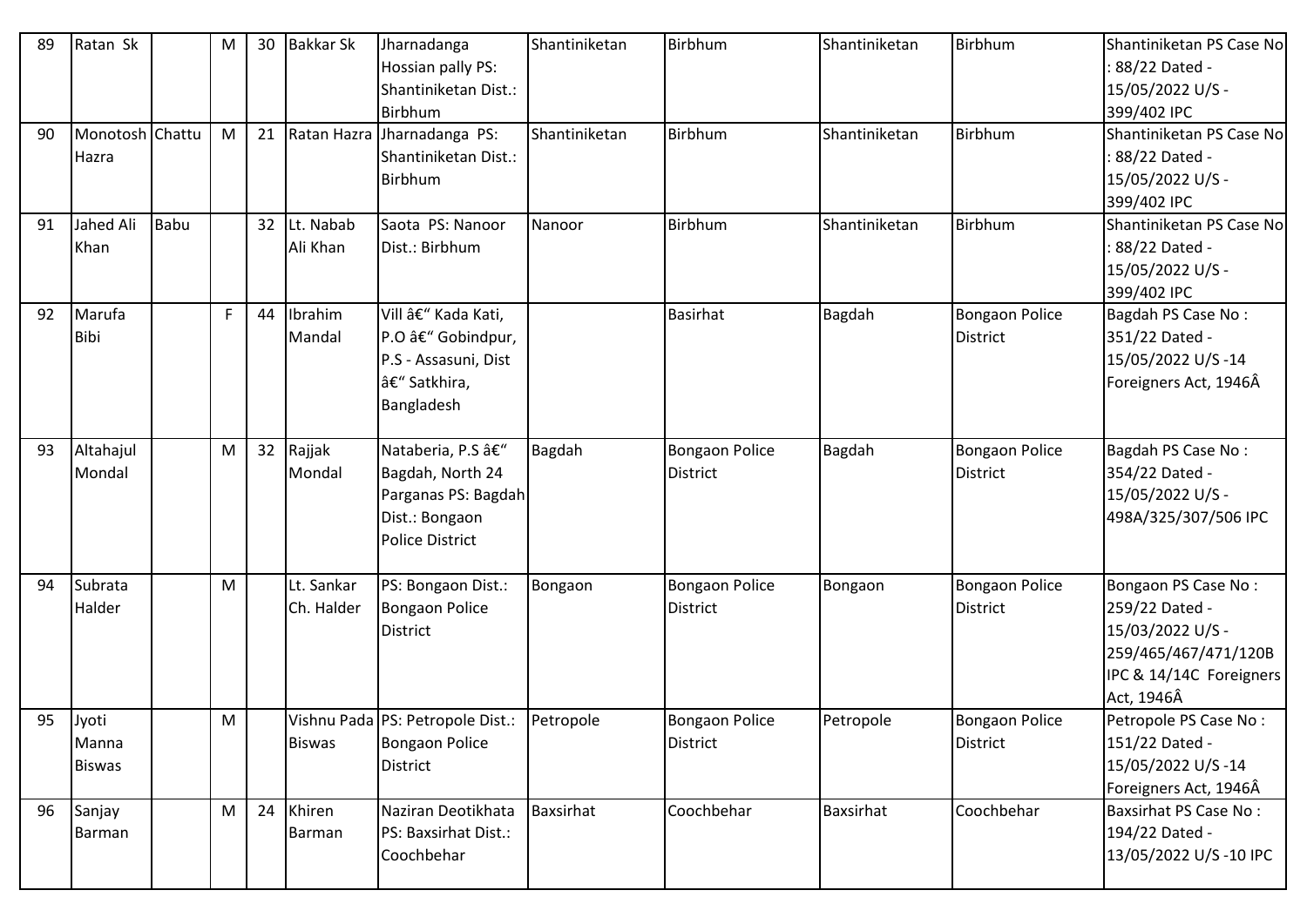| 97  | Rabijit<br>Barman           | Avijit | M | 16 | <b>Barman</b>           | Lt. Jhaluram Chhit Baro Lawkuthi Baxsirhat<br>PS: Baxsirhat Dist.:<br>Coochbehar                                        |                     | Coochbehar | <b>Baxsirhat</b>    | Coochbehar | Baxsirhat PS Case No:<br>198/22 Dated -<br>15/05/2022 U/S -<br>447/323/325/326/307/5<br>06/34 IPC                                                                |
|-----|-----------------------------|--------|---|----|-------------------------|-------------------------------------------------------------------------------------------------------------------------|---------------------|------------|---------------------|------------|------------------------------------------------------------------------------------------------------------------------------------------------------------------|
| 98  | Rafikul<br>Miah             |        | M | 27 | Lt Habibor<br>Miah      | Chhat Dudharkuthi<br>Dewanbosh PS<br>Kotwali Dist Cooch<br><b>Behar</b><br>PS: Coochbehar<br>women Dist.:<br>Coochbehar | Coochbehar<br>women | Coochbehar | Coochbehar<br>women | Coochbehar | Coochbehar women PS<br>Case No: 63/22 Dated -<br>15/05/2022 U/S -<br>376/506 IPC & 04 The<br>Protection of children<br>from sexual offences<br>Act, 2012 (POCSO) |
| 99  | Paritosh<br>Mandal          |        | M | 44 | Lt. Surja<br>Mandal     | Of Shibpur PS:<br>Mathabhanga Dist.:<br>Coochbehar                                                                      | Mathabhanga         | Coochbehar | Mathabhanga         | Coochbehar | Mathabhanga PS Case<br>No: 249/22 Dated -<br>15/05/2022 U/S-46A IPC                                                                                              |
| 100 | Profullaya<br><b>Biswas</b> |        | M | 37 | <b>Anil Biswas</b>      | Of Jorepakti PS:<br>Mathabhanga Dist.:<br>Coochbehar                                                                    | Mathabhanga         | Coochbehar | Mathabhanga         | Coochbehar | Mathabhanga PS Case<br>No: 249/22 Dated -<br>15/05/2022 U/S-46A IPC                                                                                              |
| 101 | Abdul<br>Kasem              |        | M | 34 | Miah                    | Nazimuddin Shibpur PS:<br>Mathabhanga Dist.:<br>Coochbehar                                                              | Mathabhanga         | Coochbehar | Mathabhanga         | Coochbehar | Mathabhanga PS Case<br>No: 250/22 Dated -<br>15/05/2022 U/S -<br>379/411 IPC                                                                                     |
| 102 | Bhabanna<br>nda<br>Barman   |        | M | 34 | Rabindra<br>Barman      | Of Baroibari PS:<br>Ghogsadanga Dist.:<br>Coochbehar                                                                    | Ghogsadanga         | Coochbehar | Mathabhanga         | Coochbehar | Mathabhanga PS Case<br>No: 251/22 Dated -<br>15/05/2022 U/S -<br>379/411/414 IPC                                                                                 |
| 103 | Hasnur<br>Miya              |        | M | 38 | Sakhi<br>Muddin<br>Miya | Village-Balakura PO-Sahebganj<br>Khutamara PS:<br>Sahebganj Dist.:<br>Coochbehar                                        |                     | Coochbehar | Sahebganj           | Coochbehar | Sahebganj PS Case No:<br>184/22 Dated -<br>15/05/2022 U/S -<br>379/411 IPC & 12(1)(Vi)<br>The West Bengal Cattle<br>Licensing Act, 1959                          |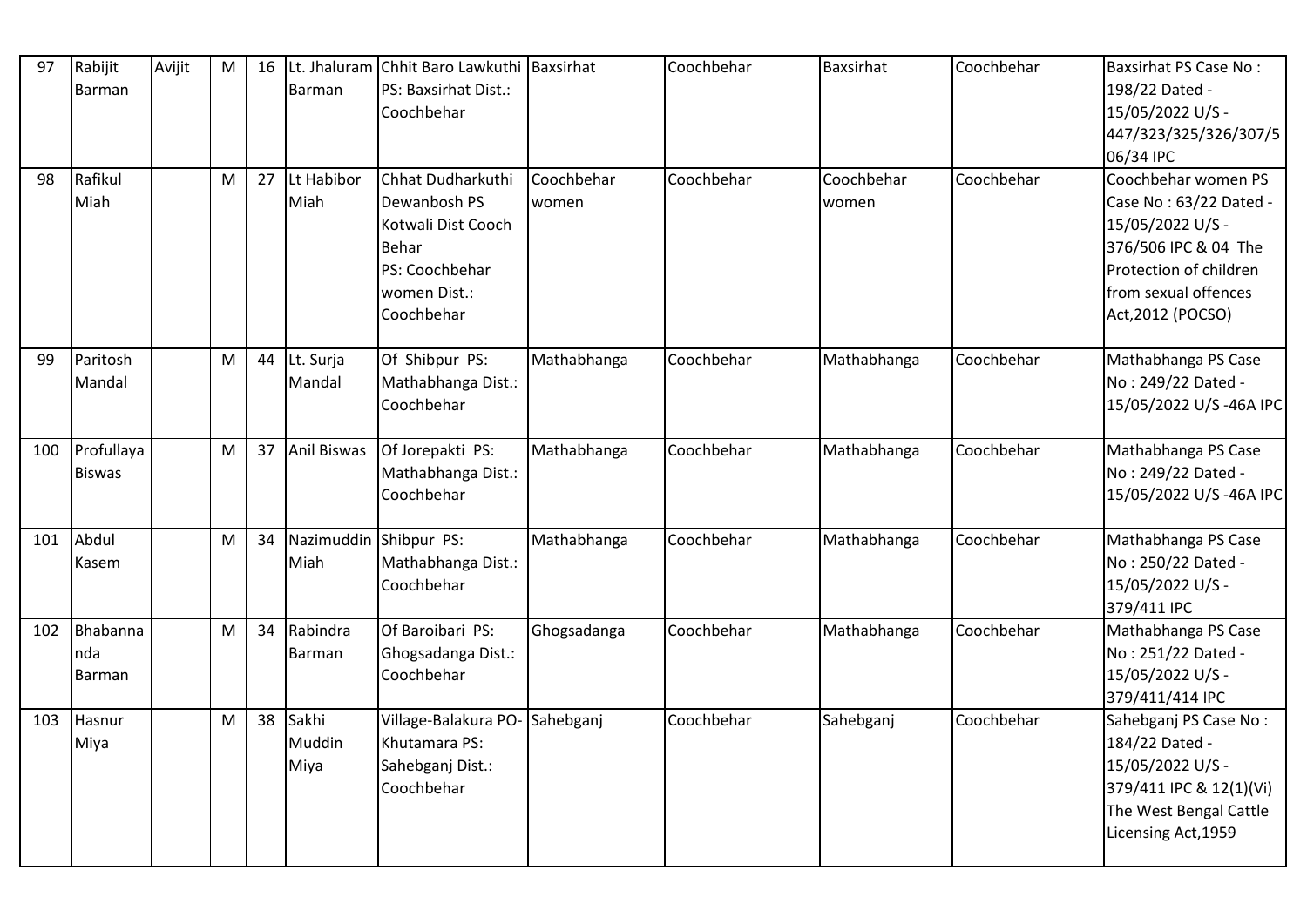| 104 | Shah Alam<br>Miya     |             |           | 31 | <b>Abdul Miah</b> | Village-Balakura PO- Sahebganj<br>Khutamara PS: |              | Coochbehar       | Sahebganj   | Coochbehar       | Sahebganj PS Case No:<br>184/22 Dated - |
|-----|-----------------------|-------------|-----------|----|-------------------|-------------------------------------------------|--------------|------------------|-------------|------------------|-----------------------------------------|
|     |                       |             |           |    |                   |                                                 |              |                  |             |                  | 15/05/2022 U/S -                        |
|     |                       |             |           |    |                   | Sahebganj Dist.:                                |              |                  |             |                  |                                         |
|     |                       |             |           |    |                   | Coochbehar                                      |              |                  |             |                  | 379/411 IPC & 12(1)(Vi)                 |
|     |                       |             |           |    |                   |                                                 |              |                  |             |                  | The West Bengal Cattle                  |
|     |                       |             |           |    |                   |                                                 |              |                  |             |                  | Licensing Act, 1959                     |
| 105 | Mantosh               |             | M         | 26 | Lt. Santosh       | Trimohoni                                       | <b>Hilli</b> | Dakshin Dinajpur | Balurghat   | Dakshin Dinajpur | <b>Balurghat PS Case No:</b>            |
|     | Halder                |             |           |    | Halder            | Chakdhapat PS: Hilli                            |              |                  |             |                  | 327/22 Dated -                          |
|     |                       |             |           |    |                   | Dist.: Dakshin                                  |              |                  |             |                  | 09/05/2022 U/S -                        |
|     |                       |             |           |    |                   | Dinajpur                                        |              |                  |             |                  | 279/338/427 IPC                         |
| 106 | Shubhama <sup>@</sup> |             | M         |    | Lt. Sankar        | PWD Para Ward                                   | Gangarampur  | Dakshin Dinajpur | Gangarampur | Dakshin Dinajpur | Gangarampur PS Case                     |
|     | y Roy                 | <b>Babu</b> |           |    | Roy               | No.06 PS:                                       |              |                  |             |                  | No: 142/22 Dated -                      |
|     |                       | Sona        |           |    |                   | Gangarampur Dist.:                              |              |                  |             |                  | 13/03/2022 U/S -                        |
|     |                       | Roy         |           |    |                   | Dakshin Dinajpur                                |              |                  |             |                  | 448/325/326/307/354/3                   |
|     |                       |             |           |    |                   |                                                 |              |                  |             |                  | 4 IPC                                   |
| 107 | Sanjib                |             | M         | 26 | Lt. Santosh       | Kupadaha PS:                                    | Bamangola    | Malda            | Kushmandi   | Dakshin Dinajpur | Kushmandi PS Case No:                   |
|     | Sarkar                |             |           |    | Sarkar            | Bamangola Dist.:                                |              |                  |             |                  | 92/22 Dated -                           |
|     |                       |             |           |    |                   | Malda                                           |              |                  |             |                  | 19/04/2022 U/S -                        |
|     |                       |             |           |    |                   |                                                 |              |                  |             |                  | 420/376/506 IPC                         |
| 108 | Goutam                | Uttam       | M         | 28 | Lt. Prafulla      | Chakalam PS:                                    | Balurghat    | Dakshin Dinajpur | Tapan       | Dakshin Dinajpur | Tapan PS Case No:                       |
|     | Barman                | Barma       |           |    | Bamran            | <b>Balurghat Dist.:</b>                         |              |                  |             |                  | 253/22 Dated -                          |
|     |                       | n           |           |    |                   | Dakshin Dinajpur                                |              |                  |             |                  | 06/05/2022 U/S-363 IPC                  |
|     |                       |             |           |    |                   |                                                 |              |                  |             |                  |                                         |
| 109 | Rupnaraya Jokar       |             | M         | 61 | Lt. Adhor         | Basokbari                                       | Tapan        | Dakshin Dinajpur | Tapan       | Dakshin Dinajpur | Tapan PS Case No:                       |
|     | n                     |             |           |    | Choudhury         | (Balurchar), PS:                                |              |                  |             |                  | 283/22 Dated -                          |
|     | Choudhur              |             |           |    |                   | Tapan Dist.: Dakshin                            |              |                  |             |                  | 15/05/2022 U/S - 6 The                  |
|     |                       |             |           |    |                   | Dinajpur                                        |              |                  |             |                  | Protection of children                  |
|     |                       |             |           |    |                   |                                                 |              |                  |             |                  | from sexual offences                    |
|     |                       |             |           |    |                   |                                                 |              |                  |             |                  | Act, 2012 (POCSO)                       |
| 110 | <b>Bharat</b>         |             | ${\sf M}$ | 42 | Lt. Kul Bdr.      | South Rathkhola PS: Naxalbari                   |              | Darjeeling       | Naxalbari   | Darjeeling       | Naxalbari PS Case No:                   |
|     | Chhetri               |             |           |    | Chhetri           | Naxalbari Dist.:                                |              |                  |             |                  | 120/22 Dated -                          |
|     |                       |             |           |    |                   | Darjeeling                                      |              |                  |             |                  | 15/05/2022 U/S -                        |
|     |                       |             |           |    |                   |                                                 |              |                  |             |                  | 379/411 IPC & 21(1)                     |
|     |                       |             |           |    |                   |                                                 |              |                  |             |                  | Mines and Minerals                      |
|     |                       |             |           |    |                   |                                                 |              |                  |             |                  | (Regulation and                         |
|     |                       |             |           |    |                   |                                                 |              |                  |             |                  | Development) Act                        |
|     |                       |             |           |    |                   |                                                 |              |                  |             |                  | $(1957)\hat{A}$                         |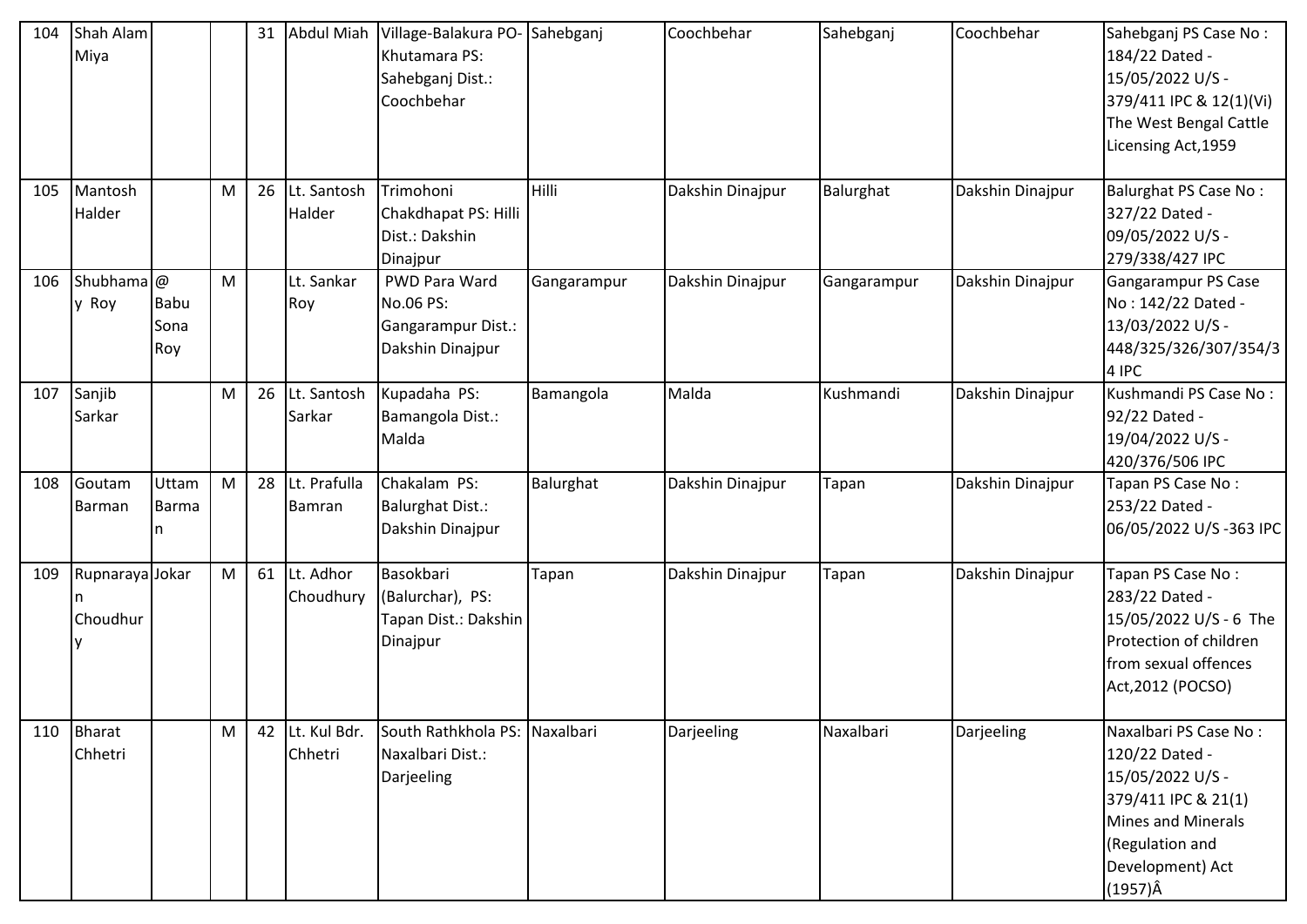| 111 | Manu          |           |   |    | Rajen     | Mallabari, Near                    | Naxalbari  | Darjeeling             | Naxalbari  | Darjeeling             | Naxalbari PS Case No:       |
|-----|---------------|-----------|---|----|-----------|------------------------------------|------------|------------------------|------------|------------------------|-----------------------------|
|     | Mallick       |           |   |    | Mallick   | Santoshi Mandir PS:                |            |                        |            |                        | 121/22 Dated -              |
|     |               |           |   |    |           | Naxalbari Dist.:                   |            |                        |            |                        | 15/05/2022 U/S -            |
|     |               |           |   |    |           | Darjeeling                         |            |                        |            |                        | 379/411 IPC & 21(1)         |
|     |               |           |   |    |           |                                    |            |                        |            |                        | Mines and Minerals          |
|     |               |           |   |    |           |                                    |            |                        |            |                        | (Regulation and             |
|     |               |           |   |    |           |                                    |            |                        |            |                        | Development) Act            |
|     |               |           |   |    |           |                                    |            |                        |            |                        | $(1957)\hat{A}$             |
| 112 | Raju          |           |   | 24 |           | Paine Oraon Rakam Jote PS:         | Naxalbari  | Darjeeling             | Naxalbari  | Darjeeling             | Naxalbari PS Case No:       |
|     | Oraon         |           |   |    |           | Naxalbari Dist.:                   |            |                        |            |                        | 121/22 Dated -              |
|     |               |           |   |    |           | Darjeeling                         |            |                        |            |                        | 15/05/2022 U/S -            |
|     |               |           |   |    |           |                                    |            |                        |            |                        | 379/411 IPC & 21(1)         |
|     |               |           |   |    |           |                                    |            |                        |            |                        | <b>Mines and Minerals</b>   |
|     |               |           |   |    |           |                                    |            |                        |            |                        | (Regulation and             |
|     |               |           |   |    |           |                                    |            |                        |            |                        | Development) Act            |
|     |               |           |   |    |           |                                    |            |                        |            |                        | $(1957)\hat{A}$             |
| 113 | Suresh        |           | M |    | Dhani Ram | Bhaktinagar, PS.                   | Phansidewa | Darjeeling             | Phansidewa | Darjeeling             | Phansidewa PS Case No:      |
|     | Routh         |           |   |    | Routh     | Phansidewa, Dist.                  |            |                        |            |                        | 234/22 Dated -              |
|     |               |           |   |    |           | Darjeeling PS:                     |            |                        |            |                        | 14/05/2022 U/S-380 IPC      |
|     |               |           |   |    |           | Phansidewa Dist.:                  |            |                        |            |                        |                             |
|     |               |           |   |    |           | Darjeeling                         |            |                        |            |                        |                             |
| 114 | Dipankar      |           | M | 22 |           | Subrata Roy Bandhargachh, PS-      | Phansidewa | Darjeeling             | Phansidewa | Darjeeling             | Phansidewa PS Case No:      |
|     | Roy           |           |   |    |           | Phansidewa, Dist-                  |            |                        |            |                        | 234/22 Dated -              |
|     |               |           |   |    |           | Darjeeling PS:                     |            |                        |            |                        | 14/05/2022 U/S-380 IPC      |
|     |               |           |   |    |           | Phansidewa Dist.:                  |            |                        |            |                        |                             |
|     |               |           |   |    |           | Darjeeling                         |            |                        |            |                        |                             |
| 115 | Mojamel       |           | M | 40 |           | Lt. Soyed Ali PS: Bishnupur Dist.: | Bishnupur  | Diamond Harbour        | Bishnupur  | Diamond Harbour        | Bishnupur PS Case No:       |
|     | Sk            |           |   |    | Sk        | <b>Diamond Harbour</b>             |            | Police District        |            | Police District        | 116/22 Dated -              |
|     |               |           |   |    |           | <b>Police District</b>             |            |                        |            |                        | 26/02/2022 U/S -            |
|     |               |           |   |    |           |                                    |            |                        |            |                        | 399/402 IPC & 3/4           |
|     |               |           |   |    |           |                                    |            |                        |            |                        | <b>Explosive Substances</b> |
|     |               |           |   |    |           |                                    |            |                        |            |                        | Act, 1908Â                  |
| 116 | Chottu Sk Nur |           | M | 30 |           | Lt. Soyed Ali PS: Bishnupur Dist.: | Bishnupur  | Diamond Harbour        | Bishnupur  | Diamond Harbour        | Bishnupur PS Case No:       |
|     |               | Selim     |   |    | Sk        | Diamond Harbour                    |            | <b>Police District</b> |            | <b>Police District</b> | 116/22 Dated -              |
|     |               | <b>Sk</b> |   |    |           | <b>Police District</b>             |            |                        |            |                        | 26/02/2022 U/S -            |
|     |               |           |   |    |           |                                    |            |                        |            |                        | 399/402 IPC & 3/4           |
|     |               |           |   |    |           |                                    |            |                        |            |                        | <b>Explosive Substances</b> |
|     |               |           |   |    |           |                                    |            |                        |            |                        | Act, 1908Â                  |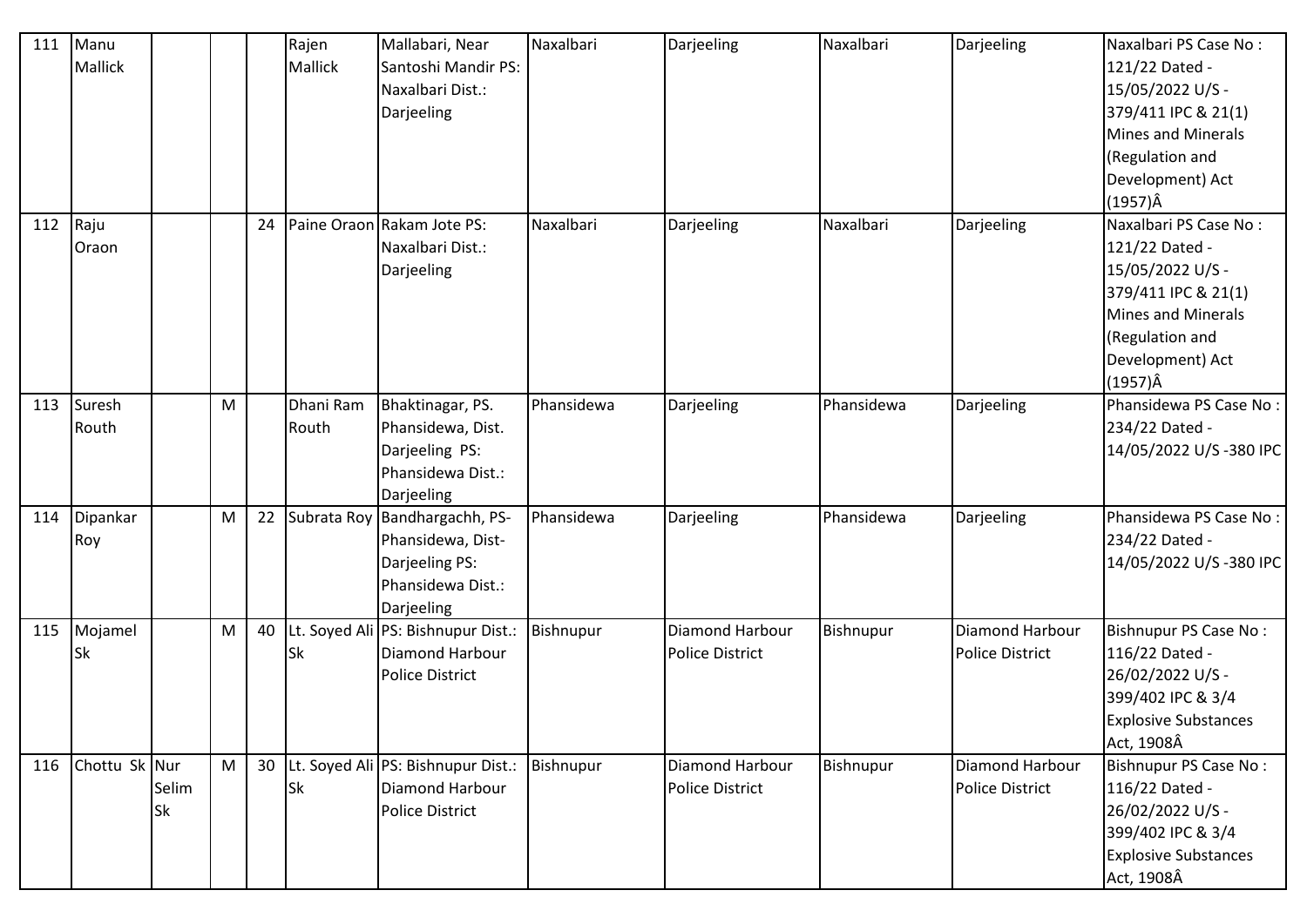| 117 | Junior<br>Dagar | M         | 43 | Rabindra<br>Singh       | PS: Bishnupur Dist.:<br>Diamond Harbour<br>Chowdhury   Police District                                                                         | Bishnupur  | Diamond Harbour<br><b>Police District</b>        | Bishnupur  | Diamond Harbour<br><b>Police District</b> | Bishnupur PS Case No:<br>326/22 Dated -<br>14/05/2022 U/S-506 IPC<br>& 25 Maintenance and<br><b>Welfare of Parents and</b><br>Senior Citizens Act, 2007 |
|-----|-----------------|-----------|----|-------------------------|------------------------------------------------------------------------------------------------------------------------------------------------|------------|--------------------------------------------------|------------|-------------------------------------------|---------------------------------------------------------------------------------------------------------------------------------------------------------|
| 118 | Dinmoy<br>Rawat | M         | 46 | Dinesh Ch.<br>Rawat     | PS: Bishnupur Dist.:<br>Diamond Harbour<br><b>Police District</b>                                                                              | Bishnupur  | Diamond Harbour<br><b>Police District</b>        | Bishnupur  | Diamond Harbour<br><b>Police District</b> | Bishnupur PS Case No:<br>326/22 Dated -<br>14/05/2022 U/S-506 IPC<br>& 25 Maintenance and<br>Welfare of Parents and<br>Senior Citizens Act, 2007        |
| 119 | Yunus<br>Molla  | M         | 33 | Lt. Arshad<br>Ali Molla | PS: Bishnupur Dist.:<br><b>Diamond Harbour</b><br><b>Police District</b>                                                                       | Bishnupur  | Diamond Harbour<br><b>Police District</b>        | Bishnupur  | Diamond Harbour<br><b>Police District</b> | Bishnupur PS Case No:<br>327/22 Dated -<br>15/05/2022 U/S -<br>279/304A IPC                                                                             |
| 120 | Bhanu<br>Molla  | M         | 22 | S/o Hasa<br>Molla       | Santoshpur<br>Bazarpara, PS-<br>Maheshtala, South<br>24 Parganas. PS:<br>Maheshtala Dist.:<br><b>Diamond Harbour</b><br><b>Police District</b> | Maheshtala | <b>Diamond Harbour</b><br><b>Police District</b> | Maheshtala | Diamond Harbour<br><b>Police District</b> | Maheshtala PS Case No:<br>138/22 Dated -<br>03/04/2022 U/S -<br>399/402 IPC & 25/27<br>Arms Act, 1959                                                   |
| 121 | Rabin<br>Ghosh  | M         | 32 | Susanta<br>Ghosh        | Raghunathpur, PS-<br>Balagarh, Dist-<br>Hooghly PS:<br>Balagarh Dist.:<br><b>Hooghly Rural</b>                                                 | Balagarh   | <b>Hooghly Rural</b>                             | Balagarh   | <b>Hooghly Rural</b>                      | Balagarh PS Case No:<br>129/22 Dated -<br>23/04/2022 U/S -<br>399/402 IPC                                                                               |
| 122 | Joydeb<br>Patra | ${\sf M}$ | 42 | Lt. Sukumar<br>Patra    | Vill Khantara, PS<br>Khanakul, Dist<br>Hooghly PS:<br>Khanakul Dist.:<br><b>Hooghly Rural</b>                                                  | Khanakul   | <b>Hooghly Rural</b>                             | Khanakul   | <b>Hooghly Rural</b>                      | Khanakul PS Case No:<br>216/22 Dated -<br>15/05/2022 U/S -<br>498A/323/325 IPC & 3/4<br>Dowry Prohibition Act,<br>1961Â                                 |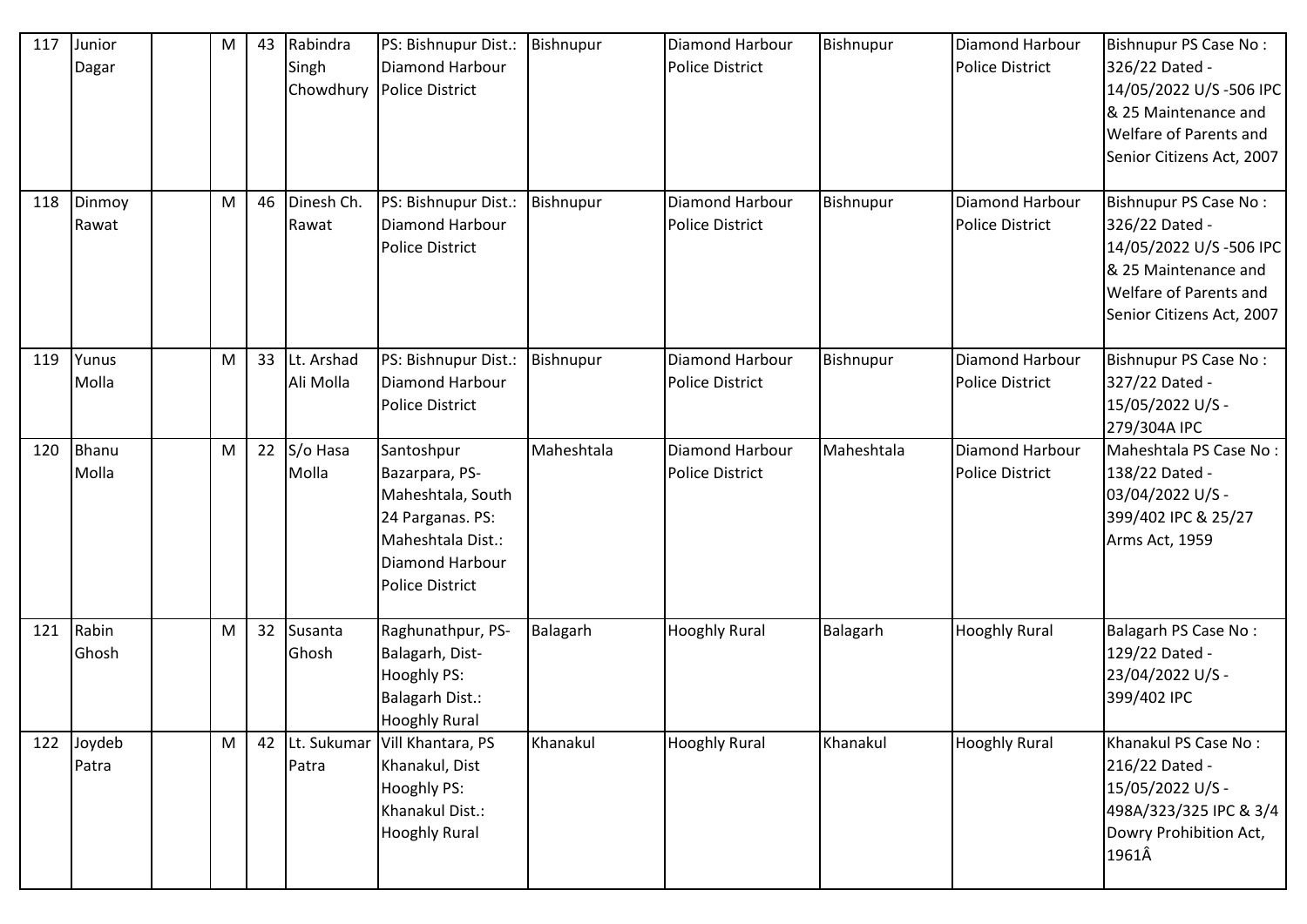| 123<br>124 | Paresh<br>Kotal<br>Rajeswar | Raju | M<br>M | 56<br>36 | @<br>Panchanan<br>Kotal<br>Lt. Biren | Pacha Kotal Vill Natibpur, PS<br>Khanakul, Dist<br>Hooghly PS:<br>Khanakul Dist.:<br><b>Hooghly Rural</b><br>Bansberia | Khanakul<br>Mogra          | <b>Hooghly Rural</b><br><b>Hooghly Rural</b> | Khanakul<br>Mogra | <b>Hooghly Rural</b><br><b>Hooghly Rural</b> | Khanakul PS Case No:<br>347/22 U/S -<br>Mogra PS Case No:                                                                                                       |
|------------|-----------------------------|------|--------|----------|--------------------------------------|------------------------------------------------------------------------------------------------------------------------|----------------------------|----------------------------------------------|-------------------|----------------------------------------------|-----------------------------------------------------------------------------------------------------------------------------------------------------------------|
|            | Mondal                      |      |        |          | Mondal                               | Dalanpara, ward no.<br>07, P.O- Bansberia,<br>P.S- Mogra, Dist-<br>Hooghly PS: Mogra<br>Dist.: Hooghly Rural           |                            |                                              |                   |                                              | 157/22 Dated -<br>15/05/2022 U/S-380 IPC                                                                                                                        |
| 125        | Manik<br>Islam<br>Ansari    |      | M      | 28       | Najrul Islam                         | Mogra, P.O<br>Radhakantapur, P.S<br>Memari, Purba<br>Burdwan PS:<br>Memari Dist.: Purba<br>Burdwan                     | Memari                     | Purba Burdwan                                | Pandua            | <b>Hooghly Rural</b>                         | Pandua PS Case No:<br>113/22 Dated -<br>19/03/2022 U/S -<br>498A/406/307/34 IPC                                                                                 |
| 126        | Bappa Kar                   |      | M      | 32       | Lt. Banshi<br>Kar                    | <b>Pursurah</b> , Karpara<br>PS: Pursurah Dist.:<br><b>Hooghly Rural</b>                                               | Pursurah                   | <b>Hooghly Rural</b>                         | Pursurah          | <b>Hooghly Rural</b>                         | Pursurah PS Warrant No<br>$= 135/22$                                                                                                                            |
| 127        | Behari<br><b>Bharti</b>     |      | M      | 66       | Ramlakhan<br><b>Bharti</b>           | Vill- Nagai, P.O-<br>Chainpur, PS-Siwan,<br>District-Siwan, State-<br>Bihar PS: Singur<br>Dist.: Hooghly Rural         | Singur                     | <b>Hooghly Rural</b>                         | Singur            | <b>Hooghly Rural</b>                         | Singur PS Case No:<br>193/22 Dated -<br>15/05/2022 U/S -<br>379/411 IPC & 21(i)<br>Mines and Minerals<br>(Regulation and<br>Development) Act<br>$(1957)\hat{A}$ |
|            | 128 Sachin Giri             |      | M      |          |                                      | Sambhu Giri 3/H/30 Kilisitola<br>road, Kolkata -22.<br>PS: Kolkata leather<br>complex Dist.:<br>Kolkata                | Kolkata leather<br>complex | Kolkata                                      | Singur            | <b>Hooghly Rural</b>                         | Singur PS Case No:<br>193/22 Dated -<br>15/05/2022 U/S -<br>379/411 IPC & 21(i)<br>Mines and Minerals<br>(Regulation and<br>Development) Act<br>$(1957)\hat{A}$ |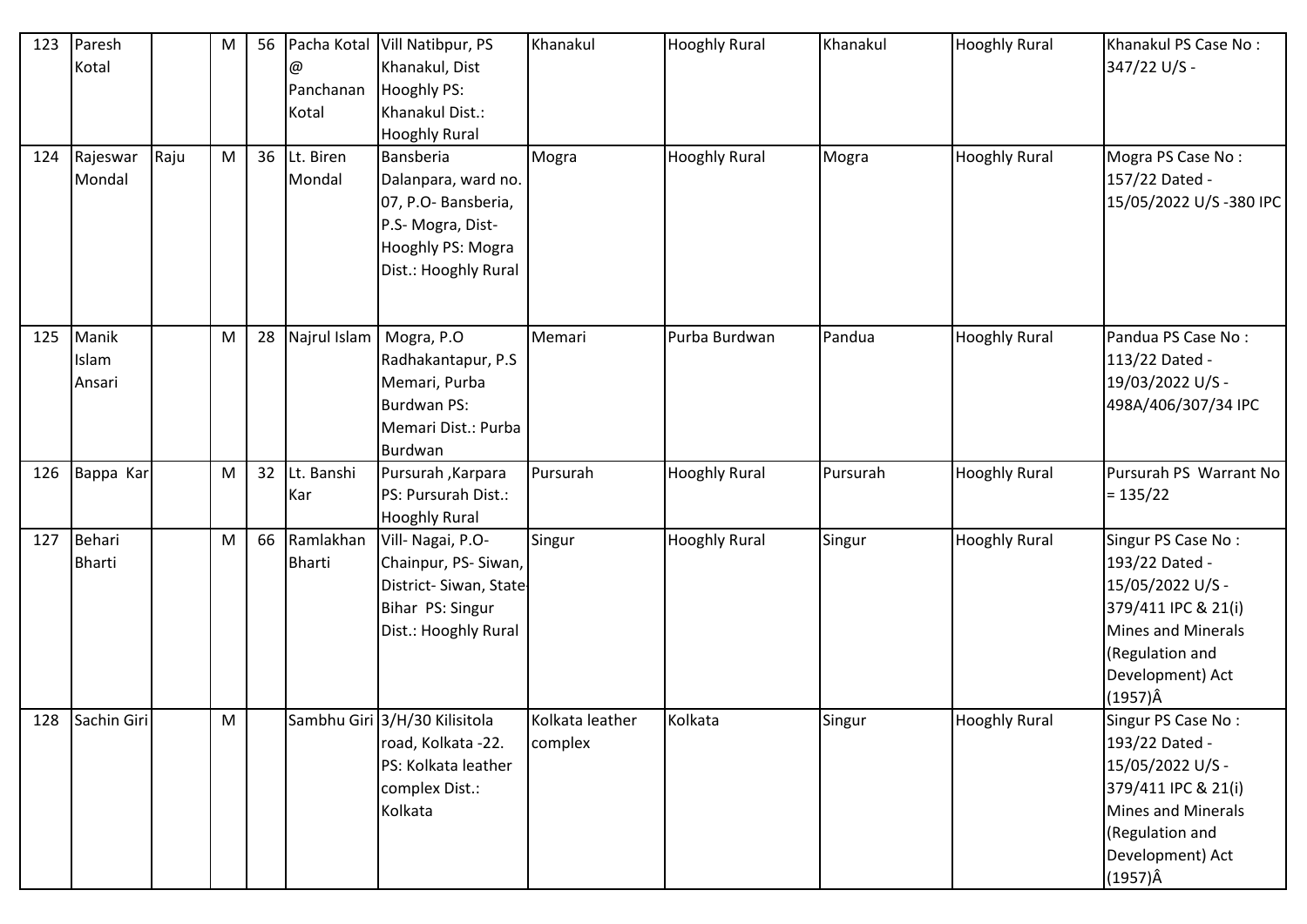| 129 | Indrajit          | M | Lt Ajit          | Vill – Nandanbati, Singur    |        | <b>Hooghly Rural</b> | Singur | <b>Hooghly Rural</b> | Singur PS Case No:     |
|-----|-------------------|---|------------------|------------------------------|--------|----------------------|--------|----------------------|------------------------|
|     | Das               |   | <b>Kumar Das</b> | PO â€" Balarambati,          |        |                      |        |                      | 191/22 Dated -         |
|     |                   |   |                  | PS â€" Singur, Dist          |        |                      |        |                      | 15/05/2022 U/S -       |
|     |                   |   |                  | – Hooghly PS:                |        |                      |        |                      | 186/268/333/353/34 IPC |
|     |                   |   |                  | Singur Dist.:                |        |                      |        |                      | & 3/4 Prevention of    |
|     |                   |   |                  | <b>Hooghly Rural</b>         |        |                      |        |                      | Damage to Public       |
|     |                   |   |                  |                              |        |                      |        |                      | Property Act, 1984     |
| 130 | Surojit           | M | Lt Ajit          | Vill â€" Nandanbati, Singur  |        | <b>Hooghly Rural</b> | Singur | <b>Hooghly Rural</b> | Singur PS Case No:     |
|     | Das               |   | <b>Kumar Das</b> | PO â€" Balarambati,          |        |                      |        |                      | 191/22 Dated -         |
|     |                   |   |                  | PS â€" Singur, Dist          |        |                      |        |                      | 15/05/2022 U/S -       |
|     |                   |   |                  | â€" Hooghly PS:              |        |                      |        |                      | 186/268/333/353/34 IPC |
|     |                   |   |                  | Singur Dist.:                |        |                      |        |                      | & 3/4 Prevention of    |
|     |                   |   |                  | <b>Hooghly Rural</b>         |        |                      |        |                      | Damage to Public       |
|     |                   |   |                  |                              |        |                      |        |                      | Property Act, 1984     |
| 131 | <b>Avijit Das</b> | M | Lt Ajit          | Vill â€" Nandanbati, Singur  |        | <b>Hooghly Rural</b> | Singur | <b>Hooghly Rural</b> | Singur PS Case No:     |
|     |                   |   | <b>Kumar Das</b> | PO – Balarambati,            |        |                      |        |                      | 191/22 Dated -         |
|     |                   |   |                  | PS â€" Singur, Dist          |        |                      |        |                      | 15/05/2022 U/S -       |
|     |                   |   |                  | â€" Hooghly PS:              |        |                      |        |                      | 186/268/333/353/34 IPC |
|     |                   |   |                  | Singur Dist.:                |        |                      |        |                      | & 3/4 Prevention of    |
|     |                   |   |                  | <b>Hooghly Rural</b>         |        |                      |        |                      | Damage to Public       |
|     |                   |   |                  |                              |        |                      |        |                      | Property Act, 1984     |
| 132 | Arup              | M |                  | Tarak Dhara Vill – Burigram, | Singur | <b>Hooghly Rural</b> | Singur | <b>Hooghly Rural</b> | Singur PS Case No:     |
|     | <b>Dhara</b>      |   |                  | PO â€" Balarambati,          |        |                      |        |                      | 191/22 Dated -         |
|     |                   |   |                  | PS â€" Singur, Dist          |        |                      |        |                      | 15/05/2022 U/S -       |
|     |                   |   |                  | – Hooghly PS:                |        |                      |        |                      | 186/268/333/353/34 IPC |
|     |                   |   |                  | Singur Dist.:                |        |                      |        |                      | & 3/4 Prevention of    |
|     |                   |   |                  | <b>Hooghly Rural</b>         |        |                      |        |                      | Damage to Public       |
|     |                   |   |                  |                              |        |                      |        |                      | Property Act, 1984     |
| 133 | Kuntal            | M | Kartick          | Vill – Bora                  | Singur | <b>Hooghly Rural</b> | Singur | <b>Hooghly Rural</b> | Singur PS Case No:     |
|     | Samanta           |   | Samanta          | Kapasaria, PO –              |        |                      |        |                      | 191/22 Dated -         |
|     |                   |   |                  | Bora, PS –                   |        |                      |        |                      | 15/05/2022 U/S -       |
|     |                   |   |                  | Chandirala, Dist –           |        |                      |        |                      | 186/268/333/353/34 IPC |
|     |                   |   |                  | Hooghly PS: Singur           |        |                      |        |                      | & 3/4 Prevention of    |
|     |                   |   |                  | Dist.: Hooghly Rural         |        |                      |        |                      | Damage to Public       |
|     |                   |   |                  |                              |        |                      |        |                      | Property Act, 1984     |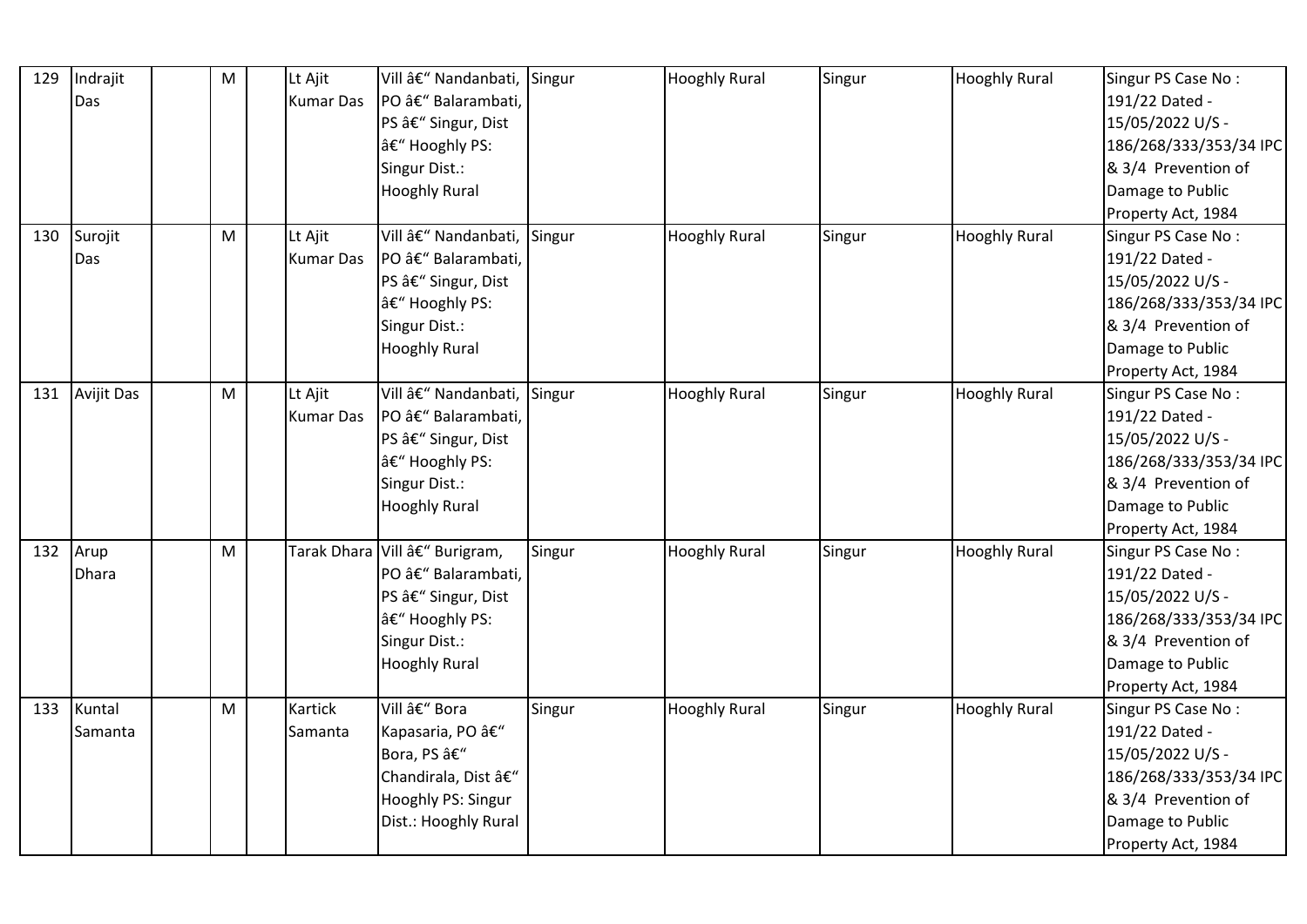| 134 | Chinmoy<br>Koley | M         | Ganapati<br>Koley                | Vill – Balarambati, Singur<br>PS â€" Singur, Dist<br>– Hooghly PS:<br>Singur Dist.:<br><b>Hooghly Rural</b> |        | <b>Hooghly Rural</b> | Singur | <b>Hooghly Rural</b> | Singur PS Case No:<br>191/22 Dated -<br>15/05/2022 U/S -<br>186/268/333/353/34 IPC<br>& 3/4 Prevention of<br>Damage to Public<br>Property Act, 1984 |
|-----|------------------|-----------|----------------------------------|-------------------------------------------------------------------------------------------------------------|--------|----------------------|--------|----------------------|-----------------------------------------------------------------------------------------------------------------------------------------------------|
| 135 | Manu Bag         | ${\sf M}$ | Lt Netai Bag                     | Vill - Burigram, PO<br>– Balarambati, PS<br>– Singur, Dist –<br>Hooghly PS: Singur<br>Dist.: Hooghly Rural  | Singur | <b>Hooghly Rural</b> | Singur | <b>Hooghly Rural</b> | Singur PS Case No:<br>191/22 Dated -<br>15/05/2022 U/S -<br>186/268/333/353/34 IPC<br>& 3/4 Prevention of<br>Damage to Public<br>Property Act, 1984 |
| 136 | Soumen<br>Maitra | M         | Shyamapad<br>a Maitra Of Paschim | Vill – Bahirkhand,<br>Narayanpur, PS-<br>Haripal, Dist-<br>Hooghly PS: Singur<br>Dist.: Hooghly Rural       | Singur | <b>Hooghly Rural</b> | Singur | <b>Hooghly Rural</b> | Singur PS Case No:<br>191/22 Dated -<br>15/05/2022 U/S -<br>186/268/333/353/34 IPC<br>& 3/4 Prevention of<br>Damage to Public<br>Property Act, 1984 |
| 137 | <b>Gopal Das</b> | ${\sf M}$ | <b>Pintu Das</b>                 | Nandanbati, PO â€"<br>Balarambati, PS –<br>Singur, Dist –<br>Hooghly PS: Singur<br>Dist.: Hooghly Rural     | Singur | <b>Hooghly Rural</b> | Singur | <b>Hooghly Rural</b> | Singur PS Case No:<br>191/22 Dated -<br>15/05/2022 U/S -<br>186/268/333/353/34 IPC<br>& 3/4 Prevention of<br>Damage to Public<br>Property Act, 1984 |
| 138 | Susanta<br>Das   | M         | Tarapada<br>Das                  | Burasanti, PS â€"<br>Singur, Dist –<br>Hooghly PS: Singur<br>Dist.: Hooghly Rural                           | Singur | <b>Hooghly Rural</b> | Singur | <b>Hooghly Rural</b> | Singur PS Case No:<br>191/22 Dated -<br>15/05/2022 U/S -<br>186/268/333/353/34 IPC<br>& 3/4 Prevention of<br>Damage to Public<br>Property Act, 1984 |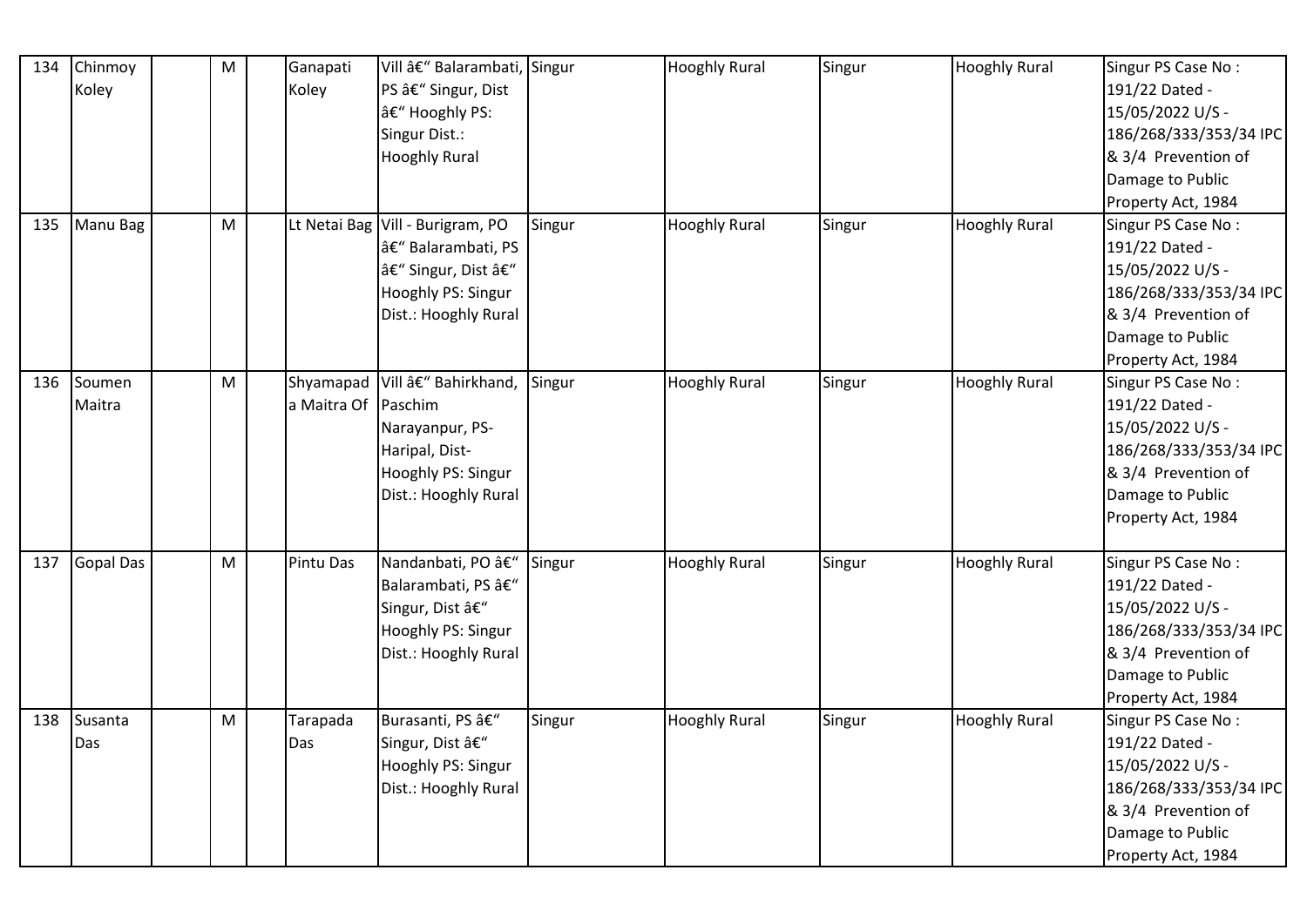| 139 | Raghunat | M |    | Lt Mukta   | Vill – Burigram,     | Singur | <b>Hooghly Rural</b> | Singur | <b>Hooghly Rural</b> | Singur PS Case No:     |
|-----|----------|---|----|------------|----------------------|--------|----------------------|--------|----------------------|------------------------|
|     | h Malik  |   |    | Malik      | PO – Balarambati,    |        |                      |        |                      | 191/22 Dated -         |
|     |          |   |    |            | PS â€" Singur, Dist  |        |                      |        |                      | 15/05/2022 U/S -       |
|     |          |   |    |            | – Hooghly, PS:       |        |                      |        |                      | 186/268/333/353/34 IPC |
|     |          |   |    |            | Singur Dist.:        |        |                      |        |                      | & 3/4 Prevention of    |
|     |          |   |    |            | <b>Hooghly Rural</b> |        |                      |        |                      | Damage to Public       |
|     |          |   |    |            |                      |        |                      |        |                      | Property Act, 1984     |
| 140 | Rakesh   |   |    | Haradhan   | Vill – Burigram,     | Singur | <b>Hooghly Rural</b> | Singur | <b>Hooghly Rural</b> | Singur PS Case No:     |
|     | Bag      |   |    | <b>Bag</b> | PO – Balarambati,    |        |                      |        |                      | 191/22 Dated -         |
|     |          |   |    |            | PS â€" Singur, Dist  |        |                      |        |                      | 15/05/2022 U/S -       |
|     |          |   |    |            | â€" Hooghly PS:      |        |                      |        |                      | 186/268/333/353/34 IPC |
|     |          |   |    |            | Singur Dist.:        |        |                      |        |                      | & 3/4 Prevention of    |
|     |          |   |    |            | <b>Hooghly Rural</b> |        |                      |        |                      | Damage to Public       |
|     |          |   |    |            |                      |        |                      |        |                      | Property Act, 1984     |
| 141 | Pritam   | M |    | Jaychand   | Vill – Doluigacha,   | Singur | <b>Hooghly Rural</b> | Singur | <b>Hooghly Rural</b> | Singur PS Case No:     |
|     | Karak    |   |    | Karak      | PS-Singur, Dist –    |        |                      |        |                      | 191/22 Dated -         |
|     |          |   |    |            | Hooghly, PS: Singur  |        |                      |        |                      | 15/05/2022 U/S -       |
|     |          |   |    |            | Dist.: Hooghly Rural |        |                      |        |                      | 186/268/333/353/34 IPC |
|     |          |   |    |            |                      |        |                      |        |                      | & 3/4 Prevention of    |
|     |          |   |    |            |                      |        |                      |        |                      | Damage to Public       |
|     |          |   |    |            |                      |        |                      |        |                      | Property Act, 1984     |
| 142 | Suraj    | M |    | Mahanta    | Mirzapur-Bankipur,   | Singur | <b>Hooghly Rural</b> | Singur | <b>Hooghly Rural</b> | Singur PS Case No:     |
|     | Garang   |   |    | Garang     | PS – Singur, Dist    |        |                      |        |                      | 191/22 Dated -         |
|     |          |   |    |            | â€" Hooghly, PS:     |        |                      |        |                      | 15/05/2022 U/S -       |
|     |          |   |    |            | Singur Dist.:        |        |                      |        |                      | 186/268/333/353/34 IPC |
|     |          |   |    |            | <b>Hooghly Rural</b> |        |                      |        |                      | & 3/4 Prevention of    |
|     |          |   |    |            |                      |        |                      |        |                      | Damage to Public       |
|     |          |   |    |            |                      |        |                      |        |                      | Property Act, 1984     |
| 143 | Bhaskar  | M | 22 | Samir Das  | Vill – Jagatnagar    | Singur | <b>Hooghly Rural</b> | Singur | <b>Hooghly Rural</b> | Singur PS Case No:     |
|     | Das      |   |    |            | Madhyapara, PS –     |        |                      |        |                      | 191/22 Dated -         |
|     |          |   |    |            | Singur, Dist –       |        |                      |        |                      | 15/05/2022 U/S -       |
|     |          |   |    |            | Hooghly PS: Singur   |        |                      |        |                      | 186/268/333/353/34 IPC |
|     |          |   |    |            | Dist.: Hooghly Rural |        |                      |        |                      | & 3/4 Prevention of    |
|     |          |   |    |            |                      |        |                      |        |                      | Damage to Public       |
|     |          |   |    |            |                      |        |                      |        |                      | Property Act, 1984     |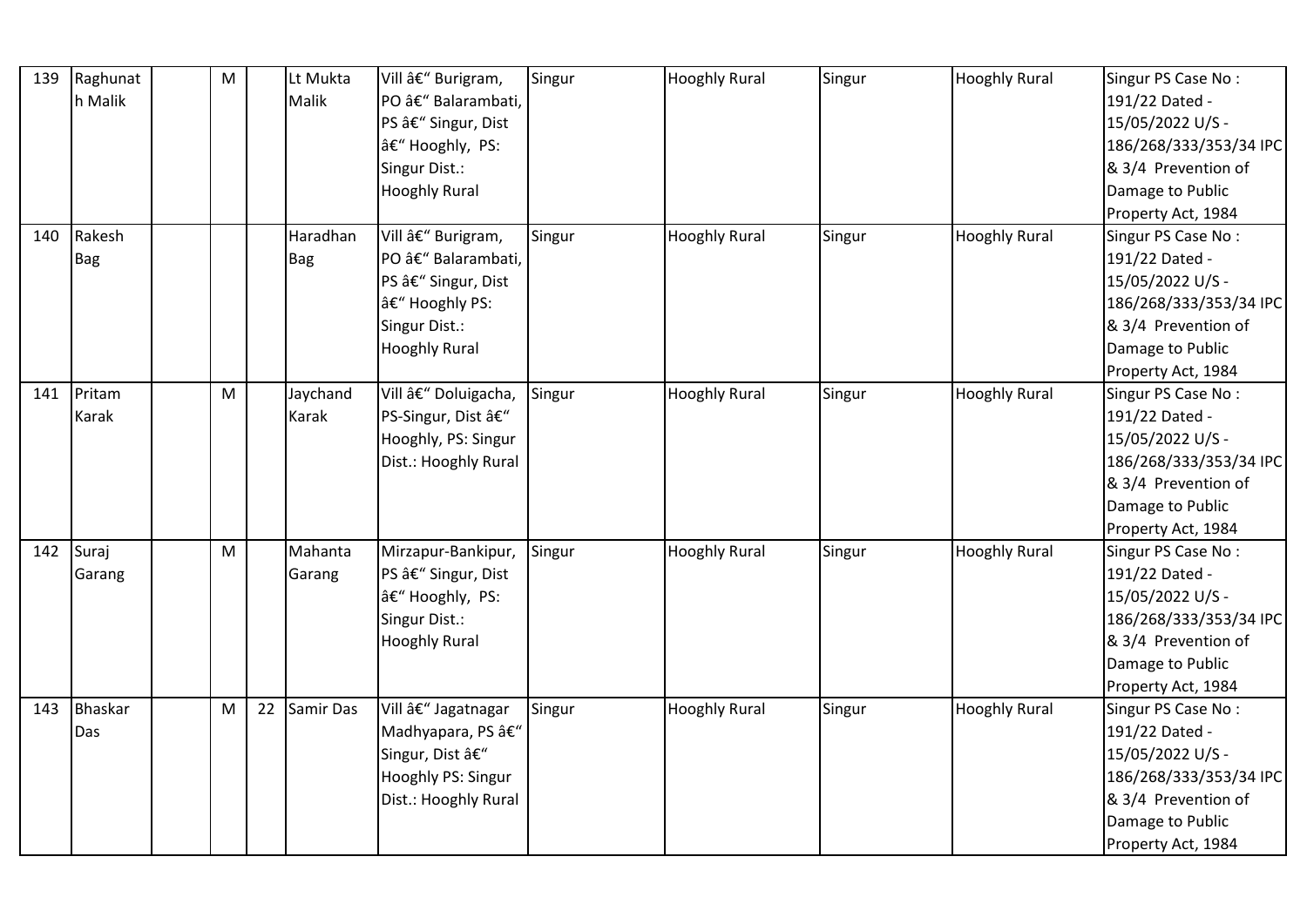| 144 | Sukabya<br>Pal     |       | ${\sf M}$ | 19 | Sanjay Pal                  | Vill – Khaserchak- Singur<br>Beltala, PO – Dihi<br>Ratanpur, PS â€"<br>Singur, Dist –<br>Hooghly. PS: Singur<br>Dist.: Hooghly Rural                                                                                                       |        | <b>Hooghly Rural</b>                          | Singur          | <b>Hooghly Rural</b>                    | Singur PS Case No:<br>191/22 Dated -<br>15/05/2022 U/S -<br>186/268/333/353/34 IPC<br>& 3/4 Prevention of<br>Damage to Public<br>Property Act, 1984 |
|-----|--------------------|-------|-----------|----|-----------------------------|--------------------------------------------------------------------------------------------------------------------------------------------------------------------------------------------------------------------------------------------|--------|-----------------------------------------------|-----------------|-----------------------------------------|-----------------------------------------------------------------------------------------------------------------------------------------------------|
| 145 | Rocky<br>Dom       |       | ${\sf M}$ | 22 | Lt. Raju<br>Dom             | 'Kumar Bazaar,<br>Rajowar Para, A/P-<br>Panagarh Gram<br>Para, PS- Kanksha,<br>Dist-Paschim<br>Bardhaman"<br>Raniganj Paschim<br>Bardhaman, Dist.:<br>Asansol Durgapur<br>Police<br>Commissionerate                                        |        | Asansol Durgapur<br>Police<br>Commissionerate | Andal g.r.p.s.  | Howrah G.R.P.                           | Andal g.r.p.s. PS Case No<br>: 09/22 Dated -<br>29/03/2022 U/S -<br>399/402 IPC                                                                     |
| 146 | Prince<br>Kumar    |       | ${\sf M}$ | 23 | Chandra                     | of Vill-Kaderpur,<br>Bhusan Sah   PO+PS- Mahua, Dist-<br>Baisali, State-Bihar,<br>A/P Pilkhan Pani<br>Tanki, PS- Golabari,<br>Dist-Howrah                                                                                                  |        | <b>Basirhat</b>                               | Howrah g.r.p.s. | Howrah G.R.P.                           | Howrah g.r.p.s. PS Case<br>No: 40/22 Dated -<br>15/05/2022 U/S -46 A(C)<br>BE Bengal Excise Act,<br>1909                                            |
| 147 | Sirsendu<br>Sarkar | Picku | ${\sf M}$ |    | Lt. Naba<br>Kumar<br>Sarkar | <b>Vill-Pantihal</b><br>Hattala, Sabui Para,<br>PS-Jagatballav Pur,<br>District-Howrah.<br>A/P Makardah Sani<br>Mandir Tala, Behind<br>Annapurna Sweet<br>Shop, PS-Domjur,<br>Howrah PS: Domjur<br>Dist.: Howrah Police<br>Commissionerate | Domjur | <b>Howrah Police</b><br>Commissionerate       | Domjur          | <b>Howrah Police</b><br>Commissionerate | Domjur PS Case No:<br>425/22 Dated -<br>15/05/2022 U/S -302/34<br>IPC & 25/27/35 Arms<br>Act, 1959                                                  |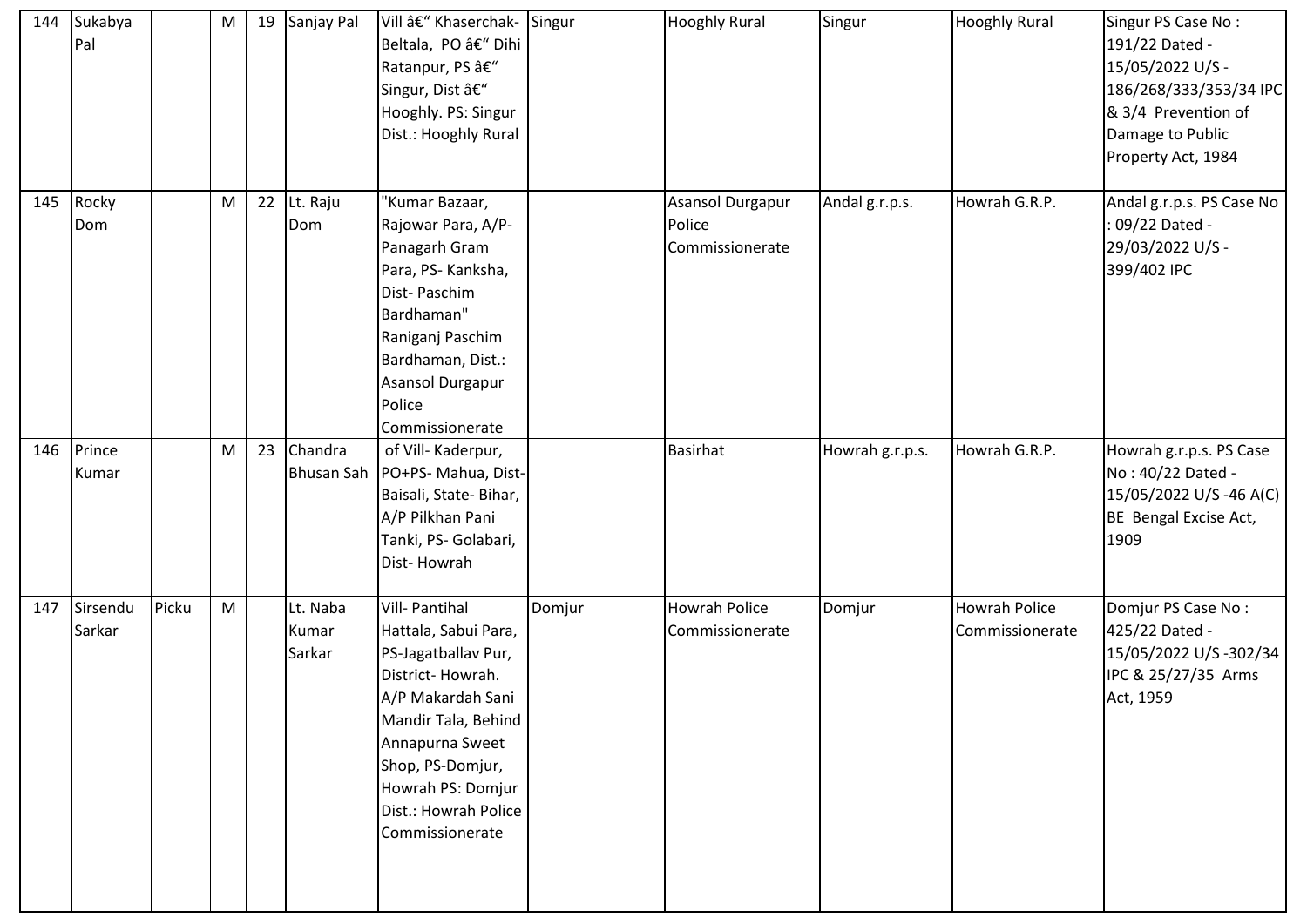| 148 | Purbasa<br>Majhi     | $\mathsf F$ | 26 |                                  | Tapan Majhi Salap Naba Pally, PS-Domjur<br>Domjur, Howrah.<br>PS: Domjur Dist.:<br>Howrah Police<br>Commissionerate                                                     |          | <b>Howrah Police</b><br>Commissionerate | Domjur   | <b>Howrah Police</b><br>Commissionerate | Domjur PS Case No:<br>425/22 Dated -<br>15/05/2022 U/S-302/34<br>IPC & 25/27/35 Arms<br>Act, 1959 |
|-----|----------------------|-------------|----|----------------------------------|-------------------------------------------------------------------------------------------------------------------------------------------------------------------------|----------|-----------------------------------------|----------|-----------------------------------------|---------------------------------------------------------------------------------------------------|
| 149 | Azad<br>Piyada       |             |    | $S/O$ Lt<br>Soukat Ali<br>Piyada | Of Vill- Ganeshpur<br>Piyadapara, PO-<br>Mallickpur, PS-<br>Baruipur, Dist-24<br>Pgs (S) Baruipur 24<br>Pgs (S) PS: Golabari<br>Dist.: Howrah Police<br>Commissionerate | Golabari | <b>Howrah Police</b><br>Commissionerate | Golabari | Howrah Police<br>Commissionerate        | <b>Golabari PS Case No:</b><br>205/22 Dated -<br>27/04/2022 U/S -<br>399/402 IPC                  |
| 150 | Tahir Raja           | M           | 22 | Md. Esmail                       | 506, G.T. Road, PS & Howrah<br>Dist. Howrah PS:<br>Howrah Dist.:<br><b>Howrah Police</b><br>Commissionerate                                                             |          | <b>Howrah Police</b><br>Commissionerate | Howrah   | Howrah Police<br>Commissionerate        | Howrah PS Case No:<br>228/22 Dated -<br>07/05/2022 U/S -<br>399/402 IPC                           |
| 151 | Sk Asraful           | M           | 25 | Sk Rafik                         | Vill-<br>Barbhagapatipur, PS-<br>Bagnan, Dist-<br>Howrah PS: Bagnan<br>Dist.: Howrah Rural                                                                              | Bagnan   | <b>Howrah Rural</b>                     | Bagnan   | Howrah Rural                            | Bagnan PS Case No:<br>246/22 Dated -<br>15/05/2022 U/S-380 IPC                                    |
| 152 | Gopal<br>Goswami     | M           | 53 | Lt.<br>Gobardhan<br>Goswami      | Joypur Goswami<br>Para PS: Joypur<br>Dist.: Purulia                                                                                                                     | Joypur   | Purulia                                 | Joypur   | Purulia                                 | Joypur PS Case No:<br>69/22 Dated -<br>15/05/2022 U/S -<br>341/323/325/354/34 IPC                 |
|     | 153 Ratna<br>Goswami | F           | 42 | Gopal<br>Goswami                 | Joypur Goswami<br>Para PS: Joypur<br>Dist.: Purulia                                                                                                                     | Joypur   | Purulia                                 | Joypur   | Purulia                                 | Joypur PS Case No:<br>69/22 Dated -<br>15/05/2022 U/S -<br>341/323/325/354/34 IPC                 |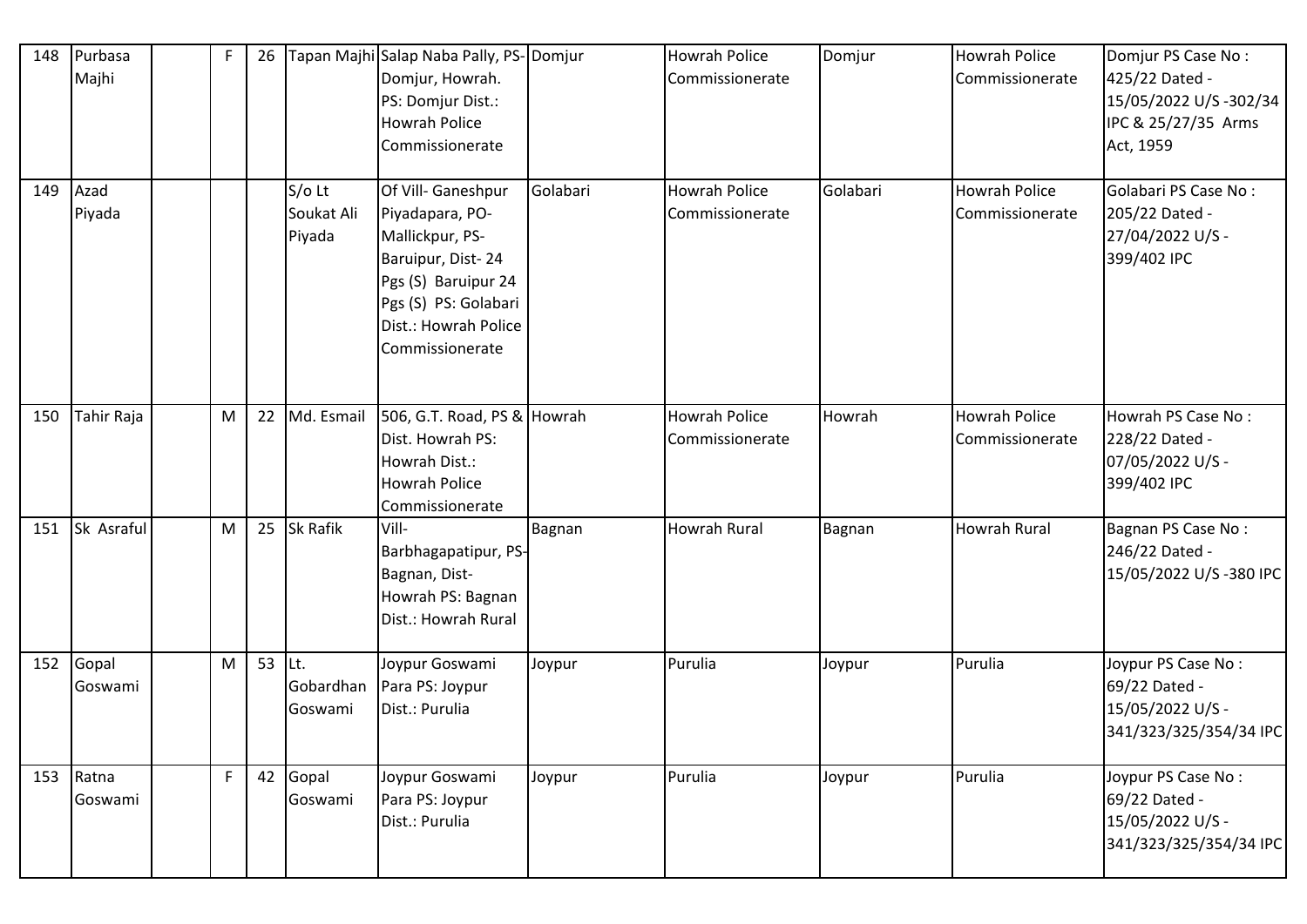| 154 | Haradhan<br>Goswami  |                           | M | 44 | ILt.<br>Gobardhan<br>Goswami    | Joypur Goswami<br>Para PS: Joypur<br>Dist.: Purulia                                                                | Joypur     | Purulia                                   | Joypur    | Purulia                                   | Joypur PS Case No:<br>69/22 Dated -<br>15/05/2022 U/S -<br>341/323/325/354/34 IPC                                                                          |
|-----|----------------------|---------------------------|---|----|---------------------------------|--------------------------------------------------------------------------------------------------------------------|------------|-------------------------------------------|-----------|-------------------------------------------|------------------------------------------------------------------------------------------------------------------------------------------------------------|
| 155 | Paltu<br>Goswami     |                           | M | 38 | Ramdas<br>Goswami               | Joypur Bazar PS:<br>Joypur Dist.: Purulia                                                                          | Joypur     | Purulia                                   | Joypur    | Purulia                                   | Joypur PS Case No:<br>70/22 Dated -<br>15/05/2022 U/S -<br>447/323/34 IPC                                                                                  |
| 156 | Arjun<br>Mahato      |                           | M | 29 | Ruplal<br>Mahato                | Kathaltard PS:<br>Joypur Dist.: Purulia                                                                            | Joypur     | Purulia                                   | Joypur    | Purulia                                   | Joypur PS Case No:<br>71/22 Dated -<br>15/05/2022 U/S-279 IPC                                                                                              |
| 157 | Bidesh<br>Ghorui     |                           | M | 37 | Jaladhar<br>Ghorui@<br>Jolo     | Vill- Ghudar PS:<br>Uluberia Dist.:<br><b>Howrah Rural</b>                                                         | Uluberia   | <b>Howrah Rural</b>                       | Joypur    | <b>Howrah Rural</b>                       | Joypur PS Case No:<br>41/22 Dated -<br>15/03/2022 U/S -<br>417/376/323/506 IPC                                                                             |
| 158 | <b>Bimal Das</b>     |                           | M |    |                                 | Ramesh Das   Kamargachh, PO-<br>Sujali, PS- Islampur<br>PS: Islampore Dist.:<br><b>Islampur Police</b><br>District | Islampore  | <b>Islampur Police</b><br><b>District</b> | Islampore | <b>Islampur Police</b><br><b>District</b> | Islampore PS Case No:<br>348/22 Dated -<br>14/05/2022 U/S -<br>363/365 IPC                                                                                 |
| 159 | <b>Asraf Sk</b>      | <b>MONIR</b><br><b>UL</b> | M | 20 | Jumer Ali                       | <b>DIGHALKANDI PS:</b><br>Islampore Dist.:<br>Murshidabad                                                          | Islampore  | Murshidabad                               | Islampore | Murshidabad                               | Islampore PS Case No:<br>220/22 Dated -<br>15/05/2022 U/S -<br>448/323/354 IPC                                                                             |
| 160 | Akhil<br>Guha        |                           | M |    | Lt<br>Chiranranja<br>n Guha Roy | Mohantapara, PS<br>Kotwali, Dist<br>Jalpaiguri PS:<br>Jalpaiguri Dist.:<br>Jalpaiguri                              | Jalpaiguri | Jalpaiguri                                | Banarhat  | Jalpaiguri                                | Banarhat PS Case No:<br>479/22 U/S -                                                                                                                       |
|     | 161 Praladh<br>Oraon |                           | M |    | Anand<br>Oraon                  | Gandrapara TG,<br>Bara Line, PS<br>Banarhat, Dist<br>Jalpaiguri PS:<br><b>Banarhat Dist.:</b><br>Jalpaiguri        | Banarhat   | Jalpaiguri                                | Banarhat  | Jalpaiguri                                | Banarhat PS Case No:<br>127/22 Dated -<br>24/04/2022 U/S -<br>376(2)(n) IPC & 6 The<br>Protection of children<br>from sexual offences<br>Act, 2012 (POCSO) |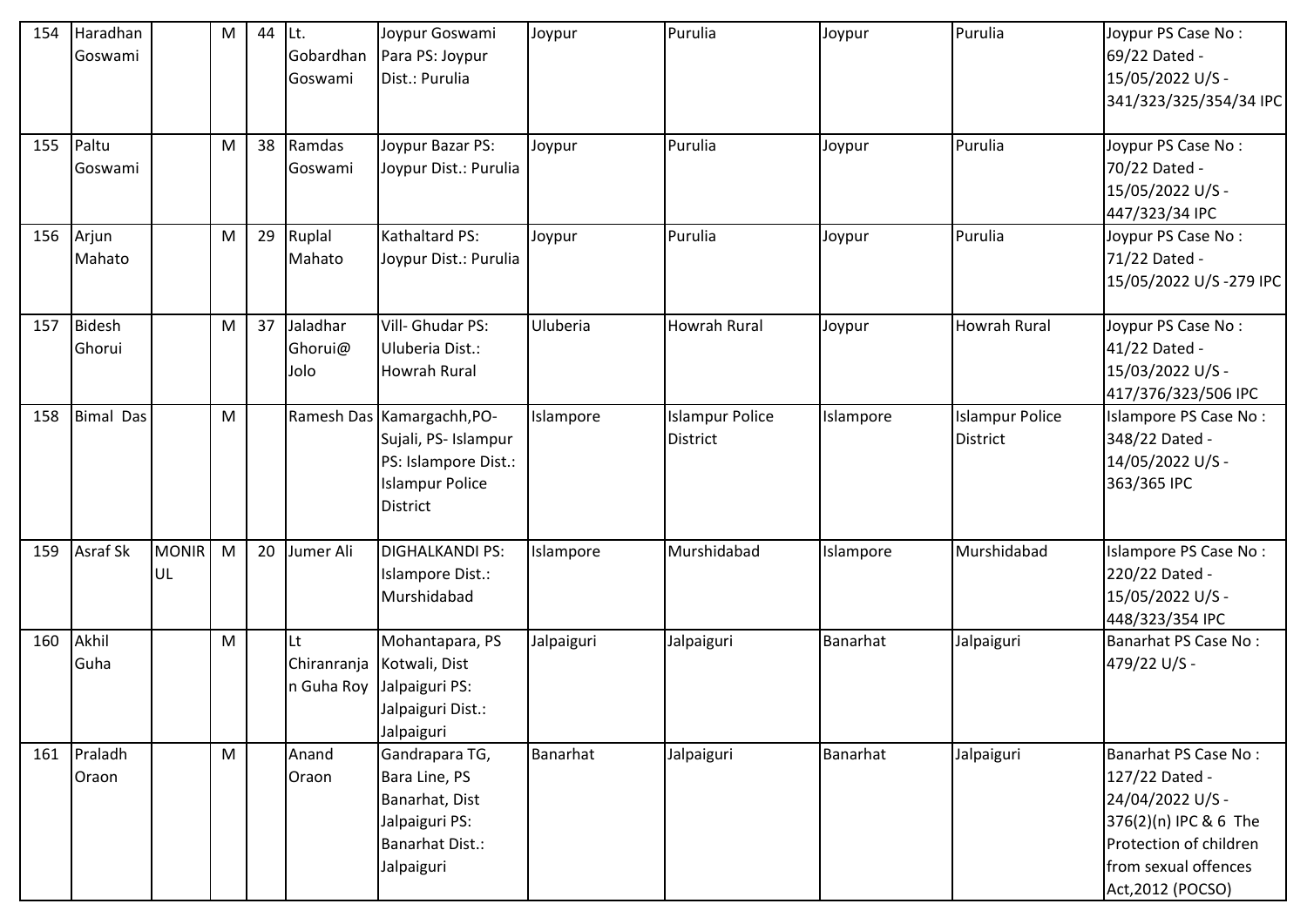| 162 | <b>Bharat</b> | M |    | Mantu Sen  | Of Dakshin                  | Dhubguri    | Jalpaiguri      | Dhubguri | Jalpaiguri      | Dhubguri PS Case No:   |
|-----|---------------|---|----|------------|-----------------------------|-------------|-----------------|----------|-----------------|------------------------|
|     | Sen           |   |    |            | Dangapara PO                |             |                 |          |                 | 299/22 Dated -         |
|     |               |   |    |            | <b>Bidhyashram PS</b>       |             |                 |          |                 | 15/05/2022 U/S -       |
|     |               |   |    |            | Dhupguri District           |             |                 |          |                 | 376(2)(f)/376AB IPC &  |
|     |               |   |    |            | Jalpaiguri PS:              |             |                 |          |                 | 6/12 The Protection of |
|     |               |   |    |            | Dhubguri Dist.:             |             |                 |          |                 | children from sexual   |
|     |               |   |    |            | Jalpaiguri                  |             |                 |          |                 | offences Act, 2012     |
|     |               |   |    |            |                             |             |                 |          |                 | (POCSO)                |
| 163 | Rajesh        | M |    | Nilu Ghosh | Of Ghosh Para Ward Dhubguri |             | Jalpaiguri      | Dhubguri | Jalpaiguri      | Dhubguri PS Case No:   |
|     | Ghosh         |   |    |            | No. 11 PS Dhupguri          |             |                 |          |                 | 293/22 Dated -         |
|     |               |   |    |            | Dist. Jalpaiguri PS:        |             |                 |          |                 | 14/05/2022 U/S -       |
|     |               |   |    |            | Dhubguri Dist.:             |             |                 |          |                 | 498/323 IPC & 3/4      |
|     |               |   |    |            | Jalpaiguri                  |             |                 |          |                 | Dowry Prohibition Act, |
|     |               |   |    |            |                             |             |                 |          |                 | 1961Â                  |
| 164 | Pradip        | M |    | Dinesh     | Singijani, PS               | Ghogsadanga | Coochbehar      | Dhubguri | Jalpaiguri      | Dhubguri PS Case No:   |
|     | Sarkar        |   |    | Sarkar     | Ghoksadanga Dist            |             |                 |          |                 | 296/22 Dated -         |
|     |               |   |    |            | Coochbehar PS:              |             |                 |          |                 | 14/05/2022 U/S -       |
|     |               |   |    |            | Ghogsadanga Dist.:          |             |                 |          |                 | 448/302/324/325/506/3  |
|     |               |   |    |            | Coochbehar                  |             |                 |          |                 | 4 IPC                  |
| 165 | Ganga         | M |    | Ram Pada   | Singijani, PS               | Ghogsadanga | Coochbehar      | Dhubguri | Jalpaiguri      | Dhubguri PS Case No:   |
|     | Mandal        |   |    | Mandal     | Ghoksadanga Dist            |             |                 |          |                 | 296/22 Dated -         |
|     |               |   |    |            | Coochbehar PS:              |             |                 |          |                 | 14/05/2022 U/S -       |
|     |               |   |    |            | Ghogsadanga Dist.:          |             |                 |          |                 | 448/302/324/325/506/3  |
|     |               |   |    |            | Coochbehar                  |             |                 |          |                 | 4 IPC                  |
| 166 | Sujit         | M |    | Dinesh     | Singijani, PS               | Ghogsadanga | Coochbehar      | Dhubguri | Jalpaiguri      | Dhubguri PS Case No:   |
|     | Sarkar        |   |    | Sarkar     | Ghoksadanga Dist            |             |                 |          |                 | 296/22 Dated -         |
|     |               |   |    |            | Coochbehar PS:              |             |                 |          |                 | 14/05/2022 U/S -       |
|     |               |   |    |            | Ghogsadanga Dist.:          |             |                 |          |                 | 448/302/324/325/506/3  |
|     |               |   |    |            | Coochbehar                  |             |                 |          |                 | 4 IPC                  |
| 167 | Ekramul       | M | 25 | Nur Islam  | Jafarganj PS:               | Farakka     | Jangipur Police | Farakka  | Jangipur Police | Farakka PS Case No:    |
|     | Momin         |   |    | Momin      | Farakka Dist.:              |             | <b>District</b> |          | <b>District</b> | 151/22 Dated -         |
|     |               |   |    |            | Jangipur Police             |             |                 |          |                 | 15/05/2022 U/S -       |
|     |               |   |    |            | District                    |             |                 |          |                 | 498A/307/34 IPC & 4    |
|     |               |   |    |            |                             |             |                 |          |                 | Dowry Prohibition Act, |
|     |               |   |    |            |                             |             |                 |          |                 | 1961Â                  |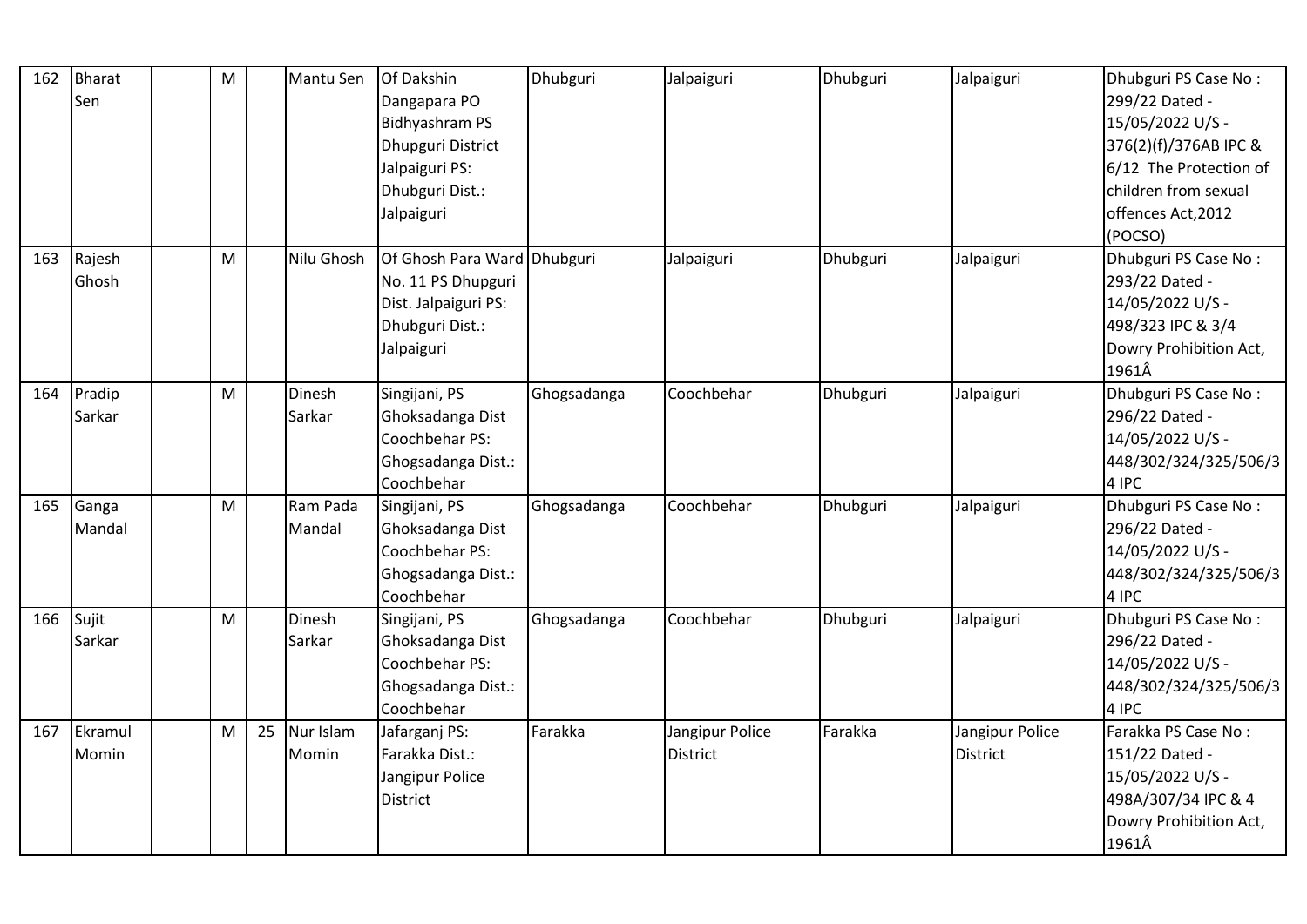| 168 | Chand<br>Khan          | Chand<br>Khan | M | 48 | Lt. Abdul<br>Gofur Khan      | Srirampur<br>Pathanpara<br>Kaowatoli PS:<br>Farakka Dist.:<br>Jangipur Police          | Farakka       | Jangipur Police<br><b>District</b> | Farakka       | Jangipur Police<br><b>District</b> | Farakka PS Case No:<br>149/22 Dated -<br>13/05/2022 U/S -<br>448/376/511/307 IPC                                         |
|-----|------------------------|---------------|---|----|------------------------------|----------------------------------------------------------------------------------------|---------------|------------------------------------|---------------|------------------------------------|--------------------------------------------------------------------------------------------------------------------------|
| 169 | Nasibul<br><b>Sk</b>   |               | M | 22 | Abdul<br>Rahim @<br>Rahim Sk | District<br>PS: Raghunathganj<br>Dist.: Jangipur Police<br><b>District</b>             | Raghunathganj | Jangipur Police<br><b>District</b> | Raghunathganj | Jangipur Police<br><b>District</b> | Raghunathganj PS Case<br>No: 337/22 Dated -<br>12/05/2022 U/S -<br>498A/304B/302/34 IPC                                  |
| 170 | Bhandari<br><b>Sk</b>  |               | M | 70 | Moyajjem<br><b>Sk</b>        | Dasturhat PS:<br>Sagardighi Dist.:<br>Jangipur Police<br><b>District</b>               | Sagardighi    | Jangipur Police<br><b>District</b> | Sagardighi    | Jangipur Police<br><b>District</b> | Sagardighi PS Case No:<br>193/22 Dated -<br>11/05/2022 U/S -<br>448/325/307/34 IPC                                       |
| 171 | Dalim Sk               |               | M | 35 | Mannan Sk<br>@ Mana          | Manigram PS:<br>Sagardighi Dist.:<br>Jangipur Police<br><b>District</b>                | Sagardighi    | Jangipur Police<br><b>District</b> | Sagardighi    | Jangipur Police<br><b>District</b> | Sagardighi PS Case No:<br>195/22 Dated -<br>11/05/2022 U/S -<br>498A/307/34 IPC & 3/4<br>Dowry Prohibition Act,<br>1961Â |
| 172 | Harun Sk               |               | M | 22 | Alauddin Sk                  | Gopalganj PS: Suti<br>Dist.: Jangipur Police<br><b>District</b>                        | Suti          | Jangipur Police<br><b>District</b> | Suti          | Jangipur Police<br><b>District</b> | Suti PS Case No: 226/22<br>Dated - 01/05/2022 U/S -<br>498A/307/34 IPC                                                   |
| 173 | Motilal<br>Mandi       |               | M |    | Late<br>Chunaram<br>Mandi    | Jorma PS: Belpahari Belpahari<br>Dist.: Jhargram                                       |               | Jhargram                           | Belpahari     | Jhargram                           | Belpahari PS Case No:<br>27/22 Dated -<br>15/05/2022 U/S -<br>341/323/324/325/506<br><b>IPC</b>                          |
|     | 174 Sohag<br>Das       | <b>Babu</b>   | M |    |                              | Parimal Das Subhaspally,<br>PO+PS+Dist-<br>Jhargram PS:<br>Jhargram Dist.:<br>Jhargram | Jhargram      | Jhargram                           | Jhargram      | Jhargram                           | Jhargram PS Case No:<br>153/22 Dated -<br>15/05/2022 U/S -46(b)<br>Bengal Excise Act, 1909                               |
| 175 | Gopal<br>Majumder Ghat | Gopal         |   |    | <b>Not Noted</b>             | Subhaspally,<br>PO+PS+Dist-<br>Jhargram PS:<br>Jhargram Dist.:<br>Jhargram             | Jhargram      | Jhargram                           | Jhargram      | Jhargram                           | Jhargram PS Case No:<br>153/22 Dated -<br>15/05/2022 U/S -46(b)<br>Bengal Excise Act, 1909                               |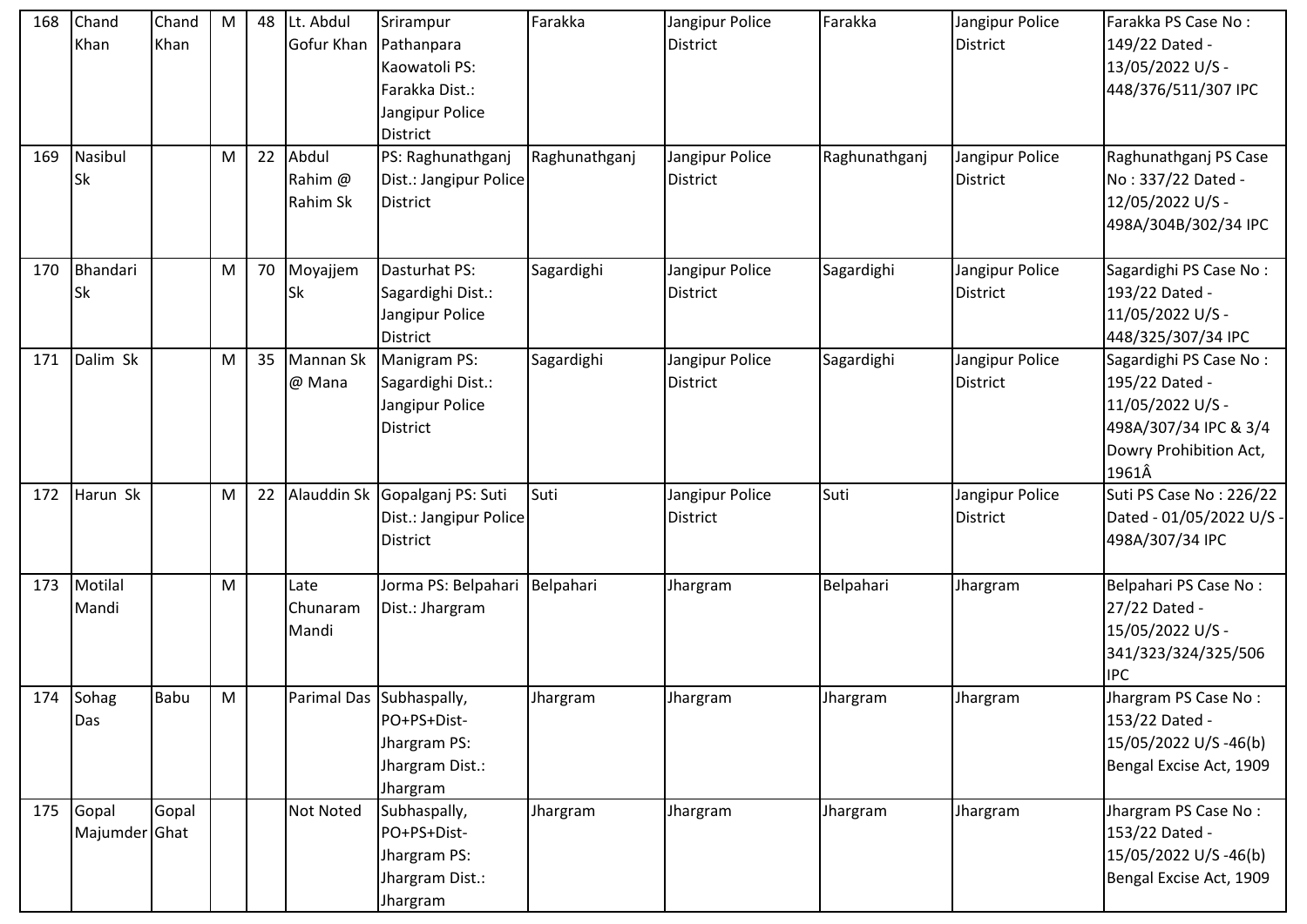| 176 | Soriful<br>Mondal     | ${\sf M}$ |    | Mondal                                      | Acheruddin Gachha, PS Chapra,<br>Nadia PS: Chapra<br>Dist.: Krishnanagar<br><b>Police District</b> | Chapra       | Krishnanagar Police<br><b>District</b> | Chapra       | Krishnanagar Police<br><b>District</b> | Chapra PS Case No:<br>280/22 Dated -<br>14/05/2022 U/S -<br>341/323/324/34 IPC                                                                              |
|-----|-----------------------|-----------|----|---------------------------------------------|----------------------------------------------------------------------------------------------------|--------------|----------------------------------------|--------------|----------------------------------------|-------------------------------------------------------------------------------------------------------------------------------------------------------------|
| 177 | Monirul<br>Mondal     | M         |    | Lt. Hossain<br>Mondal                       | PS: Chapra Dist.:<br>Krishnanagar Police<br><b>District</b>                                        | Chapra       | Krishnanagar Police<br><b>District</b> | Chapra       | Krishnanagar Police<br>District        | Chapra PS Case No:<br>280/22 Dated -<br>14/05/2022 U/S -<br>341/323/324/34 IPC                                                                              |
| 178 | Prasenjit<br>Pramanik | M         | 30 | Dulal Ch.<br>Pramanik                       | Mollahad Bastipara<br>PS: Hogalberia Dist.:<br>Krishnanagar Police<br><b>District</b>              | Hogalberia   | Krishnanagar Police<br><b>District</b> | Hogalberia   | Krishnanagar Police<br>District        | Hogalberia PS Case No:<br>166/22 Dated -<br>15/05/2022 U/S -<br>341/325/326/34 IPC                                                                          |
| 179 | Sonatan<br>Pramanik   | M         | 38 | Bhakti<br>Pramanick                         | Mollahad Bastiapara Hogalberia<br>PS: Hogalberia Dist.:<br>Krishnanagar Police<br><b>District</b>  |              | Krishnanagar Police<br><b>District</b> | Hogalberia   | Krishnanagar Police<br><b>District</b> | Hogalberia PS Case No:<br>167/22 Dated -<br>15/05/2022 U/S -<br>341/325/326/34 IPC                                                                          |
| 180 | Kartik Das            | M         | 70 | Lt.<br>Panchanan<br>Das                     | Areadanga Daspara<br>PS: Kaligunj Dist.:<br>Krishnanagar Police<br><b>District</b>                 | Kaligunj     | Krishnanagar Police<br><b>District</b> | Kaligunj     | Krishnanagar Police<br>District        | Kaligunj PS Case No:<br>257/22 Dated -<br>29/04/2022 U/S -<br>341/325/326/354/506/3<br>4 IPC                                                                |
| 181 | Biswajit<br>Halder    |           |    | S/o Lt.<br><b>Bablu</b><br>Ranjan<br>Halder | PS: Krishnanagar<br>Dist.: Krishnanagar<br><b>Police District</b>                                  | Krishnanagar | Krishnanagar Police<br><b>District</b> | Krishnanagar | Krishnanagar Police<br>District        | Krishnanagar PS Case No<br>: 473/22 Dated -<br>13/05/2022 U/S -<br>399/402 IPC & 25/27<br>Arms Act, 1959                                                    |
| 182 | Mintu Sk              | M         |    | Lt. Asraf Sk                                | PS: Murutia Dist.:<br>Krishnanagar Police<br>District                                              | Murutia      | Krishnanagar Police<br><b>District</b> | Murutia      | Krishnanagar Police<br><b>District</b> | Murutia PS Case No:<br>102/22 Dated -<br>15/05/2022 U/S -<br>406/420/506 IPC                                                                                |
|     | 183 Beltu<br>Mondal   | M         | 29 | <b>Babar Ali</b><br>Mondal                  | Boro Naldoha PS:<br>Palashipara Dist.:<br>Krishnanagar Police<br><b>District</b>                   | Palashipara  | Krishnanagar Police<br><b>District</b> | Nakashipara  | Krishnanagar Police<br><b>District</b> | Nakashipara PS Case No:<br>369/22 Dated -<br>15/05/2022 U/S -<br>21(c)/22(c)/25/27A/28/2<br>9/30 Narcotic Drugs and<br>Psychotropic Substances<br>Act, 1985 |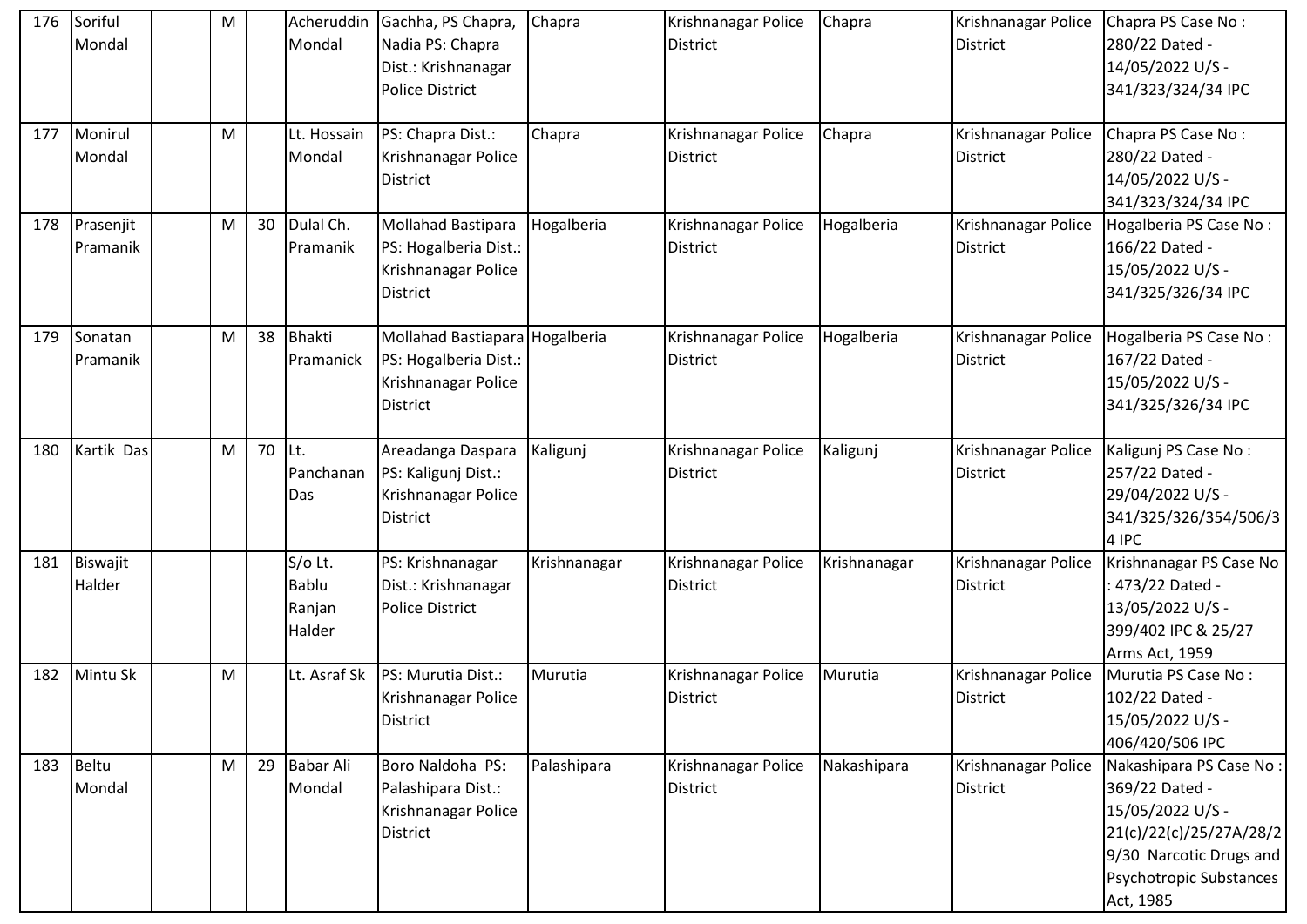| 184 | Tousik   |   |    | Achheruddi | Boro Naldoha PS:    | Palashipara  | Krishnanagar Police | Nakashipara | Krishnanagar Police | Nakashipara PS Case No:        |
|-----|----------|---|----|------------|---------------------|--------------|---------------------|-------------|---------------------|--------------------------------|
|     | Ahmmed   |   |    | n Halsona  | Palashipara Dist.:  |              | <b>District</b>     |             | <b>District</b>     | 369/22 Dated -                 |
|     | Halsona  |   |    |            | Krishnanagar Police |              |                     |             |                     | 15/05/2022 U/S -               |
|     |          |   |    |            | District            |              |                     |             |                     | 21(c)/22(c)/25/27A/28/2        |
|     |          |   |    |            |                     |              |                     |             |                     | 9/30 Narcotic Drugs and        |
|     |          |   |    |            |                     |              |                     |             |                     | Psychotropic Substances        |
|     |          |   |    |            |                     |              |                     |             |                     | Act, 1985                      |
| 185 | Md Sawan | M |    | Md. Yasin  | Taharpur            |              | <b>Basirhat</b>     | Nakashipara | Krishnanagar Police | Nakashipara PS Case No:        |
|     |          |   |    |            |                     |              |                     |             | <b>District</b>     | 369/22 Dated -                 |
|     |          |   |    |            |                     |              |                     |             |                     | 15/05/2022 U/S -               |
|     |          |   |    |            |                     |              |                     |             |                     | 21(c)/22(c)/25/27A/28/2        |
|     |          |   |    |            |                     |              |                     |             |                     | 9/30 Narcotic Drugs and        |
|     |          |   |    |            |                     |              |                     |             |                     | Psychotropic Substances        |
|     |          |   |    |            |                     |              |                     |             |                     | Act, 1985                      |
| 186 | Najrul   | M | 25 | Nur Islam  | Bhandarkhola PS:    | Krishnanagar | Krishnanagar Police | Nakashipara | Krishnanagar Police | Nakashipara PS Case No:        |
|     | Islam    |   |    | Mallick    | Krishnanagar Dist.: |              | <b>District</b>     |             | <b>District</b>     | 369/22 Dated -                 |
|     | Mallic   |   |    |            | Krishnanagar Police |              |                     |             |                     | 15/05/2022 U/S -               |
|     |          |   |    |            | <b>District</b>     |              |                     |             |                     | 21(c)/22(c)/25/27A/28/2        |
|     |          |   |    |            |                     |              |                     |             |                     | 9/30 Narcotic Drugs and        |
|     |          |   |    |            |                     |              |                     |             |                     | <b>Psychotropic Substances</b> |
|     |          |   |    |            |                     |              |                     |             |                     | Act, 1985                      |
| 187 | Kalu     | M |    | Ajgar      | Bhandarkhola PS:    | Krishnanagar | Krishnanagar Police | Nakashipara | Krishnanagar Police | Nakashipara PS Case No:        |
|     | Mallick  |   |    | Mallick    | Krishnanagar Dist.: |              | <b>District</b>     |             | <b>District</b>     | 369/22 Dated -                 |
|     |          |   |    |            | Krishnanagar Police |              |                     |             |                     | 15/05/2022 U/S -               |
|     |          |   |    |            | District            |              |                     |             |                     | 21(c)/22(c)/25/27A/28/2        |
|     |          |   |    |            |                     |              |                     |             |                     | 9/30 Narcotic Drugs and        |
|     |          |   |    |            |                     |              |                     |             |                     | Psychotropic Substances        |
|     |          |   |    |            |                     |              |                     |             |                     | Act, 1985                      |
| 188 | Pritam   | M | 24 | Pradip     | Shaktinagar         | Krishnanagar | Krishnanagar Police | Nakashipara | Krishnanagar Police | Nakashipara PS Case No:        |
|     | Ghosh    |   |    | Ghosh      | Anjanapara PS:      |              | <b>District</b>     |             | <b>District</b>     | 369/22 Dated -                 |
|     |          |   |    |            | Krishnanagar Dist.: |              |                     |             |                     | 15/05/2022 U/S -               |
|     |          |   |    |            | Krishnanagar Police |              |                     |             |                     | 21(c)/22(c)/25/27A/28/2        |
|     |          |   |    |            | District            |              |                     |             |                     | 9/30 Narcotic Drugs and        |
|     |          |   |    |            |                     |              |                     |             |                     | Psychotropic Substances        |
|     |          |   |    |            |                     |              |                     |             |                     | Act, 1985                      |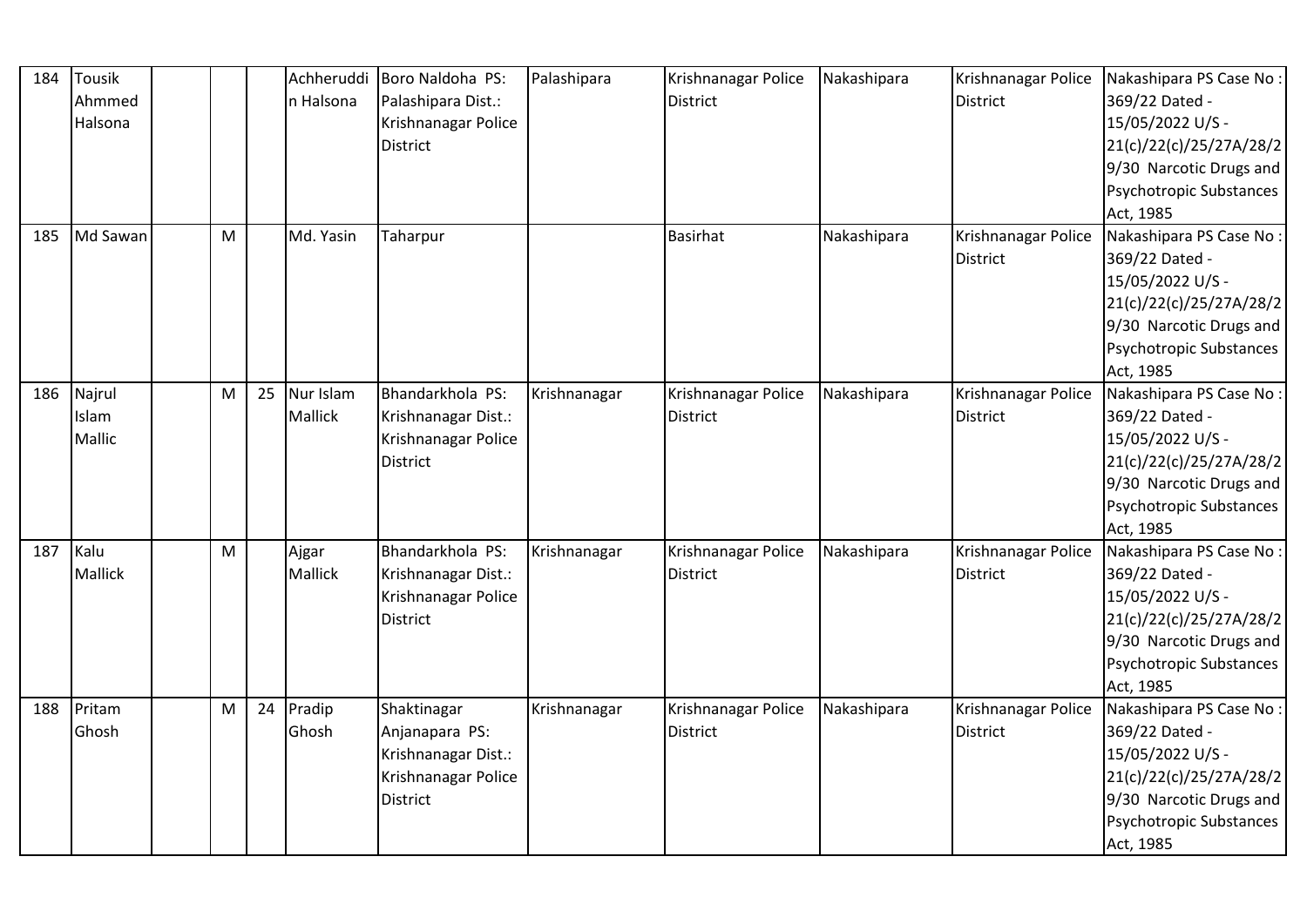| 189 | Dipu      | M         | 18 | Kalachad         | Shaktinagar          | Krishnanagar  | Krishnanagar Police | Nakashipara   | Krishnanagar Police | Nakashipara PS Case No: |
|-----|-----------|-----------|----|------------------|----------------------|---------------|---------------------|---------------|---------------------|-------------------------|
|     | Durlav    |           |    | Durlav           | Anjanapara PS:       |               | <b>District</b>     |               | <b>District</b>     | 369/22 Dated -          |
|     |           |           |    |                  | Krishnanagar Dist.:  |               |                     |               |                     | 15/05/2022 U/S -        |
|     |           |           |    |                  | Krishnanagar Police  |               |                     |               |                     | 21(c)/22(c)/25/27A/28/2 |
|     |           |           |    |                  | <b>District</b>      |               |                     |               |                     | 9/30 Narcotic Drugs and |
|     |           |           |    |                  |                      |               |                     |               |                     | Psychotropic Substances |
|     |           |           |    |                  |                      |               |                     |               |                     | Act, 1985               |
| 190 | Rahul Das | M         |    | <b>Kesab Das</b> | Radhanagar           | Krishnanagar  | Krishnanagar Police | Nakashipara   | Krishnanagar Police | Nakashipara PS Case No: |
|     |           |           |    |                  | Shankipara PS:       |               | <b>District</b>     |               | <b>District</b>     | 369/22 Dated -          |
|     |           |           |    |                  | Krishnanagar Dist.:  |               |                     |               |                     | 15/05/2022 U/S -        |
|     |           |           |    |                  | Krishnanagar Police  |               |                     |               |                     | 21(c)/22(c)/25/27A/28/2 |
|     |           |           |    |                  | District             |               |                     |               |                     | 9/30 Narcotic Drugs and |
|     |           |           |    |                  |                      |               |                     |               |                     | Psychotropic Substances |
|     |           |           |    |                  |                      |               |                     |               |                     | Act, 1985               |
| 191 | Asif Ali  | ${\sf M}$ | 36 | Mallu Ali        | Bhawanipur Khalni    |               | <b>Basirhat</b>     | Nakashipara   | Krishnanagar Police | Nakashipara PS Case No: |
|     |           |           |    |                  |                      |               |                     |               | <b>District</b>     | 369/22 Dated -          |
|     |           |           |    |                  |                      |               |                     |               |                     | 15/05/2022 U/S -        |
|     |           |           |    |                  |                      |               |                     |               |                     | 21(c)/22(c)/25/27A/28/2 |
|     |           |           |    |                  |                      |               |                     |               |                     | 9/30 Narcotic Drugs and |
|     |           |           |    |                  |                      |               |                     |               |                     | Psychotropic Substances |
|     |           |           |    |                  |                      |               |                     |               |                     | Act, 1985               |
| 192 | Idul Sk   | M         |    | <b>Mohtar Sk</b> | Nasirtola PS:        | Baishnabnagar | Malda               | Baishnabnagar | Malda               | Baishnabnagar PS Case   |
|     |           |           |    |                  | Baishnabnagar Dist.: |               |                     |               |                     | No: 405/22 Dated -      |
|     |           |           |    |                  | Malda                |               |                     |               |                     | 15/05/2022 U/S-25/27    |
|     |           |           |    |                  |                      |               |                     |               |                     | Arms Act, 1959          |
|     |           |           |    |                  |                      |               |                     |               |                     |                         |
| 193 | Ejabul Sk | M         |    | Jubed Ali        | Deonapur             | Baishnabnagar | Malda               | Baishnabnagar | Malda               | Baishnabnagar PS Case   |
|     |           |           |    |                  | Challakpara PS:      |               |                     |               |                     | No: 384/22 Dated -      |
|     |           |           |    |                  | Baishnabnagar Dist.: |               |                     |               |                     | 09/05/2022 U/S -        |
|     |           |           |    |                  | Malda                |               |                     |               |                     | 324/354/326/307/34 IPC  |
|     |           |           |    |                  |                      |               |                     |               |                     |                         |
|     |           |           |    |                  |                      |               |                     |               |                     |                         |
| 194 | Fekan     | M         | 40 | Gonesh           | Kartiktola PS:       | Bhutni        | Malda               | Bhutni        | Malda               | Bhutni PS Case No:      |
|     | Mandal    |           |    | Mandal           | Bhutni Dist.: Malda  |               |                     |               |                     | 02/22 Dated -           |
|     |           |           |    |                  |                      |               |                     |               |                     | 08/01/2022 U/S -        |
|     |           |           |    |                  |                      |               |                     |               |                     | 341/325/333/353/427/5   |
|     |           |           |    |                  |                      |               |                     |               |                     | 06/34 IPC               |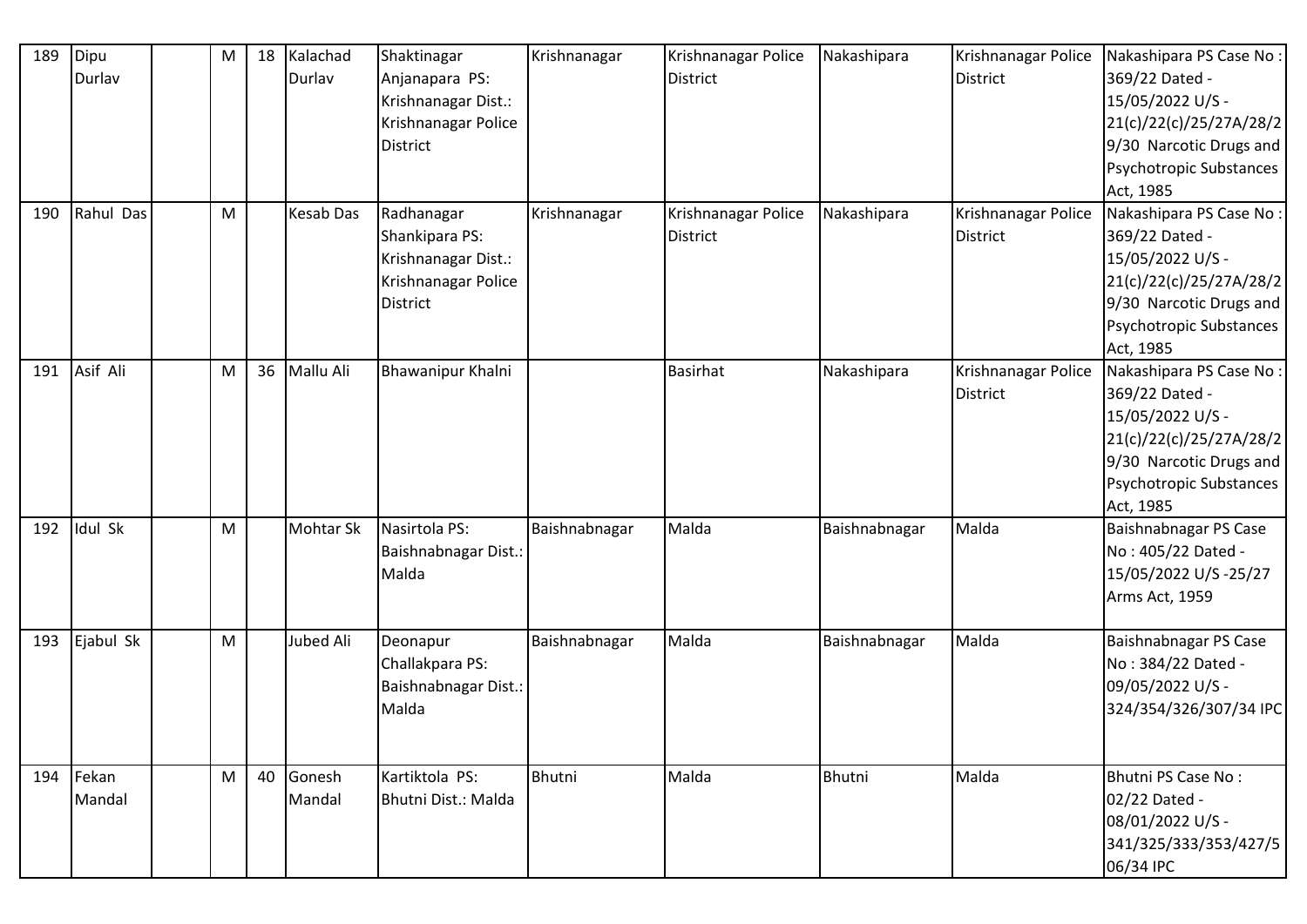| 195 | Chhoton<br>Saha                |        | ${\sf M}$                                                                                                  | 24 | Kartik Saha              | Kamlabari PS:<br>English bazar Dist.:<br>Malda                            | English bazar          | Malda | English bazar          | Malda | English bazar PS Case No<br>: 712/22 Dated -<br>09/05/2022 U/S -<br>399/402 IPC                                                             |
|-----|--------------------------------|--------|------------------------------------------------------------------------------------------------------------|----|--------------------------|---------------------------------------------------------------------------|------------------------|-------|------------------------|-------|---------------------------------------------------------------------------------------------------------------------------------------------|
| 196 | Bikash<br>Mandal               |        | ${\sf M}$                                                                                                  |    | <b>Basudeb</b><br>Mandal | Vill Uttar Bhakuria<br>P.O-Miahat PS:<br>Harishchandrapur<br>Dist.: Malda | Harishchandrapur Malda |       | Harishchandrapur Malda |       | Harishchandrapur PS<br>Case No: 377/22 Dated -<br>15/05/2022 U/S -<br>46(A)(C) Bengal Excise<br>Act, 1909                                   |
| 197 | Tojibur<br>Rahaman             |        | M                                                                                                          | 28 | Najir<br>Hossain         | Mohonpur P.O-<br>Kariali PS:<br>Harishchandrapur<br>Dist.: Malda          | Harishchandrapur Malda |       | Harishchandrapur Malda |       | Harishchandrapur PS<br>Case No: 322/22 Dated -<br>27/04/2022 U/S -<br>498(A)/494/34 IPC                                                     |
| 198 | Abu<br><b>Bakkar</b><br>Siddik | Siddik | $\mathsf{M}% _{T}=\mathsf{M}_{T}\!\left( a,b\right) ,\ \mathsf{M}_{T}=\mathsf{M}_{T}\!\left( a,b\right) ,$ |    |                          | Md Asgar Sk Kararichandpur PS:<br>Kaliachak Dist.:<br>Malda               | Kaliachak              | Malda | Kaliachak              | Malda | Kaliachak PS Case No:<br>506/22 Dated -<br>15/05/2022 U/S -<br>379/411/413/414 IPC                                                          |
| 199 | Amjat Ali                      | Kalam  | M                                                                                                          |    | Jabul<br>Hossain         | Kararichandpur PS:<br>Kaliachak Dist.:<br>Malda                           | Kaliachak              | Malda | Kaliachak              | Malda | Kaliachak PS Case No:<br>506/22 Dated -<br>15/05/2022 U/S -<br>379/411/413/414 IPC                                                          |
| 200 | <b>Anarul Sk</b>               |        | M                                                                                                          |    | Mannan Sk                | New Beguntola PS:<br>Kaliachak Dist.:<br>Malda                            | Kaliachak              | Malda | Kaliachak              | Malda | Kaliachak PS Case No:<br>183/22 Dated -<br>16/02/2022 U/S -<br>22c/27A/29 Narcotic<br><b>Drugs and Psychotropic</b><br>Substances Act, 1985 |
| 201 | Md Bishu<br>Mia                |        | ${\sf M}$                                                                                                  |    | Lt Estab Ali             | Golabganj PS:<br>Kaliachak Dist.:<br>Malda                                | Kaliachak              | Malda | Kaliachak              | Malda | Kaliachak PS Case No:<br>422/22 Dated -<br>25/04/2022 U/S -<br>286/324/326/34 IPC &<br>9B(2) Explosive<br>Substances Act, 1908Â             |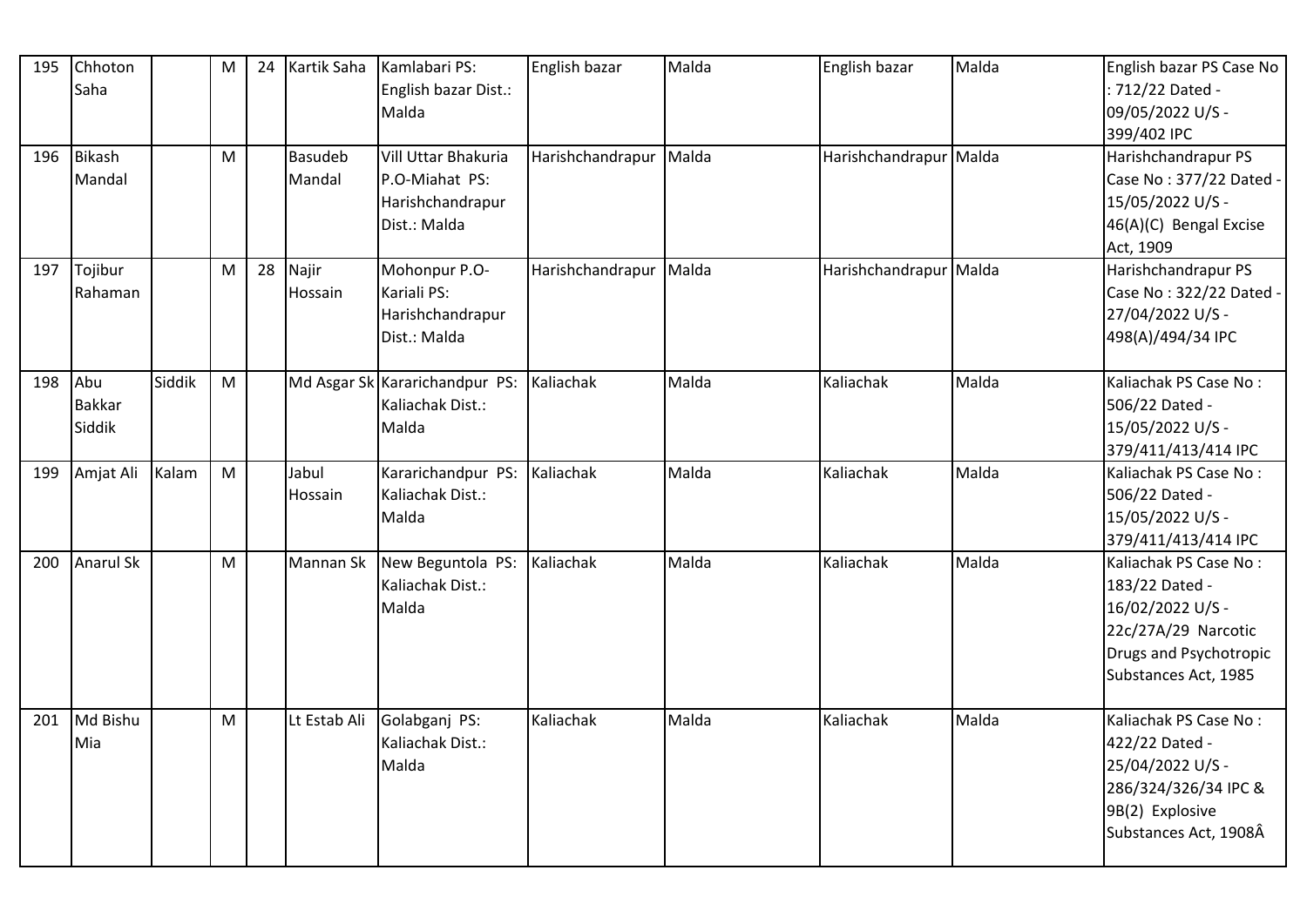| 202 | Tamijuddi<br>n Mia       | ${\sf M}$   |    | Sukuruddin<br>Miaq     | Golabganj PS:<br>Kaliachak Dist.:<br>Malda                            | Kaliachak | Malda       | Kaliachak | Malda       | Kaliachak PS Case No:<br>422/22 Dated -<br>25/04/2022 U/S -<br>286/324/326/34 IPC &<br>9B(2) Explosive<br>Substances Act, 1908Â |
|-----|--------------------------|-------------|----|------------------------|-----------------------------------------------------------------------|-----------|-------------|-----------|-------------|---------------------------------------------------------------------------------------------------------------------------------|
| 203 | <b>Israil Sai</b>        |             |    | Asiruddin<br>Sai       | Jalalpur, PS_<br>Kaliachak, Malda<br>PS: Kaliachak Dist.:<br>Malda    | Kaliachak | Malda       | Kaliachak | Malda       | Kaliachak PS Case No:<br>511/22 Dated -<br>15/05/2022 U/S-25/27<br>Arms Act, 1959                                               |
| 204 | Archana<br>Mandal        | $\mathsf F$ | 29 | Akhil<br>Mandal        | Horitola PS:<br>Mothabari Dist.:<br>Malda                             | Mothabari | Malda       | Mothabari | Malda       | Mothabari PS Case No:<br>84/22 Dated -<br>02/03/2022 U/S -<br>498(A)/326/307/120B<br>IPC & 3/4 Dowry<br>Prohibition Act, 1961Â  |
| 205 | Mina<br>Mandal           | $\mathsf F$ | 48 | Dharani<br>Mandal      | Horitola PS:<br>Mothabari Dist.:<br>Malda                             | Mothabari | Malda       | Mothabari | Malda       | Mothabari PS Case No:<br>84/22 Dated -<br>02/03/2022 U/S -<br>498(A)/326/307/120B<br>IPC & 3/4 Dowry<br>Prohibition Act, 1961Â  |
| 206 | Manik<br><b>Chand Sk</b> | M           | 25 | S/O<br>Mursalaim<br>Sk | Kapasdanga Jitpur<br>Dighirpara PS:<br>Beldanga Dist.:<br>Murshidabad | Beldanga  | Murshidabad | Beldanga  | Murshidabad | Beldanga PS Case No:<br>276/22 Dated -<br>14/05/2022 U/S -<br>498A/323/325/307/34<br>IPC & 3/4 Dowry<br>Prohibition Act, 1961Â  |
| 207 | Sabura<br>Bibi           | $\mathsf F$ |    | 50 Mursalim Sk         | Kapasdanga Jitpur<br>Dighirpara PS:<br>Beldanga Dist.:<br>Murshidabad | Beldanga  | Murshidabad | Beldanga  | Murshidabad | Beldanga PS Case No:<br>276/22 Dated -<br>14/05/2022 U/S -<br>498A/323/325/307/34<br>IPC & 3/4 Dowry<br>Prohibition Act, 1961Â  |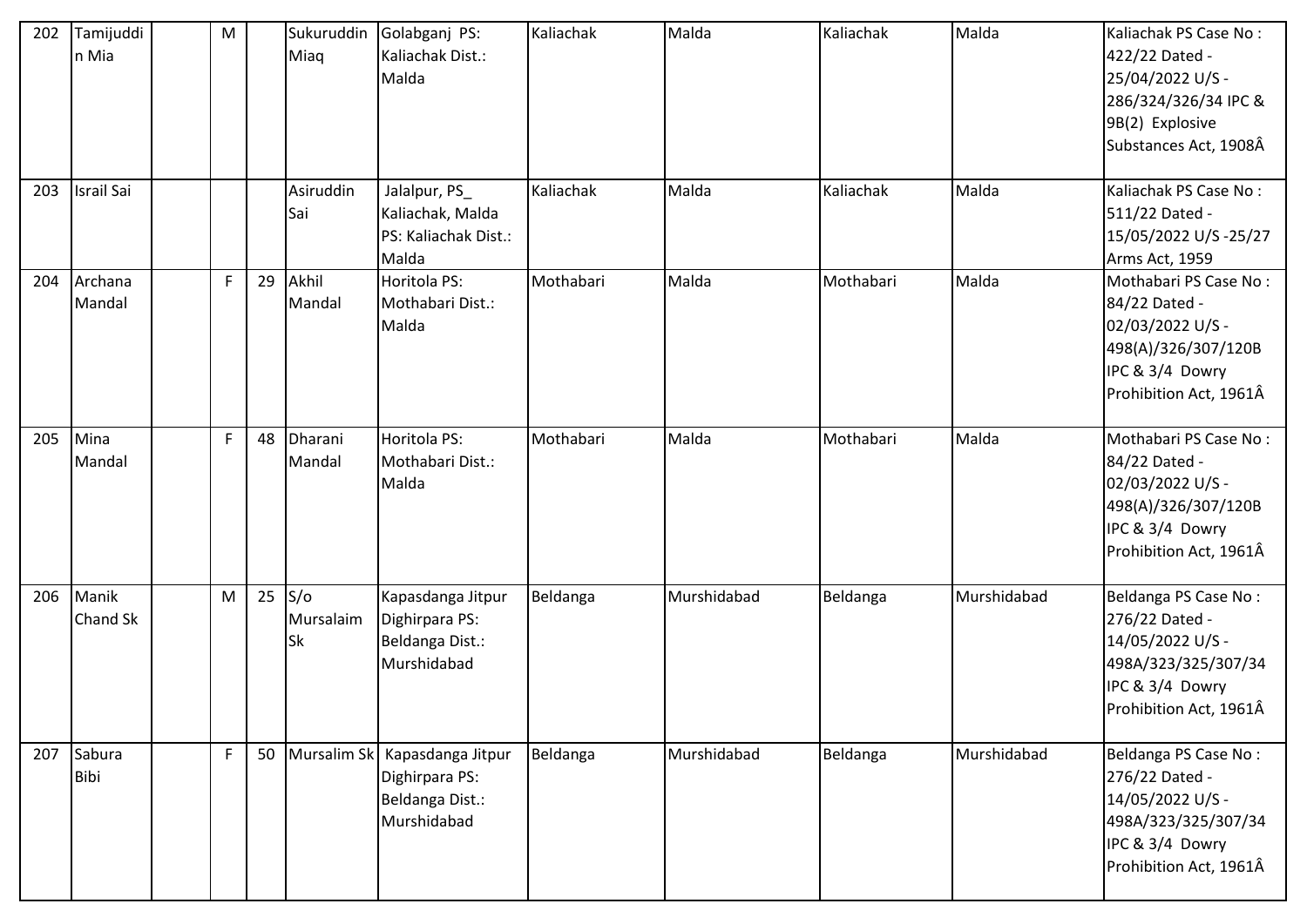| 208 | Hiramati<br>Mala      |                    | F         | 19 |                       | Mursalim Sk   Kapasdanga Jitpur<br>Dighirpara, PS:<br>Beldanga Dist.:<br>Murshidabad                                    | Beldanga    | Murshidabad                               | Beldanga    | Murshidabad                        | Beldanga PS Case No:<br>276/22 Dated -<br>14/05/2022 U/S -<br>498A/323/325/307/34<br>IPC & 3/4 Dowry<br>Prohibition Act, 1961Â |
|-----|-----------------------|--------------------|-----------|----|-----------------------|-------------------------------------------------------------------------------------------------------------------------|-------------|-------------------------------------------|-------------|------------------------------------|--------------------------------------------------------------------------------------------------------------------------------|
| 209 | Samad Sk              |                    | M         |    | S/o Rashid<br>Sk      | Beldanga Mathpara, Beldanga<br>PS: Beldanga Dist.:<br>Murshidabad                                                       |             | Murshidabad                               | Beldanga    | Murshidabad                        | Beldanga PS Warrant No<br>$=$ GR No-2137/21                                                                                    |
| 210 | Jahangir<br><b>Sk</b> |                    | ${\sf M}$ |    | Lt. Abdul<br>Salam Sk | Kazisha, PS-<br>Beldanga, Dist-<br>Murshidabad PS:<br>Beldanga Dist.:<br>Murshidabad                                    | Beldanga    | Murshidabad                               | Berhampore  | Murshidabad                        | Berhampore PS Case No<br>650/22 Dated -<br>14/05/2022 U/S -<br>498A/325/307/34 IPC &<br>3/4 Dowry Prohibition<br>Act, 1961Â    |
| 211 | Ainul Khan            |                    | M         | 37 | S/O<br>Khan           | Nasipur PS:<br>Tajemuddin Hariharpara Dist.:<br>Murshidabad                                                             | Hariharpara | Murshidabad                               | Hariharpara | Murshidabad                        | Hariharpara PS Case No:<br>190/22 Dated -<br>07/05/2022 U/S -<br>399/402 IPC & 25(i)(a)(ii)<br>Arms Act, 1959                  |
| 212 | Nur Alam              |                    |           |    | Anjal<br>Mondal       | Fatepur PS: Domkal<br>Dist.: Murshidabad                                                                                | Domkal      | Murshidabad                               | Hariharpara | Murshidabad                        | Hariharpara PS Case No:<br>190/22 Dated -<br>07/05/2022 U/S -<br>399/402 IPC & 25(i)(a)(ii)<br>Arms Act, 1959                  |
|     | 213 Bimal Das         |                    | M         |    |                       | Ramesh Das Kamargachh, PO-<br>Sujali, PS- Islampur<br>PS: Islampore Dist.:<br><b>Islampur Police</b><br><b>District</b> | Islampore   | <b>Islampur Police</b><br><b>District</b> | Islampore   | <b>Islampur Police</b><br>District | Islampore PS Case No:<br>348/22 Dated -<br>14/05/2022 U/S -<br>363/365 IPC                                                     |
| 214 | Asraf Sk              | <b>MONIR</b><br>UL | M         | 20 | Jumer Ali             | <b>DIGHALKANDI PS:</b><br>Islampore Dist.:<br>Murshidabad                                                               | Islampore   | Murshidabad                               | Islampore   | Murshidabad                        | Islampore PS Case No:<br>220/22 Dated -<br>15/05/2022 U/S -<br>448/323/354 IPC                                                 |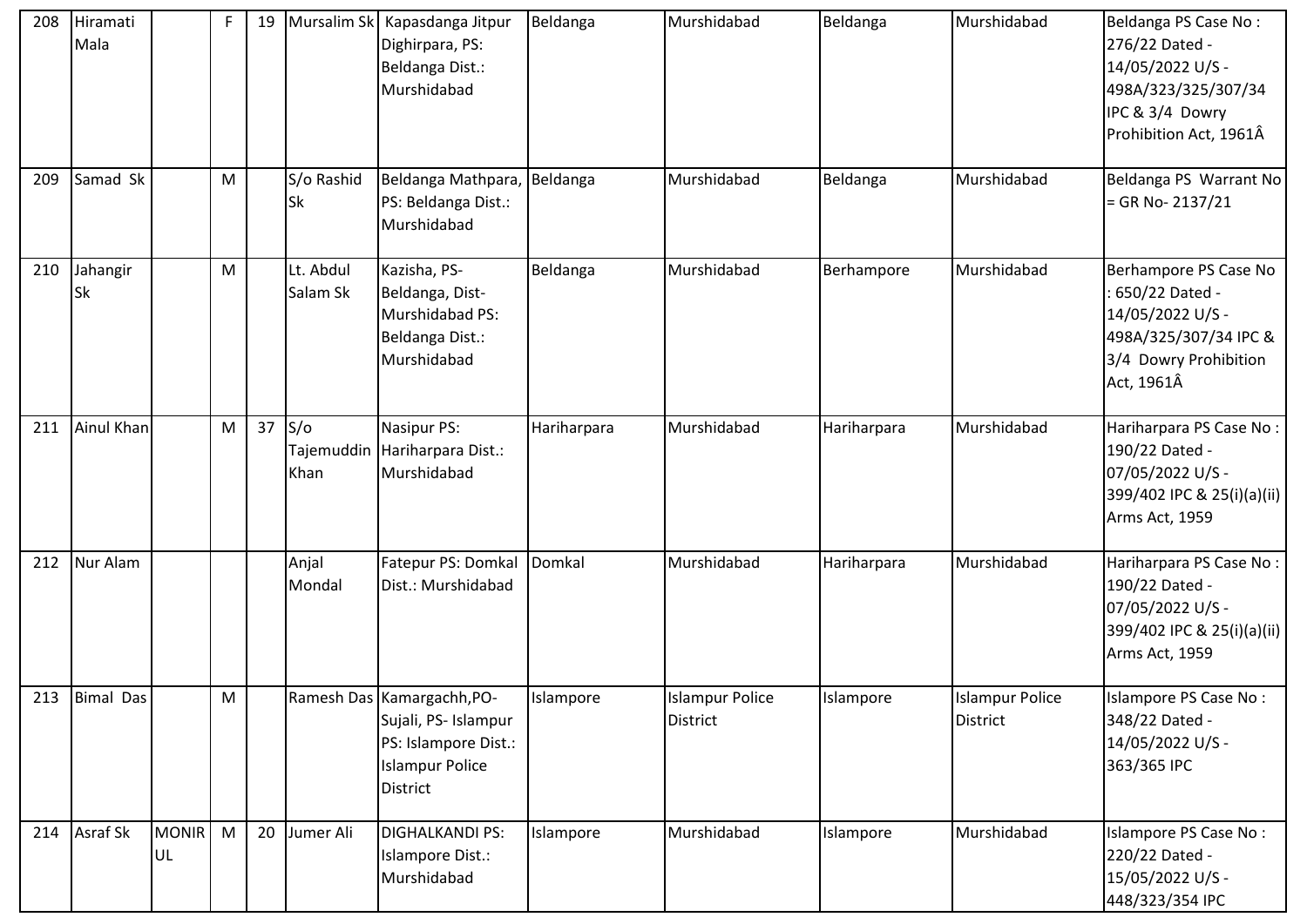| 215 | Ranjit      |        | M | 19 | Brambhade   | Parulia shibtalapara        | Khargram    | Murshidabad       | Khargram    | Murshidabad       | Khargram PS Case No:   |
|-----|-------------|--------|---|----|-------------|-----------------------------|-------------|-------------------|-------------|-------------------|------------------------|
|     | Bhuimali    |        |   |    | b Bhuimali  | PS: Khargram Dist.:         |             |                   |             |                   | 197/22 Dated -         |
|     |             |        |   |    |             | Murshidabad                 |             |                   |             |                   | 15/05/2022 U/S -       |
|     |             |        |   |    |             |                             |             |                   |             |                   | 363/365/120B IPC       |
|     | 216 Humayun |        | M | 39 | Sadikul     | Natungram PS:               | Lalgola     | Murshidabad       | Lalgola     | Murshidabad       | Lalgola PS Case No:    |
|     | Kabir       |        |   |    | Islam       | Lalgola Dist.:              |             |                   |             |                   | 149/22 Dated -         |
|     |             |        |   |    |             | Murshidabad                 |             |                   |             |                   | 08/05/2022 U/S -       |
|     |             |        |   |    |             |                             |             |                   |             |                   | 399/402 IPC            |
| 217 | Oshikul     |        | M | 41 | Lt Kokil    | Chataidubi                  | Lalgola     | Murshidabad       | Lalgola     | Murshidabad       | Lalgola PS Case No:    |
|     | <b>Sk</b>   |        |   |    | Munsur @    | Natungram PS:               |             |                   |             |                   | 157/22 Dated -         |
|     |             |        |   |    | Munsur Ali  | Lalgola Dist.:              |             |                   |             |                   | 15/05/2022 U/S-324/34  |
|     |             |        |   |    |             | Murshidabad                 |             |                   |             |                   | <b>IPC</b>             |
| 218 | Mansa       |        | M |    |             | Sambhu Bag Birsinghapur PS: | Anandapur   | Paschim Mednipore | Anandapur   | Paschim Mednipore | Anandapur PS Case No:  |
|     | <b>Bag</b>  |        |   |    |             | Anandapur Dist.:            |             |                   |             |                   | 81/22 Dated -          |
|     |             |        |   |    |             | Paschim Mednipore           |             |                   |             |                   | 15/05/2022 U/S -       |
|     |             |        |   |    |             |                             |             |                   |             |                   | 363/365/34 IPC         |
| 219 | Shankari    | Sankar | M | 45 | Lt Satish   | Madhabpur PS:               | Chandrakona | Paschim Mednipore | Chandrakona | Paschim Mednipore | Chandrakona PS Case No |
|     | Das         |        |   |    | Das         | Chandrakona Dist.:          |             |                   |             |                   | : 181/22 Dated -       |
|     |             |        |   |    |             | Paschim Mednipore           |             |                   |             |                   | 15/05/2022 U/S -       |
|     |             |        |   |    |             |                             |             |                   |             |                   | 376(2)(l) IPC          |
| 220 | Kamal       |        | M | 25 | Ananta      | Kuhura PS: Dantan           | Dantan      | Paschim Mednipore | Dantan      | Paschim Mednipore | Dantan PS Case No:     |
|     | Sahoo       |        |   |    | Sahoo       | Dist.: Paschim              |             |                   |             |                   | 179/22 Dated -         |
|     |             |        |   |    |             | Mednipore                   |             |                   |             |                   | 15/05/2022 U/S -       |
|     |             |        |   |    |             |                             |             |                   |             |                   | 379/411/34 IPC         |
| 221 | Arabinda    |        |   | 27 | Panchanan   | Uttar Raybarh PS:           | Dantan      | Paschim Mednipore | Dantan      | Paschim Mednipore | Dantan PS Case No:     |
|     | Shee        |        |   |    | <b>Shee</b> | Dantan Dist.:               |             |                   |             |                   | 179/22 Dated -         |
|     |             |        |   |    |             | Paschim Mednipore           |             |                   |             |                   | 15/05/2022 U/S -       |
|     |             |        |   |    |             |                             |             |                   |             |                   | 379/411/34 IPC         |
| 222 | Rajkumar    | Arjun  |   |    | Uday Jana   | Koria PS: Dantan            | Dantan      | Paschim Mednipore | Dantan      | Paschim Mednipore | Dantan PS Case No:     |
|     | Jana        |        |   |    |             | Dist.: Paschim              |             |                   |             |                   | 180/22 Dated -         |
|     |             |        |   |    |             | Mednipore                   |             |                   |             |                   | 15/05/2022 U/S -       |
|     |             |        |   |    |             |                             |             |                   |             |                   | 341/323/325/186/188/3  |
|     |             |        |   |    |             |                             |             |                   |             |                   | 32/353/506/34 IPC      |
| 223 | Pranab      |        | M |    | Prasanya    | Koria PS: Dantan            | Dantan      | Paschim Mednipore | Dantan      | Paschim Mednipore | Dantan PS Case No:     |
|     | Sau         |        |   |    | Sau         | Dist.: Paschim              |             |                   |             |                   | 180/22 Dated -         |
|     |             |        |   |    |             | Mednipore                   |             |                   |             |                   | 15/05/2022 U/S -       |
|     |             |        |   |    |             |                             |             |                   |             |                   | 341/323/325/186/188/3  |
|     |             |        |   |    |             |                             |             |                   |             |                   | 32/353/506/34 IPC      |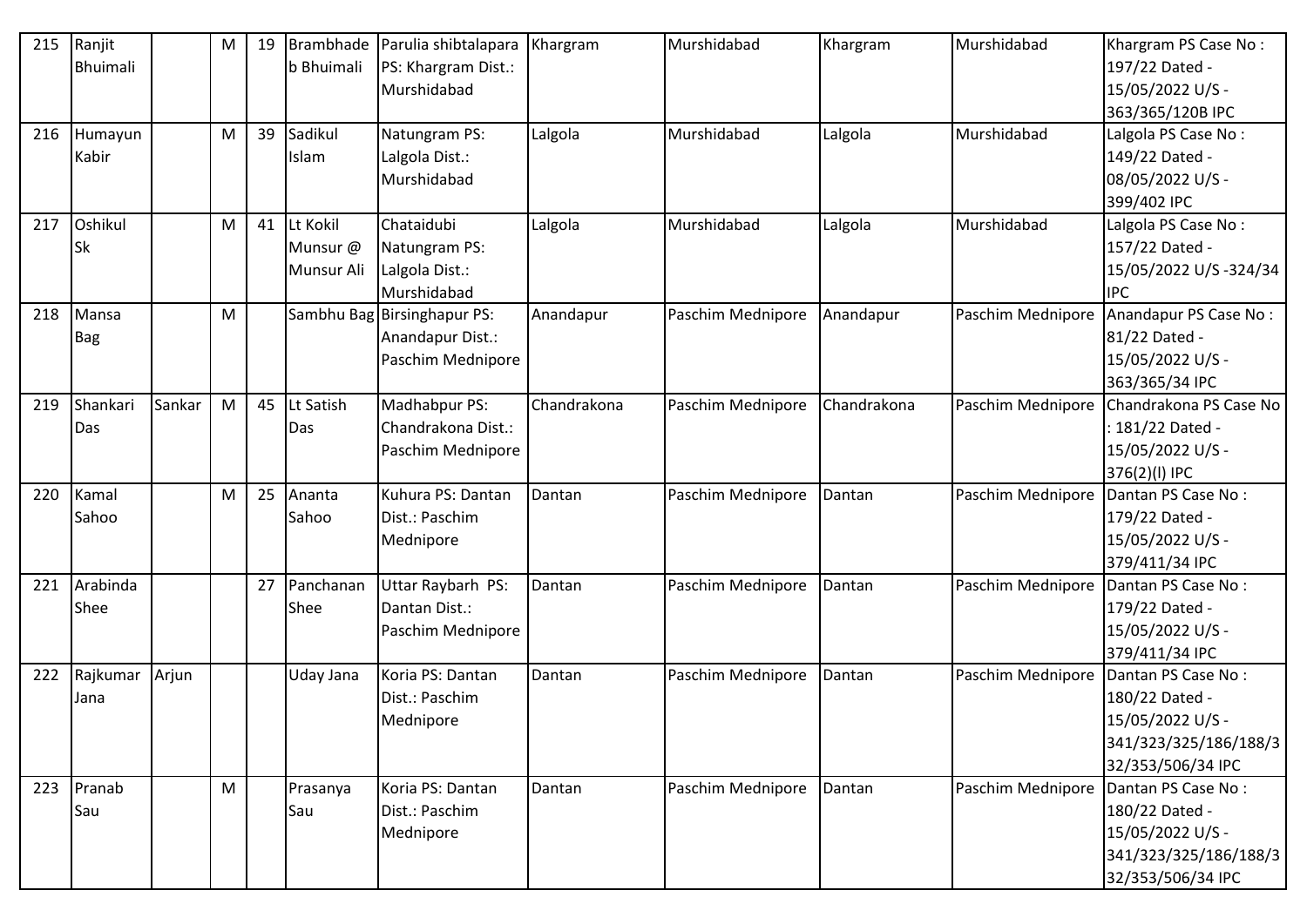| 224<br>225 | Manoj<br>Pradhan<br>Tufan Giri | M | 19 | Pravat<br>Pradhan<br>Prem Giri | Koria PS: Dantan<br>Dist.: Paschim<br>Mednipore<br><b>KISMAT NARAJOLE</b><br>PS: Daspur Dist.:<br>Paschim Mednipore                             | Dantan<br>Daspur | Paschim Mednipore<br>Paschim Mednipore | Dantan<br>Daspur | Paschim Mednipore<br>Paschim Mednipore | Dantan PS Case No:<br>180/22 Dated -<br>15/05/2022 U/S -<br>341/323/325/186/188/3<br>32/353/506/34 IPC<br>Daspur PS Case No:<br>195/22 Dated -<br>15/05/2022 U/S-302 IPC |
|------------|--------------------------------|---|----|--------------------------------|-------------------------------------------------------------------------------------------------------------------------------------------------|------------------|----------------------------------------|------------------|----------------------------------------|--------------------------------------------------------------------------------------------------------------------------------------------------------------------------|
| 226        | Kartick<br>Soren               |   |    | Lt. Kalipada<br>Soren          | Abdalipur, PO-<br>Alokendra, PS-<br>Debra, Dist-Paschim<br>Medinipur PS: Debra<br>Dist.: Paschim<br>Mednipore                                   | Debra            | Paschim Mednipore                      | Debra            | Paschim Mednipore                      | Debra PS Case No:<br>64/22 Dated -<br>01/02/2022 U/S-379 IPC                                                                                                             |
| 227        | Mritunjoy<br>Dolai             | M | 32 | Haradhan<br>Dolai              | Mansuka, P.S.<br>Ghatal, Dist.<br>Paschim Medinipur<br>PS: Ghatal Dist.:<br>Paschim Mednipore                                                   | Ghatal           | Paschim Mednipore                      | Ghatal           | Paschim Mednipore                      | Ghatal PS Case No:<br>166/22 Dated -<br>15/05/2022 U/S - 46A(C)<br>Bengal Excise Act, 1909                                                                               |
| 228        | Asish<br>Dolai                 | M | 36 | Kishori<br>Dolai               | Bejabar PS:<br>Narayangarh Dist.:<br>Paschim Mednipore                                                                                          | Narayangarh      | Paschim Mednipore                      | Narayangarh      | Paschim Mednipore                      | Narayangarh PS Case No<br>: 114/22 Dated -<br>12/05/2022 U/S -<br>363/365/34 IPC                                                                                         |
| 229        | Taraknath<br>Sahoo             | M | 41 | S/o Lt.<br>h Sahoo             | Palbari,<br>Sambhunat ganapatinagar, PS-<br>Kotwali, Dist-<br>Paschim Medinipur<br>PS: Pachim<br>medinipur women<br>Dist.: Paschim<br>Mednipore | women            | Pachim medinipur Paschim Mednipore     | women            | Pachim medinipur Paschim Mednipore     | Pachim medinipur<br>women PS Case No:<br>43/22 Dated -<br>07/05/2022 U/S -<br>498A/323/307/506/34<br>IPC & 3/4 Dowry<br>Prohibition Act, 1961Â                           |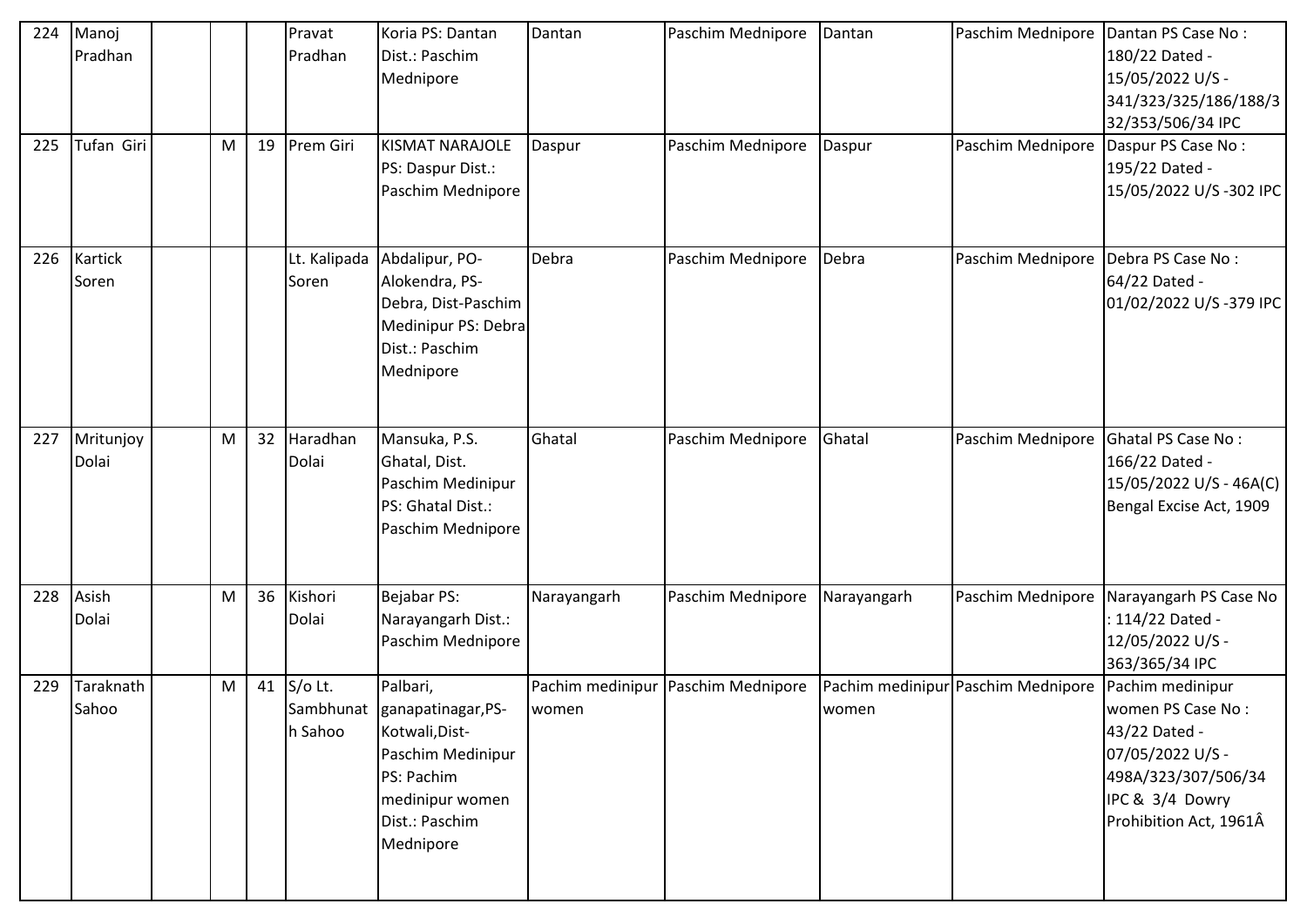| 230 | Jayanta<br>Panda       |      | M                                                                                                          | 38 |                       | Dulal Panda Laxmipari, PS-<br>Pingla, Dist-Paschim<br>Medinipur PS:<br>Pingla Dist.: Paschim<br>Mednipore | Pingla      | Paschim Mednipore | Pingla      | Paschim Mednipore | Pingla PS Case No:<br>155/22 Dated -<br>15/05/2022 U/S -<br>376(1)/506 IPC                         |
|-----|------------------------|------|------------------------------------------------------------------------------------------------------------|----|-----------------------|-----------------------------------------------------------------------------------------------------------|-------------|-------------------|-------------|-------------------|----------------------------------------------------------------------------------------------------|
| 231 | Kaliram<br>Hembram     |      |                                                                                                            |    | Late Kanti<br>Hembram | Tilakhula PS:<br>Salbani Dist.:<br>Paschim Mednipore                                                      | Salbani     | Paschim Mednipore | Salbani     | Paschim Mednipore | Salbani PS Case No:<br>36/22 Dated -<br>12/02/2022 U/S -<br>341/325/307/354B/506/<br><b>34 IPC</b> |
| 232 | Surajit<br>Mahata      |      | M                                                                                                          |    |                       | Asit Mahata Birbhanpur, PS:<br>Salbani Dist.:<br>Paschim Mednipore                                        | Salbani     | Paschim Mednipore | Salbani     | Paschim Mednipore | Salbani PS Case No:<br>137/22 Dated -<br>14/05/2022 U/S -<br>498A/325/307 IPC                      |
| 233 | Ashok<br>Das           |      | M                                                                                                          |    | Kamala<br>Kanta Das   | Malida PS: Salbani<br>Dist.: Paschim<br>Mednipore                                                         | Salbani     | Paschim Mednipore | Salbani     | Paschim Mednipore | Salbani PS                                                                                         |
| 234 | Subodh<br><b>Bagdi</b> | Kutu | $\mathsf{M}% _{T}=\mathsf{M}_{T}\!\left( a,b\right) ,\ \mathsf{M}_{T}=\mathsf{M}_{T}\!\left( a,b\right) ,$ |    | Anil Bagdi            | Goligram PS: Galsi<br>Dist.: Purba<br>Burdwan                                                             | Galsi       | Purba Burdwan     | Galsi       | Purba Burdwan     | Galsi PS Case No:<br>195/22 Dated -<br>03/04/2022 U/S -<br>461/379 IPC                             |
| 235 | Rahim Sk               |      | M                                                                                                          | 27 | Jamil Sk              | Singhari PS:<br>Purbasthali Dist.:<br>Purba Burdwan                                                       | Purbasthali | Purba Burdwan     | Ketugram    | Purba Burdwan     | Ketugram PS Case No:<br>213/22 Dated -<br>13/05/2022 U/S -<br>25(i)(a)/27 Arms Act,<br>1959        |
| 236 | Papul Sk               |      | M                                                                                                          | 21 | Liton Sk              | Kaichor PS:<br>Mangalkot Dist.:<br>Purba Burdwan                                                          | Mangalkot   | Purba Burdwan     | Mangalkot   | Purba Burdwan     | Mangalkot PS Case No:<br>119/22 Dated -<br>15/05/2022 U/S-25<br>Arms Act, 1959                     |
| 237 | Sukumar<br>Bijuli      |      | M                                                                                                          | 30 | Gangadhar             | <b>Bartan PS:</b><br>Bhagawanpur Dist.:<br>Purba Mednipore                                                | Bhagawanpur | Purba Mednipore   | Bhagawanpur | Purba Mednipore   | <b>Bhagawanpur PS Case</b><br>No: 174/22 Dated -<br>06/05/2022 U/S -<br>447/188/34 IPC             |
| 238 | Bhabotos<br>h Das      |      |                                                                                                            |    | Shitaram<br>Das       | PS: Khejuri Dist.:<br>Purba Mednipore                                                                     | Khejuri     | Purba Mednipore   | Khejuri     | Purba Mednipore   | Khejuri PS Case No:<br>155/22 Dated -<br>15/05/2022 U/S -<br>448/376/511/323 IPC                   |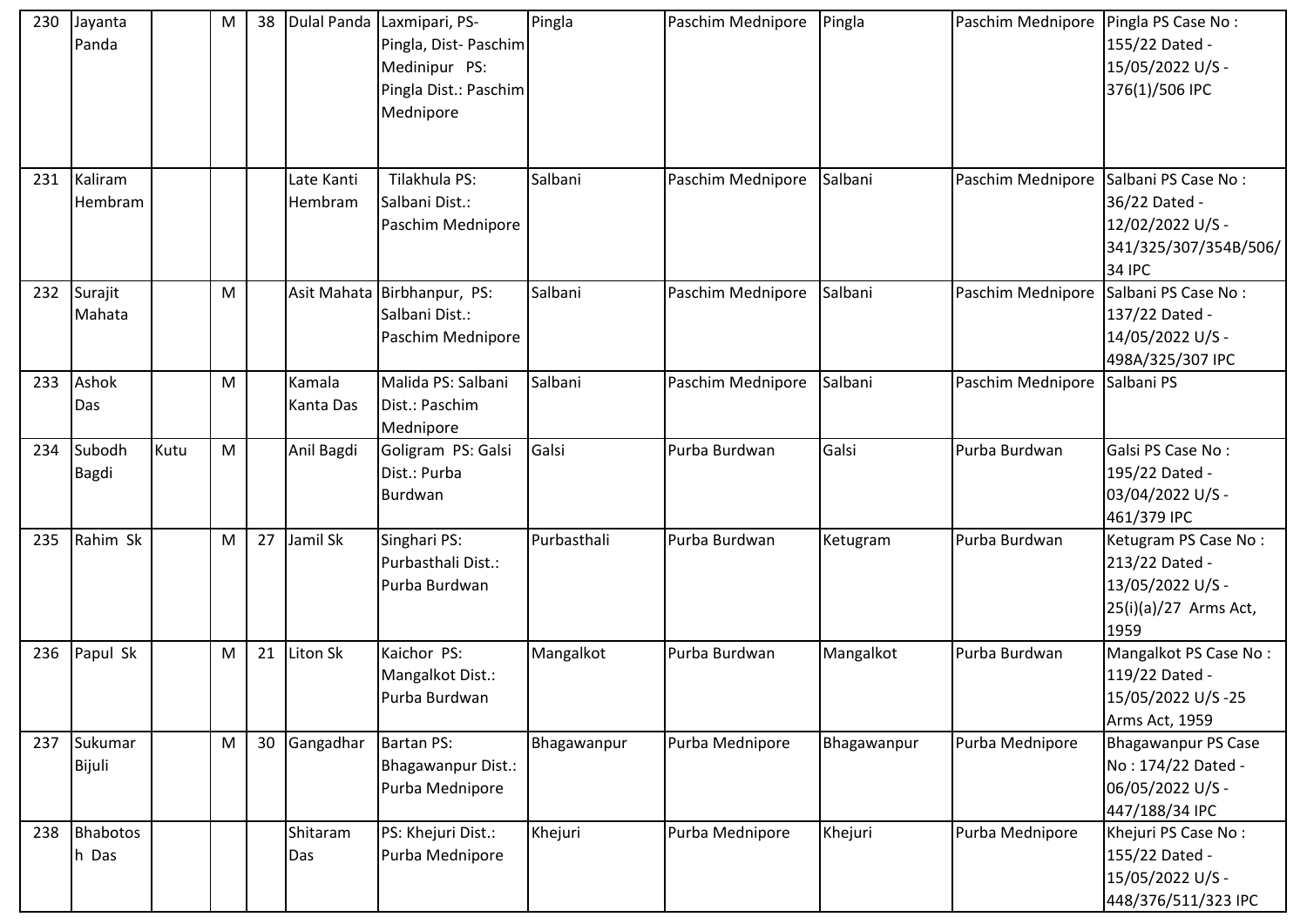| 239 | Mantu<br>Pramanik         |                      | M | 34 | Bhutunath<br>Pramanik       | Brajaballavpur PS:<br>Moyna Dist.: Purba<br>Mednipore             | Moyna      | Purba Mednipore | Moyna      | Purba Mednipore | Moyna PS Case No:<br>121/22 Dated -<br>12/05/2022 U/S-498A<br>IPC & 4 Dowry<br>Prohibition Act, 1961Â |
|-----|---------------------------|----------------------|---|----|-----------------------------|-------------------------------------------------------------------|------------|-----------------|------------|-----------------|-------------------------------------------------------------------------------------------------------|
| 240 | Surjya<br>Kumar<br>Ghorai |                      | M | 67 | Lt. Sripati<br>Ghorai       | Bargoda PS:<br>Nandakumar Dist.:<br>Purba Mednipore               | Nandakumar | Purba Mednipore | Nandakumar | Purba Mednipore | Nandakumar PS Case No<br>: 528/21 Dated -<br>06/12/2021 U/S -<br>420/403/406/418/423/4<br>24/120B IPC |
| 241 | Abhi<br>Nayek             |                      | M | 24 | Nayek                       | Lakshi Kanta Haur PS: Panskura<br>Dist.: Purba<br>Mednipore       | Panskura   | Purba Mednipore | Panskura   | Purba Mednipore | Panskura PS Case No:<br>349/22 Dated -<br>15/05/2022 U/S -<br>448/354 IPC                             |
| 242 | Pintu<br>Dolai            |                      | M |    |                             | Bishnupada   Mallickpur PS:<br>Pataspur Dist.:<br>Purba Mednipore | Pataspur   | Purba Mednipore | Pataspur   | Purba Mednipore | Pataspur PS Case No:<br>284/22 Dated -<br>15/05/2022 U/S -<br>170/171/419/420/468/4<br>71/120B IPC    |
| 243 | Sk Sirajul                | <b>Sk</b><br>Serajul | M | 48 | Lt. Sk Nasir<br>@ Nasu      | Jamalchak PS:<br>Sutahata Dist.:<br>Purba Mednipore               | Sutahata   | Purba Mednipore | Sutahata   | Purba Mednipore | Sutahata PS Case No:<br>115/22 Dated -<br>11/05/2022 U/S -<br>447/323/325/307/427/5<br>06/34 IPC      |
| 244 | Jishnu<br>Mandal          |                      | M | 22 | Somnath<br>Mandal           | Sargo PS: Barabazar<br>Dist.: Purulia                             | Barabazar  | Purulia         | Barabazar  | Purulia         | Barabazar PS Case No:<br>74/22 Dated -<br>15/05/2022 U/S-279 IPC                                      |
| 245 | Tapan<br>Mahato           |                      | M | 28 | Lt. Buchen<br>Mahato        | Simuduri PS:<br>Barabazar Dist.:<br>Purulia                       | Barabazar  | Purulia         | Barabazar  | Purulia         | Barabazar PS Case No:<br>75/22 Dated -<br>15/05/2022 U/S -<br>304/201 IPC                             |
| 246 | Gopal<br>Goswami          |                      | M | 53 | Lt.<br>Gobardhan<br>Goswami | Joypur Goswami<br>Para PS: Joypur<br>Dist.: Purulia               | Joypur     | Purulia         | Joypur     | Purulia         | Joypur PS Case No:<br>69/22 Dated -<br>15/05/2022 U/S -<br>341/323/325/354/34 IPC                     |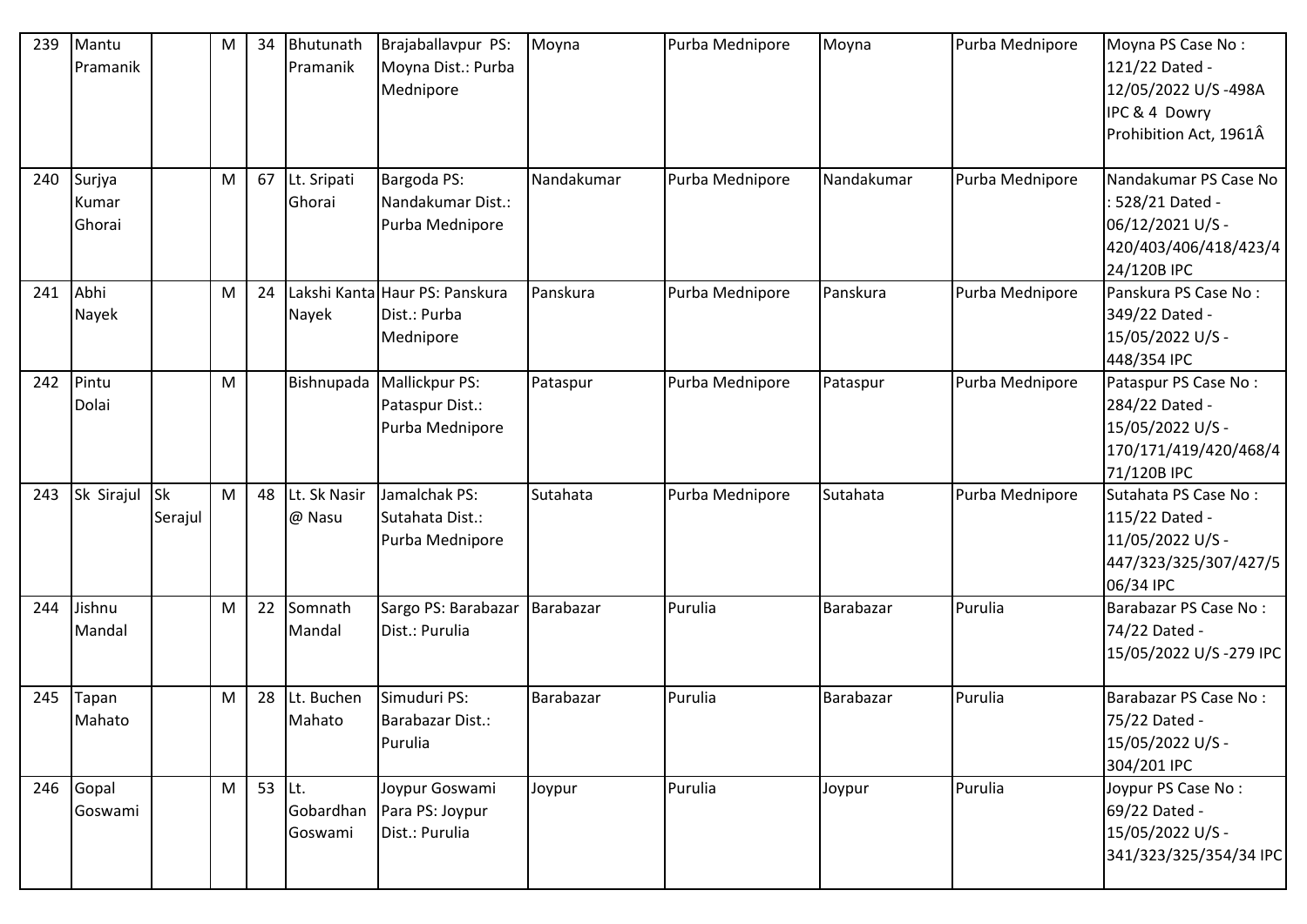| 247 | Ratna<br>Goswami       |              | $\mathsf{F}$ | 42 | Gopal<br>Goswami            | Joypur Goswami<br>Para PS: Joypur<br>Dist.: Purulia                         | Joypur   | Purulia                           | Joypur   | Purulia                           | Joypur PS Case No:<br>69/22 Dated -<br>15/05/2022 U/S -<br>341/323/325/354/34 IPC                                                                           |
|-----|------------------------|--------------|--------------|----|-----------------------------|-----------------------------------------------------------------------------|----------|-----------------------------------|----------|-----------------------------------|-------------------------------------------------------------------------------------------------------------------------------------------------------------|
| 248 | Haradhan<br>Goswami    |              | M            | 44 | Lt.<br>Gobardhan<br>Goswami | Joypur Goswami<br>Para PS: Joypur<br>Dist.: Purulia                         | Joypur   | Purulia                           | Joypur   | Purulia                           | Joypur PS Case No:<br>69/22 Dated -<br>15/05/2022 U/S -<br>341/323/325/354/34 IPC                                                                           |
| 249 | Paltu<br>Goswami       |              | M            | 38 | Ramdas<br>Goswami           | Joypur Bazar PS:<br>Joypur Dist.: Purulia                                   | Joypur   | Purulia                           | Joypur   | Purulia                           | Joypur PS Case No:<br>70/22 Dated -<br>15/05/2022 U/S -<br>447/323/34 IPC                                                                                   |
| 250 | Arjun<br>Mahato        |              | M            | 29 | Ruplal<br>Mahato            | Kathaltard PS:<br>Joypur Dist.: Purulia                                     | Joypur   | Purulia                           | Joypur   | Purulia                           | Joypur PS Case No:<br>71/22 Dated -<br>15/05/2022 U/S-279 IPC                                                                                               |
| 251 | Bidesh<br>Ghorui       |              | M            | 37 | Jaladhar<br>Ghorui@<br>Jolo | Vill- Ghudar PS:<br>Uluberia Dist.:<br><b>Howrah Rural</b>                  | Uluberia | <b>Howrah Rural</b>               | Joypur   | <b>Howrah Rural</b>               | Joypur PS Case No:<br>41/22 Dated -<br>15/03/2022 U/S -<br>417/376/323/506 IPC                                                                              |
| 252 | Asimul<br>Mohamm<br>ad |              | M            | 21 | <b>Tasir</b>                | Bamuha PS:<br>Mohammad Raigunje Dist.:<br>Raiganj Police<br><b>District</b> | Raigunje | Raiganj Police<br><b>District</b> | Raigunje | Raiganj Police<br><b>District</b> | Raigunje PS Case No:<br>625/22 Dated -<br>15/05/2022 U/S -<br>411/414 IPC & 21 Mines<br>and Minerals (Regulation<br>and Development) Act<br>$(1957)\hat{A}$ |
|     | 253 Krishna<br>Barman  | Kechal<br>lu | M            | 23 | Lt. Bishu<br>Barman         | Avinagar PS: Itahar Itahar<br>Dist.: Raiganj Police<br><b>District</b>      |          | Raiganj Police<br><b>District</b> | Raigunje | Raiganj Police<br><b>District</b> | Raigunje PS Case No:<br>621/22 Dated -<br>15/05/2022 U/S -<br>379/411 IPC & 3(a)<br>Railway Property<br>(Unlawful Possession)<br>Act, 1966Â                 |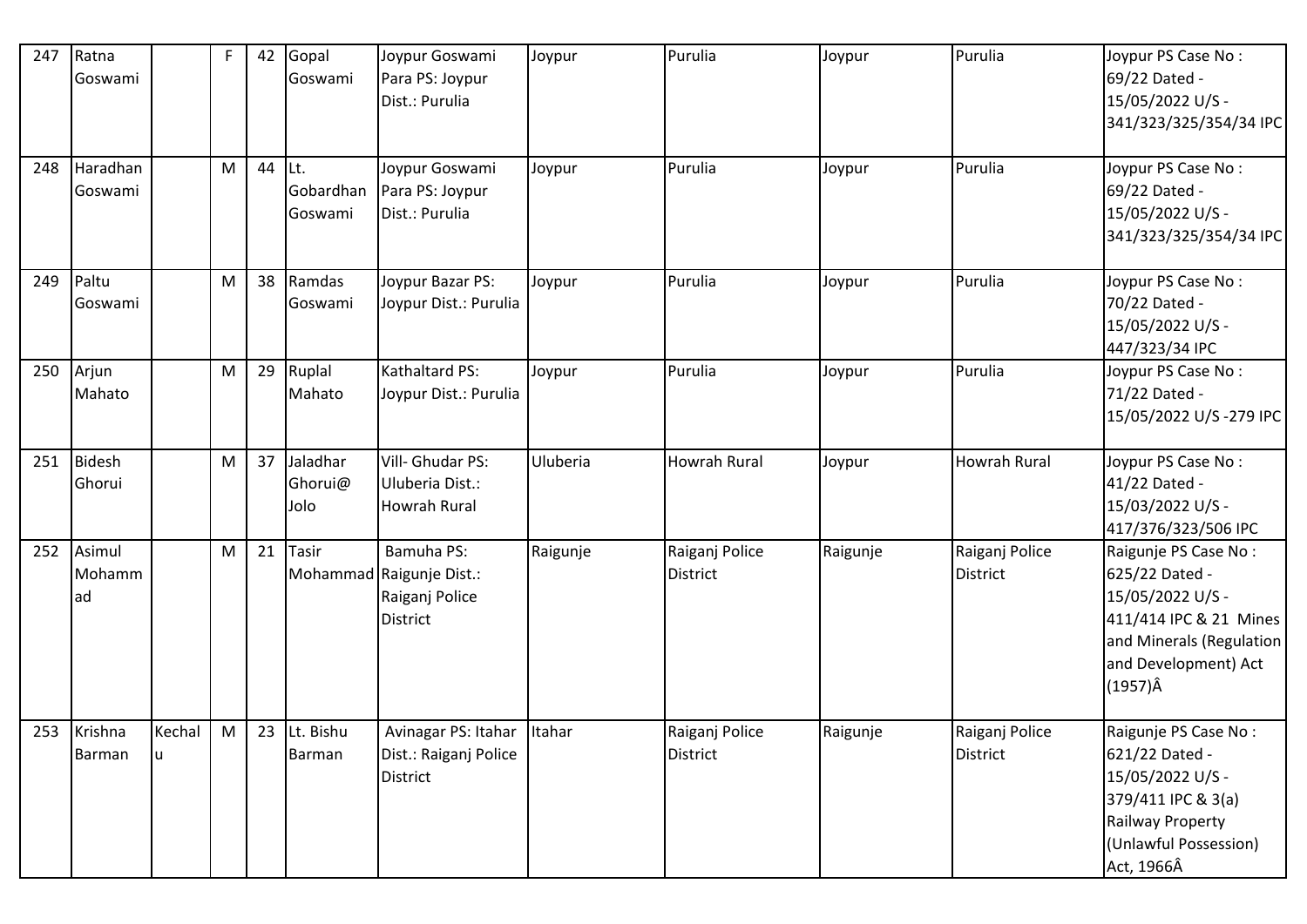| 254 | Kartick<br>Das    | M         | 25 | Nimai Das           | Udaypur PS:<br>Raigunje Dist.:<br>Raiganj Police<br>District                                      | Raigunje    | Raiganj Police<br><b>District</b>  | Raigunje    | Raiganj Police<br><b>District</b>  | Raigunje PS                                                                                                                                                             |
|-----|-------------------|-----------|----|---------------------|---------------------------------------------------------------------------------------------------|-------------|------------------------------------|-------------|------------------------------------|-------------------------------------------------------------------------------------------------------------------------------------------------------------------------|
| 255 | Uday Kr<br>Singha | M         | 25 | Lt. Ramen<br>Singha | Udaypur PS:<br>Raigunje Dist.:<br>Raiganj Police<br>District                                      | Raigunje    | Raiganj Police<br><b>District</b>  | Raigunje    | Raiganj Police<br>District         | Raigunje PS                                                                                                                                                             |
| 256 | Jatil<br>Barman   | M         | 60 | Lt. Tapor<br>Barman | Shibpur PS:<br>Raigunje Dist.:<br>Raiganj Police<br><b>District</b>                               | Raigunje    | Raiganj Police<br><b>District</b>  | Raigunje    | Raiganj Police<br>District         | Raigunje PS                                                                                                                                                             |
| 257 | Goli<br>Barman    | M         | 30 | Sogen<br>Barman     | Shibpur PS:<br>Raigunje Dist.:<br>Raiganj Police<br><b>District</b>                               | Raigunje    | Raiganj Police<br><b>District</b>  | Raigunje    | Raiganj Police<br><b>District</b>  | Raigunje PS                                                                                                                                                             |
| 258 | Utpal Roy         | ${\sf M}$ |    | Susad Roy           | PS: Gangnapur Dist.: Gangnapur<br>Ranaghat Police<br><b>District</b>                              |             | Ranaghat Police<br><b>District</b> | Gangnapur   | Ranaghat Police<br><b>District</b> | Gangnapur PS Case No:<br>202/22 Dated -<br>15/05/2022 U/S -<br>448/323/506/509/34 IPC<br>& 6 The Protection of<br>children from sexual<br>offences Act, 2012<br>(POCSO) |
| 259 | Sujan<br>Bala     | M         | 40 | Nani Bala           | Benali, PS Hanskhali, Hanskhli<br>Nadia PS: Hanskhli<br>Dist.: Ranaghat<br><b>Police District</b> |             | Ranaghat Police<br><b>District</b> | Hanskhli    | Ranaghat Police<br>District        | Hanskhli PS Case No:<br>395/22 Dated -<br>27/04/2022 U/S -<br>341/325/308/34 IPC                                                                                        |
| 260 | Bidhan<br>Modak   | M         | 24 | Binoy<br>Modak      | PS: Bhaktinagar<br>Dist.: Siliguri Police<br>Commissionerate                                      | Bhaktinagar | Siliguri Police<br>Commissionerate | Bhaktinagar | Siliguri Police<br>Commissionerate | Bhaktinagar PS Case No:<br>500/22 Dated -<br>15/05/2022 U/S -<br>46(A)(c) Bengal Excise<br>Act, 1909                                                                    |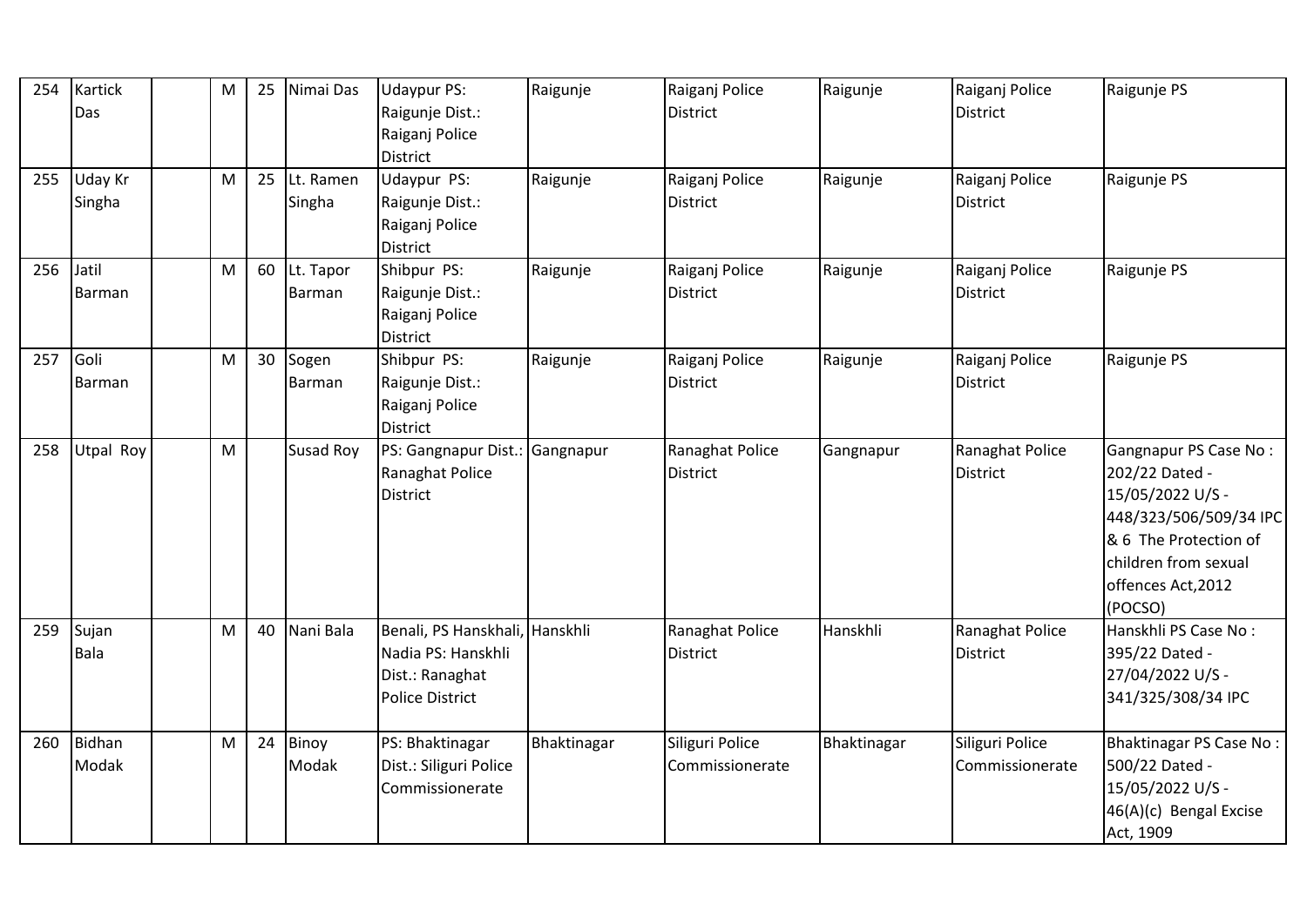| 261 | Rabi<br><b>Biswakar</b><br>ma |       | M         | 32 | Late<br>Swapan<br>Biswakarma        | PS: Bhaktinagar<br>Dist.: Siliguri Police<br>Commissionerate                        | Bhaktinagar                         | Siliguri Police<br>Commissionerate  | Bhaktinagar                         | Siliguri Police<br>Commissionerate  | Bhaktinagar PS Case No:<br>501/22 Dated -<br>15/05/2022 U/S -<br>$21(c)/22(c)$ Narcotic<br>Drugs and Psychotropic<br>Substances Act, 1985 |
|-----|-------------------------------|-------|-----------|----|-------------------------------------|-------------------------------------------------------------------------------------|-------------------------------------|-------------------------------------|-------------------------------------|-------------------------------------|-------------------------------------------------------------------------------------------------------------------------------------------|
| 262 | Gadai<br><b>Biswas</b>        |       | М         | 45 | Bibhuti<br>Bhushan<br><b>Biswas</b> | PS: Bhaktinagar<br>Dist.: Siliguri Police<br>Commissionerate                        | Bhaktinagar                         | Siliguri Police<br>Commissionerate  | Bhaktinagar                         | Siliguri Police<br>Commissionerate  | Bhaktinagar PS Case No:<br>501/22 Dated -<br>15/05/2022 U/S -<br>$21(c)/22(c)$ Narcotic<br>Drugs and Psychotropic<br>Substances Act, 1985 |
| 263 | Bijay Roy                     |       | ${\sf M}$ | 35 | Sadhu Roy                           | PS: Bhaktinagar<br>Dist.: Siliguri Police<br>Commissionerate                        | Bhaktinagar                         | Siliguri Police<br>Commissionerate  | Bhaktinagar                         | Siliguri Police<br>Commissionerate  | Bhaktinagar PS Case No:<br>501/22 Dated -<br>15/05/2022 U/S -<br>$21(c)/22(c)$ Narcotic<br>Drugs and Psychotropic<br>Substances Act, 1985 |
| 264 | Mrinmoy<br><b>Bhakta</b>      | Patol | ${\sf M}$ |    | Lt. Swapan<br><b>Bhakta</b>         | PS: Frazerganj<br>coastal Dist.:<br>Sundarban Police<br><b>District</b>             | Frazerganj coastal Sundarban Police | <b>District</b>                     | Frazerganj coastal Sundarban Police | <b>District</b>                     | Frazerganj coastal PS<br>Case No: 63/22 Dated -<br>15/05/2022 U/S-46A<br>Bengal Excise Act, 1909                                          |
| 265 | Aujun<br>Sardar               |       | ${\sf M}$ |    |                                     | Arun Sardar Madhabnagar PS:<br>Patharpratima Dist.:<br>Sundarban Police<br>District | Patharpratima                       | Sundarban Police<br><b>District</b> | Patharpratima                       | Sundarban Police<br><b>District</b> | Patharpratima PS Case<br>No: 136/22 Dated -<br>15/05/2022 U/S -<br>363/366 IPC                                                            |
| 266 | Abhidshek<br>Chhetri          |       | M         | 21 | S/o Amrit<br>Chhetri                | Lanka Road, Upper<br>Line PS: Birpara<br>Dist.: Alipurduar                          | Birpara                             | Alipurduar                          | <b>Birpara</b>                      | Alipurduar                          | Birpara PS GDE No. 571                                                                                                                    |
| 267 | Jay Deep<br>Sah               |       | ${\sf M}$ | 24 | S/o Lt.                             | Birpara, Birbitty PS:<br>Krishna Sah Birpara Dist.:<br>Alipurduar                   | Birpara                             | Alipurduar                          | Birpara                             | Alipurduar                          | Birpara PS GDE No. 571                                                                                                                    |
| 268 | Barun<br>Mangar               |       | M         | 30 | S/o Lt.<br>Tirkey<br>Mangar         | Lankapara, 05 No.<br>Line PS: Birpara<br>Dist.: Alipurduar                          | Birpara                             | Alipurduar                          | <b>Birpara</b>                      | Alipurduar                          | Birpara PS GDE No. 571                                                                                                                    |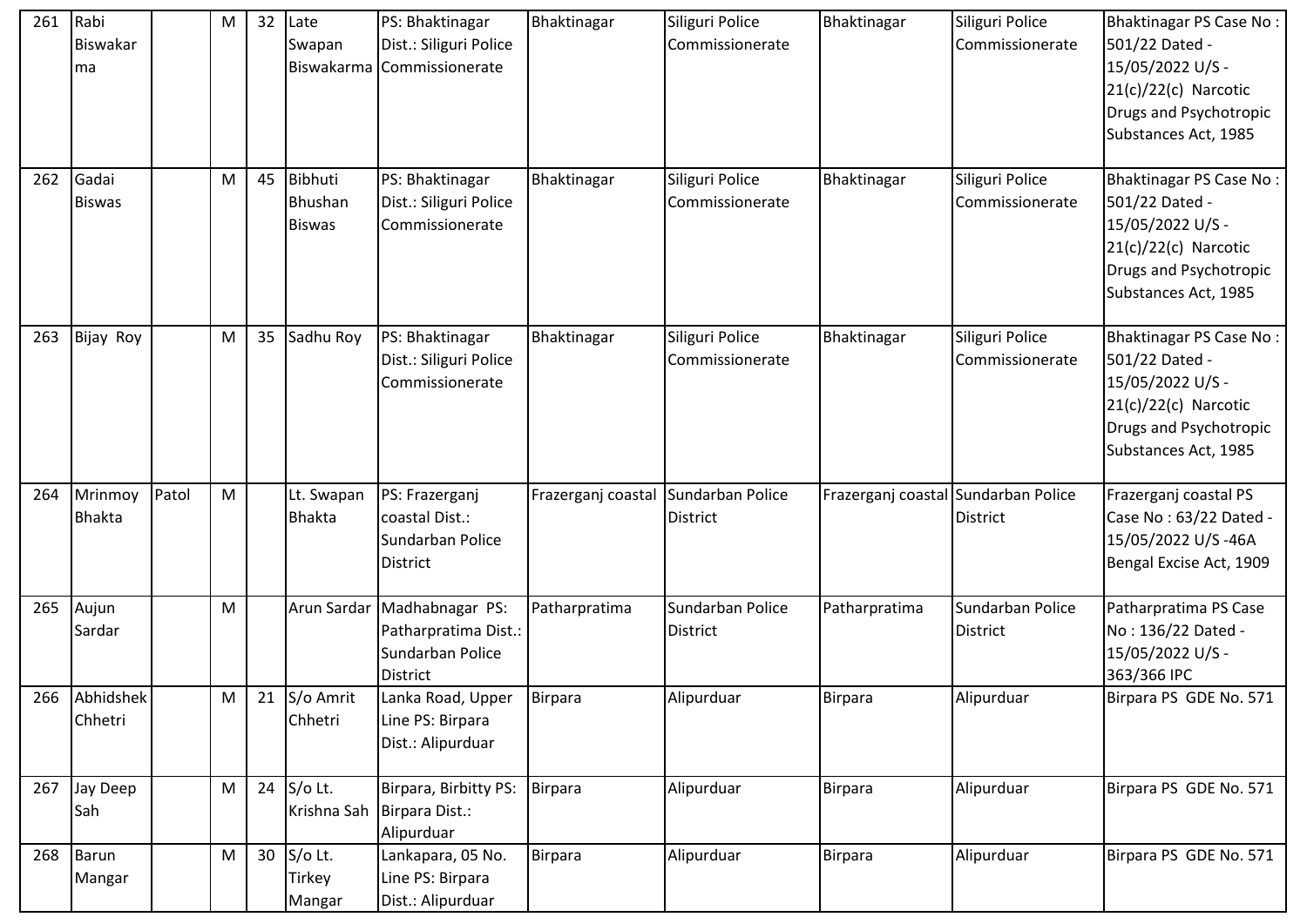| 269 | Raju Singh         | M | 32              | S/o Lt.<br>Laxman            | <b>Bhanunagar PS:</b><br>Birpara Dist.:                                     | Birpara    | Alipurduar | Birpara   | Alipurduar | Birpara PS GDE No. 571      |
|-----|--------------------|---|-----------------|------------------------------|-----------------------------------------------------------------------------|------------|------------|-----------|------------|-----------------------------|
|     |                    |   |                 | Singh                        | Alipurduar                                                                  |            |            |           |            |                             |
| 270 | Ajay<br>Sarkar     | M | 22              | S/o Gopal<br>Sarkar          | Lafabari, Latapata<br>PS: Falakata Dist.:                                   | Falakata   | Alipurduar | Birpara   | Alipurduar | Birpara PS GDE No. 571      |
|     |                    |   |                 |                              | Alipurduar                                                                  |            |            |           |            |                             |
| 271 | Rahul              | M | 35              | $S/\circ$                    | Sisubari, Loharpul                                                          | Madarihat  | Alipurduar | Birpara   | Alipurduar | Birpara PS GDE No. 571      |
|     | Amin               |   |                 |                              | Manchur Ali IPS: Madarihat Dist.:<br>Alipurduar                             |            |            |           |            |                             |
| 272 | Samir Das          | M | 54              | ILt.<br>Jitendranat<br>h Das | Hamiltonganj,<br>Rabindra Nagar PS:<br>Kalchini Dist.:<br>Alipurduar        | Kalchini   | Alipurduar | Kalchini  | Alipurduar | Kalchini PS GDE No. 500     |
| 273 | Prem Bdr.<br>Rai   | M | 54              | Lt. Chandra<br>Bdr. Rai      | Uttar Simlabaria<br>Chilarath PS:<br>Alipurduar Dist.:<br>Alipurduar        | Alipurduar | Alipurduar | Kalchini  | Alipurduar | Kalchini PS GDE No. 500     |
| 274 | Tenzing<br>Sharpa  | M | 19              | <b>Babulal</b><br>Sharpa     | Raimatang T.E. 7 No. Alipurduar<br>Line PS: Alipurduar<br>Dist.: Alipurduar |            | Alipurduar | Kalchini  | Alipurduar | Kalchini PS GDE No. 500     |
| 275 | Tunu<br>Gowala     | M | 49              | Lt. Kagna<br>Gowala          | Nimti Jhora T.E.<br>Beach Line PS:<br>Kalchini Dist.:<br>Alipurduar         | Kalchini   | Alipurduar | Kalchini  | Alipurduar | Kalchini PS GDE No. 213     |
| 276 | Amit<br>Kujur      | M | 34              | Martin<br>Kujur              | Nimti Jhora T.E.<br>Beach Line PS:<br>Kalchini Dist.:<br>Alipurduar         | Kalchini   | Alipurduar | Kalchini  | Alipurduar | Kalchini PS GDE No. 213     |
| 277 | Ashish<br>Kujur    | M | 35              | Lt. Prakash<br>Kujur         | Nimti Jhora T.E.<br>Beach Line PS:<br>Kalchini Dist.:<br>Alipurduar         | Kalchini   | Alipurduar | Kalchini  | Alipurduar | Kalchini PS GDE No. 213     |
| 278 | Sudarshan<br>Kujur | M |                 | 45 Lt. Dayman<br>Kujur       | Nimti Jhora T.E.<br>Beach Line PS:<br>Kalchini Dist.:<br>Alipurduar         | Kalchini   | Alipurduar | Kalchini  | Alipurduar | Kalchini PS GDE No. 213     |
| 279 | Pradip<br>Das      | M | 32 <sup>2</sup> |                              | Lt. Sarat Das Chengmari, PS:<br>Kumargram Dist.:<br>Alipurduar              | Kumargram  | Alipurduar | Kumargram | Alipurduar | Kumargram PS GDE No.<br>489 |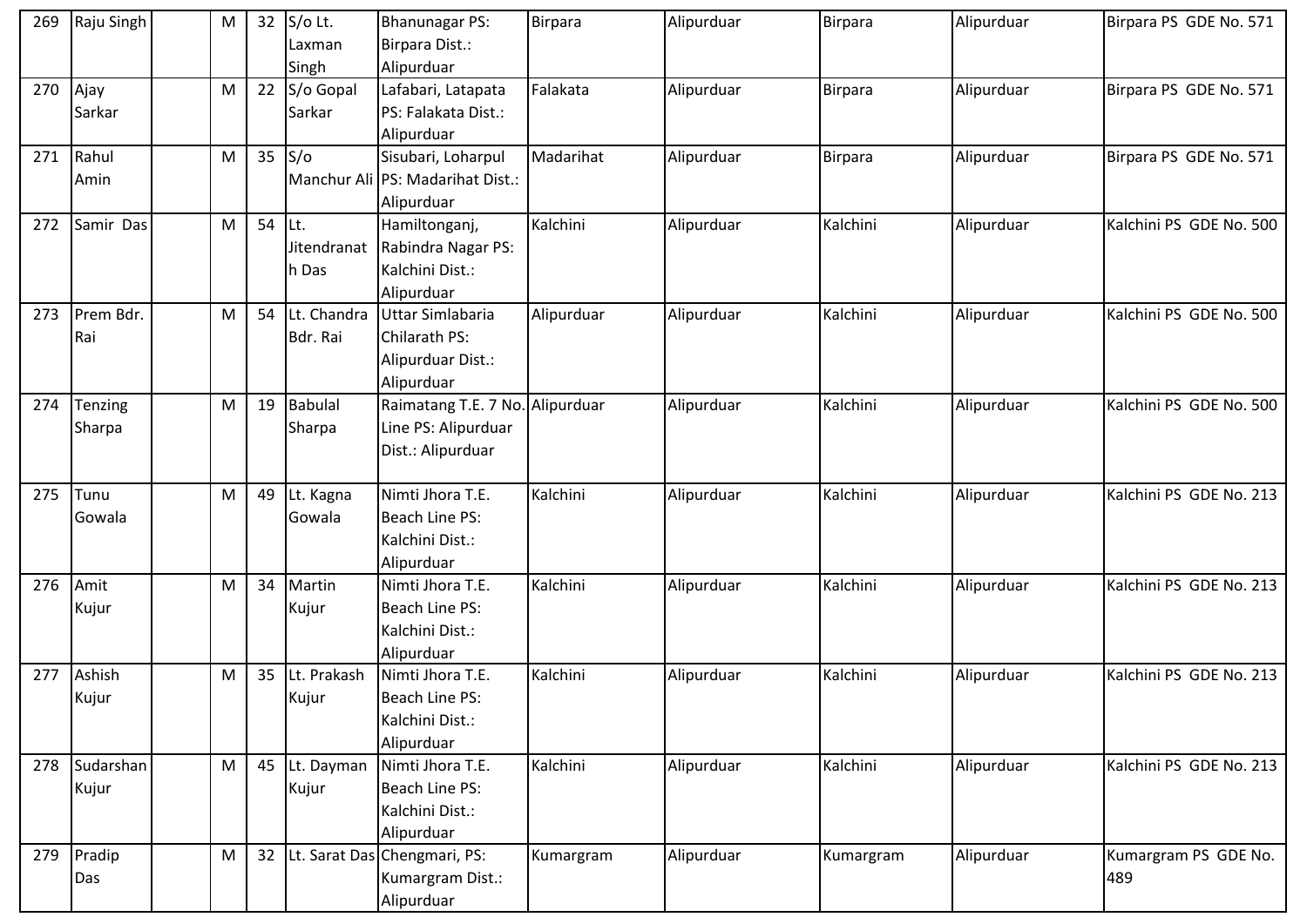| 280 | Shreshtha | M | 30 |                          | Lt. Sarat Das Chengmari, PS: | Kumargram        | Alipurduar | Kumargram | Alipurduar | Kumargram PS GDE No. |
|-----|-----------|---|----|--------------------------|------------------------------|------------------|------------|-----------|------------|----------------------|
|     | Das       |   |    |                          | Kumargram Dist.:             |                  |            |           |            | 489                  |
|     |           |   |    |                          | Alipurduar                   |                  |            |           |            |                      |
| 281 | Rafikul   | M | 33 | Aminur                   | Char Balabhut PS:            | Tufanganj        | Coochbehar | Kumargram | Alipurduar | Kumargram PS GDE No. |
|     | Islam     |   |    | Islam                    | Tufanganj Dist.:             |                  |            |           |            | 482                  |
|     |           |   |    |                          | Coochbehar                   |                  |            |           |            |                      |
| 282 | Rupam     | M | 28 | <b>Adhir Dey</b>         | Of 1 No Gokulkata,           | Kumargram        | Alipurduar | Kumargram | Alipurduar | Kumargram PS GDE No. |
|     | Dey       |   |    |                          | PS Gosaigaon, Dist           |                  |            |           |            | 482                  |
|     |           |   |    |                          | Kokrajhar, A PS:             |                  |            |           |            |                      |
|     |           |   |    |                          | Kumargram Dist.:             |                  |            |           |            |                      |
|     |           |   |    |                          | Alipurduar                   |                  |            |           |            |                      |
|     |           |   |    |                          |                              |                  |            |           |            |                      |
| 283 | Prodip    | M | 29 | Sudhir Saha              | Gokulkata, PS                | Kumargram        | Alipurduar | Kumargram | Alipurduar | Kumargram PS GDE No. |
|     | Saha      |   |    |                          | Gosaigaon, Dist              |                  |            |           |            | 482                  |
|     |           |   |    |                          | Kokrajhar, Assam             |                  |            |           |            |                      |
|     |           |   |    |                          | PS: Kumargram                |                  |            |           |            |                      |
|     |           |   |    |                          | Dist.: Alipurduar            |                  |            |           |            |                      |
| 284 | Krishna   | M | 21 | Kalachand                | Telipara, PS:                | Kumargram        | Alipurduar | Kumargram | Alipurduar | Kumargram PS GDE No. |
|     | Barman    |   |    | <b>Barman</b>            | Kumargram Dist.:             |                  |            |           |            | 482                  |
|     |           |   |    |                          | Alipurduar                   |                  |            |           |            |                      |
| 285 | Sujan Das | M | 24 | <b>Jibon Das</b>         | Natabari PS:                 | Tufanganj        | Coochbehar | Kumargram | Alipurduar | Kumargram PS GDE No. |
|     |           |   |    |                          | Tufanganj Dist.:             |                  |            |           |            | 482                  |
|     |           |   |    |                          | Coochbehar                   |                  |            |           |            |                      |
| 286 | Golam     | M | 33 | Hazrat Ali               | Garumara char No-            | Kumargram        | Alipurduar | Kumargram | Alipurduar | Kumargram PS GDE No. |
|     | Hossain   |   |    |                          | 1, PS-Gossaigaon,            |                  |            |           |            | 561                  |
|     |           |   |    |                          | Dist-Kokrajhar, PS:          |                  |            |           |            |                      |
|     |           |   |    |                          | Kumargram Dist.:             |                  |            |           |            |                      |
|     |           |   |    |                          | Alipurduar                   |                  |            |           |            |                      |
| 287 | Moktara   | M |    | 36 Eyad Ali              | Garumara char No-            | Kumargram        | Alipurduar | Kumargram | Alipurduar | Kumargram PS GDE No. |
|     | Hossain   |   |    |                          | 1, PS-Gossaigaon,            |                  |            |           |            | 561                  |
|     |           |   |    |                          | Dist-Kokrajhar, PS:          |                  |            |           |            |                      |
|     |           |   |    |                          | Kumargram Dist.:             |                  |            |           |            |                      |
|     |           |   |    |                          | Alipurduar                   |                  |            |           |            |                      |
| 288 | Subash    | M | 38 | Sridam Saha Falimari PS: |                              | <b>Baxsirhat</b> | Coochbehar | Kumargram | Alipurduar | Kumargram PS GDE No. |
|     | Saha      |   |    |                          | <b>Baxsirhat Dist.:</b>      |                  |            |           |            | 568                  |
|     |           |   |    |                          | Coochbehar                   |                  |            |           |            |                      |
| 289 | Subrata   | M | 23 | Mantosh                  | Taterkuti, Bakla PS:         | Baxsirhat        | Coochbehar | Kumargram | Alipurduar | Kumargram PS GDE No. |
|     | Saha      |   |    | Saha                     | <b>Baxsirhat Dist.:</b>      |                  |            |           |            | 568                  |
|     |           |   |    |                          | Coochbehar                   |                  |            |           |            |                      |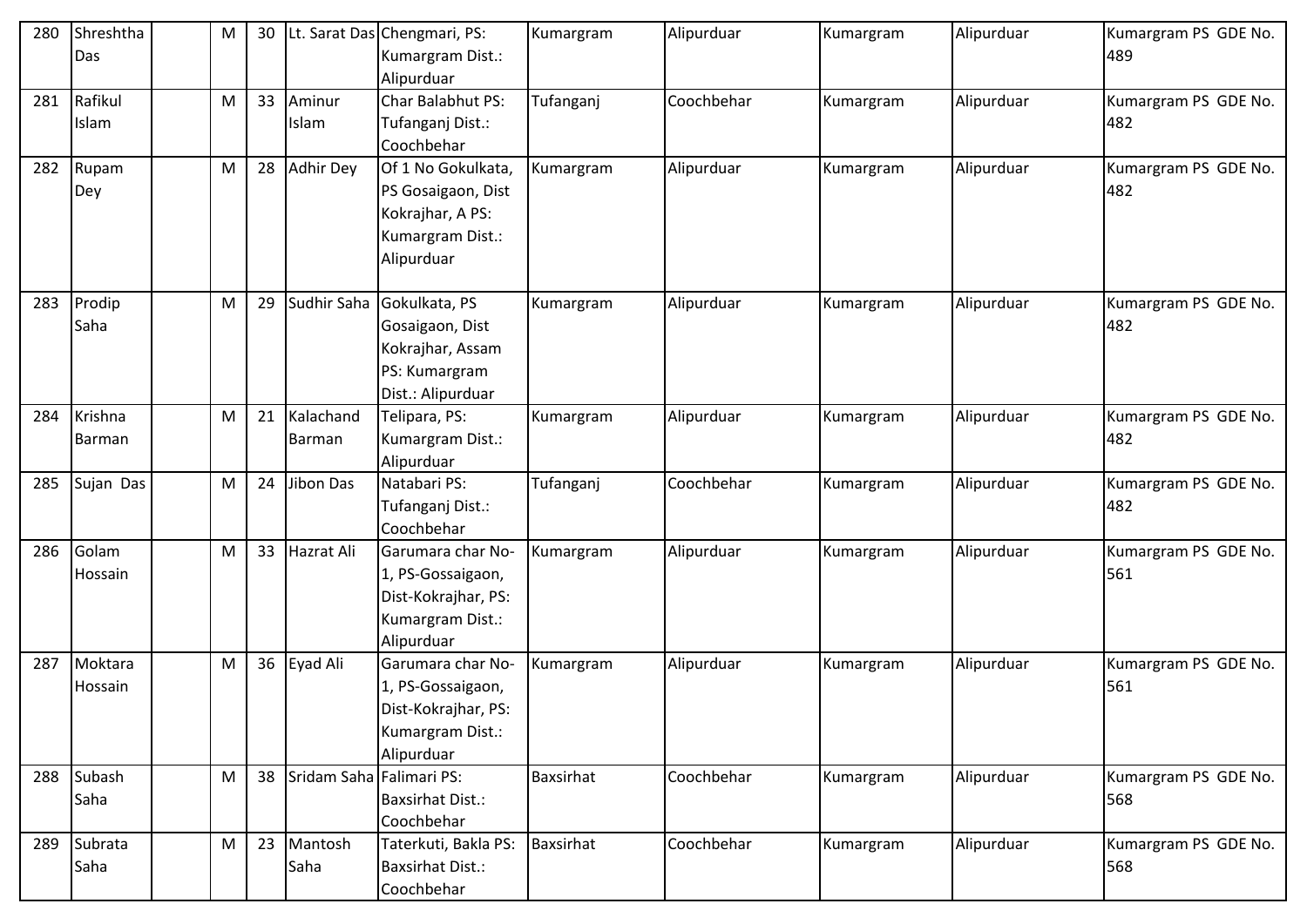| 290 | Prankrishn<br>Sutradhar | M | 35 | Lt.<br>Sachindra<br>Sutradhar | Purba Salbari, PS:<br>Kumargram Dist.:<br>Alipurduar                                  | Kumargram | Alipurduar                                           | Kumargram | Alipurduar                                           | Kumargram PS GDE No.<br>568 |
|-----|-------------------------|---|----|-------------------------------|---------------------------------------------------------------------------------------|-----------|------------------------------------------------------|-----------|------------------------------------------------------|-----------------------------|
| 291 | Narayan<br>Karjee       | M | 43 | Lt. Satish<br>Karjee          | Dalgaon Busty,<br>Karjee Para PS:<br>Madarihat Dist.:<br>Alipurduar                   | Madarihat | Alipurduar                                           | Madarihat | Alipurduar                                           | Madarihat PS GDE No.<br>469 |
| 292 | <b>Bishal</b><br>Sarki  | M | 19 |                               | Madan Sarki Madhya Khairbari<br>PS: Madarihat Dist.:<br>Alipurduar                    | Madarihat | Alipurduar                                           | Madarihat | Alipurduar                                           | Madarihat PS GDE No.<br>469 |
| 293 | Lothen<br>Singh         | M | 19 | Lt. Tabu<br>Singh             | Uttar Chhekamari<br>PS: Madarihat Dist.:<br>Alipurduar                                | Madarihat | Alipurduar                                           | Madarihat | Alipurduar                                           | Madarihat PS GDE No.<br>469 |
| 294 | Samrat<br>Mitra         |   |    | Lt. Agawan<br>Mitra           | Dakhinkhanda PS:<br>Andal Dist.: Asansol<br><b>Durgapur Police</b><br>Commissionerate | Andal     | <b>Asansol Durgapur</b><br>Police<br>Commissionerate | Andal     | <b>Asansol Durgapur</b><br>Police<br>Commissionerate | Andal PS GDE No. 948        |
| 295 | Mantu<br>Ghanti         |   |    | Lt. Ajit<br>Ghanti            | Dakhinkhanda PS:<br>Andal Dist.: Asansol<br><b>Durgapur Police</b><br>Commissionerate | Andal     | <b>Asansol Durgapur</b><br>Police<br>Commissionerate | Andal     | <b>Asansol Durgapur</b><br>Police<br>Commissionerate | Andal PS GDE No. 948        |
| 296 | Kedar<br>Banerjee       |   |    | Ashim<br>Banerjee             | Dakhinkhanda PS:<br>Andal Dist.: Asansol<br><b>Durgapur Police</b><br>Commissionerate | Andal     | <b>Asansol Durgapur</b><br>Police<br>Commissionerate | Andal     | <b>Asansol Durgapur</b><br>Police<br>Commissionerate | Andal PS GDE No. 948        |
| 297 | <b>Bibresh</b><br>Dey   |   |    | Panchand<br>Dey               | Andal More PS:<br>Andal Dist.: Asansol<br><b>Durgapur Police</b><br>Commissionerate   | Andal     | <b>Asansol Durgapur</b><br>Police<br>Commissionerate | Andal     | <b>Asansol Durgapur</b><br>Police<br>Commissionerate | Andal PS GDE No. 948        |
| 298 | Sanyasi<br>Bauri        |   |    | T.p Bauri                     | Andal More PS:<br>Andal Dist.: Asansol<br><b>Durgapur Police</b><br>Commissionerate   | Andal     | Asansol Durgapur<br>Police<br>Commissionerate        | Andal     | Asansol Durgapur<br>Police<br>Commissionerate        | Andal PS GDE No. 948        |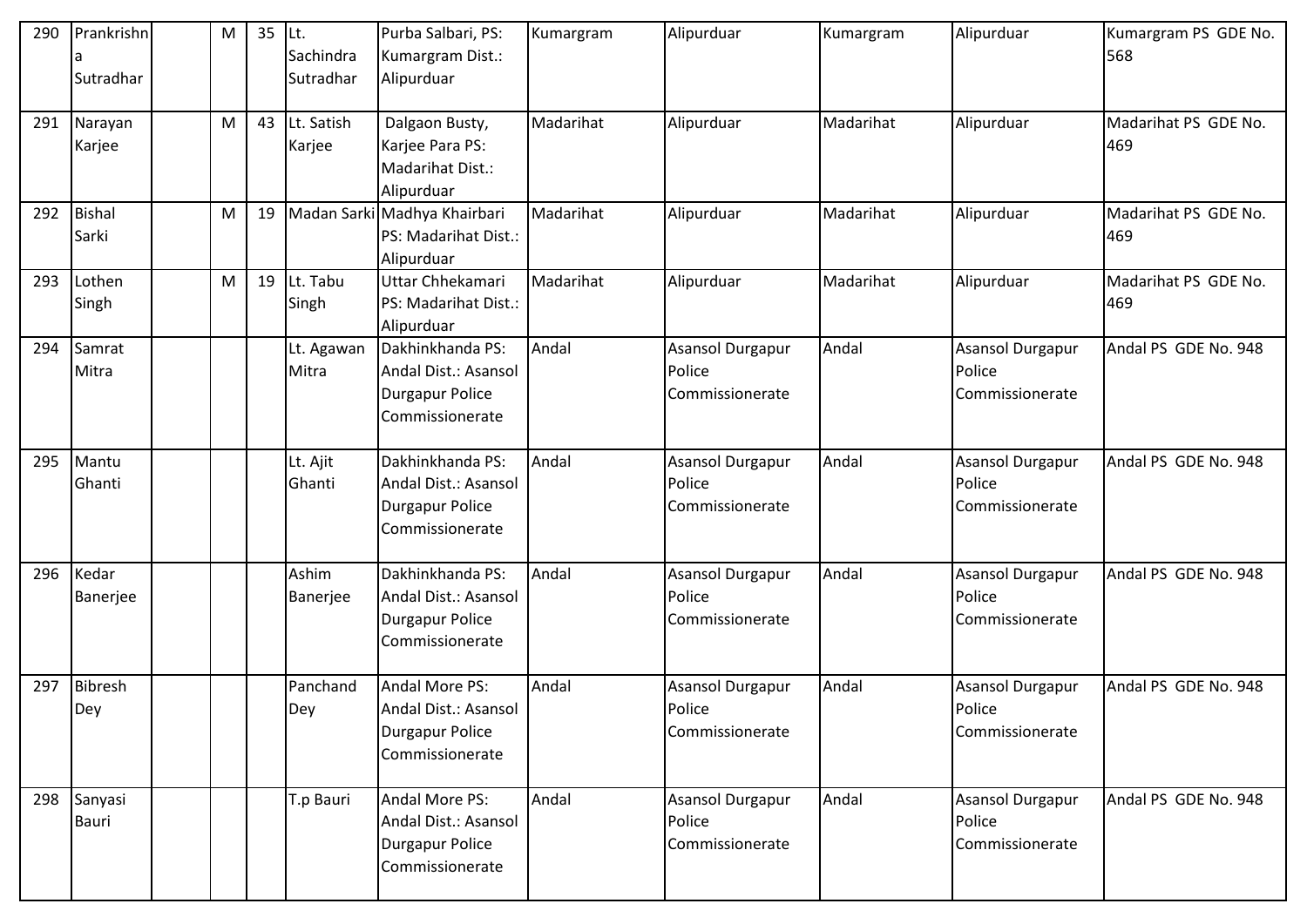| 299 | Hari Bauri    | Lt. Rabi           | Andal More PS:                     | Andal | <b>Asansol Durgapur</b>    | Andal | <b>Asansol Durgapur</b> | Andal PS GDE No. 948 |
|-----|---------------|--------------------|------------------------------------|-------|----------------------------|-------|-------------------------|----------------------|
|     |               | <b>Bauri</b>       | Andal Dist.: Asansol               |       | Police                     |       | Police                  |                      |
|     |               |                    | <b>Durgapur Police</b>             |       | Commissionerate            |       | Commissionerate         |                      |
|     |               |                    | Commissionerate                    |       |                            |       |                         |                      |
|     |               |                    |                                    |       |                            |       |                         |                      |
| 300 | Rabi Turi     | Kishan Turi        | Kajora Bazar PS:                   | Andal | Asansol Durgapur           | Andal | <b>Asansol Durgapur</b> | Andal PS GDE No. 948 |
|     |               |                    | Andal Dist.: Asansol               |       | Police                     |       | Police                  |                      |
|     |               |                    | Durgapur Police                    |       | Commissionerate            |       | Commissionerate         |                      |
|     |               |                    | Commissionerate                    |       |                            |       |                         |                      |
|     |               |                    |                                    |       |                            |       |                         |                      |
| 301 | Babai         | Lt. M.             | Dakhinkhanda PS:                   | Andal | <b>Asansol Durgapur</b>    | Andal | <b>Asansol Durgapur</b> | Andal PS GDE No. 948 |
|     | Ghosh         | Ghosh              | Andal Dist.: Asansol               |       | Police                     |       | Police                  |                      |
|     |               |                    | <b>Durgapur Police</b>             |       | Commissionerate            |       | Commissionerate         |                      |
|     |               |                    | Commissionerate                    |       |                            |       |                         |                      |
|     |               |                    |                                    |       |                            |       |                         |                      |
| 302 | Uday          | Gour               | Dakhinkhanda PS:                   | Andal | Asansol Durgapur           | Andal | <b>Asansol Durgapur</b> | Andal PS GDE No. 948 |
|     | Mondal        | Mondal             | Andal Dist.: Asansol               |       | Police                     |       | Police                  |                      |
|     |               |                    | <b>Durgapur Police</b>             |       | Commissionerate            |       | Commissionerate         |                      |
|     |               |                    | Commissionerate                    |       |                            |       |                         |                      |
| 303 | Sudhir        | <b>Dulal Singh</b> | Dakhinkhanda PS:                   | Andal | <b>Asansol Durgapur</b>    | Andal | <b>Asansol Durgapur</b> | Andal PS GDE No. 948 |
|     | Singh         |                    | Andal Dist.: Asansol               |       | Police                     |       | Police                  |                      |
|     |               |                    | <b>Durgapur Police</b>             |       | Commissionerate            |       | Commissionerate         |                      |
|     |               |                    | Commissionerate                    |       |                            |       |                         |                      |
|     |               |                    |                                    |       |                            |       |                         |                      |
| 304 | Sanjay        |                    | Madhusudh Dakhinkhanda PS:         | Andal | Asansol Durgapur           | Andal | <b>Asansol Durgapur</b> | Andal PS GDE No. 948 |
|     | Bagdi         | an Bagdi           | Andal Dist.: Asansol               |       | Police                     |       | Police                  |                      |
|     |               |                    | Durgapur Police                    |       | Commissionerate            |       | Commissionerate         |                      |
|     |               |                    | Commissionerate                    |       |                            |       |                         |                      |
|     |               |                    |                                    |       |                            |       |                         |                      |
| 305 | Tintu         | Lakhiram           | Dakhinkhanda PS:                   | Andal | Asansol Durgapur           | Andal | <b>Asansol Durgapur</b> | Andal PS GDE No. 948 |
|     | Banerjee      | Banerjee           | Andal Dist.: Asansol               |       | Police                     |       | Police                  |                      |
|     |               |                    | Durgapur Police                    |       | Commissionerate            |       | Commissionerate         |                      |
|     |               |                    | Commissionerate                    |       |                            |       |                         |                      |
|     | 306 Raj Kumar |                    | Andal Gram PS:                     | Andal |                            | Andal | <b>Asansol Durgapur</b> | Andal PS GDE No. 946 |
|     | Sharma        | Mangal<br>Sharma   | Andal Dist.: Asansol               |       | Asansol Durgapur<br>Police |       | Police                  |                      |
|     |               |                    |                                    |       | Commissionerate            |       | Commissionerate         |                      |
|     |               |                    | Durgapur Police<br>Commissionerate |       |                            |       |                         |                      |
|     |               |                    |                                    |       |                            |       |                         |                      |
|     |               |                    |                                    |       |                            |       |                         |                      |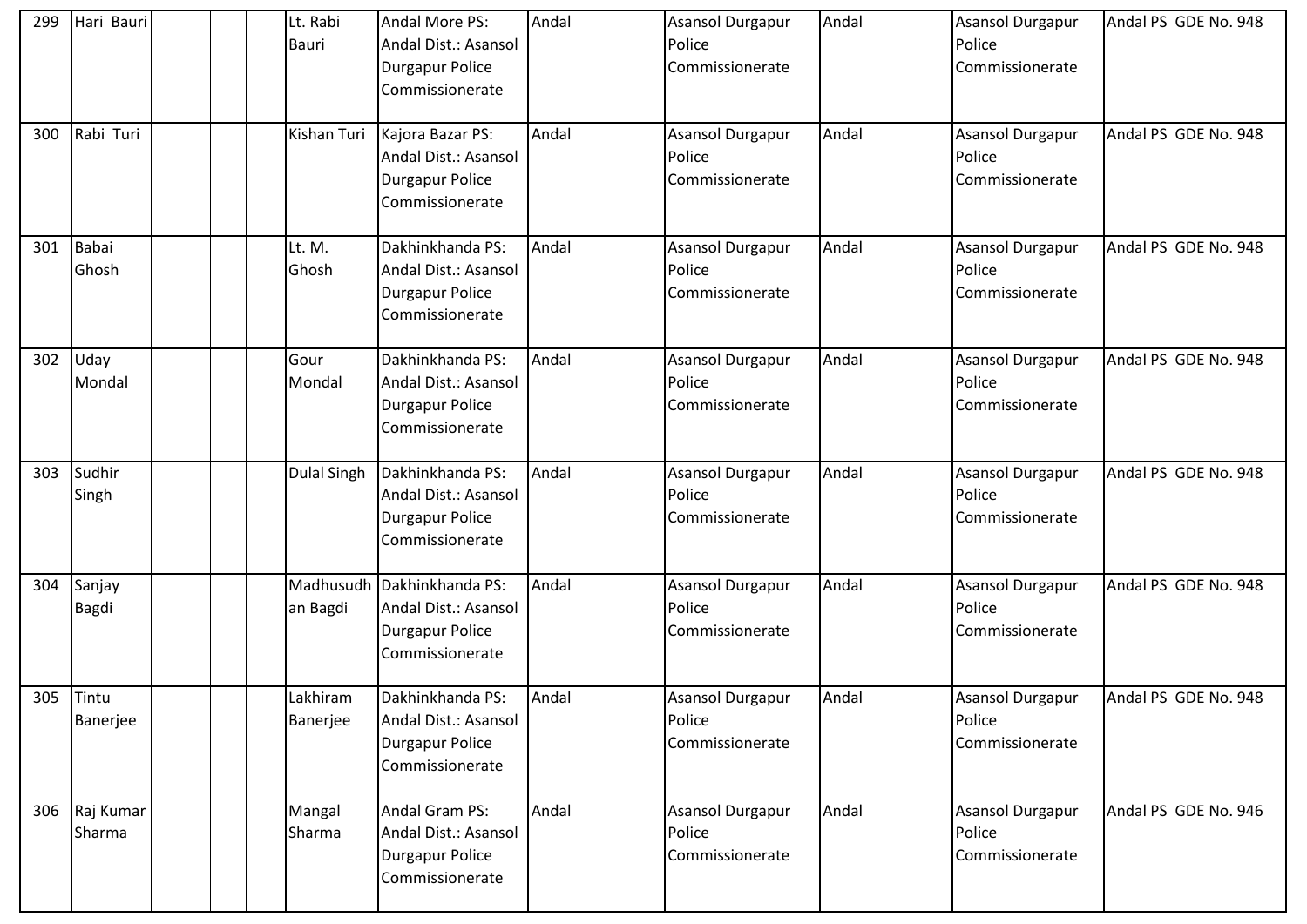| 307 | Ganesh          | <b>Bikash</b>   | Andal More PS:                         | Andal | <b>Asansol Durgapur</b>    | Andal | <b>Asansol Durgapur</b>           | Andal PS GDE No. 946 |
|-----|-----------------|-----------------|----------------------------------------|-------|----------------------------|-------|-----------------------------------|----------------------|
|     | Bagdi           | Bagdi           | Andal Dist.: Asansol                   |       | Police                     |       | Police                            |                      |
|     |                 |                 | <b>Durgapur Police</b>                 |       | Commissionerate            |       | Commissionerate                   |                      |
|     |                 |                 | Commissionerate                        |       |                            |       |                                   |                      |
|     |                 |                 |                                        |       |                            |       |                                   |                      |
| 308 | Jiban           | Amar Bauri      | Andal More PS:                         | Andal | Asansol Durgapur           | Andal | <b>Asansol Durgapur</b>           | Andal PS GDE No. 946 |
|     | <b>Bauri</b>    |                 | Andal Dist.: Asansol                   |       | Police                     |       | Police                            |                      |
|     |                 |                 | <b>Durgapur Police</b>                 |       | Commissionerate            |       | Commissionerate                   |                      |
|     |                 |                 | Commissionerate                        |       |                            |       |                                   |                      |
|     |                 |                 |                                        |       |                            |       |                                   |                      |
| 309 | Rahul           | Mangal          | Chitadanga PS:                         | Andal | <b>Asansol Durgapur</b>    | Andal | <b>Asansol Durgapur</b>           | Andal PS GDE No. 947 |
|     | <b>Bhandari</b> | Bhandari        | Andal Dist.: Asansol                   |       | Police                     |       | Police                            |                      |
|     |                 |                 | <b>Durgapur Police</b>                 |       | Commissionerate            |       | Commissionerate                   |                      |
|     |                 |                 | Commissionerate                        |       |                            |       |                                   |                      |
| 310 | Suresh          |                 |                                        | Andal |                            | Andal |                                   | Andal PS GDE No. 947 |
|     |                 | Lt. Rupam       | Chitadanga PS:<br>Andal Dist.: Asansol |       | Asansol Durgapur<br>Police |       | <b>Asansol Durgapur</b><br>Police |                      |
|     | Das             | Das             |                                        |       |                            |       |                                   |                      |
|     |                 |                 | <b>Durgapur Police</b>                 |       | <b>Commissionerate</b>     |       | Commissionerate                   |                      |
|     |                 |                 | Commissionerate                        |       |                            |       |                                   |                      |
| 311 | Satish          |                 | Lt. Raghubir Marwari Kothi             | Andal | <b>Asansol Durgapur</b>    | Andal | <b>Asansol Durgapur</b>           | Andal PS GDE No. 944 |
|     | Singh           | Singh           | Kajora PS: Andal                       |       | Police                     |       | Police                            |                      |
|     |                 |                 | Dist.: Asansol                         |       | Commissionerate            |       | Commissionerate                   |                      |
|     |                 |                 | <b>Durgapur Police</b>                 |       |                            |       |                                   |                      |
|     |                 |                 | Commissionerate                        |       |                            |       |                                   |                      |
| 312 | Ram             | Lt.             | Marwari Kothi                          | Andal | Asansol Durgapur           | Andal | <b>Asansol Durgapur</b>           | Andal PS GDE No. 944 |
|     | Singh           | <b>Budhadev</b> | Kajora PS: Andal                       |       | Police                     |       | Police                            |                      |
|     |                 | Singh           | Dist.: Asansol                         |       | Commissionerate            |       | Commissionerate                   |                      |
|     |                 |                 | <b>Durgapur Police</b>                 |       |                            |       |                                   |                      |
|     |                 |                 | Commissionerate                        |       |                            |       |                                   |                      |
|     | 313 Arvind      | Lt. Mukesh      | Marwari Kothi                          | Andal | <b>Asansol Durgapur</b>    | Andal | <b>Asansol Durgapur</b>           | Andal PS GDE No. 944 |
|     | Singh           | Singh           | Kajora PS: Andal                       |       | Police                     |       | Police                            |                      |
|     |                 |                 | Dist.: Asansol                         |       | Commissionerate            |       | Commissionerate                   |                      |
|     |                 |                 | <b>Durgapur Police</b>                 |       |                            |       |                                   |                      |
|     |                 |                 | Commissionerate                        |       |                            |       |                                   |                      |
|     | 314 Ramesh      | Lt. Bishu       | Marwari Kothi                          | Andal | Asansol Durgapur           | Andal | <b>Asansol Durgapur</b>           | Andal PS GDE No. 944 |
|     | Shaw            | Shaw            | Kajora PS: Andal                       |       | Police                     |       | Police                            |                      |
|     |                 |                 | Dist.: Asansol                         |       | Commissionerate            |       | Commissionerate                   |                      |
|     |                 |                 | <b>Durgapur Police</b>                 |       |                            |       |                                   |                      |
|     |                 |                 | Commissionerate                        |       |                            |       |                                   |                      |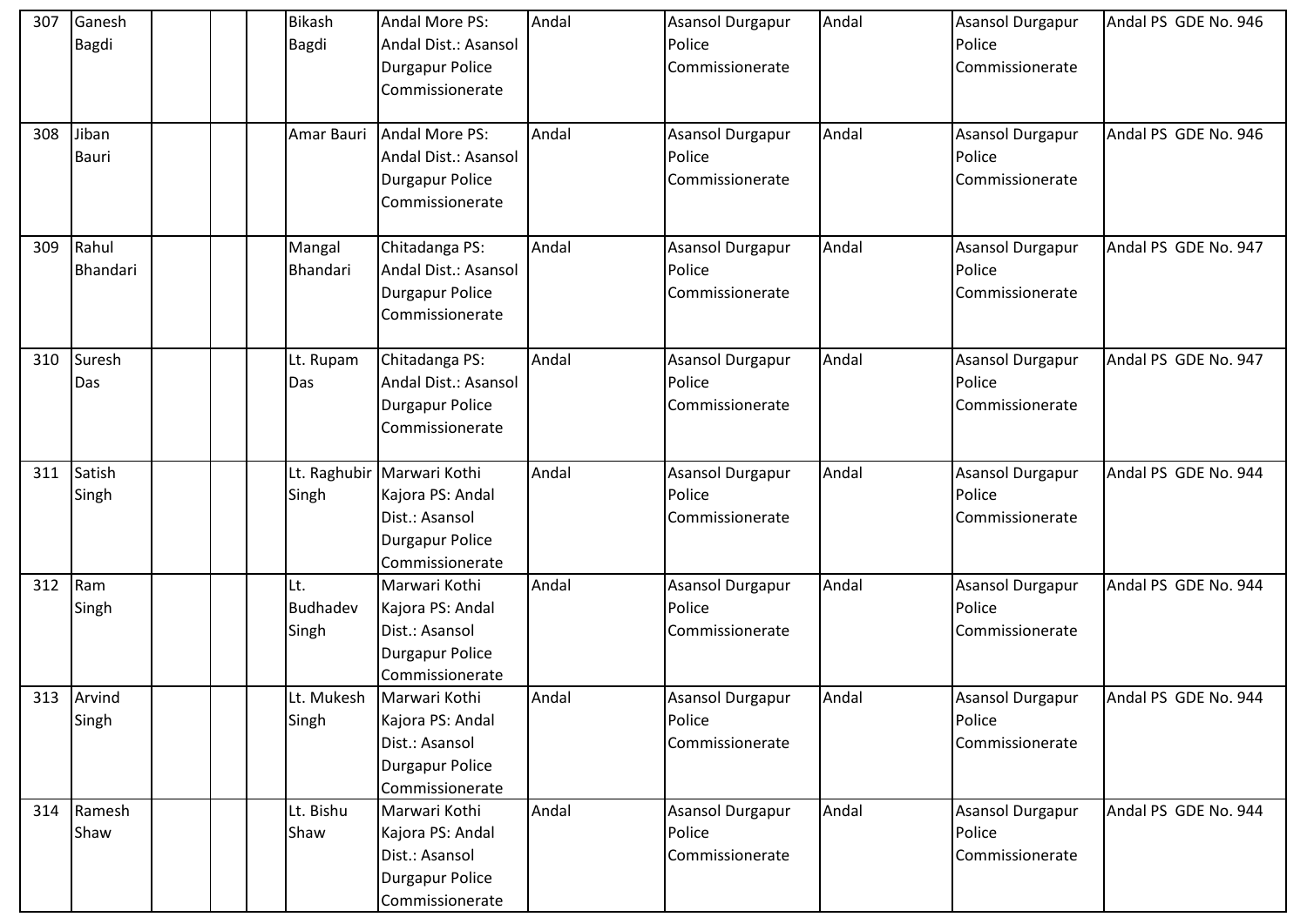| 315 | Abdulla         | Ajhar                   | AGC Dog Junction,              |       | <b>Basirhat</b>  | Andal | <b>Asansol Durgapur</b> | Andal PS GDE No. 928  |
|-----|-----------------|-------------------------|--------------------------------|-------|------------------|-------|-------------------------|-----------------------|
|     | Ahamed          | Ahmed                   | Kolkata 88                     |       |                  |       | Police                  |                       |
|     |                 |                         |                                |       |                  |       | Commissionerate         |                       |
| 316 | Pawan           |                         | Raju Mallick AGC Dog Junction, |       | Basirhat         | Andal | <b>Asansol Durgapur</b> | Andal PS GDE No. 928  |
|     | <b>Mallick</b>  |                         | Kolkata 88                     |       |                  |       | Police                  |                       |
|     |                 |                         |                                |       |                  |       | Commissionerate         |                       |
| 317 | Manoj           | Gulab                   | AGC Dog Junction,              |       | <b>Basirhat</b>  | Andal | <b>Asansol Durgapur</b> | Andal PS GDE No. 928  |
|     | Sankar          | Sankar                  | Kolkata 88                     |       |                  |       | Police                  |                       |
|     |                 |                         |                                |       |                  |       | Commissionerate         |                       |
|     | 318 Kurshid     | Lt. Ukil                | AGC Dog Junction,              |       | <b>Basirhat</b>  | Andal | Asansol Durgapur        | Andal PS GDE No. 928  |
|     | Ahmad           | Ahmed                   | Kolkata 88                     |       |                  |       | Police                  |                       |
|     |                 |                         |                                |       |                  |       | Commissionerate         |                       |
| 319 | Md. Ashit       | Md. Idrish              | AGC Dog Junction,              |       | <b>Basirhat</b>  | Andal | <b>Asansol Durgapur</b> | Andal PS GDE No. 928  |
|     |                 |                         | Kolkata 88                     |       |                  |       | Police                  |                       |
|     |                 |                         |                                |       |                  |       | Commissionerate         |                       |
| 320 | Md.             | Lt.                     | AGC Dog Junction,              |       | <b>Basirhat</b>  | Andal | <b>Asansol Durgapur</b> | Andal PS GDE No. 928  |
|     | Noren           | Gayasuddin   Kolkata 88 |                                |       |                  |       | Police                  |                       |
|     |                 |                         |                                |       |                  |       | Commissionerate         |                       |
| 321 | Bholanath       |                         | Lt. Niranjan Andal Baska Road  |       | <b>Basirhat</b>  | Andal | <b>Asansol Durgapur</b> | Andal PS Outpost Ukra |
|     | Bhandari        | Bhandari                |                                |       |                  |       | Police                  | OP GDE No. 920        |
|     |                 |                         |                                |       |                  |       | Commissionerate         |                       |
| 322 | <b>Birendra</b> | Basudev                 | Andal Baska Road               |       | <b>Basirhat</b>  | Andal | Asansol Durgapur        | Andal PS GDE No. 920  |
|     | Pada            | Goswami                 |                                |       |                  |       | Police                  |                       |
|     | Goswami         |                         |                                |       |                  |       | Commissionerate         |                       |
| 323 | Satya           | Lt. Sitaram             | Siduli Dighi Bagan 3           | Andal | Asansol Durgapur | Andal | <b>Asansol Durgapur</b> | Andal PS Outpost Ukra |
|     | Narayan         | Singh                   | No PS: Andal Dist.:            |       | Police           |       | Police                  | OP GDE No. 330        |
|     | Singh           |                         | Asansol Durgapur               |       | Commissionerate  |       | Commissionerate         |                       |
|     |                 |                         | Police                         |       |                  |       |                         |                       |
|     |                 |                         | <b>Commissionerate</b>         |       |                  |       |                         |                       |
| 324 | Istak Sk        | Mustak Sk               | Shankarpur Canteen Andal       |       | Asansol Durgapur | Andal | <b>Asansol Durgapur</b> | Andal PS Outpost Ukra |
|     |                 |                         | PS: Andal Dist.:               |       | Police           |       | Police                  | OP GDE No. 330        |
|     |                 |                         | Asansol Durgapur               |       | Commissionerate  |       | Commissionerate         |                       |
|     |                 |                         | Police                         |       |                  |       |                         |                       |
|     |                 |                         | Commissionerate                |       |                  |       |                         |                       |
|     |                 |                         |                                |       |                  |       |                         |                       |
|     | 325 Mangal      | Lt. Chotka              | Siduli Dighi Bagan 3 Andal     |       | Asansol Durgapur | Andal | Asansol Durgapur        | Andal PS Outpost      |
|     | Majhi           | Majhi                   | No PS: Andal Dist.:            |       | Police           |       | Police                  | Monbahal OP GDE No.   |
|     |                 |                         | Asansol Durgapur               |       | Commissionerate  |       | Commissionerate         | 574                   |
|     |                 |                         | Police                         |       |                  |       |                         |                       |
|     |                 |                         | Commissionerate                |       |                  |       |                         |                       |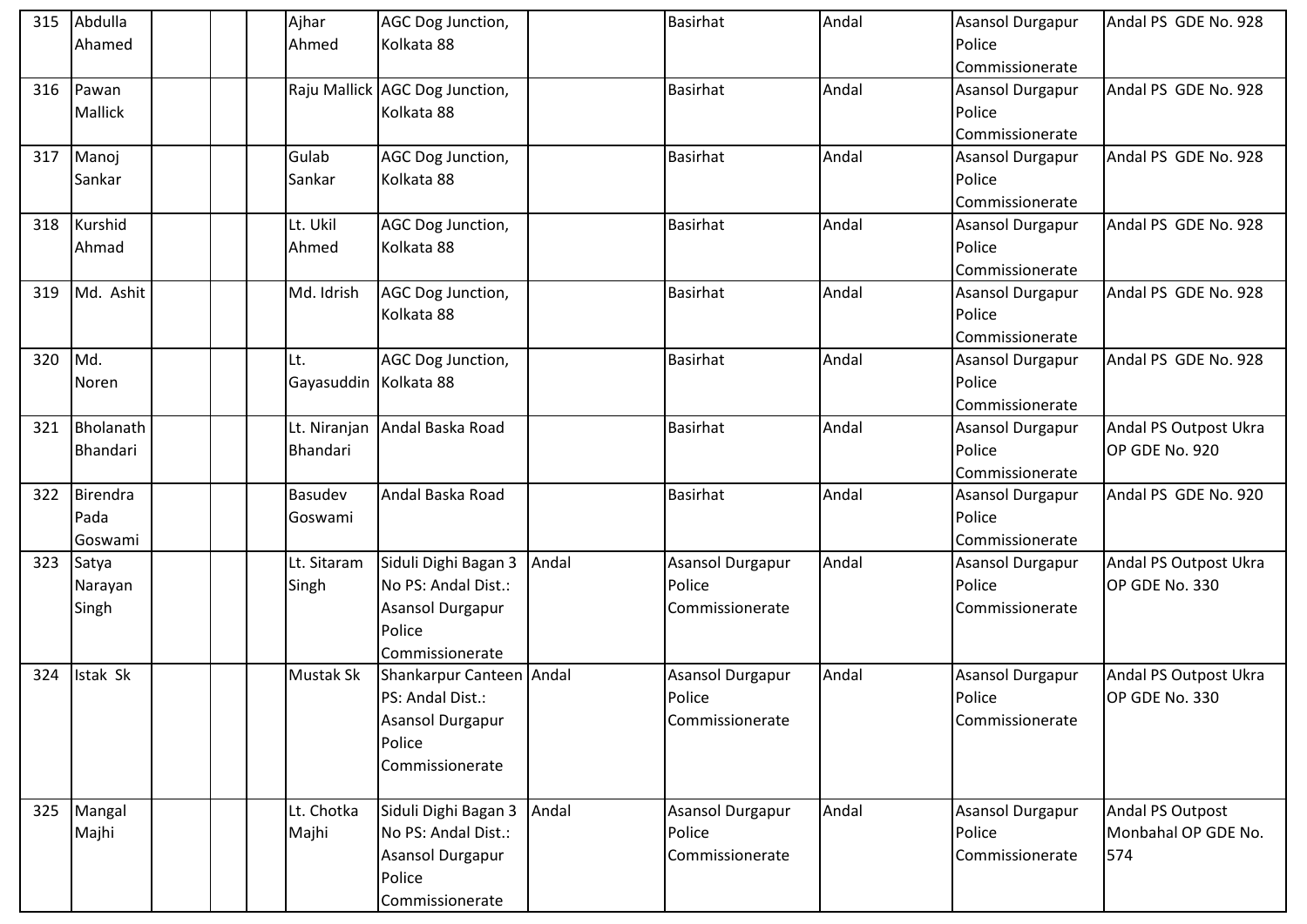| 326 | Babu             |   |    | Lt. Sukumar  | Bahula Bauri Para      | Andal          | <b>Asansol Durgapur</b> | Andal          | <b>Asansol Durgapur</b> | Andal PS Outpost      |
|-----|------------------|---|----|--------------|------------------------|----------------|-------------------------|----------------|-------------------------|-----------------------|
|     | Bauri            |   |    | <b>Bauri</b> | PS: Andal Dist.:       |                | Police                  |                | Police                  | Monbahal OP GDE No.   |
|     |                  |   |    |              | Asansol Durgapur       |                | Commissionerate         |                | Commissionerate         | 574                   |
|     |                  |   |    |              | Police                 |                |                         |                |                         |                       |
|     |                  |   |    |              | Commissionerate        |                |                         |                |                         |                       |
| 327 | <b>Bhola</b>     |   |    | Lt. Reba     | Dakhinkhanda PS:       | Andal          | <b>Asansol Durgapur</b> | Andal          | <b>Asansol Durgapur</b> | Andal PS GDE No. 949  |
|     | <b>Bauri</b>     |   |    | <b>Bauri</b> | Andal Dist.: Asansol   |                | Police                  |                | Police                  |                       |
|     |                  |   |    |              | <b>Durgapur Police</b> |                | Commissionerate         |                | Commissionerate         |                       |
|     |                  |   |    |              | Commissionerate        |                |                         |                |                         |                       |
|     |                  |   |    |              |                        |                |                         |                |                         |                       |
| 328 | Swapan           |   |    | Lt. Narayan  | Dakhinkhanda PS:       | Andal          | <b>Asansol Durgapur</b> | Andal          | <b>Asansol Durgapur</b> | Andal PS GDE No. 949  |
|     | Pal              |   |    | Chiudhury    | Andal Dist.: Asansol   |                | Police                  |                | Police                  |                       |
|     |                  |   |    |              | <b>Durgapur Police</b> |                | Commissionerate         |                | Commissionerate         |                       |
|     |                  |   |    |              | Commissionerate        |                |                         |                |                         |                       |
|     |                  |   |    |              |                        |                |                         |                |                         |                       |
| 329 | <b>Bikash Kr</b> | M | 30 | Late Kamal   | C/49, Railway Qtr,     | Asansole south | <b>Asansol Durgapur</b> | Asansole south | <b>Asansol Durgapur</b> | Asansole south PS GDE |
|     | Jha              |   |    | Jha          | Old Station, Asasol    |                | Police                  |                | Police                  | No. 926               |
|     |                  |   |    |              | PS: Asansole south     |                | Commissionerate         |                | Commissionerate         |                       |
|     |                  |   |    |              | Dist.: Asansol         |                |                         |                |                         |                       |
|     |                  |   |    |              | <b>Durgapur Police</b> |                |                         |                |                         |                       |
|     |                  |   |    |              | Commissionerate        |                |                         |                |                         |                       |
|     |                  |   |    |              |                        |                |                         |                |                         |                       |
| 330 | Bandhan          | M | 52 | Late         | Ghusik, Damra PS:      | Asansole south | <b>Asansol Durgapur</b> | Asansole south | <b>Asansol Durgapur</b> | Asansole south PS GDE |
|     | Roy              |   |    | Shasanka     | Asansole south         |                | Police                  |                | Police                  | No. 926               |
|     |                  |   |    | Roy          | Dist.: Asansol         |                | Commissionerate         |                | Commissionerate         |                       |
|     |                  |   |    |              | <b>Durgapur Police</b> |                |                         |                |                         |                       |
|     |                  |   |    |              | Commissionerate        |                |                         |                |                         |                       |
| 331 | Avijit           | M | 42 | Narendra     | Gobind Nagar,          | Jamuria        | <b>Asansol Durgapur</b> | Asansole south | <b>Asansol Durgapur</b> | Asansole south PS GDE |
|     | Singh            |   |    | Singh        | Kalipahari PS:         |                | Police                  |                | Police                  | No. 970               |
|     |                  |   |    |              | Jamuria Dist.:         |                | Commissionerate         |                | Commissionerate         |                       |
|     |                  |   |    |              | Asansol Durgapur       |                |                         |                |                         |                       |
|     |                  |   |    |              | Police                 |                |                         |                |                         |                       |
|     |                  |   |    |              | Commissionerate        |                |                         |                |                         |                       |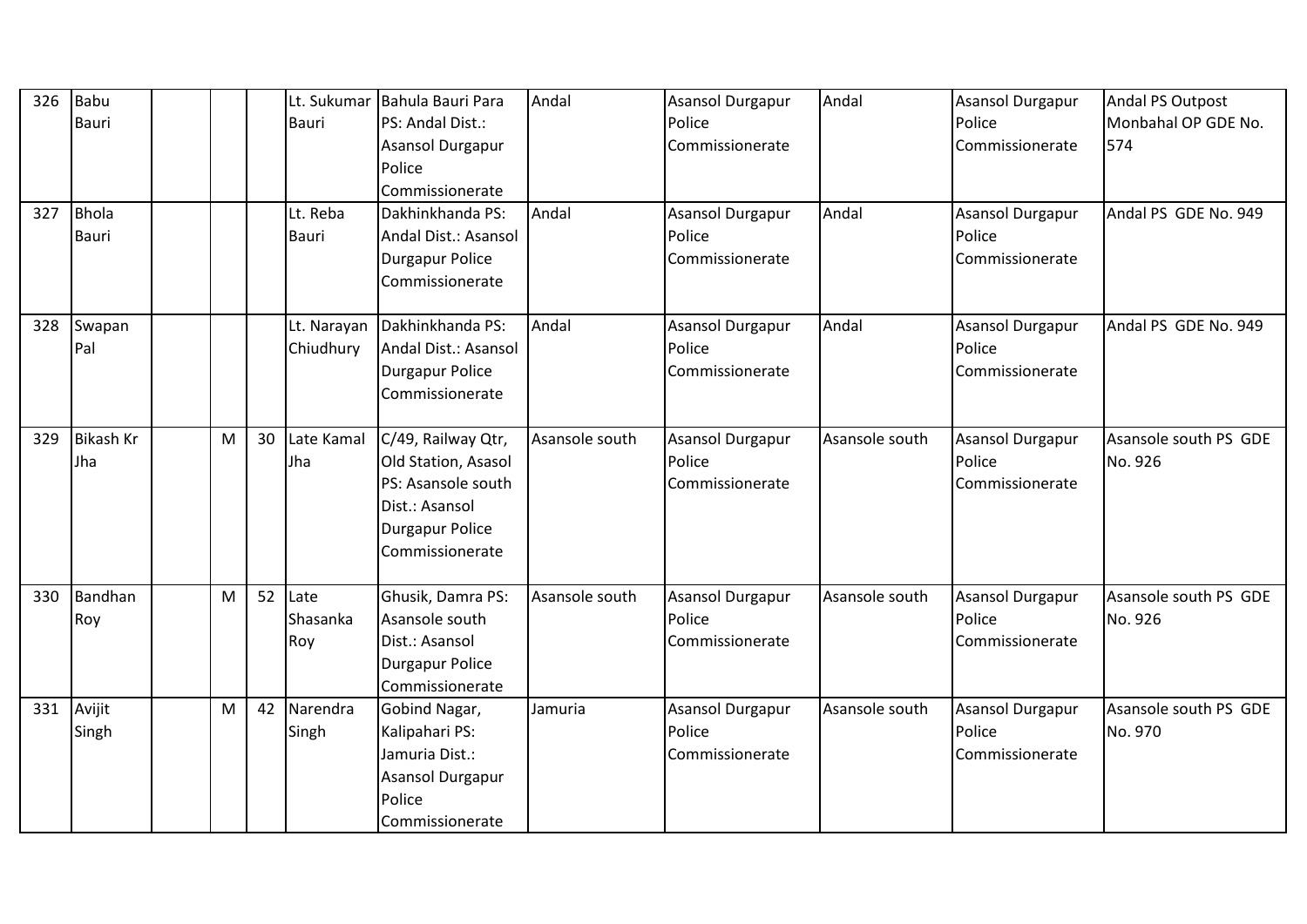| 332 | Ashif<br>Maqsud<br>Khan | M | 43 | Late Abdul<br>Maqsud<br>Khan      | 1No B Block<br>Dhatkidih, PS-<br>Bistapur, Dist.-<br>Jamshe PS: Jamuria<br>Dist.: Asansol<br><b>Durgapur Police</b><br>Commissionerate | Jamuria       | <b>Asansol Durgapur</b><br>Police<br>Commissionerate | Asansole south | Asansol Durgapur<br>Police<br><b>Commissionerate</b>        | Asansole south PS GDE<br>No. 970 |
|-----|-------------------------|---|----|-----------------------------------|----------------------------------------------------------------------------------------------------------------------------------------|---------------|------------------------------------------------------|----------------|-------------------------------------------------------------|----------------------------------|
| 333 | <b>Sk</b><br>Murtaza    | M |    | Lt Sk Kalim                       | PS: Jamuria Dist.:<br>Asansol Durgapur<br>Police<br>Commissionerate                                                                    | Jamuria       | Asansol Durgapur<br>Police<br>Commissionerate        | Barabani       | <b>Asansol Durgapur</b><br>Police<br>Commissionerate        | Barabani PS GDE No.<br>883       |
| 334 | Sarban<br>Hembram       | M |    | Mangal<br>Hembram                 | PS: Jamuria Dist.:<br>Asansol Durgapur<br>Police<br>Commissionerate                                                                    | Jamuria       | <b>Asansol Durgapur</b><br>Police<br>Commissionerate | Barabani       | <b>Asansol Durgapur</b><br>Police<br><b>Commissionerate</b> | Barabani PS GDE No.<br>883       |
| 335 | Nayan<br><b>Dhibar</b>  | M |    | Lt<br>Bhajanhari<br><b>Dhibar</b> | PS: Barabani Dist.:<br><b>Asansol Durgapur</b><br>Police<br>Commissionerate                                                            | Barabani      | Asansol Durgapur<br>Police<br>Commissionerate        | Barabani       | <b>Asansol Durgapur</b><br>Police<br>Commissionerate        | Barabani PS GDE No.<br>883       |
| 336 | Sukanta<br>Sarkar       | M | 35 |                                   | Kiran Sarkar Sukantanagar PS:<br>Budbud Dist.:<br><b>Asansol Durgapur</b><br>Police<br>Commissionerate                                 | <b>Budbud</b> | Asansol Durgapur<br>Police<br>Commissionerate        | <b>Budbud</b>  | <b>Asansol Durgapur</b><br>Police<br>Commissionerate        | Budbud PS GDE No. 696            |
| 337 | Jiban<br>Malakar        | M | 26 | Dinesh<br>Malakar                 | Sukantanagar PS:<br>Budbud Dist.:<br><b>Asansol Durgapur</b><br>Police<br>Commissionerate                                              | <b>Budbud</b> | Asansol Durgapur<br>Police<br>Commissionerate        | <b>Budbud</b>  | <b>Asansol Durgapur</b><br>Police<br>Commissionerate        | Budbud PS GDE No. 696            |
|     | 338 Bibash<br>Kumar     | M |    | 38 Suresh<br>Yadav                | PS: Chittaranjan<br>Dist.: Asansol<br>Durgapur Police<br>Commissionerate                                                               | Chittaranjan  | <b>Asansol Durgapur</b><br>Police<br>Commissionerate | Chittaranjan   | Asansol Durgapur<br>Police<br>Commissionerate               | Chittaranjan PS GDE No.<br>544   |
| 339 | Srijol<br>Ansari        | M | 27 | Inul Ansari                       | PS: Salanpur Dist.:<br>Asansol Durgapur<br>Police<br>Commissionerate                                                                   | Salanpur      | <b>Asansol Durgapur</b><br>Police<br>Commissionerate | Chittaranjan   | Asansol Durgapur<br>Police<br>Commissionerate               | Chittaranjan PS GDE No.<br>544   |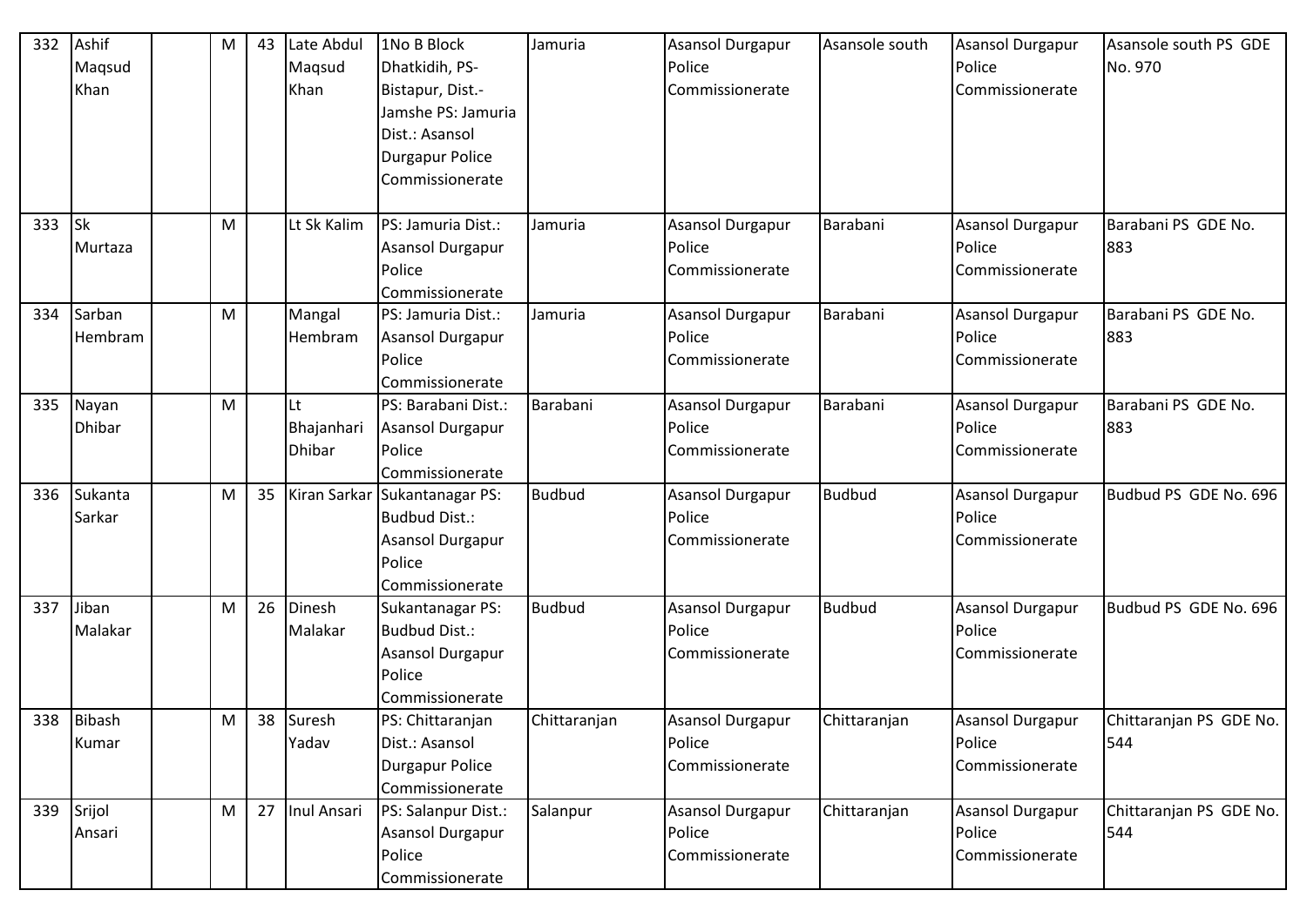| 340 | Bittu    |       | $\mathsf{M}% _{T}=\mathsf{M}_{T}\!\left( a,b\right) ,\ \mathsf{M}_{T}=\mathsf{M}_{T}$ | 28 | Ram          | PS: Chittaranjan              | Chittaranjan   | <b>Asansol Durgapur</b> | Chittaranjan | <b>Asansol Durgapur</b> | Chittaranjan PS GDE No. |
|-----|----------|-------|---------------------------------------------------------------------------------------|----|--------------|-------------------------------|----------------|-------------------------|--------------|-------------------------|-------------------------|
|     | Kumar    |       |                                                                                       |    | Pararath     | Dist.: Asansol                |                | Police                  |              | Police                  | 551                     |
|     |          |       |                                                                                       |    | Singha       | <b>Durgapur Police</b>        |                | Commissionerate         |              | Commissionerate         |                         |
|     |          |       |                                                                                       |    |              | Commissionerate               |                |                         |              |                         |                         |
| 341 | Niraj    |       | M                                                                                     | 30 | <b>Barun</b> | PS: Salanpur Dist.:           | Salanpur       | <b>Asansol Durgapur</b> | Chittaranjan | <b>Asansol Durgapur</b> | Chittaranjan PS GDE No. |
|     | Singha   |       |                                                                                       |    | Kr.singha    | Asansol Durgapur              |                | Police                  |              | Police                  | 551                     |
|     |          |       |                                                                                       |    |              | Police                        |                | Commissionerate         |              | Commissionerate         |                         |
|     |          |       |                                                                                       |    |              | Commissionerate               |                |                         |              |                         |                         |
| 342 | Sudip    |       | M                                                                                     | 30 | Jamini       | PS: Chittaranjan              | Chittaranjan   | <b>Asansol Durgapur</b> | Chittaranjan | <b>Asansol Durgapur</b> | Chittaranjan PS GDE No. |
|     | Mondal   |       |                                                                                       |    | Kanta        | Dist.: Asansol                |                | Police                  |              | Police                  | 551                     |
|     |          |       |                                                                                       |    | Mondal       | Durgapur Police               |                | Commissionerate         |              | Commissionerate         |                         |
|     |          |       |                                                                                       |    |              | Commissionerate               |                |                         |              |                         |                         |
| 343 | Mriganka |       | M                                                                                     | 30 | Mrridul      | PS: Salanpur Dist.:           | Salanpur       | <b>Asansol Durgapur</b> | Chittaranjan | <b>Asansol Durgapur</b> | Chittaranjan PS GDE No. |
|     | Laskev   |       |                                                                                       |    | Laskar       | Asansol Durgapur              |                | Police                  |              | Police                  | 551                     |
|     |          |       |                                                                                       |    |              | Police                        |                | Commissionerate         |              | Commissionerate         |                         |
|     |          |       |                                                                                       |    |              | Commissionerate               |                |                         |              |                         |                         |
| 344 | Md       | Raja  | M                                                                                     | 32 | Md Hasan     | Asansol Railpar               | Asansole north | Asansol Durgapur        | Hirapur      | <b>Asansol Durgapur</b> | Hirapur PS GDE No.      |
|     | Saddab   |       |                                                                                       |    |              | Suraisi Mohalla PS:           |                | Police                  |              | Police                  | 1045                    |
|     |          |       |                                                                                       |    |              | Asansole north Dist.:         |                | Commissionerate         |              | Commissionerate         |                         |
|     |          |       |                                                                                       |    |              | Asansol Durgapur              |                |                         |              |                         |                         |
|     |          |       |                                                                                       |    |              | Police                        |                |                         |              |                         |                         |
|     |          |       |                                                                                       |    |              | Commissionerate               |                |                         |              |                         |                         |
|     |          |       |                                                                                       |    |              |                               |                |                         |              |                         |                         |
| 345 | Mohamm   | Arman | M                                                                                     | 26 | Md           | Asansol Railpar               | Asansole north | Asansol Durgapur        | Hirapur      | <b>Asansol Durgapur</b> | Hirapur PS GDE No.      |
|     | eed      |       |                                                                                       |    |              | Nizamuddin Babu Talaw PS:     |                | Police                  |              | Police                  | 1045                    |
|     | Imamuddi |       |                                                                                       |    |              | Asansole north Dist.:         |                | Commissionerate         |              | Commissionerate         |                         |
|     | n        |       |                                                                                       |    |              | Asansol Durgapur              |                |                         |              |                         |                         |
|     |          |       |                                                                                       |    |              | Police                        |                |                         |              |                         |                         |
|     |          |       |                                                                                       |    |              | Commissionerate               |                |                         |              |                         |                         |
| 346 | Md       |       | $\mathsf{M}% _{T}=\mathsf{M}_{T}\!\left( a,b\right) ,\ \mathsf{M}_{T}=\mathsf{M}_{T}$ | 19 | Md           | Budha Chaman                  | Asansole north | <b>Asansol Durgapur</b> | Hirapur      | Asansol Durgapur        | Hirapur PS GDE No.      |
|     | Sageeb   |       |                                                                                       |    |              | Sahabuddin Talaw PS: Asansole |                | Police                  |              | Police                  | 1078                    |
|     |          |       |                                                                                       |    |              | north Dist.: Asansol          |                | Commissionerate         |              | Commissionerate         |                         |
|     |          |       |                                                                                       |    |              | Durgapur Police               |                |                         |              |                         |                         |
|     |          |       |                                                                                       |    |              | Commissionerate               |                |                         |              |                         |                         |
|     |          |       |                                                                                       |    |              |                               |                |                         |              |                         |                         |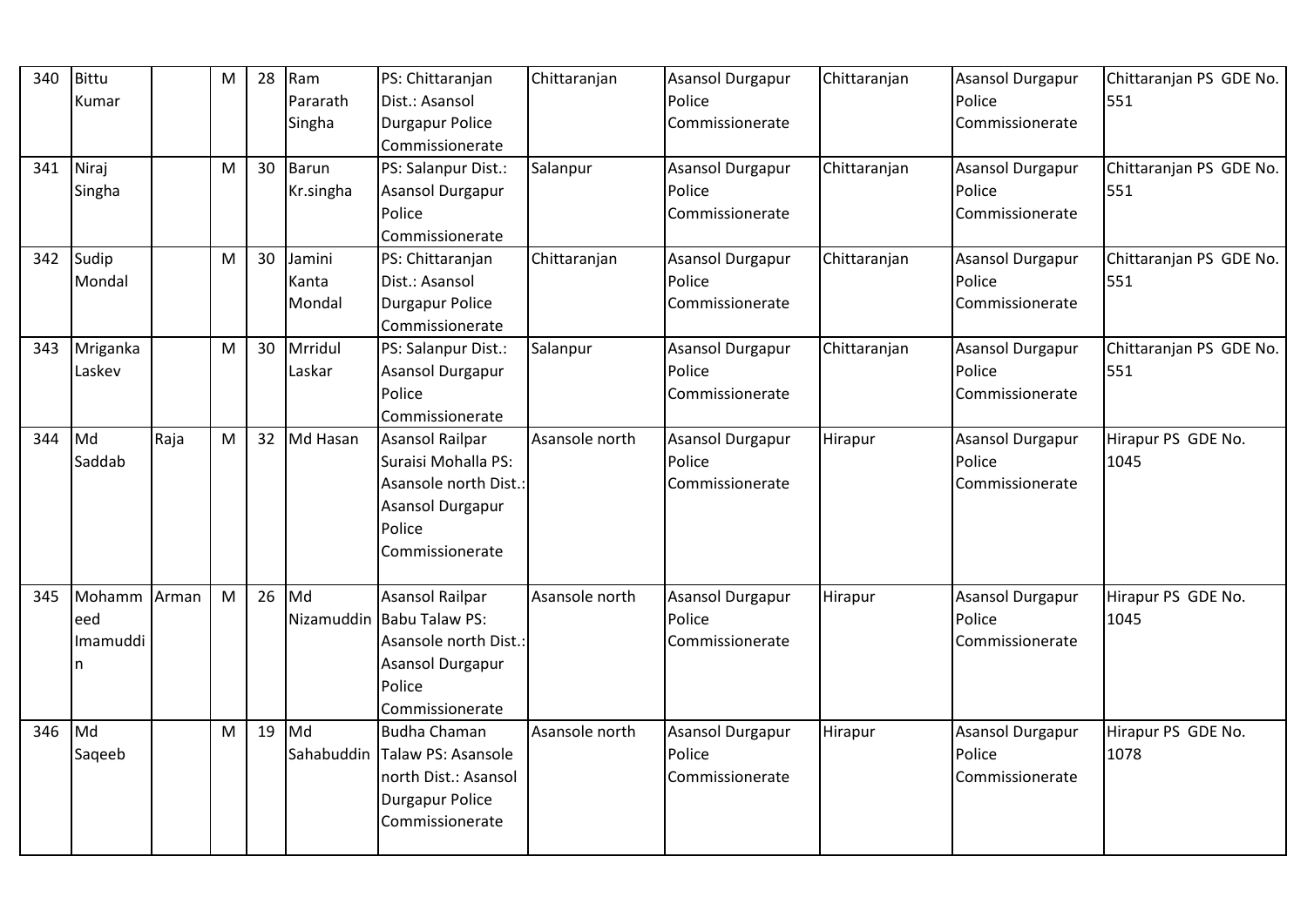| 347 | Nawiz<br>Equbal        | M | 20 | Equbal<br>Ahmed    | Budha Chaman<br>Talaw PS: Asansole<br>north Dist.: Asansol<br><b>Durgapur Police</b><br>Commissionerate | Asansole north | <b>Asansol Durgapur</b><br>Police<br>Commissionerate | Hirapur | <b>Asansol Durgapur</b><br>Police<br>Commissionerate | Hirapur PS GDE No.<br>1078 |
|-----|------------------------|---|----|--------------------|---------------------------------------------------------------------------------------------------------|----------------|------------------------------------------------------|---------|------------------------------------------------------|----------------------------|
| 348 | Nausad<br>Alam         | M | 22 | Md<br>Hafizullah   | <b>Hutton Road PS:</b><br>Asansole south<br>Dist.: Asansol<br><b>Durgapur Police</b><br>Commissionerate | Asansole south | Asansol Durgapur<br>Police<br>Commissionerate        | Hirapur | <b>Asansol Durgapur</b><br>Police<br>Commissionerate | Hirapur PS GDE No.<br>1078 |
| 349 | Raj Nonia              | M | 22 | Rajender<br>Nonia  | <b>Main Dhemo</b><br>Collony PS: Asansole<br>south Dist.: Asansol<br>Durgapur Police<br>Commissionerate | Asansole south | Asansol Durgapur<br>Police<br>Commissionerate        | Hirapur | <b>Asansol Durgapur</b><br>Police<br>Commissionerate | Hirapur PS GDE No.<br>1078 |
| 350 | Ranjan<br>Mishra       | M | 35 | Harendar<br>Mishra | Shyambandh PS:<br>Hirapur Dist.:<br>Asansol Durgapur<br>Police<br>Commissionerate                       | Hirapur        | Asansol Durgapur<br>Police<br>Commissionerate        | Hirapur | <b>Asansol Durgapur</b><br>Police<br>Commissionerate | Hirapur PS GDE No.<br>1078 |
| 351 | <b>Bharat</b><br>Gupta | M | 28 | Ashok<br>Gupta     | Shyambandh PS:<br>Hirapur Dist.:<br>Asansol Durgapur<br>Police<br>Commissionerate                       | Hirapur        | Asansol Durgapur<br>Police<br>Commissionerate        | Hirapur | <b>Asansol Durgapur</b><br>Police<br>Commissionerate | Hirapur PS GDE No.<br>1078 |
| 352 | Kailash<br>Sharma      | M | 23 | Naresh<br>Sharma   | Shyambandh PS:<br>Hirapur Dist.:<br><b>Asansol Durgapur</b><br>Police<br>Commissionerate                | Hirapur        | Asansol Durgapur<br>Police<br>Commissionerate        | Hirapur | Asansol Durgapur<br>Police<br>Commissionerate        | Hirapur PS GDE No.<br>1078 |
| 353 | Rahul<br>Mondal        | M | 25 | Nemai<br>Mondal    | Churulia PS: Jamuria Jamuria<br>Dist.: Asansol<br><b>Durgapur Police</b><br>Commissionerate             |                | <b>Asansol Durgapur</b><br>Police<br>Commissionerate | Jamuria | Asansol Durgapur<br>Police<br>Commissionerate        | Jamuria PS GDE No. 968     |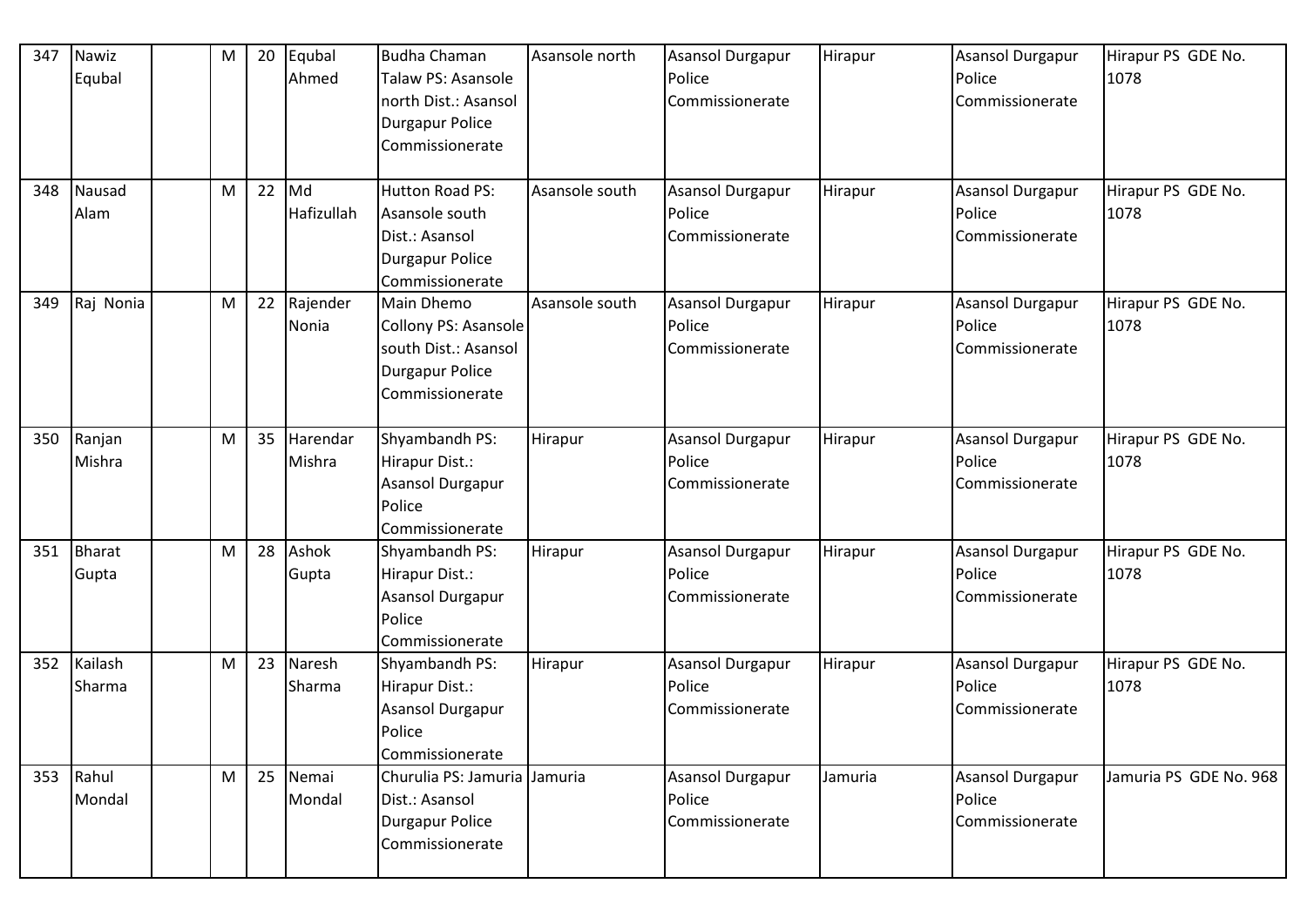| 354<br>355 | Arjun<br>Bouri<br>Sarman<br><b>Bhuiya</b> | M<br>M | 22<br>45 | Lt. Sadhan<br>Bouri<br>Lt. Punit<br><b>Bhuiya</b> | Shibpur PS: Jamuria<br>Dist.: Asansol<br>Durgapur Police<br>Commissionerate<br>Parasia Chatai<br>center PS: Jamuria<br>Dist.: Asansol<br>Durgapur Police<br>Commissionerate | Jamuria<br>Jamuria | Asansol Durgapur<br>Police<br>Commissionerate<br>Asansol Durgapur<br>Police<br>Commissionerate | Jamuria<br>Jamuria | <b>Asansol Durgapur</b><br>Police<br>Commissionerate<br><b>Asansol Durgapur</b><br>Police<br>Commissionerate | Jamuria PS GDE No. 970<br>Jamuria PS Outpost<br>Kenda PP GDE No. 531 |
|------------|-------------------------------------------|--------|----------|---------------------------------------------------|-----------------------------------------------------------------------------------------------------------------------------------------------------------------------------|--------------------|------------------------------------------------------------------------------------------------|--------------------|--------------------------------------------------------------------------------------------------------------|----------------------------------------------------------------------|
| 356        | Ranjit<br>Sarkar                          |        |          |                                                   | Sanjit Sarkar Domra PS: Kanksa<br>Dist.: Asansol<br>Durgapur Police<br>Commissionerate                                                                                      | Kanksa             | Asansol Durgapur<br>Police<br>Commissionerate                                                  | Kanksa             | <b>Asansol Durgapur</b><br>Police<br>Commissionerate                                                         | Kanksa PS GDE No. 845                                                |
| 357        | <b>Amal Roy</b>                           |        |          | <b>Tutul Roy</b>                                  | Domra PS: Kanksa<br>Dist.: Asansol<br>Durgapur Police<br>Commissionerate                                                                                                    | Kanksa             | Asansol Durgapur<br>Police<br>Commissionerate                                                  | Kanksa             | <b>Asansol Durgapur</b><br>Police<br>Commissionerate                                                         | Kanksa PS GDE No. 845                                                |
| 358        | Mangal<br>Soren                           |        |          | Som Soren                                         | Jhinukgariya PS:<br>Kanksa Dist.:<br>Asansol Durgapur<br>Police<br>Commissionerate                                                                                          | Kanksa             | <b>Asansol Durgapur</b><br>Police<br>Commissionerate                                           | Kanksa             | <b>Asansol Durgapur</b><br>Police<br>Commissionerate                                                         | Kanksa PS GDE No. 846                                                |
| 359        | Sukul<br>Hansda                           |        |          | Laxman<br>Hansda                                  | Jhinukgariya PS:<br>Kanksa Dist.:<br>Asansol Durgapur<br>Police<br>Commissionerate                                                                                          | Kanksa             | Asansol Durgapur<br>Police<br>Commissionerate                                                  | Kanksa             | <b>Asansol Durgapur</b><br>Police<br>Commissionerate                                                         | Kanksa PS GDE No. 846                                                |
| 360        | Dayal<br>Singh                            |        |          | Lt. Paguta<br>Singh                               | Gurudaspur, Bihar                                                                                                                                                           |                    | <b>Basirhat</b>                                                                                | Kanksa             | <b>Asansol Durgapur</b><br>Police<br>Commissionerate                                                         | Kanksa PS GDE No. 846                                                |
| 361        | Praksh<br>Singh                           |        |          | Lt. Paguta<br>Singh                               | Gurudaspur, Bihar                                                                                                                                                           |                    | <b>Basirhat</b>                                                                                | Kanksa             | <b>Asansol Durgapur</b><br>Police<br>Commissionerate                                                         | Kanksa PS GDE No. 846                                                |
|            | 362 Sankaram<br>Chowdhur                  |        |          | Lt. Nagen<br>Chowdhury                            | Panagarh                                                                                                                                                                    |                    | Basirhat                                                                                       | Kanksa             | <b>Asansol Durgapur</b><br>Police<br>Commissionerate                                                         | Kanksa PS GDE No. 846                                                |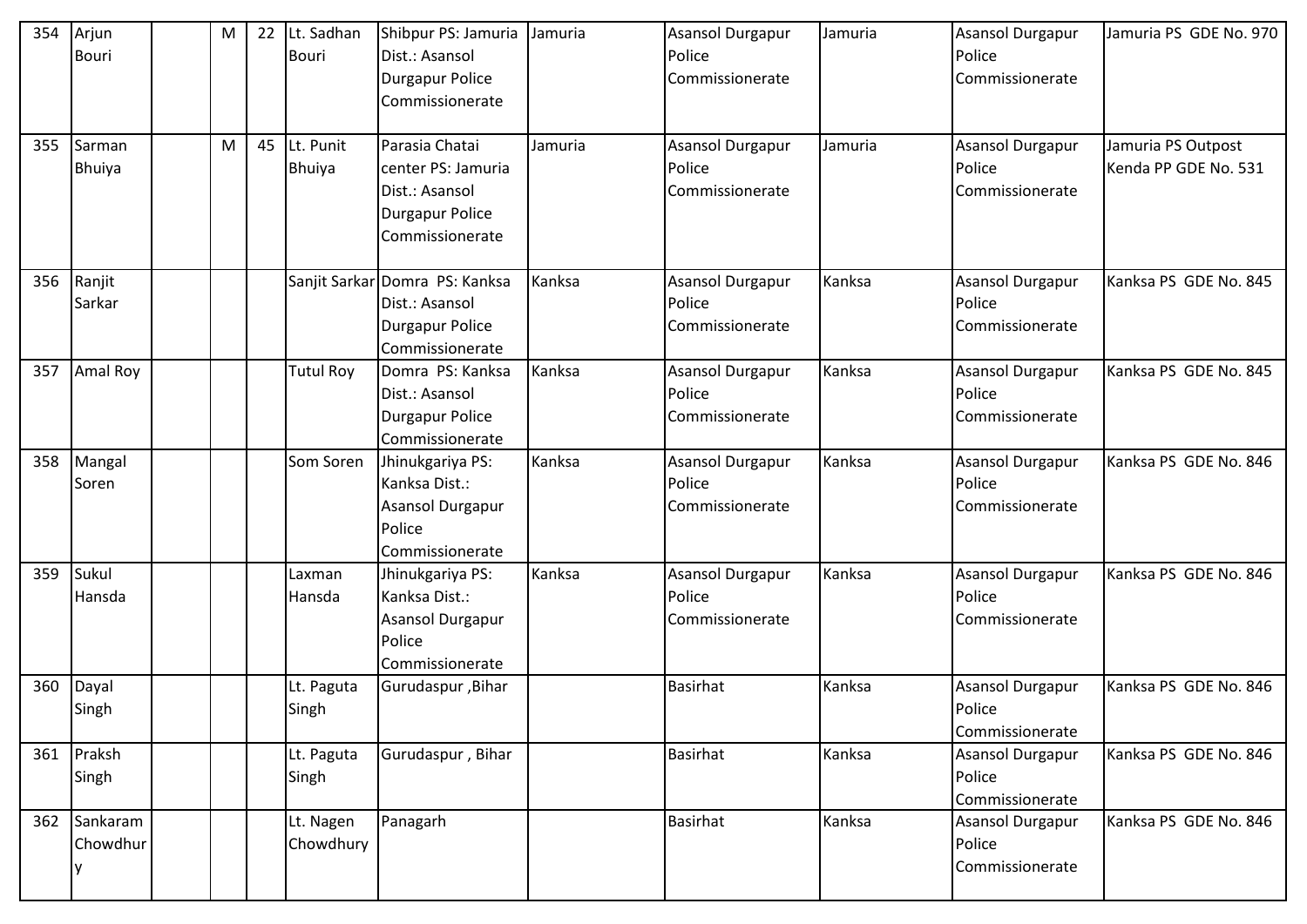| 363 | Sumon           |  | Lt. Goutam  | PS: Kanksa Dist.:           | Kanksa       | <b>Asansol Durgapur</b> | Kanksa | Asansol Durgapur        | Kanksa PS GDE No. 846 |
|-----|-----------------|--|-------------|-----------------------------|--------------|-------------------------|--------|-------------------------|-----------------------|
|     | Roy             |  | Roy         | Asansol Durgapur            |              | Police                  |        | Police                  |                       |
|     |                 |  |             | Police                      |              | Commissionerate         |        | Commissionerate         |                       |
|     |                 |  |             | Commissionerate             |              |                         |        |                         |                       |
| 364 | Dilip           |  | Payag       | Panagarh Gram PS: Kanksa    |              | Asansol Durgapur        | Kanksa | <b>Asansol Durgapur</b> | Kanksa PS GDE No. 846 |
|     | Mondal          |  | Mondal      | Kanksa Dist.:               |              | Police                  |        | Police                  |                       |
|     |                 |  |             | Asansol Durgapur            |              | Commissionerate         |        | Commissionerate         |                       |
|     |                 |  |             | Police                      |              |                         |        |                         |                       |
|     |                 |  |             | Commissionerate             |              |                         |        |                         |                       |
| 365 | Abdesh          |  | Nakul       | Banskopa PS:                | Kanksa       | <b>Asansol Durgapur</b> | Kanksa | <b>Asansol Durgapur</b> | Kanksa PS GDE No. 847 |
|     | Kr. Singh       |  | Prasad      | Kanksa Dist.:               |              | Police                  |        | Police                  |                       |
|     |                 |  | Singh       | Asansol Durgapur            |              | Commissionerate         |        | Commissionerate         |                       |
|     |                 |  |             | Police                      |              |                         |        |                         |                       |
|     |                 |  |             | Commissionerate             |              |                         |        |                         |                       |
| 366 | <b>Tapas</b>    |  | Lt. Kanilal | Gopalpur PS: Kanksa Kanksa  |              | Asansol Durgapur        | Kanksa | <b>Asansol Durgapur</b> | Kanksa PS GDE No. 847 |
|     | <b>Bhandari</b> |  | Bhandari    | Dist.: Asansol              |              | Police                  |        | Police                  |                       |
|     |                 |  |             | <b>Durgapur Police</b>      |              | Commissionerate         |        | Commissionerate         |                       |
|     |                 |  |             | Commissionerate             |              |                         |        |                         |                       |
|     |                 |  |             |                             |              |                         |        |                         |                       |
| 367 | Sunil           |  | Fordar      | Gopalpur PS: Kanksa Kanksa  |              | <b>Asansol Durgapur</b> | Kanksa | Asansol Durgapur        | Kanksa PS GDE No. 847 |
|     | Singh           |  | Singh       | Dist.: Asansol              |              | Police                  |        | Police                  |                       |
|     |                 |  |             | <b>Durgapur Police</b>      |              | Commissionerate         |        | Commissionerate         |                       |
|     |                 |  |             | Commissionerate             |              |                         |        |                         |                       |
|     |                 |  |             |                             |              |                         |        |                         |                       |
| 368 | Nago            |  | Kumar       | Gopalpur PS: Kanksa Kanksa  |              | Asansol Durgapur        | Kanksa | Asansol Durgapur        | Kanksa PS GDE No. 847 |
|     | Singh           |  | Singh       | Dist.: Asansol              |              | Police                  |        | Police                  |                       |
|     |                 |  |             | <b>Durgapur Police</b>      |              | Commissionerate         |        | Commissionerate         |                       |
|     |                 |  |             | Commissionerate             |              |                         |        |                         |                       |
|     |                 |  |             |                             |              |                         |        |                         |                       |
| 369 | Nikhil          |  | Ram Prasad  | Haripur PS:                 | Pandabeshwar | <b>Asansol Durgapur</b> | Kanksa | <b>Asansol Durgapur</b> | Kanksa PS GDE No. 847 |
|     | Kumar           |  |             | Pandabeshwar Dist.:         |              | Police                  |        | Police                  |                       |
|     |                 |  |             | Asansol Durgapur            |              | Commissionerate         |        | Commissionerate         |                       |
|     |                 |  |             | Police                      |              |                         |        |                         |                       |
|     |                 |  |             | Commissionerate             |              |                         |        |                         |                       |
| 370 | Udesh           |  | Ganesh      | Gopalpur, Uttar             | Kanksa       | <b>Asansol Durgapur</b> | Kanksa | Asansol Durgapur        | Kanksa PS GDE No. 364 |
|     | Chakrabor       |  |             | Chakraborty Para PS: Kanksa |              | Police                  |        | Police                  |                       |
|     | ty              |  |             | Dist.: Asansol              |              | Commissionerate         |        | Commissionerate         |                       |
|     |                 |  |             | <b>Durgapur Police</b>      |              |                         |        |                         |                       |
|     |                 |  |             | Commissionerate             |              |                         |        |                         |                       |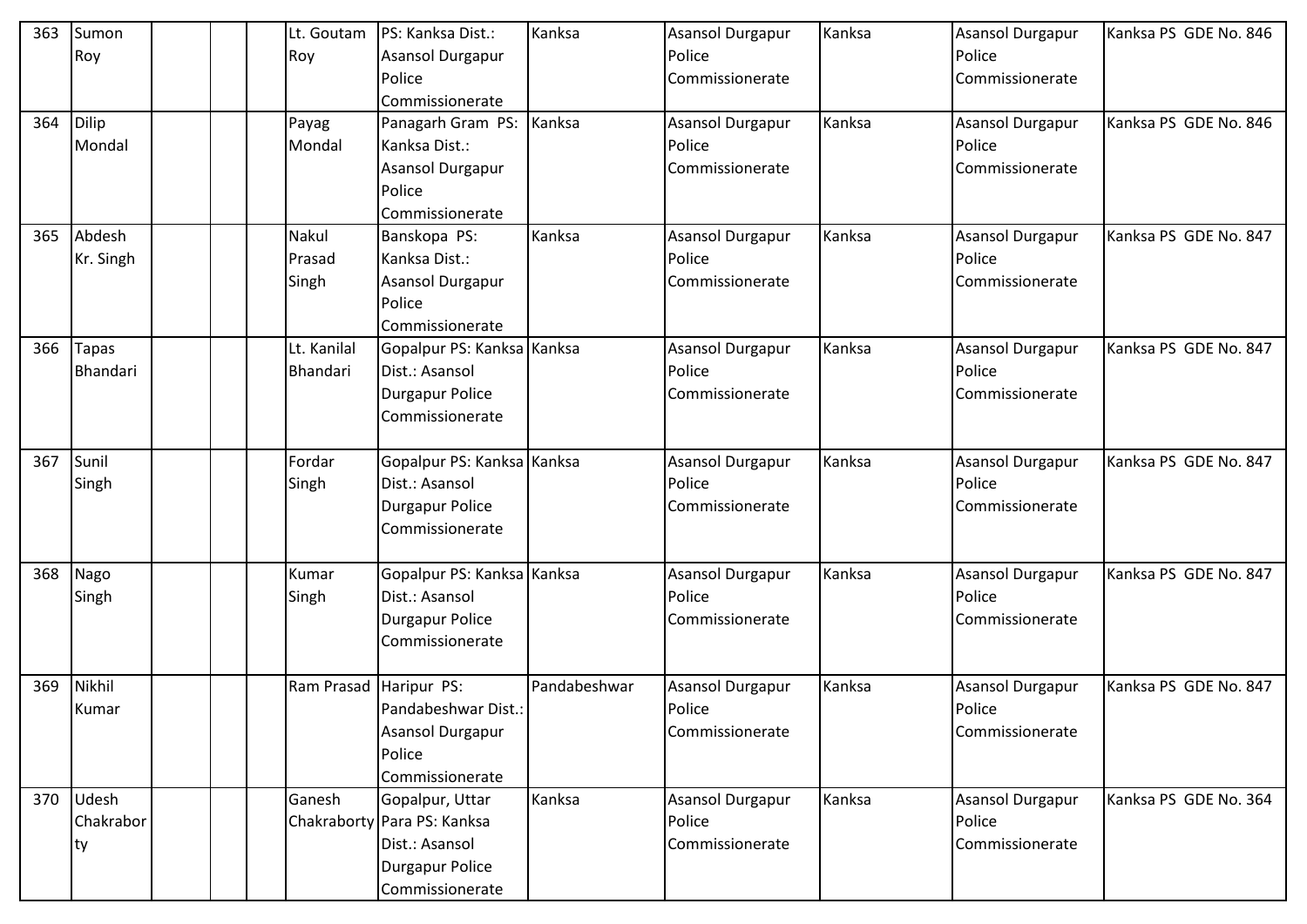| 371 | Pritam        |   | <b>Kamal Das</b>     | Behala, South 24             |        | <b>Basirhat</b>         | Kanksa | <b>Asansol Durgapur</b> | Kanksa PS GDE No. 364    |
|-----|---------------|---|----------------------|------------------------------|--------|-------------------------|--------|-------------------------|--------------------------|
|     | Das           |   |                      | Pangans                      |        |                         |        | Police                  |                          |
|     |               |   |                      |                              |        |                         |        | Commissionerate         |                          |
| 372 | Tanmoy        |   | Gobinda              | Gopalpur, Uttar              | Kanksa | <b>Asansol Durgapur</b> | Kanksa | <b>Asansol Durgapur</b> | Kanksa PS GDE No. 364    |
|     | Saha          |   | Saha                 | Para PS: Kanksa              |        | Police                  |        | Police                  |                          |
|     |               |   |                      | Dist.: Asansol               |        | Commissionerate         |        | Commissionerate         |                          |
|     |               |   |                      | Durgapur Police              |        |                         |        |                         |                          |
|     |               |   |                      | Commissionerate              |        |                         |        |                         |                          |
| 373 | Ajoy Bauri    |   | Lt.                  | Arrah, Bauri para PS: Kanksa |        | <b>Asansol Durgapur</b> | Kanksa | <b>Asansol Durgapur</b> | Kanksa PS GDE No. 364    |
|     |               |   |                      | Laxninaraya Kanksa Dist.:    |        | Police                  |        | Police                  |                          |
|     |               |   | n Bauri              | Asansol Durgapur             |        | Commissionerate         |        | Commissionerate         |                          |
|     |               |   |                      | Police                       |        |                         |        |                         |                          |
|     |               |   |                      | Commissionerate              |        |                         |        |                         |                          |
| 374 | Som Bauri     |   | Lt. Budhan           | Arrah, Bauri para PS: Kanksa |        | <b>Asansol Durgapur</b> | Kanksa | <b>Asansol Durgapur</b> | Kanksa PS GDE No. 375    |
|     |               |   | Bauri                | Kanksa Dist.:                |        | Police                  |        | Police                  |                          |
|     |               |   |                      | Asansol Durgapur             |        | Commissionerate         |        | Commissionerate         |                          |
|     |               |   |                      | Police                       |        |                         |        |                         |                          |
|     |               |   |                      | Commissionerate              |        |                         |        |                         |                          |
| 375 | Sunil Kr.     | M | Ram Prasad KUSMA, PS |                              |        | <b>Basirhat</b>         | Kulti  | <b>Asansol Durgapur</b> | Kulti PS GDE No. 456     |
|     | Yadav         |   | Yadav                | <b>SARAIDHELA</b>            |        |                         |        | Police                  |                          |
|     |               |   |                      |                              |        |                         |        | Commissionerate         |                          |
| 376 | Dipak         | M | Lt. Kishore          | KUSMA, PS                    |        | <b>Basirhat</b>         | Kulti  | <b>Asansol Durgapur</b> | Kulti PS GDE No. 456     |
|     | Kumar         |   | Shaw                 | SARAIDHELA                   |        |                         |        | Police                  |                          |
|     | Shaw          |   |                      |                              |        |                         |        | Commissionerate         |                          |
| 377 | Basant        | M | Lt. Kali             | <b>BORA</b>                  |        | <b>Basirhat</b>         | Kulti  | <b>Asansol Durgapur</b> | Kulti PS Outpost Barakar |
|     | <b>Bhuiya</b> |   | Bhuiya               |                              |        |                         |        | Police                  | OP GDE No. 482           |
|     |               |   |                      |                              |        |                         |        | Commissionerate         |                          |
| 378 | Sanjay        | M | Rameshwar BORA       |                              |        | <b>Basirhat</b>         | Kulti  | <b>Asansol Durgapur</b> | Kulti PS Outpost Barakar |
|     | Mondal        |   | Mondal               |                              |        |                         |        | Police                  | OP GDE No. 482           |
|     |               |   |                      |                              |        |                         |        | Commissionerate         |                          |
| 379 | Sanjay Lal    | M | Chotelal             | <b>BORA</b>                  |        | <b>Basirhat</b>         | Kulti  | <b>Asansol Durgapur</b> | Kulti PS Outpost Barakar |
|     | Maji          |   | Maji                 |                              |        |                         |        | Police                  | OP GDE No. 482           |
|     |               |   |                      |                              |        |                         |        | Commissionerate         |                          |
| 380 | Sennu         | M | Hiru Bouri           | Sitalpur papra               |        | <b>Basirhat</b>         | Kulti  | <b>Asansol Durgapur</b> | Kulti PS Outpost         |
|     | Bouri         |   |                      | Dhawra                       |        |                         |        | Police                  | Sahptoria OP GDE No.     |
|     |               |   |                      |                              |        |                         |        | Commissionerate         | 467                      |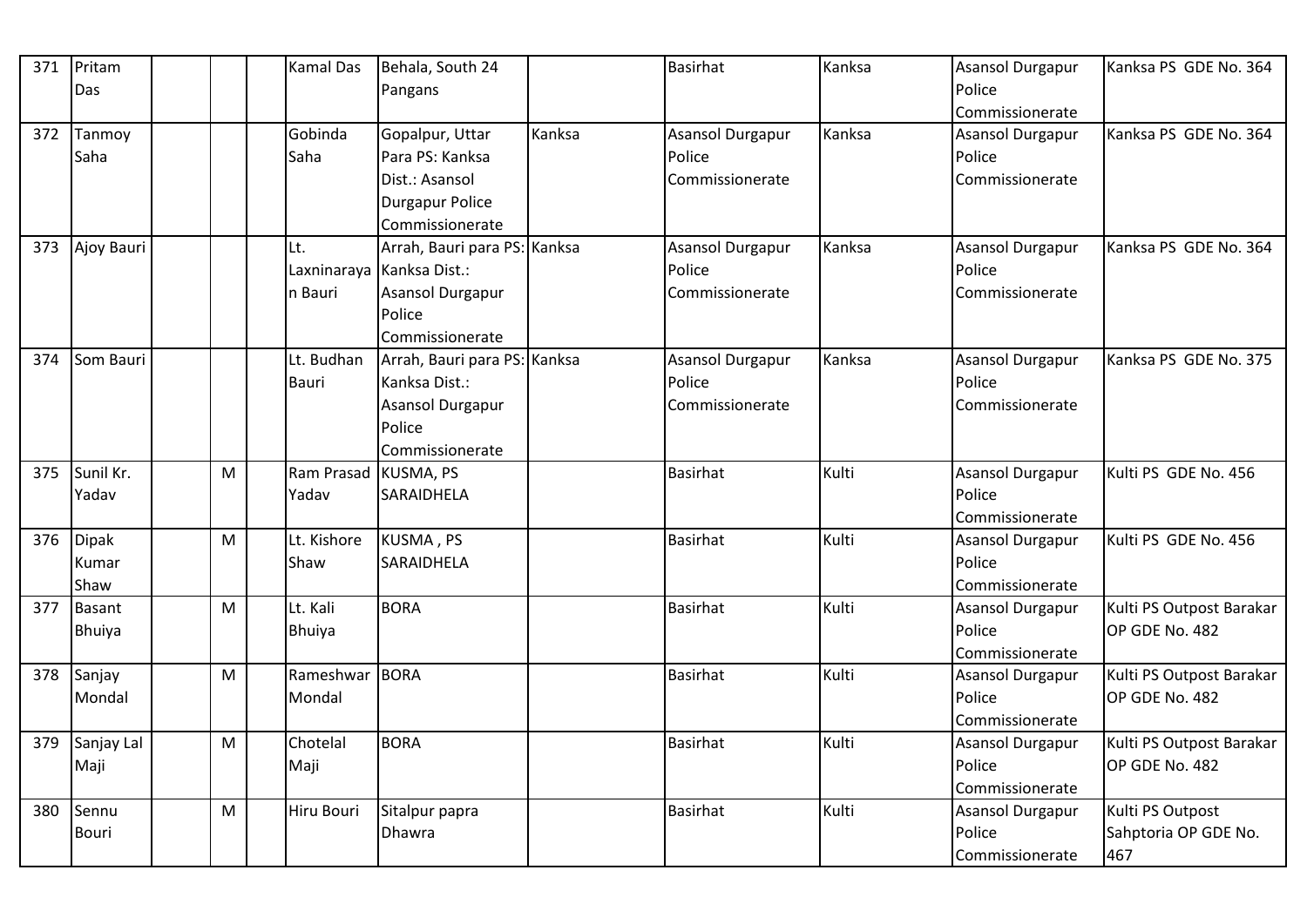| 381 | Tapan        | Fatka | M |    | Lt Rabi          | Harijon para PS:        | Kulti        | <b>Asansol Durgapur</b> | Kulti        | Asansol Durgapur        | Kulti PS Outpost      |
|-----|--------------|-------|---|----|------------------|-------------------------|--------------|-------------------------|--------------|-------------------------|-----------------------|
|     | Ruidas       |       |   |    | Ruidas           | Kulti Dist.: Asansol    |              | Police                  |              | Police                  | Neiamotpur OP GDE No. |
|     |              |       |   |    |                  | <b>Durgapur Police</b>  |              | Commissionerate         |              | Commissionerate         | 782                   |
|     |              |       |   |    |                  | Commissionerate         |              |                         |              |                         |                       |
|     |              |       |   |    |                  |                         |              |                         |              |                         |                       |
| 382 | Md Ali       |       | M |    | Akbar Ali        | Taj Pur PS              | Kulti        | <b>Basirhat</b>         | Kulti        | Asansol Durgapur        | Kulti PS Outpost      |
|     |              |       |   |    |                  | jantabazar PS: Kulti    |              |                         |              | Police                  | Neiamotpur OP GDE No. |
|     |              |       |   |    |                  |                         |              |                         |              | Commissionerate         | 782                   |
| 383 | Rahaman      |       | M |    | Jahir Khan       | Amla bad PS             | Kulti        | <b>Basirhat</b>         | Kulti        | Asansol Durgapur        | Kulti PS Outpost      |
|     | Khan         |       |   |    |                  | Chandan Kerary PS:      |              |                         |              | Police                  | Neiamotpur OP GDE No. |
|     |              |       |   |    |                  | Kulti                   |              |                         |              | Commissionerate         | 782                   |
| 384 | Kalocharo    |       | M |    | Umesh            | Purulia PS: Purulia     | Purulia town | Purulia                 | Kulti        | <b>Asansol Durgapur</b> | Kulti PS Outpost      |
|     | n Bouri      |       |   |    | <b>Bouri</b>     | town Dist.: Purulia     |              |                         |              | Police                  | Neiamotpur OP GDE No. |
|     |              |       |   |    |                  |                         |              |                         |              | Commissionerate         | 782                   |
| 385 | Ajay         |       | M |    | Naran            | Purulia PS: Purulia     | Purulia town | Purulia                 | Kulti        | <b>Asansol Durgapur</b> | Kulti PS Outpost      |
|     | Sharma       |       |   |    | Sharma           | town Dist.: Purulia     |              |                         |              | Police                  | Neiamotpur OP GDE No. |
|     |              |       |   |    |                  |                         |              |                         |              | Commissionerate         | 782                   |
| 386 | Rabi         |       |   |    | Jabahar          |                         |              | <b>Basirhat</b>         | New township | Asansol Durgapur        | New township PS GDE   |
|     | Tripathi     |       |   |    | Tripathi         |                         |              |                         |              | Police                  | No. 601               |
|     |              |       |   |    |                  |                         |              |                         |              | Commissionerate         |                       |
| 387 | Sankar       |       |   |    | Madan            |                         |              | <b>Basirhat</b>         | New township | Asansol Durgapur        | New township PS GDE   |
|     | Lohar        |       |   |    | Lohar            |                         |              |                         |              | Police                  | No. 601               |
|     |              |       |   |    |                  |                         |              |                         |              | Commissionerate         |                       |
| 388 | Upendra      |       |   |    | Lt Kailash       |                         |              | <b>Basirhat</b>         | New township | <b>Asansol Durgapur</b> | New township PS GDE   |
|     | Roy          |       |   |    | Roy              |                         |              |                         |              | Police                  | No. 601               |
|     |              |       |   |    |                  |                         |              |                         |              | Commissionerate         |                       |
| 389 | Kishan       |       | M | 30 | <b>Gopal Das</b> | Ramnagar Colliery       | Pandabeshwar | Asansol Durgapur        | Pandabeshwar | Asansol Durgapur        | Pandabeshwar PS GDE   |
|     | Kumar        |       |   |    |                  | 3No PS:                 |              | Police                  |              | Police                  | No. 771               |
|     | Das          |       |   |    |                  | Pandabeshwar Dist.:     |              | Commissionerate         |              | Commissionerate         |                       |
|     |              |       |   |    |                  | <b>Asansol Durgapur</b> |              |                         |              |                         |                       |
|     |              |       |   |    |                  | Police                  |              |                         |              |                         |                       |
|     |              |       |   |    |                  | Commissionerate         |              |                         |              |                         |                       |
| 390 | Ranjit       |       | M | 26 | Sanjay           | Tangra Tali, PS         |              | <b>Basirhat</b>         | Pandabeshwar | Asansol Durgapur        | Pandabeshwar PS GDE   |
|     | Pandey       |       |   |    | Pandey           | Sadar, Dist Ranchi      |              |                         |              | Police                  | No. 779               |
|     |              |       |   |    |                  |                         |              |                         |              | Commissionerate         |                       |
| 391 | <b>Dipak</b> |       | M | 30 | Arun             | Tangra Tali, PS         |              | Basirhat                | Pandabeshwar | <b>Asansol Durgapur</b> | Pandabeshwar PS GDE   |
|     | Kumar        |       |   |    | Sharma           | Sadar, Dist Ranchi      |              |                         |              | Police                  | No. 779               |
|     |              |       |   |    |                  |                         |              |                         |              | Commissionerate         |                       |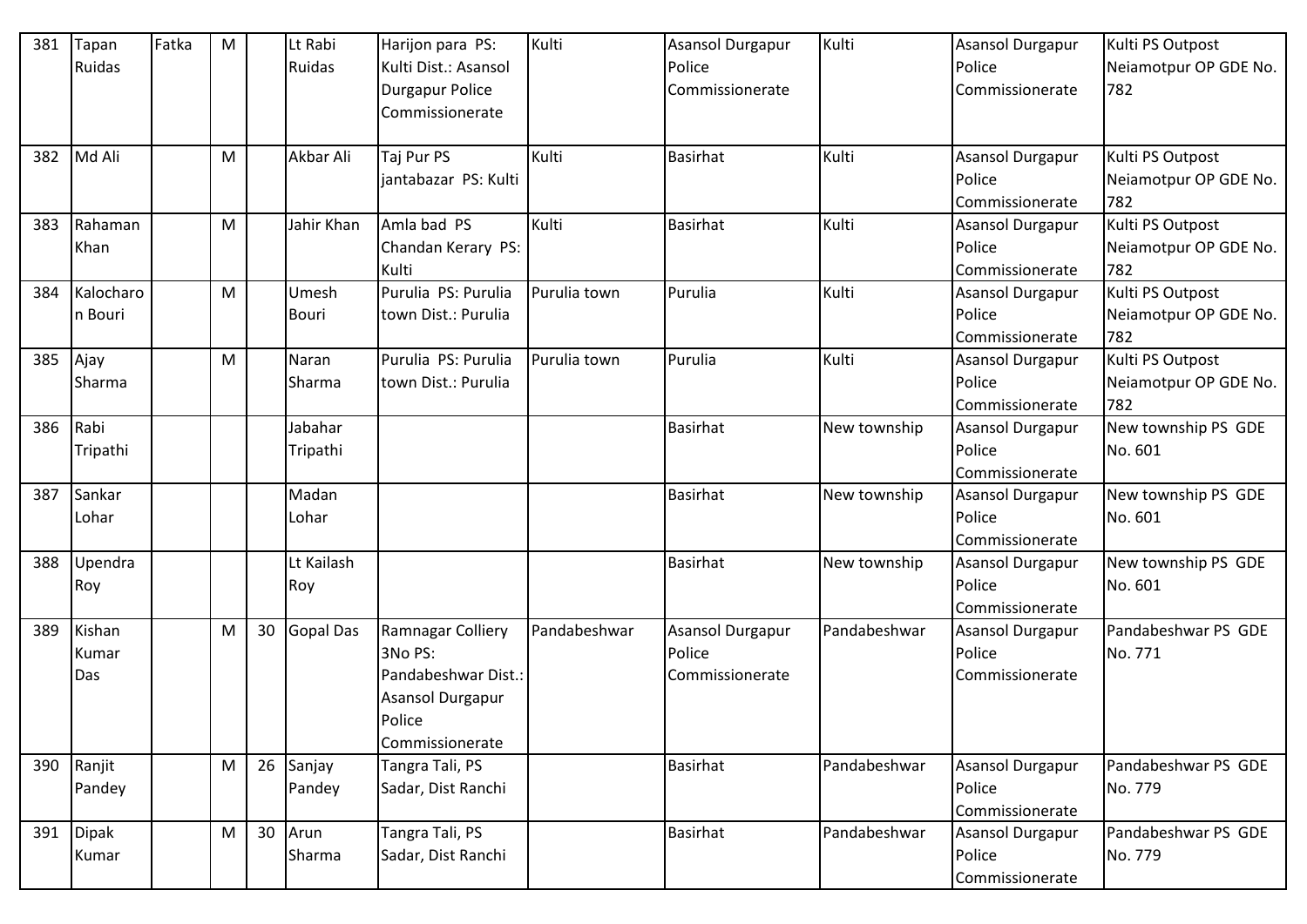| 392 | Suvham        | M | 26 | <b>Bria Kishor</b> | Tangra Tali, PS              |              | <b>Basirhat</b>         | Pandabeshwar | <b>Asansol Durgapur</b> | Pandabeshwar PS GDE  |
|-----|---------------|---|----|--------------------|------------------------------|--------------|-------------------------|--------------|-------------------------|----------------------|
|     | Sharma        |   |    | Sudhansu           | Sadar, Dist ranchi           |              |                         |              | Police                  | No. 779              |
|     |               |   |    |                    |                              |              |                         |              | Commissionerate         |                      |
| 393 | Subhad        | M | 34 |                    | Lt. Mithelsh Tangra Tali, PS |              | <b>Basirhat</b>         | Pandabeshwar | <b>Asansol Durgapur</b> | Pandabeshwar PS GDE  |
|     | Kumar         |   |    | Sharma             | Sadar, Dist Ranchi           |              |                         |              | Police                  | No. 779              |
|     |               |   |    |                    |                              |              |                         |              | Commissionerate         |                      |
| 394 | <b>Dipak</b>  |   | 31 |                    | Dayanandan Tangra Tali, PS   |              | <b>Basirhat</b>         | Pandabeshwar | <b>Asansol Durgapur</b> | Pandabeshwar PS GDE  |
|     | Kumar         |   |    | Sharma             | Sadar, Dist Ranchi           |              |                         |              | Police                  | No. 779              |
|     |               |   |    |                    |                              |              |                         |              | Commissionerate         |                      |
| 395 | Mialn Soe     |   | 45 | <b>Sisir Soe</b>   | Nabagram PS:                 | Pandabeshwar | <b>Asansol Durgapur</b> | Pandabeshwar | <b>Asansol Durgapur</b> | Pandabeshwar PS GDE  |
|     |               |   |    |                    | Pandabeshwar Dist.:          |              | Police                  |              | Police                  | No. 786              |
|     |               |   |    |                    | Asansol Durgapur             |              | Commissionerate         |              | Commissionerate         |                      |
|     |               |   |    |                    | Police                       |              |                         |              |                         |                      |
|     |               |   |    |                    | Commissionerate              |              |                         |              |                         |                      |
| 396 | Nitesh        | M | 25 | Lt. Mithelsh       | Tangra Tali, PS              |              | <b>Basirhat</b>         | Pandabeshwar | <b>Asansol Durgapur</b> | Pandabeshwar PS GDE  |
|     | Kumar         |   |    | Sharma             | Sadar, Dist Ranchi           |              |                         |              | Police                  | No. 779              |
|     |               |   |    |                    |                              |              |                         |              | Commissionerate         |                      |
| 397 | <b>Bikash</b> | M |    | Lt. Mathan         | PS: Andal Dist.:             | Andal        | Asansol Durgapur        | Raniganj     | <b>Asansol Durgapur</b> | Raniganj PS Outpost  |
|     | Bouri         |   |    | Bauri              | Asansol Durgapur             |              | Police                  |              | Police                  | Ballavpur OP GDE No. |
|     |               |   |    |                    | Police                       |              | Commissionerate         |              | Commissionerate         | 479                  |
|     |               |   |    |                    | Commissionerate              |              |                         |              |                         |                      |
| 398 | Zakir         | M |    | Lt Gulam           | PS: Raniganj Dist.:          | Raniganj     | Asansol Durgapur        | Raniganj     | <b>Asansol Durgapur</b> | Raniganj PS Outpost  |
|     | Hussain       |   |    |                    | Mohammad Asansol Durgapur    |              | Police                  |              | Police                  | Panjabi More OP GDE  |
|     |               |   |    | Gehani             | Police                       |              | Commissionerate         |              | Commissionerate         | No. 477              |
|     |               |   |    |                    | Commissionerate              |              |                         |              |                         |                      |
| 399 | Chetan        | M |    | Bholanath          | PS: Raniganj Dist.:          | Raniganj     | <b>Asansol Durgapur</b> | Raniganj     | <b>Asansol Durgapur</b> | Raniganj PS Outpost  |
|     | Mishra        |   |    | Mishra             | <b>Asansol Durgapur</b>      |              | Police                  |              | Police                  | Panjabi More OP GDE  |
|     |               |   |    |                    | Police                       |              | Commissionerate         |              | Commissionerate         | No. 477              |
|     |               |   |    |                    | Commissionerate              |              |                         |              |                         |                      |
| 400 | Ramesh        | M |    | Bholanath          | PS: Raniganj Dist.:          | Raniganj     | Asansol Durgapur        | Raniganj     | <b>Asansol Durgapur</b> | Raniganj PS Outpost  |
|     | Mishra        |   |    | Mishra             | Asansol Durgapur             |              | Police                  |              | Police                  | Panjabi More OP GDE  |
|     |               |   |    |                    | Police                       |              | Commissionerate         |              | Commissionerate         | No. 477              |
|     |               |   |    |                    | Commissionerate              |              |                         |              |                         |                      |
| 401 | <b>Bibek</b>  | M |    | Bholanath          | PS: Raniganj Dist.:          | Raniganj     | <b>Asansol Durgapur</b> | Raniganj     | <b>Asansol Durgapur</b> | Raniganj PS Outpost  |
|     | Mishra        |   |    | Mishra             | Asansol Durgapur             |              | Police                  |              | Police                  | Panjabi More OP GDE  |
|     |               |   |    |                    | Police                       |              | Commissionerate         |              | Commissionerate         | No. 479              |
|     |               |   |    |                    | Commissionerate              |              |                         |              |                         |                      |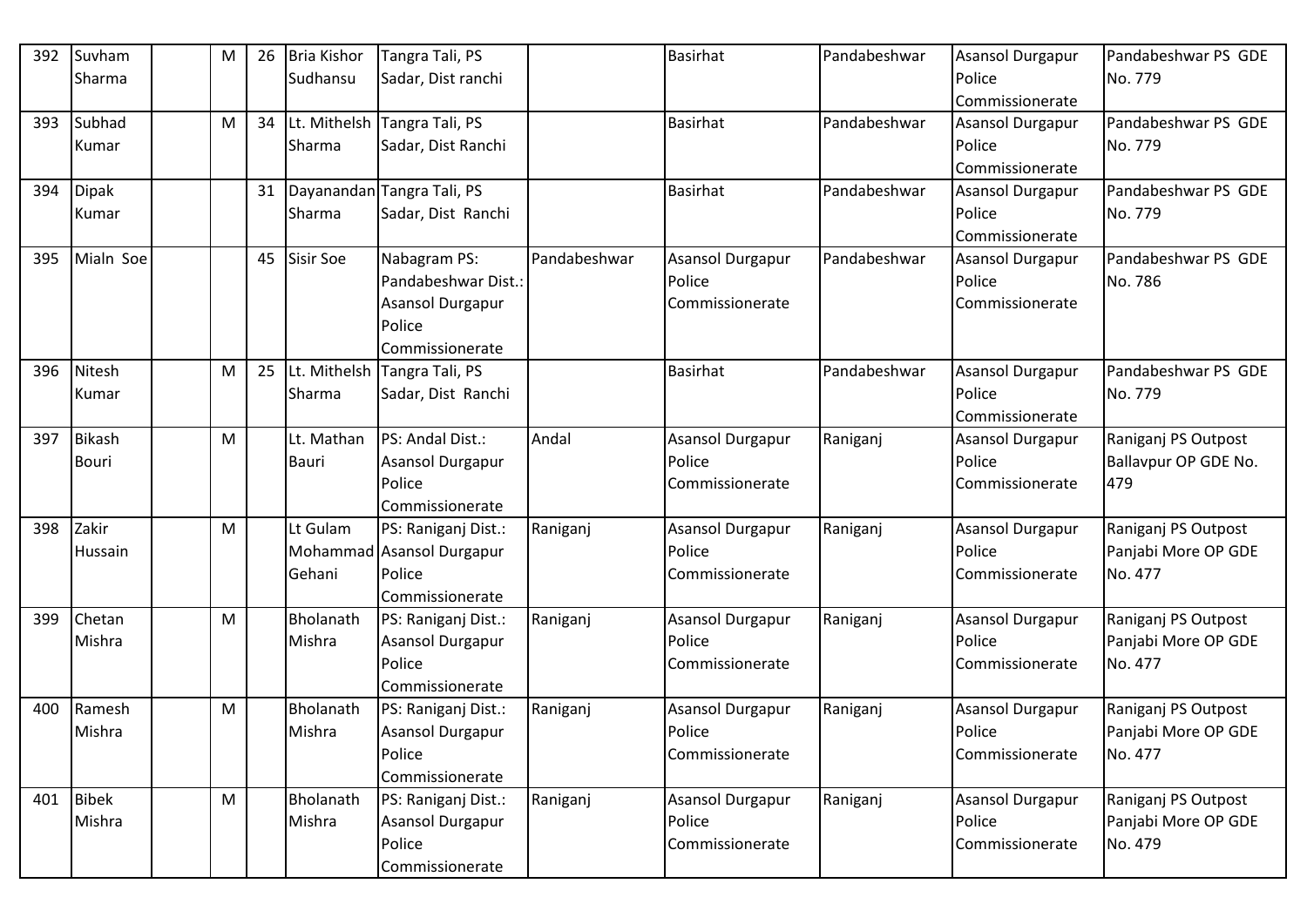| 402 | Achinto      |        | M         |    |                            | Lt Ashok Jha PS: Raniganj Dist.:  | Raniganj         | <b>Asansol Durgapur</b> | Raniganj  | <b>Asansol Durgapur</b> | Raniganj PS Outpost         |
|-----|--------------|--------|-----------|----|----------------------------|-----------------------------------|------------------|-------------------------|-----------|-------------------------|-----------------------------|
|     | Jha          |        |           |    |                            | Asansol Durgapur                  |                  | Police                  |           | Police                  | Panjabi More OP GDE         |
|     |              |        |           |    |                            | Police                            |                  | Commissionerate         |           | Commissionerate         | No. 479                     |
|     |              |        |           |    |                            | Commissionerate                   |                  |                         |           |                         |                             |
| 403 | Ratan        |        | M         |    |                            | Bimal Bouri   PS: Raniganj Dist.: | Raniganj         | Asansol Durgapur        | Raniganj  | <b>Asansol Durgapur</b> | Raniganj PS Outpost         |
|     | <b>Bouri</b> |        |           |    |                            | Asansol Durgapur                  |                  | Police                  |           | Police                  | Panjabi More OP GDE         |
|     |              |        |           |    |                            | Police                            |                  | Commissionerate         |           | Commissionerate         | No. 479                     |
|     |              |        |           |    |                            | Commissionerate                   |                  |                         |           |                         |                             |
| 404 | Sekh Dil     | Kaloso | M         | 23 | Lt. Sekh Sale Lalbazar PS: |                                   | <b>Beliatore</b> | <b>Bankura</b>          | Barjora   | <b>Bankura</b>          | Barjora PS GDE No. 856      |
|     | Mahamm       | Ina    |           |    |                            | Mahammad Beliatore Dist.:         |                  |                         |           |                         |                             |
|     | lad          |        |           |    |                            | <b>Bankura</b>                    |                  |                         |           |                         |                             |
|     |              |        |           |    |                            |                                   |                  |                         |           |                         |                             |
| 405 | Kumed        |        | M         | 58 | Lt Habul                   | Punisole PS: Onda                 | Onda             | <b>Bankura</b>          | Barjora   | <b>Bankura</b>          | Barjora PS GDE No. 856      |
|     | Molla        |        |           |    | Molla                      | Dist.: Bankura                    |                  |                         |           |                         |                             |
| 406 | Sadek        |        | М         | 56 | Lt.                        | PS: Kandi Dist.:                  | Kandi            | Murshidabad             | Barjora   | Bankura                 | Barjora PS GDE No. 855      |
|     | Sekh         |        |           |    |                            | Moniruddin Murshidabad            |                  |                         |           |                         |                             |
|     |              |        |           |    | Sekh                       |                                   |                  |                         |           |                         |                             |
| 407 | Bodhu        | Madhu  | M         | 28 | Lt Kamal                   | Saspara PS: Kandi                 | Kandi            | Murshidabad             | Barjora   | Bankura                 | Barjora PS GDE No. 855      |
|     | Molla        |        |           |    | Molla                      | Dist.: Murshidabad                |                  |                         |           |                         |                             |
|     |              |        |           |    |                            |                                   |                  |                         |           |                         |                             |
| 408 | Kamarul      |        | М         | 48 |                            | Mentu Sekh Saspara PS: Kandi      | Kandi            | Murshidabad             | Barjora   | <b>Bankura</b>          | Barjora PS GDE No. 855      |
|     | Jaman        |        |           |    |                            | Dist.: Murshidabad                |                  |                         |           |                         |                             |
|     | Sekh         |        |           |    |                            |                                   |                  |                         |           |                         |                             |
| 409 | Akhay        |        | M         | 42 |                            | Ramkrishna Muninagar PS:          | Bishnupur        | <b>Bankura</b>          | Bishnupur | Bankura                 | Bishnupur PS GDE No.        |
|     | <b>Baral</b> |        |           |    | <b>Baral</b>               | Bishnupur Dist.:                  |                  |                         |           |                         | 718                         |
|     |              |        |           |    |                            | <b>Bankura</b>                    |                  |                         |           |                         |                             |
| 410 | Papai        |        | M         | 33 | Lt.                        | Janta PS: Bishnupur               | Bishnupur        | <b>Bankura</b>          | Bishnupur | Bankura                 | <b>Bishnupur PS Outpost</b> |
|     | <b>Bagdi</b> |        |           |    | Sadananda                  | Dist.: Bankura                    |                  |                         |           |                         | Radhanagar OP GDE No.       |
|     |              |        |           |    | Bagdi                      |                                   |                  |                         |           |                         | 359                         |
| 411 | Sanjoy       |        | M         | 32 | Bipadtaran                 | Muninagar PS:                     | Bishnupur        | <b>Bankura</b>          | Bishnupur | Bankura                 | <b>Bishnupur PS Outpost</b> |
|     | Majhi        |        |           |    | Majhi                      | Bishnupur Dist.:                  |                  |                         |           |                         | Radhanagar OP GDE No.       |
|     |              |        |           |    |                            | <b>Bankura</b>                    |                  |                         |           |                         | 359                         |
| 412 | Prasenjit    |        | M         | 22 | Kamal                      | Dist.: Diamond                    |                  | Diamond Harbour         | Bishnupur | Diamond Harbour         | Bishnupur PS GDE No.        |
|     | Samanta      |        |           |    | Samanta                    | Harbour Police                    |                  | <b>Police District</b>  |           | <b>Police District</b>  | 1131                        |
|     |              |        |           |    |                            | <b>District</b>                   |                  |                         |           |                         |                             |
| 413 | Sk Saiful    |        | ${\sf M}$ | 22 | <b>Sk</b>                  | PS: Uluberia Dist.:               | Uluberia         | <b>Howrah Rural</b>     | Bishnupur | Diamond Harbour         | Bishnupur PS GDE No.        |
|     |              |        |           |    | Salauddin                  | <b>Howrah Rural</b>               |                  |                         |           | Police District         | 1182                        |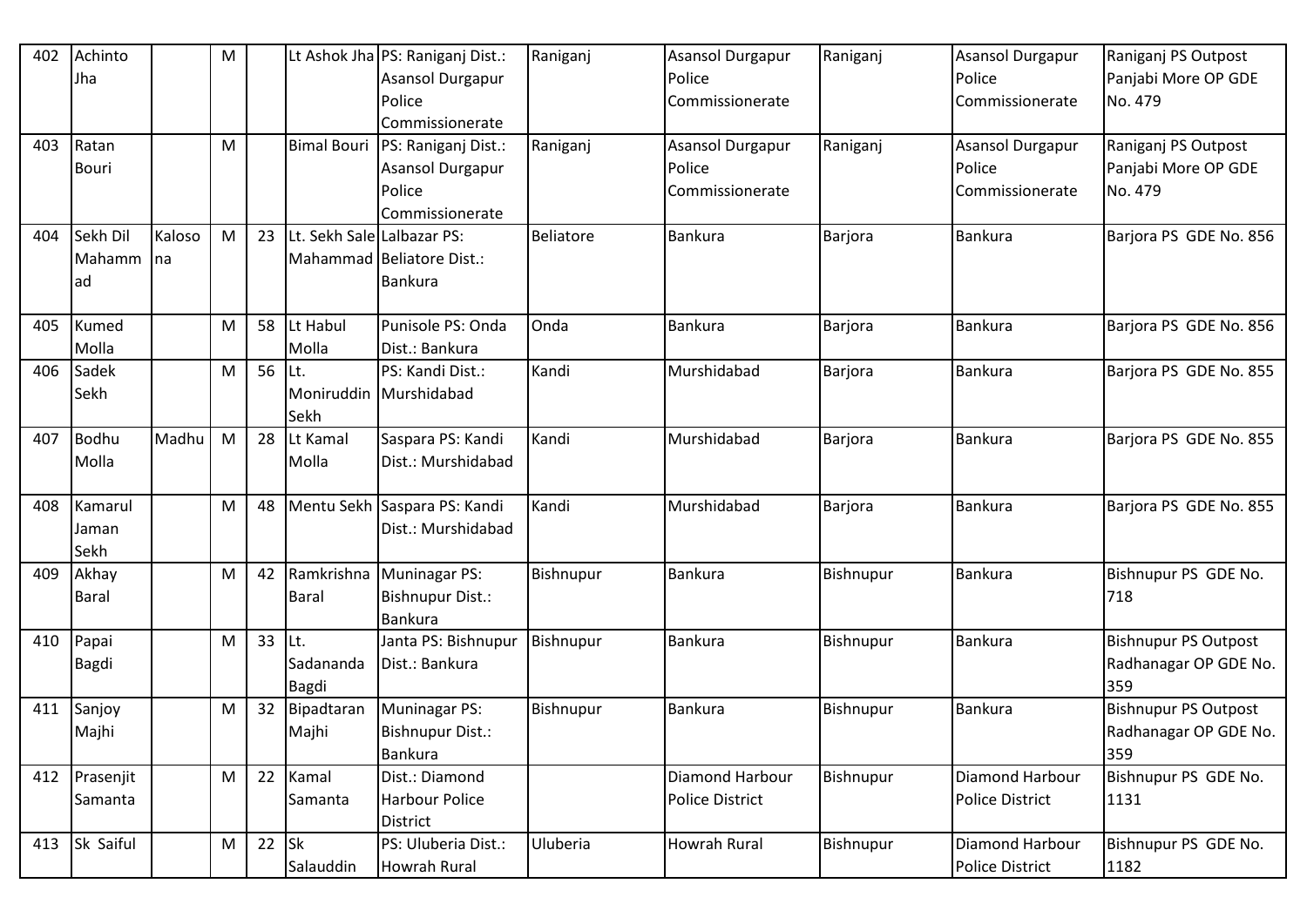| 414 | Pritam<br>Gayen         | M | 30 | Kansha<br>Gayen          | PS: Maheshtala<br>Dist.: Diamond<br><b>Harbour Police</b><br><b>District</b>       | Maheshtala | Diamond Harbour<br><b>Police District</b>        | Bishnupur | <b>Diamond Harbour</b><br><b>Police District</b> | Bishnupur PS GDE No.<br>1182 |
|-----|-------------------------|---|----|--------------------------|------------------------------------------------------------------------------------|------------|--------------------------------------------------|-----------|--------------------------------------------------|------------------------------|
| 415 | Ranjit<br><b>Biswas</b> | M | 20 | Shambhu                  | PS: Maheshtala<br>Nath Biswas Dist.: Diamond<br><b>Harbour Police</b><br>District  | Maheshtala | <b>Diamond Harbour</b><br><b>Police District</b> | Bishnupur | Diamond Harbour<br><b>Police District</b>        | Bishnupur PS GDE No.<br>1182 |
| 416 | Dilip<br>Parial         | M | 58 | an Parial                | Madhusudh PS: Bishnupur Dist.:<br><b>Diamond Harbour</b><br><b>Police District</b> | Bishnupur  | <b>Diamond Harbour</b><br><b>Police District</b> | Bishnupur | <b>Diamond Harbour</b><br><b>Police District</b> | Bishnupur PS GDE No.<br>1182 |
| 417 | Bapi Khan               | M | 30 | Selim Khan               | PS: Bishnupur Dist.:<br>Diamond Harbour<br><b>Police District</b>                  | Bishnupur  | <b>Diamond Harbour</b><br><b>Police District</b> | Bishnupur | Diamond Harbour<br><b>Police District</b>        | Bishnupur PS GDE No.<br>1182 |
| 418 | Sabir Sk                | M | 35 | <b>Resab Sk</b>          | PS: Bishnupur Dist.:<br>Diamond Harbour<br><b>Police District</b>                  | Bishnupur  | <b>Diamond Harbour</b><br><b>Police District</b> | Bishnupur | Diamond Harbour<br><b>Police District</b>        | Bishnupur PS GDE No.<br>1182 |
| 419 | Paritosh<br>Mondal      | M | 50 | <b>Basanta</b><br>Mondal | PS: Bishnupur Dist.:<br>Diamond Harbour<br><b>Police District</b>                  | Bishnupur  | Diamond Harbour<br><b>Police District</b>        | Bishnupur | Diamond Harbour<br><b>Police District</b>        | Bishnupur PS GDE No.<br>1182 |
| 420 | Nafisha<br>Khatun       | F | 18 | Nasiruddin<br><b>Sk</b>  | PS: Usthi Dist.:<br>Diamond Harbour<br><b>Police District</b>                      | Usthi      | Diamond Harbour<br><b>Police District</b>        | Bishnupur | Diamond Harbour<br><b>Police District</b>        | Bishnupur PS GDE No.<br>1182 |
| 421 | Biswajit<br>Saha        | M | 34 | Lt. Gopal<br>Saha        | PS: Jadavpore Dist.:<br>Kolkata                                                    | Jadavpore  | Kolkata                                          | Bishnupur | Diamond Harbour<br><b>Police District</b>        | Bishnupur PS GDE No.<br>1182 |
| 422 | Sahadeb<br>Mistri       | M | 21 | Brabhapada<br>Mistri     | PS: Nandigram Dist.: Nandigram<br>Purba Mednipore                                  |            | Purba Mednipore                                  | Bishnupur | Diamond Harbour<br><b>Police District</b>        | Bishnupur PS GDE No.<br>1182 |
| 423 | Sujoy Bag               | M | 25 | Sankar Bag               | PS: Bishnupur Dist.:<br><b>Diamond Harbour</b><br><b>Police District</b>           | Bishnupur  | <b>Diamond Harbour</b><br><b>Police District</b> | Bishnupur | Diamond Harbour<br><b>Police District</b>        | Bishnupur PS GDE No.<br>311  |
| 424 | Chitta<br>Dalui         | M | 25 | <b>Bablu Dalui</b>       | PS: Bishnupur Dist.:<br><b>Diamond Harbour</b><br><b>Police District</b>           | Bishnupur  | <b>Diamond Harbour</b><br><b>Police District</b> | Bishnupur | Diamond Harbour<br><b>Police District</b>        | Bishnupur PS GDE No.<br>311  |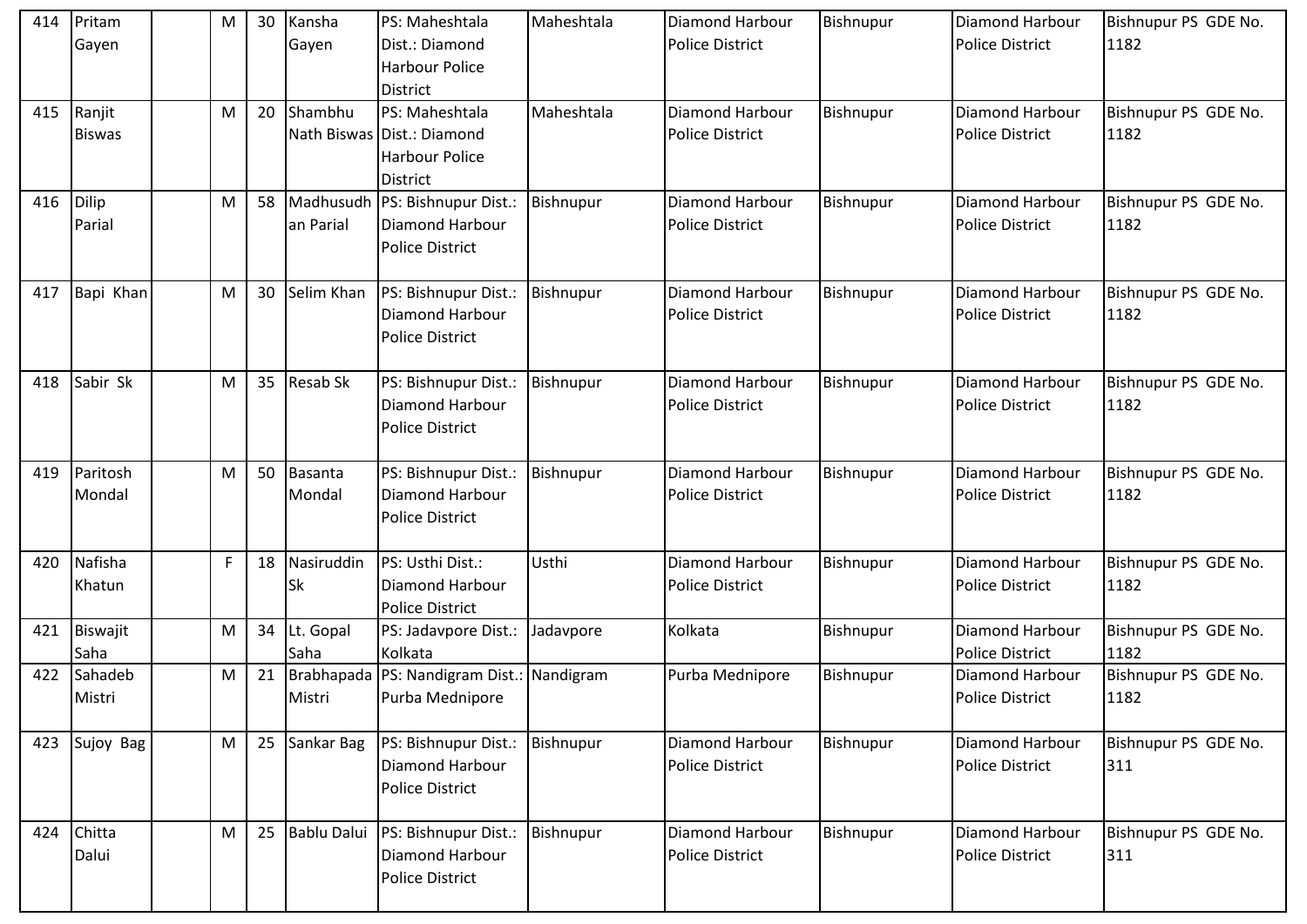| 425 | <b>Bijoy Bag</b>            | M         | 30 | Sankar Bag             | PS: Bishnupur Dist.:<br><b>Diamond Harbour</b><br><b>Police District</b>                                  | Bishnupur     | <b>Diamond Harbour</b><br><b>Police District</b> | Bishnupur     | <b>Diamond Harbour</b><br><b>Police District</b> | Bishnupur PS GDE No.<br>311     |
|-----|-----------------------------|-----------|----|------------------------|-----------------------------------------------------------------------------------------------------------|---------------|--------------------------------------------------|---------------|--------------------------------------------------|---------------------------------|
| 426 | Sabir Sk                    | M         | 32 |                        | Khasnabi Sk PS: Bishnupur Dist.:<br><b>Diamond Harbour</b><br><b>Police District</b>                      | Bishnupur     | <b>Diamond Harbour</b><br><b>Police District</b> | Bishnupur     | Diamond Harbour<br><b>Police District</b>        | Bishnupur PS GDE No.<br>311     |
| 427 | Avijit<br>Nandi             | M         | 23 | Late Sujan<br>Nandi    | Gobindadham PS:<br>Gangajalghati Dist.:<br><b>Bankura</b>                                                 | Gangajalghati | Bankura                                          | Gangajalghati | <b>Bankura</b>                                   | Gangajalghati PS GDE<br>No. 623 |
| 428 | Ananda<br><b>Bhuin</b>      | M         | 35 | Sunil Bhuin            | Rowtara PS: Indpur<br>Dist.: Bankura                                                                      | Indpur        | <b>Bankura</b>                                   | Indpur        | Bankura                                          | Indpur PS GDE No. 594           |
| 429 | Samir<br>Kumar              | M         | 18 | Haradhan<br>Kumar      | Joypur Bazar PS:<br>Joypur Dist.: Purulia                                                                 | Joypur        | Purulia                                          | Joypur        | Purulia                                          | Joypur PS GDE No. 746           |
| 430 | Kumed<br>Mahato             | M         | 32 | Maheswar<br>Mahato     | Joypur Bazar PS:<br>Joypur Dist.: Purulia                                                                 | Joypur        | Purulia                                          | Joypur        | Purulia                                          | Joypur PS GDE No. 746           |
| 431 | Hiralal<br>Soren            | M         | 37 |                        | Barsa Soren Bartard More PS:<br>Joypur Dist.: Purulia                                                     | Joypur        | Purulia                                          | Joypur        | Purulia                                          | Joypur PS GDE No. 764           |
| 432 | Nirmal<br>Singh<br>Ghatuwal | ${\sf M}$ | 25 | Ghatuwal               | Ranjit Singh Bartard More PS:<br>Joypur Dist.: Purulia                                                    | Joypur        | Purulia                                          | Joypur        | Purulia                                          | Joypur PS GDE No. 764           |
| 433 | Anath<br>Mahato             | М         |    | 439 Nilkanta<br>Mahato | Pundag Bazar PS:<br>Joypur Dist.: Purulia                                                                 | Joypur        | Purulia                                          | Joypur        | Purulia                                          | Joypur PS GDE No. 439           |
|     | 434 Sadhu<br>Mahato         | M         |    | 34 Madan<br>Mahato     | Joypur Bazar PS:<br>Joypur Dist.: Purulia                                                                 | Joypur        | Purulia                                          | Joypur        | Purulia                                          | Joypur PS GDE No. 761           |
| 435 | Ganesh<br>Betal             | M         | 43 |                        | Manik Betal Vill-Hariharpur, P.S-<br>Simlapal, Dist.-<br>Bankura PS:<br>Simlapal Dist.:<br><b>Bankura</b> | Simlapal      | Bankura                                          | Simlapal      | Bankura                                          | Simlapal PS GDE No. 806         |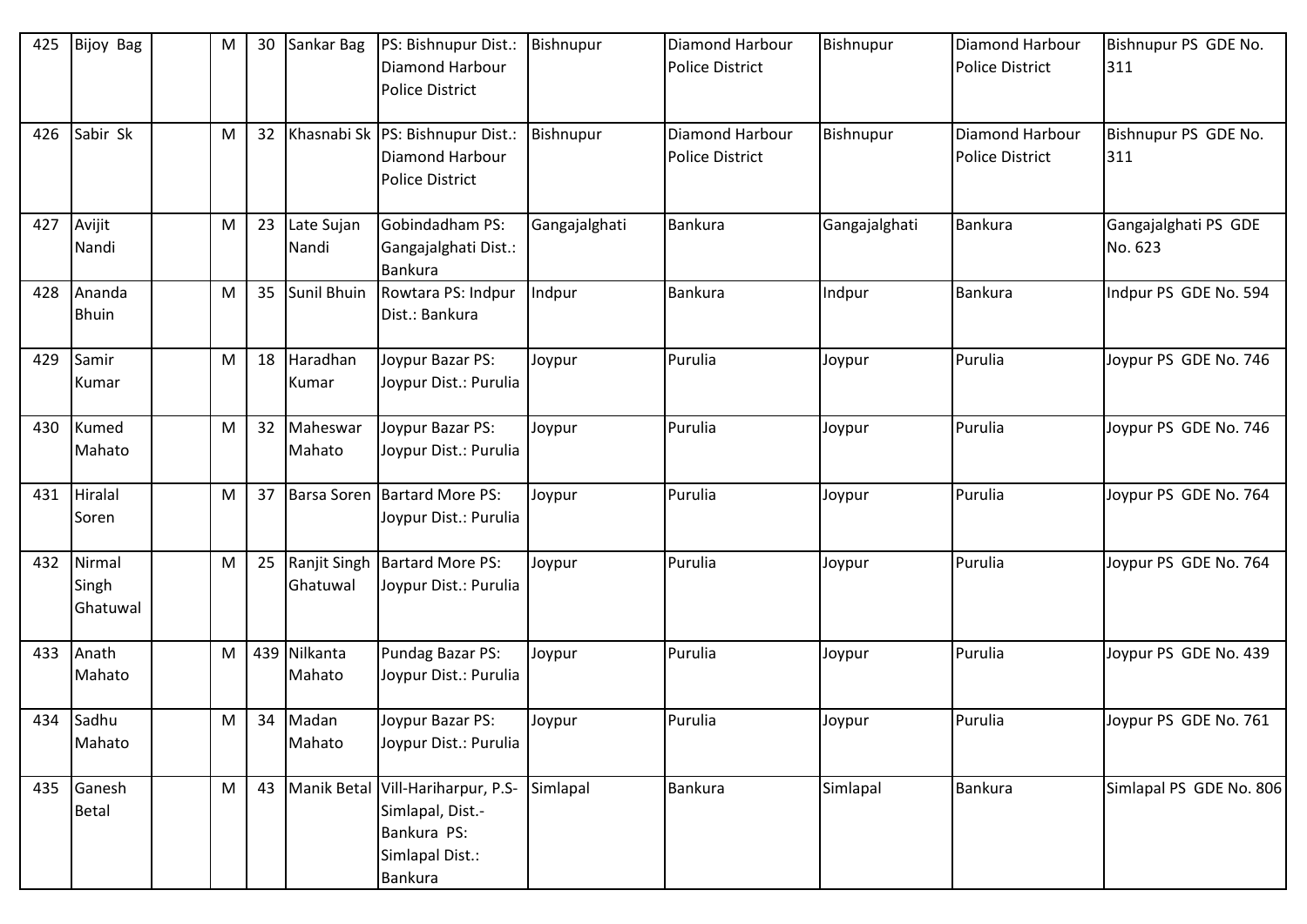| 436 | <b>Bhola</b>    | M | 30 | Lt Haru           | Patjore PS:                      | Sonamukhi   | <b>Bankura</b>  | Sonamukhi      | Bankura        | Sonamukhi PS GDE No.         |
|-----|-----------------|---|----|-------------------|----------------------------------|-------------|-----------------|----------------|----------------|------------------------------|
|     | <b>Bauri</b>    |   |    | <b>Bauri</b>      | Sonamukhi Dist.:                 |             |                 |                |                | 743                          |
|     |                 |   |    |                   | <b>Bankura</b>                   |             |                 |                |                |                              |
| 437 | Chndan<br>Ghosh |   |    | Lt Badal<br>Ghosh | PS: Ashoknagar<br>Dist.: Barasat | Ashoknagar  | Barasat         | Ashoknagar     | Barasat        | Ashoknagar PS GDE No.<br>921 |
| 438 | Biswajit        |   |    | Lt                | PS: Ashoknagar                   | Ashoknagar  | <b>Barasat</b>  | Ashoknagar     | <b>Barasat</b> | Ashoknagar PS GDE No.        |
|     | Das             |   |    | Radharam          | Dist.: Barasat                   |             |                 |                |                | 921                          |
|     |                 |   |    | Das               |                                  |             |                 |                |                |                              |
| 439 | Avijit          | M | 20 | Sarajit           | Sajirhat, Panihara               | Madhyamgram | <b>Barasat</b>  | <b>Barasat</b> | Barasat        | Barasat PS GDE No. 900       |
|     | <b>Biswas</b>   |   |    | <b>Biswas</b>     | PS: Madhyamgram                  |             |                 |                |                |                              |
|     |                 |   |    |                   | Dist.: Barasat                   |             |                 |                |                |                              |
| 440 | Samim           | M | 19 | Siraj             | Kumruli Rail Gate                | Deganga     | <b>Barasat</b>  | Deganga        | Barasat        | Deganga PS GDE No.           |
|     | Mondal          |   |    | Mondal            | PS: Deganga Dist.:               |             |                 |                |                | 974                          |
|     |                 |   |    |                   | <b>Barasat</b>                   |             |                 |                |                |                              |
| 441 | Surojit         | M | 33 | Ram Ghosh         | Bodai, amdanga PS:               | Amdanga     | <b>Barasat</b>  | Duttapukur     | Barasat        | Duttapukur PS GDE No.        |
|     | Ghosh           |   |    |                   | Amdanga Dist.:                   |             |                 |                |                | 973                          |
|     |                 |   |    |                   | <b>Barasat</b>                   |             |                 |                |                |                              |
| 442 | Rabin Das       | M |    | Ganesh Das        |                                  |             | <b>Basirhat</b> | Gobardanga     | Barasat        | Gobardanga PS GDE No.        |
| 443 | Abhijit         | M |    | Lt. Sukumar       |                                  |             | Basirhat        | Gobardanga     | Barasat        | 533<br>Gobardanga PS GDE No. |
|     | Das             |   |    | Das               |                                  |             |                 |                |                | 533                          |
|     |                 |   |    |                   |                                  |             |                 |                |                |                              |
| 444 | Nemai           | M | 29 | Nirmal Shil       | Kaipukur PS: Habra               | Habra       | <b>Barasat</b>  | Habra          | Barasat        | Habra PS GDE No. 1196        |
|     | Shil            |   |    |                   | Dist.: Barasat                   |             |                 |                |                |                              |
|     |                 |   |    |                   |                                  |             |                 |                |                |                              |
| 445 | Abbasuddi       | M | 22 | Akbar Ali         | Bagpul, Mallickberia Ashoknagar  |             | Barasat         | Habra          | Barasat        | Habra PS GDE No. 1202        |
|     | n Biswas        |   |    | <b>Biswas</b>     | PS: Ashoknagar<br>Dist.: Barasat |             |                 |                |                |                              |
|     |                 |   |    |                   |                                  |             |                 |                |                |                              |
| 446 | Ansar Ali       | M |    | 24 Parjab Ali     | Laxmipul PS: Habra               | Habra       | <b>Barasat</b>  | Habra          | Barasat        | Habra PS GDE No. 1202        |
|     |                 |   |    |                   | Dist.: Barasat                   |             |                 |                |                |                              |
|     |                 |   |    |                   |                                  |             |                 |                |                |                              |
| 447 | Sariful         | M | 30 | Mohit             | Laxmipul PS: Habra               | Habra       | <b>Barasat</b>  | Habra          | Barasat        | Habra PS GDE No. 1202        |
|     | Rarafdar        |   |    | Tarafdar          | Dist.: Barasat                   |             |                 |                |                |                              |
| 448 | Surajit         | M | 24 | Ashok             | Laxmipul PS: Habra Habra         |             | <b>Barasat</b>  | Habra          | <b>Barasat</b> | Habra PS GDE No. 1202        |
|     | Kaiputra        |   |    | Kaiputra          | Dist.: Barasat                   |             |                 |                |                |                              |
|     |                 |   |    |                   |                                  |             |                 |                |                |                              |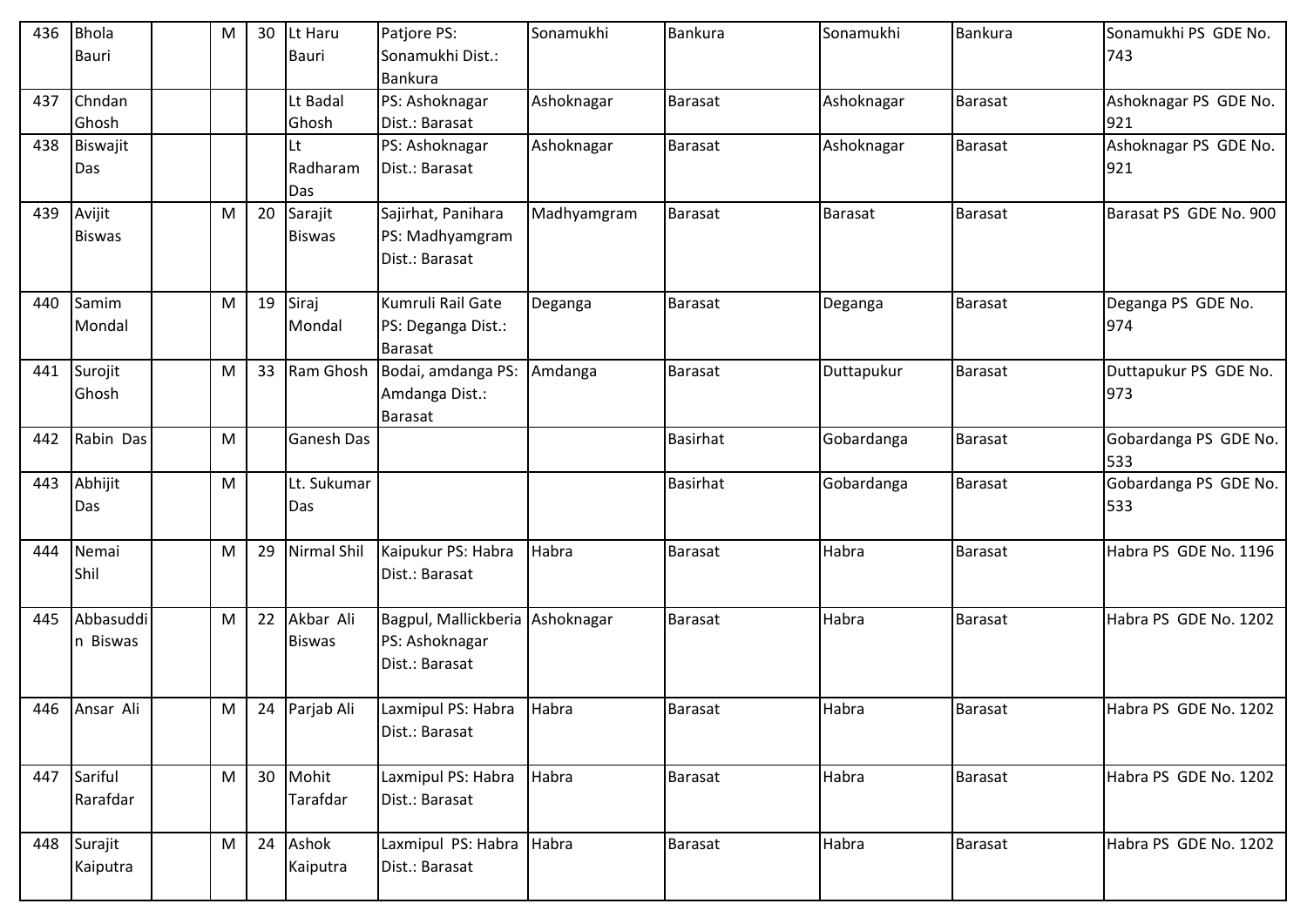| 449 | Biswajit<br><b>Byath</b>         | M | 29 | Poresh<br><b>Byath</b>  | Rajibpur,<br>Mallickberia PS:<br>Ashoknagar Dist.:<br><b>Barasat</b>   | Ashoknagar | <b>Barasat</b>  | Habra       | Barasat        | Habra PS GDE No. 1202          |
|-----|----------------------------------|---|----|-------------------------|------------------------------------------------------------------------|------------|-----------------|-------------|----------------|--------------------------------|
| 450 | Samir<br>Mondal                  | M | 23 | Lt. Shiba<br>Mondal     | Dariasudhi,<br>Laxmipul PS: Habra<br>Dist.: Barasat                    | Habra      | <b>Barasat</b>  | Habra       | <b>Barasat</b> | Habra PS GDE No. 1202          |
| 451 | Nuramin<br>Altar                 | M | 18 | Samsur<br>Haque         | Kaliyaanoi, Gaguliya Duttapukur<br>PS: Duttapukur<br>Dist.: Barasat    |            | <b>Barasat</b>  | Habra       | Barasat        | Habra PS GDE No. 1180          |
| 452 | Alamin<br>Aktar                  | M | 18 | Samsul<br>Haque         | Kaliyanoi, Gaguliya<br>PS: Duttapukur<br>Dist.: Barasat                | Duttapukur | <b>Barasat</b>  | Habra       | Barasat        | Habra PS GDE No. 1180          |
| 453 | Ekramul<br>Gazi                  | M | 21 |                         | Jakir Ali Gazi Kaliyanoi, Gaguliya<br>PS: Duttapukur<br>Dist.: Barasat | Duttapukur | <b>Barasat</b>  | Habra       | Barasat        | Habra PS GDE No. 1180          |
| 454 | <b>Bikash</b><br>Shaw            |   |    | Ganga<br>Bishnu<br>Shaw | NETAJI BLOCK H, PO<br>GANGANAGAR, PS<br>MADHYAMGRAM                    |            | <b>Basirhat</b> | Madhyamgram | <b>Barasat</b> | Madhyamgram PS GDE<br>No. 1128 |
| 455 | Biswajit<br>Saha                 |   |    | Ranjit Saha             | 2 NO DURGA<br><b>MANDAP</b><br>SRINAGAR, PS<br>MADHYAMGRAM             |            | <b>Basirhat</b> | Madhyamgram | <b>Barasat</b> | Madhyamgram PS GDE<br>No. 1128 |
| 456 | Arabinda<br>Das                  |   |    | <b>Adhir Das</b>        | SRINAGAR 1 NO, PS<br>MADHYAMGRAM                                       |            | <b>Basirhat</b> | Madhyamgram | <b>Barasat</b> | Madhyamgram PS GDE<br>No. 1128 |
| 457 | Dilip<br>Ghosh                   |   |    |                         | Dulal Ghosh HUMAIPUR SUDHIR<br><b>BIL MATH, PS</b><br>MADHYAMGRAM      |            | <b>Basirhat</b> | Madhyamgram | <b>Barasat</b> | Madhyamgram PS GDE<br>No. 1128 |
|     | 458 Arindam<br>Bhattacha<br>rjee |   |    | Somnath<br>ee           | 2 NO SRINAGAR, PS<br>Bhattacharj   MADHYAMGRAM<br>Dist.: Barasat       |            | <b>Barasat</b>  | Madhyamgram | <b>Barasat</b> | Madhyamgram PS GDE<br>No. 1128 |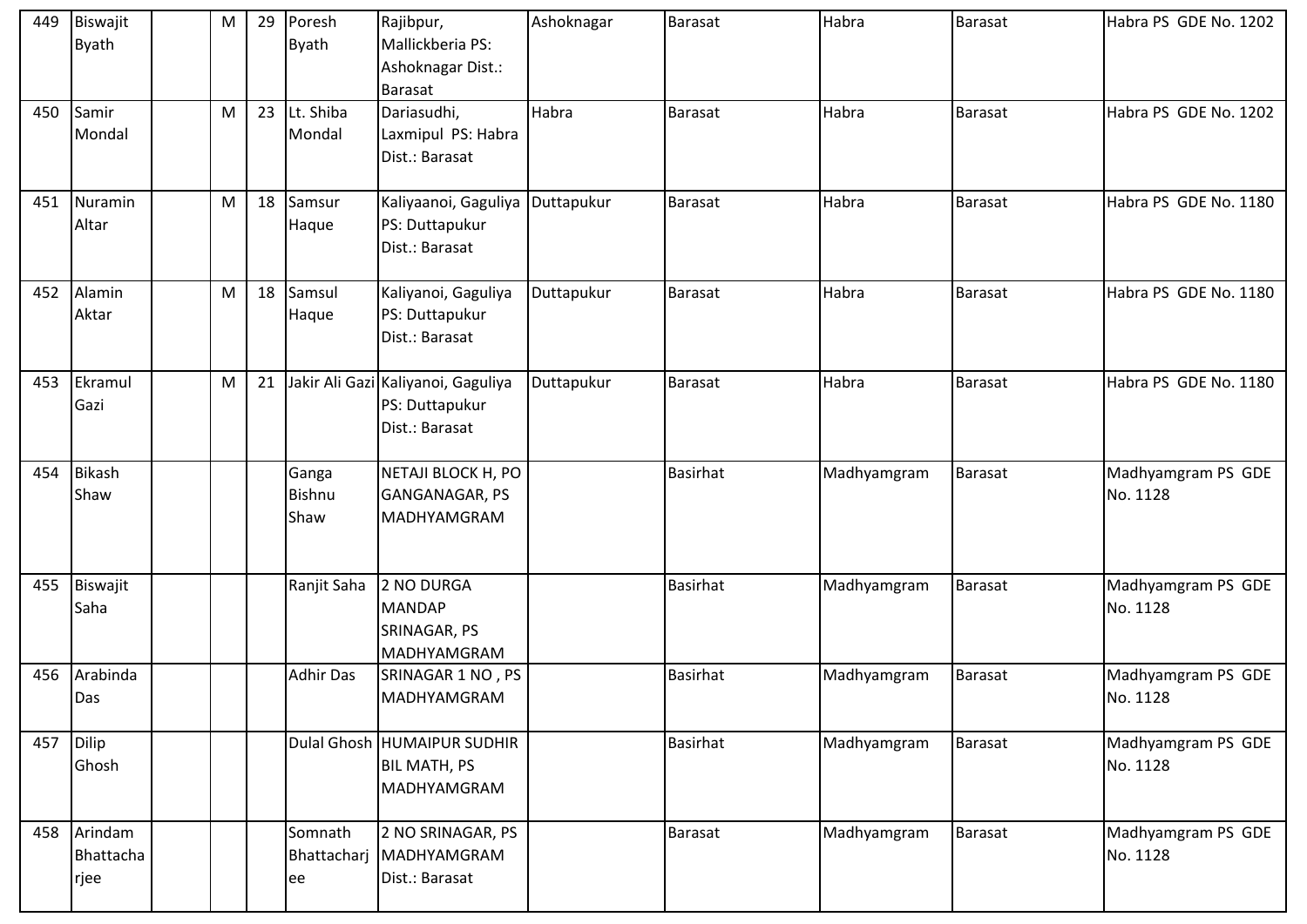| 459 | Krishna   |   |    | Khudiram   | <b>KOIPUKUR</b>               |             | <b>Barasat</b>            | Madhyamgram | Barasat                   | Madhyamgram PS GDE     |
|-----|-----------|---|----|------------|-------------------------------|-------------|---------------------------|-------------|---------------------------|------------------------|
|     | Sarkar    |   |    | Sarkar     | PALASHPALLY, PS               |             |                           |             |                           | No. 1064               |
|     |           |   |    |            | HABRA Dist.:                  |             |                           |             |                           |                        |
|     |           |   |    |            | <b>Barasat</b>                |             |                           |             |                           |                        |
| 460 | Sudeb     |   |    | Debasish   | <b>UDAYRAJPUR NEAR</b>        |             | <b>Basirhat</b>           | Madhyamgram | Barasat                   | Madhyamgram PS GDE     |
|     | Paul      |   |    |            | UNITED CLUB, PS               |             |                           |             |                           | No. 1064               |
|     |           |   |    |            | MADHYAMGRAM                   |             |                           |             |                           |                        |
|     |           |   |    |            |                               |             |                           |             |                           |                        |
| 461 | Biswajit  |   | 42 | Lt Narayan | 3 NO SRINAGAR, PS             |             | <b>Basirhat</b>           | Madhyamgram | Barasat                   | Madhyamgram PS GDE     |
|     | Mondal    |   |    | Mondal     | MADHYAMGRAM                   |             |                           |             |                           | No. 1070               |
|     |           |   |    |            |                               |             |                           |             |                           |                        |
| 462 | Gopi Das  | M |    | Haran Das  | PS: Sasan Dist.:              | Sasan       | <b>Barasat</b>            | Sasan       | Barasat                   | Sasan PS GDE No. 639   |
|     |           |   |    |            | <b>Barasat</b>                |             |                           |             |                           |                        |
| 463 | Suja      | M |    | Bankaruddi | PS: Sasan Dist.:              | Sasan       | <b>Barasat</b>            | Sasan       | Barasat                   | Sasan PS GDE No. 639   |
|     | Uddin     |   |    |            | <b>Barasat</b>                |             |                           |             |                           |                        |
| 464 | Panchu    | M | 56 | Lt. Gopal  | 22, Ghatakpara,               | Barrackpore | <b>Barrackpore Police</b> | Barrackpore | <b>Barrackpore Police</b> | Barrackpore PS GDE No. |
|     | Pramanik  |   |    | Pramanik   | Manirampore PS:               |             | Commissionerate           |             | Commissionerate           | 666                    |
|     |           |   |    |            | Barrackpore Dist.:            |             |                           |             |                           |                        |
|     |           |   |    |            | <b>Barrackpore Police</b>     |             |                           |             |                           |                        |
|     |           |   |    |            | Commissionerate               |             |                           |             |                           |                        |
|     |           |   |    |            |                               |             |                           |             |                           |                        |
| 465 | Madhusud  | M | 34 | Nikhil     | Monirampur, Manna Barrackpore |             | <b>Barrackpore Police</b> | Barrackpore | <b>Barrackpore Police</b> | Barrackpore PS GDE No. |
|     | han Ghosh |   |    | Ghosh      | para PS:                      |             | Commissionerate           |             | Commissionerate           | 666                    |
|     | Ghosh     |   |    |            | Barrackpore Dist.:            |             |                           |             |                           |                        |
|     |           |   |    |            | <b>Barrackpore Police</b>     |             |                           |             |                           |                        |
|     |           |   |    |            | Commissionerate               |             |                           |             |                           |                        |
|     |           |   |    |            |                               |             |                           |             |                           |                        |
| 466 | Shilajeet | M | 30 | Lt.dipak   | Ghatak Para,                  | Barrackpore | <b>Barrackpore Police</b> | Barrackpore | <b>Barrackpore Police</b> | Barrackpore PS GDE No. |
|     | Dasgupta  |   |    | Dasgupta   | Maniram Pur PS:               |             | Commissionerate           |             | Commissionerate           | 666                    |
|     | Dasgupta  |   |    |            | Barrackpore Dist.:            |             |                           |             |                           |                        |
|     |           |   |    |            | <b>Barrackpore Police</b>     |             |                           |             |                           |                        |
|     |           |   |    |            | Commissionerate               |             |                           |             |                           |                        |
|     |           |   |    |            |                               |             |                           |             |                           |                        |
| 467 | Hardeep   | M | 30 | Rabindra   | 1BN Roy                       | Barrackpore | <b>Barrackpore Police</b> | Barrackpore | Barrackpore Police        | Barrackpore PS GDE No. |
|     | Singh     |   |    | Singh      | Road, Manirampur              |             | Commissionerate           |             | Commissionerate           | 666                    |
|     |           |   |    |            | PS: Barrackpore               |             |                           |             |                           |                        |
|     |           |   |    |            | Dist.: Barrackpore            |             |                           |             |                           |                        |
|     |           |   |    |            | Police                        |             |                           |             |                           |                        |
|     |           |   |    |            | Commissionerate               |             |                           |             |                           |                        |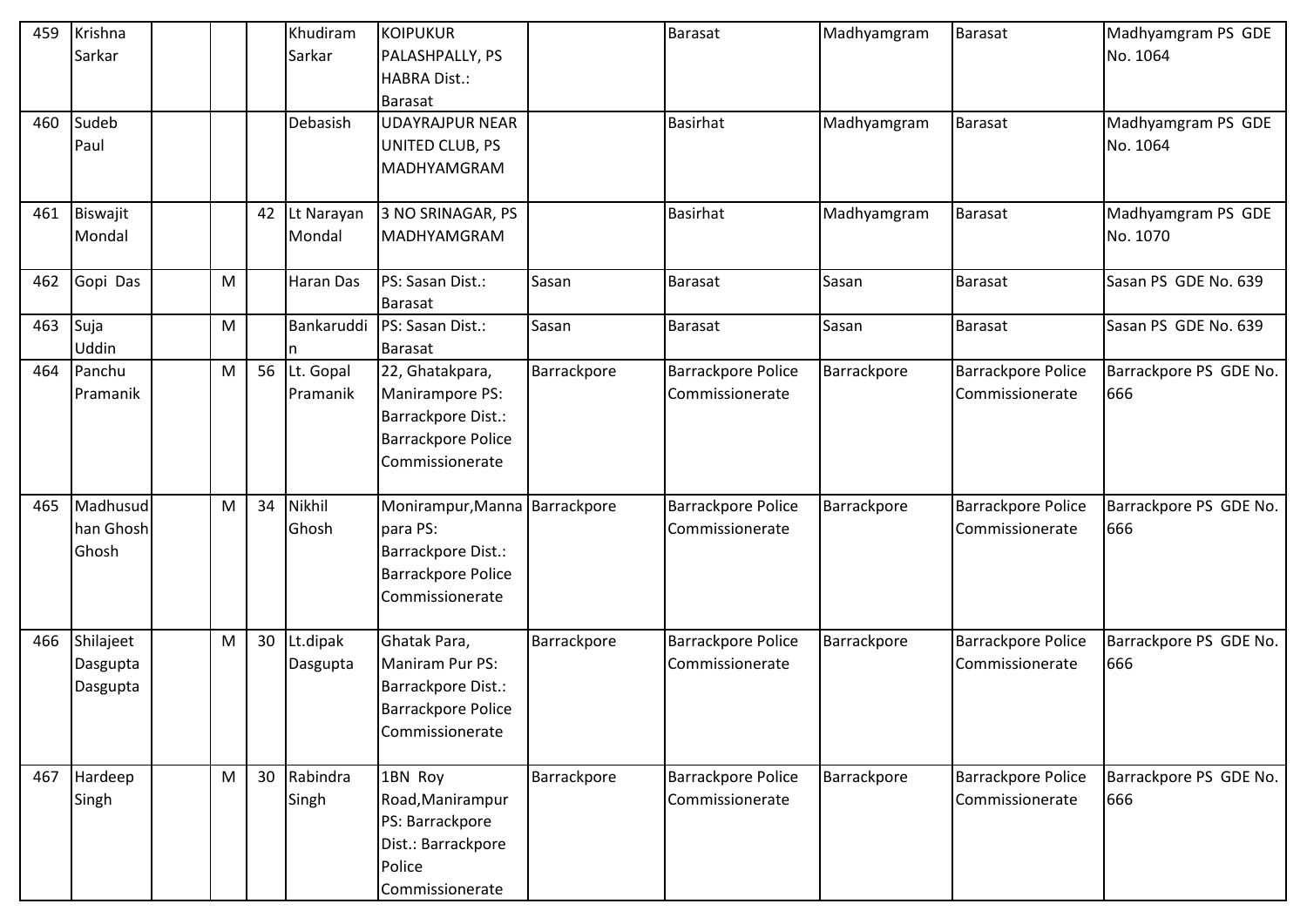| 468     | Munna         | M | 35 | Kishori    | PS: Barrackpore                 | Barrackpore | <b>Barrackpore Police</b> | Barrackpore | <b>Barrackpore Police</b>            | Barrackpore PS GDE No. |
|---------|---------------|---|----|------------|---------------------------------|-------------|---------------------------|-------------|--------------------------------------|------------------------|
|         | Mahata        |   |    | Mahata     | Dist.: Barrackpore              |             | Commissionerate           |             | Commissionerate                      | 666                    |
|         |               |   |    |            | Police                          |             |                           |             |                                      |                        |
|         |               |   |    |            | Commissionerate                 |             |                           |             |                                      |                        |
| 469     | Amit          | M | 25 | Ajoy Shaw  | 81 Kunjra Mahal,                | Barrackpore | <b>Barrackpore Police</b> | Barrackpore | <b>Barrackpore Police</b>            | Barrackpore PS GDE No. |
|         | Shaw          |   |    |            | Sadar Barzar PS:                |             | Commissionerate           |             | Commissionerate                      | 666                    |
|         |               |   |    |            | Barrackpore Dist.:              |             |                           |             |                                      |                        |
|         |               |   |    |            | <b>Barrackpore Police</b>       |             |                           |             |                                      |                        |
|         |               |   |    |            | Commissionerate                 |             |                           |             |                                      |                        |
|         |               |   |    |            |                                 |             |                           |             |                                      |                        |
| 470     | Reaz          | M | 30 | Noor Khan  | <b>Bakar Mahal PS:</b>          | Barrackpore | <b>Barrackpore Police</b> | Barrackpore | <b>Barrackpore Police</b>            | Barrackpore PS GDE No. |
|         | Khan          |   |    |            | Barrackpore Dist.:              |             | Commissionerate           |             | Commissionerate                      | 666                    |
|         |               |   |    |            | <b>Barrackpore Police</b>       |             |                           |             |                                      |                        |
|         |               |   |    |            | Commissionerate                 |             |                           |             |                                      |                        |
|         |               |   |    |            |                                 |             |                           |             |                                      |                        |
| 471     | Md Imran      | M | 30 | Md Raju    | Mistri Ghat PS:                 | Barrackpore | <b>Barrackpore Police</b> | Barrackpore | <b>Barrackpore Police</b>            | Barrackpore PS GDE No. |
|         |               |   |    |            | Barrackpore Dist.:              |             | Commissionerate           |             | Commissionerate                      | 666                    |
|         |               |   |    |            | <b>Barrackpore Police</b>       |             |                           |             |                                      |                        |
|         |               |   |    |            | Commissionerate                 |             |                           |             |                                      |                        |
| 472     | Md            | M | 30 | Sarafath   | 23 Kunjra Mahal PS: Barrackpore |             | <b>Barrackpore Police</b> | Barrackpore | <b>Barrackpore Police</b>            | Barrackpore PS GDE No. |
|         | Hossain       |   |    | Hossain    | Barrackpore Dist.:              |             | Commissionerate           |             | Commissionerate                      | 666                    |
|         |               |   |    |            | <b>Barrackpore Police</b>       |             |                           |             |                                      |                        |
|         |               |   |    |            | Commissionerate                 |             |                           |             |                                      |                        |
|         |               |   |    |            |                                 |             |                           |             |                                      |                        |
| 473     | Rasid         | M | 29 | Salim Khan | 52 Kunjra Mahal PS: Barrackpore |             | <b>Barrackpore Police</b> | Barrackpore | <b>Barrackpore Police</b>            | Barrackpore PS GDE No. |
|         | Khan          |   |    |            | Barrackpore Dist.:              |             | Commissionerate           |             | Commissionerate                      | 666                    |
|         |               |   |    |            | <b>Barrackpore Police</b>       |             |                           |             |                                      |                        |
|         |               |   |    |            | Commissionerate                 |             |                           |             |                                      |                        |
|         |               |   |    |            |                                 |             |                           |             |                                      |                        |
| 474 Md. |               | M |    | 30 Md.     | Mistri Ghat PS:                 | Barrackpore | <b>Barrackpore Police</b> | Barrackpore | <b>Barrackpore Police</b>            | Barrackpore PS GDE No. |
|         | Majid         |   |    | Maksud     | Barrackpore Dist.:              |             | Commissionerate           |             | Commissionerate                      | 666                    |
|         |               |   |    |            | <b>Barrackpore Police</b>       |             |                           |             |                                      |                        |
|         |               |   |    |            | Commissionerate                 |             |                           |             |                                      |                        |
|         |               |   |    |            |                                 |             |                           |             |                                      |                        |
| 475     | <b>Baivab</b> |   |    | Bijay Kr.  |                                 |             | <b>Basirhat</b>           |             | New barrackpore   Barrackpore Police | New barrackpore PS     |
|         | Mondal        |   |    | Mondal     |                                 |             |                           |             | Commissionerate                      | <b>GDE No. 1847</b>    |
|         |               |   |    |            |                                 |             |                           |             |                                      |                        |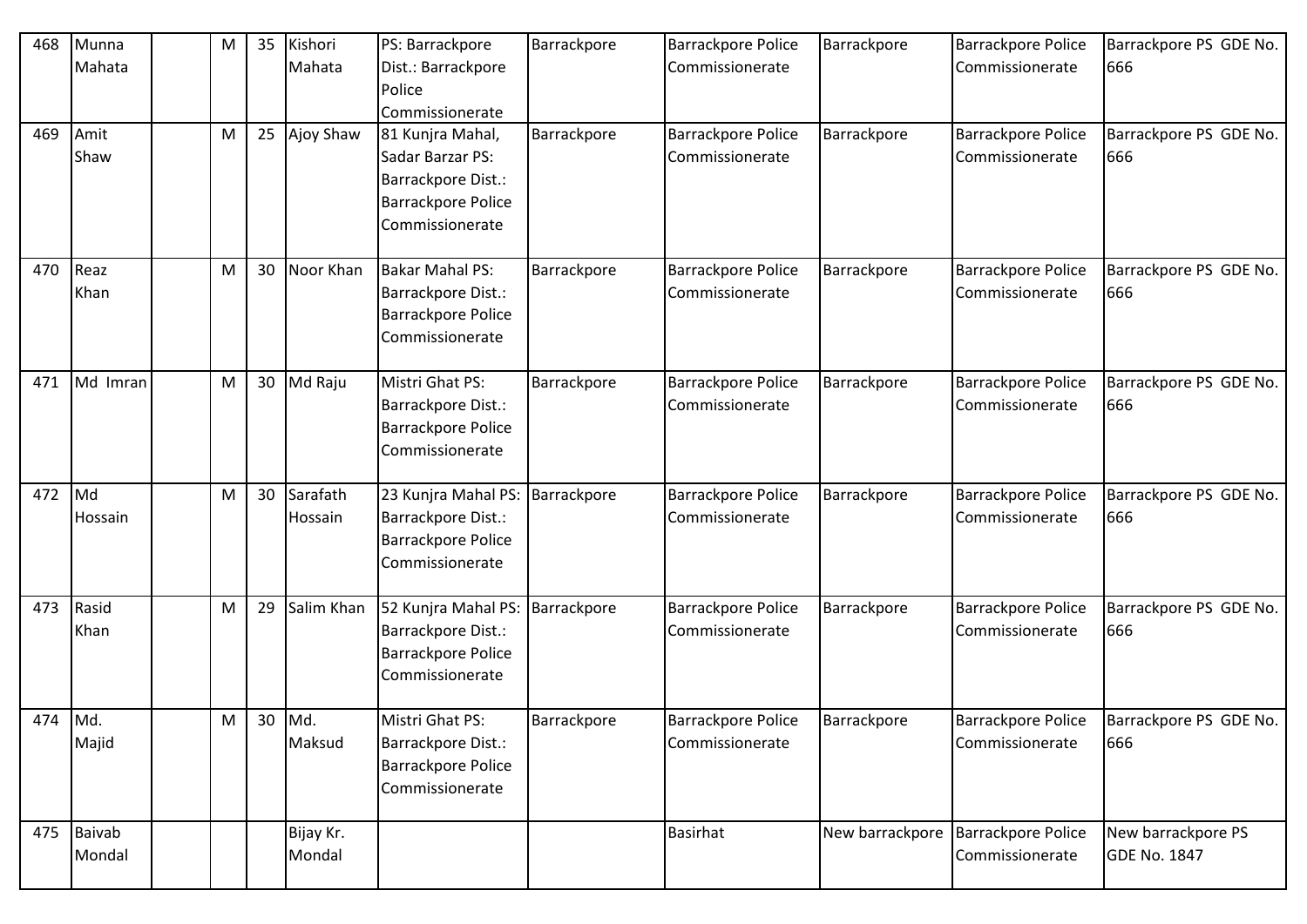| 476 | Mafijur<br>Rahaman   |  |    | Mujaffar<br>Rahaman        |                                                                                                         |           | <b>Basirhat</b>                           |                 | New barrackpore   Barrackpore Police<br>Commissionerate | New barrackpore PS<br><b>GDE No. 1847</b> |
|-----|----------------------|--|----|----------------------------|---------------------------------------------------------------------------------------------------------|-----------|-------------------------------------------|-----------------|---------------------------------------------------------|-------------------------------------------|
| 477 | Sudhir<br>Majumder   |  |    | Kansabati<br>Majumder      |                                                                                                         |           | <b>Basirhat</b>                           | New barrackpore | <b>Barrackpore Police</b><br>Commissionerate            | New barrackpore PS<br><b>GDE No. 1847</b> |
| 478 | Tumpa<br>Saha        |  | 20 | $W$ /o<br>Goutam<br>Saha   | Jadavpur, PS-<br>Jadavpur, South 24<br>Pgs PS: Jadavpore<br>Dist.: Kolkata                              | Jadavpore | Kolkata                                   | Baruipur        | <b>Baruipur Police</b><br><b>District</b>               | Baruipur PS GDE No.<br>2176               |
| 479 | Yeasin<br>Laskar     |  | 36 | Laskar                     | S/o Noused Subhasgram, PS-<br>Baruipur, South 24<br>Pgs PS: Jadavpore<br>Dist.: Kolkata                 | Jadavpore | Kolkata                                   | Baruipur        | <b>Baruipur Police</b><br><b>District</b>               | Baruipur PS GDE No.<br>2176               |
| 480 | <b>Ashit Das</b>     |  | 20 | S/o Late<br>Ajay Das       | Hariharpur, PS-<br>Baruipur, South 24<br>Pgs PS: Baruipur<br>Dist.: Baruipur<br><b>Police District</b>  | Baruipur  | <b>Baruipur Police</b><br><b>District</b> | Baruipur        | <b>Baruipur Police</b><br><b>District</b>               | Baruipur PS GDE No.<br>2176               |
| 481 | Basanti<br>Mondal    |  | 22 | $W$ /o<br>Swapan<br>Mondal | Bakultala, PS-<br>Baruipur, South 24<br>Pgs PS: Baruipur<br>Dist.: Baruipur<br>Police District          | Baruipur  | <b>Baruipur Police</b><br><b>District</b> | Baruipur        | <b>Baruipur Police</b><br><b>District</b>               | Baruipur PS GDE No.<br>2160               |
| 482 | <b>Amar Das</b>      |  | 35 | S/o Sunil<br>Das           | Baghajatin<br>Chittaranjan Colony,<br>PS-Jadavpur, Kol-3<br>PS: Jadavpore Dist.:<br>Kolkata             | Jadavpore | Kolkata                                   | Baruipur        | <b>Baruipur Police</b><br><b>District</b>               | Baruipur PS GDE No.<br>2248               |
|     | 483 Ranjit<br>Mistry |  | 38 | S/O<br>Mistry              | Baghajatin<br>Chittaranjan Chittaranjan Colony,<br>PS-Jadavpur, Kol-<br>PS: Jadavpore Dist.:<br>Kolkata | Jadavpore | Kolkata                                   | Baruipur        | <b>Baruipur Police</b><br><b>District</b>               | Baruipur PS GDE No.<br>2248               |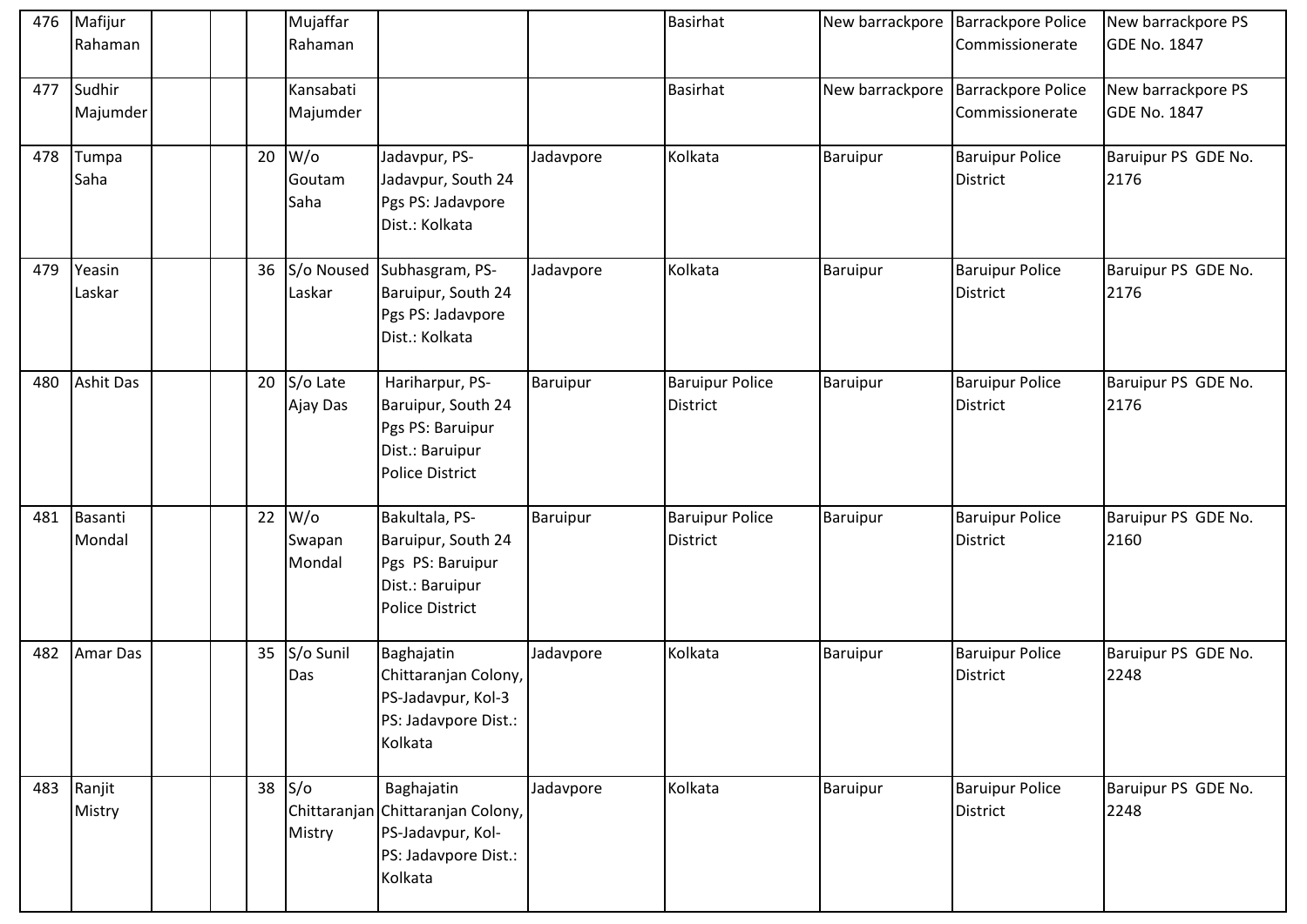| 484 | Monodip<br><b>Baral</b> |   | 25 | S/o Gopal<br>Kr. Baral     | Baghajatin<br>Chittaranjan Colony,<br>PS-Jadavpur, Kol-3<br>PS: Jadavpore Dist.:<br>Kolkata   | Jadavpore         | Kolkata                                   | Baruipur          | <b>Baruipur Police</b><br><b>District</b> | Baruipur PS GDE No.<br>2248         |
|-----|-------------------------|---|----|----------------------------|-----------------------------------------------------------------------------------------------|-------------------|-------------------------------------------|-------------------|-------------------------------------------|-------------------------------------|
| 485 | Tanmay<br>Das           |   | 26 | S/o Amal<br>Das            | Baghajatin<br>Chittaranjan Colony,<br>PS-Jadavpur, Kol-3<br>PS: Jadavpore Dist.:<br>Kolkata   | Jadavpore         | Kolkata                                   | Baruipur          | <b>Baruipur Police</b><br><b>District</b> | Baruipur PS GDE No.<br>2248         |
| 486 | Paresh<br>Banarjee      | M | 33 | Shayamal<br>Benarjee       | Gollkuti Para<br>Canning PS: Canning<br>Dist.: Baruipur<br>Police District                    | Canning           | <b>Baruipur Police</b><br><b>District</b> | Canning           | <b>Baruipur Police</b><br><b>District</b> | Canning PS GDE No. 769              |
| 487 | Samaresh<br>Debnath     | M | 24 | Ratan<br>Debnath           | Gollkuti Para<br>Canning PS: Canning<br>Dist.: Baruipur<br><b>Police District</b>             | Canning           | <b>Baruipur Police</b><br><b>District</b> | Canning           | <b>Baruipur Police</b><br><b>District</b> | Canning PS GDE No. 769              |
| 488 | Achinta<br>Sarkar       | M | 35 |                            | Amio Sarkar Hironmoypur PS:<br>Jharkhali coastal<br>Dist.: Baruipur<br><b>Police District</b> | Jharkhali coastal | <b>Baruipur Police</b><br><b>District</b> | Jharkhali coastal | <b>Baruipur Police</b><br><b>District</b> | Jharkhali coastal PS GDE<br>No. 501 |
| 489 | Nirmal<br>Mondal        | M | 40 | Sekhar<br>Mondal           | Hironmoypur PS:<br>Jharkhali coastal<br>Dist.: Baruipur<br>Police District                    | Jharkhali coastal | <b>Baruipur Police</b><br><b>District</b> | Jharkhali coastal | <b>Baruipur Police</b><br><b>District</b> | Jharkhali coastal PS GDE<br>No. 501 |
|     | 490 Samsul<br>Molla     |   |    | Molla                      | 42   Lt Yusuf Ali   Fulbari PS: Bhangar<br>Dist.: Baruipur<br><b>Police District</b>          | Bhangar           | <b>Baruipur Police</b><br><b>District</b> | Kashipore         | <b>Baruipur Police</b><br><b>District</b> | Kashipore PS GDE No.<br>702         |
| 491 | Sariful<br>Molla        |   | 30 | Lt Abu<br>Hossain<br>Molla | Chakmoricha PS:<br>Kashipore Dist.:<br><b>Baruipur Police</b><br>District                     | Kashipore         | <b>Baruipur Police</b><br>District        | Kashipore         | <b>Baruipur Police</b><br>District        | Kashipore PS GDE No.<br>702         |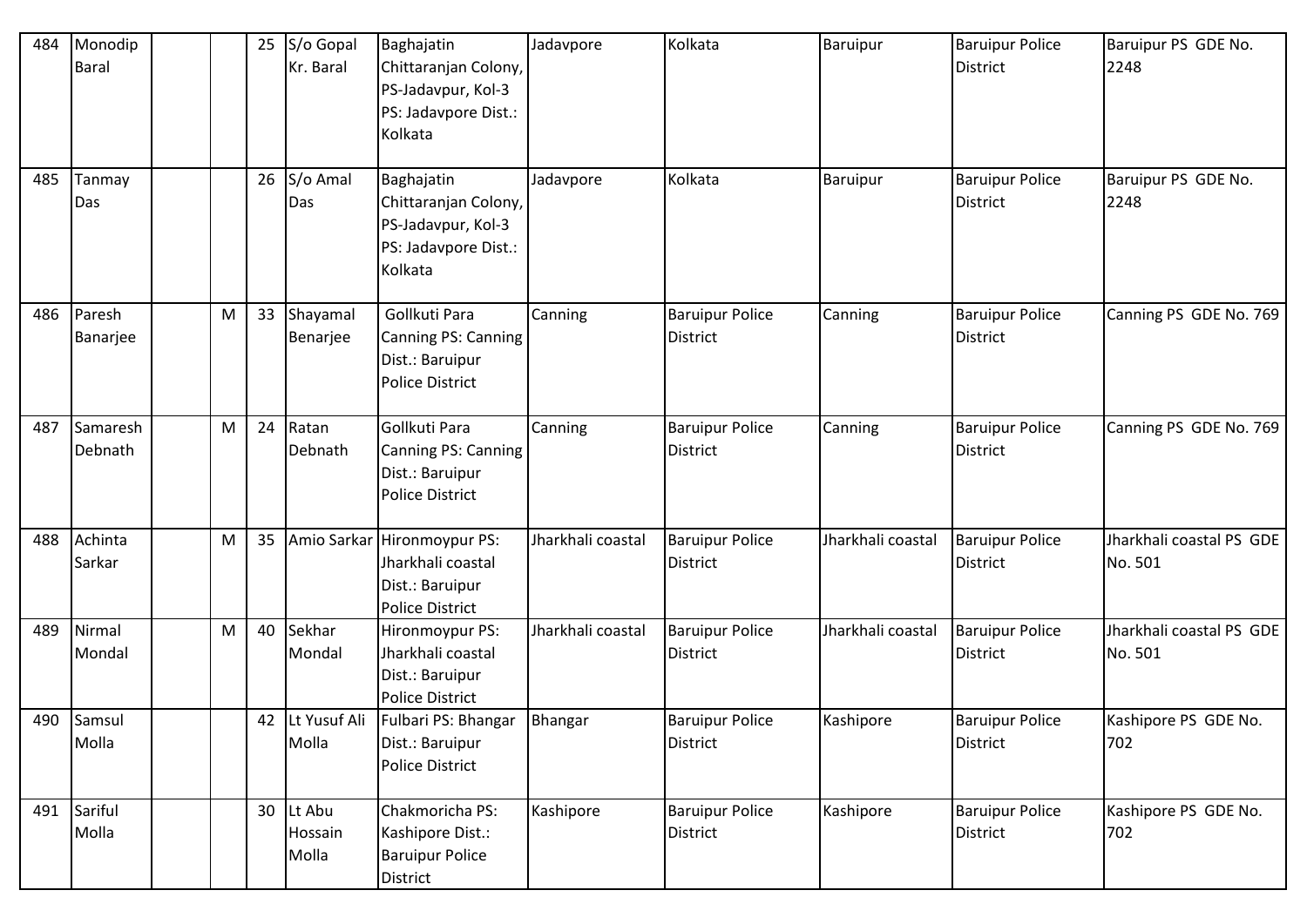| 492 | Akhirul           |           | 28 |              | Arafat Molla Majerhat PS: | Kashipore | <b>Baruipur Police</b> | Kashipore      | <b>Baruipur Police</b> | Kashipore PS GDE No.   |
|-----|-------------------|-----------|----|--------------|---------------------------|-----------|------------------------|----------------|------------------------|------------------------|
|     | Molla             |           |    |              | Kashipore Dist.:          |           | <b>District</b>        |                | <b>District</b>        | 702                    |
|     |                   |           |    |              | <b>Baruipur Police</b>    |           |                        |                |                        |                        |
|     |                   |           |    |              | District                  |           |                        |                |                        |                        |
| 493 | Omor              |           | 20 | Atabuddin    | Majerhat PS:              | Kashipore | <b>Baruipur Police</b> | Kashipore      | <b>Baruipur Police</b> | Kashipore PS GDE No.   |
|     | <b>Faruk Gain</b> |           |    | Gain         | Kashipore Dist.:          |           | <b>District</b>        |                | <b>District</b>        | 702                    |
|     |                   |           |    |              | <b>Baruipur Police</b>    |           |                        |                |                        |                        |
|     |                   |           |    |              | <b>District</b>           |           |                        |                |                        |                        |
| 494 | Jhantu            |           | 25 | Ajan Ali     | <b>Bhagowanpur PS:</b>    | Kashipore | <b>Baruipur Police</b> | Kashipore      | <b>Baruipur Police</b> | Kashipore PS GDE No.   |
|     | Molla             |           |    | Molla        | Kashipore Dist.:          |           | <b>District</b>        |                | <b>District</b>        | 714                    |
|     |                   |           |    |              | <b>Baruipur Police</b>    |           |                        |                |                        |                        |
|     |                   |           |    |              | <b>District</b>           |           |                        |                |                        |                        |
| 495 | Alamin            |           | 29 | Sattar Ali   | <b>Bhagowanpur PS:</b>    | Kashipore | <b>Baruipur Police</b> | Kashipore      | <b>Baruipur Police</b> | Kashipore PS GDE No.   |
|     | Molla             |           |    | Molla        | Kashipore Dist.:          |           | <b>District</b>        |                | <b>District</b>        | 714                    |
|     |                   |           |    |              | <b>Baruipur Police</b>    |           |                        |                |                        |                        |
|     |                   |           |    |              | District                  |           |                        |                |                        |                        |
| 496 | Pappu             |           |    | $S/O$ . Lt.  |                           |           | <b>Basirhat</b>        | Narendrapur    | <b>Baruipur Police</b> | Narendrapur PS GDE No. |
|     | Mondal            |           |    | Ruisuddin    |                           |           |                        |                | <b>District</b>        | 1463                   |
|     |                   |           |    | Mondal       |                           |           |                        |                |                        |                        |
| 497 | Kamirul           | ${\sf M}$ |    | Nabiul       |                           |           | <b>Basirhat</b>        | <b>Baduria</b> | <b>Basirhat</b>        | Baduria PS GDE No. 795 |
|     | Sardar            |           |    | Sardar       |                           |           |                        |                |                        |                        |
| 498 | Ebrahim           | ${\sf M}$ |    | Hasanujama   |                           |           | <b>Basirhat</b>        | <b>Baduria</b> | Basirhat               | Baduria PS GDE No. 795 |
|     | Mondal            |           |    | n Mondal     |                           |           |                        |                |                        |                        |
|     |                   |           |    |              |                           |           |                        |                |                        |                        |
| 499 | Arif Billa        | M         |    | Abdul        |                           |           | <b>Basirhat</b>        | <b>Baduria</b> | <b>Basirhat</b>        | Baduria PS GDE No. 795 |
|     | Mondal            |           |    | Razzaq       |                           |           |                        |                |                        |                        |
|     |                   |           |    | Mondal       |                           |           |                        |                |                        |                        |
| 500 | Sadhu             | ${\sf M}$ |    | Chatiranjan  |                           |           | <b>Basirhat</b>        | <b>Baduria</b> | Basirhat               | Baduria PS GDE No. 795 |
|     | <b>Basak</b>      |           |    | <b>Basak</b> |                           |           |                        |                |                        |                        |
| 501 | Mizanur           | M         |    | Tarikul      |                           |           | <b>Basirhat</b>        | <b>Baduria</b> | <b>Basirhat</b>        | Baduria PS GDE No. 795 |
|     | Islam             |           |    | Islam        |                           |           |                        |                |                        |                        |
| 502 | Sahidul           | M         |    | Sajahan      |                           |           | <b>Basirhat</b>        | <b>Baduria</b> | <b>Basirhat</b>        | Baduria PS GDE No. 795 |
|     | Mondal            |           |    | Mondal       |                           |           |                        |                |                        |                        |
| 503 | Samir Roy         | ${\sf M}$ |    | Lt Sunil Roy |                           |           | <b>Basirhat</b>        | <b>Baduria</b> | <b>Basirhat</b>        | Baduria PS GDE No. 796 |
|     |                   |           |    |              |                           |           |                        |                |                        |                        |
| 504 | Monirul           | M         |    | Lt Jyojuddin |                           |           | <b>Basirhat</b>        | <b>Baduria</b> | Basirhat               | Baduria PS GDE No. 796 |
|     | Mondal            |           |    | Mondal       |                           |           |                        |                |                        |                        |
|     |                   |           |    |              |                           |           |                        |                |                        |                        |
| 505 | Sahadul           | M         |    | Parul Box    |                           |           | <b>Basirhat</b>        | <b>Baduria</b> | <b>Basirhat</b>        | Baduria PS GDE No. 796 |
|     | Islam             |           |    | Mondal       |                           |           |                        |                |                        |                        |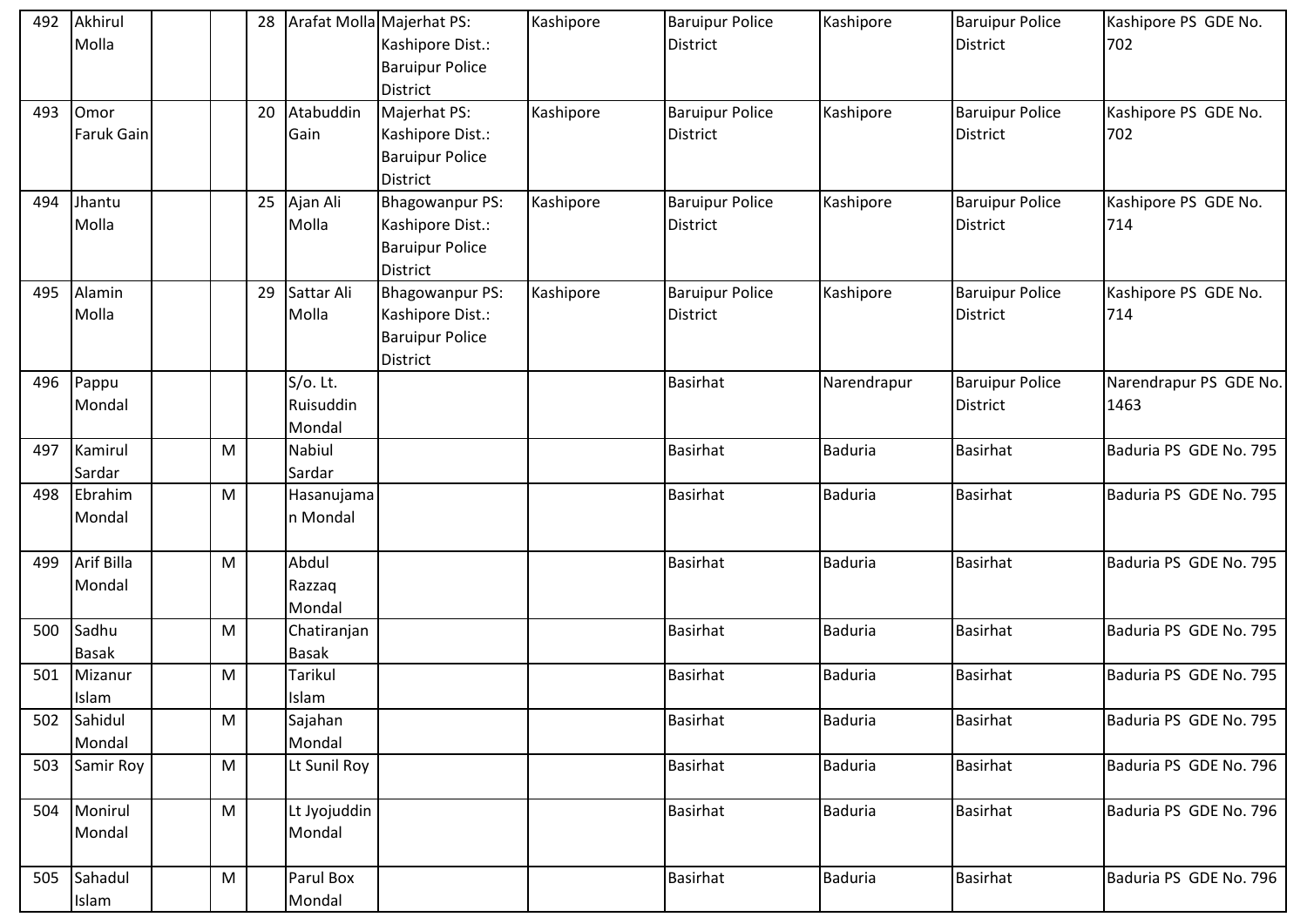| 506 | Kanai        | M |    | Sunil            |                                |              | <b>Basirhat</b> | <b>Baduria</b> | <b>Basirhat</b> | Baduria PS GDE No. 796 |
|-----|--------------|---|----|------------------|--------------------------------|--------------|-----------------|----------------|-----------------|------------------------|
|     | Mondal       |   |    | Mondal           |                                |              |                 |                |                 |                        |
| 507 | Gafur        | M | 25 | Jiarul Molla     | Ghoshpur PS: Haroa Haroa       |              | <b>Basirhat</b> | Haroa          | <b>Basirhat</b> | Haroa PS Outpost       |
|     | Molla        |   |    |                  | Dist.: Basirhat                |              |                 |                |                 | Louwgachi OP GDE No.   |
|     |              |   |    |                  |                                |              |                 |                |                 | 268                    |
| 508 | Jiarul       | M | 48 | Karim            | Laugachi PS: Haroa             | Haroa        | <b>Basirhat</b> | Haroa          | <b>Basirhat</b> | Haroa PS Outpost       |
|     | Molla        |   |    | Molla            | Dist.: Basirhat                |              |                 |                |                 | Louwgachi OP GDE No.   |
|     |              |   |    |                  |                                |              |                 |                |                 | 268                    |
| 509 | Vola         | M | 50 | Harimohan        | Telenipara PS:                 | Haroa        | <b>Basirhat</b> | Haroa          | <b>Basirhat</b> | Haroa PS Outpost       |
|     | Sardar       |   |    | Sardar           | Haroa Dist.: Basirhat          |              |                 |                |                 | Louwgachi OP GDE No.   |
|     |              |   |    |                  |                                |              |                 |                |                 | 268                    |
| 510 | <b>Bipin</b> | M | 37 | Anil Bijali      | PS: Haroa Dist.:               | Haroa        | <b>Basirhat</b> | Haroa          | <b>Basirhat</b> | Haroa PS Outpost       |
|     | Bijali       |   |    |                  | <b>Basirhat</b>                |              |                 |                |                 | Louwgachi OP GDE No.   |
|     |              |   |    |                  |                                |              |                 |                |                 | 268                    |
| 511 | Asadul       | M | 33 | Abuhossain       | Telenipara PS:                 | Haroa        | <b>Basirhat</b> | Haroa          | <b>Basirhat</b> | Haroa PS Outpost       |
|     | Sardar       |   |    | Sardar           | Haroa Dist.: Basirhat          |              |                 |                |                 | Louwgachi OP GDE No.   |
|     |              |   |    |                  |                                |              |                 |                |                 | 268                    |
| 512 | Rupa         | M | 27 |                  | Bhaddeswar Kachurhula PS:      | Haroa        | <b>Basirhat</b> | Haroa          | <b>Basirhat</b> | Haroa PS Outpost       |
|     | Sardar       |   |    | Sardar           | Haroa Dist.: Basirhat          |              |                 |                |                 | Louwgachi OP GDE No.   |
|     |              |   |    |                  |                                |              |                 |                |                 | 774                    |
| 513 | Jhantu       | M | 42 |                  | Chuni Molla Salipur PS: Haroa  | Haroa        | <b>Basirhat</b> | Haroa          | <b>Basirhat</b> | Haroa PS GDE No. 774   |
|     | Molla        |   |    |                  | Dist.: Basirhat                |              |                 |                |                 |                        |
| 514 | Bapi         | M | 21 | Rahim            | Haripur PS: Haroa              | Haroa        | <b>Basirhat</b> | Haroa          | <b>Basirhat</b> | Haroa PS GDE No. 774   |
|     | Molla        |   |    | Molla            | Dist.: Basirhat                |              |                 |                |                 |                        |
| 515 | Shambhu      | M | 42 | Lt. Sukdeb       | Haripur PS: Haroa              | Haroa        | <b>Basirhat</b> | Haroa          | <b>Basirhat</b> | Haroa PS GDE No. 756   |
|     | Thakur       |   |    | Thakur           | Dist.: Basirhat                |              |                 |                |                 |                        |
| 516 | Raju Roy     | M |    | <b>Ashok Roy</b> | Mathurapur PS:                 | <b>MATIA</b> | <b>Basirhat</b> | <b>MATIA</b>   | <b>Basirhat</b> | MATIA PS GDE No. 798   |
|     |              |   |    |                  | <b>MATIA Dist.:</b>            |              |                 |                |                 |                        |
|     |              |   |    |                  | <b>Basirhat</b>                | <b>MATIA</b> | <b>Basirhat</b> | <b>MATIA</b>   | <b>Basirhat</b> | MATIA PS GDE No. 822   |
| 517 | Sonalal      | M |    |                  | Lt Rajendra   PS: MATIA Dist.: |              |                 |                |                 |                        |
|     | Sahani       |   |    | Sahani           | <b>Basirhat</b>                |              |                 |                |                 |                        |
|     | 518 Rajkumar | M |    | S/o-Subrata      |                                |              | <b>Basirhat</b> | Minakhan       | <b>Basirhat</b> | Minakhan PS GDE No.    |
|     | Das          |   |    | Das              |                                |              |                 |                |                 | 707                    |
|     |              |   |    |                  |                                |              |                 |                |                 |                        |
| 519 | Jayanta      | M |    | $S/O-$           |                                |              | Basirhat        | Minakhan       | <b>Basirhat</b> | Minakhan PS GDE No.    |
|     | Patra        |   |    | Rajkrishna       |                                |              |                 |                |                 | 707                    |
|     |              |   |    | Patra            |                                |              |                 |                |                 |                        |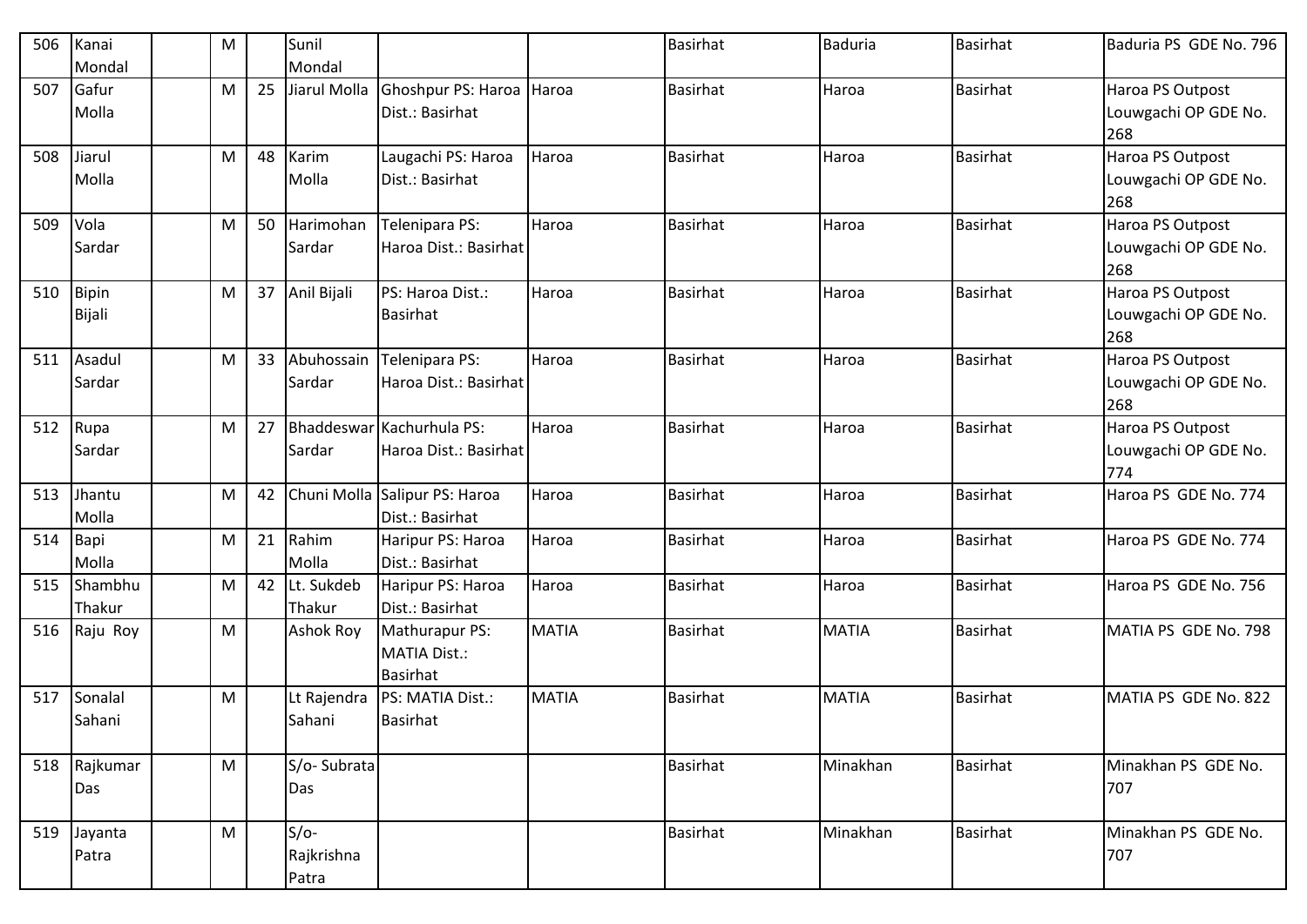| 520 | Kustab<br>Naskar            | M |    | S/o-Kumud<br>Naskar                   |                                                                                                                                |              | <b>Basirhat</b>                              | Minakhan             | <b>Basirhat</b>                              | Minakhan PS GDE No.<br>707                 |
|-----|-----------------------------|---|----|---------------------------------------|--------------------------------------------------------------------------------------------------------------------------------|--------------|----------------------------------------------|----------------------|----------------------------------------------|--------------------------------------------|
|     |                             |   |    |                                       |                                                                                                                                |              |                                              |                      |                                              |                                            |
| 521 | Chaber Ali<br><b>Bachar</b> | M |    | $S/O-$<br>Nabiroddin<br><b>Bachar</b> |                                                                                                                                |              | <b>Basirhat</b>                              | Minakhan             | <b>Basirhat</b>                              | Minakhan PS GDE No.<br>701                 |
| 522 | Subrata<br>Mondal           | M | 28 | Chanchal<br>Mondal                    | Dhuchnikhali PS:<br>Sandeshkhali Dist.:<br><b>Basirhat</b>                                                                     | Sandeshkhali | <b>Basirhat</b>                              | Sandeshkhali         | <b>Basirhat</b>                              | Sandeshkhali PS GDE<br>No. 609             |
| 523 | Pallab<br>Howly             | M | 19 | Kumaresh<br>Howly                     | PS: Sandeshkhali<br>Dist.: Basirhat                                                                                            | Sandeshkhali | <b>Basirhat</b>                              | Sandeshkhali         | <b>Basirhat</b>                              | Sandeshkhali PS GDE<br>No. 609             |
| 524 | Naba<br>Kumar<br>Panda      | M |    | Lt Pritabar<br>Panda                  | of Vill-Shatkania,<br>PO-Shibpur, PS-Egra,<br>Dist-Purb                                                                        |              | <b>Basirhat</b>                              | Bidhannagar<br>north | <b>Bidhannagar Police</b><br>Commissionerate | Bidhannagar north PS<br><b>GDE No. 900</b> |
| 525 | Samsuddi<br>n Molla         | M | 40 |                                       | Majid Molla Digberia, Badu<br>Road, PS<br>Madhyamgram, Kol-<br>128                                                             |              | <b>Basirhat</b>                              | Nscbi airport        | <b>Bidhannagar Police</b><br>Commissionerate | Nscbi airport PS GDE No.<br>508            |
| 526 | Sujoy<br>Sarkar             | M | 32 | Swapan<br>Sarkar                      | 49 R.B.C Road, PS<br>Dum Dum, Kol-28                                                                                           |              | <b>Basirhat</b>                              | Nscbi airport        | <b>Bidhannagar Police</b><br>Commissionerate | Nscbi airport PS GDE No.<br>508            |
| 527 | Altab Ali                   | M |    | Apijuddin<br>Ali                      | <b>Uttar Badra</b><br>Durganagar, PS-<br>Dum Dum, Kol-<br>700079                                                               |              | <b>Basirhat</b>                              | Nscbi airport        | <b>Bidhannagar Police</b><br>Commissionerate | Nscbi airport PS GDE No.<br>520            |
| 528 | Abdul<br>Rafiq              | M |    | <b>Abdul Latib</b>                    | Donnagar,<br>Ganganagar, PS<br>Airport, Kol-132                                                                                |              | <b>Basirhat</b>                              | Nscbi airport        | <b>Bidhannagar Police</b><br>Commissionerate | Nscbi airport PS GDE No.<br>520            |
| 529 | Sonu<br>Sahani              | M | 31 | Sibhu<br>Sahani                       | 2 Â <sup>1</sup> / <sub>2</sub> No. Airport<br>Gate, PS-Airport,<br>Kol-81                                                     |              | <b>Basirhat</b>                              | Nscbi airport        | <b>Bidhannagar Police</b><br>Commissionerate | Nscbi airport PS GDE No.<br>520            |
| 530 | Ajay<br>Banarjee            | M | 52 | Lt. Kamal<br>Banerjee                 | Kalikapur<br>Sardarpara, P.S. -<br>Rajarhat, North 24 P<br>PS: Rajarhat Dist.:<br><b>Bidhannagar Police</b><br>Commissionerate | Rajarhat     | <b>Bidhannagar Police</b><br>Commissionerate | Rajarhat             | <b>Bidhannagar Police</b><br>Commissionerate | Rajarhat PS GDE No. 478                    |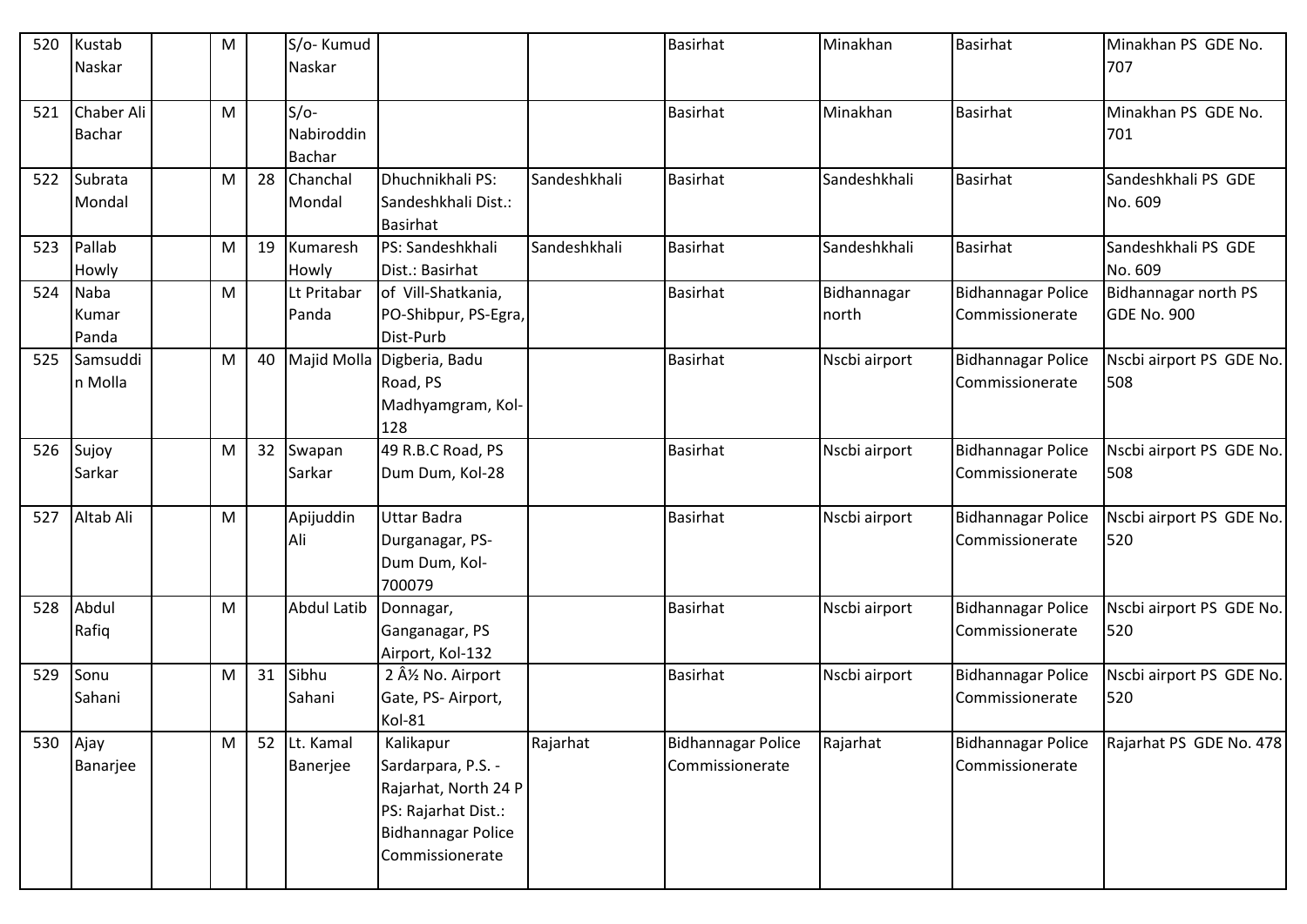| 531 | Rajkumar<br>Halder                   | M | 43 | Lt. Sridam<br>Halder    | Khatalpota, P.O. -<br>Krishnagar, P.S. -<br>Kotwali. PS: Rajarhat<br>Dist.: Bidhannagar<br>Police<br>Commissionerate  | Rajarhat | <b>Bidhannagar Police</b><br>Commissionerate | Rajarhat | <b>Bidhannagar Police</b><br>Commissionerate | Rajarhat PS GDE No. 471 |
|-----|--------------------------------------|---|----|-------------------------|-----------------------------------------------------------------------------------------------------------------------|----------|----------------------------------------------|----------|----------------------------------------------|-------------------------|
| 532 | <b>Bikram</b><br>Bhowmik             | M | 29 | Barid<br>Bhowmik        | Mallickpara, P.O. -<br>Krishnagar, P.S. -<br>Kotwali. PS: Rajarhat<br>Dist.: Bidhannagar<br>Police<br>Commissionerate | Rajarhat | <b>Bidhannagar Police</b><br>Commissionerate | Rajarhat | <b>Bidhannagar Police</b><br>Commissionerate | Rajarhat PS GDE No. 471 |
| 533 | Balai<br>Mondal                      | M | 47 | Nakul<br>Mondal         | Radhanagar, P.O. -<br>Krishnagar, P.S. -<br>Kotwali. PS: Rajarhat<br>Dist.: Bidhannagar<br>Police<br>Commissionerate  | Rajarhat | <b>Bidhannagar Police</b><br>Commissionerate | Rajarhat | <b>Bidhannagar Police</b><br>Commissionerate | Rajarhat PS GDE No. 471 |
| 534 | Mohit<br>Veljibhai<br>Langhanoj<br>a | M | 31 | Veljibhai<br>Langhanoja | Sakal, P.S. - Sakal.<br>PS: Rajarhat Dist.:<br><b>Bidhannagar Police</b><br>Commissionerate                           | Rajarhat | <b>Bidhannagar Police</b><br>Commissionerate | Rajarhat | <b>Bidhannagar Police</b><br>Commissionerate | Rajarhat PS GDE No. 471 |
| 535 | Biswajit<br>Karmakar                 | M | 42 | Lt. Ajit<br>Karmakar    | Boubazar, P.S. -<br>Kotwali. PS: Rajarhat<br>Dist.: Bidhannagar<br>Police<br>Commissionerate                          | Rajarhat | <b>Bidhannagar Police</b><br>Commissionerate | Rajarhat | <b>Bidhannagar Police</b><br>Commissionerate | Rajarhat PS GDE No. 471 |
| 536 | Kunal<br>Mondal                      | M | 29 | Kartick<br>Mondal       | Krishnagar, P.S. -<br>Kotwali. PS: Rajarhat<br>Dist.: Bidhannagar<br>Police<br>Commissionerate                        | Rajarhat | <b>Bidhannagar Police</b><br>Commissionerate | Rajarhat | <b>Bidhannagar Police</b><br>Commissionerate | Rajarhat PS GDE No. 471 |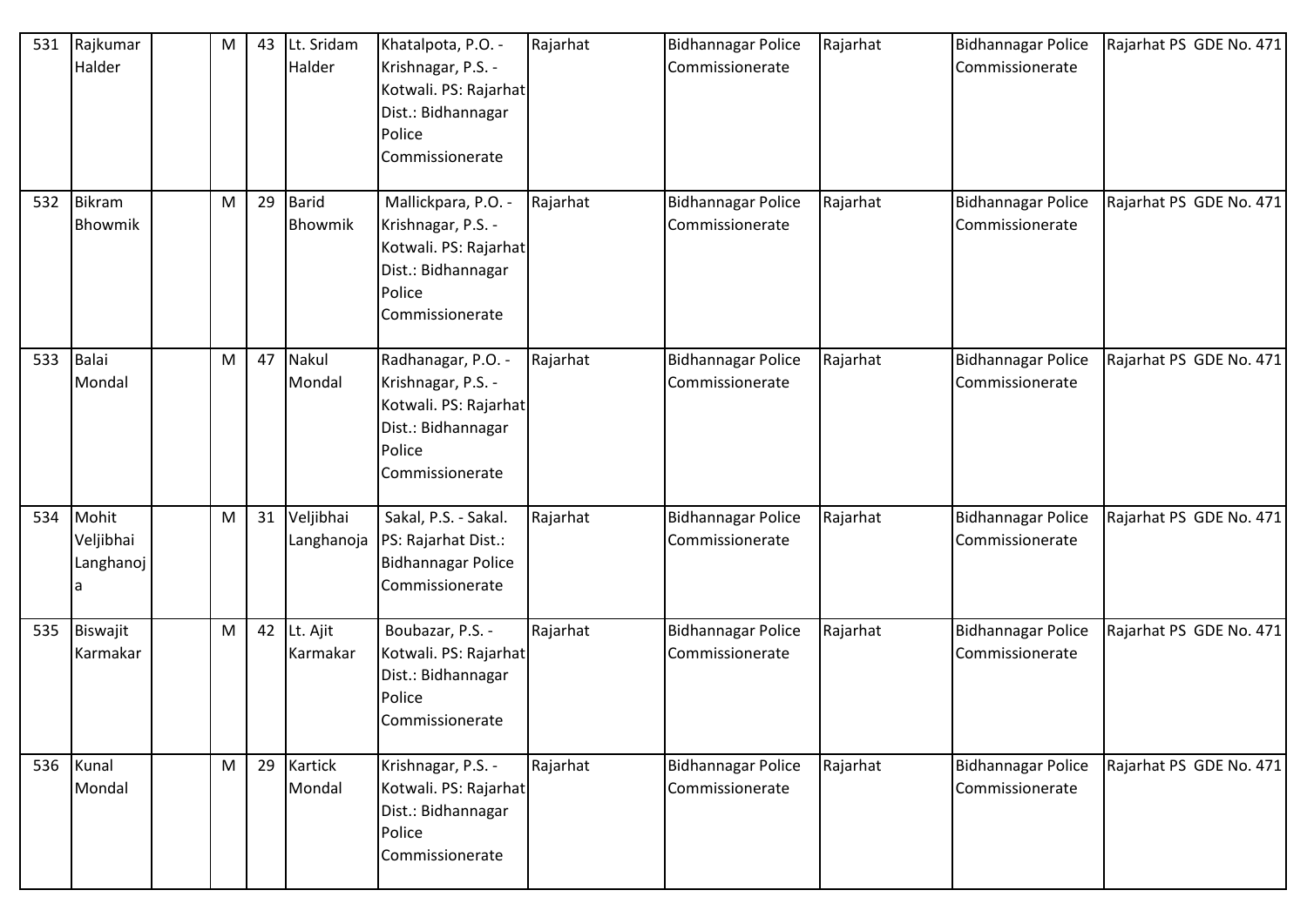| 537 | Mostafa<br>Mamon      | M | 34 | Sekh                | Abdul Majd Bedhua Road, P.S. -<br>Nakashipara. PS:<br>Rajarhat Dist.:<br><b>Bidhannagar Police</b><br>Commissionerate             | Rajarhat | <b>Bidhannagar Police</b><br>Commissionerate | Rajarhat | Bidhannagar Police<br>Commissionerate        | Rajarhat PS GDE No. 471 |
|-----|-----------------------|---|----|---------------------|-----------------------------------------------------------------------------------------------------------------------------------|----------|----------------------------------------------|----------|----------------------------------------------|-------------------------|
|     | 538 Vipul<br>Kasundar | M | 31 | Bhrunabhi           | Sakat, P.S. - Sakat,<br>Rajkot. PS: Rajarhat<br>Dist.: Bidhannagar<br>Police<br>Commissionerate                                   | Rajarhat | <b>Bidhannagar Police</b><br>Commissionerate | Rajarhat | <b>Bidhannagar Police</b><br>Commissionerate | Rajarhat PS GDE No. 471 |
| 539 | Kakoli<br>Rajbanshi   | M | 24 | Ranjit<br>Rajbanshi | Arjunpur<br>Paschimpara, P.S. -<br>Baguiati. PS:<br>Rajarhat Dist.:<br>Bidhannagar Police<br>Commissionerate                      | Rajarhat | <b>Bidhannagar Police</b><br>Commissionerate | Rajarhat | <b>Bidhannagar Police</b><br>Commissionerate | Rajarhat PS GDE No. 471 |
| 540 | Moumita<br>Saha Dey   | M | 24 |                     | Ajit Kr. Saha Jangara Milan<br>Mandir, P.S. -<br>Baguiati. PS:<br>Rajarhat Dist.:<br><b>Bidhannagar Police</b><br>Commissionerate | Rajarhat | <b>Bidhannagar Police</b><br>Commissionerate | Rajarhat | <b>Bidhannagar Police</b><br>Commissionerate | Rajarhat PS GDE No. 471 |
| 541 | Jhuma<br>Talukdar     | M | 24 | Somnath<br>Ghosh    | Jangra<br>Rabindrapally, P.S. -<br>Baguiati. PS:<br>Rajarhat Dist.:<br><b>Bidhannagar Police</b><br>Commissionerate               | Rajarhat | <b>Bidhannagar Police</b><br>Commissionerate | Rajarhat | <b>Bidhannagar Police</b><br>Commissionerate | Rajarhat PS GDE No. 471 |
| 542 | Rahit Roy             | M | 28 | Ranjit Roy          | 13F Golf Green, P.S. - Rajarhat<br>Galf Green. PS:<br>Rajarhat Dist.:<br><b>Bidhannagar Police</b><br>Commissionerate             |          | <b>Bidhannagar Police</b><br>Commissionerate | Rajarhat | <b>Bidhannagar Police</b><br>Commissionerate | Rajarhat PS GDE No. 471 |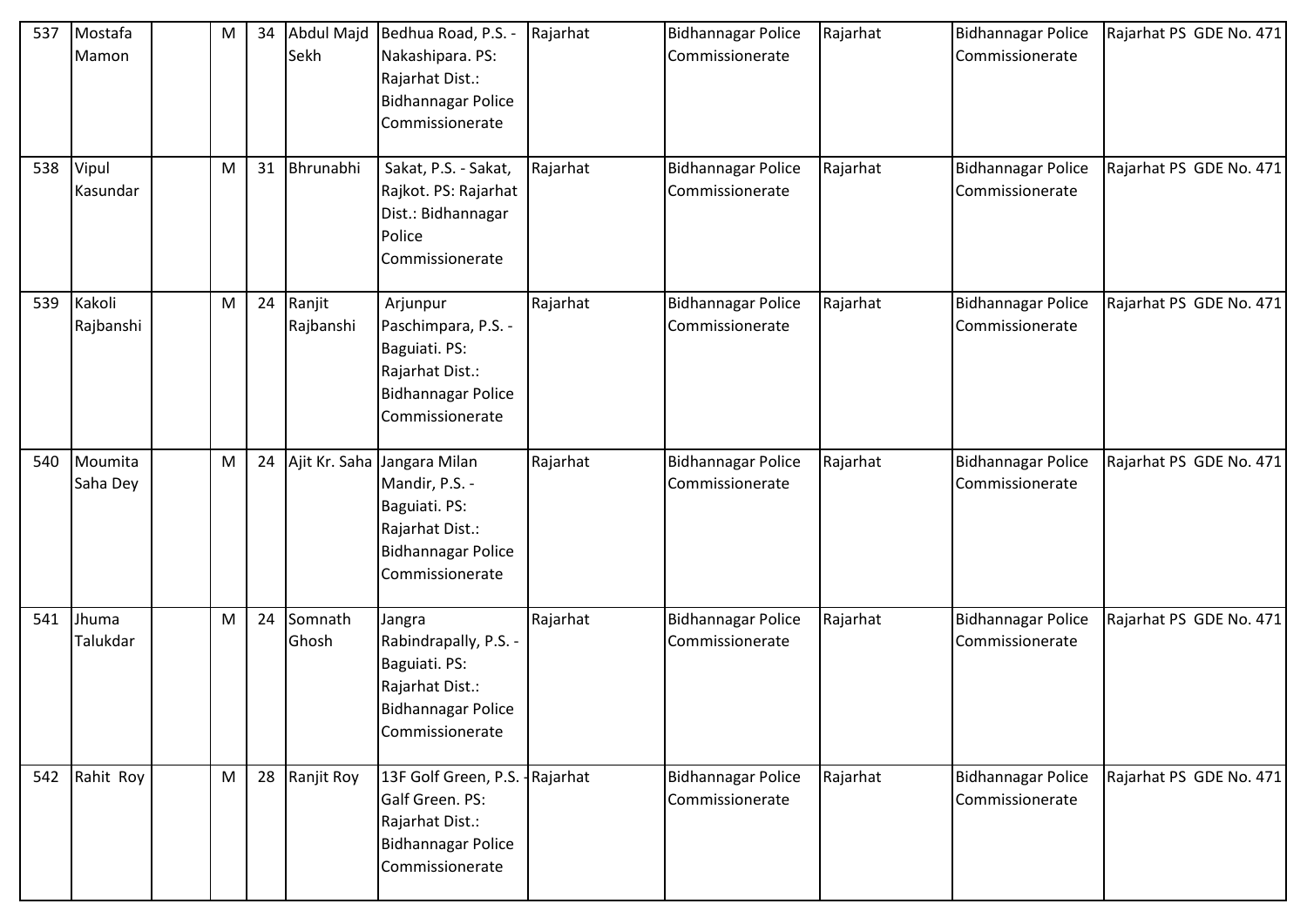| 543 | Ajay<br>Kahar                       | ${\sf M}$ | 26 | <b>Babulal</b><br>Kahar                        | 69/3 Ultadanga<br>Main Road P.S. -<br>Ultadanga. PS:<br>Rajarhat Dist.:<br><b>Bidhannagar Police</b><br>Commissionerate | Rajarhat | <b>Bidhannagar Police</b><br>Commissionerate | Rajarhat | <b>Bidhannagar Police</b><br>Commissionerate | Rajarhat PS GDE No. 471 |
|-----|-------------------------------------|-----------|----|------------------------------------------------|-------------------------------------------------------------------------------------------------------------------------|----------|----------------------------------------------|----------|----------------------------------------------|-------------------------|
| 544 | Mithu<br>Samonto                    | M         | 26 | Sumon<br>Samanto                               | Ghatal Sreepur, P.S. - Rajarhat<br>Ghatal. PS: Rajarhat<br>Dist.: Bidhannagar<br>Police<br>Commissionerate              |          | <b>Bidhannagar Police</b><br>Commissionerate | Rajarhat | <b>Bidhannagar Police</b><br>Commissionerate | Rajarhat PS GDE No. 471 |
| 545 | Riya<br>Halder<br>Porimal<br>Halder | M         | 20 | Tehotto<br>Shayamnag<br>ar, P.s. -<br>Tehotto. | PS: Rajarhat Dist.:<br><b>Bidhannagar Police</b><br>Commissionerate                                                     | Rajarhat | <b>Bidhannagar Police</b><br>Commissionerate | Rajarhat | <b>Bidhannagar Police</b><br>Commissionerate | Rajarhat PS GDE No. 471 |
| 546 | Selim Ali                           | M         | 22 | Jafar Ali                                      | Chandigarh, P.S. -<br>Madhyamgram. PS:<br>Rajarhat Dist.:<br><b>Bidhannagar Police</b><br>Commissionerate               | Rajarhat | <b>Bidhannagar Police</b><br>Commissionerate | Rajarhat | <b>Bidhannagar Police</b><br>Commissionerate | Rajarhat PS GDE No. 493 |
| 547 | Saruk Ali                           | ${\sf M}$ | 27 | Abdul<br>Hannan                                | Chandigarh, P.S. -<br>Madhyamgram. PS:<br>Rajarhat Dist.:<br><b>Bidhannagar Police</b><br>Commissionerate               | Rajarhat | <b>Bidhannagar Police</b><br>Commissionerate | Rajarhat | <b>Bidhannagar Police</b><br>Commissionerate | Rajarhat PS GDE No. 493 |
| 548 | Tusar Pal                           | M         | 25 | Ram Pal                                        | Bedhua Sukanto<br>Pally, P.S. - Dum<br>Dum. PS: Rajarhat<br>Dist.: Bidhannagar<br>Police<br>Commissionerate             | Rajarhat | <b>Bidhannagar Police</b><br>Commissionerate | Rajarhat | <b>Bidhannagar Police</b><br>Commissionerate | Rajarhat PS GDE No. 493 |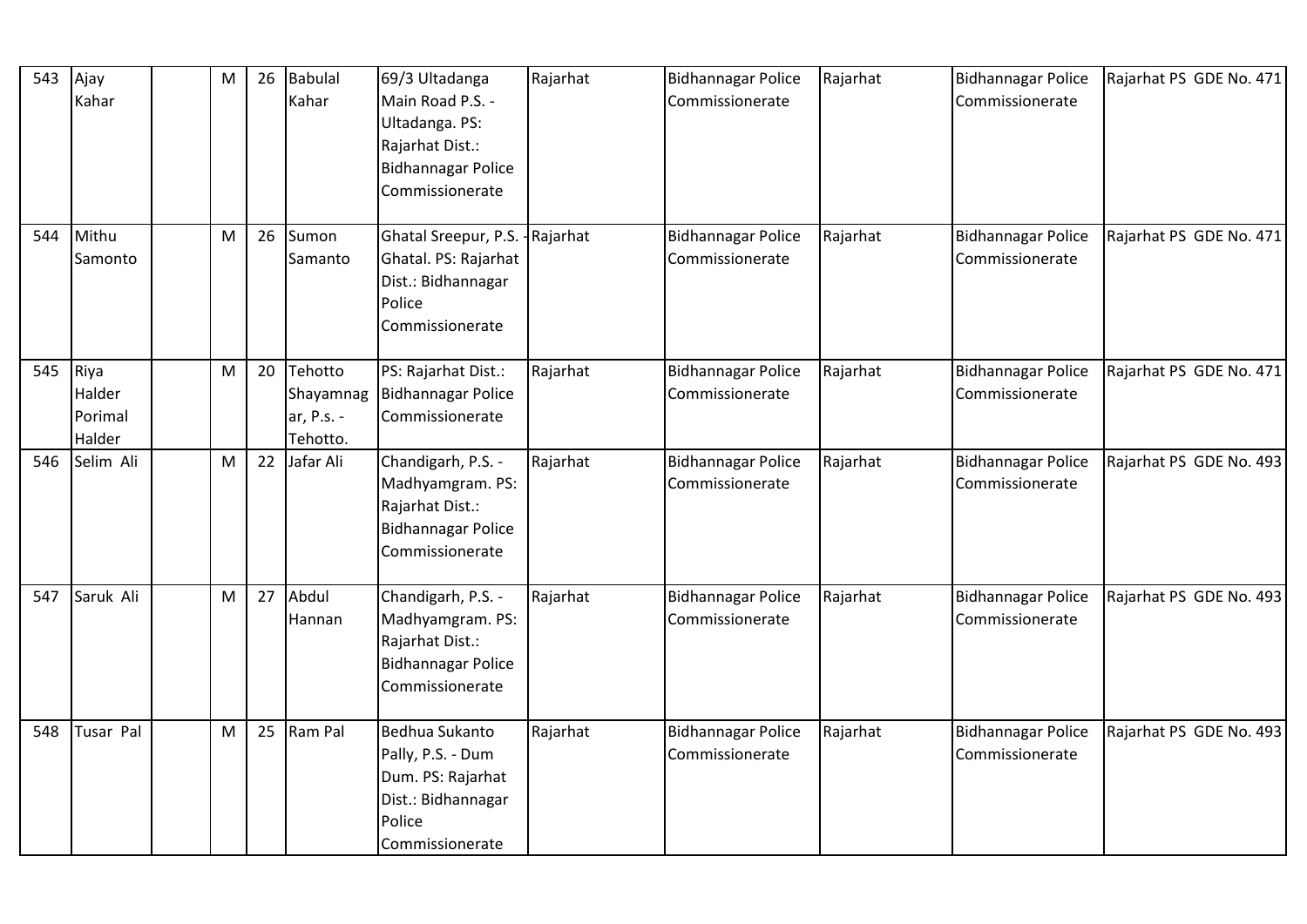| 549 | Anirban      | M | 23 | Shyamal         | Bedhua Sukanto            | Rajarhat | <b>Bidhannagar Police</b> | Rajarhat | <b>Bidhannagar Police</b> | Rajarhat PS GDE No. 493 |
|-----|--------------|---|----|-----------------|---------------------------|----------|---------------------------|----------|---------------------------|-------------------------|
|     | Sarkar       |   |    | Sarkar          | Pally, P.S. - Dum         |          | Commissionerate           |          | Commissionerate           |                         |
|     |              |   |    |                 | Dum. PS: Rajarhat         |          |                           |          |                           |                         |
|     |              |   |    |                 | Dist.: Bidhannagar        |          |                           |          |                           |                         |
|     |              |   |    |                 | Police                    |          |                           |          |                           |                         |
|     |              |   |    |                 | Commissionerate           |          |                           |          |                           |                         |
| 550 | Rajib Das    | M | 24 | <b>Subhasis</b> | Bedhua Sukanto            | Rajarhat | <b>Bidhannagar Police</b> | Rajarhat | <b>Bidhannagar Police</b> | Rajarhat PS GDE No. 493 |
|     |              |   |    | Das             | Pally, P.S. - Dum         |          | Commissionerate           |          | Commissionerate           |                         |
|     |              |   |    |                 | Dum. PS: Rajarhat         |          |                           |          |                           |                         |
|     |              |   |    |                 | Dist.: Bidhannagar        |          |                           |          |                           |                         |
|     |              |   |    |                 | Police                    |          |                           |          |                           |                         |
|     |              |   |    |                 | Commissionerate           |          |                           |          |                           |                         |
| 551 | Subhankar    | M | 26 | Debasish        | Bedhua Sukanto            | Rajarhat | <b>Bidhannagar Police</b> | Rajarhat | <b>Bidhannagar Police</b> | Rajarhat PS GDE No. 493 |
|     | Saha         |   |    | Saha            | Pally, P.S. - Dum         |          | Commissionerate           |          | Commissionerate           |                         |
|     |              |   |    |                 | Dum. PS: Rajarhat         |          |                           |          |                           |                         |
|     |              |   |    |                 | Dist.: Bidhannagar        |          |                           |          |                           |                         |
|     |              |   |    |                 | Police                    |          |                           |          |                           |                         |
|     |              |   |    |                 | Commissionerate           |          |                           |          |                           |                         |
| 552 | Debjit       | M | 23 | Rabindra        | Bankimpally, P.S. -       | Rajarhat | <b>Bidhannagar Police</b> | Rajarhat | <b>Bidhannagar Police</b> | Rajarhat PS GDE No. 493 |
|     | Kundu        |   |    | Kundu           | Madhyamgram. PS:          |          | Commissionerate           |          | Commissionerate           |                         |
|     |              |   |    |                 | Rajarhat Dist.:           |          |                           |          |                           |                         |
|     |              |   |    |                 | <b>Bidhannagar Police</b> |          |                           |          |                           |                         |
|     |              |   |    |                 | Commissionerate           |          |                           |          |                           |                         |
|     |              |   |    |                 |                           |          |                           |          |                           |                         |
| 553 | Rahul        | M | 23 | Goutam          | Bankimpally, P.S. -       | Rajarhat | <b>Bidhannagar Police</b> | Rajarhat | <b>Bidhannagar Police</b> | Rajarhat PS GDE No. 493 |
|     | Gayan        |   |    | Gayan           | Madhyamgram. PS:          |          | Commissionerate           |          | Commissionerate           |                         |
|     |              |   |    |                 | Rajarhat Dist.:           |          |                           |          |                           |                         |
|     |              |   |    |                 | <b>Bidhannagar Police</b> |          |                           |          |                           |                         |
|     |              |   |    |                 | Commissionerate           |          |                           |          |                           |                         |
|     |              |   |    |                 |                           |          |                           |          |                           |                         |
|     | 554 Aup Shil | M | 40 | Lt. Sudhir      | Bani Kontho Nagar,        | Rajarhat | Bidhannagar Police        | Rajarhat | <b>Bidhannagar Police</b> | Rajarhat PS GDE No. 493 |
|     |              |   |    | Shil            | P.S. - Barasat. PS:       |          | Commissionerate           |          | Commissionerate           |                         |
|     |              |   |    |                 | Rajarhat Dist.:           |          |                           |          |                           |                         |
|     |              |   |    |                 | <b>Bidhannagar Police</b> |          |                           |          |                           |                         |
|     |              |   |    |                 | Commissionerate           |          |                           |          |                           |                         |
|     |              |   |    |                 |                           |          |                           |          |                           |                         |
|     |              |   |    |                 |                           |          |                           |          |                           |                         |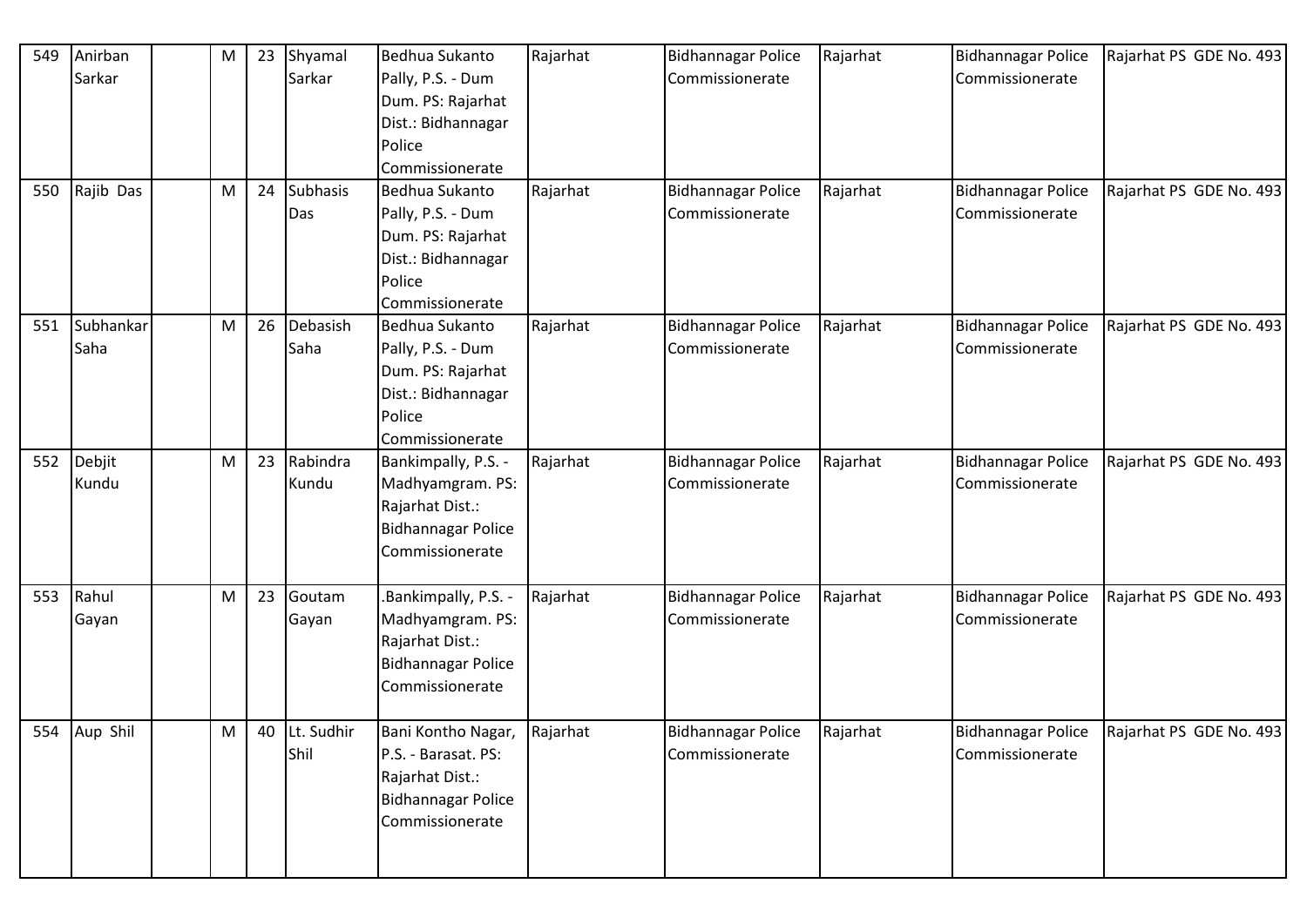| 555 Sk. | Momin                    | $\mathsf{M}% _{T}=\mathsf{M}_{T}\!\left( a,b\right) ,\ \mathsf{M}_{T}=\mathsf{M}_{T}\!\left( a,b\right) ,$ | 50 |                           | Sk. Jamat Ali Bani Kontho Nagar,<br>P.S. - Barasat. PS:<br>Rajarhat Dist.:<br><b>Bidhannagar Police</b><br>Commissionerate | Rajarhat | <b>Bidhannagar Police</b><br>Commissionerate | Rajarhat | <b>Bidhannagar Police</b><br>Commissionerate | Rajarhat PS GDE No. 493 |
|---------|--------------------------|------------------------------------------------------------------------------------------------------------|----|---------------------------|----------------------------------------------------------------------------------------------------------------------------|----------|----------------------------------------------|----------|----------------------------------------------|-------------------------|
| 556     | Arindam<br><b>Biswas</b> | ${\sf M}$                                                                                                  | 40 | <b>Biswas</b>             | Dhormo Das Bani Kontho Nagar,<br>P.S. - Barasat. PS:<br>Rajarhat Dist.:<br><b>Bidhannagar Police</b><br>Commissionerate    | Rajarhat | <b>Bidhannagar Police</b><br>Commissionerate | Rajarhat | <b>Bidhannagar Police</b><br>Commissionerate | Rajarhat PS GDE No. 493 |
| 557     | Ashis<br>Mitra           | $\mathsf{M}% _{T}=\mathsf{M}_{T}\!\left( a,b\right) ,\ \mathsf{M}_{T}=\mathsf{M}_{T}\!\left( a,b\right) ,$ | 42 | Lakhi<br>Parasad<br>Mitra | Bani Kontho Nagar,<br>P.S. - Barasat. PS:<br>Rajarhat Dist.:<br><b>Bidhannagar Police</b><br>Commissionerate               | Rajarhat | <b>Bidhannagar Police</b><br>Commissionerate | Rajarhat | <b>Bidhannagar Police</b><br>Commissionerate | Rajarhat PS GDE No. 493 |
| 558     | Gopal<br>Modok           | ${\sf M}$                                                                                                  | 52 | Santi<br>Modok            | Bani Kontho Nagar,<br>P.S. - Barasat. PS:<br>Rajarhat Dist.:<br><b>Bidhannagar Police</b><br>Commissionerate               | Rajarhat | <b>Bidhannagar Police</b><br>Commissionerate | Rajarhat | <b>Bidhannagar Police</b><br>Commissionerate | Rajarhat PS GDE No. 493 |
| 559     | Ujjal<br>Adhikary        | ${\sf M}$                                                                                                  | 28 | Ashim<br>Adhikary         | Bani Kontho Nagar,<br>P.S. - Barasat. PS:<br>Rajarhat Dist.:<br><b>Bidhannagar Police</b><br>Commissionerate               | Rajarhat | <b>Bidhannagar Police</b><br>Commissionerate | Rajarhat | <b>Bidhannagar Police</b><br>Commissionerate | Rajarhat PS GDE No. 493 |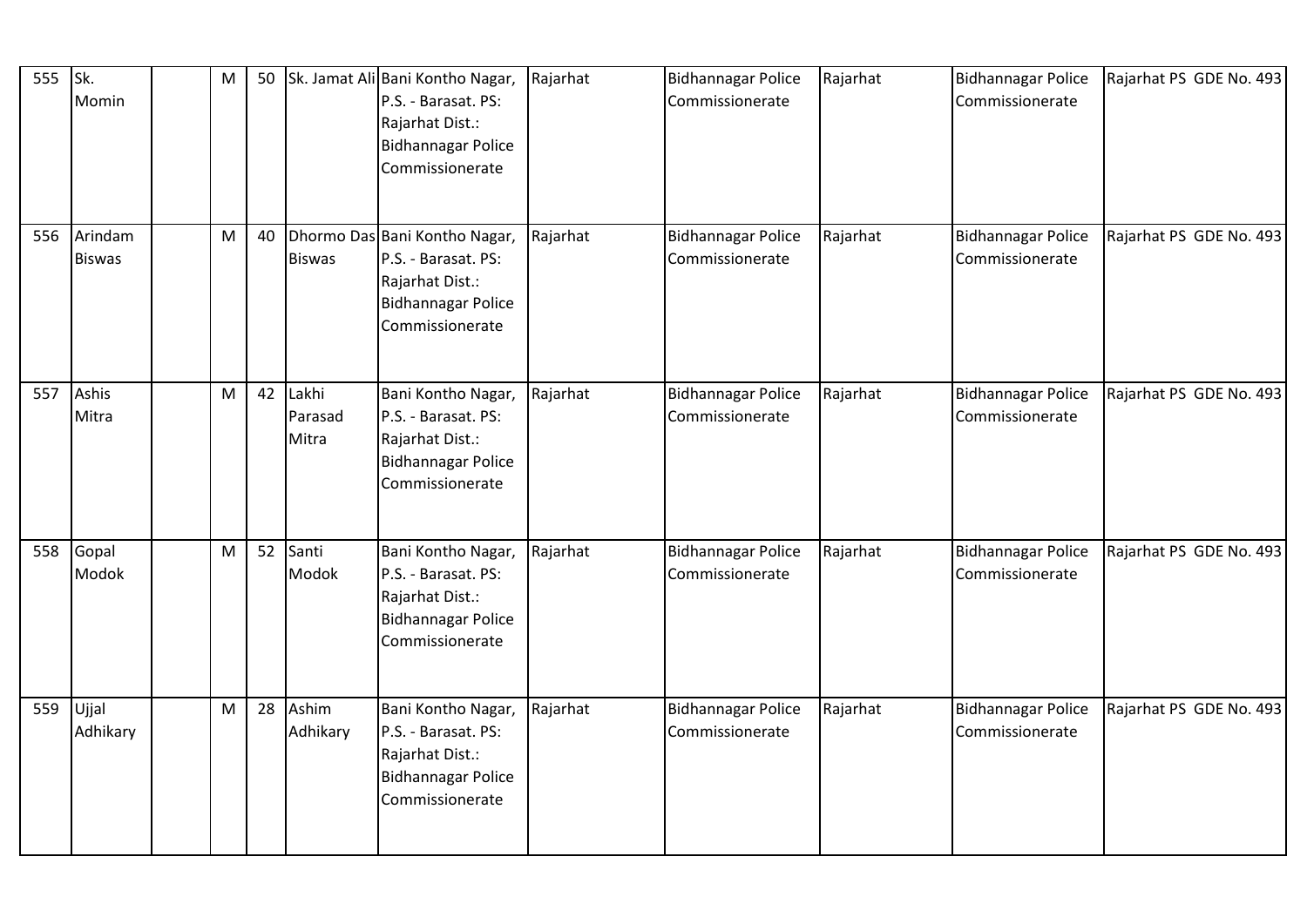| 560 | Biswanath<br>Das | M         | 42 | h Das             | Rabindranat Bani Kontho Nagar,<br>P.S. - Barasat. PS:<br>Rajarhat Dist.:<br><b>Bidhannagar Police</b><br>Commissionerate | Rajarhat | <b>Bidhannagar Police</b><br>Commissionerate | Rajarhat | <b>Bidhannagar Police</b><br>Commissionerate | Rajarhat PS GDE No. 493 |
|-----|------------------|-----------|----|-------------------|--------------------------------------------------------------------------------------------------------------------------|----------|----------------------------------------------|----------|----------------------------------------------|-------------------------|
| 561 | Rahul<br>Dutta   | M         | 22 | Pradip<br>Dutta   | North Nimta<br>Paikpara, P.S. -<br>Nimta. PS: Rajarhat<br>Dist.: Bidhannagar<br>Police<br>Commissionerate                | Rajarhat | <b>Bidhannagar Police</b><br>Commissionerate | Rajarhat | <b>Bidhannagar Police</b><br>Commissionerate | Rajarhat PS GDE No. 493 |
| 562 | Manos<br>Debnath | M         | 23 | Amadhu<br>Debnath | Uttar Patna, P.S. -<br>Nimta. PS: Rajarhat<br>Dist.: Bidhannagar<br>Police<br>Commissionerate                            | Rajarhat | <b>Bidhannagar Police</b><br>Commissionerate | Rajarhat | <b>Bidhannagar Police</b><br>Commissionerate | Rajarhat PS GDE No. 493 |
| 563 | Akram<br>Hossain | M         | 23 | Monirul<br>Islam  | 83 Sarat Pally, P.S. -<br>Belgoriya. PS:<br>Rajarhat Dist.:<br>Bidhannagar Police<br>Commissionerate                     | Rajarhat | <b>Bidhannagar Police</b><br>Commissionerate | Rajarhat | <b>Bidhannagar Police</b><br>Commissionerate | Rajarhat PS GDE No. 493 |
| 564 | Sourav<br>Sarkar | M         | 23 | Samiran<br>Sarkar | Nanda Nagar, P.S. -<br>Belgoriya. PS:<br>Rajarhat Dist.:<br><b>Bidhannagar Police</b><br>Commissionerate                 | Rajarhat | <b>Bidhannagar Police</b><br>Commissionerate | Rajarhat | <b>Bidhannagar Police</b><br>Commissionerate | Rajarhat PS GDE No. 493 |
| 565 | Saikat<br>Sarkar | ${\sf M}$ |    | Sanjoy<br>Sarkar  | Nanda Nagar, P.S. -<br>Belgoriya. PS:<br>Rajarhat Dist.:<br>Bidhannagar Police<br>Commissionerate                        | Rajarhat | <b>Bidhannagar Police</b><br>Commissionerate | Rajarhat | <b>Bidhannagar Police</b><br>Commissionerate | Rajarhat PS GDE No. 493 |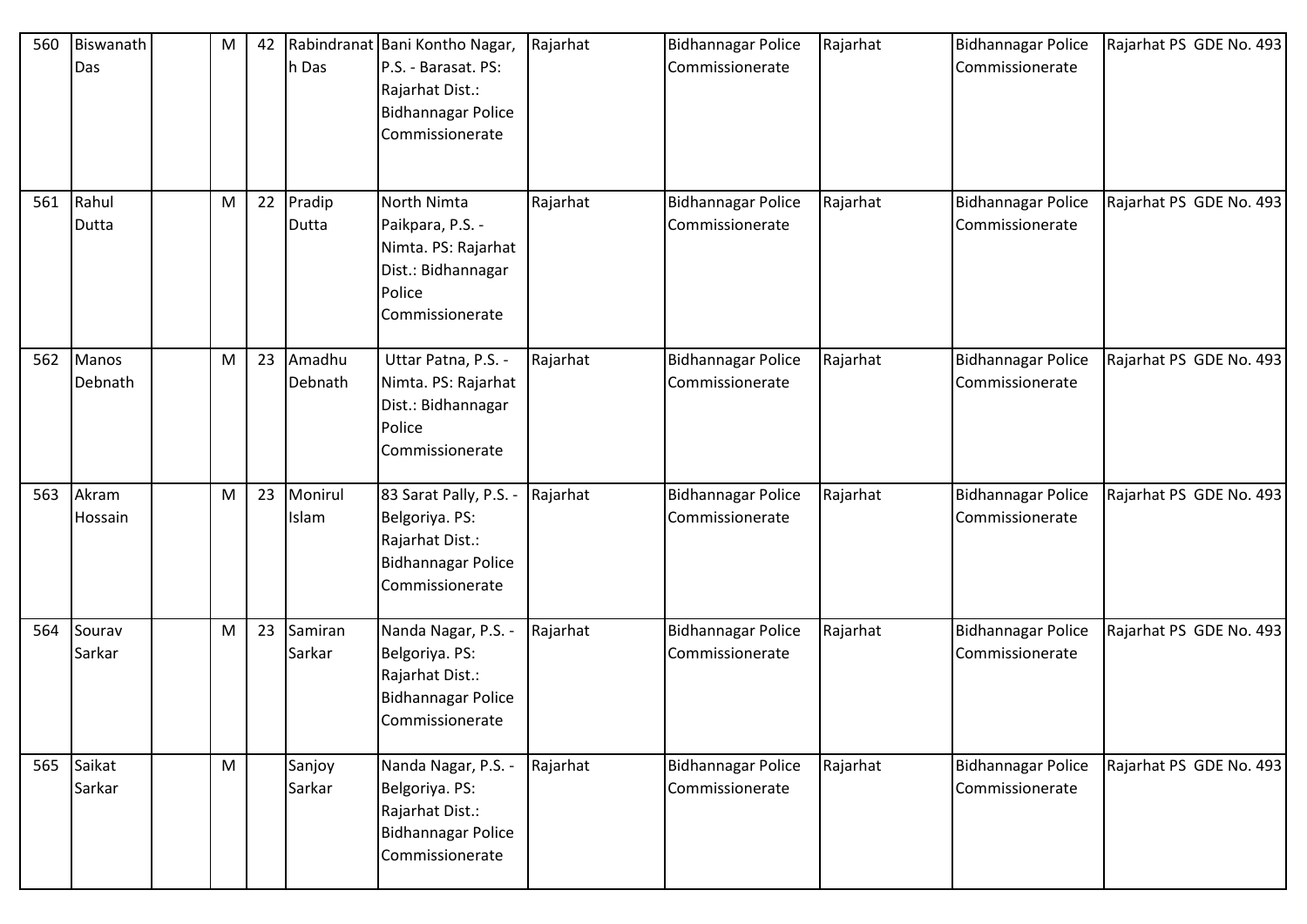| 566 | Subhajit<br>Majumder      | M | 23 | Sankar<br>Majumder     | Sukanto Pally, P.S. -<br>Dum Dum. PS:<br>Rajarhat Dist.:<br><b>Bidhannagar Police</b><br>Commissionerate             | Rajarhat | <b>Bidhannagar Police</b><br>Commissionerate | Rajarhat | <b>Bidhannagar Police</b><br>Commissionerate | Rajarhat PS GDE No. 493 |
|-----|---------------------------|---|----|------------------------|----------------------------------------------------------------------------------------------------------------------|----------|----------------------------------------------|----------|----------------------------------------------|-------------------------|
| 567 | Akshay<br>Roy             | M | 23 |                        | Goutam Roy Sukanto Pally, P.S. -<br>Dum Dum. PS:<br>Rajarhat Dist.:<br><b>Bidhannagar Police</b><br>Commissionerate  | Rajarhat | <b>Bidhannagar Police</b><br>Commissionerate | Rajarhat | <b>Bidhannagar Police</b><br>Commissionerate | Rajarhat PS GDE No. 493 |
| 568 | Goutam<br>Barui           | M | 27 |                        | Gopal Barui Sukanto Pally, P.S. -<br>Dum Dum. PS:<br>Rajarhat Dist.:<br><b>Bidhannagar Police</b><br>Commissionerate | Rajarhat | <b>Bidhannagar Police</b><br>Commissionerate | Rajarhat | <b>Bidhannagar Police</b><br>Commissionerate | Rajarhat PS GDE No. 493 |
| 569 | Bitan Dey                 | M | 23 | <b>Bimal Dey</b>       | Nimta Paikpara, P.S. Rajarhat<br>Nimta. PS: Rajarhat<br>Dist.: Bidhannagar<br>Police<br>Commissionerate              |          | <b>Bidhannagar Police</b><br>Commissionerate | Rajarhat | <b>Bidhannagar Police</b><br>Commissionerate | Rajarhat PS GDE No. 493 |
| 570 | Sukamal<br>Bala           | M | 28 | <b>Tapan Bala</b>      | Sukanto Pally, P.S. -<br>Dum Dum. PS:<br>Rajarhat Dist.:<br><b>Bidhannagar Police</b><br>Commissionerate             | Rajarhat | <b>Bidhannagar Police</b><br>Commissionerate | Rajarhat | <b>Bidhannagar Police</b><br>Commissionerate | Rajarhat PS GDE No. 493 |
|     | 571 Ayan<br><b>Biswas</b> | M | 24 | Haran<br><b>Biswas</b> | Sukanto Pally, P.S. -<br>Dum Dum. PS:<br>Rajarhat Dist.:<br><b>Bidhannagar Police</b><br>Commissionerate             | Rajarhat | <b>Bidhannagar Police</b><br>Commissionerate | Rajarhat | <b>Bidhannagar Police</b><br>Commissionerate | Rajarhat PS GDE No. 493 |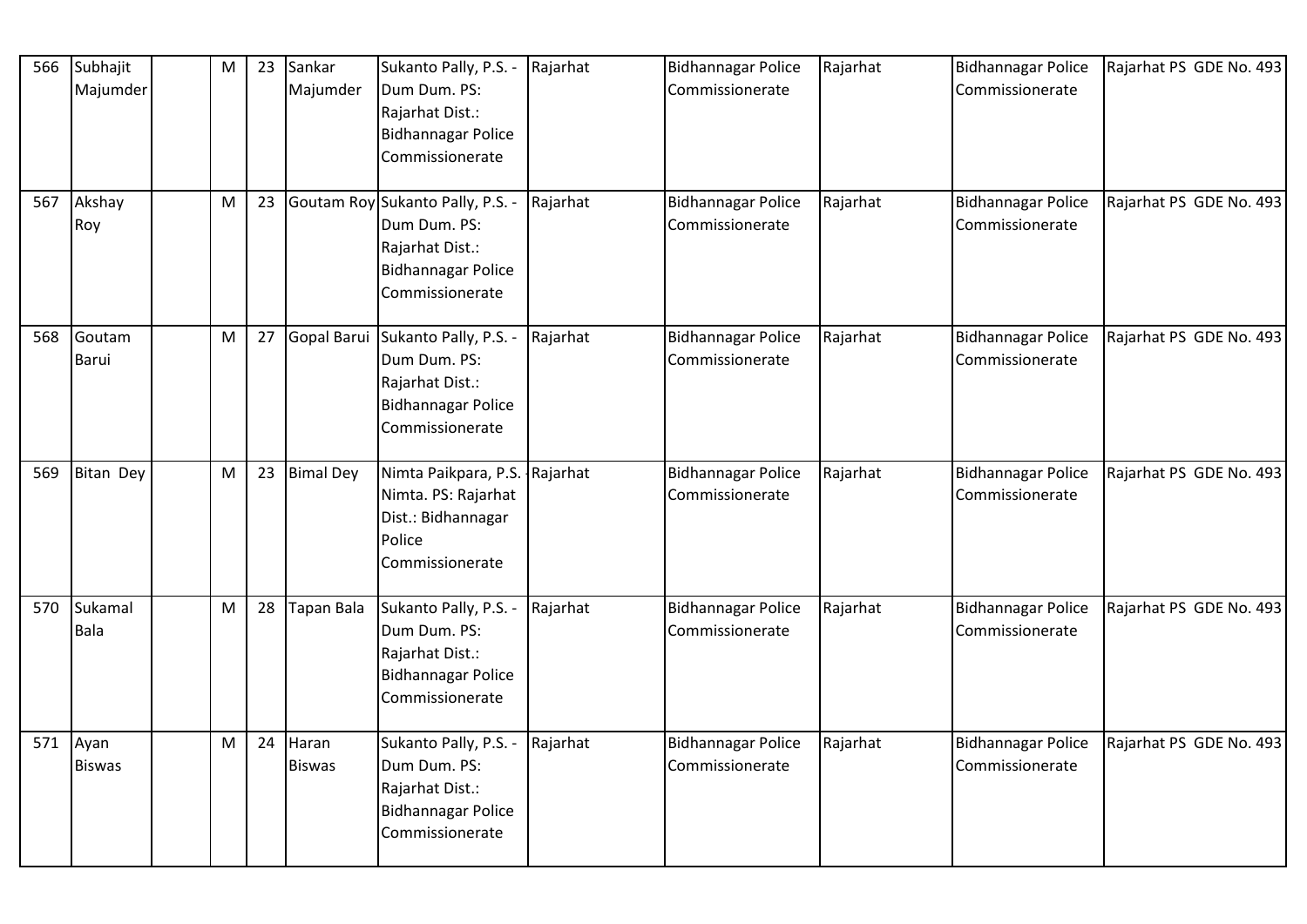| 572<br>573 | Sunho<br>Chakrabor<br>ty<br>Rakesh | M<br>M | 25<br>27 | Anondo<br>Dipankar    | Sukanto Pally, P.S. -<br>Chakarborty Dum Dum. PS:<br>Rajarhat Dist.:<br>Bidhannagar Police<br>Commissionerate<br>Sukanto Pally, P.S. - | Rajarhat<br>Rajarhat | <b>Bidhannagar Police</b><br>Commissionerate<br><b>Bidhannagar Police</b> | Rajarhat<br>Rajarhat | <b>Bidhannagar Police</b><br>Commissionerate<br><b>Bidhannagar Police</b> | Rajarhat PS GDE No. 493<br>Rajarhat PS GDE No. 493 |
|------------|------------------------------------|--------|----------|-----------------------|----------------------------------------------------------------------------------------------------------------------------------------|----------------------|---------------------------------------------------------------------------|----------------------|---------------------------------------------------------------------------|----------------------------------------------------|
|            | Adhikary                           |        |          | Adhikary              | Dum Dum. PS:<br>Rajarhat Dist.:<br>Bidhannagar Police<br>Commissionerate                                                               |                      | Commissionerate                                                           |                      | Commissionerate                                                           |                                                    |
| 574        | Rahul<br>Sardar                    | M      | 18       | Montu<br>Sardar       | Chandpur<br>Sardarpara, P.O. -<br>Chandpur, P.S. - Raja<br>PS: Rajarhat Dist.:<br>Bidhannagar Police<br>Commissionerate                | Rajarhat             | <b>Bidhannagar Police</b><br>Commissionerate                              | Rajarhat             | <b>Bidhannagar Police</b><br>Commissionerate                              | Rajarhat PS GDE No. 505                            |
| 575        | Rohit<br>Sardar                    | M      | 18       | Shyamal<br>Sardar     | Chandpur<br>Sardarpara, P.O. -<br>Chandpur, P.S. -<br>Rajar PS: Rajarhat<br>Dist.: Bidhannagar<br>Police<br>Commissionerate            | Rajarhat             | <b>Bidhannagar Police</b><br>Commissionerate                              | Rajarhat             | <b>Bidhannagar Police</b><br>Commissionerate                              | Rajarhat PS GDE No. 505                            |
| 576        | Avishek<br>Sardar                  | M      | 18       | Surjo Sardar Chandpur | Sardarpara, P.O. -<br>Chandpur, P.S. -<br>Rajar PS: Rajarhat<br>Dist.: Bidhannagar<br>Police<br>Commissionerate                        | Rajarhat             | <b>Bidhannagar Police</b><br>Commissionerate                              | Rajarhat             | <b>Bidhannagar Police</b><br>Commissionerate                              | Rajarhat PS GDE No. 505                            |
| 577        | Chadu<br>Sardar                    | M      | 28       | Nopon<br>Sardar       | Jatragachi, P.S. -<br>Techno City. PS:<br>Rajarhat Dist.:<br><b>Bidhannagar Police</b><br>Commissionerate                              | Rajarhat             | <b>Bidhannagar Police</b><br>Commissionerate                              | Rajarhat             | <b>Bidhannagar Police</b><br>Commissionerate                              | Rajarhat PS GDE No. 505                            |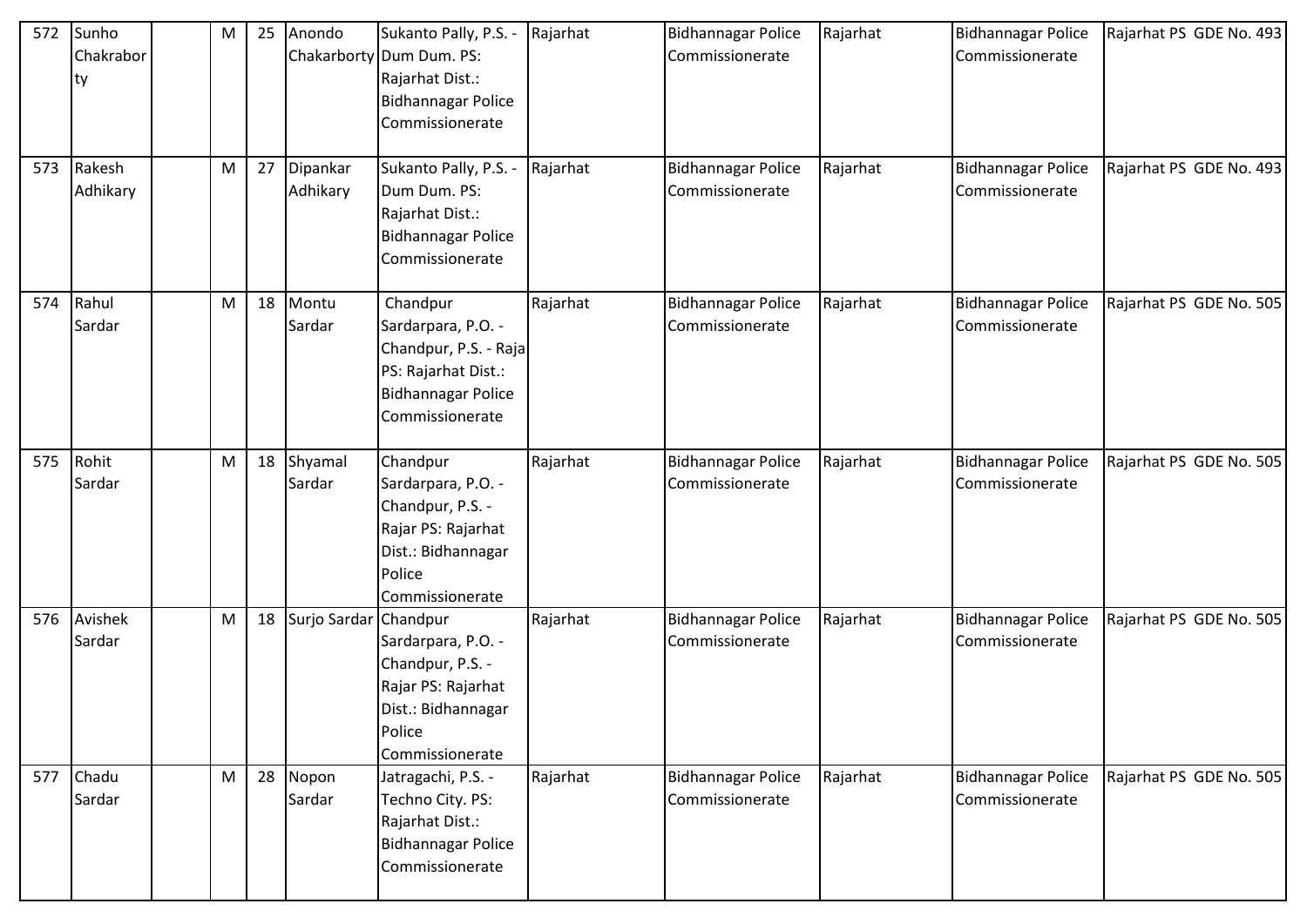| 578 | Alauddin<br><b>Sk</b> | M |    | Lt Golam Sk             |                                                                 |            | <b>Basirhat</b> | Mergram   | Birbhum | Mergram PS GDE No.<br>601   |
|-----|-----------------------|---|----|-------------------------|-----------------------------------------------------------------|------------|-----------------|-----------|---------|-----------------------------|
| 579 | Babu Sk               | M |    | Allarakha Sk            |                                                                 |            | <b>Basirhat</b> | Mergram   | Birbhum | Mergram PS GDE No.<br>601   |
| 580 | Shadhin<br>Mondal     | M | 24 | Akul<br>Mondal          | Paniyara PS:<br>Murarai Dist.:<br>Birbhum                       | Murarai    | Birbhum         | Murarai   | Birbhum | Murarai PS GDE No. 732      |
| 581 | Takdir Sk             | M | 35 | Sanu Sk                 | Duria PS: Murarai<br>Dist.: Birbhum                             | Murarai    | Birbhum         | Murarai   | Birbhum | Murarai PS GDE No. 732      |
| 582 | Namir Sk              | M | 28 | Selimaddin<br><b>Sk</b> | Amlai PS: Nalhati<br>Dist.: Birbhum                             | Nalhati    | Birbhum         | Nalhati   | Birbhum | Nalhati PS GDE No. 969      |
| 583 | <b>Bam Dey</b>        | M |    | 35 Ranajit Dey          | Nalhati Ward No-9<br>PS: Nalhati Dist.:<br><b>Birbhum</b>       | Nalhati    | Birbhum         | Nalhati   | Birbhum | Nalhati PS GDE No. 969      |
| 584 | Mohan<br>Mal          | M | 50 | Lt. Baharat<br>Mal      | Nalhati Farm Para<br>PS: Nalhati Dist.:<br><b>Birbhum</b>       | Nalhati    | Birbhum         | Nalhati   | Birbhum | Nalhati PS GDE No. 969      |
| 585 | Chotan<br>Dibar       | M | 37 |                         | Shanti Dibar Nalhati Ward No-7<br>PS: Nalhati Dist.:<br>Birbhum | Nalhati    | Birbhum         | Nalhati   | Birbhum | Nalhati PS GDE No. 969      |
| 586 | Nur Alam              | M | 30 | Md.<br>Kashabad<br>Doja | Choto Podhra PS:<br>Nalhati Dist.:<br>Birbhum                   | Nalhati    | Birbhum         | Nalhati   | Birbhum | Nalhati PS GDE No. 969      |
| 587 | Jasimuddi<br>n Sk     | M | 32 | Hamijuddin<br><b>Sk</b> | Nayagram PS: Paikar Paikar<br>Dist.: Birbhum                    |            | <b>Birbhum</b>  | Paikar    | Birbhum | Paikar PS GDE No. 683       |
| 588 | Akshay Kr.<br>Haldar  | M | 25 | Debnath<br>Halder       | Nangrah PS: Paikar<br>Dist.: Birbhum                            | Paikar     | Birbhum         | Paikar    | Birbhum | Paikar PS GDE No. 683       |
| 589 | Paritos<br>Haldar     | M | 24 | Biswajit<br>Haldar      | Nangrah PS: Paikar<br>Dist.: Birbhum                            | Paikar     | Birbhum         | Paikar    | Birbhum | Paikar PS GDE No. 683       |
| 590 | Sadhan<br>Das         |   | 25 | Amit Das                | Hattala PS:<br>Rampurhat Dist.:<br>Birbhum                      | Rampurhat  | Birbhum         | Rampurhat | Birbhum | Rampurhat PS GDE No.<br>911 |
| 591 | Enamul<br>Khan        | M | 29 | Lt. Jan Ali<br>Khan     | <b>Ghat Gopalpur PS:</b><br>Dubrajpore Dist.:<br>Birbhum        | Dubrajpore | Birbhum         | Sainthia  | Birbhum | Sainthia PS GDE No. 784     |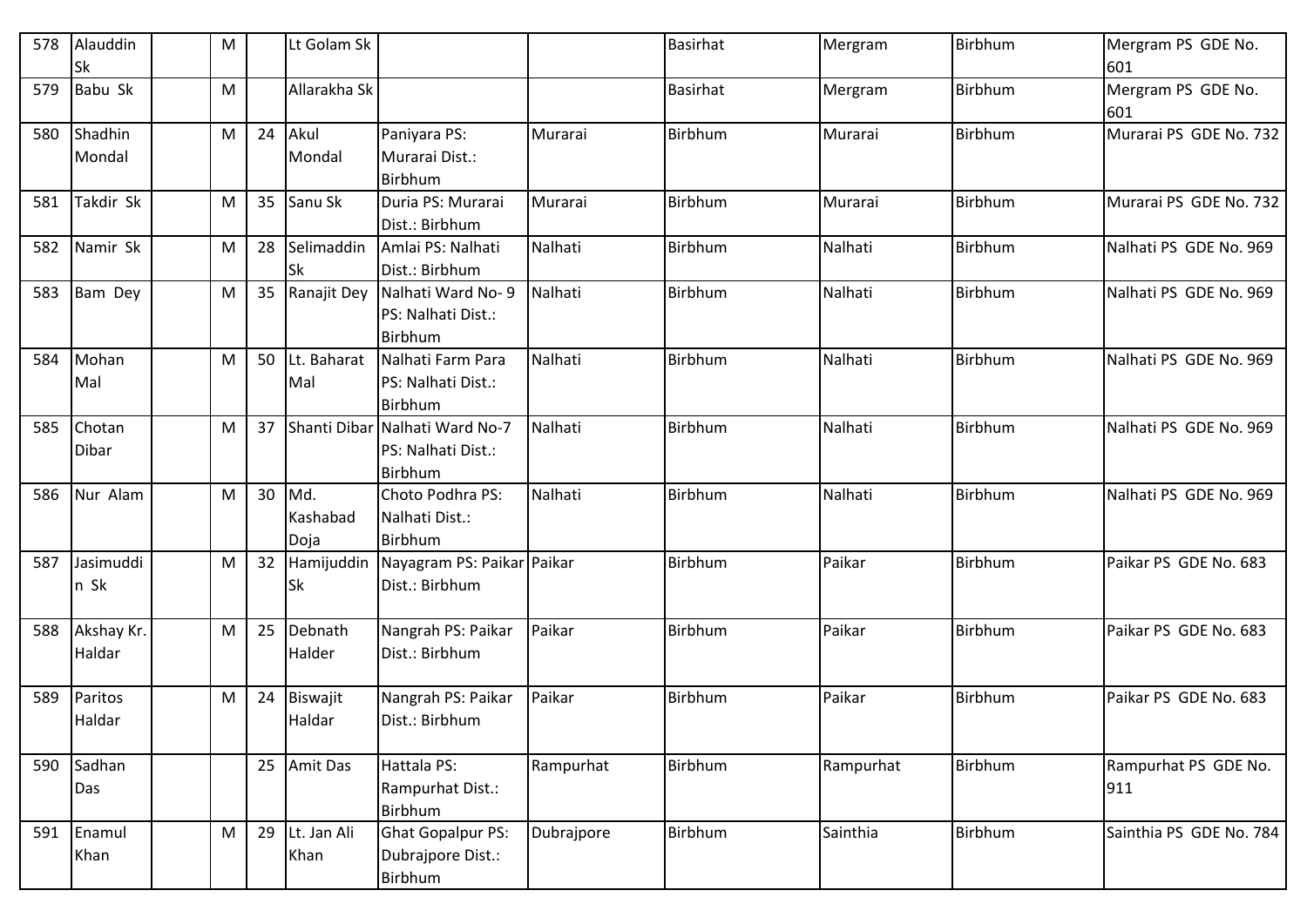| 592 | Tajmul              | M | 22 | Abu Akbar            | Barosija PS: Sainthia Sainthia                                         |            | Birbhum              | Sainthia      | Birbhum                                   | Sainthia PS GDE No. 784         |
|-----|---------------------|---|----|----------------------|------------------------------------------------------------------------|------------|----------------------|---------------|-------------------------------------------|---------------------------------|
|     | Hasan               |   |    | Ali                  | Dist.: Birbhum                                                         |            |                      |               |                                           |                                 |
| 593 | Somnath<br>Das      | M | 31 | Samu Das             | Nayekpara PS:<br>Bolpur Dist.:<br>Birbhum                              | Bolpur     | Birbhum              | Shantiniketan | Birbhum                                   | Shantiniketan PS GDE<br>No. 760 |
| 594 | Bapan<br>Konra      | M |    | Sadhu<br>Konra       | Sunripukurpara PS:<br>Suri Dist.: Birbhum                              | Suri       | Birbhum              | Suri          | Birbhum                                   | Suri PS GDE No. 1101            |
| 595 | Debnath<br>Das      | M |    | Chakulal<br>Das      | Sunripukurpara PS:<br>Suri Dist.: Birbhum                              | Suri       | Birbhum              | Suri          | Birbhum                                   | Suri PS GDE No. 1101            |
| 596 | Abhinash<br>Roy     | M |    | h Roy                | Upandranat Karidhya PS: Suri<br>Dist.: Birbhum                         | Suri       | Birbhum              | Suri          | Birbhum                                   | Suri PS GDE No. 1101            |
| 597 | Santu<br>Sadhu      | M |    | Swapan<br>Sadhu      | Karidhya PS: Suri<br>Dist.: Birbhum                                    | Suri       | Birbhum              | Suri          | Birbhum                                   | Suri PS GDE No. 1101            |
| 598 | Santanu<br>Mondal   | M | 35 | Kalachand<br>Mondal  | Janai PS: Chanditala<br>Dist.: Hooghly Rural                           | Chanditala | <b>Hooghly Rural</b> | Tarapith      | Birbhum                                   | Tarapith PS GDE No. 554         |
| 599 | Chandan<br>Yadav    | M | 21 | Birendar<br>Yadav    |                                                                        |            | <b>Basirhat</b>      | Bhadreswar    | Chandannagar<br>Police<br>Commissionerate | Bhadreswar PS GDE No.<br>891    |
| 600 | Suraj<br>Singh      | M |    | 32 Rajendra<br>Singh |                                                                        |            | <b>Basirhat</b>      | Bhadreswar    | Chandannagar<br>Police<br>Commissionerate | Bhadreswar PS GDE No.<br>405    |
| 601 | Nazir Ali           | M | 18 | Shaukat Ali          |                                                                        |            | <b>Basirhat</b>      | Bhadreswar    | Chandannagar<br>Police<br>Commissionerate | Bhadreswar PS GDE No.<br>405    |
| 602 | Saheb<br>Samanta    | M | 22 | Jagannath<br>Samanta | Gondalpara,<br>Mansatala, P.S-<br>Chandannagar,<br>Hooghly             |            | <b>Basirhat</b>      | Chandannagar  | Chandannagar<br>Police<br>Commissionerate | Chandannagar PS GDE<br>No. 743  |
| 603 | Santosh<br>Chowdhur | M |    | 31 Prabhu            | Gondalpara,<br>Chowdhury   Mansatala, P.S-<br>Chandannagar,<br>Hooghly |            | Basirhat             | Chandannagar  | Chandannagar<br>Police<br>Commissionerate | Chandannagar PS GDE<br>No. 743  |
| 604 | Anuj<br>Thakur      | M | 28 | Rajendra<br>Thakur   | Gondalpara,<br>Mansatala, P.S-<br>Chandannagar,<br>Hooghly             |            | Basirhat             | Chandannagar  | Chandannagar<br>Police<br>Commissionerate | Chandannagar PS GDE<br>No. 743  |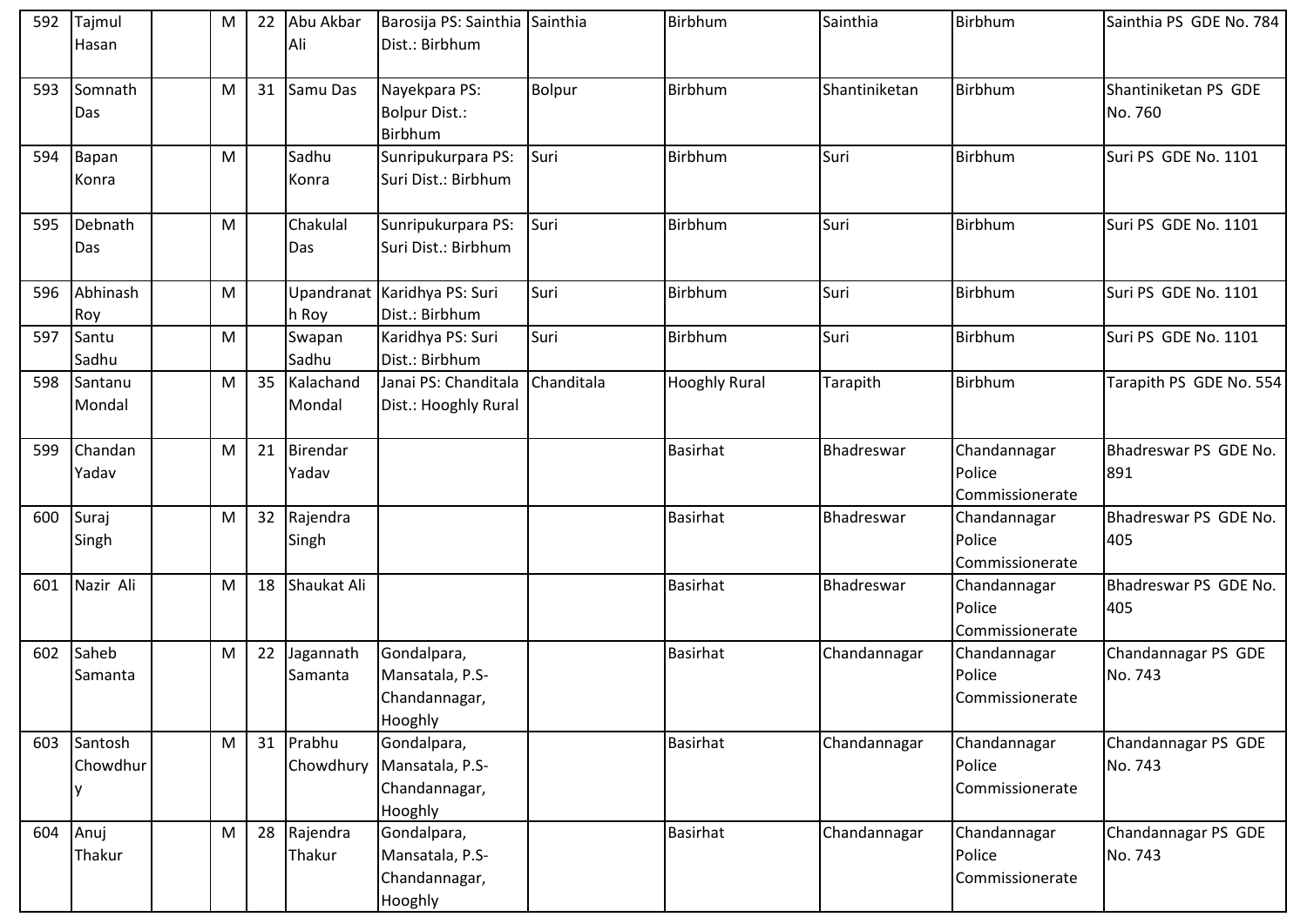| 605 | Chandan    | M         | 25 |            | Subhash Ch. Netaji Park, 2No  | <b>Basirhat</b> | Chinsurah | Chandannagar    | Chinsurah PS GDE No. |
|-----|------------|-----------|----|------------|-------------------------------|-----------------|-----------|-----------------|----------------------|
|     | Yadav      |           |    | Yadav      | Bandel PS CHN (H)             |                 |           | Police          | 1046                 |
|     |            |           |    |            |                               |                 |           | Commissionerate |                      |
| 606 | Sanu Kr    | M         | 25 | Lala Yadav | Netaji Park, 2No              | <b>Basirhat</b> | Chinsurah | Chandannagar    | Chinsurah PS GDE No. |
|     | Yadav      |           |    |            | Bandel PS CHN (H)             |                 |           | Police          | 1046                 |
|     |            |           |    |            |                               |                 |           | Commissionerate |                      |
| 607 | Abhinas    | М         | 22 | Dharampur  | Netaji Park, No1              | Basirhat        | Chinsurah | Chandannagar    | Chinsurah PS GDE No. |
|     | Paswan     |           |    | Paswan     | Bandel PS CHN (H)             |                 |           | Police          | 1046                 |
|     |            |           |    |            |                               |                 |           | Commissionerate |                      |
| 608 | Suraji     | M         | 25 | Bagdeb     | Netaji Park, No1              | <b>Basirhat</b> | Chinsurah | Chandannagar    | Chinsurah PS GDE No. |
|     | Shaw       |           |    | Shaw       | Bandel PS CHN (H)             |                 |           | Police          | 1046                 |
|     |            |           |    |            |                               |                 |           | Commissionerate |                      |
| 609 | Harinder   | M         | 24 | Rajkishor  | Netaji Park, No1              | <b>Basirhat</b> | Chinsurah | Chandannagar    | Chinsurah PS GDE No. |
|     | Yadav      |           |    | Yadav      | Bandel PS CHN (H)             |                 |           | Police          | 1046                 |
|     |            |           |    |            |                               |                 |           | Commissionerate |                      |
| 610 | Rahul      | M         | 20 | Kusewar    | Bandel Panjabi Para,          | <b>Basirhat</b> | Chinsurah | Chandannagar    | Chinsurah PS GDE No. |
|     | Prosad     |           |    | Prosad     | CHN(H)                        |                 |           | Police          | 534                  |
|     |            |           |    |            |                               |                 |           | Commissionerate |                      |
| 611 | Rajan      | M         | 18 | Monoj      | <b>Bandel New</b>             | <b>Basirhat</b> | Chinsurah | Chandannagar    | Chinsurah PS GDE No. |
|     | Paswan     |           |    | Paswan     | Manaspur, PS CHN              |                 |           | Police          | 534                  |
|     |            |           |    |            | (H)                           |                 |           | Commissionerate |                      |
| 612 | Sani Singh | М         | 22 |            | Pappu Singh South Subhaspally | <b>Basirhat</b> | Dankuni   | Chandannagar    | Dankuni PS GDE No.   |
|     |            |           |    |            | PS Dankuni Hooghly            |                 |           | Police          | 1139                 |
|     |            |           |    |            |                               |                 |           | Commissionerate |                      |
| 613 | Surajit    | M         | 25 | Jagadish   | Jagadishpur                   | <b>Basirhat</b> | Dankuni   | Chandannagar    | Dankuni PS GDE No.   |
|     | Mondal     |           |    | Mondal     | Tantipara PS Liluah           |                 |           | Police          | 1139                 |
|     |            |           |    |            | Howrah                        |                 |           | Commissionerate |                      |
| 614 | Mintu      | ${\sf M}$ | 24 | Momen Ali  | Gourhati PS                   | <b>Basirhat</b> | Dankuni   | Chandannagar    | Dankuni PS GDE No.   |
|     | Mallick    |           |    | Mallick    | <b>Bhadeswar Hooghly</b>      |                 |           | Police          | 1139                 |
|     |            |           |    |            |                               |                 |           | Commissionerate |                      |
| 615 | Sk Raj     | M         | 22 | Sk. Raju   | Monoharpur                    | Basirhat        | Dankuni   | Chandannagar    | Dankuni PS GDE No.   |
|     |            |           |    |            | Sekhpara PS                   |                 |           | Police          | 1139                 |
|     |            |           |    |            | Dankuni Hooghly               |                 |           | Commissionerate |                      |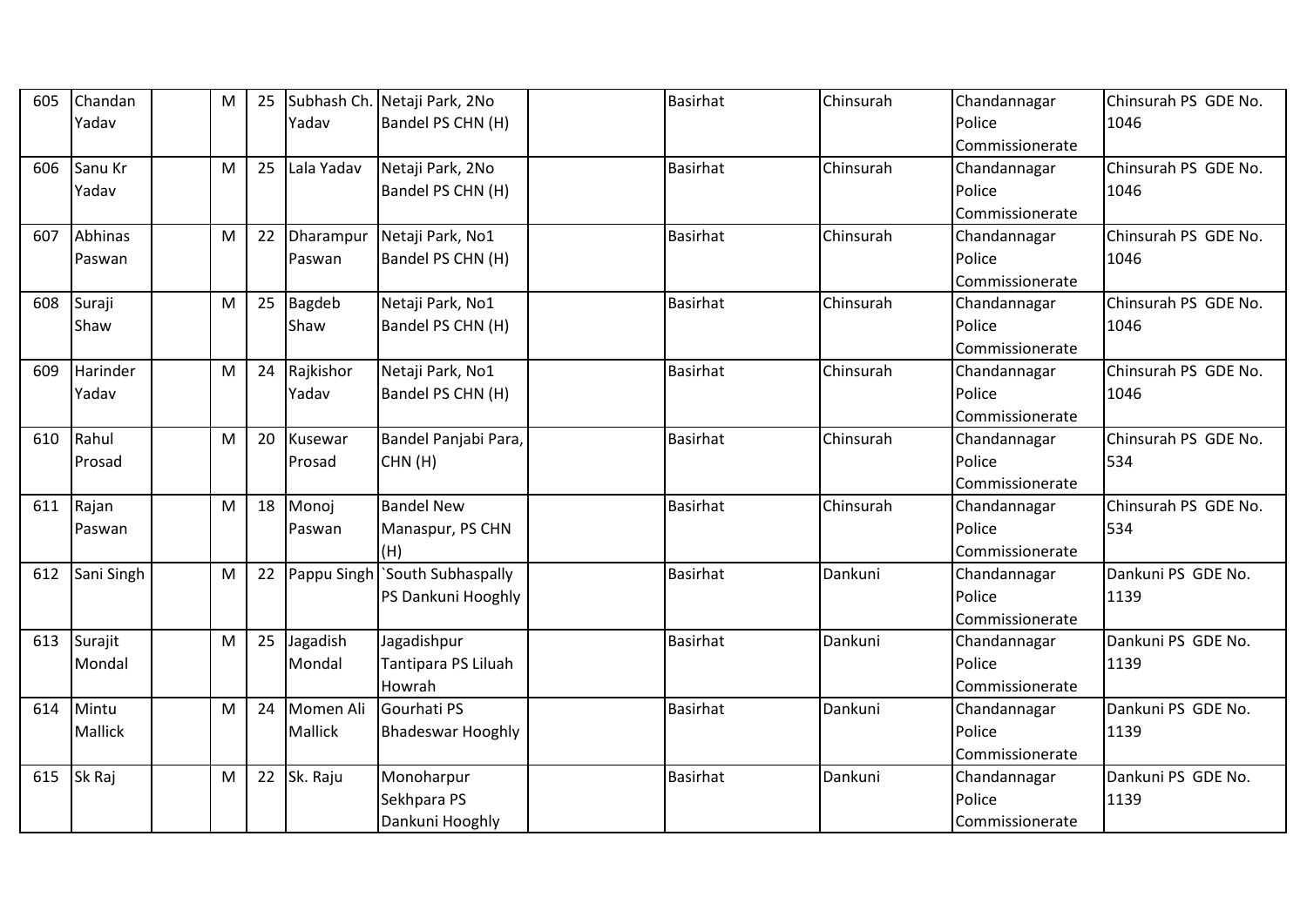| 616 | Montu          | M            | 35 | <b>Bijoy Das</b>   | 1 No Bagpara 2nd    | Rishra | Chandannagar Police Rishra |            | Chandannagar    | Rishra PS GDE No. 492 |
|-----|----------------|--------------|----|--------------------|---------------------|--------|----------------------------|------------|-----------------|-----------------------|
|     | Das            |              |    |                    | Lane, P.O-          |        | Commissionerate            |            | Police          |                       |
|     |                |              |    |                    | Morepukur, P.S-     |        |                            |            | Commissionerate |                       |
|     |                |              |    |                    | Rishra, PS: Rishra  |        |                            |            |                 |                       |
|     |                |              |    |                    | Dist.: Chandannagar |        |                            |            |                 |                       |
|     |                |              |    |                    | Police              |        |                            |            |                 |                       |
|     |                |              |    |                    | Commissionerate     |        |                            |            |                 |                       |
|     |                |              |    |                    |                     |        |                            |            |                 |                       |
| 617 | Adarhya        | M            | 24 | Delip              |                     |        | <b>Basirhat</b>            | Shrirampur | Chandannagar    | Shrirampur women PS   |
|     | Banerjee       |              |    | Banerjee           |                     |        |                            | women      | Police          | GDE No. 184           |
|     |                |              |    |                    |                     |        |                            |            | Commissionerate |                       |
| 618 | Joytishnee     | $\mathsf{F}$ | 22 | Amarandu           |                     |        | <b>Basirhat</b>            | Shrirampur | Chandannagar    | Shrirampur women PS   |
|     | Khara          |              |    | Khara              |                     |        |                            | women      | Police          | GDE No. 184           |
|     |                |              |    |                    |                     |        |                            |            | Commissionerate |                       |
| 619 | Priyanshu      | M            | 20 | <b>Bikash Saha</b> |                     |        | <b>Basirhat</b>            | Shrirampur | Chandannagar    | Shrirampur women PS   |
|     | Saha           |              |    |                    |                     |        |                            | women      | Police          | GDE No. 184           |
|     |                |              |    |                    |                     |        |                            |            | Commissionerate |                       |
| 620 | Sipra          | $\mathsf{F}$ | 20 | Laxmi              |                     |        | <b>Basirhat</b>            | Shrirampur | Chandannagar    | Shrirampur women PS   |
|     | <b>Mallick</b> |              |    | Narayan            |                     |        |                            | women      | Police          | <b>GDE No. 184</b>    |
|     |                |              |    | Mallick            |                     |        |                            |            | Commissionerate |                       |
| 621 | Joydip         | M            | 29 | <b>Bhanu Roy</b>   |                     |        | <b>Basirhat</b>            | Shrirampur | Chandannagar    | Shrirampur women PS   |
|     | Roy            |              |    |                    |                     |        |                            | women      | Police          | GDE No. 184           |
|     |                |              |    |                    |                     |        |                            |            | Commissionerate |                       |
| 622 | Laxmi Das      | F            | 20 | <b>Biplab Das</b>  |                     |        | <b>Basirhat</b>            | Shrirampur | Chandannagar    | Shrirampur women PS   |
|     |                |              |    |                    |                     |        |                            | women      | Police          | GDE No. 184           |
|     |                |              |    |                    |                     |        |                            |            | Commissionerate |                       |
| 623 | Saymal         | M            | 48 | Lt. Paresh         |                     |        | <b>Basirhat</b>            | Shrirampur | Chandannagar    | Shrirampur women PS   |
|     | Das            |              |    | Das                |                     |        |                            | women      | Police          | GDE No. 184           |
|     |                |              |    |                    |                     |        |                            |            | Commissionerate |                       |
| 624 | Ranu           | $\mathsf{F}$ | 38 | Lt. Sunil          |                     |        | Basirhat                   | Shrirampur | Chandannagar    | Shrirampur women PS   |
|     | Saha           |              |    | Saha               |                     |        |                            | women      | Police          | <b>GDE No. 184</b>    |
|     |                |              |    |                    |                     |        |                            |            | Commissionerate |                       |
|     | 625 Sagar Pal  | M            |    | 19 Sujay Pal       |                     |        | <b>Basirhat</b>            | Shrirampur | Chandannagar    | Shrirampur women PS   |
|     |                |              |    |                    |                     |        |                            | women      | Police          | <b>GDE No. 184</b>    |
|     |                |              |    |                    |                     |        |                            |            | Commissionerate |                       |
|     | 626 Neha Das   | F            | 19 | Bapi Das           |                     |        | <b>Basirhat</b>            | Shrirampur | Chandannagar    | Shrirampur women PS   |
|     |                |              |    |                    |                     |        |                            | women      | Police          | <b>GDE No. 184</b>    |
|     |                |              |    |                    |                     |        |                            |            | Commissionerate |                       |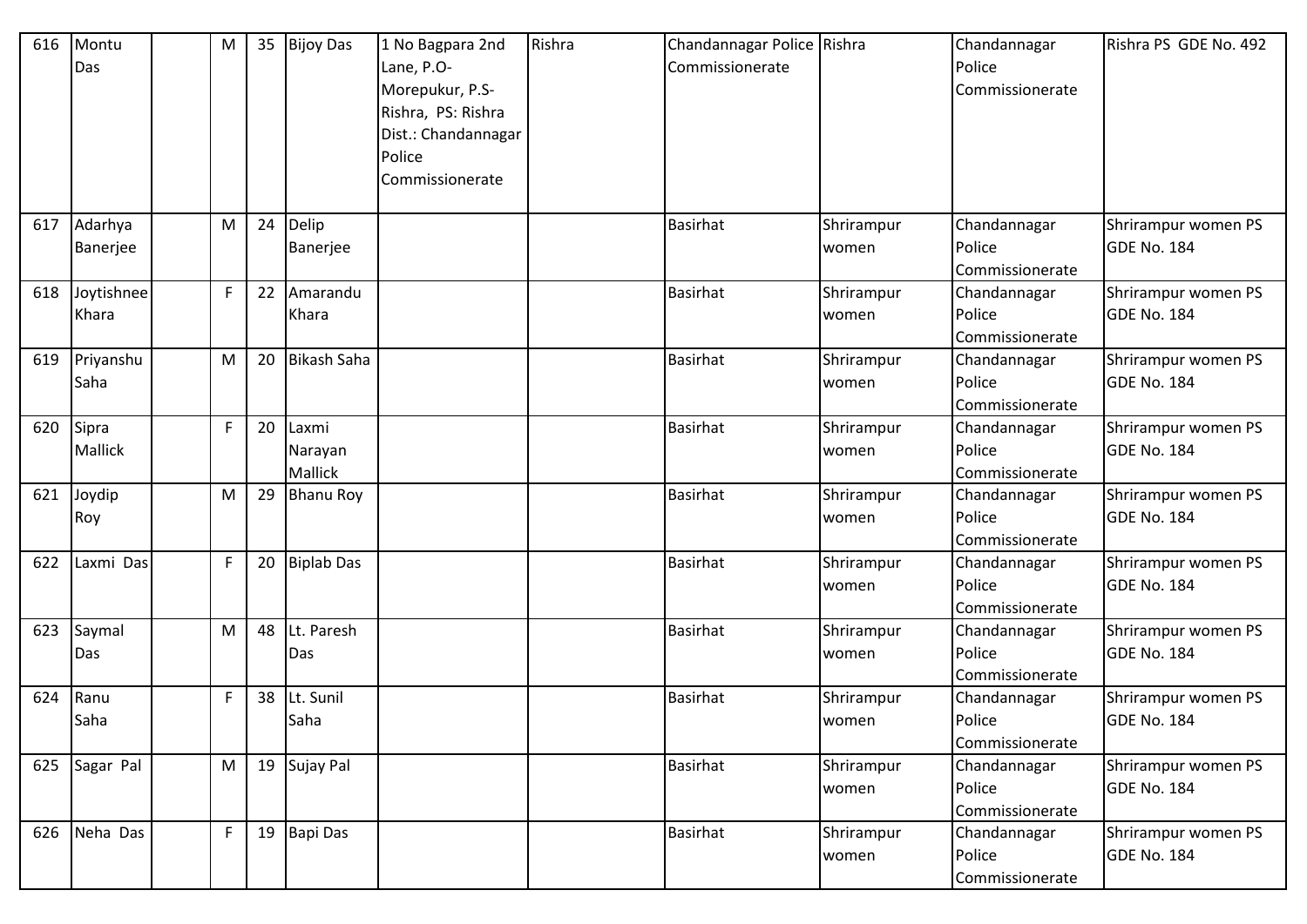| 627 | Gobind<br>Jha            | M           | 27 | Murli Dhar<br>Jha    |                                                                                                                            |            | Basirhat                                          | Shrirampur<br>women | Chandannagar<br>Police<br>Commissionerate | Shrirampur women PS<br><b>GDE No. 184</b> |
|-----|--------------------------|-------------|----|----------------------|----------------------------------------------------------------------------------------------------------------------------|------------|---------------------------------------------------|---------------------|-------------------------------------------|-------------------------------------------|
| 628 | Pratima<br>Das           | $\mathsf F$ | 23 | Surjya Das           |                                                                                                                            |            | Basirhat                                          | Shrirampur<br>women | Chandannagar<br>Police<br>Commissionerate | Shrirampur women PS<br><b>GDE No. 184</b> |
| 629 | Susmita<br>Das           | F           | 26 | Lt. Mintu<br>Das     |                                                                                                                            |            | <b>Basirhat</b>                                   | Shrirampur<br>women | Chandannagar<br>Police<br>Commissionerate | Shrirampur women PS<br><b>GDE No. 184</b> |
| 630 | Manish Kr.<br>Ghosh      | ${\sf M}$   | 28 | Samkar Ch.<br>Ghosh  |                                                                                                                            |            | Basirhat                                          | Shrirampur<br>women | Chandannagar<br>Police<br>Commissionerate | Shrirampur women PS<br><b>GDE No. 184</b> |
| 631 | Samrat<br><b>Dutta</b>   | M           | 30 | <b>Bijay Dutta</b>   | 1 No. Ward PS-<br>Serampore, Hooghly<br>PS: Srirampore Dist.:<br>Chandannagar<br>Police<br>Commissionerate                 | Srirampore | Chandannagar Police Srirampore<br>Commissionerate |                     | Chandannagar<br>Police<br>Commissionerate | Srirampore PS GDE No.<br>1017             |
| 632 | Mohan<br>Laha            | M           | 37 | Lt. Mini<br>Laha     | Talpukuar Loknath<br>Pally PS- Serampore,<br>Hooghly PS:<br>Srirampore Dist.:<br>Chandannagar<br>Police<br>Commissionerate | Srirampore | Chandannagar Police Srirampore<br>Commissionerate |                     | Chandannagar<br>Police<br>Commissionerate | Srirampore PS GDE No.<br>1017             |
| 633 | Manoj<br>Kumar<br>Mondal | M           | 27 | Shib Sagar<br>Mondal | S.K Nagar PS-<br>Serampore, Hooghly<br>PS: Srirampore Dist.:<br>Chandannagar<br>Police<br>Commissionerate                  | Srirampore | Chandannagar Police Srirampore<br>Commissionerate |                     | Chandannagar<br>Police<br>Commissionerate | Srirampore PS GDE No.<br>1017             |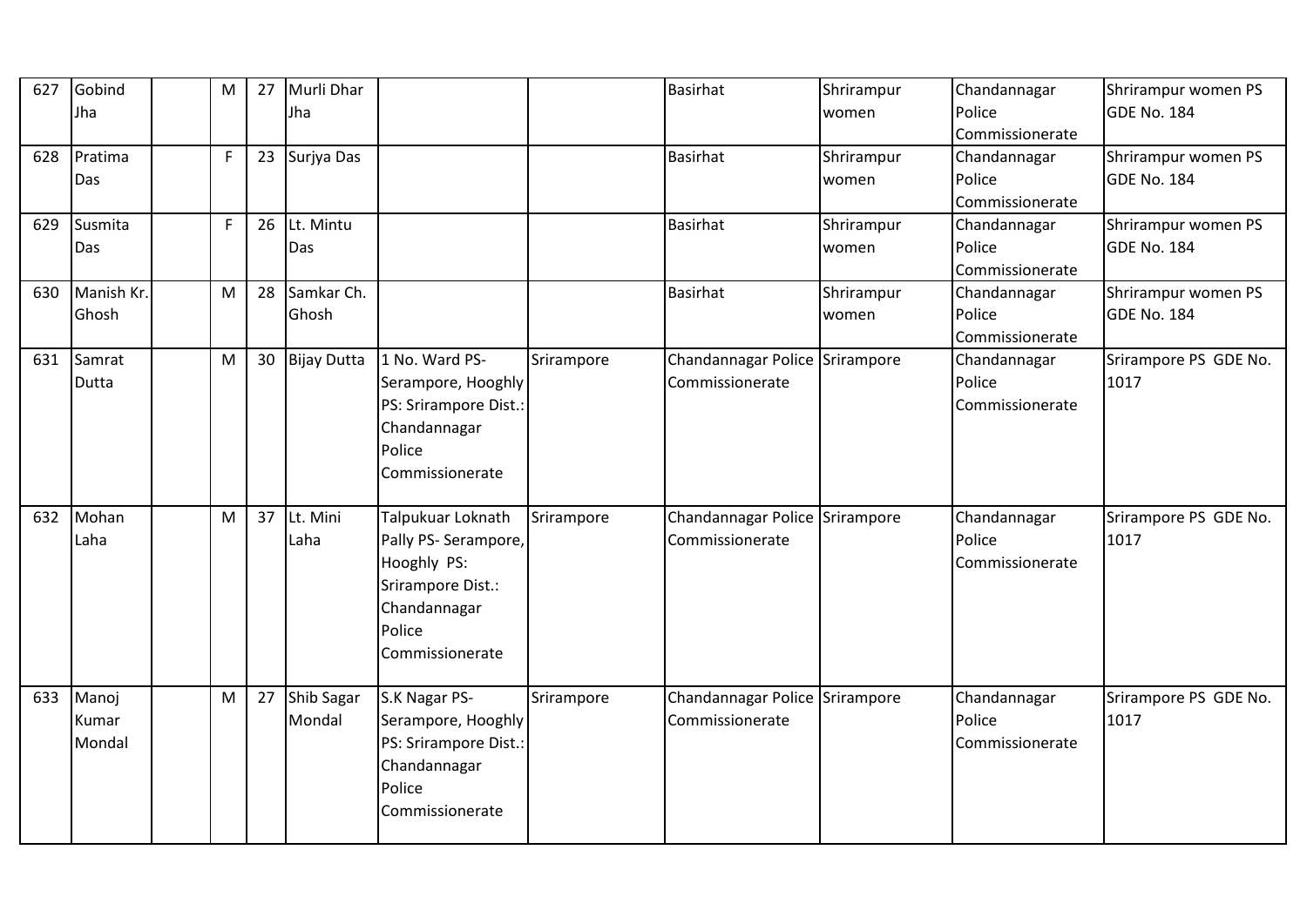| 634 | Madan<br>Majhi         | M | 38 |                    | Dunu Majhi Vill- Sundarpur, PO-<br>Thupsara, PS-<br>Nanoor, Birbhum<br>PS: Srirampore Dist.:<br>Chandannagar<br>Police<br>Commissionerate | Srirampore | Chandannagar Police Srirampore<br>Commissionerate | Chandannagar<br>Police<br>Commissionerate | Srirampore PS GDE No.<br>185 |
|-----|------------------------|---|----|--------------------|-------------------------------------------------------------------------------------------------------------------------------------------|------------|---------------------------------------------------|-------------------------------------------|------------------------------|
| 635 | Subrata<br>Das         | M | 30 | Shibu Das          | Halisahar, PO-<br>Nabanagar, PS-<br>Bijpur, 24 Pgs(N).<br>PS: Srirampore Dist.:<br>Chandannagar<br>Police<br>Commissionerate              | Srirampore | Chandannagar Police Srirampore<br>Commissionerate | Chandannagar<br>Police<br>Commissionerate | Srirampore PS GDE No.<br>185 |
| 636 | Bijay<br>Mukherje<br>e | M | 38 | Amar<br>Mukherjee  | 2 No. Niranjan<br>Nagar, PS-<br>Chandannagar,<br>Hooghly PS:<br>Srirampore Dist.:<br>Chandannagar<br>Police<br>Commissionerate            | Srirampore | Chandannagar Police Srirampore<br>Commissionerate | Chandannagar<br>Police<br>Commissionerate | Srirampore PS GDE No.<br>185 |
| 637 | Chattu<br>Yadav        | M | 22 | Nanda Kr.<br>Yadav | Khorcharian, PS-<br>Bagangola, Boxer,<br>Bihar. PS:<br>Srirampore Dist.:<br>Chandannagar<br>Police<br>Commissionerate                     | Srirampore | Chandannagar Police Srirampore<br>Commissionerate | Chandannagar<br>Police<br>Commissionerate | Srirampore PS GDE No.<br>185 |
|     | 638 Nadat<br>Ahaijee   | M | 28 | Nadbuddin          | Laxmipur,<br>Daglamari, PS-<br>Dutua, Malda PS:<br>Srirampore Dist.:<br>Chandannagar<br>Police<br>Commissionerate                         | Srirampore | Chandannagar Police Srirampore<br>Commissionerate | Chandannagar<br>Police<br>Commissionerate | Srirampore PS GDE No.<br>185 |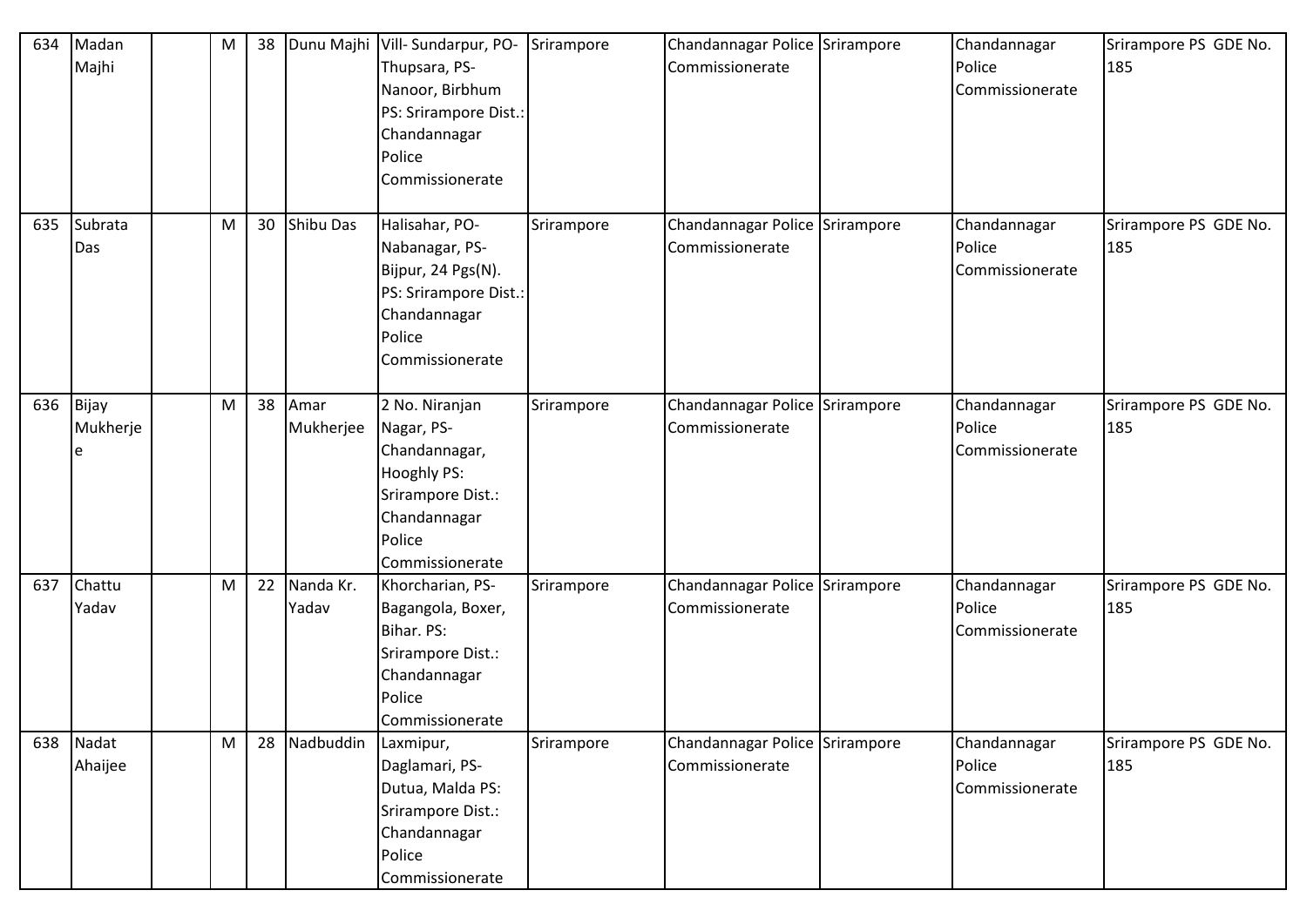| 639 | Arjun       | M | 42 | Rambilash         | 57/2, Keshab                    | Srirampore  | Chandannagar Police Srirampore |               | Chandannagar    | Srirampore PS GDE No. |
|-----|-------------|---|----|-------------------|---------------------------------|-------------|--------------------------------|---------------|-----------------|-----------------------|
|     | Yadav       |   |    | Yadav             | Chandra Street, PS-             |             | Commissionerate                |               | Police          | 185                   |
|     |             |   |    |                   | Amharstreet, Kol-               |             |                                |               | Commissionerate |                       |
|     |             |   |    |                   | PS: Srirampore Dist.:           |             |                                |               |                 |                       |
|     |             |   |    |                   | Chandannagar                    |             |                                |               |                 |                       |
|     |             |   |    |                   | Police                          |             |                                |               |                 |                       |
|     |             |   |    |                   | Commissionerate                 |             |                                |               |                 |                       |
|     |             |   |    |                   |                                 |             |                                |               |                 |                       |
| 640 | Arpit       |   |    | S/o Arup          | Makhla Rice Mill, Po-           |             | <b>Basirhat</b>                | Uttarpara     | Chandannagar    | Uttarpara PS GDE No.  |
|     | Kundu       |   |    | Kundu             | Makhla, PS-                     |             |                                |               | Police          | 963                   |
|     |             |   |    |                   | Uttarpara, Dist-                |             |                                |               | Commissionerate |                       |
| 641 | Akash Das   |   |    | S/o Ashim         | Raghunathpur, PS-               |             | <b>Basirhat</b>                | Uttarpara     | Chandannagar    | Uttarpara PS GDE No.  |
|     |             |   |    | Das               | Uttarpara, Dist-                |             |                                |               | Police          | 963                   |
|     |             |   |    |                   | Hooghly                         |             |                                |               | Commissionerate |                       |
| 642 | Sk. Israfil |   |    | S/o Sk.           | Dankuni Kharial                 |             | <b>Basirhat</b>                | Uttarpara     | Chandannagar    | Uttarpara PS GDE No.  |
|     |             |   |    | <b>Badal</b>      | Muslimpara, PS-                 |             |                                |               | Police          | 963                   |
|     |             |   |    |                   | Dankuni, Dist-Hoo               |             |                                |               | Commissionerate |                       |
|     |             |   |    |                   |                                 |             |                                |               |                 |                       |
| 643 | Sk. Yasin   |   |    | S/o Sk.           | Dankuni Kharial                 |             | <b>Basirhat</b>                | Uttarpara     | Chandannagar    | Uttarpara PS GDE No.  |
|     |             |   |    | Mamtaj            | Muslimpara, PS-                 |             |                                |               | Police          | 963                   |
|     |             |   |    |                   | Dankuni, Dist-Hoo               |             |                                |               | Commissionerate |                       |
|     |             |   |    |                   |                                 |             |                                |               |                 |                       |
| 644 | Sk. Suman   |   |    |                   | S/o Sk. Noor Dankuni Kharial    |             | <b>Basirhat</b>                | Uttarpara     | Chandannagar    | Uttarpara PS GDE No.  |
|     |             |   |    | Islam             | Muslimpara, PS-                 |             |                                |               | Police          | 963                   |
|     |             |   |    |                   | Dankuni, Dist-Hoo               |             |                                |               | Commissionerate |                       |
| 645 | Utpal       | M | 38 | Lt-badal          | Kamtapur, Gosanima Dinhata      |             | Coochbehar                     | Dinhata Women | Coochbehar      | Dinhata Women PS GDE  |
|     | Mahanta     |   |    | Mahanta           | ri PS: Dinhata Dist.:           |             |                                |               |                 | No. 295               |
|     |             |   |    |                   | Coochbehar                      |             |                                |               |                 |                       |
| 646 | Jhahanur    | M | 18 | Lokman            | Purba Khaterbari                | Mathabhanga | Coochbehar                     | Mathabhanga   | Coochbehar      | Mathabhanga PS GDE    |
|     | Miah        |   |    | Miah              | PS: Mathabhanga                 |             |                                |               |                 | No. 753               |
|     |             |   |    |                   | Dist.: Coochbehar               |             |                                |               |                 |                       |
| 647 | Ajijul      | M | 21 | Anawar            | of Purba Khaterbari Mathabhanga |             | Coochbehar                     | Mathabhanga   | Coochbehar      | Mathabhanga PS GDE    |
|     | Hoque       |   |    | Miah              | PS: Mathabhanga                 |             |                                |               |                 | No. 753               |
|     |             |   |    |                   | Dist.: Coochbehar               |             |                                |               |                 |                       |
|     |             |   |    |                   |                                 |             |                                |               |                 |                       |
|     | 648 Eyanur  | M |    | <b>Belal Miah</b> | of Purba Khaterbari Mathabhanga |             | Coochbehar                     | Mathabhanga   | Coochbehar      | Mathabhanga PS GDE    |
|     | Hossain     |   |    |                   | PS: Mathabhanga                 |             |                                |               |                 | No. 18                |
|     |             |   |    |                   | Dist.: Coochbehar               |             |                                |               |                 |                       |
|     |             |   |    |                   |                                 |             |                                |               |                 |                       |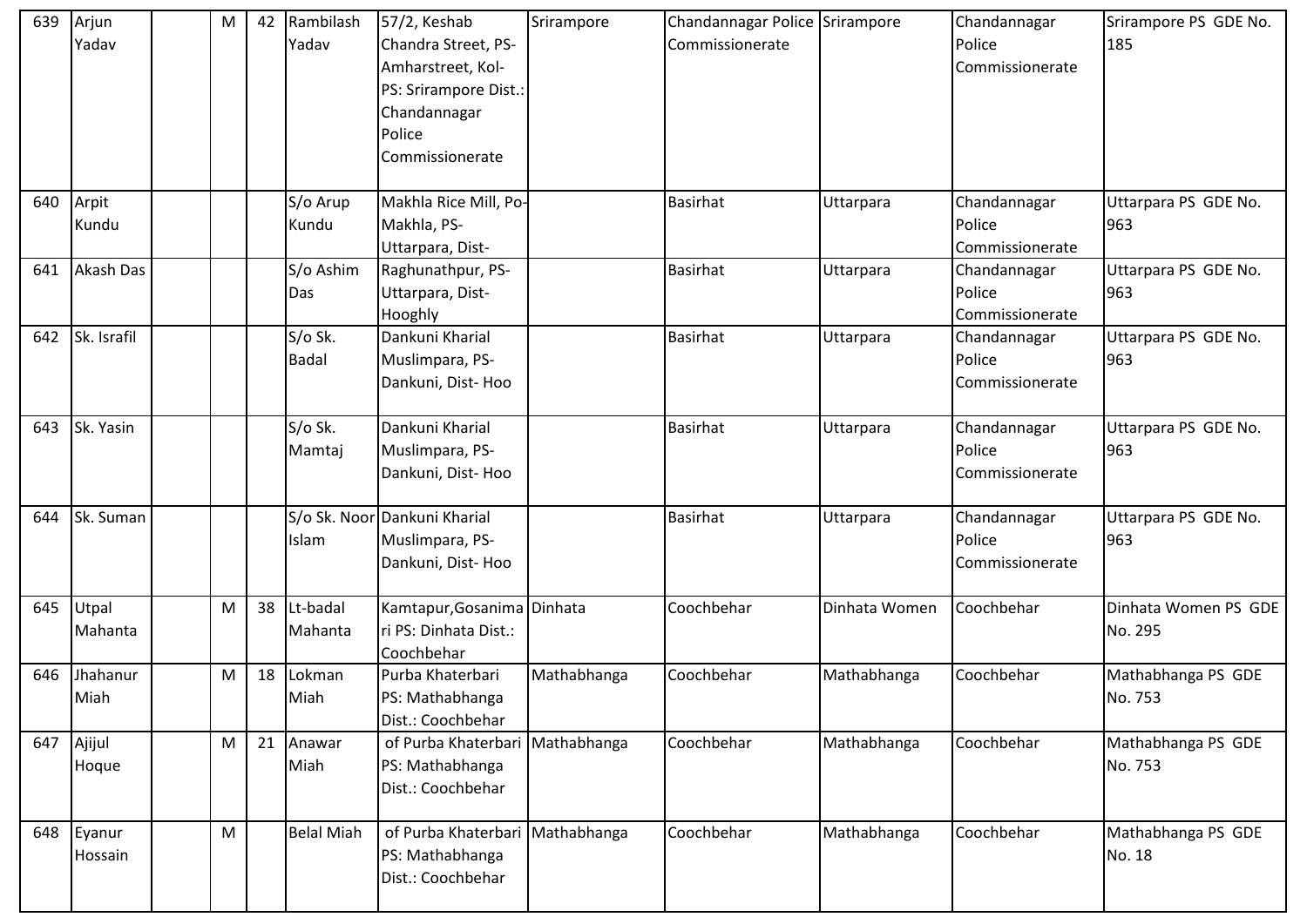| 649 | Biswanath     | M |    | Shibeawr                 | of Ward No-09 PS:         | Mathabhanga | Coochbehar       | Mathabhanga | Coochbehar       | Mathabhanga PS GDE   |
|-----|---------------|---|----|--------------------------|---------------------------|-------------|------------------|-------------|------------------|----------------------|
|     | Barman        |   |    | Barman                   | Mathabhanga Dist.:        |             |                  |             |                  | No. 753              |
|     |               |   |    |                          | Coochbehar                |             |                  |             |                  |                      |
| 650 | <b>Bikash</b> | М | 30 | <b>Bimal Shil</b>        | of Ward No-07 PS:         | Mathabhanga | Coochbehar       | Mathabhanga | Coochbehar       | Mathabhanga PS GDE   |
|     | Shil          |   |    |                          | Mathabhanga Dist.:        |             |                  |             |                  | No. 753              |
|     |               |   |    |                          | Coochbehar                |             |                  |             |                  |                      |
| 651 | Gouranga      | M | 30 | Chittaranjan Tiadaha PS: |                           | Sahebganj   | Coochbehar       | Sahebganj   | Coochbehar       | Sahebganj PS GDE No. |
|     | Sarkar        |   |    | Sarkar                   | Sahebganj Dist.:          |             |                  |             |                  | 526                  |
|     |               |   |    |                          | Coochbehar                |             |                  |             |                  |                      |
| 652 | Atul          | M | 62 | Lt.poatu                 | Tiadaha PS:               | Sahebganj   | Coochbehar       | Sahebganj   | Coochbehar       | Sahebganj PS GDE No. |
|     | Sarkar        |   |    | Mohan                    | Sahebganj Dist.:          |             |                  |             |                  | 526                  |
|     |               |   |    | Sarkar                   | Coochbehar                |             |                  |             |                  |                      |
| 653 | Saiful        | M | 30 |                          | Tashar Miah Patharson PS: | Sahebganj   | Coochbehar       | Sahebganj   | Coochbehar       | Sahebganj PS GDE No. |
|     | Islam         |   |    |                          | Sahebganj Dist.:          |             |                  |             |                  | 526                  |
|     |               |   |    |                          | Coochbehar                |             |                  |             |                  |                      |
| 654 | Tashar        | M | 60 | Lt.chhakar               | Patharson PS:             | Sahebganj   | Coochbehar       | Sahebganj   | Coochbehar       | Sahebganj PS GDE No. |
|     | Miah          |   |    | Miah                     | Sahebganj Dist.:          |             |                  |             |                  | 526                  |
|     |               |   |    |                          | Coochbehar                |             |                  |             |                  |                      |
| 655 | Bablu         | M | 66 | Sudhir Ch.               | Sahebkachari PS:          | Balurghat   | Dakshin Dinajpur | Balurghat   | Dakshin Dinajpur | Balurghat PS GDE No. |
|     | Bhowmik       |   |    | Bhowmik                  | <b>Balurghat Dist.:</b>   |             |                  |             |                  | 1123                 |
|     |               |   |    |                          | Dakshin Dinajpur          |             |                  |             |                  |                      |
| 656 | Chandan       | M | 45 | Lt. Lal                  | Chowringi PS:             | Balurghat   | Dakshin Dinajpur | Balurghat   | Dakshin Dinajpur | Balurghat PS GDE No. |
|     | Singh         |   |    | Mohan                    | <b>Balurghat Dist.:</b>   |             |                  |             |                  | 1123                 |
|     |               |   |    | Singh                    | Dakshin Dinajpur          |             |                  |             |                  |                      |
| 657 | Ganesh        | M | 44 | Lt. Jiten                | <b>Beltala Park</b>       | Balurghat   | Dakshin Dinajpur | Balurghat   | Dakshin Dinajpur | Balurghat PS GDE No. |
|     | Mohanta       |   |    | Mohanta                  | Mohantapara PS:           |             |                  |             |                  | 1123                 |
|     |               |   |    |                          | <b>Balurghat Dist.:</b>   |             |                  |             |                  |                      |
|     |               |   |    |                          | Dakshin Dinajpur          |             |                  |             |                  |                      |
| 658 | Rinku         | М | 29 | ILt.                     | Chakkashi PS:             | Balurghat   | Dakshin Dinajpur | Balurghat   | Dakshin Dinajpur | Balurghat PS GDE No. |
|     | Molla         |   |    | Bechuram                 | Balurghat Dist.:          |             |                  |             |                  | 1123                 |
|     |               |   |    | Molla                    | Dakshin Dinajpur          |             |                  |             |                  |                      |
| 659 | Bidhan        | M | 30 | Lt. Amal                 | Chakvrigu                 | Balurghat   | Dakshin Dinajpur | Balurghat   | Dakshin Dinajpur | Balurghat PS GDE No. |
|     | Sarkar        |   |    | Sarkar                   | Paschimpara, PS:          |             |                  |             |                  | 1123                 |
|     |               |   |    |                          | <b>Balurghat Dist.:</b>   |             |                  |             |                  |                      |
|     |               |   |    |                          | Dakshin Dinajpur          |             |                  |             |                  |                      |
| 660 | Bilash        | M | 22 | Bhabesh                  | Dakra PS: Balurghat       | Balurghat   | Dakshin Dinajpur | Balurghat   | Dakshin Dinajpur | Balurghat PS GDE No. |
|     | Halder        |   |    | Halder                   | Dist.: Dakshin            |             |                  |             |                  | 1123                 |
|     |               |   |    |                          | Dinajpur                  |             |                  |             |                  |                      |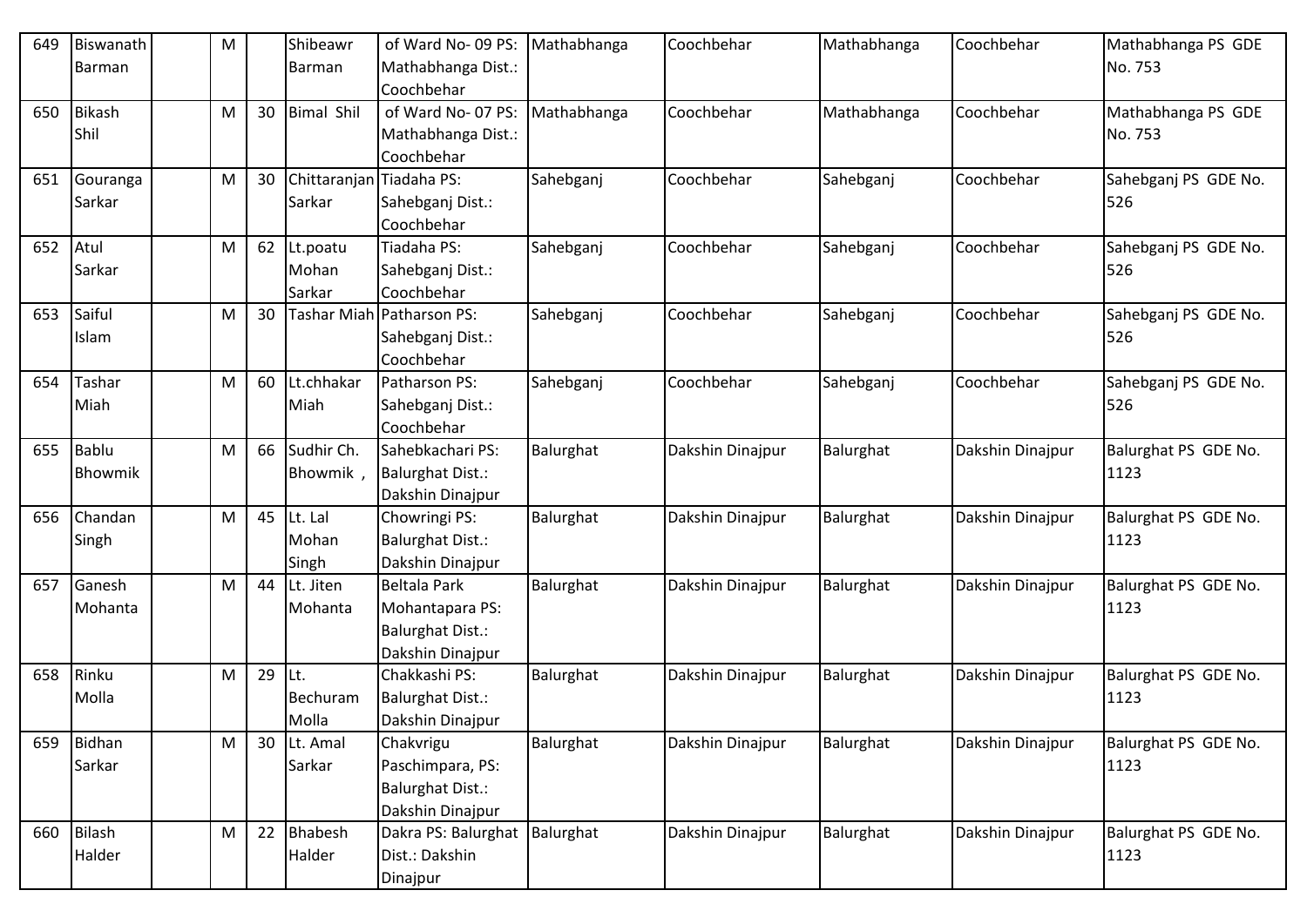| 661 | Gopesh<br>Mohanta          |       | M | 35 | Tarun<br>Mohanta          | Chakvrigu PS:<br><b>Balurghat Dist.:</b><br>Dakshin Dinajpur            | Balurghat | Dakshin Dinajpur | Balurghat  | Dakshin Dinajpur | Balurghat PS GDE No.<br>1123 |
|-----|----------------------------|-------|---|----|---------------------------|-------------------------------------------------------------------------|-----------|------------------|------------|------------------|------------------------------|
| 662 | Madhusud<br>han<br>Debnath |       | M | 34 | <b>Dhiren</b><br>Debnath  | Chakvrigu Simultala<br>PS: Balurghat Dist.:<br>Dakshin Dinajpur         | Balurghat | Dakshin Dinajpur | Balurghat  | Dakshin Dinajpur | Balurghat PS GDE No.<br>1123 |
| 663 | Manoranj<br>an<br>Pramanik |       | M | 50 | Makhan<br>Pramanik        | Danga Forest Road<br>PS: Balurghat Dist.:<br>Dakshin Dinajpur           | Balurghat | Dakshin Dinajpur | Balurghat  | Dakshin Dinajpur | Balurghat PS GDE No.<br>1136 |
| 664 | Chanchal<br>Das            |       | M | 46 | ILt.<br>Gopeswar<br>Das   | Khadimpur Sukanta<br>Colony PS: Balurghat<br>Dist.: Dakshin<br>Dinajpur | Balurghat | Dakshin Dinajpur | Balurghat  | Dakshin Dinajpur | Balurghat PS GDE No.<br>1136 |
| 665 | Biswajit<br>Laha           | Tutul | M | 33 | Ranjit Laha               | Baghait PS: Tapan<br>Dist.: Dakshin<br>Dinajpur                         | Tapan     | Dakshin Dinajpur | Balurghat  | Dakshin Dinajpur | Balurghat PS GDE No.<br>1136 |
| 666 | Amit Laha                  |       | M | 30 | Lt. Arup<br>Laha          | Khadimpur Battala<br>PS: Tapan Dist.:<br>Dakshin Dinajpur               | Tapan     | Dakshin Dinajpur | Balurghat  | Dakshin Dinajpur | Balurghat PS GDE No.<br>1136 |
| 667 | Dwipraj<br>Singha          |       | M | 33 | Lt. Dilip Kr.<br>Singha   | Biswaspara PS:<br>Tapan Dist.: Dakshin<br>Dinajpur                      | Tapan     | Dakshin Dinajpur | Balurghat  | Dakshin Dinajpur | Balurghat PS GDE No.<br>1136 |
| 668 | Mijanur<br>Hossain         |       | M |    | Tafajjal<br>Hossain       | Chhato Mollahar PS: Harirampur<br>Harirampur Dist.:<br>Dakshin Dinajpur |           | Dakshin Dinajpur | Harirampur | Dakshin Dinajpur | Harirampur PS GDE No.<br>597 |
| 669 | Safiul<br>Mandal           |       | M | 20 | Hamidul<br>Mandal         | Haripur (Tajpur) PS:<br>Kumarganj Dist.:<br>Dakshin Dinajpur            | Kumarganj | Dakshin Dinajpur | Kumarganj  | Dakshin Dinajpur | Kumarganj PS GDE No.<br>661  |
| 670 | Krishna<br>Besra           |       | M | 20 | Lt. Gopin<br><b>Besra</b> | Khamar Bodra PS:<br>Kumarganj Dist.:<br>Dakshin Dinajpur                | Kumarganj | Dakshin Dinajpur | Kumarganj  | Dakshin Dinajpur | Kumarganj PS GDE No.<br>661  |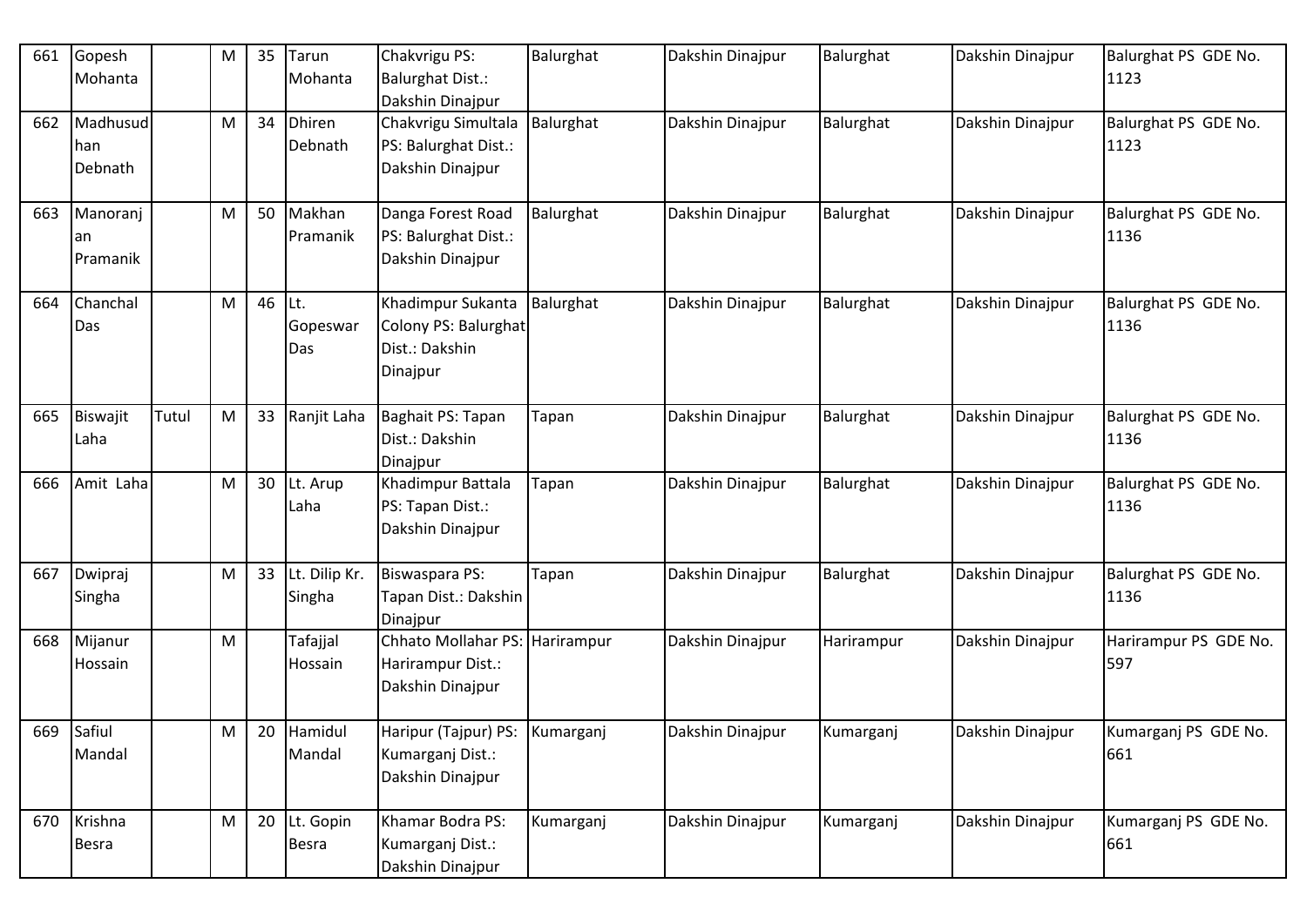| 671 | Sushil<br>Mahata        | M | 40 | Lt. Adish<br>Mahata            | Alampur, PO-Sibaji Kumarganj<br>Nagar PS:<br>Kumarganj Dist.:<br>Dakshin Dinajpur        |            | Dakshin Dinajpur                                 | Kumarganj | Dakshin Dinajpur                                 | Kumarganj PS GDE No.<br>661                                 |
|-----|-------------------------|---|----|--------------------------------|------------------------------------------------------------------------------------------|------------|--------------------------------------------------|-----------|--------------------------------------------------|-------------------------------------------------------------|
| 672 | Tanjir<br>Rahaman       | M | 21 | Mosleuddin Samsia PS:<br>Molla | Kushmandi Dist.:<br>Dakshin Dinajpur                                                     | Kushmandi  | Dakshin Dinajpur                                 | Kushmandi | Dakshin Dinajpur                                 | Kushmandi PS GDE No.<br>689                                 |
| 673 | Rubel<br>Hossain        | M | 20 | Mojibur<br>Rahaman             | Samsia PS:<br>Kushmandi Dist.:<br>Dakshin Dinajpur                                       | Kushmandi  | Dakshin Dinajpur                                 | Kushmandi | Dakshin Dinajpur                                 | Kushmandi PS GDE No.<br>689                                 |
| 674 | Akhay<br><b>Baral</b>   | M | 42 | Ramkrishna<br><b>Baral</b>     | Muninagar PS:<br>Bishnupur Dist.:<br><b>Bankura</b>                                      | Bishnupur  | <b>Bankura</b>                                   | Bishnupur | <b>Bankura</b>                                   | Bishnupur PS GDE No.<br>718                                 |
| 675 | Papai<br>Bagdi          | M | 33 | Lt.<br>Sadananda<br>Bagdi      | Janta PS: Bishnupur<br>Dist.: Bankura                                                    | Bishnupur  | <b>Bankura</b>                                   | Bishnupur | <b>Bankura</b>                                   | <b>Bishnupur PS Outpost</b><br>Radhanagar OP GDE No.<br>359 |
| 676 | Sanjoy<br>Majhi         | М | 32 | Bipadtaran<br>Majhi            | Muninagar PS:<br>Bishnupur Dist.:<br><b>Bankura</b>                                      | Bishnupur  | <b>Bankura</b>                                   | Bishnupur | <b>Bankura</b>                                   | <b>Bishnupur PS Outpost</b><br>Radhanagar OP GDE No.<br>359 |
| 677 | Prasenjit<br>Samanta    | M | 22 | Kamal<br>Samanta               | Dist.: Diamond<br>Harbour Police<br>District                                             |            | Diamond Harbour<br><b>Police District</b>        | Bishnupur | Diamond Harbour<br><b>Police District</b>        | Bishnupur PS GDE No.<br>1131                                |
| 678 | Sk Saiful               | M | 22 | Sk<br>Salauddin                | PS: Uluberia Dist.:<br><b>Howrah Rural</b>                                               | Uluberia   | <b>Howrah Rural</b>                              | Bishnupur | Diamond Harbour<br><b>Police District</b>        | Bishnupur PS GDE No.<br>1182                                |
| 679 | Pritam<br>Gayen         | M | 30 | Kansha<br>Gayen                | PS: Maheshtala<br>Dist.: Diamond<br><b>Harbour Police</b><br><b>District</b>             | Maheshtala | Diamond Harbour<br><b>Police District</b>        | Bishnupur | <b>Diamond Harbour</b><br><b>Police District</b> | Bishnupur PS GDE No.<br>1182                                |
| 680 | Ranjit<br><b>Biswas</b> | M | 20 | Shambhu                        | PS: Maheshtala<br>Nath Biswas Dist.: Diamond<br><b>Harbour Police</b><br><b>District</b> | Maheshtala | Diamond Harbour<br><b>Police District</b>        | Bishnupur | Diamond Harbour<br><b>Police District</b>        | Bishnupur PS GDE No.<br>1182                                |
| 681 | Dilip<br>Parial         | M | 58 | an Parial                      | Madhusudh PS: Bishnupur Dist.:<br>Diamond Harbour<br><b>Police District</b>              | Bishnupur  | <b>Diamond Harbour</b><br><b>Police District</b> | Bishnupur | <b>Diamond Harbour</b><br><b>Police District</b> | Bishnupur PS GDE No.<br>1182                                |
| 682 | Bapi Khan               | M | 30 | Selim Khan                     | PS: Bishnupur Dist.:<br>Diamond Harbour<br><b>Police District</b>                        | Bishnupur  | Diamond Harbour<br><b>Police District</b>        | Bishnupur | Diamond Harbour<br><b>Police District</b>        | Bishnupur PS GDE No.<br>1182                                |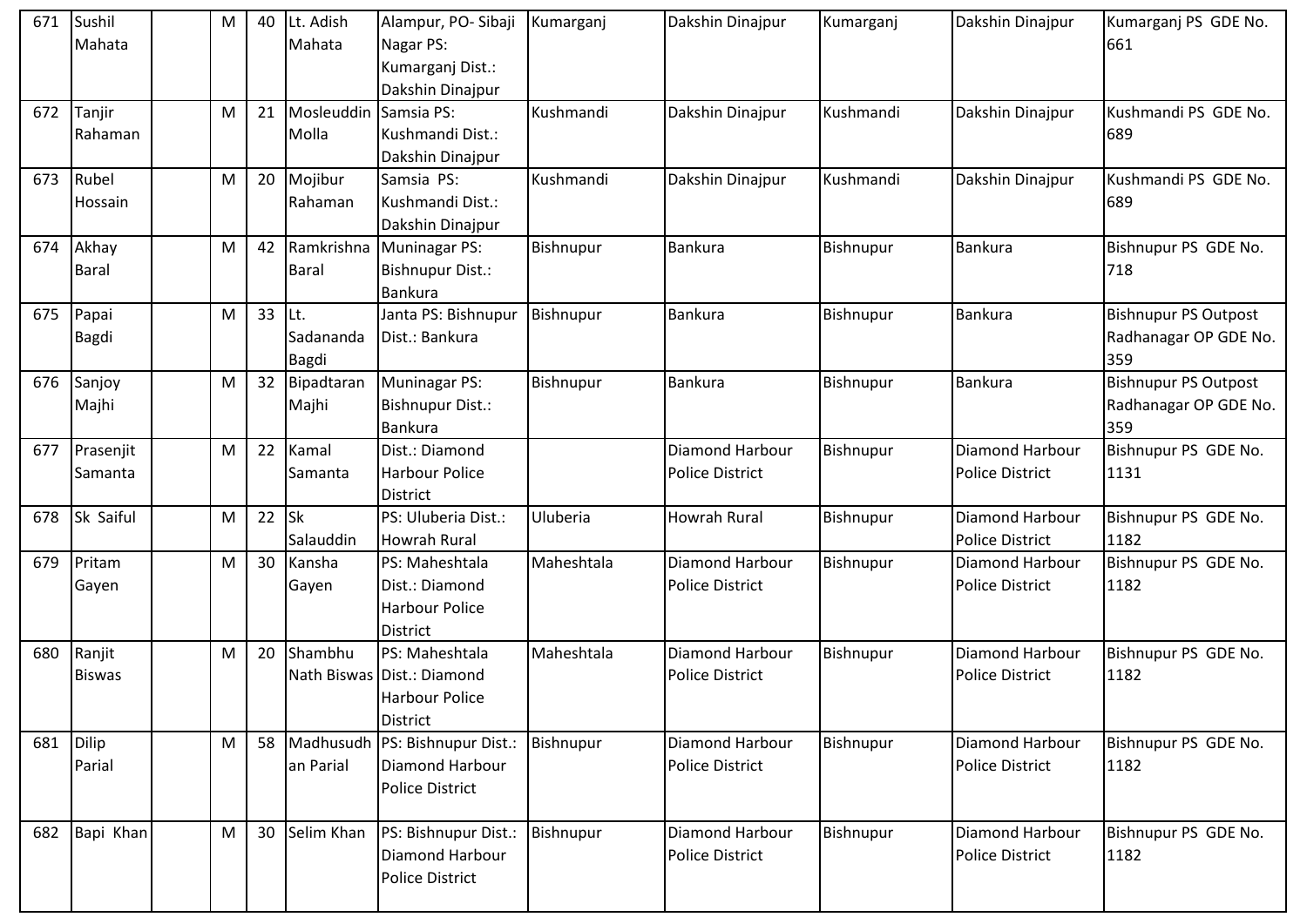| 683 | Sabir Sk           | M | 35 | <b>Resab Sk</b>    | PS: Bishnupur Dist.:<br><b>Diamond Harbour</b><br><b>Police District</b>                           | Bishnupur  | <b>Diamond Harbour</b><br><b>Police District</b> | Bishnupur  | Diamond Harbour<br><b>Police District</b>        | Bishnupur PS GDE No.<br>1182 |
|-----|--------------------|---|----|--------------------|----------------------------------------------------------------------------------------------------|------------|--------------------------------------------------|------------|--------------------------------------------------|------------------------------|
| 684 | Paritosh<br>Mondal | M | 50 | Basanta<br>Mondal  | PS: Bishnupur Dist.:<br>Diamond Harbour<br><b>Police District</b>                                  | Bishnupur  | <b>Diamond Harbour</b><br><b>Police District</b> | Bishnupur  | <b>Diamond Harbour</b><br><b>Police District</b> | Bishnupur PS GDE No.<br>1182 |
| 685 | Nafisha<br>Khatun  | F | 18 | Nasiruddin<br>Sk   | PS: Usthi Dist.:<br>Diamond Harbour<br><b>Police District</b>                                      | Usthi      | Diamond Harbour<br><b>Police District</b>        | Bishnupur  | <b>Diamond Harbour</b><br><b>Police District</b> | Bishnupur PS GDE No.<br>1182 |
| 686 | Biswajit<br>Saha   | M | 34 | Lt. Gopal<br>Saha  | PS: Jadavpore Dist.:<br>Kolkata                                                                    | Jadavpore  | Kolkata                                          | Bishnupur  | <b>Diamond Harbour</b><br><b>Police District</b> | Bishnupur PS GDE No.<br>1182 |
| 687 | Sahadeb<br>Mistri  | M | 21 | Mistri             | Brabhapada   PS: Nandigram Dist.: Nandigram<br>Purba Mednipore                                     |            | Purba Mednipore                                  | Bishnupur  | <b>Diamond Harbour</b><br><b>Police District</b> | Bishnupur PS GDE No.<br>1182 |
| 688 | Sujoy Bag          | M | 25 | Sankar Bag         | PS: Bishnupur Dist.<br>Diamond Harbour<br><b>Police District</b>                                   | Bishnupur  | Diamond Harbour<br><b>Police District</b>        | Bishnupur  | Diamond Harbour<br><b>Police District</b>        | Bishnupur PS GDE No.<br>311  |
| 689 | Chitta<br>Dalui    | M | 25 | <b>Bablu Dalui</b> | PS: Bishnupur Dist.:<br><b>Diamond Harbour</b><br><b>Police District</b>                           | Bishnupur  | <b>Diamond Harbour</b><br><b>Police District</b> | Bishnupur  | Diamond Harbour<br><b>Police District</b>        | Bishnupur PS GDE No.<br>311  |
| 690 | <b>Bijoy Bag</b>   | M | 30 | Sankar Bag         | PS: Bishnupur Dist.:<br><b>Diamond Harbour</b><br><b>Police District</b>                           | Bishnupur  | <b>Diamond Harbour</b><br><b>Police District</b> | Bishnupur  | Diamond Harbour<br><b>Police District</b>        | Bishnupur PS GDE No.<br>311  |
| 691 | Sabir Sk           | M | 32 |                    | Khasnabi Sk   PS: Bishnupur Dist.:<br><b>Diamond Harbour</b><br><b>Police District</b>             | Bishnupur  | <b>Diamond Harbour</b><br><b>Police District</b> | Bishnupur  | Diamond Harbour<br><b>Police District</b>        | Bishnupur PS GDE No.<br>311  |
| 692 | Jayanta<br>Das     | M | 28 | Das                | S/o Lt. Kanai Birla new Road PS:<br>Budgebudge Dist.:<br>Diamond Harbour<br><b>Police District</b> | Budgebudge | Diamond Harbour<br><b>Police District</b>        | Budgebudge | <b>Diamond Harbour</b><br><b>Police District</b> | Budgebudge PS GDE No.<br>688 |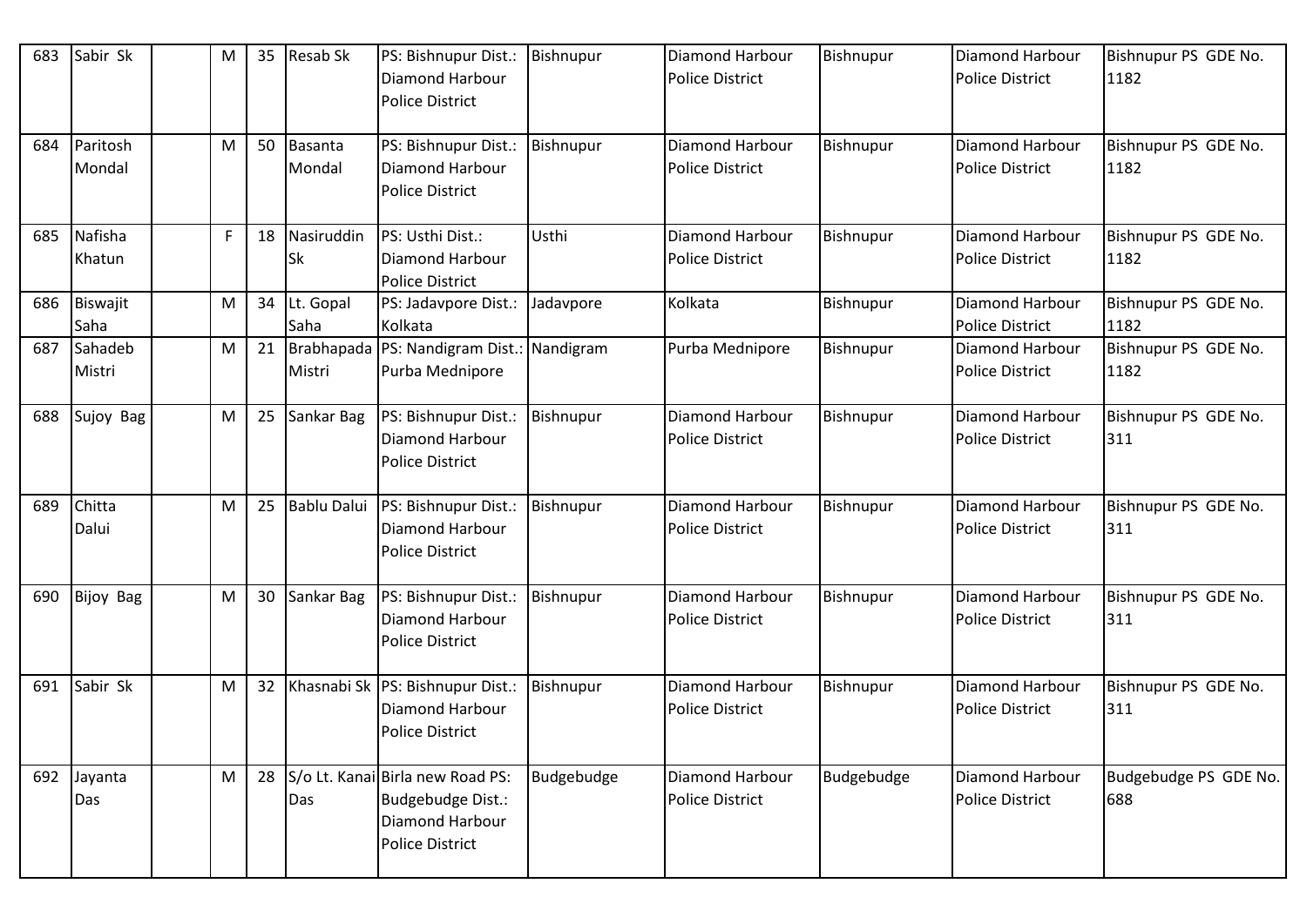| 693 | Md. Samir | M | 37 | S/o Lt. Md.<br>Sagir | Birla new Road PS:<br>Budgebudge Dist.: | Budgebudge      | Diamond Harbour<br><b>Police District</b> | Budgebudge                        | Diamond Harbour<br><b>Police District</b> | Budgebudge PS GDE No.<br>688 |
|-----|-----------|---|----|----------------------|-----------------------------------------|-----------------|-------------------------------------------|-----------------------------------|-------------------------------------------|------------------------------|
|     |           |   |    |                      | <b>Diamond Harbour</b>                  |                 |                                           |                                   |                                           |                              |
|     |           |   |    |                      | <b>Police District</b>                  |                 |                                           |                                   |                                           |                              |
|     |           |   |    |                      |                                         |                 |                                           |                                   |                                           |                              |
| 694 | Samim     | M | 23 | Saifuddin            | <b>PS: Diamond</b>                      | Diamond harbour | Diamond Harbour                           | Diamond harbour                   | Diamond Harbour                           | Diamond harbour PS           |
|     | Gazi      |   |    | Gazi                 | harbour Dist.:                          |                 | <b>Police District</b>                    |                                   | <b>Police District</b>                    | <b>GDE No. 1623</b>          |
|     |           |   |    |                      | <b>Diamond Harbour</b>                  |                 |                                           |                                   |                                           |                              |
|     |           |   |    |                      | <b>Police District</b>                  |                 |                                           |                                   |                                           |                              |
| 695 | Jamir     | М | 19 |                      | Hasibur GazilPS: Diamond                | Diamond harbour | Diamond Harbour                           | Diamond harbour   Diamond Harbour |                                           | Diamond harbour PS           |
|     | Uddin     |   |    |                      | harbour Dist.:                          |                 | <b>Police District</b>                    |                                   | <b>Police District</b>                    | <b>GDE No. 1623</b>          |
|     | Gazi      |   |    |                      | <b>Diamond Harbour</b>                  |                 |                                           |                                   |                                           |                              |
|     |           |   |    |                      | <b>Police District</b>                  |                 |                                           |                                   |                                           |                              |
| 696 | Sabir     | M | 22 | Samsul               | PS: Diamond                             | Diamond harbour | Diamond Harbour                           | Diamond harbour                   | Diamond Harbour                           | Diamond harbour PS           |
|     | Molla     |   |    | Haque                | harbour Dist.:                          |                 | <b>Police District</b>                    |                                   | <b>Police District</b>                    | <b>GDE No. 1623</b>          |
|     |           |   |    | Molla                | <b>Diamond Harbour</b>                  |                 |                                           |                                   |                                           |                              |
|     |           |   |    |                      | <b>Police District</b>                  |                 |                                           |                                   |                                           |                              |
| 697 | Sibani    | М | 45 | <b>Bishnu</b>        | PS: Diamond                             | Diamond harbour | Diamond Harbour                           | Diamond harbour                   | Diamond Harbour                           | Diamond harbour PS           |
|     | Halder    |   |    | Halder               | harbour Dist.:                          |                 | <b>Police District</b>                    |                                   | <b>Police District</b>                    | <b>GDE No. 1589</b>          |
|     |           |   |    |                      | <b>Diamond Harbour</b>                  |                 |                                           |                                   |                                           |                              |
|     |           |   |    |                      | <b>Police District</b>                  |                 |                                           |                                   |                                           |                              |
| 698 | Sefali    | М | 40 | Mritunjay            | <b>PS: Diamond</b>                      | Diamond harbour | Diamond Harbour                           | Diamond harbour                   | Diamond Harbour                           | Diamond harbour PS           |
|     | Mistry    |   |    | Mistry               | harbour Dist.:                          |                 | <b>Police District</b>                    |                                   | <b>Police District</b>                    | <b>GDE No. 1589</b>          |
|     |           |   |    |                      | <b>Diamond Harbour</b>                  |                 |                                           |                                   |                                           |                              |
|     |           |   |    |                      | <b>Police District</b>                  |                 |                                           |                                   |                                           |                              |
| 699 | Tahajul   | M | 30 | Lt. Anowar           | <b>PS: Diamond</b>                      | Diamond harbour | Diamond Harbour                           | Diamond harbour                   | Diamond Harbour                           | Diamond harbour PS           |
|     | Molla     |   |    | Ali Molla            | harbour Dist.:                          |                 | <b>Police District</b>                    |                                   | <b>Police District</b>                    | <b>GDE No. 1571</b>          |
|     |           |   |    |                      | Diamond Harbour                         |                 |                                           |                                   |                                           |                              |
|     |           |   |    |                      | <b>Police District</b>                  |                 |                                           |                                   |                                           |                              |
| 700 | Gaffar    | М | 42 | Lt. Ajim             | PS: Diamond                             | Diamond harbour | Diamond Harbour                           | Diamond harbour                   | Diamond Harbour                           | Diamond harbour PS           |
|     | Khan      |   |    | Khan                 | harbour Dist.:                          |                 | <b>Police District</b>                    |                                   | <b>Police District</b>                    | <b>GDE No. 1635</b>          |
|     |           |   |    |                      | <b>Diamond Harbour</b>                  |                 |                                           |                                   |                                           |                              |
|     |           |   |    |                      | <b>Police District</b>                  |                 |                                           |                                   |                                           |                              |
| 701 | Montu Sk  | M | 59 | Lt. Jiyad Sk         | PS: Diamond                             | Diamond harbour | Diamond Harbour                           | Diamond harbour                   | Diamond Harbour                           | Diamond harbour PS           |
|     |           |   |    |                      | harbour Dist.:                          |                 | <b>Police District</b>                    |                                   | <b>Police District</b>                    | <b>GDE No. 1635</b>          |
|     |           |   |    |                      | Diamond Harbour                         |                 |                                           |                                   |                                           |                              |
|     |           |   |    |                      | <b>Police District</b>                  |                 |                                           |                                   |                                           |                              |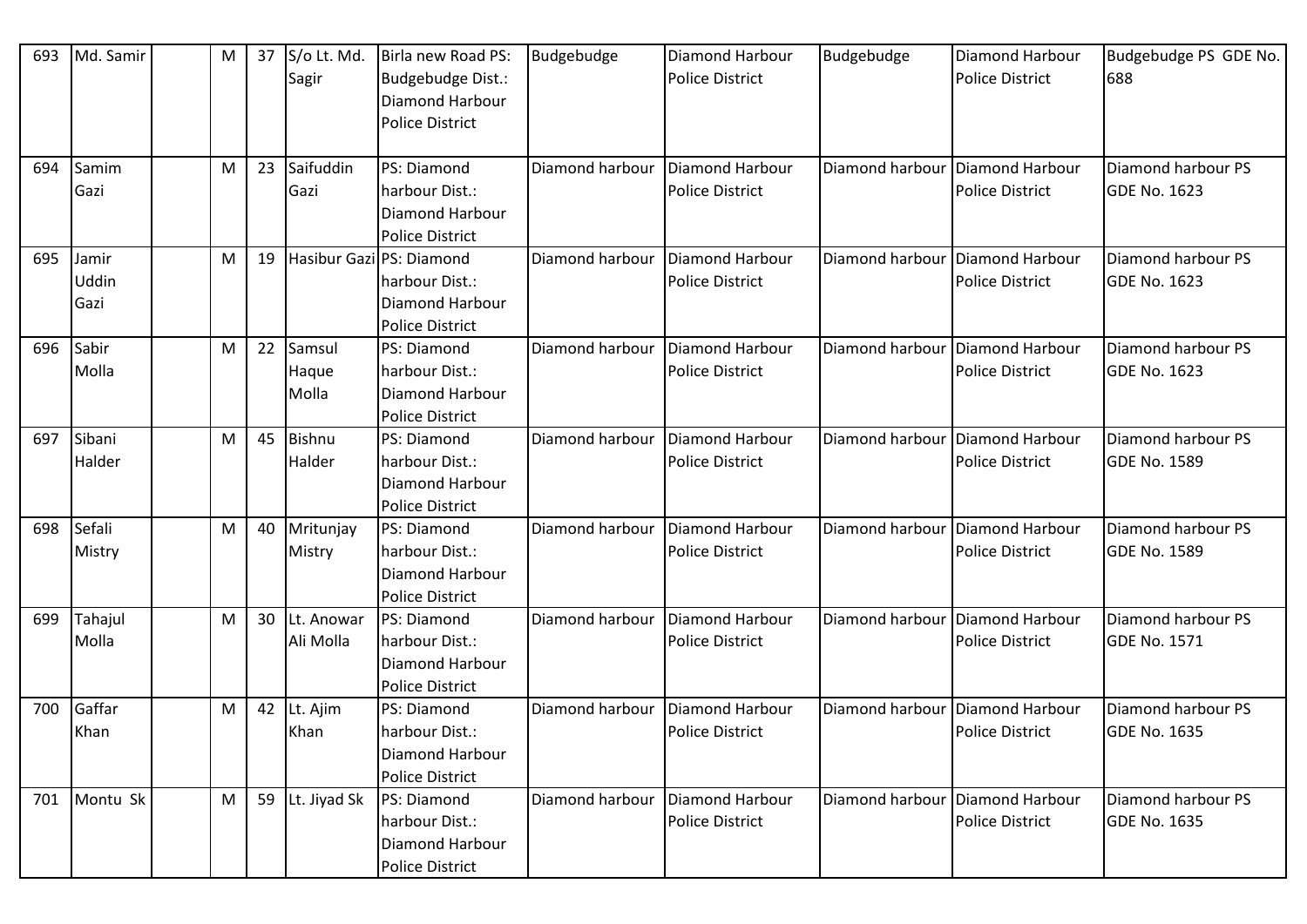| 702 | Jahangir    | M | 60 | Lt. Belal Sk | PS: Diamond                   | Diamond harbour   Diamond Harbour |                        | Diamond harbour Diamond Harbour   |                        | Diamond harbour PS   |
|-----|-------------|---|----|--------------|-------------------------------|-----------------------------------|------------------------|-----------------------------------|------------------------|----------------------|
|     | <b>Sk</b>   |   |    |              | harbour Dist.:                |                                   | <b>Police District</b> |                                   | <b>Police District</b> | <b>GDE No. 1635</b>  |
|     |             |   |    |              | <b>Diamond Harbour</b>        |                                   |                        |                                   |                        |                      |
|     |             |   |    |              | <b>Police District</b>        |                                   |                        |                                   |                        |                      |
| 703 | Joydeb      | M | 38 | Adhir        | PS: Diamond                   | Diamond harbour                   | Diamond Harbour        | Diamond harbour Diamond Harbour   |                        | Diamond harbour PS   |
|     | Bagani      |   |    | Bagani       | harbour Dist.:                |                                   | <b>Police District</b> |                                   | <b>Police District</b> | <b>GDE No. 1635</b>  |
|     |             |   |    |              | <b>Diamond Harbour</b>        |                                   |                        |                                   |                        |                      |
|     |             |   |    |              | <b>Police District</b>        |                                   |                        |                                   |                        |                      |
| 704 | Amir        | M | 28 | Sural Gazi   | PS: Diamond                   | Diamond harbour                   | Diamond Harbour        | Diamond harbour Diamond Harbour   |                        | Diamond harbour PS   |
|     | Hossain     |   |    |              | harbour Dist.:                |                                   | <b>Police District</b> |                                   | <b>Police District</b> | GDE No. 1605         |
|     | Gazi        |   |    |              | <b>Diamond Harbour</b>        |                                   |                        |                                   |                        |                      |
|     |             |   |    |              | <b>Police District</b>        |                                   |                        |                                   |                        |                      |
| 705 | Sabir Gazi  | M | 24 | Sural Gazi   | PS: Diamond                   | Diamond harbour                   | Diamond Harbour        | Diamond harbour   Diamond Harbour |                        | Diamond harbour PS   |
|     |             |   |    |              | harbour Dist.:                |                                   | <b>Police District</b> |                                   | <b>Police District</b> | <b>GDE No. 1605</b>  |
|     |             |   |    |              | Diamond Harbour               |                                   |                        |                                   |                        |                      |
|     |             |   |    |              | <b>Police District</b>        |                                   |                        |                                   |                        |                      |
| 706 | Saraswati   | F | 38 | Dilip Gayen  | Bamna Gayen Para              | Diamond harbour                   | Diamond Harbour        | Diamond harbour                   | Diamond Harbour        | Diamond harbour      |
|     | Gayen       |   |    |              | (Songrampur) PS:              | women                             | <b>Police District</b> | women                             | <b>Police District</b> | women PS GDE No. 294 |
|     |             |   |    |              | Diamond harbour               |                                   |                        |                                   |                        |                      |
|     |             |   |    |              | women Dist.:                  |                                   |                        |                                   |                        |                      |
|     |             |   |    |              | <b>Diamond Harbour</b>        |                                   |                        |                                   |                        |                      |
|     |             |   |    |              | <b>Police District</b>        |                                   |                        |                                   |                        |                      |
|     |             |   |    |              |                               |                                   |                        |                                   |                        |                      |
| 707 | Golam       | M |    | Anoewar      | PS: Falta Dist.:              | Falta                             | <b>Diamond Harbour</b> | Falta                             | <b>Diamond Harbour</b> | Falta PS GDE No. 625 |
|     | Nabi Khan   |   |    | Kahn         | Diamond Harbour               |                                   | <b>Police District</b> |                                   | <b>Police District</b> |                      |
|     |             |   |    |              | <b>Police District</b>        |                                   |                        |                                   |                        |                      |
| 708 | Jiyad       | M |    |              | Asmat Khan   PS: Falta Dist.: | Falta                             | <b>Diamond Harbour</b> | Falta                             | <b>Diamond Harbour</b> | Falta PS GDE No. 625 |
|     | Kahan       |   |    |              | Diamond Harbour               |                                   | <b>Police District</b> |                                   | <b>Police District</b> |                      |
|     |             |   |    |              | <b>Police District</b>        |                                   |                        |                                   |                        |                      |
| 709 | Jagadish    | M |    | Raju         | PS: Falta Dist.:              | Falta                             | Diamond Harbour        | Falta                             | Diamond Harbour        | Falta PS GDE No. 625 |
|     | Chowdhur    |   |    | Chowfhury    | Diamond Harbour               |                                   | <b>Police District</b> |                                   | <b>Police District</b> |                      |
|     |             |   |    |              | <b>Police District</b>        |                                   |                        |                                   |                        |                      |
| 710 | Nikhil Giri | M |    | Arijit Giri  | PS: Falta Dist.:              | Falta                             | Diamond Harbour        | Falta                             | Diamond Harbour        | Falta PS GDE No. 625 |
|     |             |   |    |              | <b>Diamond Harbour</b>        |                                   | <b>Police District</b> |                                   | <b>Police District</b> |                      |
|     |             |   |    |              | <b>Police District</b>        |                                   |                        |                                   |                        |                      |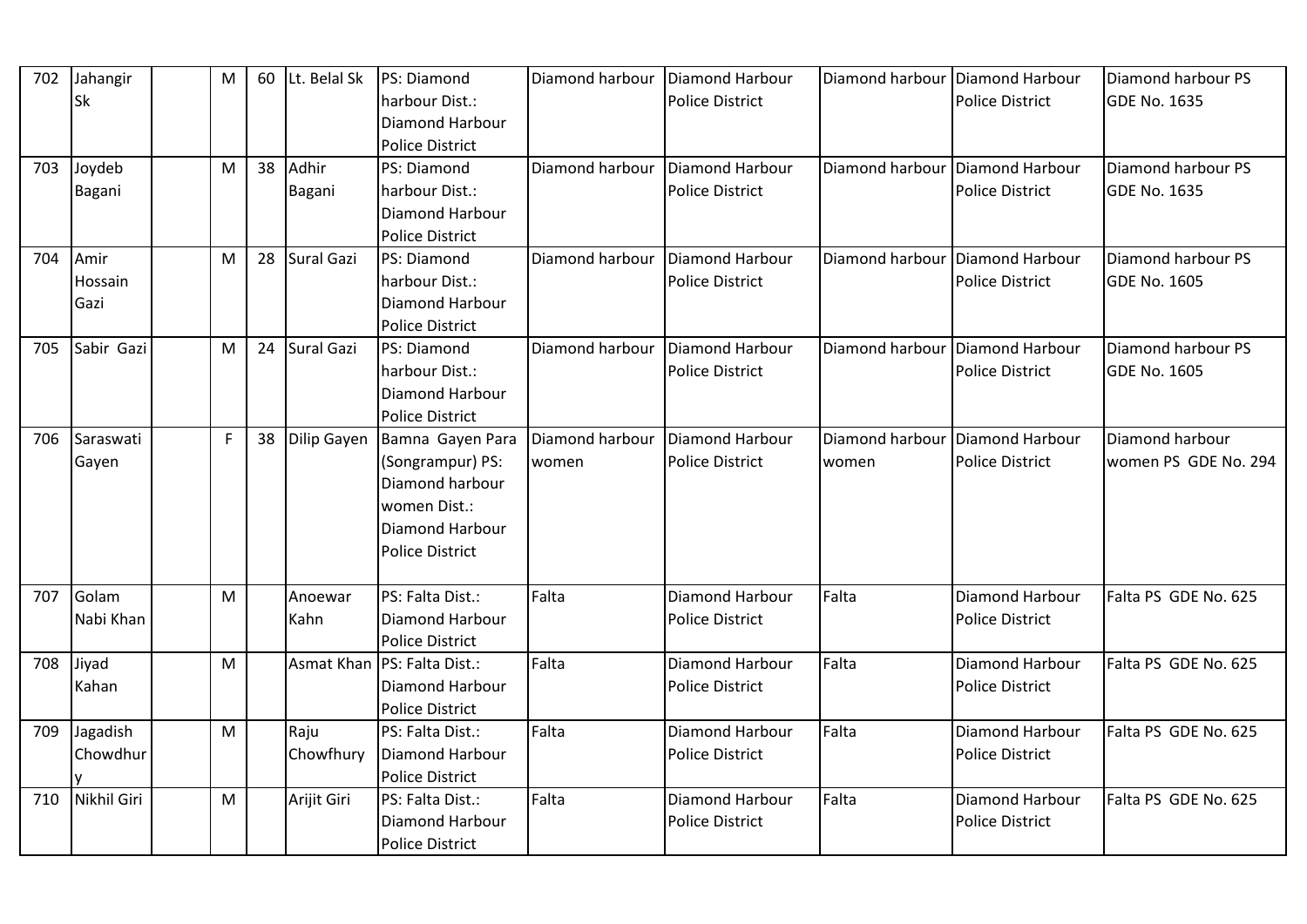| 711 | Sur Jamal<br>Laskar      | M            | 40 | Lt. Akkas Ali<br>Laskar    | Chatta Karbala, P.S - Kalitala Ashuti<br>Kalitala Ashuti,<br>South 24 Pg PS:<br>Kalitala Ashuti Dist.:<br>Diamond Harbour<br><b>Police District</b> |           | Diamond Harbour<br>Police District               | Kalitala Ashuti | <b>Diamond Harbour</b><br><b>Police District</b> | Kalitala Ashuti PS GDE<br>No. 730 |
|-----|--------------------------|--------------|----|----------------------------|-----------------------------------------------------------------------------------------------------------------------------------------------------|-----------|--------------------------------------------------|-----------------|--------------------------------------------------|-----------------------------------|
| 712 | Shibam<br>Show           | M            | 18 | Harendra<br>Prasad<br>Show | PS: Sarsuna Dist.:<br>Kolkata                                                                                                                       | Sarsuna   | Kolkata                                          | Kalitala Ashuti | <b>Diamond Harbour</b><br><b>Police District</b> | Kalitala Ashuti PS GDE<br>No. 736 |
| 713 | Surajit<br>Kundu         | M            | 19 | Biswajit<br>Kundu          | PS: Sarsuna Dist.:<br>Kolkata                                                                                                                       | Sarsuna   | Kolkata                                          | Kalitala Ashuti | Diamond Harbour<br><b>Police District</b>        | Kalitala Ashuti PS GDE<br>No. 736 |
| 714 | Sanju<br>Mondal          | M            | 22 | Lt. Pradip<br>Mondal       | Bogakhali PS:<br><b>Bishnupur Dist.:</b><br>Diamond Harbour<br><b>Police District</b>                                                               | Bishnupur | <b>Diamond Harbour</b><br><b>Police District</b> | Kalitala Ashuti | Diamond Harbour<br><b>Police District</b>        | Kalitala Ashuti PS GDE<br>No. 736 |
| 715 | <b>Bhim Sen</b><br>Modak |              | 55 | ILt.<br>Pashupati          | <b>BARAT PS:</b><br>Mograhat Dist.:<br>Diamond Harbour<br><b>Police District</b>                                                                    | Mograhat  | <b>Diamond Harbour</b><br><b>Police District</b> | Mograhat        | <b>Diamond Harbour</b><br><b>Police District</b> | Mograhat PS GDE No.<br>1229       |
|     | 716 Narayan<br>Modak     |              | 33 | <b>Bhim Sen</b><br>Modak   | <b>BARAT PS:</b><br>Mograhat Dist.:<br>Diamond Harbour<br><b>Police District</b>                                                                    | Mograhat  | Diamond Harbour<br>Police District               | Mograhat        | Diamond Harbour<br><b>Police District</b>        | Mograhat PS GDE No.<br>1229       |
| 717 | Putal<br>Modak           | $\mathsf F$  | 40 | <b>Bhim Sen</b><br>Modak   | <b>BARAT PS:</b><br>Mograhat Dist.:<br>Diamond Harbour<br><b>Police District</b>                                                                    | Mograhat  | Diamond Harbour<br><b>Police District</b>        | Mograhat        | <b>Diamond Harbour</b><br><b>Police District</b> | Mograhat PS GDE No.<br>1229       |
| 718 | Raju<br>Modak            | ${\sf M}$    | 35 | Surat<br>Modak             | <b>BARAT PS:</b><br>Mograhat Dist.:<br>Diamond Harbour<br><b>Police District</b>                                                                    | Mograhat  | Diamond Harbour<br><b>Police District</b>        | Mograhat        | Diamond Harbour<br><b>Police District</b>        | Mograhat PS GDE No.<br>1229       |
| 719 | Purnima<br>Modak         | $\mathsf{F}$ | 27 | Raju Modak BARAT PS:       | Mograhat Dist.:<br>Diamond Harbour<br><b>Police District</b>                                                                                        | Mograhat  | Diamond Harbour<br><b>Police District</b>        | Mograhat        | <b>Diamond Harbour</b><br><b>Police District</b> | Mograhat PS GDE No.<br>1229       |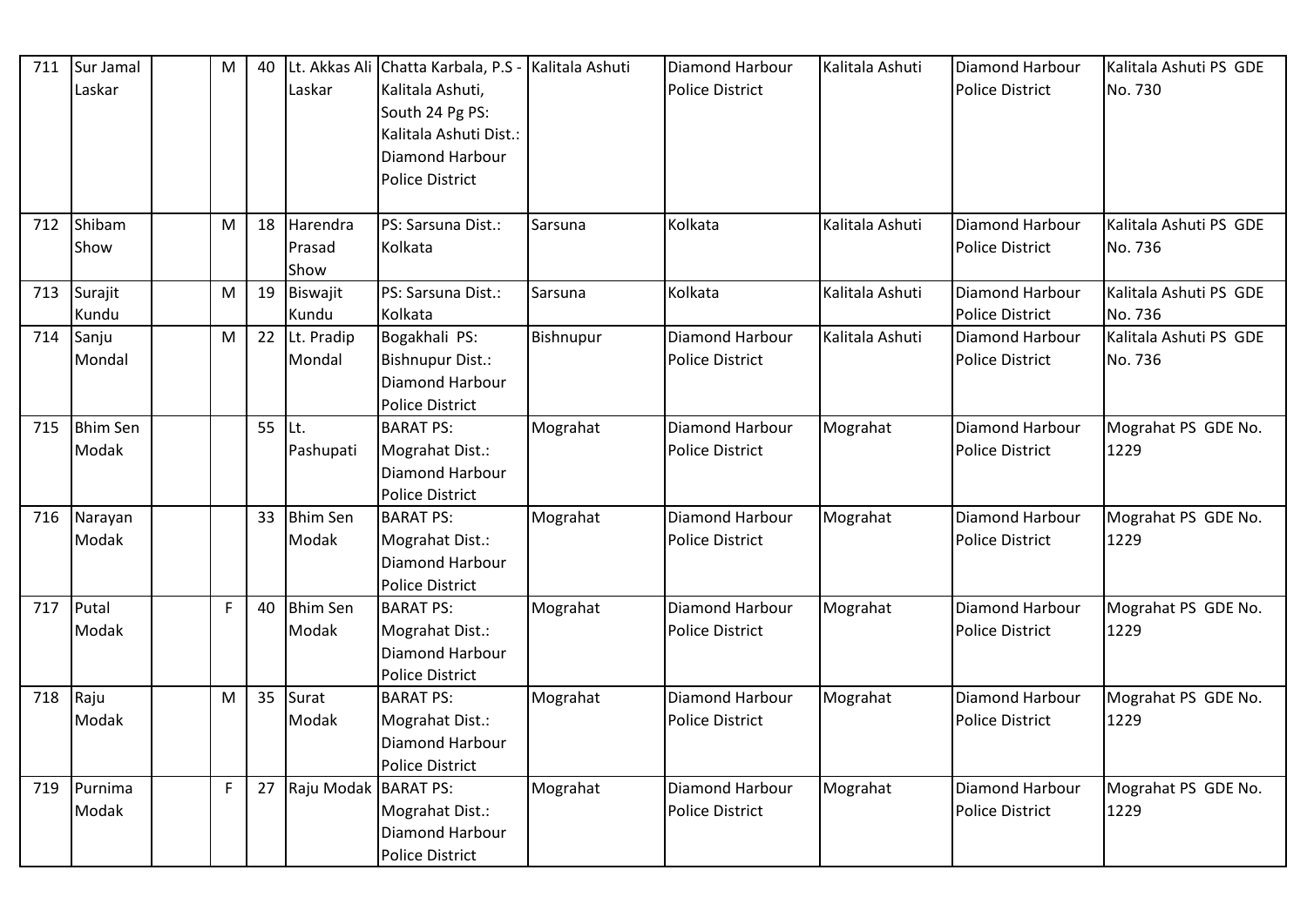| 720 | Bapi<br>Tewari                 | M | 40 | Lt. Tulshi<br>Charan<br>Tewari | <b>KANTAPUKURIA PS:</b><br>Mograhat Dist.:<br><b>Diamond Harbour</b>                    | Mograhat | Diamond Harbour<br><b>Police District</b> | Mograhat | Diamond Harbour<br><b>Police District</b>        | Mograhat PS GDE No.<br>1242 |
|-----|--------------------------------|---|----|--------------------------------|-----------------------------------------------------------------------------------------|----------|-------------------------------------------|----------|--------------------------------------------------|-----------------------------|
|     |                                |   |    |                                | <b>Police District</b>                                                                  |          |                                           |          |                                                  |                             |
| 721 | <b>Tarak</b><br>Nath<br>Sardar | M | 26 | Amay<br>Sardar                 | <b>MORISHWAR PS:</b><br>Joynagar Dist.:<br><b>Baruipur Police</b><br><b>District</b>    | Joynagar | <b>Baruipur Police</b><br><b>District</b> | Mograhat | Diamond Harbour<br><b>Police District</b>        | Mograhat PS GDE No.<br>1286 |
| 722 | Amalendu<br>Sardar             | M | 26 | Ranjit<br>Sardar               | <b>MORISHWAR PS:</b><br>Joynagar Dist.:<br><b>Baruipur Police</b><br><b>District</b>    | Joynagar | <b>Baruipur Police</b><br><b>District</b> | Mograhat | Diamond Harbour<br><b>Police District</b>        | Mograhat PS GDE No.<br>1286 |
| 723 | Gour Das                       | M | 31 | <b>Naku</b><br>Chandra<br>Das  | <b>MORISHWAR PS:</b><br>Joynagar Dist.:<br><b>Baruipur Police</b><br><b>District</b>    | Joynagar | <b>Baruipur Police</b><br><b>District</b> | Mograhat | Diamond Harbour<br><b>Police District</b>        | Mograhat PS GDE No.<br>1286 |
| 724 | Anup<br>Mondal                 | M | 38 | Lt. Bidhan<br>Mondal           | MORISHWAR PS:<br>Joynagar Dist.:<br><b>Baruipur Police</b><br>District                  | Joynagar | <b>Baruipur Police</b><br>District        | Mograhat | Diamond Harbour<br><b>Police District</b>        | Mograhat PS GDE No.<br>1286 |
| 725 | Rajesh<br>Molla                | M | 20 | Sajahan<br>Molla               | <b>JUGDIA PS:</b><br>Mograhat Dist.:<br>Diamond Harbour<br><b>Police District</b>       | Mograhat | Diamond Harbour<br><b>Police District</b> | Mograhat | <b>Diamond Harbour</b><br><b>Police District</b> | Mograhat PS GDE No.<br>1286 |
| 726 | Fariyaz<br>Hossain             | M | 21 | Nasir Molla                    | <b>UTTAR JUGDIA PS:</b><br>Mograhat Dist.:<br>Diamond Harbour<br><b>Police District</b> | Mograhat | Diamond Harbour<br><b>Police District</b> | Mograhat | Diamond Harbour<br><b>Police District</b>        | Mograhat PS GDE No.<br>1286 |
| 727 | Rahul<br>Debnath               | М | 22 | Bapi<br>Debnath                | <b>BANIBERIA PS:</b><br>Mograhat Dist.:<br>Diamond Harbour<br><b>Police District</b>    | Mograhat | Diamond Harbour<br><b>Police District</b> | Mograhat | <b>Diamond Harbour</b><br><b>Police District</b> | Mograhat PS GDE No.<br>1286 |
| 728 | Sourav<br>Debnath              | M | 23 | Ashoke<br>Debnath              | <b>BANIBARIA PS:</b><br>Mograhat Dist.:<br>Diamond Harbour<br><b>Police District</b>    | Mograhat | Diamond Harbour<br>Police District        | Mograhat | Diamond Harbour<br><b>Police District</b>        | Mograhat PS GDE No.<br>1286 |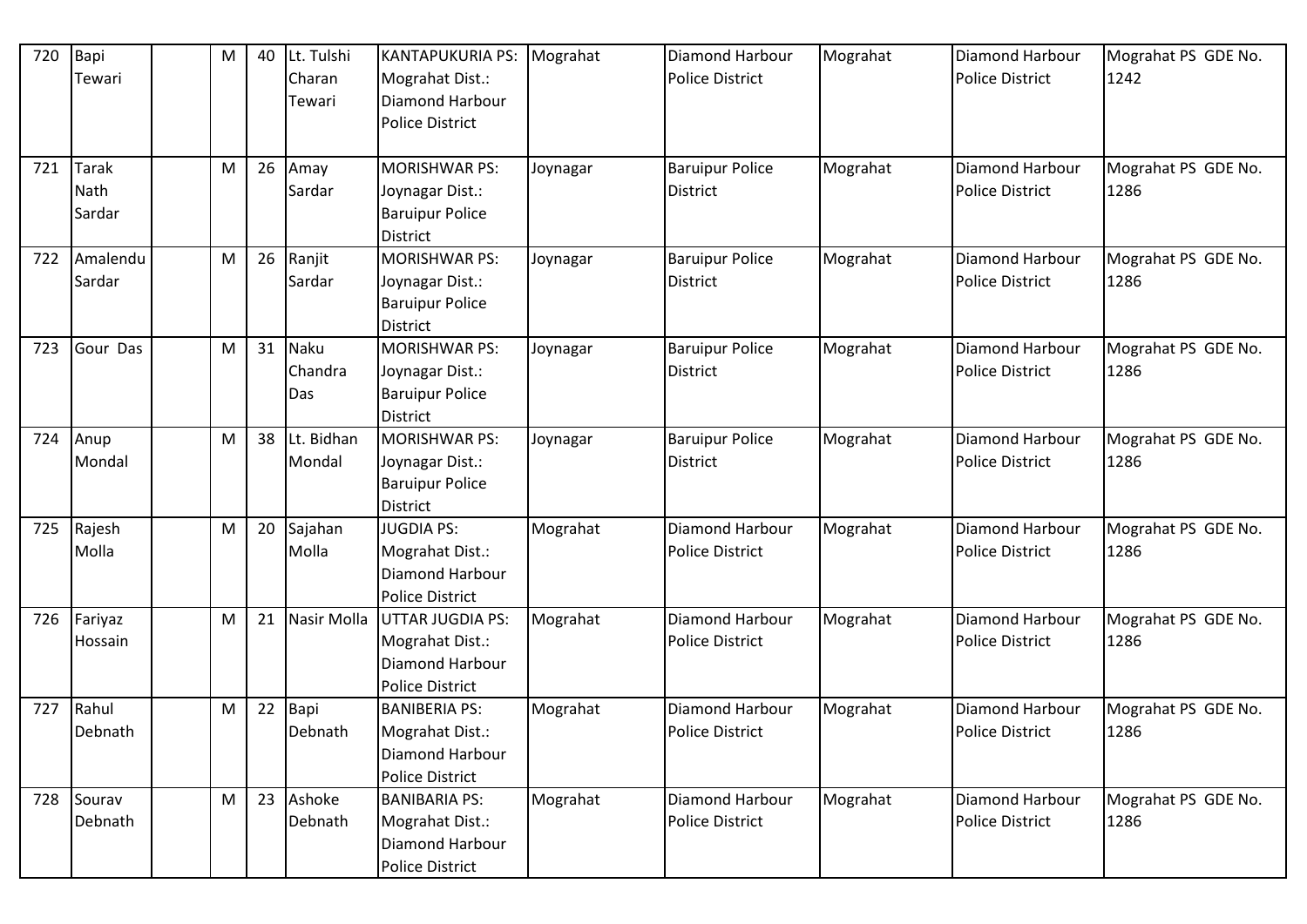| 729    | Akash        | M | 30 | Nilu       | <b>MAKHALIA PS:</b>                  | Mograhat  | Diamond Harbour        | Mograhat  | <b>Diamond Harbour</b> | Mograhat PS GDE No.  |
|--------|--------------|---|----|------------|--------------------------------------|-----------|------------------------|-----------|------------------------|----------------------|
|        | Chakarbar    |   |    |            | Chakarbarty Mograhat Dist.:          |           | <b>Police District</b> |           | <b>Police District</b> | 1286                 |
|        | ty           |   |    |            | Diamond Harbour                      |           |                        |           |                        |                      |
|        |              |   |    |            | <b>Police District</b>               |           |                        |           |                        |                      |
| 730    | Bapi         | М | 28 | Asit       | <b>MAHHALIA PS:</b>                  | Mograhat  | Diamond Harbour        | Mograhat  | <b>Diamond Harbour</b> | Mograhat PS GDE No.  |
|        | Ghorami      |   |    | Ghorami    | Mograhat Dist.:                      |           | <b>Police District</b> |           | <b>Police District</b> | 1286                 |
|        |              |   |    |            | <b>Diamond Harbour</b>               |           |                        |           |                        |                      |
|        |              |   |    |            | <b>Police District</b>               |           |                        |           |                        |                      |
| 731    | Rajkumar     | M | 40 | Lt. Madan  | PS: Nodakhali Dist.:                 | Nodakhali | <b>Diamond Harbour</b> | Nodakhali | <b>Diamond Harbour</b> | Nodakhali PS GDE No. |
|        | Adhikary     |   |    | Adhikary   | <b>Diamond Harbour</b>               |           | <b>Police District</b> |           | Police District        | 939                  |
|        |              |   |    |            | <b>Police District</b>               |           |                        |           |                        |                      |
|        |              |   |    |            |                                      |           |                        |           |                        |                      |
| 732    | Robbani      | М | 28 | Nijam Khan |                                      |           | <b>Basirhat</b>        | Nodakhali | <b>Diamond Harbour</b> | Nodakhali PS GDE No. |
|        | Khan         |   |    |            |                                      |           |                        |           | <b>Police District</b> | 924                  |
| 733    | <b>Basim</b> | M | 22 | Sahim Kahn |                                      |           | <b>Basirhat</b>        | Nodakhali | <b>Diamond Harbour</b> | Nodakhali PS GDE No. |
|        | Khan         |   |    |            |                                      |           |                        |           | <b>Police District</b> | 924                  |
| 734    | Chotu        | M | 25 | Anath      | PS: Nodakhali Dist.:                 | Nodakhali | Diamond Harbour        | Nodakhali | <b>Diamond Harbour</b> | Nodakhali PS GDE No. |
|        | Naskar       |   |    | Naskar     | <b>Diamond Harbour</b>               |           | <b>Police District</b> |           | <b>Police District</b> | 280                  |
|        |              |   |    |            | <b>Police District</b>               |           |                        |           |                        |                      |
|        |              |   |    |            |                                      |           |                        |           |                        |                      |
| 735    | Sujit        | M | 24 |            | Arun Manna PS: Nodakhali Dist.:      | Nodakhali | Diamond Harbour        | Nodakhali | Diamond Harbour        | Nodakhali PS GDE No. |
|        | Manna        |   |    |            | <b>Diamond Harbour</b>               |           | <b>Police District</b> |           | <b>Police District</b> | 280                  |
|        |              |   |    |            | <b>Police District</b>               |           |                        |           |                        |                      |
|        |              |   |    |            |                                      |           |                        |           |                        |                      |
| 736    | Sk Nasir     | M | 34 | <b>Sk</b>  | PS: Nodakhali Dist.:                 | Nodakhali | Diamond Harbour        | Nodakhali | Diamond Harbour        | Nodakhali PS GDE No. |
|        |              |   |    | Samsuddin  | Diamond Harbour                      |           | <b>Police District</b> |           | <b>Police District</b> | 975                  |
|        |              |   |    |            | <b>Police District</b>               |           |                        |           |                        |                      |
|        |              |   |    |            |                                      |           |                        |           |                        |                      |
| 737    | Sk Rakibul   | M | 31 | <b>Sk</b>  | PS: Nodakhali Dist.:                 | Nodakhali | <b>Diamond Harbour</b> | Nodakhali | Diamond Harbour        | Nodakhali PS GDE No. |
|        |              |   |    | Samsuddin  | Diamond Harbour                      |           | <b>Police District</b> |           | <b>Police District</b> | 975                  |
|        |              |   |    |            | <b>Police District</b>               |           |                        |           |                        |                      |
|        |              |   |    |            |                                      |           |                        |           |                        |                      |
| 738 Sk |              | M | 30 | <b>Sk</b>  | PS: Nodakhali Dist.:                 | Nodakhali | Diamond Harbour        | Nodakhali | <b>Diamond Harbour</b> | Nodakhali PS GDE No. |
|        | Manirul      |   |    | Samsuddin  | Diamond Harbour                      |           | <b>Police District</b> |           | <b>Police District</b> | 975                  |
|        |              |   |    |            | <b>Police District</b>               |           |                        |           |                        |                      |
|        |              |   |    |            |                                      |           |                        |           |                        |                      |
| 739    | Sk Abdul     | M | 62 |            | Lt. Sk Ismail   PS: Nodakhali Dist.: | Nodakhali | Diamond Harbour        | Nodakhali | Diamond Harbour        | Nodakhali PS GDE No. |
|        | Hannan       |   |    |            | <b>Diamond Harbour</b>               |           | <b>Police District</b> |           | <b>Police District</b> | 975                  |
|        |              |   |    |            | <b>Police District</b>               |           |                        |           |                        |                      |
|        |              |   |    |            |                                      |           |                        |           |                        |                      |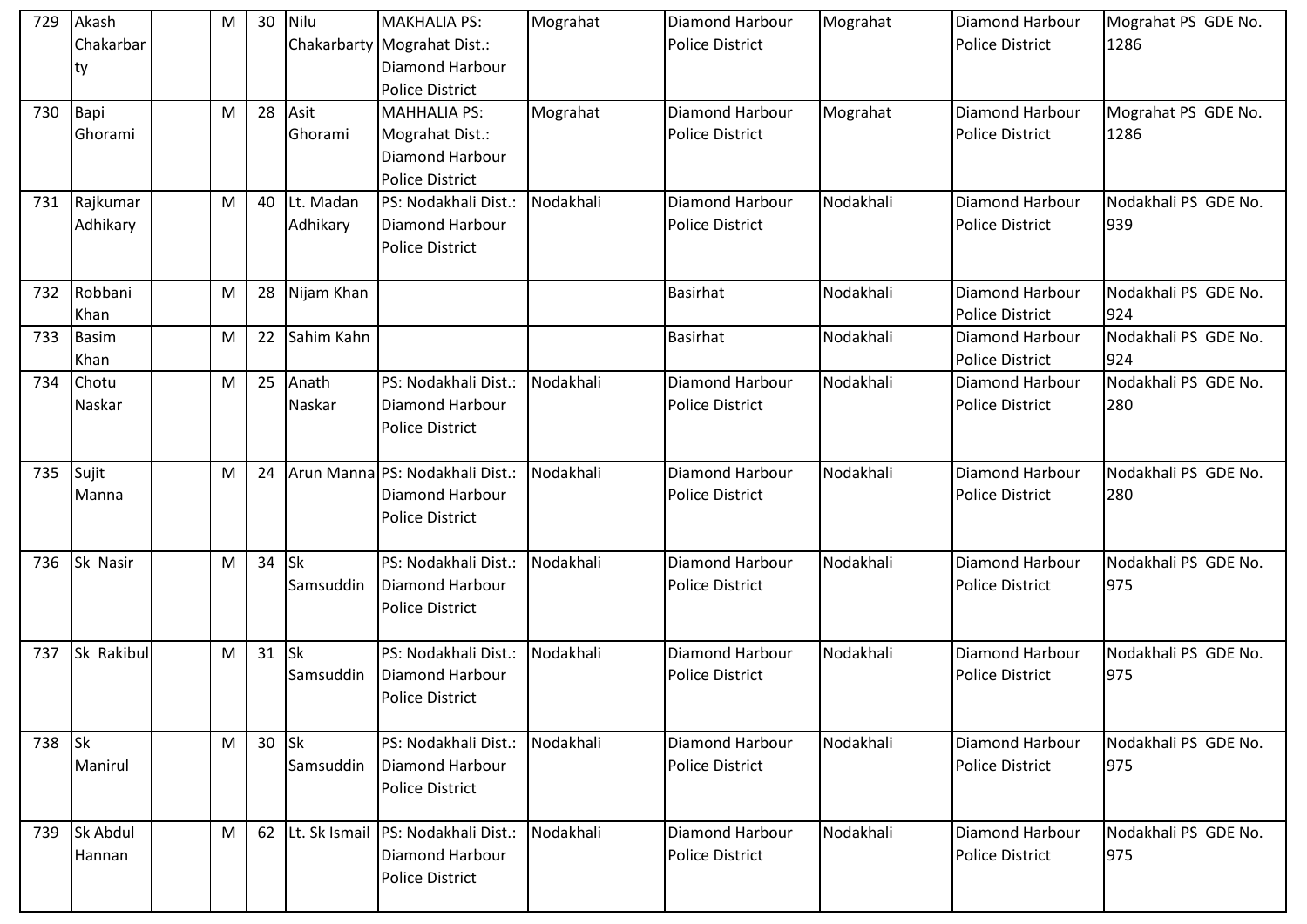| 740 | <b>Sk</b><br>Ramjan      | M | 49 |                          | Lt. Sk Ismail   PS: Nodakhali Dist.:<br>Diamond Harbour<br><b>Police District</b>           | Nodakhali       | <b>Diamond Harbour</b><br><b>Police District</b> | Nodakhali       | <b>Diamond Harbour</b><br><b>Police District</b> | Nodakhali PS GDE No.<br>975       |
|-----|--------------------------|---|----|--------------------------|---------------------------------------------------------------------------------------------|-----------------|--------------------------------------------------|-----------------|--------------------------------------------------|-----------------------------------|
| 741 | <b>Sk</b><br>Mustakin    | M | 46 |                          | Lt. Sk Ismail   PS: Nodakhali Dist.:<br>Diamond Harbour<br><b>Police District</b>           | Nodakhali       | <b>Diamond Harbour</b><br><b>Police District</b> | Nodakhali       | <b>Diamond Harbour</b><br><b>Police District</b> | Nodakhali PS GDE No.<br>975       |
| 742 | Samiul<br>Islam<br>Molla | M |    | Abdul<br>Khalek<br>Molla | PS: Nodakhali Dist.:<br>Diamond Harbour<br><b>Police District</b>                           | Nodakhali       | <b>Diamond Harbour</b><br><b>Police District</b> | Nodakhali       | <b>Diamond Harbour</b><br><b>Police District</b> | Nodakhali PS GDE No.<br>983       |
| 743 | <b>Bablu Das</b>         | M | 51 | Paresh Ch.<br>Das        | PS: Nodakhali Dist.:<br>Diamond Harbour<br><b>Police District</b>                           | Nodakhali       | <b>Diamond Harbour</b><br><b>Police District</b> | Nodakhali       | <b>Diamond Harbour</b><br><b>Police District</b> | Nodakhali PS GDE No.<br>987       |
| 744 | Deben<br>Das             | M | 56 | Paresh Ch.<br>Das        | PS: Nodakhali Dist.:<br>Diamond Harbour<br><b>Police District</b>                           | Nodakhali       | Diamond Harbour<br><b>Police District</b>        | Nodakhali       | Diamond Harbour<br><b>Police District</b>        | Nodakhali PS GDE No.<br>987       |
| 745 | Sanjit<br>Adhikary       | M |    | Achinta<br>Adhikary      | PS: Parulia coastal<br>Dist.: Diamond<br>Harbour Police<br><b>District</b>                  | Parulia coastal | <b>Diamond Harbour</b><br><b>Police District</b> | Parulia coastal | Diamond Harbour<br><b>Police District</b>        | Parulia coastal PS GDE<br>No. 399 |
| 746 | Arindam<br>Mondal        | M |    | Dhananjoy<br>Mondal      | PS: Parulia coastal<br>Dist.: Diamond<br><b>Harbour Police</b><br><b>District</b>           | Parulia coastal | <b>Diamond Harbour</b><br><b>Police District</b> | Parulia coastal | <b>Diamond Harbour</b><br><b>Police District</b> | Parulia coastal PS GDE<br>No. 399 |
| 747 | Sushanta<br>Dalui        | M | 30 | Madan<br>Dalui           | PS: Pujali Dist.:<br>Diamond Harbour<br><b>Police District</b>                              | Pujali          | Diamond Harbour<br><b>Police District</b>        | Pujali          | <b>Diamond Harbour</b><br><b>Police District</b> | Pujali PS GDE No. 494             |
| 748 | Uttam<br>Das             | M | 35 | Lt Gopal<br>Das          | 100 Chetla Lock<br>Gate PS: Chetla<br>Dist.: Kolkata                                        | Chetla          | Kolkata                                          | Rabindranagar   | Diamond Harbour<br><b>Police District</b>        | Rabindranagar PS GDE<br>No. 764   |
| 749 | Sk Bapi                  | M | 32 | Sk Noor<br>Islam         | Talbagan Purano<br>Masjid PS:<br>Rabindranagar Dist.:<br>Diamond Harbour<br>Police District | Rabindranagar   | <b>Diamond Harbour</b><br><b>Police District</b> | Rabindranagar   | Diamond Harbour<br><b>Police District</b>        | Rabindranagar PS GDE<br>No. 764   |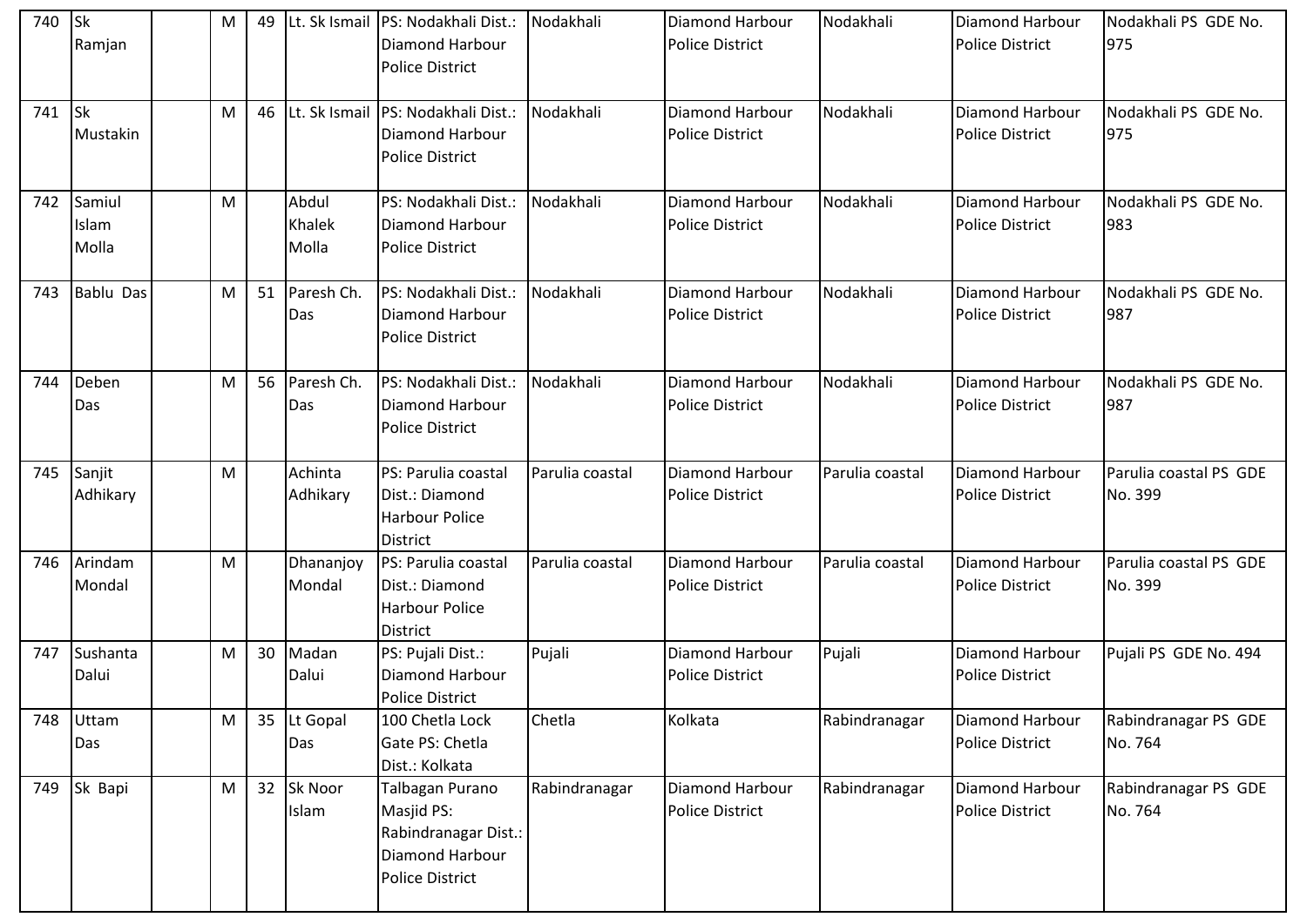| 750 | Subir Ali<br>Gazi    | M | 40 |                             | Sahidul Gazi Dukri Para PS:<br>Sandeshkhali Dist.:<br>Basirhat                       | Sandeshkhali | <b>Basirhat</b>                                  | Rabindranagar | Diamond Harbour<br><b>Police District</b>        | Rabindranagar PS GDE<br>No. 759 |
|-----|----------------------|---|----|-----------------------------|--------------------------------------------------------------------------------------|--------------|--------------------------------------------------|---------------|--------------------------------------------------|---------------------------------|
| 751 | Salauddin<br>Paik    | M | 27 | Saheb Ali<br>Paik           | Dukri Para PS:<br>Sandeshkhali Dist.:<br><b>Basirhat</b>                             | Sandeshkhali | <b>Basirhat</b>                                  | Rabindranagar | <b>Diamond Harbour</b><br><b>Police District</b> | Rabindranagar PS GDE<br>No. 759 |
| 752 | Bittu<br>Molla       | M | 28 |                             | Akbar Molla Dukri Para PS:<br>Sandeshkhali Dist.:<br><b>Basirhat</b>                 | Sandeshkhali | <b>Basirhat</b>                                  | Rabindranagar | <b>Diamond Harbour</b><br><b>Police District</b> | Rabindranagar PS GDE<br>No. 759 |
| 753 | Monirul<br><b>Sk</b> | M | 46 | Yeasin Sk                   | Dukri Para PS:<br>Sandeshkhali Dist.:<br><b>Basirhat</b>                             | Sandeshkhali | <b>Basirhat</b>                                  | Rabindranagar | Diamond Harbour<br><b>Police District</b>        | Rabindranagar PS GDE<br>No. 759 |
| 754 | Kasem Sk             | M | 40 | Jiyad Sk                    | Dukri Para PS:<br>Sandeshkhali Dist.:<br><b>Basirhat</b>                             | Sandeshkhali | <b>Basirhat</b>                                  | Rabindranagar | <b>Diamond Harbour</b><br><b>Police District</b> | Rabindranagar PS GDE<br>No. 759 |
| 755 | Kartick<br>Kesari    | M | 31 | Lt Mannan<br>Kesari         | M/97 Paharpur<br>Road PS: Garden<br>reach Dist.: Kolkata                             | Garden reach | Kolkata                                          | Rabindranagar | <b>Diamond Harbour</b><br><b>Police District</b> | Rabindranagar PS GDE<br>No. 788 |
| 756 | Bhusan<br>Yadav      | M | 28 | Surendra<br>Kumar           | Sector-IV PS:<br>Ramnagar Dist.:<br><b>Diamond Harbour</b><br><b>Police District</b> | Ramnagar     | <b>Diamond Harbour</b><br><b>Police District</b> | Ramnagar      | Diamond Harbour<br><b>Police District</b>        | Ramnagar PS GDE No.<br>653      |
| 757 | Jitendra<br>Kumar    | M | 24 | Rajendra<br>Vishwa<br>Kumar | Sector-IV PS:<br>Ramnagar Dist.:<br><b>Diamond Harbour</b><br><b>Police District</b> | Ramnagar     | Diamond Harbour<br><b>Police District</b>        | Ramnagar      | Diamond Harbour<br><b>Police District</b>        | Ramnagar PS GDE No.<br>653      |
| 758 | Sanatan<br>Malik     | M | 40 | Tarapada<br>Malik           | Joyrampur PS:<br>Arambagh Dist.:<br><b>Hooghly Rural</b>                             | Arambagh     | <b>Hooghly Rural</b>                             | Arambagh      | <b>Hooghly Rural</b>                             | Arambagh PS GDE No.<br>1070     |
|     | 759 Arijit Saha      | M | 29 | <b>Dilip Saha</b>           | Hatbasantapur PS:<br>Arambagh Dist.:<br><b>Hooghly Rural</b>                         | Arambagh     | <b>Hooghly Rural</b>                             | Arambagh      | <b>Hooghly Rural</b>                             | Arambagh PS GDE No.<br>1070     |
| 760 | Nemai<br>Sing        | M | 28 | Lt. Sambhu<br>Sing          | Sugandha, PS-<br>Polba, Dits-Hooghly                                                 |              | <b>Basirhat</b>                                  | Balagarh      | <b>Hooghly Rural</b>                             | Balagarh PS GDE No.<br>809      |
| 761 | Ganesh<br>Das        | M | 31 | Purna Das                   | Of Seakhala,<br>Sandhipur, PS:<br>Chanditala, Dist:<br>Hoog                          |              | Basirhat                                         | Chanditala    | <b>Hooghly Rural</b>                             | Chanditala PS GDE No.<br>1025   |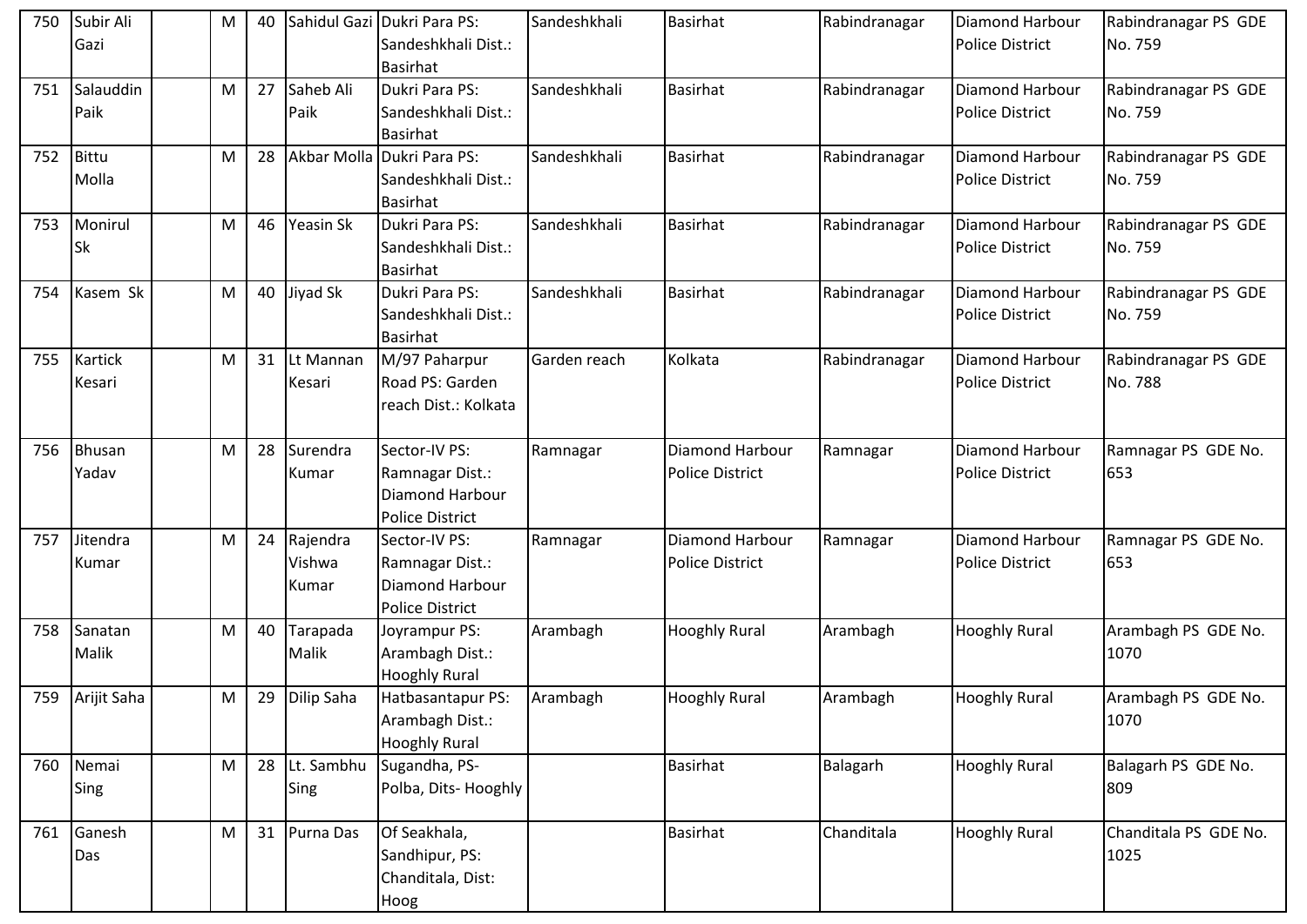| 762 | Debobrata<br>Chatterjee   | M | 50 | Lt.<br>Gorachand<br>Chatterjee | Patul Ilahipur, PS:<br>Chanditala, Hooghly<br>PS: Baduria Dist.:<br>Alipurduar       | <b>Baduria</b> | Alipurduar           | Chanditala | <b>Hooghly Rural</b> | Chanditala PS GDE No.<br>1061 |
|-----|---------------------------|---|----|--------------------------------|--------------------------------------------------------------------------------------|----------------|----------------------|------------|----------------------|-------------------------------|
| 763 | Minal<br>Chattapad<br>hya | M | 29 | Mittunjoy<br>Chattyapad<br>hya | Of Patul Ilahipur, PS:<br>Chanditala, Hooghly                                        |                | <b>Basirhat</b>      | Chanditala | <b>Hooghly Rural</b> | Chanditala PS GDE No.<br>1061 |
| 764 | Vishal<br>Kumar<br>Soni   | M | 24 | Sontohous<br>Kumar             | Of Naraina, PS:<br>Payal, South West<br>Delhi                                        |                | <b>Basirhat</b>      | Chanditala | <b>Hooghly Rural</b> | Chanditala PS GDE No.<br>1061 |
| 765 | Soumen<br>Roy             | M | 20 | Sonatan<br>Roy                 | Of patul, PS:<br>Chanditala, Hooghly                                                 |                | <b>Basirhat</b>      | Chanditala | <b>Hooghly Rural</b> | Chanditala PS GDE No.<br>1061 |
| 766 | Suroj<br>Ghosh            | M | 31 | Dilip Ghosh                    | Of Ugardaha,<br>Ghoshpara, PS:<br>Chanditala, Hooghly                                |                | <b>Basirhat</b>      | Chanditala | <b>Hooghly Rural</b> | Chanditala PS GDE No.<br>1070 |
| 767 | Debasish<br>Pal           | M | 39 | Ajit Kr. Pal                   | Of Ugardaha,<br>Ghoshpara, PS:<br>Chanditala, Hooghly                                |                | <b>Basirhat</b>      | Chanditala | <b>Hooghly Rural</b> | Chanditala PS GDE No.<br>1070 |
| 768 | Haradhan<br>Manna         | M | 25 | Lt.<br>Monmota<br>Manna        | Of Kapasharia,<br>Shibtala, PS:<br>Chanditala, Hooghly                               |                | <b>Basirhat</b>      | Chanditala | <b>Hooghly Rural</b> | Chanditala PS GDE No.<br>1070 |
| 769 | <b>Dipak</b><br>Majhi     | M | 43 | Lt.<br>Biswanath<br>Majhi      | Of Kapashariya,<br>Monsatala, PS:<br>Chanditala, Hooghly                             |                | <b>Basirhat</b>      | Chanditala | <b>Hooghly Rural</b> | Chanditala PS GDE No.<br>1070 |
|     | 770 Uttam<br>Murmu        | M |    | 30 Sahadeb<br>Murmu            | Vill- Ashpur, PS –<br>Goghat, Dist â€"<br>Hooghly PS: Goghat<br>Dist.: Hooghly Rural | Goghat         | <b>Hooghly Rural</b> | Goghat     | <b>Hooghly Rural</b> | Goghat PS GDE No. 874         |
| 771 | Sanjit Bag                | M | 24 |                                | Ganesh Bag Nedampur PS:<br>Gurap Dist.: Hooghly<br>Rural                             | Gurap          | <b>Hooghly Rural</b> | Gurap      | <b>Hooghly Rural</b> | Gurap PS GDE No. 751          |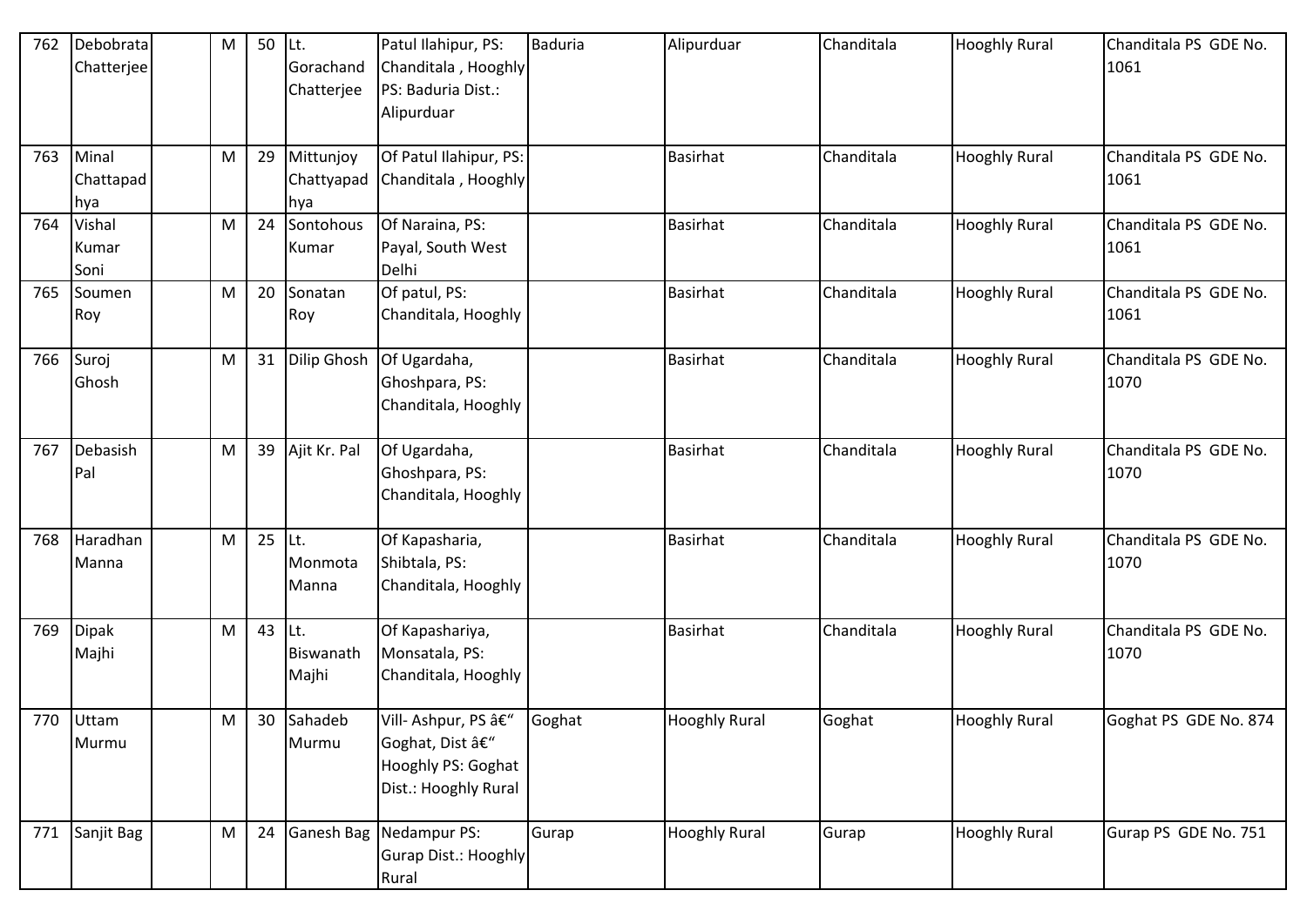| 772 |              |           | 28 | <b>Bablulal</b>   | Nedampur PS:                          | Gurap    |                      | Gurap   |                      |                        |
|-----|--------------|-----------|----|-------------------|---------------------------------------|----------|----------------------|---------|----------------------|------------------------|
|     | Gopal Kr.    | ${\sf M}$ |    |                   |                                       |          | <b>Hooghly Rural</b> |         | <b>Hooghly Rural</b> | Gurap PS GDE No. 767   |
|     | Majhi        |           |    | Majhi             | Gurap Dist.: Hooghly                  |          |                      |         |                      |                        |
|     |              |           |    |                   | Rural                                 |          |                      |         |                      |                        |
| 773 | Subhojit     | ${\sf M}$ | 22 |                   | Ajit Bandary Moubesia PS: Gurap Gurap |          | <b>Hooghly Rural</b> | Gurap   | <b>Hooghly Rural</b> | Gurap PS GDE No. 767   |
|     | Bandary      |           |    |                   | Dist.: Hooghly Rural                  |          |                      |         |                      |                        |
|     |              |           |    |                   |                                       |          |                      |         |                      |                        |
| 774 | Sanju Mal    | M         | 30 | <b>Kishor Mal</b> | Telakona PS: Gurap Gurap              |          | <b>Hooghly Rural</b> | Gurap   | <b>Hooghly Rural</b> | Gurap PS GDE No. 768   |
|     |              |           |    |                   | Dist.: Hooghly Rural                  |          |                      |         |                      |                        |
|     |              |           |    |                   |                                       |          |                      |         |                      |                        |
| 775 | Ramen        | M         | 30 | Shyamal           | Kotalpur PS: Gurap Gurap              |          | <b>Hooghly Rural</b> | Gurap   | <b>Hooghly Rural</b> | Gurap PS GDE No. 768   |
|     | Banerjee     |           |    | Banerjee          | Dist.: Hooghly Rural                  |          |                      |         |                      |                        |
|     |              |           |    |                   |                                       |          |                      |         |                      |                        |
| 776 | Sajal        | M         |    | Sadhan            | Telakona PS: Gurap                    | Gurap    | <b>Hooghly Rural</b> | Gurap   | <b>Hooghly Rural</b> | Gurap PS GDE No. 768   |
|     | <b>Dhara</b> |           |    | <b>Dhara</b>      | Dist.: Hooghly Rural                  |          |                      |         |                      |                        |
|     |              |           |    |                   |                                       |          |                      |         |                      |                        |
| 777 | Bablu        | M         | 30 | Robial            | Rajbati More, PS-                     | Khanakul | <b>Hooghly Rural</b> | Haripal | <b>Hooghly Rural</b> | Haripal PS GDE No. 752 |
|     | Mandal       |           |    | Mondal            | Khanakul, Hooghly                     |          |                      |         |                      |                        |
|     |              |           |    |                   | PS: Khanakul Dist.:                   |          |                      |         |                      |                        |
|     |              |           |    |                   | <b>Hooghly Rural</b>                  |          |                      |         |                      |                        |
|     |              |           |    |                   |                                       |          |                      |         |                      |                        |
| 778 | Uttam        | M         | 37 | Bhadswar          | Olipur Das Para, PS-                  | Haripal  | <b>Hooghly Rural</b> | Haripal | <b>Hooghly Rural</b> | Haripal PS GDE No. 784 |
|     | Das          |           |    | Das               | haripal, Hooghly PS:                  |          |                      |         |                      |                        |
|     |              |           |    |                   |                                       |          |                      |         |                      |                        |
|     |              |           |    |                   | Haripal Dist.:                        |          |                      |         |                      |                        |
|     |              |           |    |                   | <b>Hooghly Rural</b>                  |          |                      |         |                      |                        |
|     |              |           | 20 | Sukchand          |                                       |          |                      |         |                      |                        |
| 779 | Rajesh       | M         |    |                   | Badistha,                             | Haripal  | <b>Hooghly Rural</b> | Haripal | <b>Hooghly Rural</b> | Haripal PS GDE No. 805 |
|     | Mudi         |           |    | Mudi              | Porabazar, PS-                        |          |                      |         |                      |                        |
|     |              |           |    |                   | Dadpur, Hooghly                       |          |                      |         |                      |                        |
|     |              |           |    |                   | PS: Haripal Dist.:                    |          |                      |         |                      |                        |
|     |              |           |    |                   | <b>Hooghly Rural</b>                  |          |                      |         |                      |                        |
| 780 | Ganesh       | M         | 20 | <b>Manik Das</b>  | Mogra Rangila Gate,                   |          | <b>Basirhat</b>      | Mogra   | <b>Hooghly Rural</b> | Mogra PS GDE No. 717   |
|     | Das          |           |    |                   | P.S- Mogra, Dist-                     |          |                      |         |                      |                        |
|     |              |           |    |                   | Hooghly                               |          |                      |         |                      |                        |
| 781 | Vhim         | M         | 28 | Lt. Dilip         | Shibpur Khatal, P.S-                  |          | <b>Basirhat</b>      | Mogra   | <b>Hooghly Rural</b> | Mogra PS GDE No. 289   |
|     | Singh        |           |    | Singh             | Mogra, Dist-                          |          |                      |         |                      |                        |
|     |              |           |    |                   | Hooghly                               |          |                      |         |                      |                        |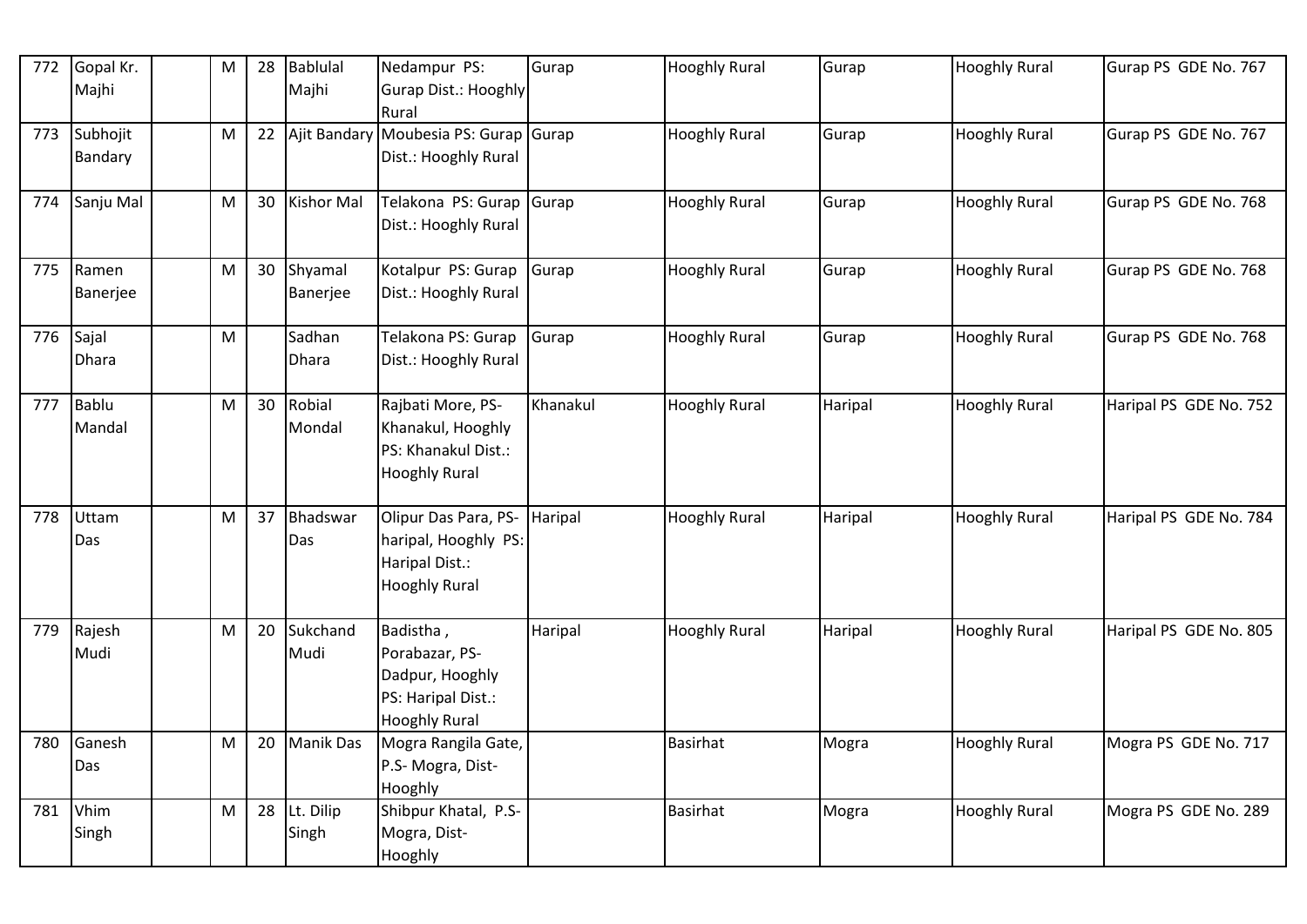| 782 | Ramesh<br>Shaw      | M         | 27 | Laxman<br>Shaw             | Boropara More, P.S-Mogra<br>Mogra, Dist-<br>Hooghly PS: Mogra<br>Dist.: Hooghly Rural                 |               | <b>Hooghly Rural</b> | Mogra    | <b>Hooghly Rural</b> | Mogra PS GDE No. 289       |
|-----|---------------------|-----------|----|----------------------------|-------------------------------------------------------------------------------------------------------|---------------|----------------------|----------|----------------------|----------------------------|
| 783 | Nemai<br>Mete       | M         | 20 | Roni Mete                  | Vill – Bolpur, P.S<br>– Bolpur, Dist -<br>Birbhum PS: Bolpur<br>Dist.: Birbhum                        | <b>Bolpur</b> | Birbhum              | Polba    | <b>Hooghly Rural</b> | Polba PS GDE No. 685       |
| 784 | Sandip<br>Mete      | M         | 20 | Sagar Mete                 | Vill â€" Bolpur, P.S<br>– Bolpur, Dist -<br>Birbhum PS: Bolpur<br>Dist.: Birbhum                      | Bolpur        | Birbhum              | Polba    | <b>Hooghly Rural</b> | Polba PS GDE No. 685       |
| 785 | Mahamm<br>ed Sarif  | M         | 40 | Abu Jafar                  | Vill- Kulbathpur PS:<br>Pursurah Dist.:<br><b>Hooghly Rural</b>                                       | Pursurah      | <b>Hooghly Rural</b> | Pursurah | <b>Hooghly Rural</b> | Pursurah PS GDE No.<br>905 |
| 786 | Sk Abbas            | M         | 42 |                            | Sk Taiyeb Ali Vill- Kulbathpur PS:<br>Pursurah Dist.:<br><b>Hooghly Rural</b>                         | Pursurah      | <b>Hooghly Rural</b> | Pursurah | <b>Hooghly Rural</b> | Pursurah PS GDE No.<br>905 |
| 787 | Sk Intaj Ali        | ${\sf M}$ | 43 |                            | Sk Taiyeb Ali Vill- Kulbathpur PS:<br>Pursurah Dist.:<br><b>Hooghly Rural</b>                         | Pursurah      | <b>Hooghly Rural</b> | Pursurah | <b>Hooghly Rural</b> | Pursurah PS GDE No.<br>905 |
| 788 | Debkumar<br>Patra   | M         | 40 | lLt.<br>Panchanan<br>Patra | Vill -- Kamalapur<br>Paschimpara , P.S -<br>Singur, Hoog PS:<br>Singur Dist.:<br><b>Hooghly Rural</b> | Singur        | <b>Hooghly Rural</b> | Singur   | <b>Hooghly Rural</b> | Singur PS GDE No. 292      |
| 789 | Muktaram<br>Ghosh   | M         | 38 | Ajit Ghosh                 | Vill -- Bisalaxmitala,<br>PS - Singur, Hooghly<br>PS: Singur Dist.:<br><b>Hooghly Rural</b>           | Singur        | <b>Hooghly Rural</b> | Singur   | <b>Hooghly Rural</b> | Singur PS GDE No. 292      |
| 790 | Mrityunja<br>y Jana | M         | 51 | Jana                       | Lt Paresh Ch Vill- Anandanagar, ,<br>Singur, Hooghly PS:<br>Singur Dist.:<br><b>Hooghly Rural</b>     | Singur        | <b>Hooghly Rural</b> | Singur   | <b>Hooghly Rural</b> | Singur PS GDE No. 834      |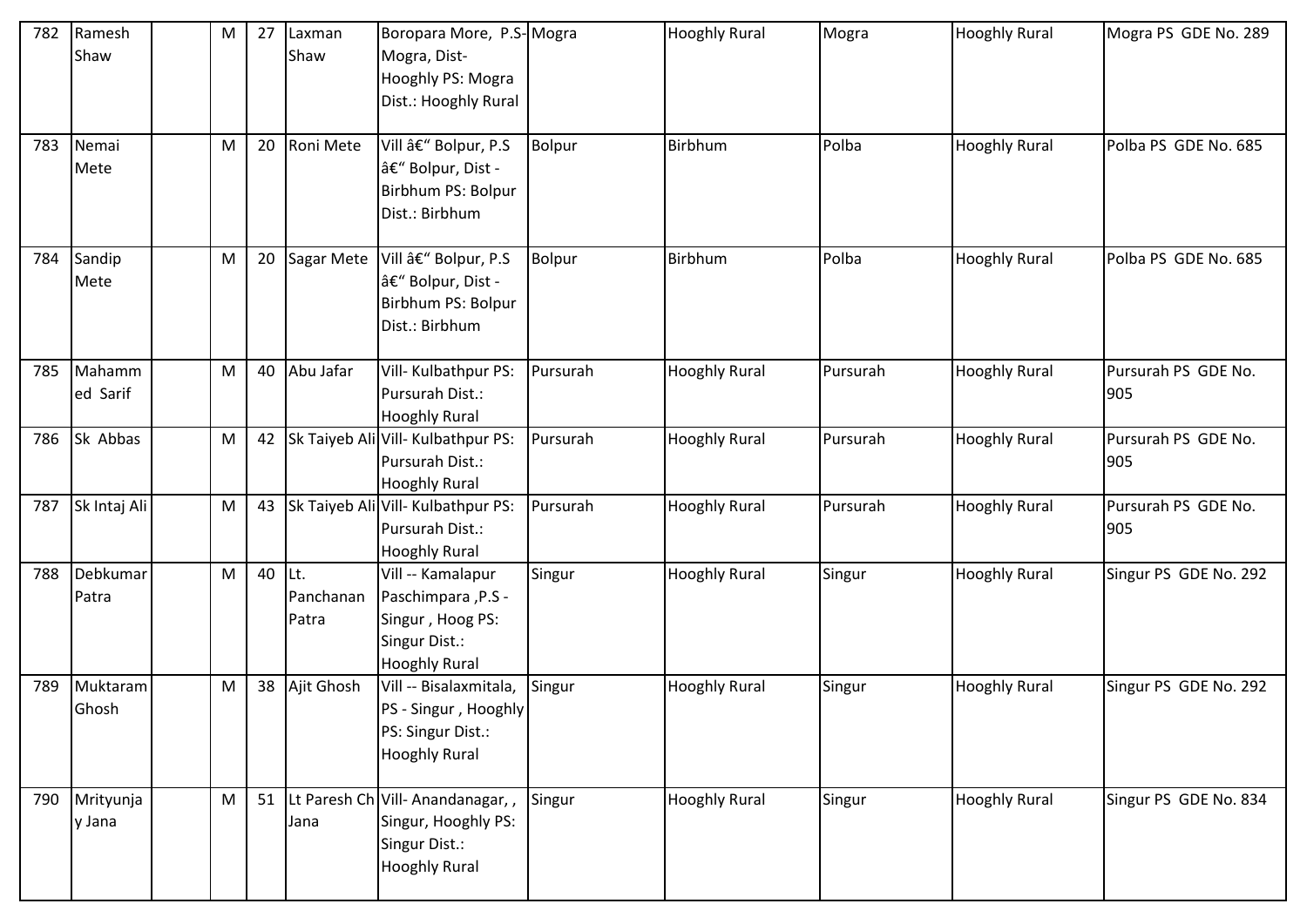| 791 | Sanjoy<br>Ruidas           | M | 25 |                           | Kokil Ruidas Champadanga PS:<br>Tarakeswar Dist.:<br><b>Hooghly Rural</b>                           | Tarakeswar     | <b>Hooghly Rural</b> | Tarakeswar        | <b>Hooghly Rural</b> | Tarakeswar PS GDE No.<br>852        |
|-----|----------------------------|---|----|---------------------------|-----------------------------------------------------------------------------------------------------|----------------|----------------------|-------------------|----------------------|-------------------------------------|
| 792 | Baltu<br>Sarma             | M | 53 | Lt. Jaydeb<br>Sharma      | Ukhra Andal<br>Paschim Bardhaman                                                                    |                | <b>Basirhat</b>      | Andal g.r.p.s.    | Howrah G.R.P.        | Andal g.r.p.s. PS GDE<br>No. 481    |
| 793 | Nikhil<br>Ranjan<br>Mahato | M | 26 | Rajat<br>Ranjan<br>Mahato | Piprauir Barauni<br>Begusarai, Bihar                                                                |                | <b>Basirhat</b>      | Andal g.r.p.s.    | Howrah G.R.P.        | Andal g.r.p.s. PS GDE<br>No. 481    |
| 794 | Sarwan<br>Kumar            | M | 32 | Dinesh<br>Shaw            | Lalganj Lalganj<br>Vaisali, Bihar PS:<br><b>Baduria</b>                                             | <b>Baduria</b> | <b>Basirhat</b>      | Asansole g.r.p.s. | Howrah G.R.P.        | Asansole g.r.p.s. PS GDE<br>No. 603 |
| 795 | Md.<br>Haidar Ali          | M | 45 | Lt. Md.<br>Rafik          | Fulwaria, Bazar<br>Barawani Begusarai,<br>Bihar PS: Baduria                                         | <b>Baduria</b> | Basirhat             | Asansole g.r.p.s. | Howrah G.R.P.        | Asansole g.r.p.s. PS GDE<br>No. 603 |
| 796 | Md. Alim<br>Alam           | M | 21 | Md.<br>Samsuddin<br>Ali   | `Balagaji Chakai<br>Jamui Bihar PS:<br><b>Baduria</b>                                               | <b>Baduria</b> | <b>Basirhat</b>      | Asansole g.r.p.s. | Howrah G.R.P.        | Asansole g.r.p.s. PS GDE<br>No. 603 |
| 797 | Niranjan<br>Kumar          | M | 33 | Murari Giri               | Gopal Chandan<br>Lakhisorai, Bihar PS:<br><b>Baduria</b>                                            | <b>Baduria</b> | <b>Basirhat</b>      | Asansole g.r.p.s. | Howrah G.R.P.        | Asansole g.r.p.s. PS GDE<br>No. 603 |
| 798 | Manish<br>Kum,ar           | M | 21 | Nagendra<br>Rai           | Sughanipur<br>Bidyapati Nagar<br>Samastipur, Bihar<br>PS: Baduria                                   | <b>Baduria</b> | <b>Basirhat</b>      | Asansole g.r.p.s. | Howrah G.R.P.        | Asansole g.r.p.s. PS GDE<br>No. 603 |
| 799 | Rehan<br>Ansari            | M | 19 | Abdul<br>Rahim            | Alam Bazae<br>Dakhineswar<br>Baranagar 24 Pgs<br>(N), WB PS: Baduria<br>Dist.: Alipurduar           | <b>Baduria</b> | Alipurduar           | Asansole g.r.p.s. | Howrah G.R.P.        | Asansole g.r.p.s. PS GDE<br>No. 603 |
| 800 | <b>Bikash</b><br>Singh     | M | 29 | Bhigen<br>Singh           | Sristi Nagar Asansol<br><b>Asansol North</b><br>Paschim Bardham<br>PS: Baduria Dist.:<br>Alipurduar | <b>Baduria</b> | Alipurduar           | Asansole g.r.p.s. | Howrah G.R.P.        | Asansole g.r.p.s. PS GDE<br>No. 603 |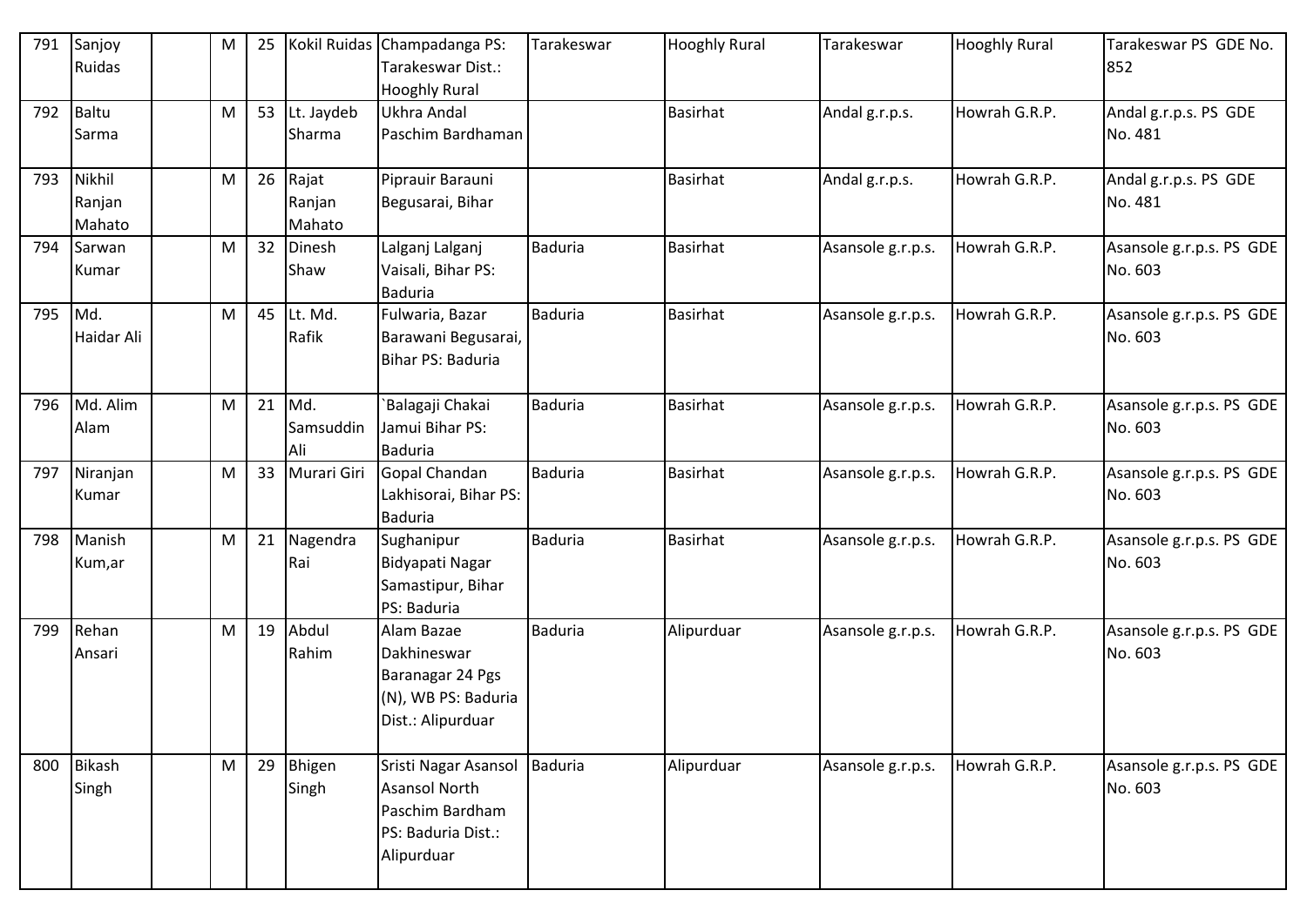| 801 | Sunil Tudu        | M | 18 |                   | Noren Tudu Deochandra<br>Sadaipur Birbhum,<br>WB PS: Baduria<br>Dist.: Alipurduar                            | <b>Baduria</b> | Alipurduar      | Asansole g.r.p.s. | Howrah G.R.P. | Asansole g.r.p.s. PS GDE<br>No. 603 |
|-----|-------------------|---|----|-------------------|--------------------------------------------------------------------------------------------------------------|----------------|-----------------|-------------------|---------------|-------------------------------------|
| 802 | Md. Sajjad<br>Ali | M | 42 | Md. Haidar<br>Ali | Rakat Rohiniya<br>Jhajha Jamui Bihar<br>PS: Baduria                                                          | Baduria        | <b>Basirhat</b> | Asansole g.r.p.s. | Howrah G.R.P. | Asansole g.r.p.s. PS GDE<br>No. 603 |
| 803 | Md.<br>Mamtaz     | M | 27 | Md. Aslam         | <b>Masjid Road</b><br><b>Burnpur Hirapur</b><br>Paschim<br>Bardhaman. WB PS:<br>Baduria Dist.:<br>Alipurduar | <b>Baduria</b> | Alipurduar      | Asansole g.r.p.s. | Howrah G.R.P. | Asansole g.r.p.s. PS GDE<br>No. 603 |
| 804 | Md.<br>Saddam     | M | 27 | Md. Kalam         | Kalapur Asansol<br>North Paschim<br>Bardhaman. WB PS:<br>Baduria Dist.:<br>Alipurduar                        | <b>Baduria</b> | Alipurduar      | Asansole g.r.p.s. | Howrah G.R.P. | Asansole g.r.p.s. PS GDE<br>No. 614 |
| 805 | Amir<br>Hossain   | M | 28 | Sabir<br>Hamad    | Golabi Road Giridhi<br>Giridhi Gridhi, JHK<br>PS: Baduria                                                    | Baduria        | <b>Basirhat</b> | Asansole g.r.p.s. | Howrah G.R.P. | Asansole g.r.p.s. PS GDE<br>No. 614 |
| 806 | Prakash<br>Malick | M | 40 | Promot<br>Malick  | Ghosh Para, Krishna Baduria<br>Nagar Krishnanagar<br>Nadia, WB PS:<br>Baduria Dist.:<br>Alipurduar           |                | Alipurduar      | Asansole g.r.p.s. | Howrah G.R.P. | Asansole g.r.p.s. PS GDE<br>No. 614 |
| 807 | Md.<br>Sahanawa   | M | 22 | Md. Samim         | Jahangir Mohalla<br>Railpar Asansol<br><b>Asansol North Pas</b><br>PS: Baduria Dist.:<br>Alipurduar          | <b>Baduria</b> | Alipurduar      | Asansole g.r.p.s. | Howrah G.R.P. | Asansole g.r.p.s. PS GDE<br>No. 614 |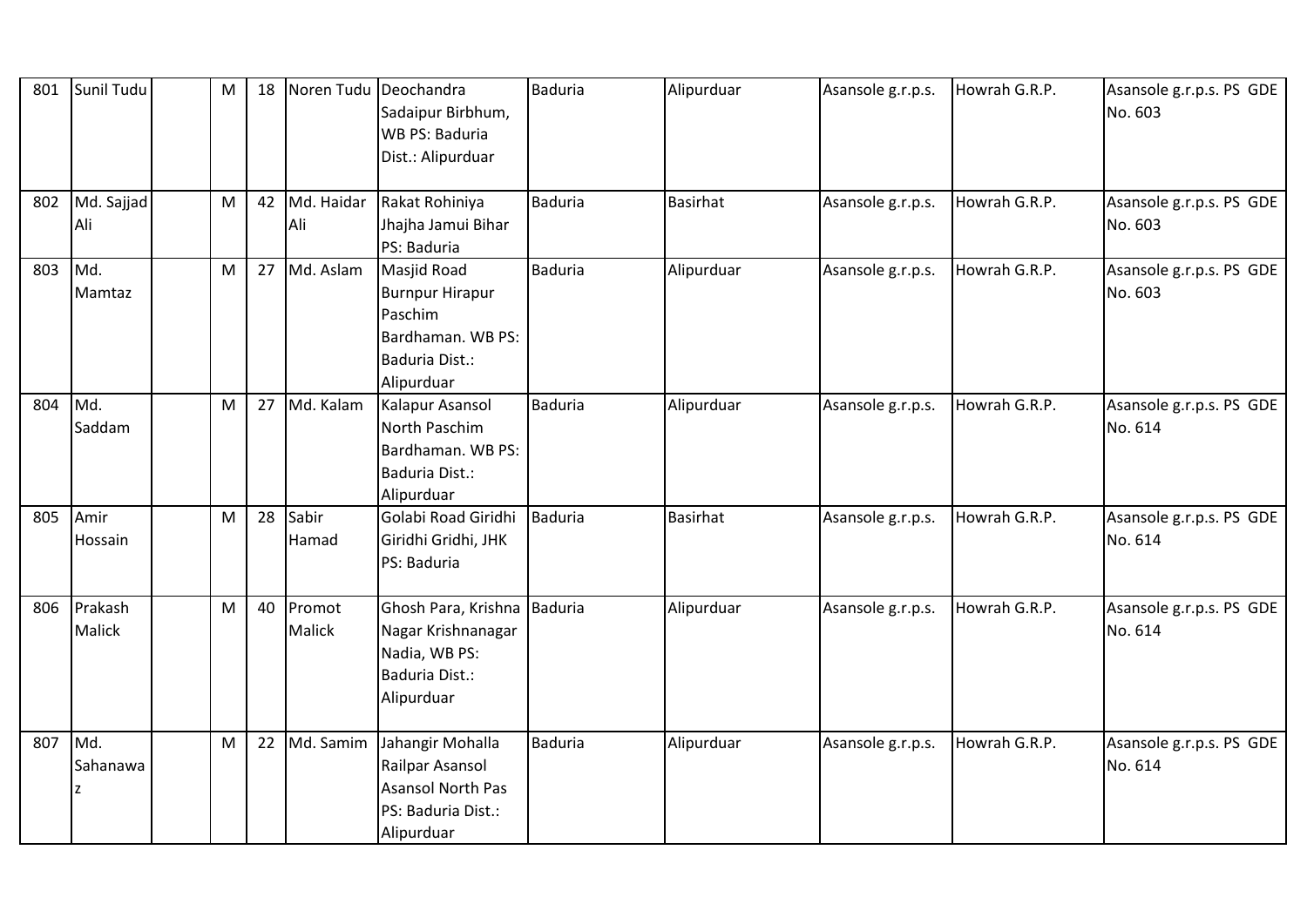| 808 | <b>Sk Nasir</b><br>Ali | M | 36 | Lt. Sk<br>Samser Ali      | 21 number<br>Kankarapara,<br>Howrah-4<br>Chatterjee Hat How<br>PS: Alipurduar Dist.:<br>Alipurduar | Alipurduar     | Alipurduar      | Asansole g.r.p.s. | Howrah G.R.P. | Asansole g.r.p.s. PS GDE<br>No. 614 |
|-----|------------------------|---|----|---------------------------|----------------------------------------------------------------------------------------------------|----------------|-----------------|-------------------|---------------|-------------------------------------|
| 809 | Jakir<br>Ansari        | M | 47 | Samsuddin<br>Ansari       | Barwa Gobindapur<br>Dhanabd, JHK PS:<br><b>Baduria</b>                                             | <b>Baduria</b> | Basirhat        | Asansole g.r.p.s. | Howrah G.R.P. | Asansole g.r.p.s. PS GDE<br>No. 614 |
| 810 | Nitesh<br>Rathore      | M | 21 | Jitendr5a<br>Rathore      | Type-4/8 DVC<br>Colony Bokaro<br>Bokaro Bokaro, JHK<br>PS: Baduria                                 | <b>Baduria</b> | <b>Basirhat</b> | Asansole g.r.p.s. | Howrah G.R.P. | Asansole g.r.p.s. PS GDE<br>No. 614 |
| 811 | Sunanda<br>Thakur      | M | 62 | Ram Sunil<br>Thakur       | Nasriganj Danapur<br>Patna, Bihar PS:<br><b>Baduria</b>                                            | <b>Baduria</b> | <b>Basirhat</b> | Asansole g.r.p.s. | Howrah G.R.P. | Asansole g.r.p.s. PS GDE<br>No. 614 |
| 812 | Subham<br>Agarwal      | M | 29 | Manoj<br>Kumar<br>Agarwal | Uppar Chilidanga<br>Asansol Asansol<br>North Paschim Bar<br>PS: Baduria Dist.:<br>Alipurduar       | <b>Baduria</b> | Alipurduar      | Asansole g.r.p.s. | Howrah G.R.P. | Asansole g.r.p.s. PS GDE<br>No. 614 |
| 813 | Azimuddin<br>Ansari    | M | 20 | Mubarak<br>Ansari         | Pipra Pahar<br>Chandramandi<br>Jamui, Bihar PS:<br><b>Baduria</b>                                  | <b>Baduria</b> | <b>Basirhat</b> | Asansole g.r.p.s. | Howrah G.R.P. | Asansole g.r.p.s. PS GDE<br>No. 614 |
| 814 | Mubarak<br>Ansari      | M | 38 | Nabi Miya                 | Pilra Pahar<br>Chandramandi<br>Jamui, Bihar PS:<br><b>Baduria</b>                                  | <b>Baduria</b> | <b>Basirhat</b> | Asansole g.r.p.s. | Howrah G.R.P. | Asansole g.r.p.s. PS GDE<br>No. 614 |
| 815 | Manoj<br>Kalind        | M | 22 | Ramesh<br>Kalind          | Tharia Tisra<br>Dhanabd, JHK PS:<br><b>Baduria</b>                                                 | <b>Baduria</b> | <b>Basirhat</b> | Asansole g.r.p.s. | Howrah G.R.P. | Asansole g.r.p.s. PS GDE<br>No. 614 |
| 816 | Subham<br>Gosai        | M | 21 | Gosai                     | Om Prakash Haripur Andal<br>Paschim<br>Bardhaman. WB PS:<br>Baduria Dist.:<br>Alipurduar           | <b>Baduria</b> | Alipurduar      | Asansole g.r.p.s. | Howrah G.R.P. | Asansole g.r.p.s. PS GDE<br>No. 614 |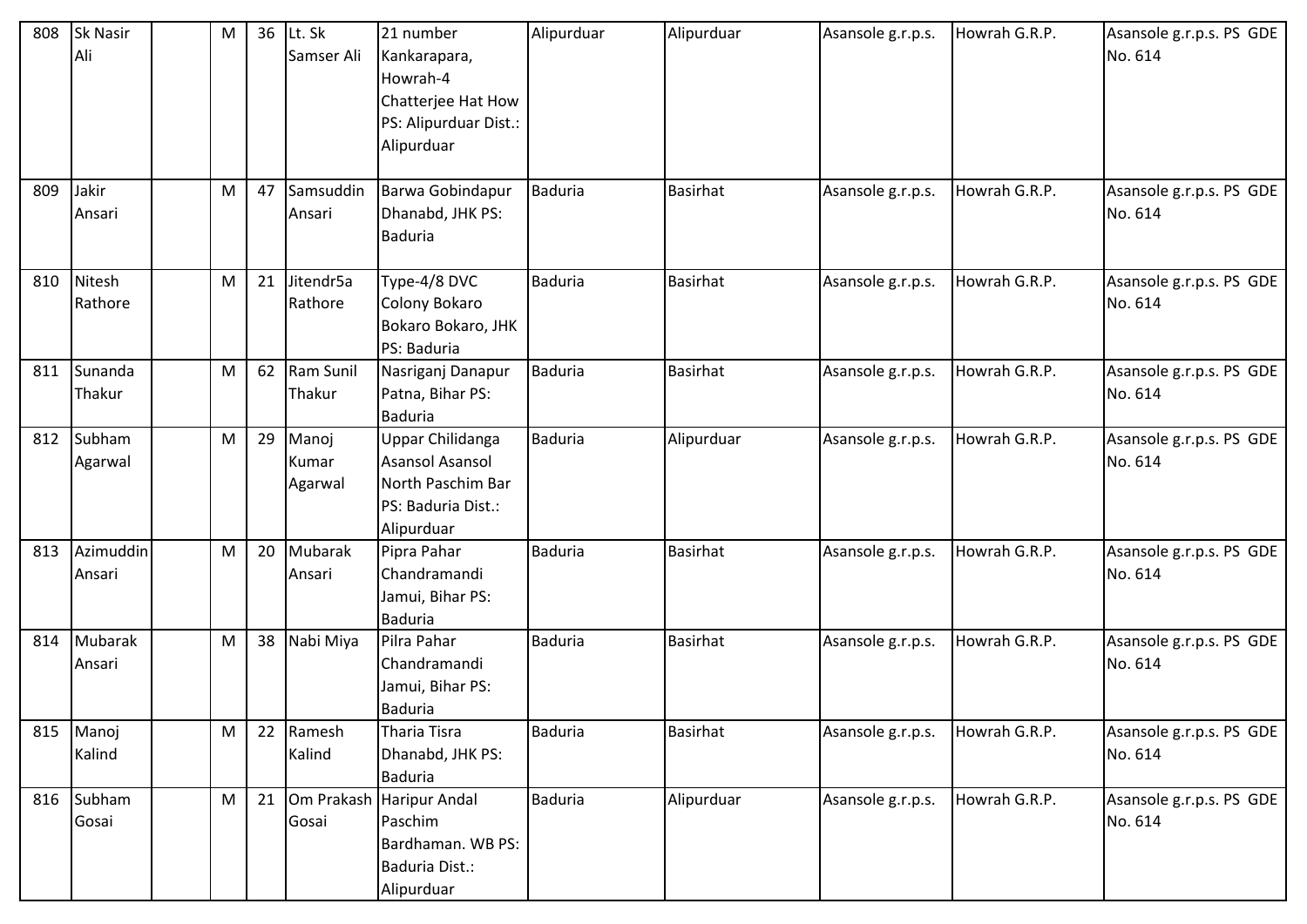| 817 | Asish<br>Mishra            | M         | 35 | Hari Goapl<br>Mishra | Soudi Kajju<br>Ramgrah, JHK PS:                                                                               | <b>Baduria</b> | <b>Basirhat</b> | Asansole g.r.p.s. | Howrah G.R.P. | Asansole g.r.p.s. PS GDE<br>No. 614 |
|-----|----------------------------|-----------|----|----------------------|---------------------------------------------------------------------------------------------------------------|----------------|-----------------|-------------------|---------------|-------------------------------------|
| 818 | Raju<br>Sharma             | ${\sf M}$ | 36 | Doman<br>Sharma      | <b>Baduria</b><br>Mejiya Mejiya<br>Bankura, WB PS:<br>Baduria Dist.:<br>Alipurduar                            | <b>Baduria</b> | Alipurduar      | Asansole g.r.p.s. | Howrah G.R.P. | Asansole g.r.p.s. PS GDE<br>No. 614 |
| 819 | Pawan<br><b>Kumar Giri</b> | M         | 23 | Mithilesh<br>Giri    | Indra Nagar Ranchi<br>Road Ramgrah<br>Ramgrah, JHK PS:<br><b>Baduria</b>                                      | <b>Baduria</b> | Basirhat        | Asansole g.r.p.s. | Howrah G.R.P. | Asansole g.r.p.s. PS GDE<br>No. 614 |
| 820 | Sunil Giri                 | M         | 21 | Mithilesh<br>Giri    | Indra Nagar Ranchi<br>Road Ramgrah<br>Ramgrah, JHK PS:<br><b>Baduria</b>                                      | <b>Baduria</b> | Basirhat        | Asansole g.r.p.s. | Howrah G.R.P. | Asansole g.r.p.s. PS GDE<br>No. 614 |
| 821 | Pappu Giri                 | M         | 28 | Mithilesh<br>Giri    | Indra Nagar Ranchi<br>Road Ramgrah<br>Ramgrah, JHK PS:<br><b>Baduria</b>                                      | <b>Baduria</b> | <b>Basirhat</b> | Asansole g.r.p.s. | Howrah G.R.P. | Asansole g.r.p.s. PS GDE<br>No. 614 |
| 822 | Ramesh<br>Chawhan          | ${\sf M}$ | 40 | Doman<br>Sharma      | Kathara Gouriya<br>Bokaro, JHK PS:<br><b>Baduria</b>                                                          | <b>Baduria</b> | <b>Basirhat</b> | Asansole g.r.p.s. | Howrah G.R.P. | Asansole g.r.p.s. PS GDE<br>No. 614 |
| 823 | Sahanawa<br>z Alam         | M         | 25 |                      | Babon Alam Newtown 8 No Basti Baduria<br>Hirapur Paschim<br>Bardhaman. WB PS:<br>Baduria Dist.:<br>Alipurduar |                | Alipurduar      | Asansole g.r.p.s. | Howrah G.R.P. | Asansole g.r.p.s. PS GDE<br>No. 614 |
| 824 | Param<br>Taniya            | M         | 20 | Manoj<br>Taniya      | Panagrah Bazar<br>Kankasa Paschim<br>Bardhaman. WB PS:<br>Baduria Dist.:<br>Alipurduar                        | <b>Baduria</b> | Alipurduar      | Asansole g.r.p.s. | Howrah G.R.P. | Asansole g.r.p.s. PS GDE<br>No. 623 |
|     | 825 Sachin<br>Kumar        | ${\sf M}$ | 23 | Rameswar<br>Yadav    | Dhinabigha<br>Makdumpur<br>Jahanabad, Bihar PS:<br><b>Baduria</b>                                             | <b>Baduria</b> | <b>Basirhat</b> | Asansole g.r.p.s. | Howrah G.R.P. | Asansole g.r.p.s. PS GDE<br>No. 623 |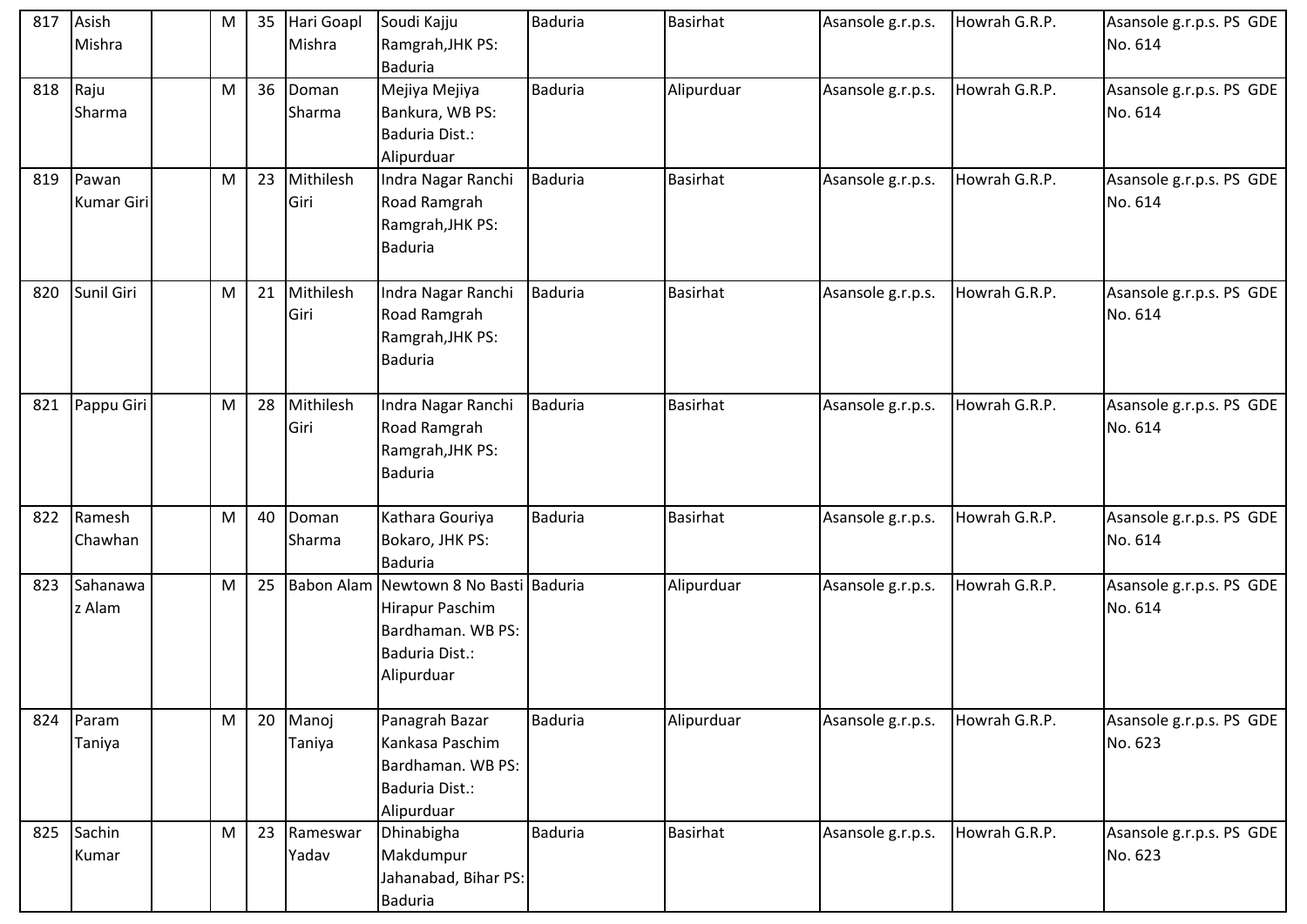| 826 | Kesar<br>Alam          | M         | 24 | Md. Tahir                         | Rampur Katrash<br>Dhanabd, JHK PS:<br><b>Baduria</b>                                                  | Baduria        | <b>Basirhat</b> | Asansole g.r.p.s. | Howrah G.R.P. | Asansole g.r.p.s. PS GDE<br>No. 623 |
|-----|------------------------|-----------|----|-----------------------------------|-------------------------------------------------------------------------------------------------------|----------------|-----------------|-------------------|---------------|-------------------------------------|
| 827 | Raj Kumar<br>Sharma    | ${\sf M}$ | 18 | Mohesh<br>Sharma                  | <b>Bhat Kasari Jalalpur</b><br>Chapra, Bihar PS:<br><b>Baduria</b>                                    | <b>Baduria</b> | <b>Basirhat</b> | Asansole g.r.p.s. | Howrah G.R.P. | Asansole g.r.p.s. PS GDE<br>No. 623 |
| 828 | Brojesh<br>Kumar       | M         | 30 | Jangira<br><b>Bhagat</b>          | Barwa Khund<br>Basantipur Siwan,<br>Bihar PS: Baduria                                                 | Baduria        | <b>Basirhat</b> | Asansole g.r.p.s. | Howrah G.R.P. | Asansole g.r.p.s. PS GDE<br>No. 623 |
| 829 | Dhananjo<br>y Kumar    | M         | 23 | Sri Dinanath Jiwan Chak<br>Prasad | Diadarganj Patna,<br>Bihar PS: Baduria                                                                | <b>Baduria</b> | <b>Basirhat</b> | Asansole g.r.p.s. | Howrah G.R.P. | Asansole g.r.p.s. PS GDE<br>No. 623 |
| 830 | Jitendra<br>Paswan     | M         | 49 | Gonesh<br>Paswan                  | Pathardhi,<br>Dhanabad Sudhndhi<br>Dhanabd, JHK PS:<br><b>Baduria</b>                                 | <b>Baduria</b> | Basirhat        | Asansole g.r.p.s. | Howrah G.R.P. | Asansole g.r.p.s. PS GDE<br>No. 623 |
| 831 | Sovi Yadav             | ${\sf M}$ | 33 | Sri Dwarika<br>Yadav              | Noourmar Barhat<br>Jamui, Bihar PS:<br><b>Baduria</b>                                                 | <b>Baduria</b> | <b>Basirhat</b> | Asansole g.r.p.s. | Howrah G.R.P. | Asansole g.r.p.s. PS GDE<br>No. 623 |
| 832 | Murari<br>Prasad       | M         | 30 | Jago<br>Paswan                    | Pune Jambad<br><b>Colony Andal</b><br>Paschim<br>Bardhaman. WB PS:<br>Alipurduar Dist.:<br>Alipurduar | Alipurduar     | Alipurduar      | Asansole g.r.p.s. | Howrah G.R.P. | Asansole g.r.p.s. PS GDE<br>No. 623 |
| 833 | <b>Bishal</b><br>Kumar | M         | 18 | Sunit<br>Sharma                   | Kelabagan,<br>Madhupur<br>Madhupur Deoghar,<br>JHK PS: Baduria                                        | <b>Baduria</b> | Basirhat        | Asansole g.r.p.s. | Howrah G.R.P. | Asansole g.r.p.s. PS GDE<br>No. 623 |
| 834 | Md.<br>Mantu           | M         | 18 | Md. Jalal                         | Sripur 3 No Jamuria   Baduria<br>Paschim<br>Bardhaman. WB PS:<br>Baduria Dist.:<br>Alipurduar         |                | Alipurduar      | Asansole g.r.p.s. | Howrah G.R.P. | Asansole g.r.p.s. PS GDE<br>No. 623 |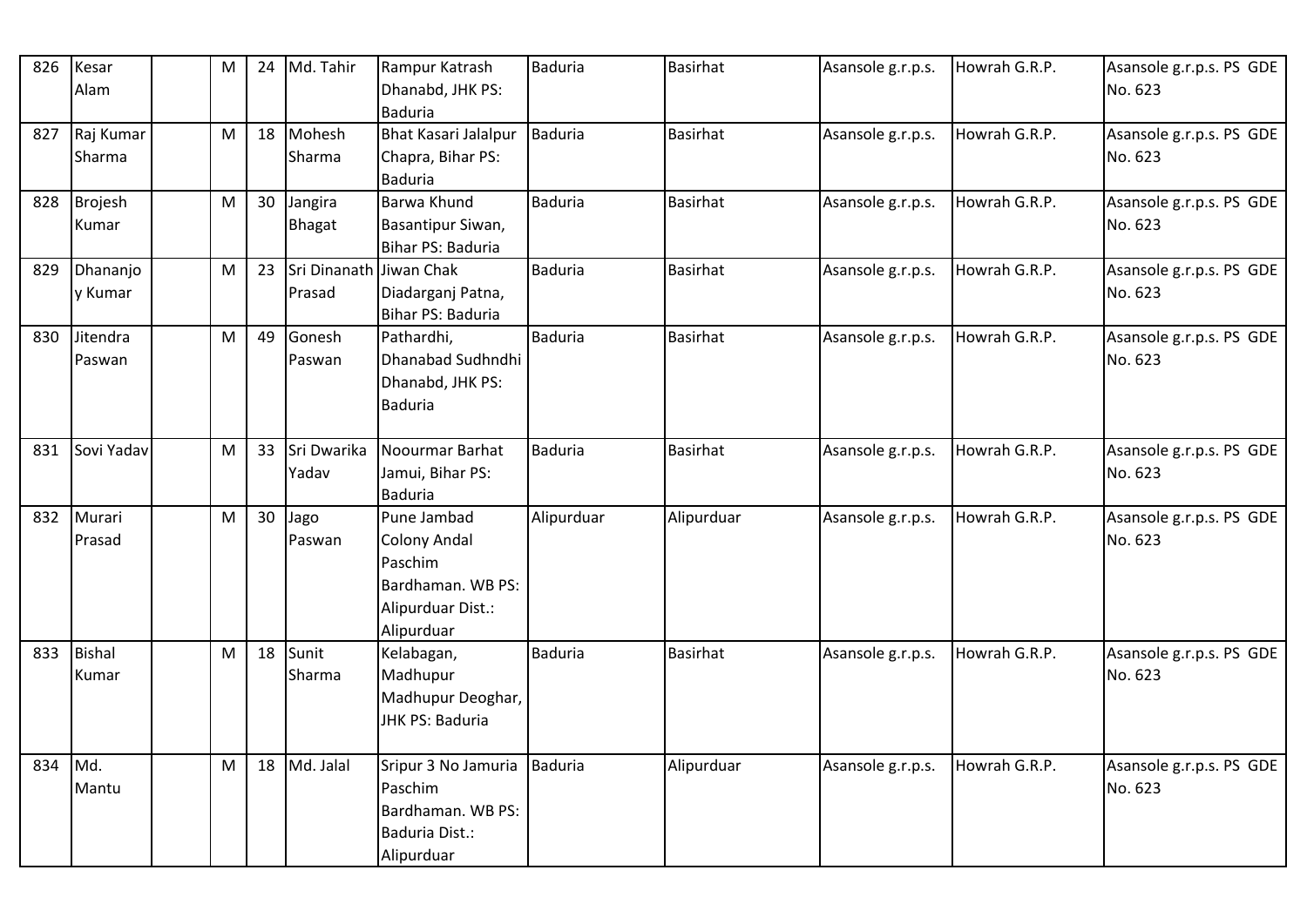| 835 | Md.<br>Samser   | M | 32 |                     | Md. Muslim Sripur 3 No Jamuria Alipurduar<br>Paschim<br>Bardhaman. WB PS:<br>Alipurduar Dist.:<br>Alipurduar    |                | Alipurduar      | Asansole g.r.p.s. | Howrah G.R.P. | Asansole g.r.p.s. PS GDE<br>No. 623 |
|-----|-----------------|---|----|---------------------|-----------------------------------------------------------------------------------------------------------------|----------------|-----------------|-------------------|---------------|-------------------------------------|
| 836 | Md. Aslam       | M | 32 | Md. Sadik           | Sripur 3 No Jamuria<br>Paschim<br>Bardhaman. WB PS:<br>Baduria Dist.:<br>Alipurduar                             | Baduria        | Alipurduar      | Asansole g.r.p.s. | Howrah G.R.P. | Asansole g.r.p.s. PS GDE<br>No. 623 |
| 837 | Md. Sajid       | M | 51 | Md. Jamir<br>Ansari | Sripur 3 No Jamuria<br>Paschim<br>Bardhaman. WB PS:<br><b>Baduria Dist.:</b><br>Alipurduar                      | <b>Baduria</b> | Alipurduar      | Asansole g.r.p.s. | Howrah G.R.P. | Asansole g.r.p.s. PS GDE<br>No. 623 |
| 838 | Binod<br>Yadav  | M | 30 | Bhagirath<br>Yadav  | Sondipi Lakshmipur<br>Jamui, Bihar PS:<br><b>Baduria</b>                                                        | <b>Baduria</b> | <b>Basirhat</b> | Asansole g.r.p.s. | Howrah G.R.P. | Asansole g.r.p.s. PS GDE<br>No. 623 |
| 839 | Md. Siraj       | M | 29 | Md. Wasim           | Nearatpur Kulti<br>Paschim<br>Bardhaman. WB PS:<br>Baduria Dist.:<br>Alipurduar                                 | <b>Baduria</b> | Alipurduar      | Asansole g.r.p.s. | Howrah G.R.P. | Asansole g.r.p.s. PS GDE<br>No. 636 |
| 840 | Guddu<br>Yadav  | M | 20 |                     | Gopal Yadav Sripur Bazar Jamuria Baduria<br>Paschim<br>Bardhaman. WB PS:<br><b>Baduria Dist.:</b><br>Alipurduar |                | Alipurduar      | Asansole g.r.p.s. | Howrah G.R.P. | Asansole g.r.p.s. PS GDE<br>No. 636 |
| 841 | Mantu<br>Mondal | M | 38 | `noresh<br>Mondal   | Jokmela Lakhisorai<br>Lakhisorai, Bihar PS:<br><b>Baduria</b>                                                   | Baduria        | <b>Basirhat</b> | Asansole g.r.p.s. | Howrah G.R.P. | Asansole g.r.p.s. PS GDE<br>No. 636 |
|     | 842 Suli Kumar  | M |    | 18 Naresh<br>Yadav  | Khairam Jahajha<br>Jamui, Bihar PS:<br><b>Baduria</b>                                                           | <b>Baduria</b> | <b>Basirhat</b> | Asansole g.r.p.s. | Howrah G.R.P. | Asansole g.r.p.s. PS GDE<br>No. 636 |
| 843 | Navin<br>Kumar  | M |    |                     | 18   Bhola Yadav Dighra Jhajha Jamui, Baduria<br>Bihar PS: Baduria                                              |                | Basirhat        | Asansole g.r.p.s. | Howrah G.R.P. | Asansole g.r.p.s. PS GDE<br>No. 636 |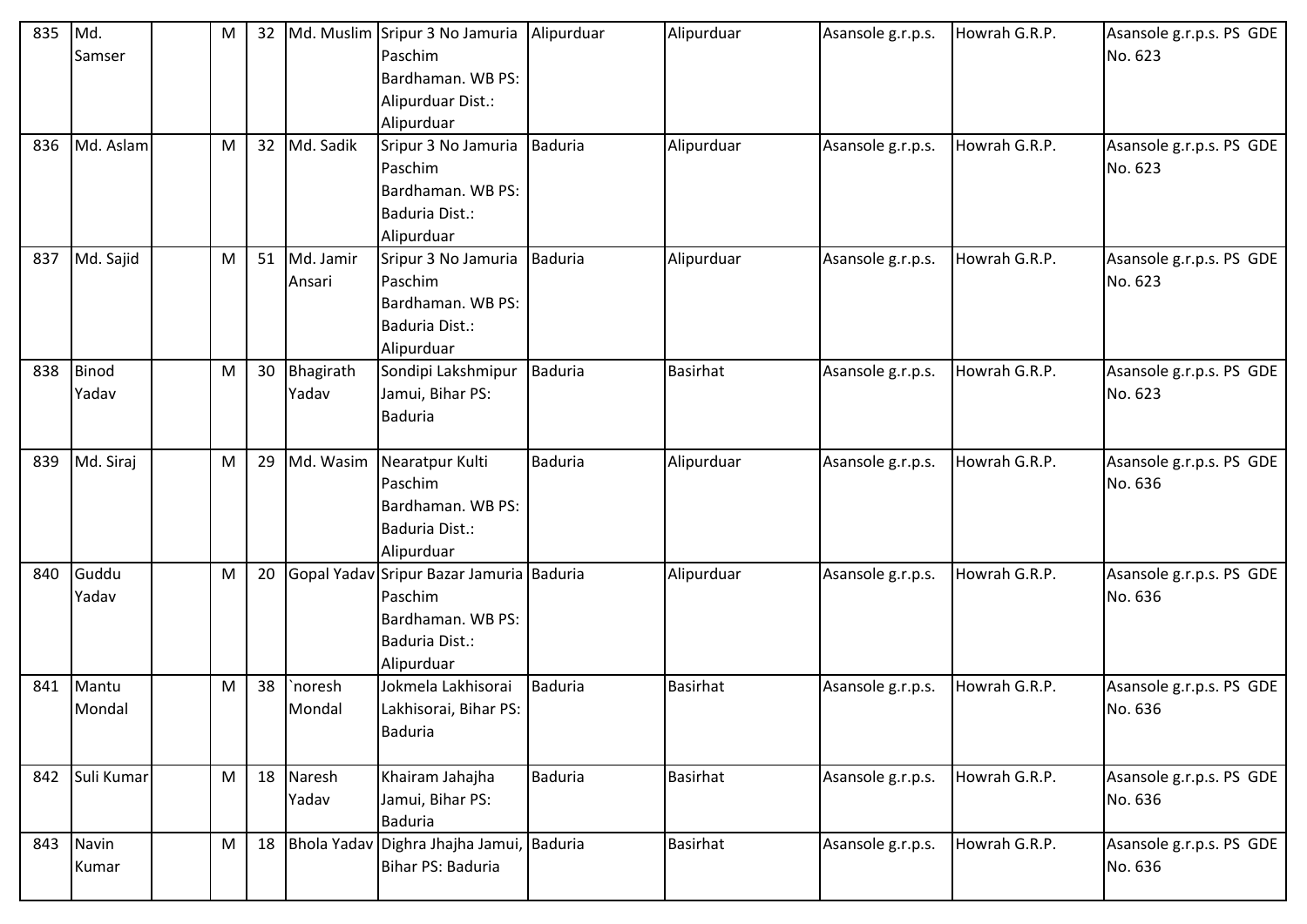| 844 | Gonesh<br>Singh         | M | 45 | Chaturbhuj<br>Singh      | Godhpur Jhajha<br>Jamui, Bihar PS:                           | <b>Baduria</b> | <b>Basirhat</b>      | Asansole g.r.p.s. | Howrah G.R.P. | Asansole g.r.p.s. PS GDE<br>No. 636 |
|-----|-------------------------|---|----|--------------------------|--------------------------------------------------------------|----------------|----------------------|-------------------|---------------|-------------------------------------|
|     |                         |   |    |                          | <b>Baduria</b>                                               |                |                      |                   |               |                                     |
| 845 | Rakesh<br>Rajak         | M | 35 | Raghunath<br>Rajak       | Dhaman Jhajha<br>Jamui, Bihar PS:<br><b>Baduria</b>          | <b>Baduria</b> | <b>Basirhat</b>      | Asansole g.r.p.s. | Howrah G.R.P. | Asansole g.r.p.s. PS GDE<br>No. 636 |
| 846 | Sujit Dolui             | M | 57 | Dolui                    | Lt. Surendra Joypur PS: Mogra<br>Dist.: Hooghly Rural        | Mogra          | <b>Hooghly Rural</b> | Bandel g.r.p.s.   | Howrah G.R.P. | Bandel g.r.p.s. PS GDE<br>No. 667   |
| 847 | Pallab<br>Khetrapol     | M | 24 | Shyamal<br>Khetrapol     | Chandpur PS:<br>Pandua Dist.:<br><b>Hooghly Rural</b>        | Pandua         | <b>Hooghly Rural</b> | Bandel g.r.p.s.   | Howrah G.R.P. | Bandel g.r.p.s. PS GDE<br>No. 667   |
| 848 | Eid<br>Mohamm<br>mad Sk | M | 22 | Lt. Choton<br><b>Sk</b>  | Natunpara PS:<br>Saktipur Dist.:<br>Murshidabad              | Saktipur       | Murshidabad          | Bandel g.r.p.s.   | Howrah G.R.P. | Bandel g.r.p.s. PS GDE<br>No. 667   |
| 849 | <b>Baltu Sk</b>         | M | 22 | Baccha Sk                | Natunpara PS:<br>Saktipur Dist.:<br>Murshidabad              | Saktipur       | Murshidabad          | Bandel g.r.p.s.   | Howrah G.R.P. | Bandel g.r.p.s. PS GDE<br>No. 667   |
| 850 | <b>Bakul Sk</b>         | M | 19 | Insar Sk                 | Birpara PS: Saktipur<br>Dist.: Murshidabad                   | Saktipur       | Murshidabad          | Bandel g.r.p.s.   | Howrah G.R.P. | Bandel g.r.p.s. PS GDE<br>No. 667   |
| 851 | Raju Sk                 | M | 24 | Sabir Sk                 | Birpara PS: Saktipur<br>Dist.: Murshidabad                   | Saktipur       | Murshidabad          | Bandel g.r.p.s.   | Howrah G.R.P. | Bandel g.r.p.s. PS GDE<br>No. 667   |
| 852 | Alam Sk                 | M | 19 | <b>Tajuddin Sk</b>       | Birpara PS: Saktipur<br>Dist.: Murshidabad                   | Saktipur       | Murshidabad          | Bandel g.r.p.s.   | Howrah G.R.P. | Bandel g.r.p.s. PS GDE<br>No. 667   |
| 853 | Gopal<br>Barui          | M | 26 | Ganendra<br><b>Barui</b> | Srirampur<br>Ashrampara PS:<br>Kalna Dist.: Purba<br>Burdwan | Kalna          | Purba Burdwan        | Bandel g.r.p.s.   | Howrah G.R.P. | Bandel g.r.p.s. PS GDE<br>No. 667   |
| 854 | Lakhan<br>Barui         | M | 18 | Krishna<br><b>Barui</b>  | Srirampur<br>Ashrampara PS:<br>Kalna Dist.: Purba<br>Burdwan | Kalna          | Purba Burdwan        | Bandel g.r.p.s.   | Howrah G.R.P. | Bandel g.r.p.s. PS GDE<br>No. 667   |
|     | 855 Joy Barui           | M | 19 | Jotindra<br><b>Barui</b> | Srirampur<br>Ashrampara PS:<br>Kalna Dist.: Purba<br>Burdwan | Kalna          | Purba Burdwan        | Bandel g.r.p.s.   | Howrah G.R.P. | Bandel g.r.p.s. PS GDE<br>No. 667   |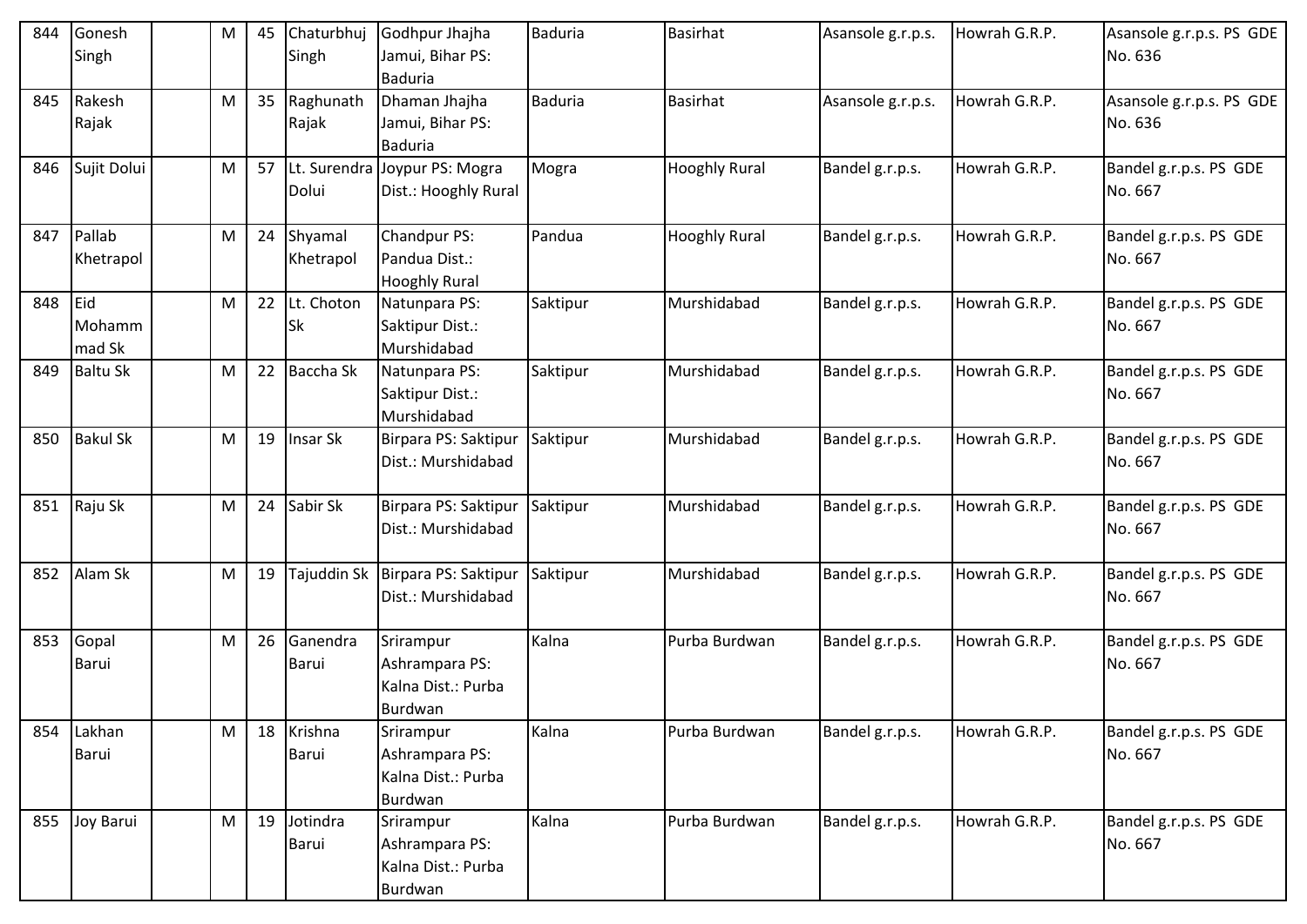| 856 | Ram Barui     | Μ | 18 | Krishna<br>Barui | Srirampur<br>Ashrampara PS:             | Kalna                  | Purba Burdwan             | Bandel g.r.p.s. | Howrah G.R.P. | Bandel g.r.p.s. PS GDE<br>No. 667 |
|-----|---------------|---|----|------------------|-----------------------------------------|------------------------|---------------------------|-----------------|---------------|-----------------------------------|
|     |               |   |    |                  | Kalna Dist.: Purba                      |                        |                           |                 |               |                                   |
|     |               |   |    |                  | Burdwan                                 |                        |                           |                 |               |                                   |
| 857 | Shyamal       | M | 44 | Joy Kundu        | Guptipara PS:                           | Balagarh               | <b>Hooghly Rural</b>      | Bandel g.r.p.s. | Howrah G.R.P. | Bandel g.r.p.s. PS GDE            |
|     | Kundu         |   |    |                  | Balagarh Dist.:                         |                        |                           |                 |               | No. 667                           |
|     |               |   |    |                  | <b>Hooghly Rural</b>                    |                        |                           |                 |               |                                   |
| 858 | Sushil Sil    | M | 45 | Subal Sil        | Fulbagan PS:                            | Nabadwip               | Krishnanagar Police       | Bandel g.r.p.s. | Howrah G.R.P. | Bandel g.r.p.s. PS GDE            |
|     |               |   |    |                  | Nabadwip Dist.:                         |                        | <b>District</b>           |                 |               | No. 667                           |
|     |               |   |    |                  | Krishnanagar Police                     |                        |                           |                 |               |                                   |
|     |               |   |    |                  | <b>District</b>                         |                        |                           |                 |               |                                   |
| 859 | Karimul       | M | 20 | Lt. Mofijul      | Rustampur PS: Kalna Kalna               |                        | Purba Burdwan             | Bandel g.r.p.s. | Howrah G.R.P. | Bandel g.r.p.s. PS GDE            |
|     | Islam         |   |    | Islam            | Dist.: Purba                            |                        |                           |                 |               | No. 667                           |
|     |               |   |    |                  | <b>Burdwan</b>                          |                        |                           |                 |               |                                   |
| 860 | Nayan Das     | M | 27 | Jotin Das        | Nityanandapur PS:                       | Balagarh               | <b>Hooghly Rural</b>      | Bandel g.r.p.s. | Howrah G.R.P. | Bandel g.r.p.s. PS GDE            |
|     |               |   |    |                  | Balagarh Dist.:                         |                        |                           |                 |               | No. 670                           |
|     |               |   |    |                  | <b>Hooghly Rural</b>                    |                        |                           |                 |               |                                   |
| 861 | Ibrahim Sk    | M | 32 | <b>Ismail Sk</b> | Fatepur PS: Murarai Murarai             |                        | Birbhum                   | Bandel g.r.p.s. | Howrah G.R.P. | Bandel g.r.p.s. PS GDE            |
|     |               |   |    |                  | Dist.: Birbhum                          |                        |                           |                 |               | No. 670                           |
|     |               |   |    |                  |                                         |                        |                           |                 |               |                                   |
| 862 | Biswajit      | M | 33 | Lt. Bijay        | Kestapur PS:                            | <b>Baduria</b>         | <b>Basirhat</b>           | Bandel g.r.p.s. | Howrah G.R.P. | Bandel g.r.p.s. PS GDE            |
|     | <b>Biswas</b> |   |    | Krishna          | Baduria Dist.:                          |                        |                           |                 |               | No. 670                           |
|     |               |   |    | <b>Biswas</b>    | <b>Basirhat</b>                         |                        |                           |                 |               |                                   |
| 863 | Hriday        | M | 34 | Joganur          | Md. Bazar PS:                           | Mahammad bazar Birbhum |                           | Bandel g.r.p.s. | Howrah G.R.P. | Bandel g.r.p.s. PS GDE            |
|     | Acharjee      |   |    | Acharjee         | Mahammad bazar                          |                        |                           |                 |               | No. 670                           |
|     |               |   |    |                  | Dist.: Birbhum                          |                        |                           |                 |               |                                   |
| 864 | Goutam        | M | 28 |                  | Sukdeb Paul Rabindrapolly PS:           | Pandua                 | <b>Hooghly Rural</b>      | Bandel g.r.p.s. | Howrah G.R.P. | Bandel g.r.p.s. PS GDE            |
|     | Paul          |   |    |                  | Pandua Dist.:                           |                        |                           |                 |               | No. 670                           |
|     |               |   |    |                  | <b>Hooghly Rural</b>                    |                        |                           |                 |               |                                   |
| 865 | Palash        | M | 33 |                  | Kripacharan Nayekpara PS:               | Bolpur                 | Birbhum                   | Bandel g.r.p.s. | Howrah G.R.P. | Bandel g.r.p.s. PS GDE            |
|     | Mondal        |   |    | Mondal           | <b>Bolpur Dist.:</b>                    |                        |                           |                 |               | No. 670                           |
|     |               |   |    |                  | <b>Birbhum</b>                          |                        |                           |                 |               |                                   |
| 866 | Md.           | M | 19 |                  | Joy Mahato Choto Srirampur PS: Bhatpara |                        | <b>Barrackpore Police</b> | Bandel g.r.p.s. | Howrah G.R.P. | Bandel g.r.p.s. PS GDE            |
|     | Mahato        |   |    |                  | Bhatpara Dist.:                         |                        | Commissionerate           |                 |               | No. 670                           |
|     |               |   |    |                  | Barrackpore Police                      |                        |                           |                 |               |                                   |
|     |               |   |    |                  | Commissionerate                         |                        |                           |                 |               |                                   |
|     |               |   |    |                  |                                         |                        |                           |                 |               |                                   |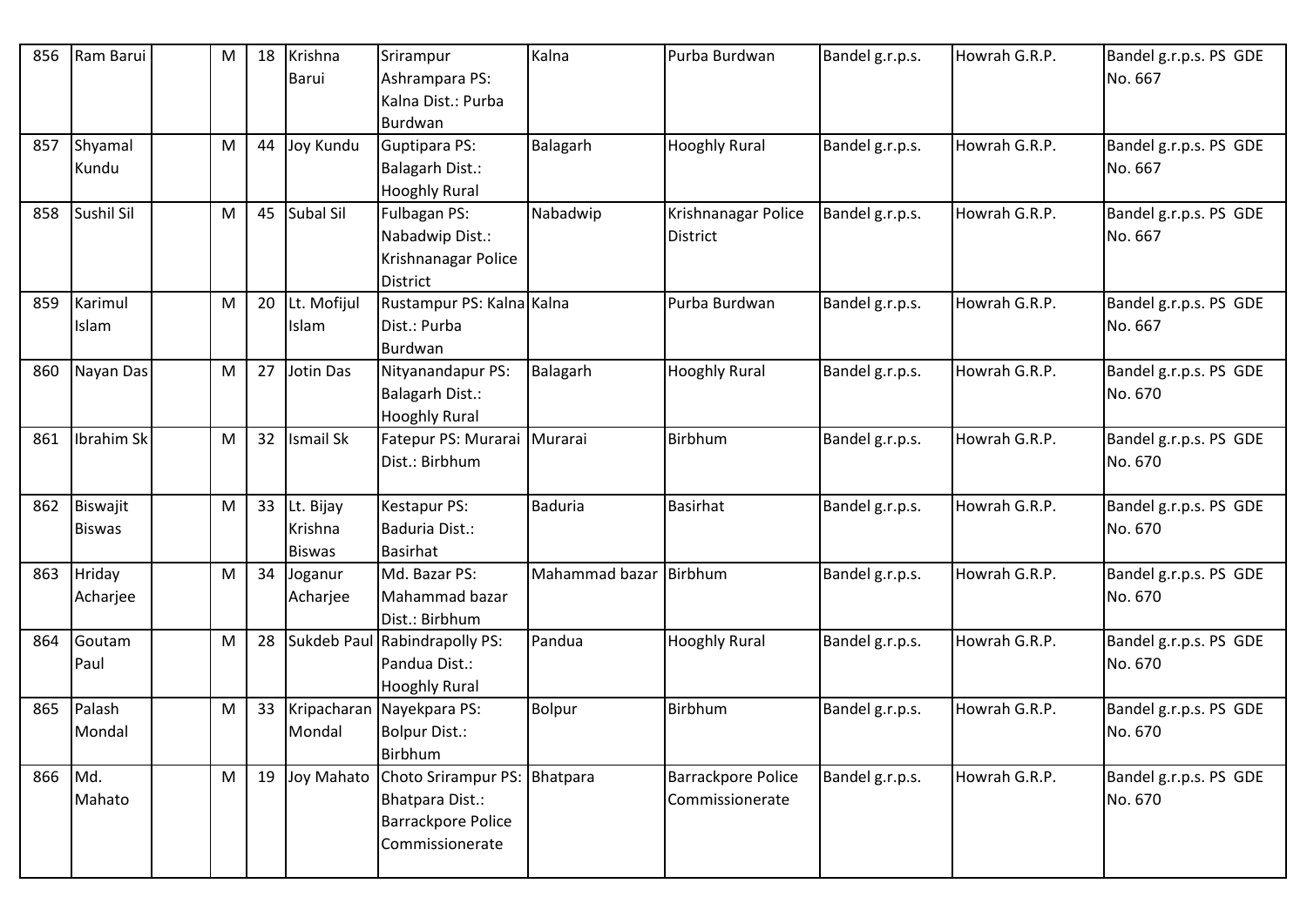| 867 | Rupesh<br>Oraw              | M         | 19 | Chawbar<br>Oraw           | Choto Srirampur PS: Bhatpara<br>Bhatpara Dist.:<br><b>Barrackpore Police</b><br>Commissionerate |           | <b>Barrackpore Police</b><br>Commissionerate             | Bandel g.r.p.s. | Howrah G.R.P. | Bandel g.r.p.s. PS GDE<br>No. 670 |
|-----|-----------------------------|-----------|----|---------------------------|-------------------------------------------------------------------------------------------------|-----------|----------------------------------------------------------|-----------------|---------------|-----------------------------------|
| 868 | Surendra<br>Mahato          | M         | 19 | Sri Krishna<br>Mahato     | Choto Srirampur PS: Bhatpara<br>Bhatpara Dist.:<br><b>Barrackpore Police</b><br>Commissionerate |           | <b>Barrackpore Police</b><br>Commissionerate             | Bandel g.r.p.s. | Howrah G.R.P. | Bandel g.r.p.s. PS GDE<br>No. 670 |
| 869 | Soumen<br>Oraw              | M         | 18 | Madhuram<br>Oraw          | Choto Srirampur PS: Bhatpara<br>Bhatpara Dist.:<br><b>Barrackpore Police</b><br>Commissionerate |           | <b>Barrackpore Police</b><br>Commissionerate             | Bandel g.r.p.s. | Howrah G.R.P. | Bandel g.r.p.s. PS GDE<br>No. 670 |
| 870 | <b>Tinku Roy</b>            | ${\sf M}$ | 42 | <b>Tarak Roy</b>          | Ranirberi PS: Polba<br>Dist.: Hooghly Rural                                                     | Polba     | <b>Hooghly Rural</b>                                     | Bandel g.r.p.s. | Howrah G.R.P. | Bandel g.r.p.s. PS GDE<br>No. 670 |
| 871 | Anil<br><b>Biswas</b>       | M         | 43 | Mukul<br><b>Biswas</b>    | Rabindranagar PS:<br>Chinsurah Dist.:<br>Chandannagar<br>Police<br>Commissionerate              | Chinsurah | Chandannagar Police   Bandel g.r.p.s.<br>Commissionerate |                 | Howrah G.R.P. | Bandel g.r.p.s. PS GDE<br>No. 670 |
| 872 | Tapan<br>Sardar             | M         | 46 | Kalyan<br>Sardar          | Rabindranagar PS:<br>Chinsurah Dist.:<br>Chandannagar<br>Police<br>Commissionerate              | Chinsurah | Chandannagar Police   Bandel g.r.p.s.<br>Commissionerate |                 | Howrah G.R.P. | Bandel g.r.p.s. PS GDE<br>No. 670 |
| 873 | Shyam<br>Sundar<br>Adhikary | M         | 26 | <b>Bikash</b><br>Adhikary | Sahebbagan PS:<br>Katwa Dist.: Purba<br>Burdwan                                                 | Katwa     | Purba Burdwan                                            | Bandel g.r.p.s. | Howrah G.R.P. | Bandel g.r.p.s. PS GDE<br>No. 670 |
| 874 | Aditya<br>Ariya             | M         | 19 | Ananta<br>Ariya           | Samudragarh PS:<br>Nadanghat Dist.:<br>Purba Burdwan                                            | Nadanghat | Purba Burdwan                                            | Bandel g.r.p.s. | Howrah G.R.P. | Bandel g.r.p.s. PS GDE<br>No. 670 |
| 875 | Shanta<br><b>Biswas</b>     | M         | 19 | Santiram<br><b>Biswas</b> | Samudragarh PS:<br>Nadanghat Dist.:<br>Purba Burdwan                                            | Nadanghat | Purba Burdwan                                            | Bandel g.r.p.s. | Howrah G.R.P. | Bandel g.r.p.s. PS GDE<br>No. 670 |
|     | 876 Moloy<br>Malik          | ${\sf M}$ | 23 | Parimal<br>Malik          | Samudragarh PS:<br>Nadanghat Dist.:<br>Purba Burdwan                                            | Nadanghat | Purba Burdwan                                            | Bandel g.r.p.s. | Howrah G.R.P. | Bandel g.r.p.s. PS GDE<br>No. 670 |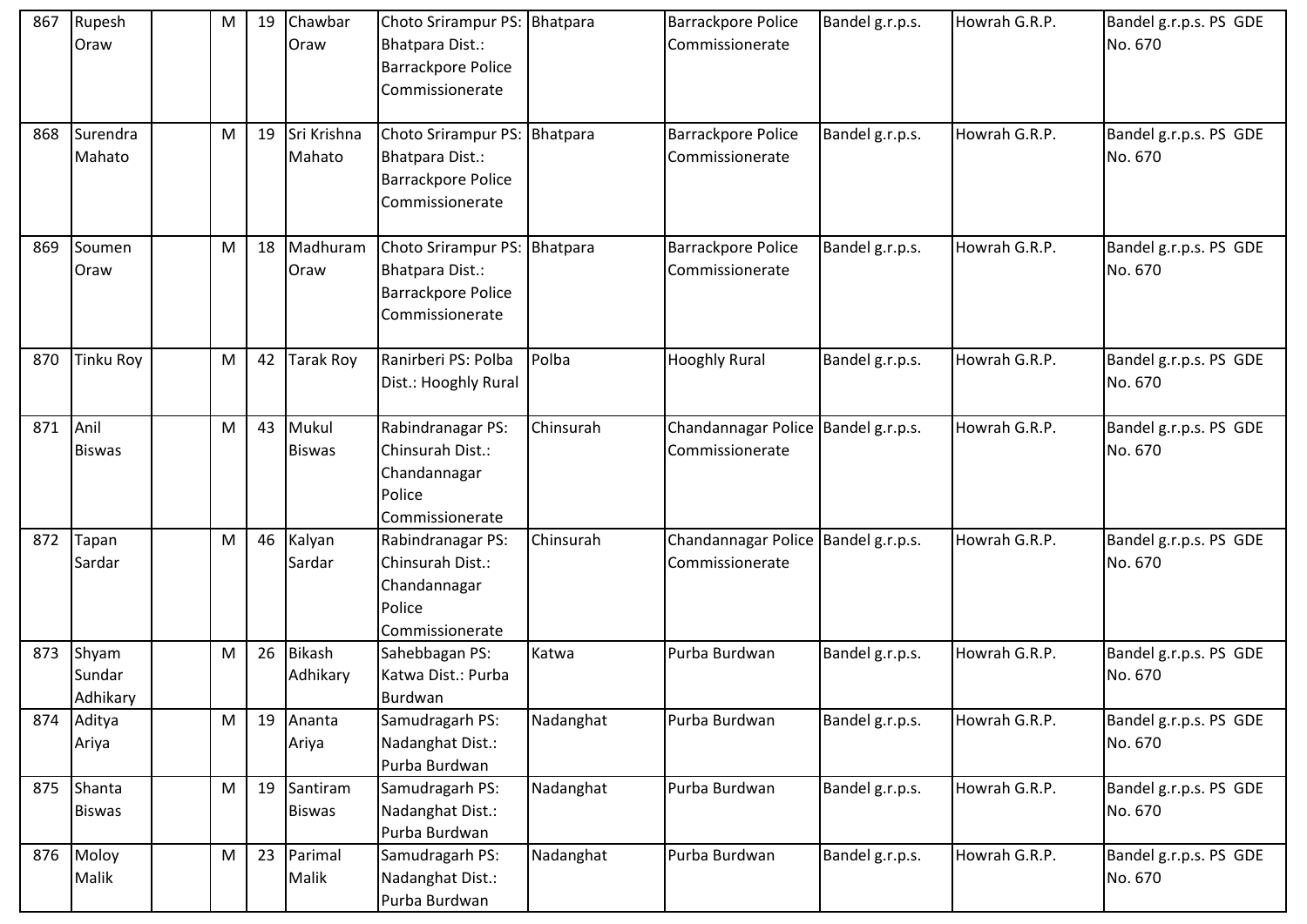| 877 | Shibam<br>Dawn               | M | 18 |                     | Karna Dawn Basantapur PS:<br><b>Balagarh Dist.:</b><br><b>Hooghly Rural</b>                   | Balagarh    | <b>Hooghly Rural</b>                          | Bandel g.r.p.s. | Howrah G.R.P. | Bandel g.r.p.s. PS GDE<br>No. 670 |
|-----|------------------------------|---|----|---------------------|-----------------------------------------------------------------------------------------------|-------------|-----------------------------------------------|-----------------|---------------|-----------------------------------|
| 878 | Sagar<br><b>Barman</b>       | M | 20 | Ganesh<br>Barman    | Bhabanipur chak PS: Balagarh<br><b>Balagarh Dist.:</b><br><b>Hooghly Rural</b>                |             | <b>Hooghly Rural</b>                          | Bandel g.r.p.s. | Howrah G.R.P. | Bandel g.r.p.s. PS GDE<br>No. 670 |
| 879 | Papul<br>Mondal              | M | 25 | Ashok<br>Mondal     | Kondalpur PS: Kalna   Kalna<br>Dist.: Purba<br>Burdwan                                        |             | Purba Burdwan                                 | Bandel g.r.p.s. | Howrah G.R.P. | Bandel g.r.p.s. PS GDE<br>No. 672 |
| 880 | Kamal<br>Sarkar              | M | 46 | Sukumar<br>Sarkar   | Belgachia PS:<br>Purbasthali Dist.:<br>Purba Burdwan                                          | Purbasthali | Purba Burdwan                                 | Bandel g.r.p.s. | Howrah G.R.P. | Bandel g.r.p.s. PS GDE<br>No. 670 |
| 881 | Pratap<br>Ghosh              | M | 33 | Raghu<br>Ghosh      | Majherchar<br>kacharipara PS:<br>Kalyani Dist.:<br>Ranaghat Police<br>District                | Kalyani     | Ranaghat Police<br><b>District</b>            | Bandel g.r.p.s. | Howrah G.R.P. | Bandel g.r.p.s. PS GDE<br>No. 672 |
| 882 | Dipak Kr.<br>Gupta           | M | 34 | Debnarayan<br>Gupta | <b>Benatia PS:</b><br>Durgapur Dist.:<br><b>Asansol Durgapur</b><br>Police<br>Commissionerate | Durgapur    | Asansol Durgapur<br>Police<br>Commissionerate | Bandel g.r.p.s. | Howrah G.R.P. | Bandel g.r.p.s. PS GDE<br>No. 672 |
| 883 | <b>Bharat</b><br>Murmu       | M | 39 | Sukul<br>Murmu      | Mordanpur PS:<br>Naihati Dist.:<br><b>Barrackpore Police</b><br>Commissionerate               | Naihati     | <b>Barrackpore Police</b><br>Commissionerate  | Bandel g.r.p.s. | Howrah G.R.P. | Bandel g.r.p.s. PS GDE<br>No. 672 |
| 884 | Khokan<br>Das                | M | 45 | Sasti Das           | Bagnapara PS: Kalna Kalna<br>Dist.: Purba<br>Burdwan                                          |             | Purba Burdwan                                 | Bandel g.r.p.s. | Howrah G.R.P. | Bandel g.r.p.s. PS GDE<br>No. 672 |
|     | 885 Abdul<br>Rohit<br>Mondal | M | 30 | Jakir<br>Mondal     | South Gopalpur PS:<br>Karimpore Dist.:<br>Krishnanagar Police<br>District                     | Karimpore   | Krishnanagar Police<br><b>District</b>        | Bandel g.r.p.s. | Howrah G.R.P. | Bandel g.r.p.s. PS GDE<br>No. 672 |
|     | 886 Abdulla<br>Mondal        | M | 23 | Jeher<br>Mondal     | South Gopalpur PS:<br>Karimpore Dist.:<br>Krishnanagar Police<br><b>District</b>              | Karimpore   | Krishnanagar Police<br><b>District</b>        | Bandel g.r.p.s. | Howrah G.R.P. | Bandel g.r.p.s. PS GDE<br>No. 672 |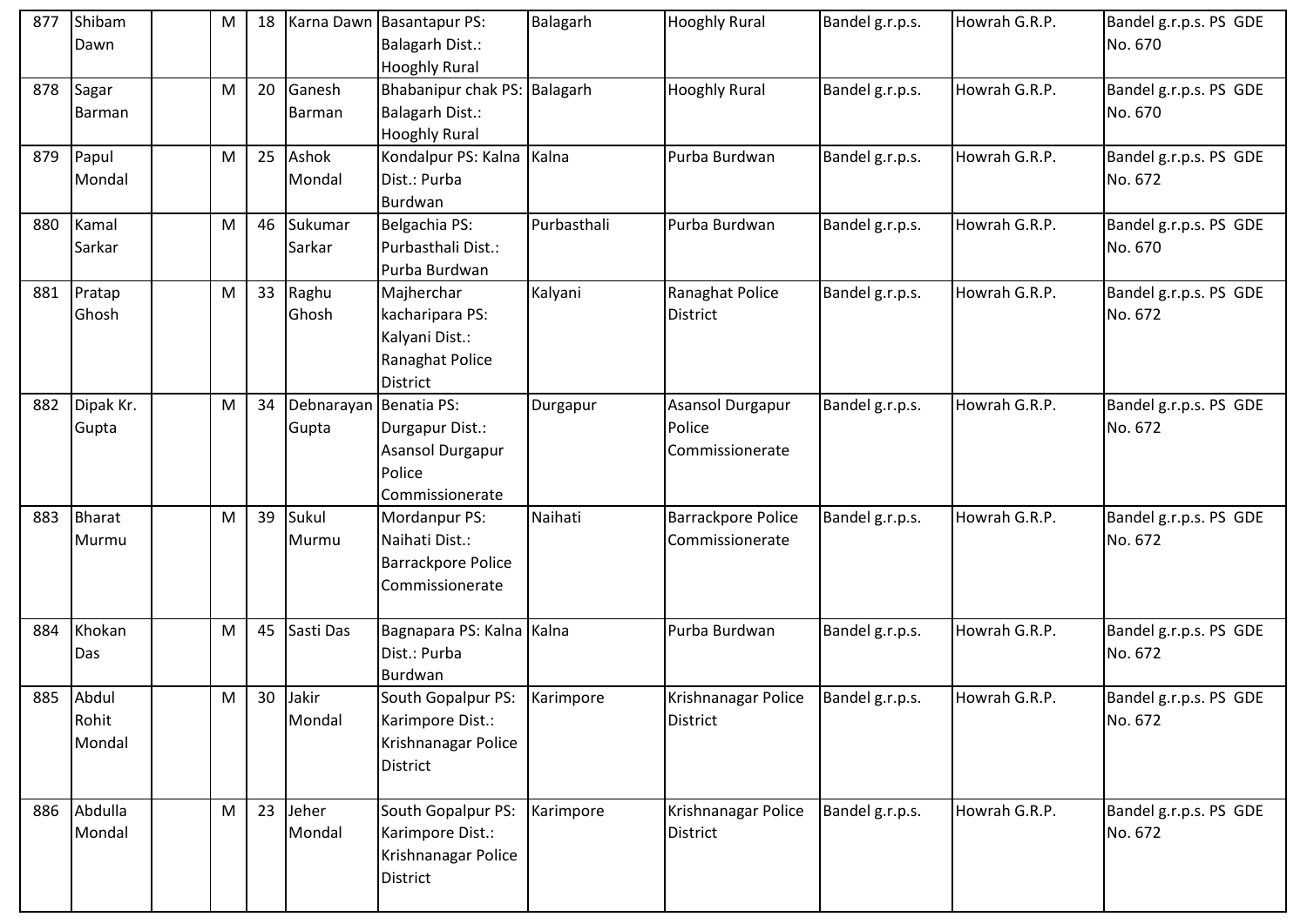| 887 | Noor Nabi<br>Mallick       | M         | 18 | Rejaul<br><b>Mallick</b>   | South Gopalpur PS:<br>Karimpore Dist.:<br>Krishnanagar Police<br>District        | Karimpore | Krishnanagar Police<br>District        | Bandel g.r.p.s. | Howrah G.R.P. | Bandel g.r.p.s. PS GDE<br>No. 672 |
|-----|----------------------------|-----------|----|----------------------------|----------------------------------------------------------------------------------|-----------|----------------------------------------|-----------------|---------------|-----------------------------------|
| 888 | Khorshid<br>Mondal         | M         | 20 | <b>Taher Ali</b><br>Mondal | South Gopalpur PS:<br>Karimpore Dist.:<br>Krishnanagar Police<br><b>District</b> | Karimpore | Krishnanagar Police<br><b>District</b> | Bandel g.r.p.s. | Howrah G.R.P. | Bandel g.r.p.s. PS GDE<br>No. 672 |
| 889 | <b>Biplab</b><br>Mondal    | ${\sf M}$ | 20 | Avasuddin<br>Mondal        | South Gopalpur PS:<br>Karimpore Dist.:<br>Krishnanagar Police<br><b>District</b> | Karimpore | Krishnanagar Police<br>District        | Bandel g.r.p.s. | Howrah G.R.P. | Bandel g.r.p.s. PS GDE<br>No. 672 |
| 890 | Joylal Sk                  | M         | 40 | Khanaulla<br><b>Sk</b>     | Gachi PS: Karimpore Karimpore<br>Dist.: Murshidabad                              |           | Murshidabad                            | Bandel g.r.p.s. | Howrah G.R.P. | Bandel g.r.p.s. PS GDE<br>No. 672 |
| 891 | Moti<br>Sharma             |           | 51 | Lt. Rsm<br>Subal<br>Sharma | 6 Mango Lane Hair<br>Street Ko-1                                                 |           | <b>Basirhat</b>                        | Belur g.r.p.s.  | Howrah G.R.P. | Belur g.r.p.s. PS GDE No.<br>567  |
| 892 | Mohas Kr.<br>Mondal        |           | 19 | Gour<br>Mondal             | Sapuipara Nischinda<br>Howrah                                                    |           | <b>Basirhat</b>                        | Belur g.r.p.s.  | Howrah G.R.P. | Belur g.r.p.s. PS GDE No.<br>567  |
| 893 | Samadhan<br>Desmuk         |           | 24 | Dadasar<br>Desmuk          | Patua Para Liluah<br>Howrah                                                      |           | <b>Basirhat</b>                        | Belur g.r.p.s.  | Howrah G.R.P. | Belur g.r.p.s. PS GDE No.<br>567  |
| 894 | Monoj<br>Das               |           | 35 | Dibendu<br>Das             | Bhabanipur<br>Bhabanipur Kol-20                                                  |           | <b>Basirhat</b>                        | Belur g.r.p.s.  | Howrah G.R.P. | Belur g.r.p.s. PS GDE No.<br>567  |
| 895 | Arbind<br>Saroj            |           | 40 | Dadan Saroj Chandmari      | Nischinda Howrah                                                                 |           | <b>Basirhat</b>                        | Belur g.r.p.s.  | Howrah G.R.P. | Belur g.r.p.s. PS GDE No.<br>567  |
|     | 896 Rajat<br>Chowdhur<br>v |           | 19 | Rajib<br>Chowdhury         | Amta Amta Howrah                                                                 |           | <b>Basirhat</b>                        | Belur g.r.p.s.  | Howrah G.R.P. | Belur g.r.p.s. PS GDE No.<br>567  |
| 897 | Biswajit<br>Hazra          |           | 23 | Sandip<br>Hazra            | Udaynarayanpur<br>Udaynarayanpur<br>Howrah                                       |           | <b>Basirhat</b>                        | Belur g.r.p.s.  | Howrah G.R.P. | Belur g.r.p.s. PS GDE No.<br>567  |
| 898 | Pritam<br>Paul             |           | 24 | Biswajit<br>Paul           | Pathele Para Bally<br>Howrah                                                     |           | Basirhat                               | Belur g.r.p.s.  | Howrah G.R.P. | Belur g.r.p.s. PS GDE No.<br>567  |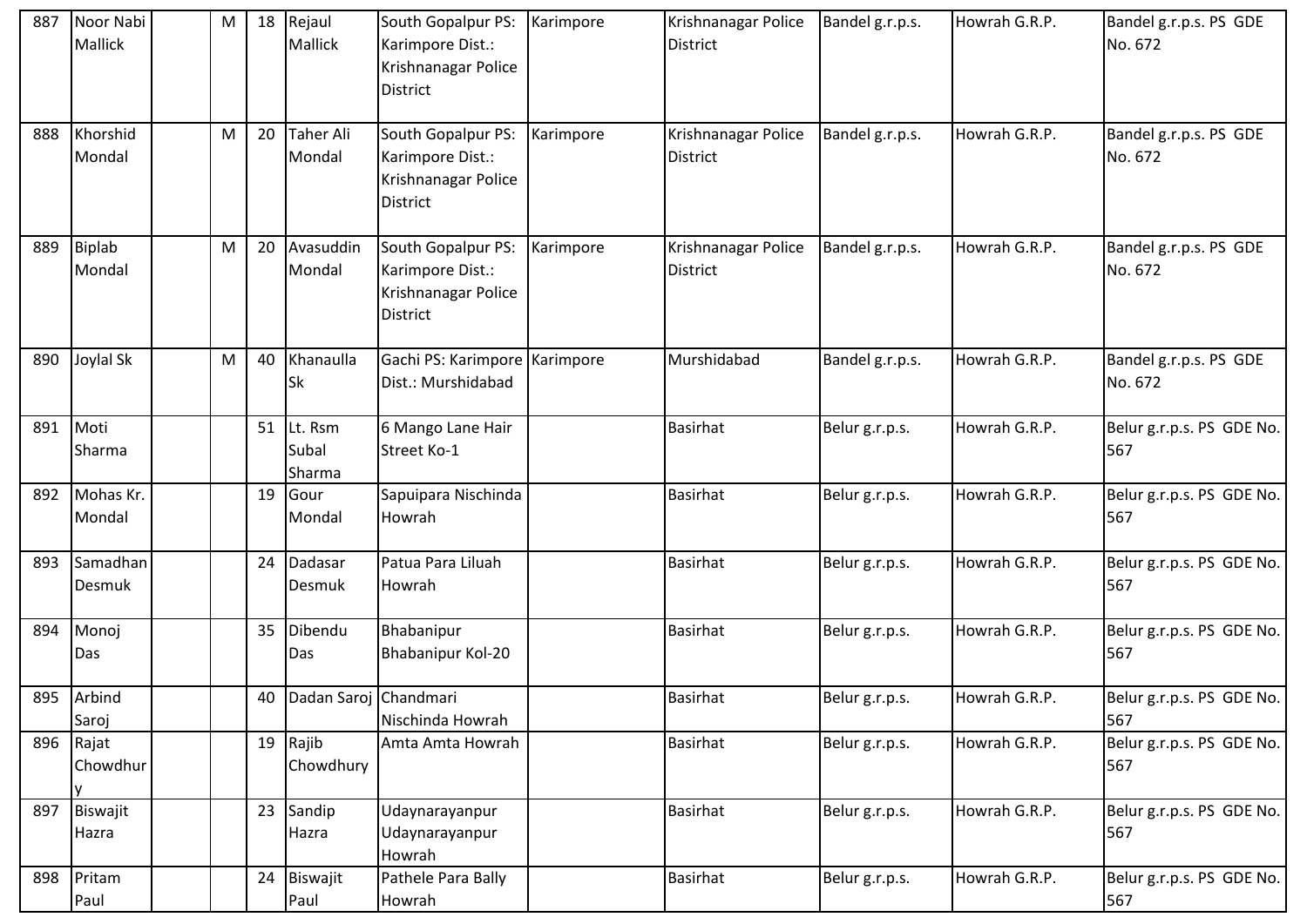| 899 | Sumon         |  | 19              | Hari Charan Chanditala |                                 | <b>Basirhat</b> | Belur g.r.p.s. | Howrah G.R.P. | Belur g.r.p.s. PS GDE No. |
|-----|---------------|--|-----------------|------------------------|---------------------------------|-----------------|----------------|---------------|---------------------------|
|     | Chai          |  |                 | Chai                   | Chanditala Hooghly              |                 |                |               | 568                       |
|     |               |  |                 |                        |                                 |                 |                |               |                           |
| 900 | <b>Subhas</b> |  | 26              | Kasinath               | Sapuipara Nischinda             | <b>Basirhat</b> | Belur g.r.p.s. | Howrah G.R.P. | Belur g.r.p.s. PS GDE No. |
|     | Singh         |  |                 | Singh                  | Howrah                          |                 |                |               | 568                       |
| 901 | Ankit         |  | 24              |                        | Suraj Gupta Bhattanagar Liluah  | <b>Basirhat</b> | Belur g.r.p.s. | Howrah G.R.P. | Belur g.r.p.s. PS GDE No. |
|     | Gupta         |  |                 |                        | Howrah                          |                 |                |               | 568                       |
| 902 | Santanu       |  | 37              | Brindabon              | Caning Caning S.24              | <b>Basirhat</b> | Belur g.r.p.s. | Howrah G.R.P. | Belur g.r.p.s. PS GDE No. |
|     | Sarkar        |  |                 | Sarkar                 | Pgs.                            |                 |                |               | 568                       |
| 903 | Sibu          |  | 48              | Lt.                    | Santinagar                      | <b>Basirhat</b> | Belur g.r.p.s. | Howrah G.R.P. | Belur g.r.p.s. PS GDE No. |
|     | Dhanuria      |  |                 | Mritunjay              | Nischinda Howrah                |                 |                |               | 568                       |
|     |               |  |                 | Dhamuria               |                                 |                 |                |               |                           |
| 904 | Sumit Kr.     |  | 25              | Ramesh Kr.             | Dhaka Potty Posta               | <b>Basirhat</b> | Belur g.r.p.s. | Howrah G.R.P. | Belur g.r.p.s. PS GDE No. |
|     | Pandey        |  |                 | Pandey                 | Kol-7                           |                 |                |               | 568                       |
| 905 | Narendar      |  | 38              | Rajendar               | Sapuipara Nischinda             | <b>Basirhat</b> | Belur g.r.p.s. | Howrah G.R.P. | Belur g.r.p.s. PS GDE No. |
|     | Singh         |  |                 | Singh                  | Howrah                          |                 |                |               | 568                       |
| 906 | Rajat         |  | 28              | Arun                   | 2 P.G. Lane Girish              | <b>Basirhat</b> | Belur g.r.p.s. | Howrah G.R.P. | Belur g.r.p.s. PS GDE No. |
|     | Chowbey       |  |                 | Chowbey                | Park Kol-7                      |                 |                |               | 568                       |
|     |               |  |                 |                        |                                 |                 |                |               |                           |
| 907 | Surajit Das   |  | 30 <sup>°</sup> | Lt. Ranjit             | Sankrail Sankrail               | <b>Basirhat</b> | Belur g.r.p.s. | Howrah G.R.P. | Belur g.r.p.s. PS GDE No. |
|     |               |  |                 | Das                    | Howrah                          |                 |                |               | 568                       |
| 908 | Ananda        |  |                 | 53 Lt. M.p.            | Garia Garia Kol-152             | <b>Basirhat</b> | Belur g.r.p.s. | Howrah G.R.P. | Belur g.r.p.s. PS GDE No. |
|     | Solanki       |  |                 | Solanki                |                                 |                 |                |               | 568                       |
| 909 | Suraj Kr.     |  | 19              |                        | Ranjit Singh Chintamony Dey Rd. | <b>Basirhat</b> | Belur g.r.p.s. | Howrah G.R.P. | Belur g.r.p.s. PS GDE No. |
|     | Singh         |  |                 |                        | Park Street Howrah              |                 |                |               | 568                       |
|     |               |  |                 |                        |                                 |                 |                |               |                           |
| 910 | Gulsan        |  | 55              | Lt. R.c.               | 48/1A SantiRam                  | <b>Basirhat</b> | Belur g.r.p.s. | Howrah G.R.P. | Belur g.r.p.s. PS GDE No. |
|     | Agarwal       |  |                 | Agarwal                | Rasta Bally Howrah              |                 |                |               | 581                       |
|     |               |  |                 |                        |                                 |                 |                |               |                           |
| 911 | Sridhar       |  | 38              | Murari                 | Pal Para Nischinda              | <b>Basirhat</b> | Belur g.r.p.s. | Howrah G.R.P. | Belur g.r.p.s. PS GDE No. |
|     | Koley         |  |                 | Koley                  | Howrah                          |                 |                |               | 581                       |
| 912 | Kiran         |  |                 | 21 Alok Dhak           | <b>Singur Singur</b>            | <b>Basirhat</b> | Belur g.r.p.s. | Howrah G.R.P. | Belur g.r.p.s. PS GDE No. |
|     | <b>Dhak</b>   |  |                 |                        | Hooghly                         |                 |                |               | 581                       |
| 913 | Abhishek      |  | 19              | Ashok Jana             | Chadmari Nischinda              | <b>Basirhat</b> | Belur g.r.p.s. | Howrah G.R.P. | Belur g.r.p.s. PS GDE No. |
|     | Jana          |  |                 |                        | Howrah                          |                 |                |               | 581                       |
| 914 | Suman         |  | 32              | Sankar                 | Sapui Para                      | <b>Basirhat</b> | Belur g.r.p.s. | Howrah G.R.P. | Belur g.r.p.s. PS GDE No. |
|     | Dutta         |  |                 | Dutta                  | Nischinda Howrah                |                 |                |               | 581                       |
| 915 | Kush          |  | 20              | Hurinder               | Janai Rd. Chanditala            | <b>Basirhat</b> | Belur g.r.p.s. | Howrah G.R.P. | Belur g.r.p.s. PS GDE No. |
|     | Singh         |  |                 | Singh                  | Hooghly                         |                 |                |               | 581                       |
|     |               |  |                 |                        |                                 |                 |                |               |                           |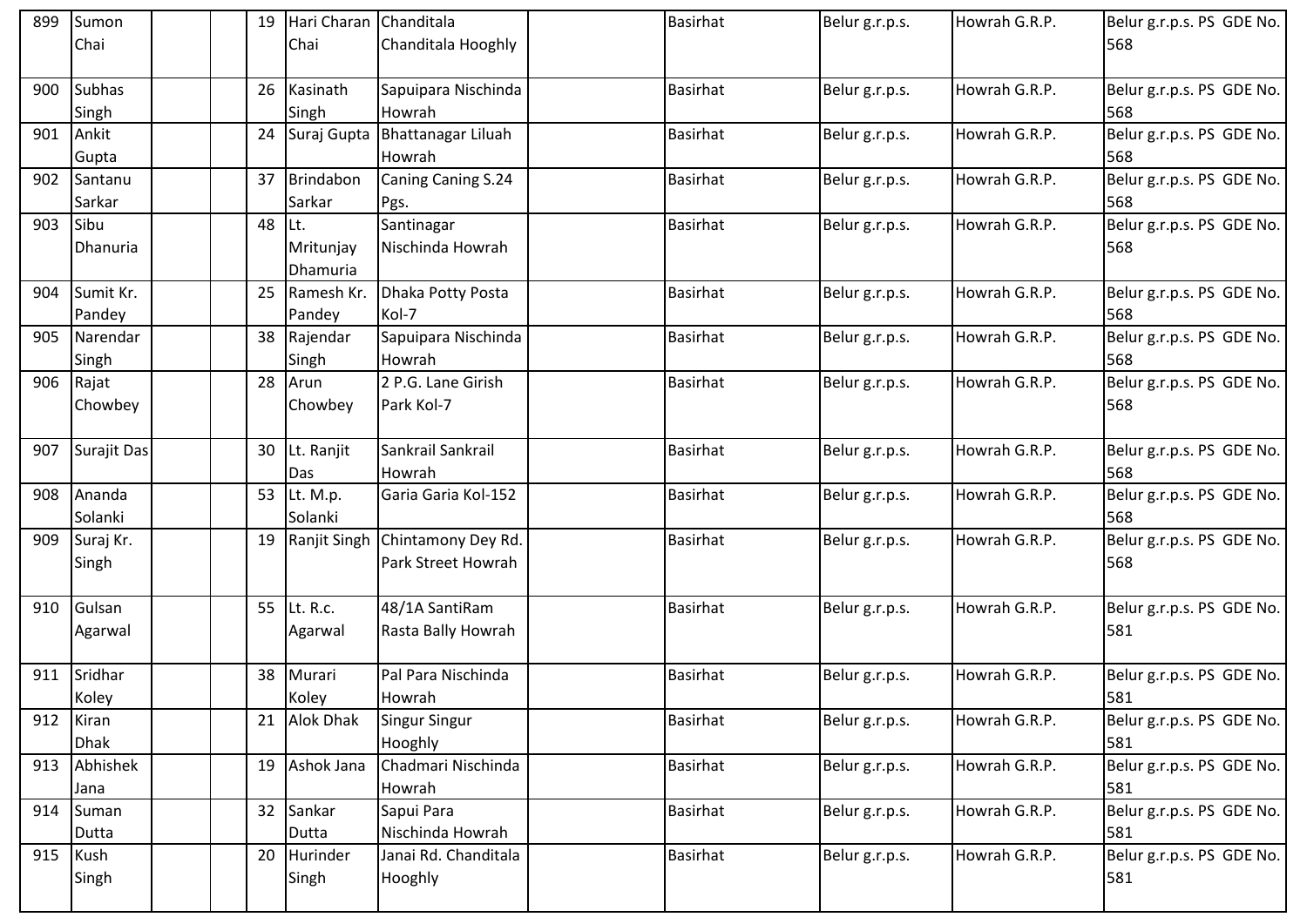| 916 | Mohan           |  | 42 | Pran Nath          | Tangra Tangra Kol-        | Basirhat        | Belur g.r.p.s.  | Howrah G.R.P. | Belur g.r.p.s. PS GDE No.        |
|-----|-----------------|--|----|--------------------|---------------------------|-----------------|-----------------|---------------|----------------------------------|
|     | Pramanik        |  |    | Pramanik           | 46                        |                 |                 |               | 581                              |
|     |                 |  |    |                    |                           |                 |                 |               |                                  |
| 917 | Binod           |  | 30 | Kapildev           | Sapuipara Nischinda       | <b>Basirhat</b> | Belur g.r.p.s.  | Howrah G.R.P. | Belur g.r.p.s. PS GDE No.        |
|     | Sharma          |  |    | Sarma              | Howrah                    |                 |                 |               | 582                              |
| 918 | Tanmoy          |  | 22 | Lt. Tapan          | Bajbaj Maheshtala         | <b>Basirhat</b> | Belur g.r.p.s.  | Howrah G.R.P. | Belur g.r.p.s. PS GDE No.        |
|     | Dutta           |  |    | Dutta              | Kol-141                   |                 |                 |               | 582                              |
|     |                 |  |    |                    |                           |                 |                 |               |                                  |
| 919 | Pran            |  | 24 | <b>Dilip Maity</b> | Daspur Daspur             | <b>Basirhat</b> | Belur g.r.p.s.  | Howrah G.R.P. | Belur g.r.p.s. PS GDE No.        |
|     | Maity           |  |    |                    | Paschim Midnapur          |                 |                 |               | 582                              |
|     |                 |  |    |                    |                           |                 |                 |               |                                  |
| 920 | <b>Dipak</b>    |  | 24 | Dilip              | Chakdha Chakdha           | <b>Basirhat</b> | Belur g.r.p.s.  | Howrah G.R.P. | Belur g.r.p.s. PS GDE No.        |
|     | <b>Pramanik</b> |  |    | Pramanik           | Nadia                     |                 |                 |               | 582                              |
|     |                 |  |    |                    |                           |                 |                 |               |                                  |
| 921 | Sambhu          |  |    | 56 Lt. G.I.sha     | Santiram Rasta Bally      | <b>Basirhat</b> | Belur g.r.p.s.  | Howrah G.R.P. | Belur g.r.p.s. PS GDE No.        |
|     | Nath Sha        |  |    |                    | Howrah                    |                 |                 |               | 582                              |
| 922 | Khokon          |  | 32 | Narayan            | Nanur Nanur               | <b>Basirhat</b> | Belur g.r.p.s.  | Howrah G.R.P. | Belur g.r.p.s. PS GDE No.        |
|     | Hazra           |  |    | Hazra              | Birbhum                   |                 |                 |               | 582                              |
| 923 | Rajnath         |  |    | 28 R. Dubey        | <b>New Market New</b>     | <b>Basirhat</b> | Belur g.r.p.s.  | Howrah G.R.P. | Belur g.r.p.s. PS GDE No.        |
|     | Dubey           |  |    |                    | Market Kol-87             |                 |                 |               | 582                              |
| 924 | Aman            |  | 19 | Lt.                | Baidyabati                | <b>Basirhat</b> | Belur g.r.p.s.  | Howrah G.R.P. | Belur g.r.p.s. PS GDE No.        |
|     | Mollick         |  |    | Mohamad            | <b>Bhadreswar Hooghly</b> |                 |                 |               | 582                              |
|     |                 |  |    | Akhib              |                           |                 |                 |               |                                  |
| 925 | Gourav          |  | 19 | Mallick<br>Bhusan  | Chandmari                 | <b>Basirhat</b> |                 | Howrah G.R.P. |                                  |
|     |                 |  |    | Patel              | Nischinda Howrah          |                 | Belur g.r.p.s.  |               | Belur g.r.p.s. PS GDE No.<br>582 |
| 926 | Kumar           |  | 23 | Sankar             | Chandmari                 | <b>Basirhat</b> |                 | Howrah G.R.P. |                                  |
|     | Santu<br>Maity  |  |    | Maity              | Nischinda Howrah          |                 | Belur g.r.p.s.  |               | Belur g.r.p.s. PS GDE No.<br>582 |
| 927 | Bijoy           |  | 19 | Ramkant            | Bansberia Mogra           | <b>Basirhat</b> | Belur g.r.p.s.  | Howrah G.R.P. | Belur g.r.p.s. PS GDE No.        |
|     | Paswan          |  |    | Paswan             | Hooghly                   |                 |                 |               | 582                              |
|     | 928 Suman       |  |    | 19 Balaram         | Gusurai M.P.Ghora         | Basirhat        | Belur g.r.p.s.  | Howrah G.R.P. | Belur g.r.p.s. PS GDE No.        |
|     | Behera          |  |    | <b>Behera</b>      | Howrah                    |                 |                 |               | 582                              |
|     |                 |  |    |                    |                           |                 |                 |               |                                  |
| 929 | Sanjoy          |  | 40 | Sachindra          | 7 Mile Makaltala          | Basirhat        | Belur g.r.p.s.  | Howrah G.R.P. | Belur g.r.p.s. PS GDE No.        |
|     | Adhikari        |  |    | Nath               | Lane Uttarpara            |                 |                 |               | 582                              |
|     |                 |  |    | Adhikari           | Hooghly                   |                 |                 |               |                                  |
| 930 | Imran           |  | 35 | Mainuddin          | 82 KALITALA               | <b>Basirhat</b> | Howrah g.r.p.s. | Howrah G.R.P. | Howrah g.r.p.s. PS GDE           |
|     | Khan            |  |    | Khan               | <b>STREET JORASA</b>      |                 |                 |               | No. 989                          |
|     |                 |  |    |                    | KOLKATA-73                |                 |                 |               |                                  |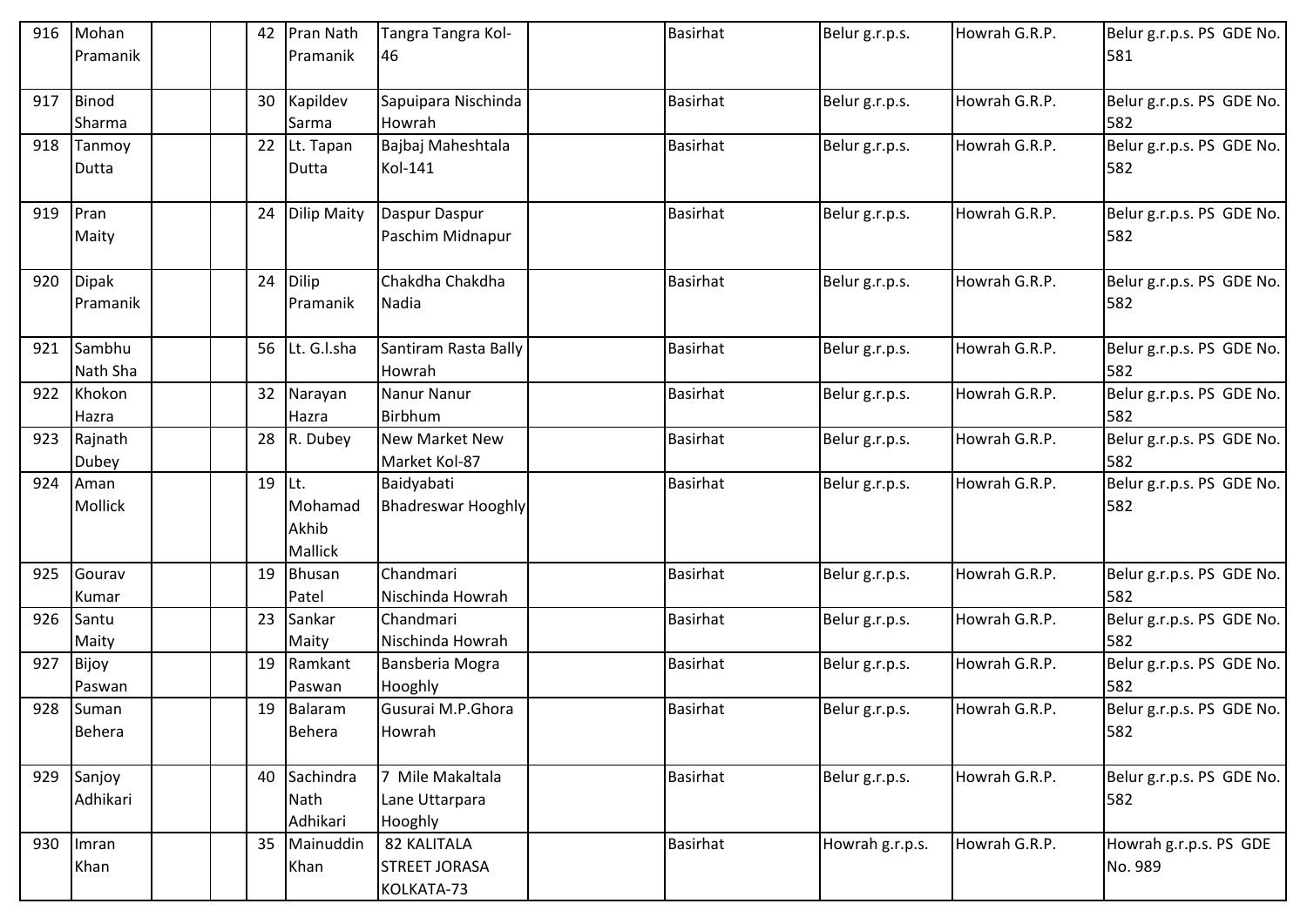| 931 | Md         |  | 50 | Lt Abu      | 82 KALITALA STREET         | <b>Basirhat</b> | Howrah g.r.p.s. | Howrah G.R.P. | Howrah g.r.p.s. PS GDE |
|-----|------------|--|----|-------------|----------------------------|-----------------|-----------------|---------------|------------------------|
|     | Hayder Ali |  |    | Reheman     | JORASA KOLKATA-            |                 |                 |               | No. 989                |
|     | Gaji       |  |    | Gaji        | 73                         |                 |                 |               |                        |
| 932 | Sanjoy     |  | 30 | Lt Kalilal  | 82 KALITALA                | <b>Basirhat</b> | Howrah g.r.p.s. | Howrah G.R.P. | Howrah g.r.p.s. PS GDE |
|     | Samanta    |  |    | Samanta     | <b>STREET JORASA</b>       |                 |                 |               | No. 989                |
|     |            |  |    |             | KOLKATA-73                 |                 |                 |               |                        |
| 933 | Ajoy Nath  |  | 37 | Binodh      | <b>B 50/2 U ROAD</b>       | <b>Basirhat</b> | Howrah g.r.p.s. | Howrah G.R.P. | Howrah g.r.p.s. PS GDE |
|     | Pramanik   |  |    | Pramanik    | <b>TILAK NAGAR</b>         |                 |                 |               | No. 989                |
|     |            |  |    |             | THANE(MH)                  |                 |                 |               |                        |
|     |            |  |    |             |                            |                 |                 |               |                        |
| 934 | Sadik Ali  |  | 27 | Abdul Islam | <b>B 50/2 U ROAD</b>       | <b>Basirhat</b> | Howrah g.r.p.s. | Howrah G.R.P. | Howrah g.r.p.s. PS GDE |
|     |            |  |    |             | <b>TILAK NAGAR</b>         |                 |                 |               | No. 989                |
|     |            |  |    |             | THANE(MH)                  |                 |                 |               |                        |
| 935 | Asif Ekbal |  | 39 | Abul Kalam  | <b>DOOMKAL</b>             | <b>Basirhat</b> | Howrah g.r.p.s. | Howrah G.R.P. | Howrah g.r.p.s. PS GDE |
|     |            |  |    |             | <b>DOOMKAL MSD</b>         |                 |                 |               | No. 989                |
| 936 | Sritam     |  | 38 | Sachindra   | <b>DOOMKAL</b>             | <b>Basirhat</b> | Howrah g.r.p.s. | Howrah G.R.P. | Howrah g.r.p.s. PS GDE |
|     | Dutta      |  |    | Nath Dutta  | <b>DOOMKAL MSD</b>         |                 |                 |               | No. 989                |
| 937 | Prasenjit  |  | 28 | Mukul       | <b>DOOMKAL</b>             | <b>Basirhat</b> | Howrah g.r.p.s. | Howrah G.R.P. | Howrah g.r.p.s. PS GDE |
|     | Hazra      |  |    | Hazra       | <b>DOOMKAL MSD</b>         |                 |                 |               | No. 989                |
| 938 | Subhajit   |  | 28 | Ram Das     | <b>DOOMKAL</b>             | <b>Basirhat</b> | Howrah g.r.p.s. | Howrah G.R.P. | Howrah g.r.p.s. PS GDE |
|     | Das        |  |    |             | <b>DOOMKAL MSD</b>         |                 |                 |               | No. 989                |
| 939 | Mukul Sk   |  |    | 24 Rejul Sk | <b>ASTAMPUR</b>            | <b>Basirhat</b> | Howrah g.r.p.s. | Howrah G.R.P. | Howrah g.r.p.s. PS GDE |
|     |            |  |    |             | <b>DOULATABAD MSD</b>      |                 |                 |               | No. 989                |
|     |            |  |    |             |                            |                 |                 |               |                        |
| 940 | Rohit      |  | 29 | Goutam      | KHAIRATALA                 | <b>Basirhat</b> | Howrah g.r.p.s. | Howrah G.R.P. | Howrah g.r.p.s. PS GDE |
|     | Paira      |  |    | Paira       | <b>GARBETA PASCHIM</b>     |                 |                 |               | No. 989                |
|     |            |  |    |             | <b>MEDINIPUR</b>           |                 |                 |               |                        |
|     |            |  |    |             |                            |                 |                 |               |                        |
| 941 | Ankit      |  | 26 | Lt Omm      | KHAIRATALA                 | <b>Basirhat</b> | Howrah g.r.p.s. | Howrah G.R.P. | Howrah g.r.p.s. PS GDE |
|     | Kumar      |  |    | Prakash     | <b>GARBETA PASCHIM</b>     |                 |                 |               | No. 989                |
|     |            |  |    |             | <b>MEDINIPUR</b>           |                 |                 |               |                        |
|     |            |  |    |             |                            |                 |                 |               |                        |
| 942 | Pranoy     |  | 31 | Pranab      | RAJHATI CHAK               | Basirhat        | Howrah g.r.p.s. | Howrah G.R.P. | Howrah g.r.p.s. PS GDE |
|     | Sahu       |  |    | Kanti Sahu  | <b>RAJARHAT KOL-135</b>    |                 |                 |               | No. 989                |
| 943 | Pradip     |  | 50 |             | Kali Kr Mitra RAJHATI CHAK | <b>Basirhat</b> | Howrah g.r.p.s. | Howrah G.R.P. | Howrah g.r.p.s. PS GDE |
|     | Mitra      |  |    |             | RAJARHAT KOL-135           |                 |                 |               | No. 989                |
|     |            |  |    |             |                            |                 |                 |               |                        |
|     |            |  |    |             |                            |                 |                 |               |                        |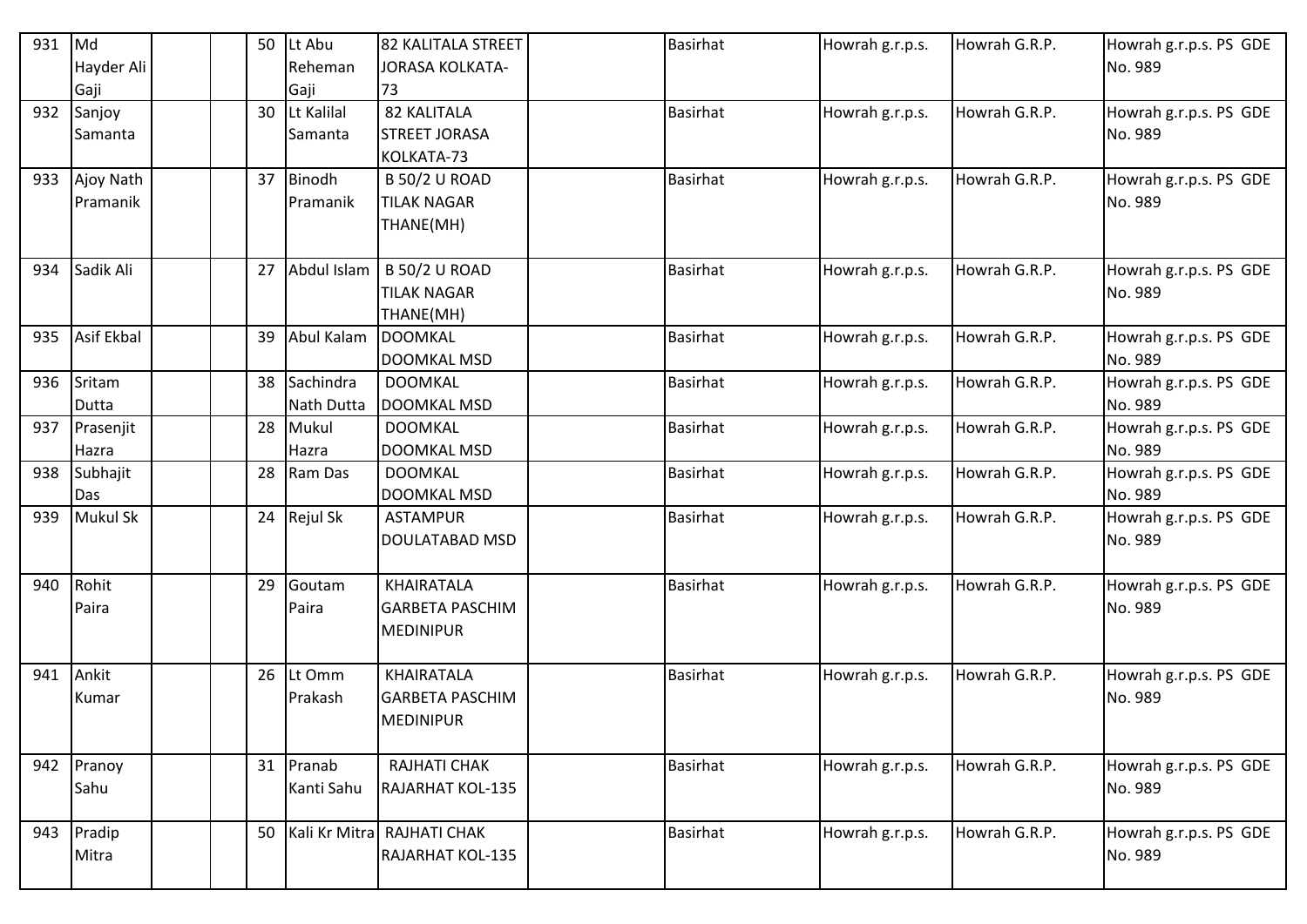| 944 | Sulek        |  | 26 | <b>Bimal Sahu</b> | RAJHATI CHAK            | <b>Basirhat</b> | Howrah g.r.p.s. | Howrah G.R.P. | Howrah g.r.p.s. PS GDE |
|-----|--------------|--|----|-------------------|-------------------------|-----------------|-----------------|---------------|------------------------|
|     | Sahu         |  |    |                   | <b>RAJARHAT KOL-135</b> |                 |                 |               | No. 989                |
|     |              |  |    |                   |                         |                 |                 |               |                        |
|     | 945 Md Siraj |  | 27 | Md Abdul          | <b>ICHA CHAK</b>        | <b>Basirhat</b> | Howrah g.r.p.s. | Howrah G.R.P. | Howrah g.r.p.s. PS GDE |
|     | Answari      |  |    | Karim             | <b>HAZARIBAG</b>        |                 |                 |               | No. 989                |
|     |              |  |    |                   | HAZARIBAG(JHK)          |                 |                 |               |                        |
| 946 | Nijaul       |  | 18 | Goni Sk           | <b>ICHA CHAK</b>        | <b>Basirhat</b> | Howrah g.r.p.s. | Howrah G.R.P. | Howrah g.r.p.s. PS GDE |
|     | Mondal       |  |    |                   | <b>HAZARIBAG</b>        |                 |                 |               | No. 989                |
|     |              |  |    |                   | HAZARIBAG(JHK)          |                 |                 |               |                        |
| 947 | Sahin        |  |    | 18 Rubel Islam    | <b>ICHA CHAK</b>        | <b>Basirhat</b> | Howrah g.r.p.s. | Howrah G.R.P. | Howrah g.r.p.s. PS GDE |
|     | Akhtar       |  |    | Mondal            | <b>HAZARIBAG</b>        |                 |                 |               | No. 989                |
|     |              |  |    |                   | HAZARIBAG(JHK)          |                 |                 |               |                        |
| 948 | Rajesh       |  | 34 | Dina Nath         | <b>ICHA CHAK</b>        | <b>Basirhat</b> | Howrah g.r.p.s. | Howrah G.R.P. | Howrah g.r.p.s. PS GDE |
|     | Gupta        |  |    | Prasad            | <b>HAZARIBAG</b>        |                 |                 |               | No. 989                |
|     |              |  |    |                   | HAZARIBAG(JHK)          |                 |                 |               |                        |
| 949 | Joyanta      |  |    | 50 B C Shit       | <b>JAMALPUR</b>         | <b>Basirhat</b> | Howrah g.r.p.s. | Howrah G.R.P. | Howrah g.r.p.s. PS GDE |
|     | Shit         |  |    |                   | <b>JAMALPUR PURBA</b>   |                 |                 |               | No. 989                |
|     |              |  |    |                   | <b>BURDWAN</b>          |                 |                 |               |                        |
| 950 | Pradip       |  |    | 23 Arun Dey       | <b>HABRA HABRA</b>      | <b>Basirhat</b> | Howrah g.r.p.s. | Howrah G.R.P. | Howrah g.r.p.s. PS GDE |
|     | Dey          |  |    |                   | NORTH 24 PGS            |                 |                 |               | No. 989                |
| 951 | Ashok        |  | 50 | Goni Prasad       | 26/2 FAKIR BAGAN        | <b>Basirhat</b> | Howrah g.r.p.s. | Howrah G.R.P. | Howrah g.r.p.s. PS GDE |
|     | Saha         |  |    | Saha              | LANE GOLABARI           |                 |                 |               | No. 989                |
|     |              |  |    |                   | <b>HOWRAH</b>           |                 |                 |               |                        |
|     |              |  |    |                   |                         |                 |                 |               |                        |
| 952 | Naresh       |  | 26 | Rabindra          | 26/2 FAKIR BAGAN        | <b>Basirhat</b> | Howrah g.r.p.s. | Howrah G.R.P. | Howrah g.r.p.s. PS GDE |
|     | Sarder       |  |    | Sarder            | LANE GOLABARI           |                 |                 |               | No. 989                |
|     |              |  |    |                   | <b>HOWRAH</b>           |                 |                 |               |                        |
|     |              |  |    |                   |                         |                 |                 |               |                        |
|     | 953 Mukesh   |  | 25 | Ashok             | 26/2 FAKIR BAGAN        | <b>Basirhat</b> | Howrah g.r.p.s. | Howrah G.R.P. | Howrah g.r.p.s. PS GDE |
|     | Kumar        |  |    | Kumar             | LANE GOLABARI           |                 |                 |               | No. 989                |
|     |              |  |    |                   | <b>HOWRAH</b>           |                 |                 |               |                        |
|     |              |  |    |                   |                         |                 |                 |               |                        |
|     | 954 Barun    |  |    | 50 Siddhartha     | 26/2 FAKIR BAGAN        | Basirhat        | Howrah g.r.p.s. | Howrah G.R.P. | Howrah g.r.p.s. PS GDE |
|     | Sarder       |  |    | Sarder            | LANE GOLABARI           |                 |                 |               | No. 989                |
|     |              |  |    |                   | <b>HOWRAH</b>           |                 |                 |               |                        |
|     |              |  |    |                   |                         |                 |                 |               |                        |
|     | 955 Avik Raj |  | 20 | Radheshya         | <b>BANI CHAK NASIMA</b> | <b>Basirhat</b> | Howrah g.r.p.s. | Howrah G.R.P. | Howrah g.r.p.s. PS GDE |
|     |              |  |    | m Saha            | MUJAFARPUR(BIHA         |                 |                 |               | No. 989                |
|     |              |  |    |                   | R)                      |                 |                 |               |                        |
|     |              |  |    |                   |                         |                 |                 |               |                        |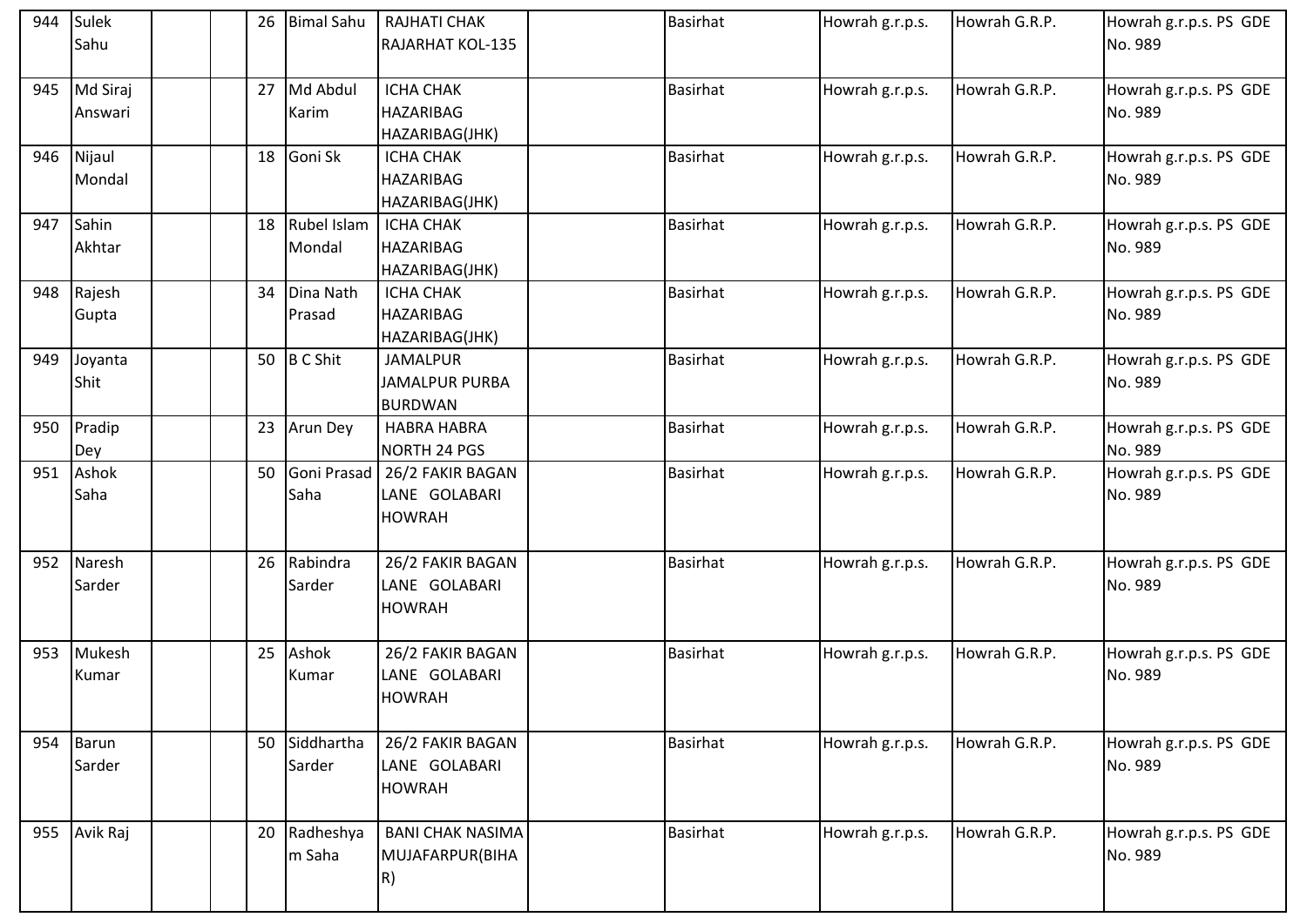| 956 | <b>Sk Anarul</b>           |  | 25 | Sk Majrul                 | <b>BANI CHAK NASIMA</b><br>MUJAFARPUR(BIHA<br>R)            | <b>Basirhat</b> | Howrah g.r.p.s. | Howrah G.R.P. | Howrah g.r.p.s. PS GDE<br>No. 989  |
|-----|----------------------------|--|----|---------------------------|-------------------------------------------------------------|-----------------|-----------------|---------------|------------------------------------|
| 957 | Sk Saidul                  |  | 22 | <b>Sk Nurul</b>           | <b>BANI CHAK NASIMA</b><br>MUJAFARPUR(BIHA<br>R)            | <b>Basirhat</b> | Howrah g.r.p.s. | Howrah G.R.P. | Howrah g.r.p.s. PS GDE<br>No. 989  |
| 958 | <b>Habibul Sk</b>          |  | 44 | <b>Bakkar Sk</b>          | <b>MURAROI</b><br><b>MURAROI BIRBHUM</b>                    | <b>Basirhat</b> | Howrah g.r.p.s. | Howrah G.R.P. | Howrah g.r.p.s. PS GDE<br>No. 989  |
| 959 | Soumik<br>Mondal           |  | 29 | Kartick<br>Mondal         | <b>MURAROI MURAROI</b><br><b>BIRBHUM</b>                    | <b>Basirhat</b> | Howrah g.r.p.s. | Howrah G.R.P. | Howrah g.r.p.s. PS GDE<br>No. 989  |
| 960 | Md<br>Samsul<br>Jamal      |  | 26 | Moinuddin<br>Ali          | <b>KAPASIDANGA MD</b><br><b>BAZAR BIRBHUM</b>               | <b>Basirhat</b> | Howrah g.r.p.s. | Howrah G.R.P. | Howrah g.r.p.s. PS GDE<br>No. 1003 |
| 961 | Md Sahid<br>Ali            |  | 26 | Md<br>Makhsud Ali HOOGHLY | <b>RISHRA RISHRA</b>                                        | <b>Basirhat</b> | Howrah g.r.p.s. | Howrah G.R.P. | Howrah g.r.p.s. PS GDE<br>No. 1003 |
| 962 | Gourab<br>Mondal           |  | 19 | Birendra<br>Mondal        | <b>RISHRA RISHRA</b><br><b>HOOGHLY</b>                      | <b>Basirhat</b> | Howrah g.r.p.s. | Howrah G.R.P. | Howrah g.r.p.s. PS GDE<br>No. 1003 |
| 963 | <b>Bijoy Jha</b>           |  | 23 | Uma Sankar<br>Jha         | <b>RISHRA RISHRA</b><br><b>HOOGHLY</b>                      | <b>Basirhat</b> | Howrah g.r.p.s. | Howrah G.R.P. | Howrah g.r.p.s. PS GDE<br>No. 1003 |
| 964 | Dilip<br>Sarder            |  | 32 | Shibu<br>Sarder           | <b>RISHRA RISHRA</b><br><b>HOOGHLY</b>                      | Basirhat        | Howrah g.r.p.s. | Howrah G.R.P. | Howrah g.r.p.s. PS GDE<br>No. 1003 |
| 965 | Avik<br>Benerjee           |  | 34 | Lt Dilip<br>Benerjee      | <b>BAGUIHATI</b><br><b>BAGUIHATI NORTH</b><br><b>24 PGS</b> | <b>Basirhat</b> | Howrah g.r.p.s. | Howrah G.R.P. | Howrah g.r.p.s. PS GDE<br>No. 1003 |
| 966 | Himadri<br>Saha            |  | 38 | S Saha<br>Kasba           | KASBA KOL-42                                                | <b>Basirhat</b> | Howrah g.r.p.s. | Howrah G.R.P. | Howrah g.r.p.s. PS GDE<br>No. 1003 |
| 967 | Anowar<br>Gani             |  | 22 | Reheman<br>Ali Gani       | KASBA KASBA KOL-<br>42                                      | <b>Basirhat</b> | Howrah g.r.p.s. | Howrah G.R.P. | Howrah g.r.p.s. PS GDE<br>No. 1003 |
| 968 | Miraj<br>Ahamed<br>Answari |  | 50 | Lt Abbas<br>Answari       | KASBA KASBA KOL-<br>42                                      | <b>Basirhat</b> | Howrah g.r.p.s. | Howrah G.R.P. | Howrah g.r.p.s. PS GDE<br>No. 1003 |
| 969 | Jhon<br>Sarkar             |  | 38 | Naryan<br>Sarkar          | 54/2 B C ROAD<br><b>TENGRA KOL-15</b>                       | <b>Basirhat</b> | Howrah g.r.p.s. | Howrah G.R.P. | Howrah g.r.p.s. PS GDE<br>No. 1003 |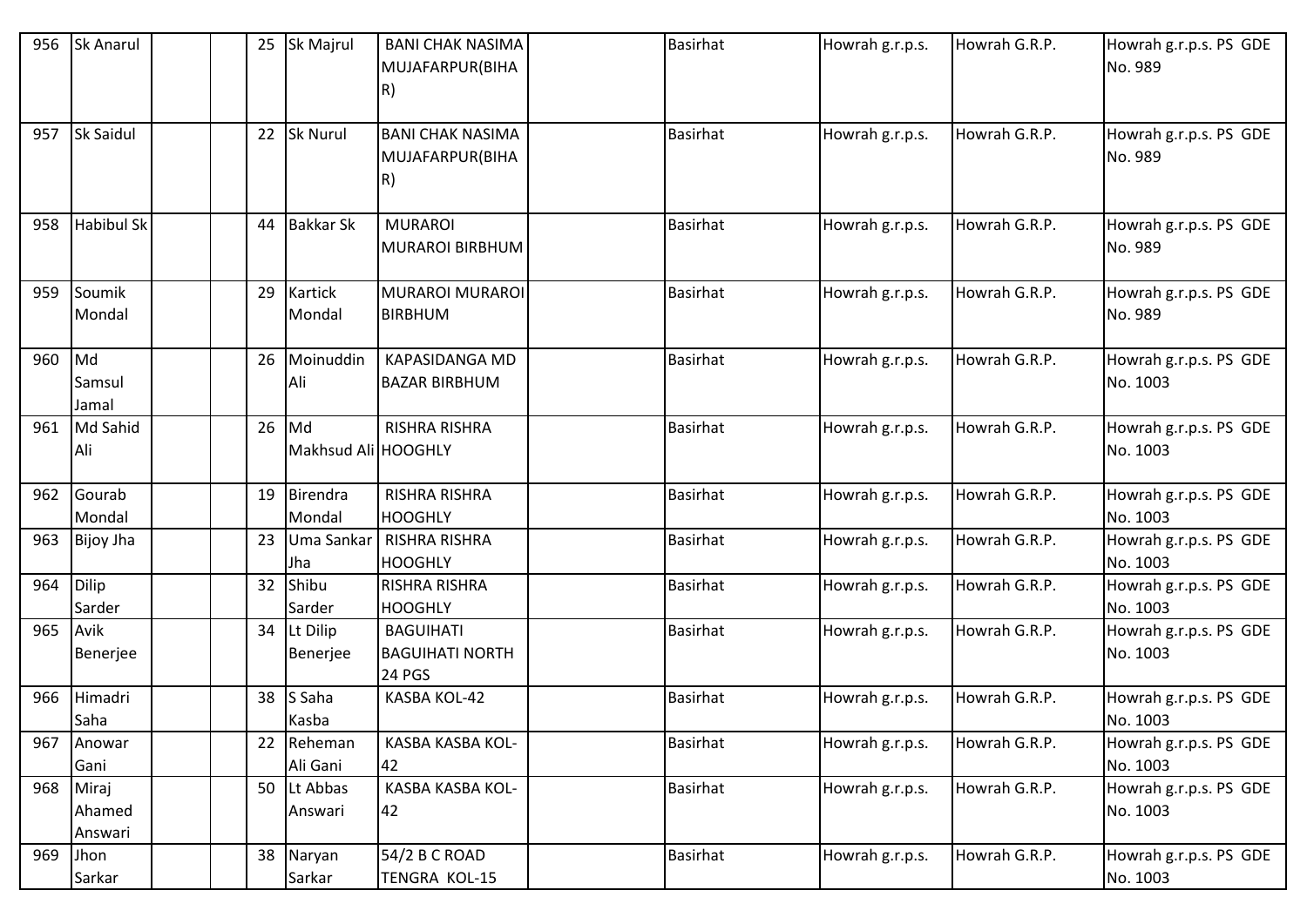| 970 | Yubraj            | 38 | Sree Thakur           | <b>SUJOYPUR</b>         | <b>Basirhat</b> | Howrah g.r.p.s. | Howrah G.R.P. | Howrah g.r.p.s. PS GDE |
|-----|-------------------|----|-----------------------|-------------------------|-----------------|-----------------|---------------|------------------------|
|     | Kumar             |    |                       | <b>KETUGRAM</b>         |                 |                 |               | No. 1003               |
|     |                   |    |                       | <b>BURDWAN</b>          |                 |                 |               |                        |
| 971 | <b>Hasibul Sk</b> | 31 | $D$ Sk                | <b>SUJOYPUR</b>         | <b>Basirhat</b> | Howrah g.r.p.s. | Howrah G.R.P. | Howrah g.r.p.s. PS GDE |
|     |                   |    |                       | <b>KETUGRAM</b>         |                 |                 |               | No. 1003               |
|     |                   |    |                       | <b>BURDWAN</b>          |                 |                 |               |                        |
| 972 | <b>Ismail Sk</b>  | 32 | Akbar Ali Sk SUJOYPUR |                         | <b>Basirhat</b> | Howrah g.r.p.s. | Howrah G.R.P. | Howrah g.r.p.s. PS GDE |
|     |                   |    |                       | <b>KETUGRAM</b>         |                 |                 |               | No. 1003               |
|     |                   |    |                       | <b>BURDWAN</b>          |                 |                 |               |                        |
| 973 | Suresh            | 36 | Subal Hazra           | <b>SUJOYPUR</b>         | <b>Basirhat</b> | Howrah g.r.p.s. | Howrah G.R.P. | Howrah g.r.p.s. PS GDE |
|     | Hazra             |    |                       | KETUGRAM                |                 |                 |               | No. 1003               |
|     |                   |    |                       | <b>BURDWAN</b>          |                 |                 |               |                        |
| 974 | Jakir             | 36 | Masab Ali             | <b>DAKHIN BALI</b>      | <b>Basirhat</b> | Howrah g.r.p.s. | Howrah G.R.P. | Howrah g.r.p.s. PS GDE |
|     | Hossain           |    |                       | <b>BARASAT NORTH 24</b> |                 |                 |               | No. 1003               |
|     |                   |    |                       | PGS                     |                 |                 |               |                        |
| 975 | Narayan           | 50 | Gabinda               | <b>DAKHIN BALI</b>      | <b>Basirhat</b> | Howrah g.r.p.s. | Howrah G.R.P. | Howrah g.r.p.s. PS GDE |
|     | Roy               |    | Roy                   | <b>BARASAT NORTH 24</b> |                 |                 |               | No. 1003               |
|     |                   |    |                       | PGS                     |                 |                 |               |                        |
| 976 | <b>Bivas</b>      | 35 | Nimai                 | <b>DAKHIN BALI</b>      | <b>Basirhat</b> | Howrah g.r.p.s. | Howrah G.R.P. | Howrah g.r.p.s. PS GDE |
|     | Kundu             |    | Kundu                 | <b>BARASAT NORTH 24</b> |                 |                 |               | No. 1003               |
|     |                   |    |                       | PGS                     |                 |                 |               |                        |
| 977 | Sabir Ali         |    | 34 Raja Khan          | <b>DAKHIN BALI</b>      | <b>Basirhat</b> | Howrah g.r.p.s. | Howrah G.R.P. | Howrah g.r.p.s. PS GDE |
|     | Khan              |    |                       | <b>BARASAT NORTH 24</b> |                 |                 |               | No. 1003               |
|     |                   |    |                       | PGS                     |                 |                 |               |                        |
|     | 978 Avijit Raha   |    | Mukleswar             | 911 JAGANNATH           | <b>Basirhat</b> | Howrah g.r.p.s. | Howrah G.R.P. | Howrah g.r.p.s. PS GDE |
|     |                   |    | Raha                  | <b>SARKAR LANE</b>      |                 |                 |               | No. 1003               |
|     |                   |    |                       | <b>WATGANJ KOL-23</b>   |                 |                 |               |                        |
| 979 | Md Ali            | 21 | Sk Islam              | MADHABDIGHI             | <b>Basirhat</b> | Howrah g.r.p.s. | Howrah G.R.P. | Howrah g.r.p.s. PS GDE |
|     |                   |    |                       | MADHABDIGHI             |                 |                 |               | No. 1003               |
|     |                   |    |                       | <b>PURBA BURDWAN</b>    |                 |                 |               |                        |
|     | 980 Sujoy         |    | 48 Tapan              | <b>MADHABDIGHI</b>      | <b>Basirhat</b> | Howrah g.r.p.s. | Howrah G.R.P. | Howrah g.r.p.s. PS GDE |
|     | Kumar             |    | Kumar                 | MADHABDIGHI             |                 |                 |               | No. 1003               |
|     |                   |    |                       | <b>PURBA BURDWAN</b>    |                 |                 |               |                        |
| 981 | Saiful            | 38 | Abdulla               | <b>MEMARI MEMARI</b>    | <b>Basirhat</b> | Howrah g.r.p.s. | Howrah G.R.P. | Howrah g.r.p.s. PS GDE |
|     | Islam Sk          |    | Ahamed                | <b>BURDWAN</b>          |                 |                 |               | No. 1003               |
| 982 | Ahamed            | 42 | Abdul                 | <b>MEMARI MEMARI</b>    | <b>Basirhat</b> | Howrah g.r.p.s. | Howrah G.R.P. | Howrah g.r.p.s. PS GDE |
|     | Ali               |    | Rahim                 | <b>BURDWAN</b>          |                 |                 |               | No. 1003               |
| 983 | Sukhesh           | 38 | Susanta               | <b>MEMARI MEMARI</b>    | <b>Basirhat</b> | Howrah g.r.p.s. | Howrah G.R.P. | Howrah g.r.p.s. PS GDE |
|     | <b>Biswas</b>     |    | <b>Biswas</b>         | <b>BURDWAN</b>          |                 |                 |               | No. 1003               |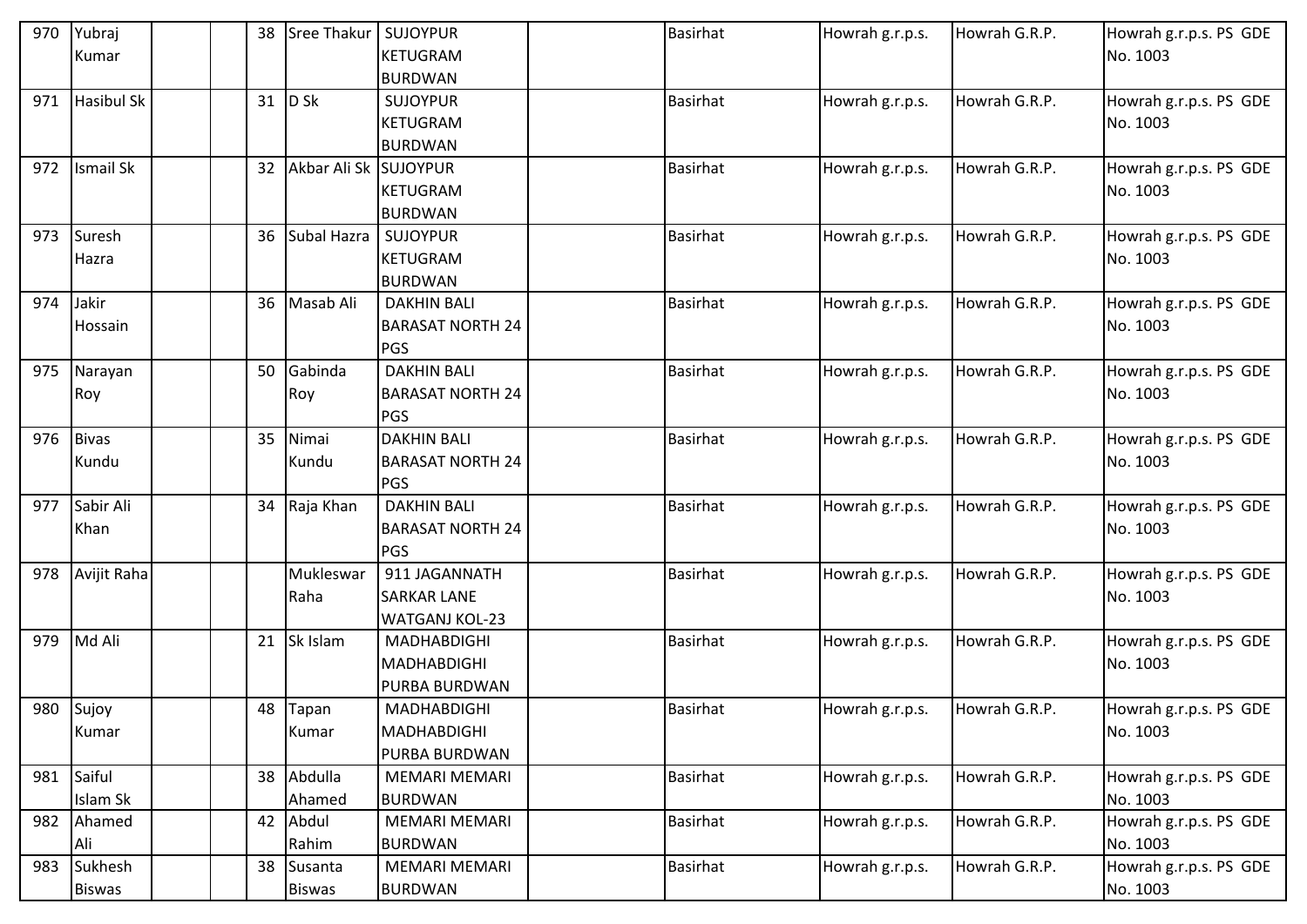| 984 | Mithun              | 30 | <b>Sre Nath</b>           | <b>MURAROI</b>            | <b>Basirhat</b> | Howrah g.r.p.s. | Howrah G.R.P. | Howrah g.r.p.s. PS GDE |
|-----|---------------------|----|---------------------------|---------------------------|-----------------|-----------------|---------------|------------------------|
|     | Bauri               |    | Bauri                     | <b>MURAROI BIRBHUM</b>    |                 |                 |               | No. 1003               |
|     |                     |    |                           |                           |                 |                 |               |                        |
| 985 | Lal Chand           | 22 | Saiful Sk                 | <b>MURAROI</b>            | <b>Basirhat</b> | Howrah g.r.p.s. | Howrah G.R.P. | Howrah g.r.p.s. PS GDE |
|     | <b>Sk</b>           |    |                           | <b>MURAROI BIRBHUM</b>    |                 |                 |               | No. 1003               |
|     |                     |    |                           |                           |                 |                 |               |                        |
| 986 | Rahul Roy           | 32 | <b>Goutam Roy MURAROI</b> |                           | <b>Basirhat</b> | Howrah g.r.p.s. | Howrah G.R.P. | Howrah g.r.p.s. PS GDE |
|     |                     |    |                           | <b>MURAROI BIRBHUM</b>    |                 |                 |               | No. 1003               |
|     |                     |    |                           |                           |                 |                 |               |                        |
| 987 | Pijush              | 38 | Gabinda                   | <b>BARA BELUN</b>         | <b>Basirhat</b> | Howrah g.r.p.s. | Howrah G.R.P. | Howrah g.r.p.s. PS GDE |
|     | Kundu               |    | Mohan                     | <b>BHATAR BURDWAN</b>     |                 |                 |               | No. 1003               |
|     |                     |    | Kundu                     |                           |                 |                 |               |                        |
| 988 | Sk Ali              | 25 | Sk Islam Sli              | <b>BARA BELUN</b>         | <b>Basirhat</b> | Howrah g.r.p.s. | Howrah G.R.P. | Howrah g.r.p.s. PS GDE |
|     |                     |    |                           | BHATAR BURDWAN            |                 |                 |               | No. 1003               |
|     |                     |    |                           |                           |                 |                 |               |                        |
| 989 | Roittik             | 20 | Pravu                     | R 86/1 REGENT             | <b>Basirhat</b> | Howrah g.r.p.s. | Howrah G.R.P. | Howrah g.r.p.s. PS GDE |
|     | Sharma              |    | Sharma                    | <b>PARK REGENT PARK</b>   |                 |                 |               | No. 1003               |
|     |                     |    |                           | KOL-84                    |                 |                 |               |                        |
| 990 | Tamal               | 45 |                           | Tushar Bose R 86/1 REGENT | <b>Basirhat</b> | Howrah g.r.p.s. | Howrah G.R.P. | Howrah g.r.p.s. PS GDE |
|     | <b>Bose</b>         |    |                           | <b>PARK REGENT PARK</b>   |                 |                 |               | No. 1003               |
|     |                     |    |                           | KOL-84                    |                 |                 |               |                        |
| 991 | <b>Biru Kr</b>      | 29 | Hari Sankar               | R 86/1 REGENT             | <b>Basirhat</b> | Howrah g.r.p.s. | Howrah G.R.P. | Howrah g.r.p.s. PS GDE |
|     | Singh               |    | Singh                     | <b>PARK REGENT PARK</b>   |                 |                 |               | No. 1003               |
|     |                     |    |                           | KOL-84                    |                 |                 |               |                        |
| 992 | Pritam              | 27 | Gopal                     | RANAGHAT                  | <b>Basirhat</b> | Howrah g.r.p.s. | Howrah G.R.P. | Howrah g.r.p.s. PS GDE |
|     | Benerjee            |    | Benerjee                  | <b>RANGHAT NADIA</b>      |                 |                 |               | No. 1003               |
| 993 | <b>Faisal Sakil</b> | 28 | Sakil                     | RANAGHAT                  | <b>Basirhat</b> | Howrah g.r.p.s. | Howrah G.R.P. | Howrah g.r.p.s. PS GDE |
|     |                     |    | Ahamed                    | <b>RANGHAT NADIA</b>      |                 |                 |               | No. 1003               |
| 994 | Sanjib Sk           | 25 | Mithu Sk                  | SANTIPUR                  | <b>Basirhat</b> | Howrah g.r.p.s. | Howrah G.R.P. | Howrah g.r.p.s. PS GDE |
|     |                     |    |                           | <b>SANTIPUR NADIA</b>     |                 |                 |               | No. 1003               |
|     | 995 Birendar        |    | 38 Harilal                | SANTIPUR                  | <b>Basirhat</b> | Howrah g.r.p.s. | Howrah G.R.P. | Howrah g.r.p.s. PS GDE |
|     | Kumar               |    | Kumar                     | <b>SANTIPUR NADIA</b>     |                 |                 |               | No. 1003               |
|     | 996 Azad Sk         | 29 |                           | Ahamed Ali   BAHARAMPORE  | <b>Basirhat</b> | Howrah g.r.p.s. | Howrah G.R.P. | Howrah g.r.p.s. PS GDE |
|     |                     |    | Sk                        | <b>BAHARAMPORE</b>        |                 |                 |               | No. 1003               |
|     |                     |    |                           | <b>MSD</b>                |                 |                 |               |                        |
| 997 | Rejaul Sk           | 28 | Jakir Sk                  | BAHARAMPORE               | <b>Basirhat</b> | Howrah g.r.p.s. | Howrah G.R.P. | Howrah g.r.p.s. PS GDE |
|     |                     |    |                           | <b>BAHARAMPORE</b>        |                 |                 |               | No. 1003               |
|     |                     |    |                           | <b>MSD</b>                |                 |                 |               |                        |
| 998 | Kashirul            |    | 32 Raja Sk                | BAHARAMPORE               | <b>Basirhat</b> | Howrah g.r.p.s. | Howrah G.R.P. | Howrah g.r.p.s. PS GDE |
|     | <b>Sk</b>           |    |                           | <b>MSD</b>                |                 |                 |               | No. 1003               |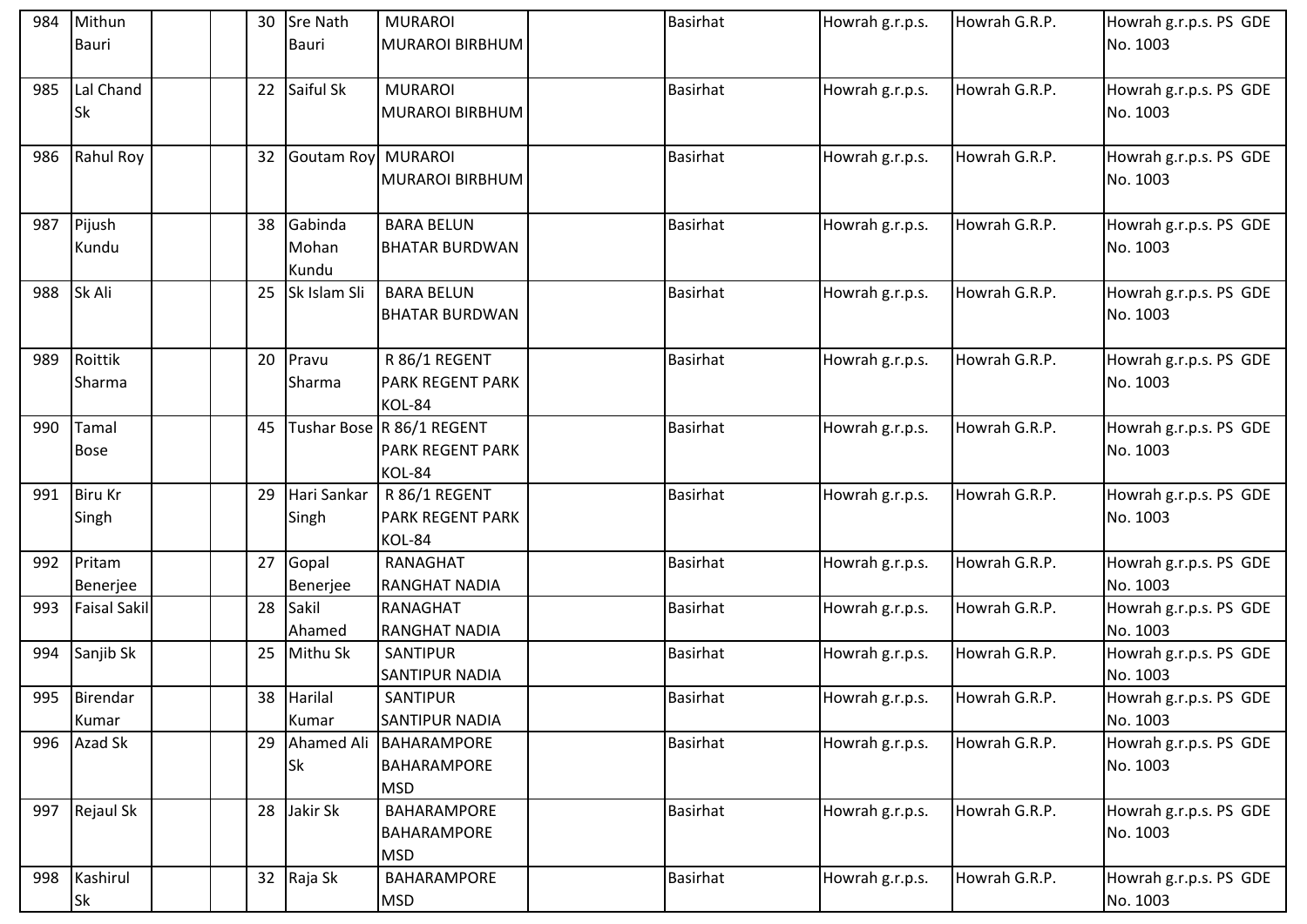| 999        | <b>Dulal</b><br>Majumdar | M | 45 | Tarani<br>Majumdar     | Japat PS: Kalna Dist.: Kalna<br>Purba Burdwan                |               | Purba Burdwan        | Kalna g.r.p.s.          | Howrah G.R.P. | Kalna g.r.p.s. PS GDE No.<br>549              |
|------------|--------------------------|---|----|------------------------|--------------------------------------------------------------|---------------|----------------------|-------------------------|---------------|-----------------------------------------------|
| 1000       | Sukhoranj<br>an Baral    | M | 35 | <b>Baral</b>           | S/o Niranjan Kushodanga PS:<br>Kalna Dist.: Purba            | Kalna         | Purba Burdwan        | Kalna g.r.p.s.          | Howrah G.R.P. | Kalna g.r.p.s. PS GDE No.<br>549              |
|            | 1001 Esahak<br>Mondal    | M | 20 | S/o Ramjan<br>Mondal   | Burdwan<br>Kushodanga PS:<br>Kalna Dist.: Purba<br>Burdwan   | Kalna         | Purba Burdwan        | Kalna g.r.p.s.          | Howrah G.R.P. | Kalna g.r.p.s. PS GDE No.<br>549              |
|            | 1002 Sujit Pal           | M |    | 38 S/o Naren<br>Pal    | Sagarpara PS:<br>Jalangi Dist.:<br>Murshidabad               | Jalangi       | Murshidabad          | Kalna g.r.p.s.          | Howrah G.R.P. | Kalna g.r.p.s. PS GDE No.<br>549              |
| 1003       | Sarup Sk                 | M | 20 | S/o Nasim<br><b>Sk</b> | New Madhuban PS:<br>Jalangi Dist.:<br>Murshidabad            | Jalangi       | Murshidabad          | Kalna g.r.p.s.          | Howrah G.R.P. | Kalna g.r.p.s. PS GDE No.<br>555              |
|            | 1004 Chiranjit<br>Konra  | M | 21 | S/o Mnik<br>Konra      | New Madhuban PS:<br>Jalangi Dist.:<br>Murshidabad            | Jalangi       | Murshidabad          | Kalna g.r.p.s.          | Howrah G.R.P. | Kalna g.r.p.s. PS GDE No.<br>555              |
|            | 1005 Ranjit<br>Chowdhur  | M | 32 | Kanchan<br>Chowdhury   | Amra PS: Jamalpore<br>Dist.: Purba<br>Burdwan                | Jamalpore     | Purba Burdwan        | Kamar kundu<br>g.r.p.s. | Howrah G.R.P. | Kamar kundu g.r.p.s. PS<br>GDE No. 544        |
|            | 1006 Manash<br>Karmakar  | M | 25 | Gangadhar<br>Karmakar  | Kenorabana PS:<br>Gangajalghati Dist.:<br><b>Bankura</b>     | Gangajalghati | <b>Bankura</b>       | Kamar kundu<br>g.r.p.s. | Howrah G.R.P. | Kamar kundu g.r.p.s. PS<br>GDE No. 544        |
|            | 1007 Sanyan<br>Pakira    | M | 25 | Tanoy<br>Pakira        | Narayanpur PS:<br>Dhaniakhali Dist.:<br><b>Hooghly Rural</b> | Dhaniakhali   | <b>Hooghly Rural</b> | Kamar kundu<br>g.r.p.s. | Howrah G.R.P. | Kamar kundu g.r.p.s. PS<br>GDE No. 544        |
|            | 1008 Prabhat<br>Kumar    | M | 38 | Prabhat<br>Kumar       | Narayanpur PS:<br>Dhaniakhali Dist.:<br><b>Hooghly Rural</b> | Dhaniakhali   | <b>Hooghly Rural</b> | Kamar kundu<br>g.r.p.s. | Howrah G.R.P. | Kamar kundu g.r.p.s. PS<br>GDE No. 544        |
|            | 1009 Lathar<br>Tudu      | M |    | 50 Haradhan<br>Tudu    | Kanosona PS:<br>Burdwan Dist.:<br>Purba Burdwan              | Burdwan       | Purba Burdwan        | Kamar kundu<br>g.r.p.s. | Howrah G.R.P. | Kamar kundu g.r.p.s. PS<br>GDE No. 544        |
|            | 1010 Sourav<br>Bhowmik   | M | 31 | Haridas<br>Bhowmik     | Palashi PS: Gurap<br>Dist.: Hooghly Rural                    | Gurap         | <b>Hooghly Rural</b> | Kamar kundu<br>g.r.p.s. | Howrah G.R.P. | Kamar kundu g.r.p.s. PS<br><b>GDE No. 544</b> |
| 1011 Dilip | Santra                   | M | 50 | Krishana Ch<br>Santra  | Dakhinpara PS:<br>Singur Dist.:<br><b>Hooghly Rural</b>      | Singur        | <b>Hooghly Rural</b> | Kamar kundu<br>g.r.p.s. | Howrah G.R.P. | Kamar kundu g.r.p.s. PS<br><b>GDE No. 544</b> |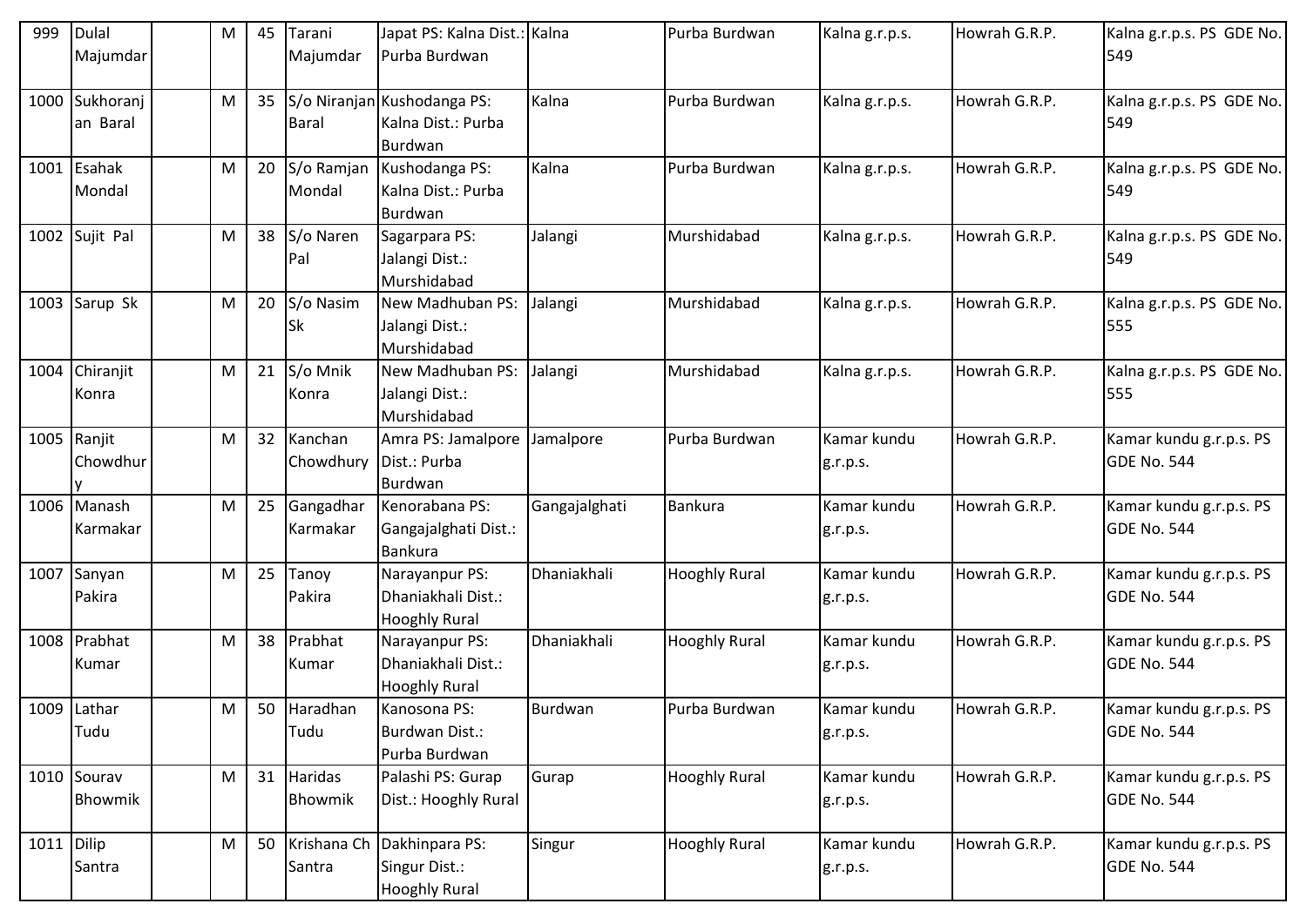|      | 1012 Rakesh<br>Show             | M         | 35 | <b>Kedar Nath</b><br>Show | <b>Baharampur PS:</b><br>Dhaniakhali Dist.:<br><b>Hooghly Rural</b> | Dhaniakhali | <b>Hooghly Rural</b> | Kamar kundu<br>g.r.p.s. | Howrah G.R.P. | Kamar kundu g.r.p.s. PS<br>GDE No. 544        |
|------|---------------------------------|-----------|----|---------------------------|---------------------------------------------------------------------|-------------|----------------------|-------------------------|---------------|-----------------------------------------------|
| 1013 | Jayanta<br>Santra               | M         | 33 | Tapan<br>Santra           | <b>Uchitpur PS: Raina</b><br>Dist.: Purba<br>Burdwan                | Raina       | Purba Burdwan        | Kamar kundu<br>g.r.p.s. | Howrah G.R.P. | Kamar kundu g.r.p.s. PS<br>GDE No. 544        |
|      | 1014 Sukhen<br>Naskar           | M         | 37 | Panchu<br>Naskar          | <b>Basudebpur PS:</b><br>Uluberia Dist.:<br><b>Howrah Rural</b>     | Uluberia    | Howrah Rural         | Kamar kundu<br>g.r.p.s. | Howrah G.R.P. | Kamar kundu g.r.p.s. PS<br>GDE No. 544        |
|      | 1015 Sanowar<br>Ali Molla       | M         | 32 | Amir Ali<br>Molla         | Tentulpukur PS:<br>Kalna Dist.: Purba<br>Burdwan                    | Kalna       | Purba Burdwan        | Kamar kundu<br>g.r.p.s. | Howrah G.R.P. | Kamar kundu g.r.p.s. PS<br>GDE No. 559        |
|      | 1016 Buddhade<br><b>b</b> Malik | M         | 26 | Bacheram<br>Malik         | Krishanaballavbati<br>PS: Haripal Dist.:<br><b>Hooghly Rural</b>    | Haripal     | <b>Hooghly Rural</b> | Kamar kundu<br>g.r.p.s. | Howrah G.R.P. | Kamar kundu g.r.p.s. PS<br>GDE No. 559        |
|      | $1017$ Bappa<br>Pradhan         | ${\sf M}$ | 30 | <b>Bishnu</b><br>Pradhan  | Purba Radhanagar<br>PS: Khanakul Dist.:<br><b>Hooghly Rural</b>     | Khanakul    | <b>Hooghly Rural</b> | Kamar kundu<br>g.r.p.s. | Howrah G.R.P. | Kamar kundu g.r.p.s. PS<br>GDE No. 559        |
|      | 1018 Utpal<br>Pradhan           | M         | 36 | Ranjit<br>Pradhan         | Purba Radhanagar<br>PS: Khanakul Dist.:<br><b>Hooghly Rural</b>     | Khanakul    | <b>Hooghly Rural</b> | Kamar kundu<br>g.r.p.s. | Howrah G.R.P. | Kamar kundu g.r.p.s. PS<br>GDE No. 559        |
|      | 1019 Sourav<br>Pradhan          | M         | 23 | Srikanta<br>Pradhan       | Purba Radhanagar<br>PS: Khanakul Dist.:<br><b>Hooghly Rural</b>     | Khanakul    | <b>Hooghly Rural</b> | Kamar kundu<br>g.r.p.s. | Howrah G.R.P. | Kamar kundu g.r.p.s. PS<br>GDE No. 559        |
| 1020 | Atanu<br>Patra                  | M         | 25 | Lakhi Patra               | Dhaniakhali PS:<br>Dhaniakhali Dist.:<br><b>Hooghly Rural</b>       | Dhaniakhali | <b>Hooghly Rural</b> | Kamar kundu<br>g.r.p.s. | Howrah G.R.P. | Kamar kundu g.r.p.s. PS<br>GDE No. 559        |
|      | 1021 Anupam<br><b>Dhara</b>     | M         | 23 | Uttam<br>Dhara            | Swaluk PS: Dadpur<br>Dist.: Hooghly Rural                           | Dadpur      | <b>Hooghly Rural</b> | Kamar kundu<br>g.r.p.s. | Howrah G.R.P. | Kamar kundu g.r.p.s. PS<br>GDE No. 559        |
|      | 1022 Samit Dey                  | M         | 43 | an Dey                    | Sambhuchar Nabasan PS: Haripal Haripal<br>Dist.: Hooghly Rural      |             | <b>Hooghly Rural</b> | Kamar kundu<br>g.r.p.s. | Howrah G.R.P. | Kamar kundu g.r.p.s. PS<br>GDE No. 559        |
|      | 1023 Pallab<br>Jana             | ${\sf M}$ | 24 | Paresh Jana               | Harihar PS: Pursurah Pursurah<br>Dist.: Hooghly Rural               |             | <b>Hooghly Rural</b> | Kamar kundu<br>g.r.p.s. | Howrah G.R.P. | Kamar kundu g.r.p.s. PS<br><b>GDE No. 559</b> |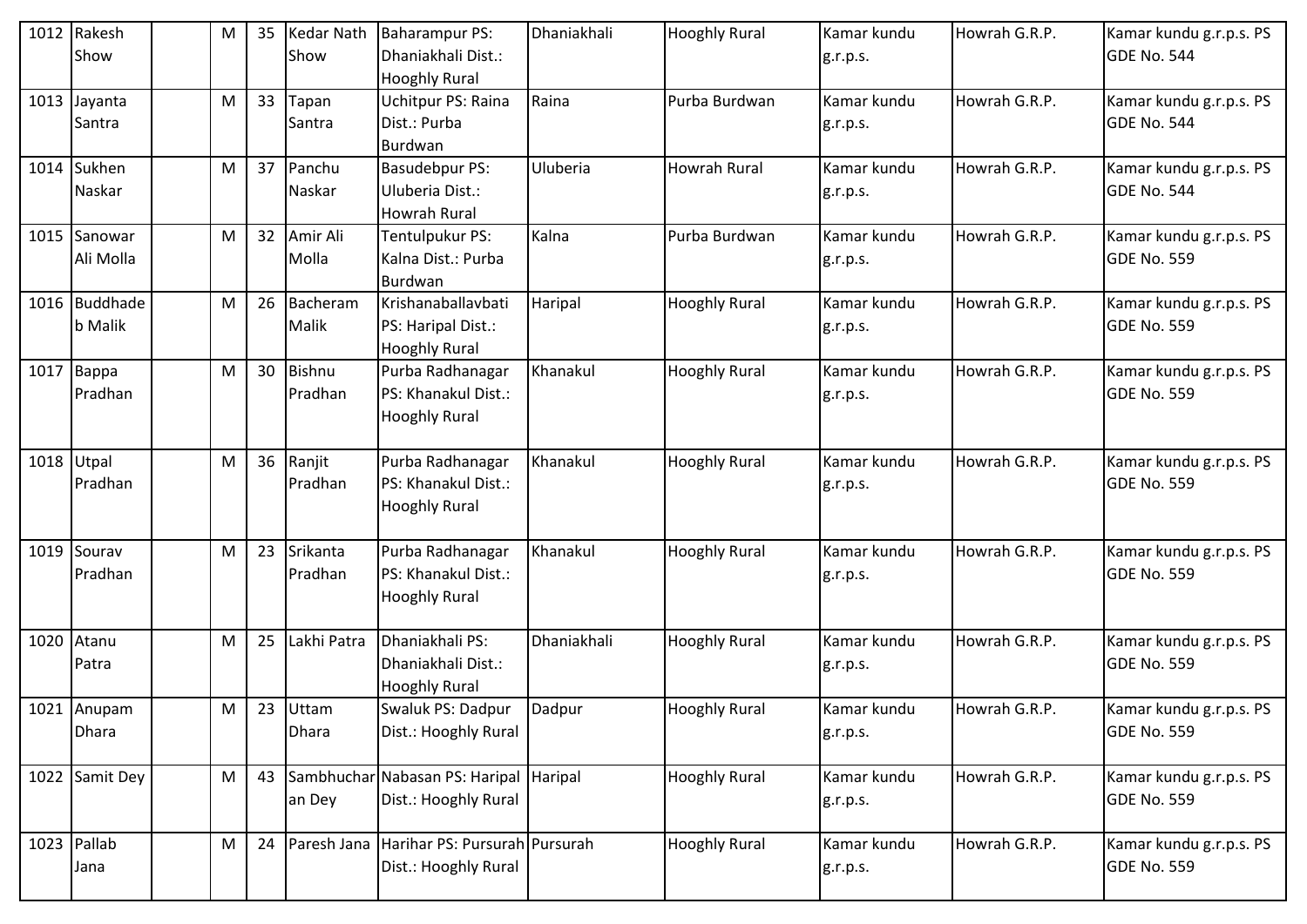|          | 1024 Sanjoy    | M         | 34 | <b>Kartick Ch</b> | Hindmotor PS:                      | Uttarpara     | Chandannagar Police   Kamar kundu |                | Howrah G.R.P. | Kamar kundu g.r.p.s. PS |
|----------|----------------|-----------|----|-------------------|------------------------------------|---------------|-----------------------------------|----------------|---------------|-------------------------|
|          | Kumar          |           |    | Dey               | Uttarpara Dist.:                   |               | Commissionerate                   | g.r.p.s.       |               | GDE No. 559             |
|          | Dey            |           |    |                   | Chandannagar                       |               |                                   |                |               |                         |
|          |                |           |    |                   | Police                             |               |                                   |                |               |                         |
|          |                |           |    |                   | Commissionerate                    |               |                                   |                |               |                         |
|          | 1025 Kiran     | M         | 23 | <b>Barasuk</b>    | PS: Katwa Dist.:                   | Katwa         | Purba Burdwan                     | Katwa g.r.p.s. | Howrah G.R.P. | Katwa g.r.p.s. PS GDE   |
|          | Jadha          |           |    | Jadha             | Purba Burdwan                      |               |                                   |                |               | No. 773                 |
|          | 1026 Parasura  | M         | 18 | Sriram            | PS: Katwa Dist.:                   | Katwa         | Purba Burdwan                     | Katwa g.r.p.s. | Howrah G.R.P. | Katwa g.r.p.s. PS GDE   |
|          | m Pawer        |           |    | Pawer             | Purba Burdwan                      |               |                                   |                |               | No. 773                 |
|          | 1027 Abdul Sk  | M         | 55 | Fakir             | PS: Purbasthali Dist.: Purbasthali |               | Purba Burdwan                     | Katwa g.r.p.s. | Howrah G.R.P. | Katwa g.r.p.s. PS GDE   |
|          |                |           |    |                   | Mahammad Purba Burdwan             |               |                                   |                |               | No. 773                 |
|          |                |           |    |                   |                                    |               |                                   |                |               |                         |
|          | 1028 Somnath   | M         | 32 | Biswanath         | PS: Katwa Dist.:                   | Katwa         | Purba Burdwan                     | Katwa g.r.p.s. | Howrah G.R.P. | Katwa g.r.p.s. PS GDE   |
|          | Mukherje       |           |    | Mukherjee         | Purba Burdwan                      |               |                                   |                |               | No. 773                 |
|          | e              |           |    |                   |                                    |               |                                   |                |               |                         |
|          | 1029 Fansur Sk | ${\sf M}$ | 32 | Formed Sk         | PS: Raghunathganj                  | Raghunathganj | Jangipur Police                   | Katwa g.r.p.s. | Howrah G.R.P. | Katwa g.r.p.s. PS GDE   |
|          |                |           |    |                   | Dist.: Jangipur Police             |               | <b>District</b>                   |                |               | No. 773                 |
|          |                |           |    |                   | <b>District</b>                    |               |                                   |                |               |                         |
|          |                |           |    |                   |                                    |               |                                   |                |               |                         |
|          | 1030 Arjul Sk  | M         | 19 | <b>Formed Sk</b>  | PS: Raghunathganj                  | Raghunathganj | Jangipur Police                   | Katwa g.r.p.s. | Howrah G.R.P. | Katwa g.r.p.s. PS GDE   |
|          |                |           |    |                   | Dist.: Jangipur Police             |               | <b>District</b>                   |                |               | No. 773                 |
|          |                |           |    |                   | <b>District</b>                    |               |                                   |                |               |                         |
|          |                |           |    |                   |                                    |               |                                   |                |               |                         |
|          | 1031 Obadur    | M         | 32 | Anamul            | PS: Raghunathganj                  | Raghunathganj | Jangipur Police                   | Katwa g.r.p.s. | Howrah G.R.P. | Katwa g.r.p.s. PS GDE   |
|          | Rahaman        |           |    | Haque             | Dist.: Jangipur Police             |               | <b>District</b>                   |                |               | No. 773                 |
|          |                |           |    |                   | <b>District</b>                    |               |                                   |                |               |                         |
|          |                |           |    |                   |                                    |               |                                   |                |               |                         |
|          | 1032 Kamarul   | M         | 38 | Jala Khan         | PS: Bhagawangola                   | Bhagawangola  | Murshidabad                       | Katwa g.r.p.s. | Howrah G.R.P. | Katwa g.r.p.s. PS GDE   |
|          | Khan           |           |    |                   | Dist.: Murshidabad                 |               |                                   |                |               | No. 773                 |
|          |                |           |    |                   |                                    |               |                                   |                |               |                         |
| 1033 Md. |                | M         |    | 32 Abdul Alim     | PS: Salar Dist.:                   | Salar         | Murshidabad                       | Katwa g.r.p.s. | Howrah G.R.P. | Katwa g.r.p.s. PS GDE   |
|          | Alimuddin      |           |    |                   | Murshidabad                        |               |                                   |                |               | No. 773                 |
|          |                |           |    |                   |                                    |               |                                   |                |               |                         |
|          | 1034 Ashis Ray | M         | 44 | Bholanath         | PS: Kalna Dist.:                   | Kalna         | Purba Burdwan                     | Katwa g.r.p.s. | Howrah G.R.P. | Katwa g.r.p.s. PS GDE   |
|          |                |           |    | Ray               | Purba Burdwan                      |               |                                   |                |               | No. 773                 |
|          | $1035$ Sahab   | M         | 26 | Sahajan Sk        | PS: Salar Dist.:                   | Salar         | Murshidabad                       | Katwa g.r.p.s. | Howrah G.R.P. | Katwa g.r.p.s. PS GDE   |
|          | <b>Uddin</b>   |           |    |                   | Murshidabad                        |               |                                   |                |               | No. 773                 |
|          | 1036 Jiyarul   | M         | 42 | Abdul Alim        | PS: Salar Dist.:                   | Salar         | Murshidabad                       | Katwa g.r.p.s. | Howrah G.R.P. | Katwa g.r.p.s. PS GDE   |
|          | Haque          |           |    | Sk                | Murshidabad                        |               |                                   |                |               | No. 773                 |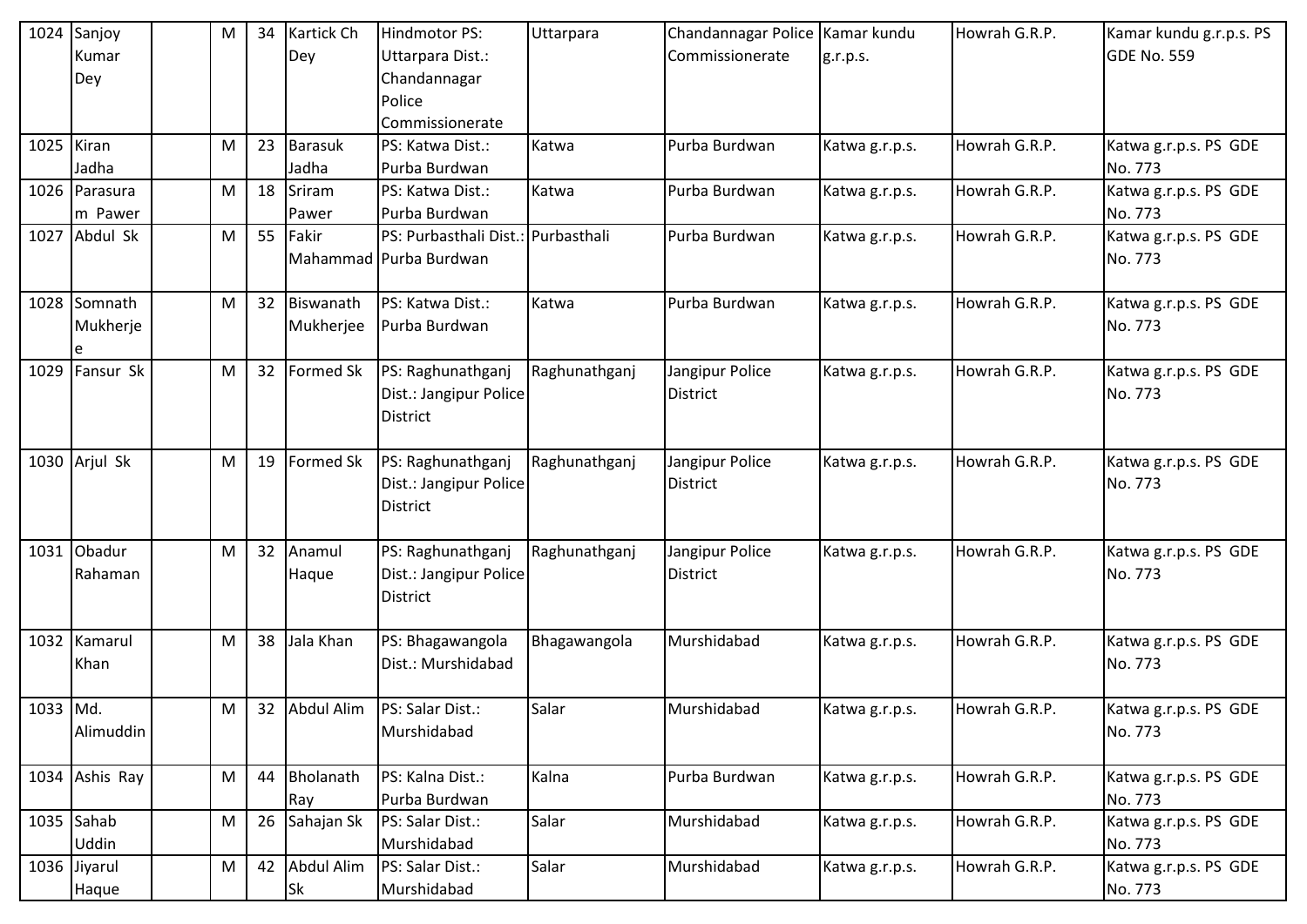|          | 1037 Samim Sk             | M                                                                                                          | 19 | Ali Sk                        | PS: Katwa Dist.:<br>Purba Burdwan                      | Katwa       | Purba Burdwan                          | Katwa g.r.p.s.    | Howrah G.R.P. | Katwa g.r.p.s. PS GDE<br>No. 773                                         |
|----------|---------------------------|------------------------------------------------------------------------------------------------------------|----|-------------------------------|--------------------------------------------------------|-------------|----------------------------------------|-------------------|---------------|--------------------------------------------------------------------------|
|          | 1038 Bacchu Sk            | M                                                                                                          | 48 | Amit Sk                       | PS: Jiaganj Dist.:<br>Murshidabad                      | Jiaganj     | Murshidabad                            | Katwa g.r.p.s.    | Howrah G.R.P. | Katwa g.r.p.s. PS GDE<br>No. 773                                         |
|          | 1039 Nazrul<br>Islam      | M                                                                                                          | 50 | Alip Sk                       | PS: Jiaganj Dist.:<br>Murshidabad                      | Jiaganj     | Murshidabad                            | Katwa g.r.p.s.    | Howrah G.R.P. | Katwa g.r.p.s. PS GDE<br>No. 773                                         |
|          | 1040 Indrajit<br>Pal      | M                                                                                                          | 27 | Ramprasad<br>Pal              | PS: Mangalkot Dist.: Mangalkot<br>Purba Burdwan        |             | Purba Burdwan                          | Katwa g.r.p.s.    | Howrah G.R.P. | Katwa g.r.p.s. PS GDE<br>No. 773                                         |
|          | 1041 Bulbul<br>Ahemed     | M                                                                                                          | 32 | Eramul<br>Ahemed              | PS: Nawda Dist.:<br>Murshidabad                        | Nawda       | Murshidabad                            | Katwa g.r.p.s.    | Howrah G.R.P. | Katwa g.r.p.s. PS GDE<br>No. 773                                         |
|          | 1042 Mithu<br>Das         | M                                                                                                          | 32 | Sarot Das                     | PS: Jiaganj Dist.:<br>Murshidabad                      | Jiaganj     | Murshidabad                            | Katwa g.r.p.s.    | Howrah G.R.P. | Katwa g.r.p.s. PS GDE<br>No. 773                                         |
|          | 1043 Biswajit<br>Ray      | M                                                                                                          | 42 | Ashoke Ray                    | PS: Murshidabad<br>Dist.: Murshidabad                  | Murshidabad | Murshidabad                            | Katwa g.r.p.s.    | Howrah G.R.P. | Katwa g.r.p.s. PS GDE<br>No. 773                                         |
| 1044 Md. | Sanawar<br><b>Sk</b>      | M                                                                                                          | 34 |                               | Fulchand Sk PS: Bharatpur Dist.:<br>Murshidabad        | Bharatpur   | Murshidabad                            | Katwa g.r.p.s.    | Howrah G.R.P. | Katwa g.r.p.s. PS GDE<br>No. 773                                         |
|          | 1045 Pratap<br>Choudhur   | M                                                                                                          | 19 | Ramesh<br>Choudhury           | Katwa Dist.: Purba<br>Burdwan                          |             | Purba Burdwan                          | Katwa g.r.p.s.    | Howrah G.R.P. | Katwa g.r.p.s. PS GDE<br>No. 773                                         |
| 1046     | Sambhu<br>Debnath         | M                                                                                                          | 34 | Atul<br>Debnath               | PS: Nabadwip Dist.:<br>Krishnanagar Police<br>District | Nabadwip    | Krishnanagar Police<br><b>District</b> | Katwa g.r.p.s.    | Howrah G.R.P. | Katwa g.r.p.s. PS GDE<br>No. 773                                         |
|          | 1047 Sufal Nag            | M                                                                                                          | 32 | <b>Ratan Nag</b>              | PS: Bharatpur Dist.:<br>Murshidabad                    | Bharatpur   | Murshidabad                            | Katwa g.r.p.s.    | Howrah G.R.P. | Katwa g.r.p.s. PS GDE<br>No. 773                                         |
|          | 1048 Md. Dilar<br>Hossain | M                                                                                                          | 30 | Sabir<br>Hossain              | PS: Sagardighi Dist.:<br>Jangipur Police<br>District   | Sagardighi  | Jangipur Police<br><b>District</b>     | Katwa g.r.p.s.    | Howrah G.R.P. | Katwa g.r.p.s. PS GDE<br>No. 773                                         |
|          | 1049 Kushal<br>Ghosh      | $\mathsf{M}% _{T}=\mathsf{M}_{T}\!\left( a,b\right) ,\ \mathsf{M}_{T}=\mathsf{M}_{T}\!\left( a,b\right) ,$ | 21 | Paritosh<br>Ghosh             |                                                        |             | <b>Basirhat</b>                        | Sainthia g.r.p.s. | Howrah G.R.P. | Sainthia g.r.p.s. PS<br><b>Outpost Bolpur GRPP</b><br><b>GDE No. 406</b> |
|          | 1050 Vikaden<br>Mondal    | M                                                                                                          | 45 | Lt-karuna<br>Sindhu<br>Mondal |                                                        |             | <b>Basirhat</b>                        | Sainthia g.r.p.s. | Howrah G.R.P. | Sainthia g.r.p.s. PS<br><b>Outpost Bolpur GRPP</b><br><b>GDE No. 406</b> |
|          | 1051 Pradip<br>Bauri      | M                                                                                                          | 37 | Rabindranat<br>h Bauri        |                                                        |             | <b>Basirhat</b>                        | Sainthia g.r.p.s. | Howrah G.R.P. | Sainthia g.r.p.s. PS GDE<br>No. 524                                      |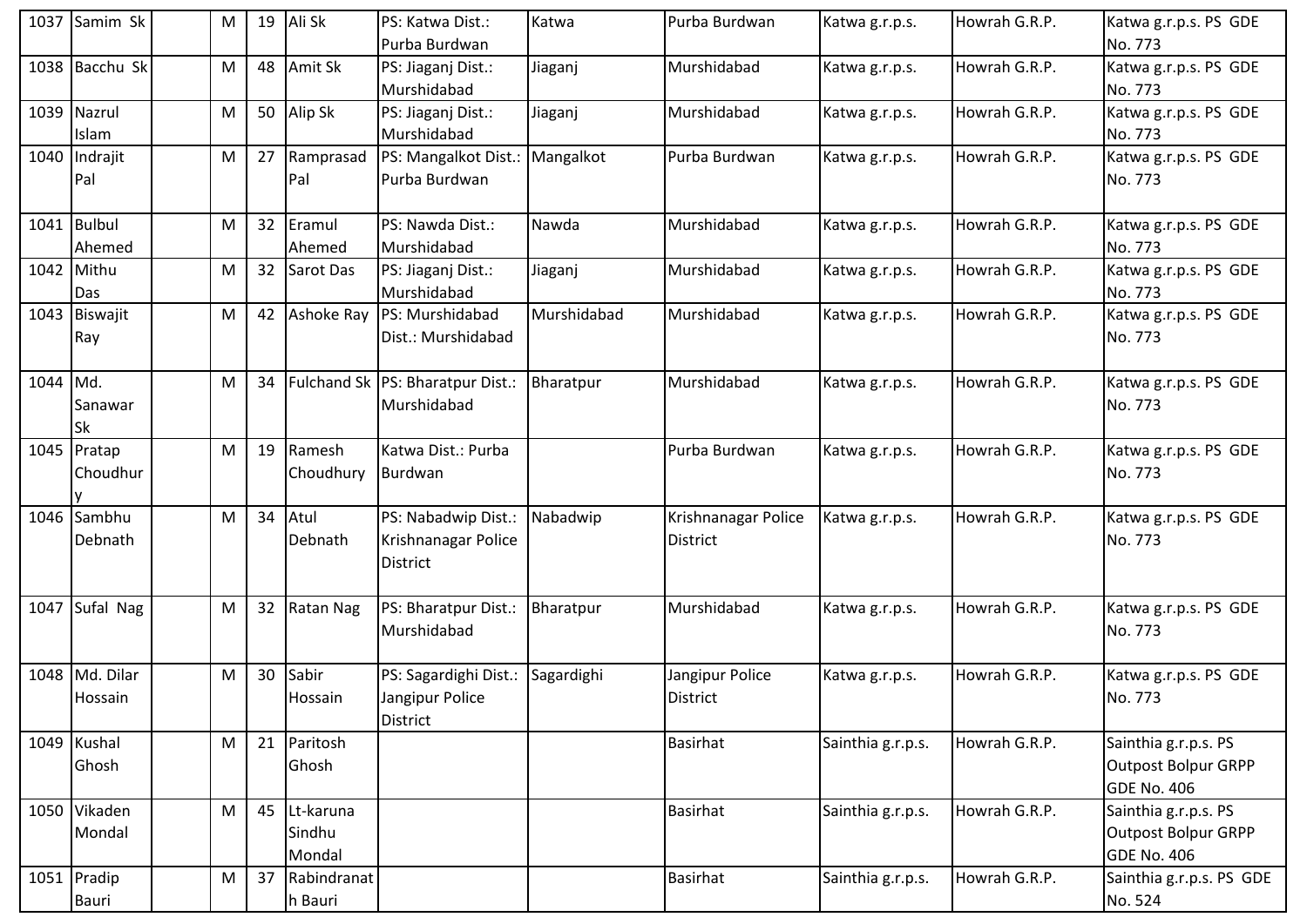|           | 1052 Sudipta<br>Bagdi            | M         | 19 | Bablu Bagdi                 |                                                                                                              |                         | <b>Basirhat</b> | Sainthia g.r.p.s.       | Howrah G.R.P. | Sainthia g.r.p.s. PS GDE<br>No. 524           |
|-----------|----------------------------------|-----------|----|-----------------------------|--------------------------------------------------------------------------------------------------------------|-------------------------|-----------------|-------------------------|---------------|-----------------------------------------------|
|           | 1053 Kalyan<br>Mondal            | M         | 19 | Lt-banapada<br>Mondal       |                                                                                                              |                         | <b>Basirhat</b> | Sainthia g.r.p.s.       | Howrah G.R.P. | Sainthia g.r.p.s. PS GDE<br>No. 524           |
|           | 1054 Manshi<br>Soren             | M         | 27 | <b>Budden</b><br>Soren      |                                                                                                              |                         | <b>Basirhat</b> | Sainthia g.r.p.s.       | Howrah G.R.P. | Sainthia g.r.p.s. PS GDE<br>No. 524           |
| 1055 Ayan | Chowdhur                         | M         | 19 | Asit<br>Chowdhury           |                                                                                                              |                         | <b>Basirhat</b> | Sainthia g.r.p.s.       | Howrah G.R.P. | Sainthia g.r.p.s. PS GDE<br>No. 524           |
| 1056 Amit | Bhandari                         | M         | 21 | Prasanta<br>Bhandari        |                                                                                                              |                         | <b>Basirhat</b> | Sainthia g.r.p.s.       | Howrah G.R.P. | Sainthia g.r.p.s. PS GDE<br>No. 524           |
|           | 1057 Chand<br>Mahamm<br>ad       | M         | 30 | Akbar Ali                   |                                                                                                              |                         | Basirhat        | Sainthia g.r.p.s.       | Howrah G.R.P. | Sainthia g.r.p.s. PS GDE<br>No. 526           |
|           | 1058 Hafijul<br>Islam            | M         | 50 | <b>Fulbar Sk</b>            |                                                                                                              |                         | <b>Basirhat</b> | Sainthia g.r.p.s.       | Howrah G.R.P. | Sainthia g.r.p.s. PS GDE<br>No. 526           |
|           | 1059 Rinku<br>Mondal             | ${\sf M}$ | 19 | Jagabandhu<br>Mondal        |                                                                                                              |                         | <b>Basirhat</b> | Sainthia g.r.p.s.       | Howrah G.R.P. | Sainthia g.r.p.s. PS GDE<br>No. 526           |
|           | 1060 Tufajul Sk                  | M         | 24 | <b>Fulbar Sk</b>            |                                                                                                              |                         | <b>Basirhat</b> | Sainthia g.r.p.s.       | Howrah G.R.P. | Sainthia g.r.p.s. PS GDE<br>No. 526           |
|           | 1061 Debasish<br>Chakrabor<br>ty | M         | 49 | Lt. Mrinal                  | Khannan Pandua<br>Chakraborty Hooghly PS:<br>Sheoraphuli g.r.p.s.<br>Dist.: Howrah G.R.P.                    | Sheoraphuli<br>g.r.p.s. | Howrah G.R.P.   | Sheoraphuli<br>g.r.p.s. | Howrah G.R.P. | Sheoraphuli g.r.p.s. PS<br>GDE No. 543        |
|           | 1062 Nuruddin<br>Khan            | M         | 49 | Lt.<br>Samsuddin<br>Khan    | <b>Bhadreswar Gate</b><br>Bhadreswar Hooghly g.r.p.s.<br>PS: Sheoraphuli<br>g.r.p.s. Dist.:<br>Howrah G.R.P. | Sheoraphuli             | Howrah G.R.P.   | Sheoraphuli<br>g.r.p.s. | Howrah G.R.P. | Sheoraphuli g.r.p.s. PS<br>GDE No. 543        |
|           | 1063 Gour<br>Ghosh               | M         | 51 | Lt. Abani<br>Mohan<br>Ghosh | telinipara<br>Bhadreswar Hooghly g.r.p.s.<br>PS: Sheoraphuli<br>g.r.p.s. Dist.:<br>Howrah G.R.P.             | Sheoraphuli             | Howrah G.R.P.   | Sheoraphuli<br>g.r.p.s. | Howrah G.R.P. | Sheoraphuli g.r.p.s. PS<br><b>GDE No. 543</b> |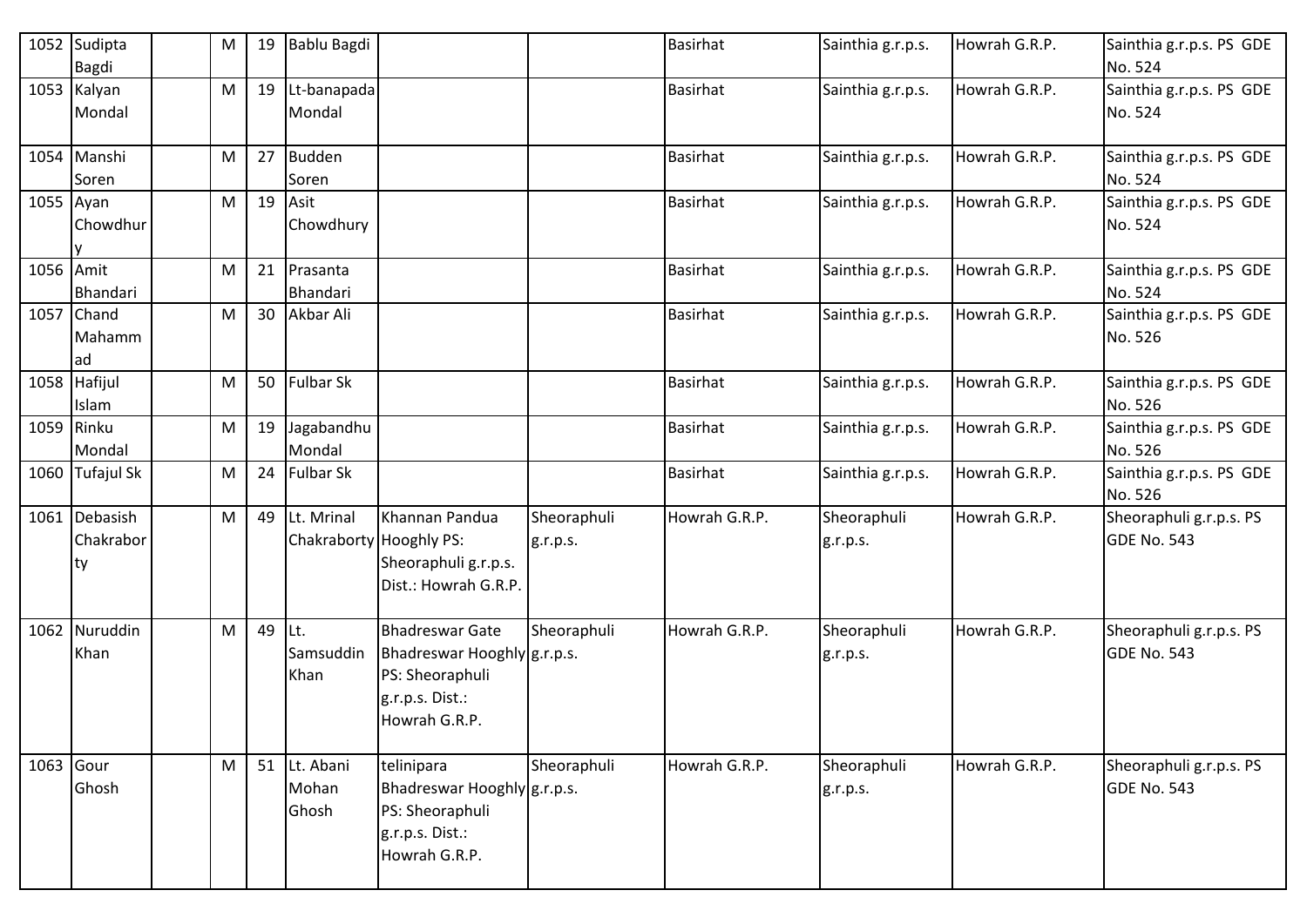| 1064 | <b>Hiralal Ray</b>            | $\mathsf{M}% _{T}=\mathsf{M}_{T}\!\left( a,b\right) ,\ \mathsf{M}_{T}=\mathsf{M}_{T}$ | 41 | ILt.<br>Joykrishna<br>Ray | Makhla Uttarpara<br>Hooghly PS:<br>Sheoraphuli g.r.p.s.<br>Dist.: Howrah G.R.P.                                      | Sheoraphuli<br>g.r.p.s. | Howrah G.R.P. | Sheoraphuli<br>g.r.p.s. | Howrah G.R.P. | Sheoraphuli g.r.p.s. PS<br><b>GDE No. 543</b> |
|------|-------------------------------|---------------------------------------------------------------------------------------|----|---------------------------|----------------------------------------------------------------------------------------------------------------------|-------------------------|---------------|-------------------------|---------------|-----------------------------------------------|
|      | 1065 Ekbal<br>Hassain         | M                                                                                     | 24 |                           | Lt. Asgar Ali Islam Parasankha<br>Nagr Mogra Hooghly g.r.p.s.<br>PS: Sheoraphuli<br>g.r.p.s. Dist.:<br>Howrah G.R.P. | Sheoraphuli             | Howrah G.R.P. | Sheoraphuli<br>g.r.p.s. | Howrah G.R.P. | Sheoraphuli g.r.p.s. PS<br>GDE No. 543        |
|      | 1066 Suday Kr.<br><b>Bose</b> | ${\sf M}$                                                                             | 48 | Lt. Pradyut<br>Kr Bose    | Motiswar Kalna<br>Purba Burdwan PS:<br>Sheoraphuli g.r.p.s.<br>Dist.: Howrah G.R.P.                                  | Sheoraphuli<br>g.r.p.s. | Howrah G.R.P. | Sheoraphuli<br>g.r.p.s. | Howrah G.R.P. | Sheoraphuli g.r.p.s. PS<br>GDE No. 543        |
|      | 1067 Sk Altab                 | $\mathsf{M}% _{T}=\mathsf{M}_{T}\!\left( a,b\right) ,\ \mathsf{M}_{T}=\mathsf{M}_{T}$ | 19 | Sk Abbas                  | Kadamtala Kalna<br>Purba Burdwan PS:<br>Sheoraphuli g.r.p.s.<br>Dist.: Howrah G.R.P.                                 | Sheoraphuli<br>g.r.p.s. | Howrah G.R.P. | Sheoraphuli<br>g.r.p.s. | Howrah G.R.P. | Sheoraphuli g.r.p.s. PS<br>GDE No. 543        |
|      | 1068 Azharuddi<br>n           | M                                                                                     | 26 | <b>Sk</b>                 | Kalna Kalna Purba<br>Abbasuddin Burdwan PS:<br>Sheoraphuli g.r.p.s.<br>Dist.: Howrah G.R.P.                          | Sheoraphuli<br>g.r.p.s. | Howrah G.R.P. | Sheoraphuli<br>g.r.p.s. | Howrah G.R.P. | Sheoraphuli g.r.p.s. PS<br>GDE No. 543        |
|      | 1069 Rajib Sk                 | M                                                                                     | 19 | Air Sk                    | Kalna Kalna Purba<br>Burdwan PS:<br>Sheoraphuli g.r.p.s.<br>Dist.: Howrah G.R.P.                                     | Sheoraphuli<br>g.r.p.s. | Howrah G.R.P. | Sheoraphuli<br>g.r.p.s. | Howrah G.R.P. | Sheoraphuli g.r.p.s. PS<br>GDE No. 543        |
|      | 1070 Poulan<br>Saha           | ${\sf M}$                                                                             | 26 | Tanmoy<br>Saha            | Kalna gate Kalna<br>Purba Burdwan PS:<br>Sheoraphuli g.r.p.s.<br>Dist.: Howrah G.R.P.                                | Sheoraphuli<br>g.r.p.s. | Howrah G.R.P. | Sheoraphuli<br>g.r.p.s. | Howrah G.R.P. | Sheoraphuli g.r.p.s. PS<br>GDE No. 543        |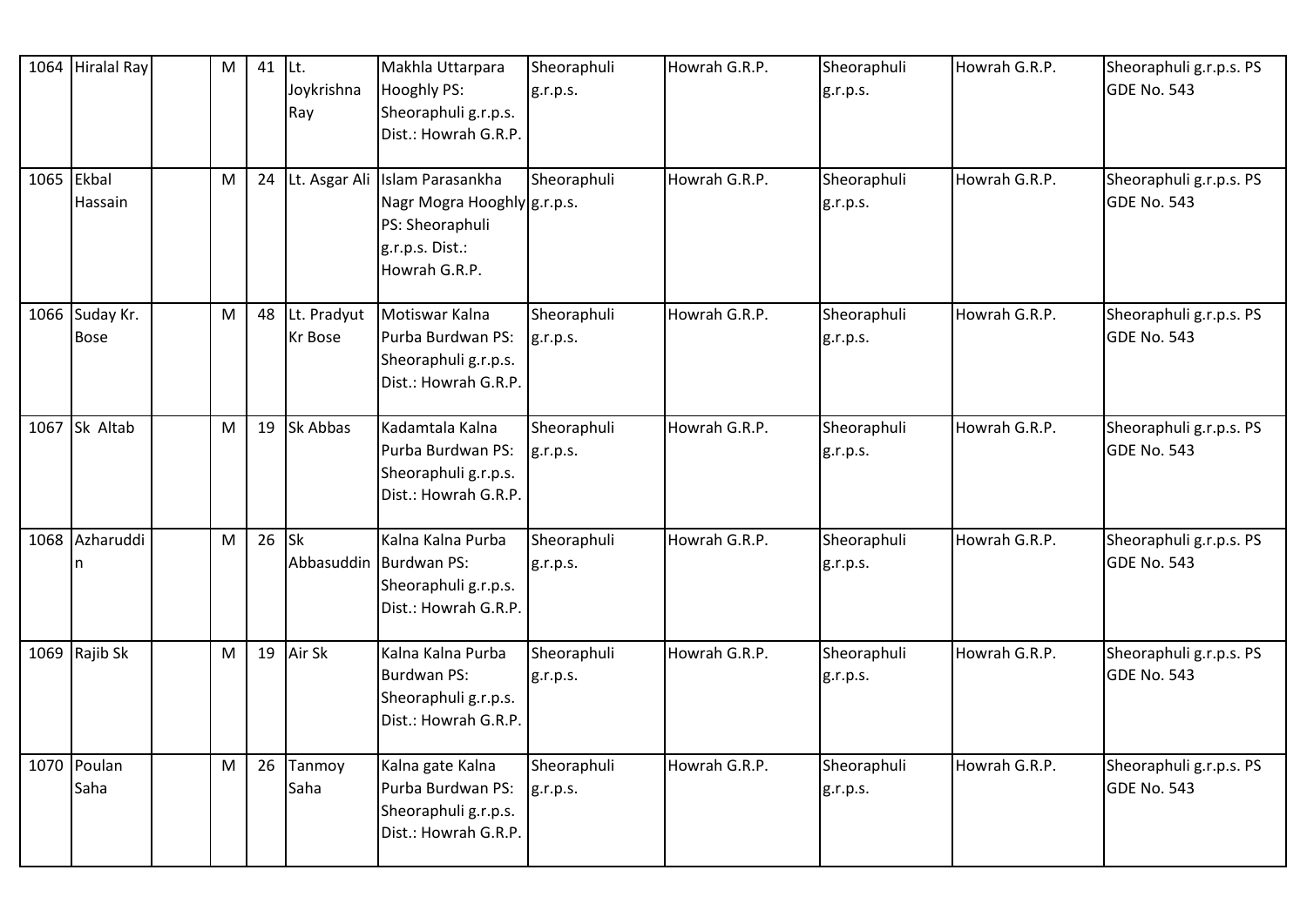|         | 1071 Surajit Das         | M         | 32 | Biswanath<br>Das     | Sukantanagar<br>Bhadreswar Hooghly g.r.p.s.<br>PS: Sheoraphuli<br>g.r.p.s. Dist.:<br>Howrah G.R.P.   | Sheoraphuli             | Howrah G.R.P. | Sheoraphuli<br>g.r.p.s. | Howrah G.R.P. | Sheoraphuli g.r.p.s. PS<br><b>GDE No. 543</b> |
|---------|--------------------------|-----------|----|----------------------|------------------------------------------------------------------------------------------------------|-------------------------|---------------|-------------------------|---------------|-----------------------------------------------|
|         | 1072 Mahadeb<br>Orao     | M         | 21 | Sanni Orao           | Amarpur Polba<br>Hooghly PS:<br>Sheoraphuli g.r.p.s.<br>Dist.: Howrah G.R.P.                         | Sheoraphuli<br>g.r.p.s. | Howrah G.R.P. | Sheoraphuli<br>g.r.p.s. | Howrah G.R.P. | Sheoraphuli g.r.p.s. PS<br><b>GDE No. 543</b> |
| 1073    | Yusuf<br>Jamal           | M         | 27 | Munsur<br>Alam       | Bhadreswar<br>Bhadreswar Hooghly g.r.p.s.<br>PS: Sheoraphuli<br>g.r.p.s. Dist.:<br>Howrah G.R.P.     | Sheoraphuli             | Howrah G.R.P. | Sheoraphuli<br>g.r.p.s. | Howrah G.R.P. | Sheoraphuli g.r.p.s. PS<br><b>GDE No. 543</b> |
| 1074    | Joy<br>Mukherje          | ${\sf M}$ | 21 | Bapi<br>Mukherjee    | Chatterjeepara<br>Serampore Hooghly  g.r.p.s.<br>PS: Sheoraphuli<br>g.r.p.s. Dist.:<br>Howrah G.R.P. | Sheoraphuli             | Howrah G.R.P. | Sheoraphuli<br>g.r.p.s. | Howrah G.R.P. | Sheoraphuli g.r.p.s. PS<br><b>GDE No. 543</b> |
| 1075    | Jahiruddin<br>Dafadar    | M         | 36 | Ali Asgar<br>Dafader | Purbasthali<br>Purbasthali Purba<br>Burdwan PS:<br>Sheoraphuli g.r.p.s.<br>Dist.: Howrah G.R.P.      | Sheoraphuli<br>g.r.p.s. | Howrah G.R.P. | Sheoraphuli<br>g.r.p.s. | Howrah G.R.P. | Sheoraphuli g.r.p.s. PS<br><b>GDE No. 543</b> |
| 1076 Sk | Mahasin<br>Ali           | ${\sf M}$ | 26 | Sk Badur<br>Alam     | Sabal Singhapur<br>Khanakul Hooghly<br>PS: Sheoraphuli<br>g.r.p.s. Dist.:<br>Howrah G.R.P.           | Sheoraphuli<br>g.r.p.s. | Howrah G.R.P. | Sheoraphuli<br>g.r.p.s. | Howrah G.R.P. | Sheoraphuli g.r.p.s. PS<br>GDE No. 543        |
|         | 1077 Panchana<br>n Dutta | M         | 50 | Netai Ch<br>Dutta    | Rajbalhat Jangipara<br>Hooghly PS:<br>Sheoraphuli g.r.p.s.<br>Dist.: Howrah G.R.P.                   | Sheoraphuli<br>g.r.p.s. | Howrah G.R.P. | Sheoraphuli<br>g.r.p.s. | Howrah G.R.P. | Sheoraphuli g.r.p.s. PS<br><b>GDE No. 543</b> |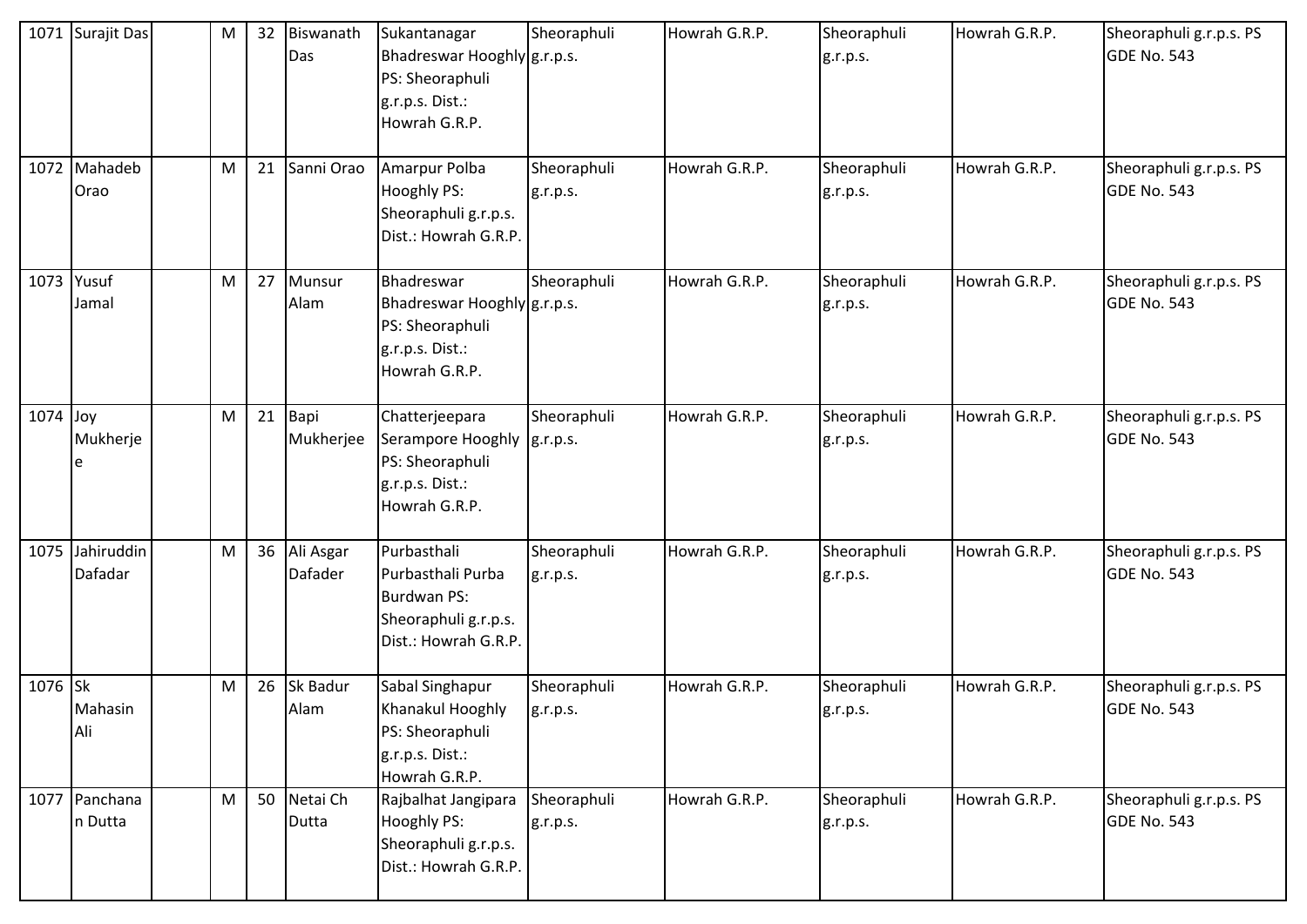| 1078      | Tarun<br>Dutta         | ${\sf M}$                                                                             | 46 | Lt. Balai<br>Dutta      | Rajbalhat Jangipara<br>Hooghly PS:<br>Sheoraphuli g.r.p.s.<br>Dist.: Howrah G.R.P.                                    | Sheoraphuli<br>g.r.p.s. | Howrah G.R.P. | Sheoraphuli<br>g.r.p.s. | Howrah G.R.P. | Sheoraphuli g.r.p.s. PS<br>GDE No. 543        |
|-----------|------------------------|---------------------------------------------------------------------------------------|----|-------------------------|-----------------------------------------------------------------------------------------------------------------------|-------------------------|---------------|-------------------------|---------------|-----------------------------------------------|
|           | 1079 Nippan<br>Maity   | ${\sf M}$                                                                             | 24 |                         | Nikhil Maity Paschim ramnagar<br>Tarakeswar Hooghly   g.r.p.s.<br>PS: Sheoraphuli<br>g.r.p.s. Dist.:<br>Howrah G.R.P. | Sheoraphuli             | Howrah G.R.P. | Sheoraphuli<br>g.r.p.s. | Howrah G.R.P. | Sheoraphuli g.r.p.s. PS<br>GDE No. 543        |
| 1080      | Prasenjit<br>Yadav     | $\mathsf{M}% _{T}=\mathsf{M}_{T}\!\left( a,b\right) ,\ \mathsf{M}_{T}=\mathsf{M}_{T}$ | 33 | Ramhit<br>Yadav         | Kamdebpur Polba<br>Hooghly PS:<br>Sheoraphuli g.r.p.s.<br>Dist.: Howrah G.R.P.                                        | Sheoraphuli<br>g.r.p.s. | Howrah G.R.P. | Sheoraphuli<br>g.r.p.s. | Howrah G.R.P. | Sheoraphuli g.r.p.s. PS<br>GDE No. 543        |
| 1081      | Mithun<br>Das          | M                                                                                     | 34 | Purna<br>Chandra<br>Das | Bharatpur Bharatpur Sheoraphuli<br>Murshidabad PS:<br>Sheoraphuli g.r.p.s.<br>Dist.: Howrah G.R.P.                    | g.r.p.s.                | Howrah G.R.P. | Sheoraphuli<br>g.r.p.s. | Howrah G.R.P. | Sheoraphuli g.r.p.s. PS<br>GDE No. 543        |
| 1082      | Dhananjo<br>y Patra    | M                                                                                     | 28 | Haripada<br>Patra       | Kelepara Purbasthali Sheoraphuli<br>Hooghly PS:<br>Sheoraphuli g.r.p.s.<br>Dist.: Howrah G.R.P.                       | g.r.p.s.                | Howrah G.R.P. | Sheoraphuli<br>g.r.p.s. | Howrah G.R.P. | Sheoraphuli g.r.p.s. PS<br>GDE No. 553        |
| 1083 Amit | Halder                 | M                                                                                     | 18 | Astam<br>Halder         | Santipur Santipur<br>Nadia PS:<br>Sheoraphuli g.r.p.s.<br>Dist.: Howrah G.R.P.                                        | Sheoraphuli<br>g.r.p.s. | Howrah G.R.P. | Sheoraphuli<br>g.r.p.s. | Howrah G.R.P. | Sheoraphuli g.r.p.s. PS<br>GDE No. 553        |
|           | 1084 Sandip<br>Samanta | M                                                                                     | 55 | Probodh<br>Samanta      | Ranobagpur<br>Pursurah Hooghly<br>PS: Sheoraphuli<br>g.r.p.s. Dist.:<br>Howrah G.R.P.                                 | Sheoraphuli<br>g.r.p.s. | Howrah G.R.P. | Sheoraphuli<br>g.r.p.s. | Howrah G.R.P. | Sheoraphuli g.r.p.s. PS<br><b>GDE No. 553</b> |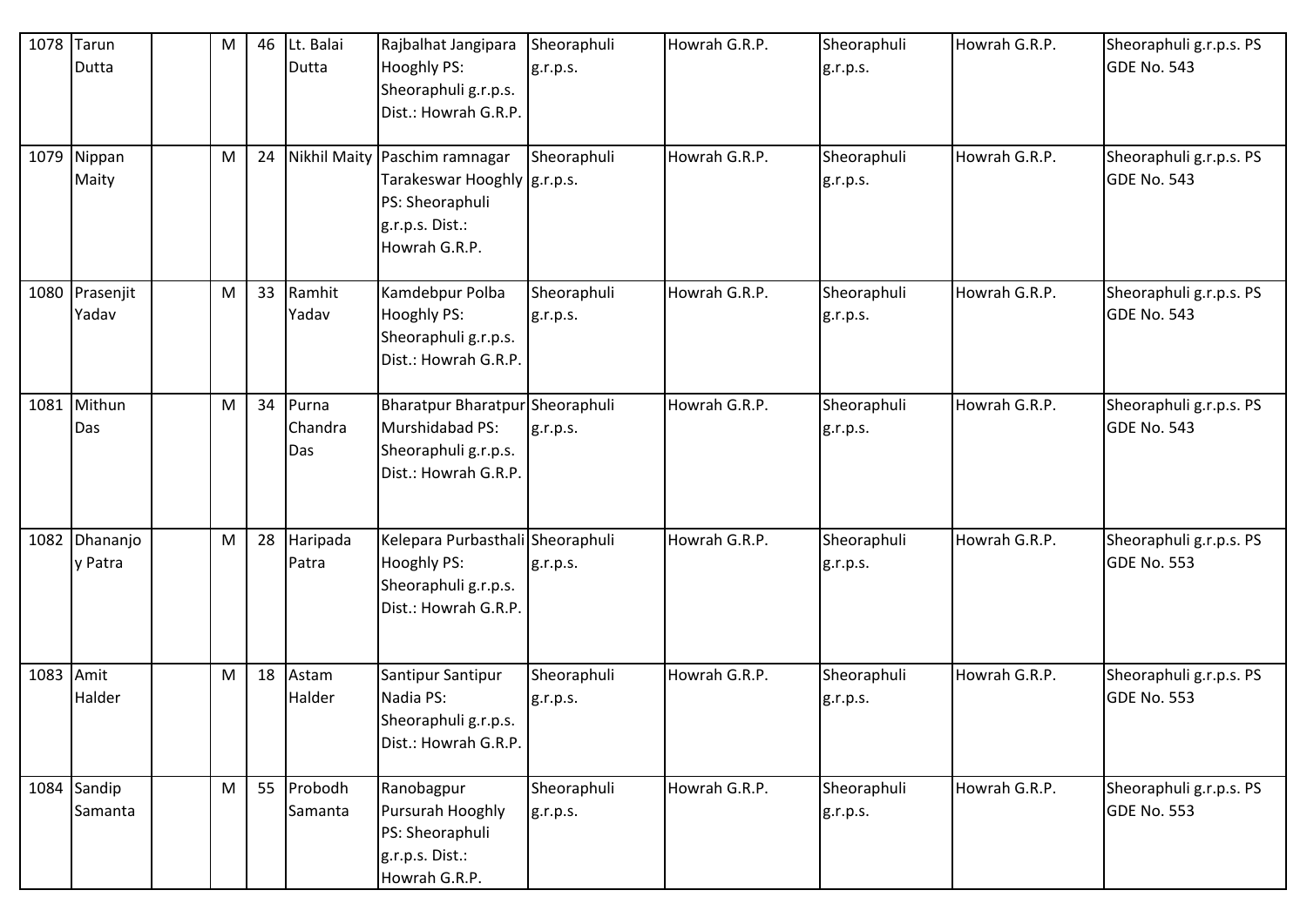|          | 1085 Debasish<br>Saha        | M | 22 | Jiban<br>Krishna<br>Saha   | <b>Bandel Chinsurah</b><br>Hooghly PS:<br>Sheoraphuli g.r.p.s.<br>Dist.: Howrah G.R.P.               | Sheoraphuli<br>g.r.p.s. | Howrah G.R.P. | Sheoraphuli<br>g.r.p.s. | Howrah G.R.P. | Sheoraphuli g.r.p.s. PS<br><b>GDE No. 553</b> |
|----------|------------------------------|---|----|----------------------------|------------------------------------------------------------------------------------------------------|-------------------------|---------------|-------------------------|---------------|-----------------------------------------------|
|          | 1086 Atanu Das               | M | 18 | <b>Bapi Das</b>            | <b>Bandel Chinsurah</b><br>Hooghly PS:<br>Sheoraphuli g.r.p.s.<br>Dist.: Howrah G.R.P.               | Sheoraphuli<br>g.r.p.s. | Howrah G.R.P. | Sheoraphuli<br>g.r.p.s. | Howrah G.R.P. | Sheoraphuli g.r.p.s. PS<br><b>GDE No. 553</b> |
|          | 1087 Astam<br>Halder         | M | 37 | Nemai<br>Halder            | Santipur Santipur<br>Nadia PS:<br>Sheoraphuli g.r.p.s.<br>Dist.: Howrah G.R.P.                       | Sheoraphuli<br>g.r.p.s. | Howrah G.R.P. | Sheoraphuli<br>g.r.p.s. | Howrah G.R.P. | Sheoraphuli g.r.p.s. PS<br>GDE No. 553        |
|          | 1088 Aniket<br><b>Biswas</b> | M | 22 | Lt. Ashok<br><b>Biswas</b> | Baikunthapur Mogra Sheoraphuli<br>Hooghly PS:<br>Sheoraphuli g.r.p.s.<br>Dist.: Howrah G.R.P.        | g.r.p.s.                | Howrah G.R.P. | Sheoraphuli<br>g.r.p.s. | Howrah G.R.P. | Sheoraphuli g.r.p.s. PS<br><b>GDE No. 553</b> |
|          | 1089 Sk Nijamul<br>Islam     | M | 41 | Sk Najirul<br>Islam        | <b>Batanal Arambag</b><br>Hooghly PS:<br>Sheoraphuli g.r.p.s.<br>Dist.: Howrah G.R.P.                | Sheoraphuli<br>g.r.p.s. | Howrah G.R.P. | Sheoraphuli<br>g.r.p.s. | Howrah G.R.P. | Sheoraphuli g.r.p.s. PS<br><b>GDE No. 553</b> |
|          | 1090 Abu Naser<br>Majumder   | M | 50 | Saber Ali<br>Majumder      | <b>Uttar Rasulpur</b><br>Arambag Hooghly<br>PS: Sheoraphuli<br>g.r.p.s. Dist.:<br>Howrah G.R.P.      | Sheoraphuli<br>g.r.p.s. | Howrah G.R.P. | Sheoraphuli<br>g.r.p.s. | Howrah G.R.P. | Sheoraphuli g.r.p.s. PS<br><b>GDE No. 553</b> |
| 1091 Mir | Jamaluddi<br>n               | M | 50 | Ali                        | Mir Hassain Uttar Rasulpur<br>Arambag Hooghly<br>PS: Sheoraphuli<br>g.r.p.s. Dist.:<br>Howrah G.R.P. | Sheoraphuli<br>g.r.p.s. | Howrah G.R.P. | Sheoraphuli<br>g.r.p.s. | Howrah G.R.P. | Sheoraphuli g.r.p.s. PS<br><b>GDE No. 553</b> |
| 1092 Md  | Wasim                        | M | 47 | Md<br>Chakaria             | Anata Nagar<br>Khanakul Hooghly<br>PS: Sheoraphuli<br>g.r.p.s. Dist.:<br>Howrah G.R.P.               | Sheoraphuli<br>g.r.p.s. | Howrah G.R.P. | Sheoraphuli<br>g.r.p.s. | Howrah G.R.P. | Sheoraphuli g.r.p.s. PS<br><b>GDE No. 553</b> |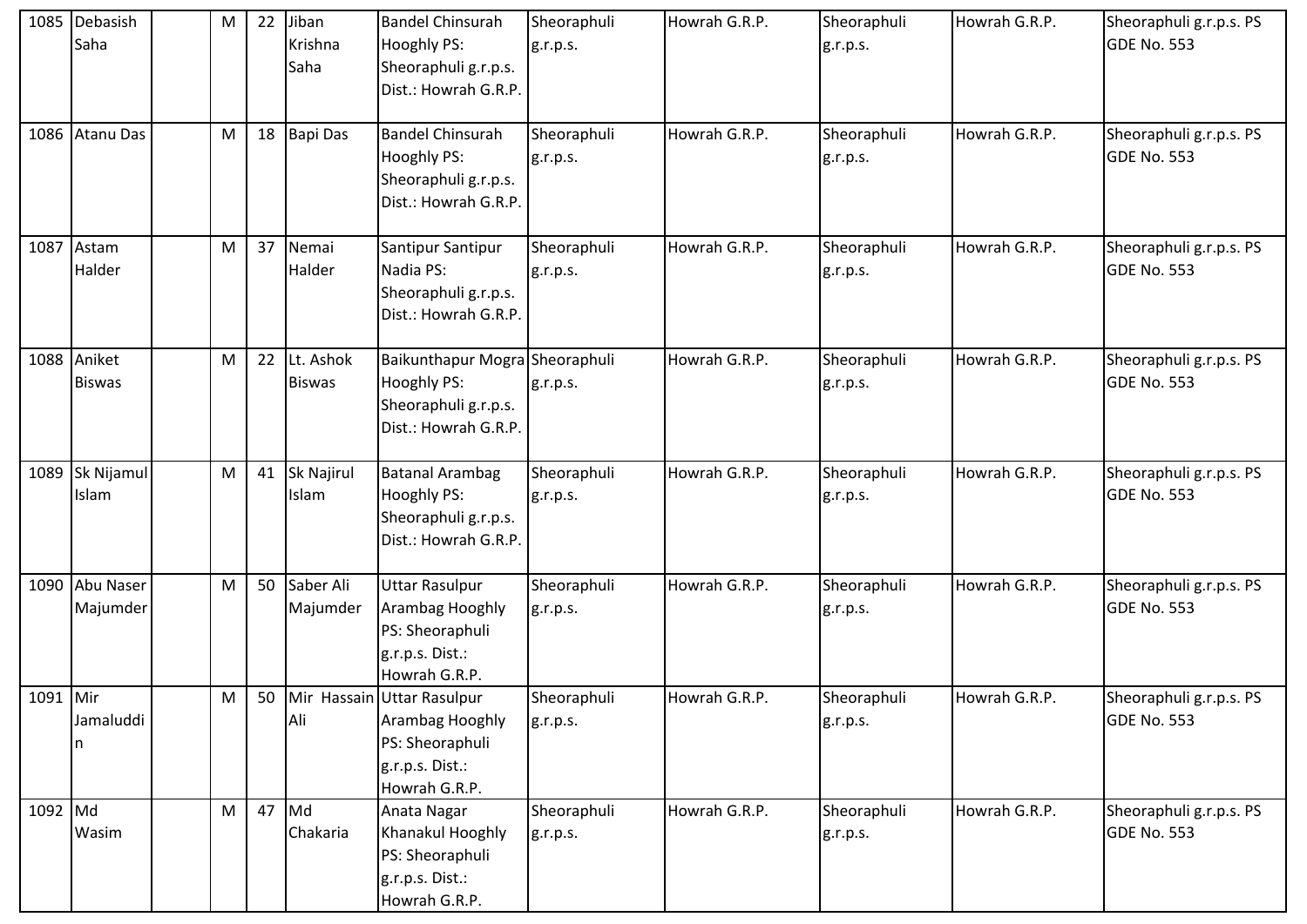| 1093 Md | Sajahan                         | ${\sf M}$ | 55 |                                       | Mahasin Ali Sanmagi Goghat<br>Hooghly PS:<br>Sheoraphuli g.r.p.s.<br>Dist.: Howrah G.R.P.                   | Sheoraphuli<br>g.r.p.s. | Howrah G.R.P. | Sheoraphuli<br>g.r.p.s. | Howrah G.R.P. | Sheoraphuli g.r.p.s. PS<br>GDE No. 553        |
|---------|---------------------------------|-----------|----|---------------------------------------|-------------------------------------------------------------------------------------------------------------|-------------------------|---------------|-------------------------|---------------|-----------------------------------------------|
| 1094    | Sailen<br><b>Dhara</b>          | ${\sf M}$ | 52 | Lt. Tarapada Parambua<br><b>Dhara</b> | Dhaniakhali Hooghly g.r.p.s.<br>PS: Sheoraphuli<br>g.r.p.s. Dist.:<br>Howrah G.R.P.                         | Sheoraphuli             | Howrah G.R.P. | Sheoraphuli<br>g.r.p.s. | Howrah G.R.P. | Sheoraphuli g.r.p.s. PS<br>GDE No. 553        |
|         | 1095 Biswajit<br><b>Bauldas</b> | ${\sf M}$ | 23 | <b>Bhadu</b><br><b>Bauldas</b>        | Darbashini Dadpur<br>Hooghly PS:<br>Sheoraphuli g.r.p.s.<br>Dist.: Howrah G.R.P.                            | Sheoraphuli<br>g.r.p.s. | Howrah G.R.P. | Sheoraphuli<br>g.r.p.s. | Howrah G.R.P. | Sheoraphuli g.r.p.s. PS<br>GDE No. 553        |
|         | 1096 Sk Monjur<br>Hassain       | ${\sf M}$ | 56 | Lt. Sk Abdul<br>Hamid                 | Ghal Digrui Pursurah Sheoraphuli<br>Hooghly PS:<br>Sheoraphuli g.r.p.s.<br>Dist.: Howrah G.R.P.             | g.r.p.s.                | Howrah G.R.P. | Sheoraphuli<br>g.r.p.s. | Howrah G.R.P. | Sheoraphuli g.r.p.s. PS<br>GDE No. 553        |
| 1097    | Abhirup<br>Singha<br>Roy        | M         | 35 | Lt. Arup<br>Singha Roy                | Sukanta park<br>jangipara Hooghly<br>PS: Sheoraphuli<br>g.r.p.s. Dist.:<br>Howrah G.R.P.                    | Sheoraphuli<br>g.r.p.s. | Howrah G.R.P. | Sheoraphuli<br>g.r.p.s. | Howrah G.R.P. | Sheoraphuli g.r.p.s. PS<br>GDE No. 553        |
| 1098    | Somnath<br>Ghara                | ${\sf M}$ | 18 |                                       | Ranjit Ghara Jangalpara Pursurah Sheoraphuli<br>Hooghly PS:<br>Sheoraphuli g.r.p.s.<br>Dist.: Howrah G.R.P. | g.r.p.s.                | Howrah G.R.P. | Sheoraphuli<br>g.r.p.s. | Howrah G.R.P. | Sheoraphuli g.r.p.s. PS<br>GDE No. 553        |
|         | 1099 Samar<br><b>Barui</b>      | M         | 22 | Sukumar<br>Barui                      | Barhati Madhabdihi Sheoraphuli<br>Purba Burdwan PS:<br>Sheoraphuli g.r.p.s.<br>Dist.: Howrah G.R.P.         | g.r.p.s.                | Howrah G.R.P. | Sheoraphuli<br>g.r.p.s. | Howrah G.R.P. | Sheoraphuli g.r.p.s. PS<br><b>GDE No. 553</b> |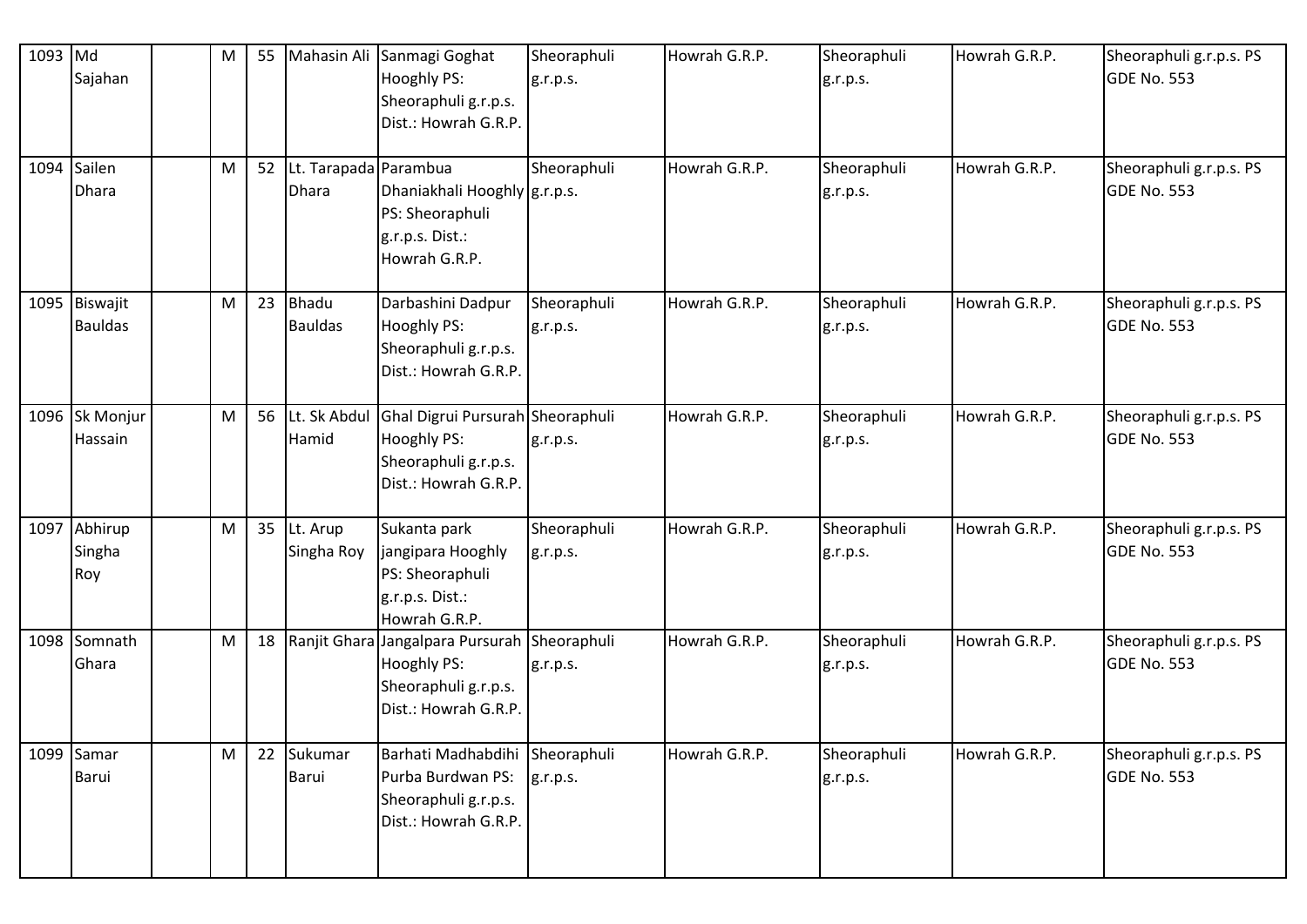| 1100      | Arup Kr<br>Das           | ${\sf M}$                                                                             | 33 | <b>Ashok Kr</b><br>Das | Baidyabati<br>Serampore Hooghly  g.r.p.s.<br>PS: Sheoraphuli<br>g.r.p.s. Dist.:<br>Howrah G.R.P. | Sheoraphuli             | Howrah G.R.P. | Sheoraphuli<br>g.r.p.s. | Howrah G.R.P. | Sheoraphuli g.r.p.s. PS<br>GDE No. 553                              |
|-----------|--------------------------|---------------------------------------------------------------------------------------|----|------------------------|--------------------------------------------------------------------------------------------------|-------------------------|---------------|-------------------------|---------------|---------------------------------------------------------------------|
| 1101      | Md Arman                 | M                                                                                     | 20 |                        | Faka Ahmad Liluah Liluah<br>Howrah PS:<br>Sheoraphuli g.r.p.s.<br>Dist.: Howrah G.R.P.           | Sheoraphuli<br>g.r.p.s. | Howrah G.R.P. | Sheoraphuli<br>g.r.p.s. | Howrah G.R.P. | Sheoraphuli g.r.p.s. PS<br>GDE No. 553                              |
|           | 1102 Prasenjit<br>Pakira | M                                                                                     | 43 | Bibakanand<br>a Pakira | 136 G.T Rd Bally<br><b>Bally Howrah PS:</b><br>Sheoraphuli g.r.p.s.<br>Dist.: Howrah G.R.P.      | Sheoraphuli<br>g.r.p.s. | Howrah G.R.P. | Sheoraphuli<br>g.r.p.s. | Howrah G.R.P. | Sheoraphuli g.r.p.s. PS<br>GDE No. 553                              |
| 1103      | Samaresh<br>Saha         | M                                                                                     | 20 | h Saha                 | Rabindranat Hazingar Naihati 24<br>Pgs(N) PS:<br>Sheoraphuli g.r.p.s.<br>Dist.: Howrah G.R.P.    | Sheoraphuli<br>g.r.p.s. | Howrah G.R.P. | Sheoraphuli<br>g.r.p.s. | Howrah G.R.P. | Sheoraphuli g.r.p.s. PS<br>Outpost Chandannagar<br>GRPP GDE No. 300 |
| 1104      | Avilash<br>Halder        | M                                                                                     | 30 | Srikanta<br>Halder     | Barrackpore<br>Barrackpore 24<br>Pgs(N) PS:<br>Sheoraphuli g.r.p.s.<br>Dist.: Howrah G.R.P.      | Sheoraphuli<br>g.r.p.s. | Howrah G.R.P. | Sheoraphuli<br>g.r.p.s. | Howrah G.R.P. | Sheoraphuli g.r.p.s. PS<br>Outpost Chandannagar<br>GRPP GDE No. 300 |
| 1105 Raja | Banerjee                 | M                                                                                     | 53 | Lt. Paresh             | Nabapally Barasat<br>Ch Banerjee 24 Pgs(N) PS:<br>Sheoraphuli g.r.p.s.<br>Dist.: Howrah G.R.P.   | Sheoraphuli<br>g.r.p.s. | Howrah G.R.P. | Sheoraphuli<br>g.r.p.s. | Howrah G.R.P. | Sheoraphuli g.r.p.s. PS<br>Outpost Chandannagar<br>GRPP GDE No. 300 |
|           | 1106 Kishor<br>Prasad    | $\mathsf{M}% _{T}=\mathsf{M}_{T}\!\left( a,b\right) ,\ \mathsf{M}_{T}=\mathsf{M}_{T}$ | 53 | Lt. Daragi<br>Prasad   | Kakinara Jagadal 24<br>Pgs(N) PS:<br>Sheoraphuli g.r.p.s.<br>Dist.: Howrah G.R.P.                | Sheoraphuli<br>g.r.p.s. | Howrah G.R.P. | Sheoraphuli<br>g.r.p.s. | Howrah G.R.P. | Sheoraphuli g.r.p.s. PS<br>Outpost Chandannagar<br>GRPP GDE No. 300 |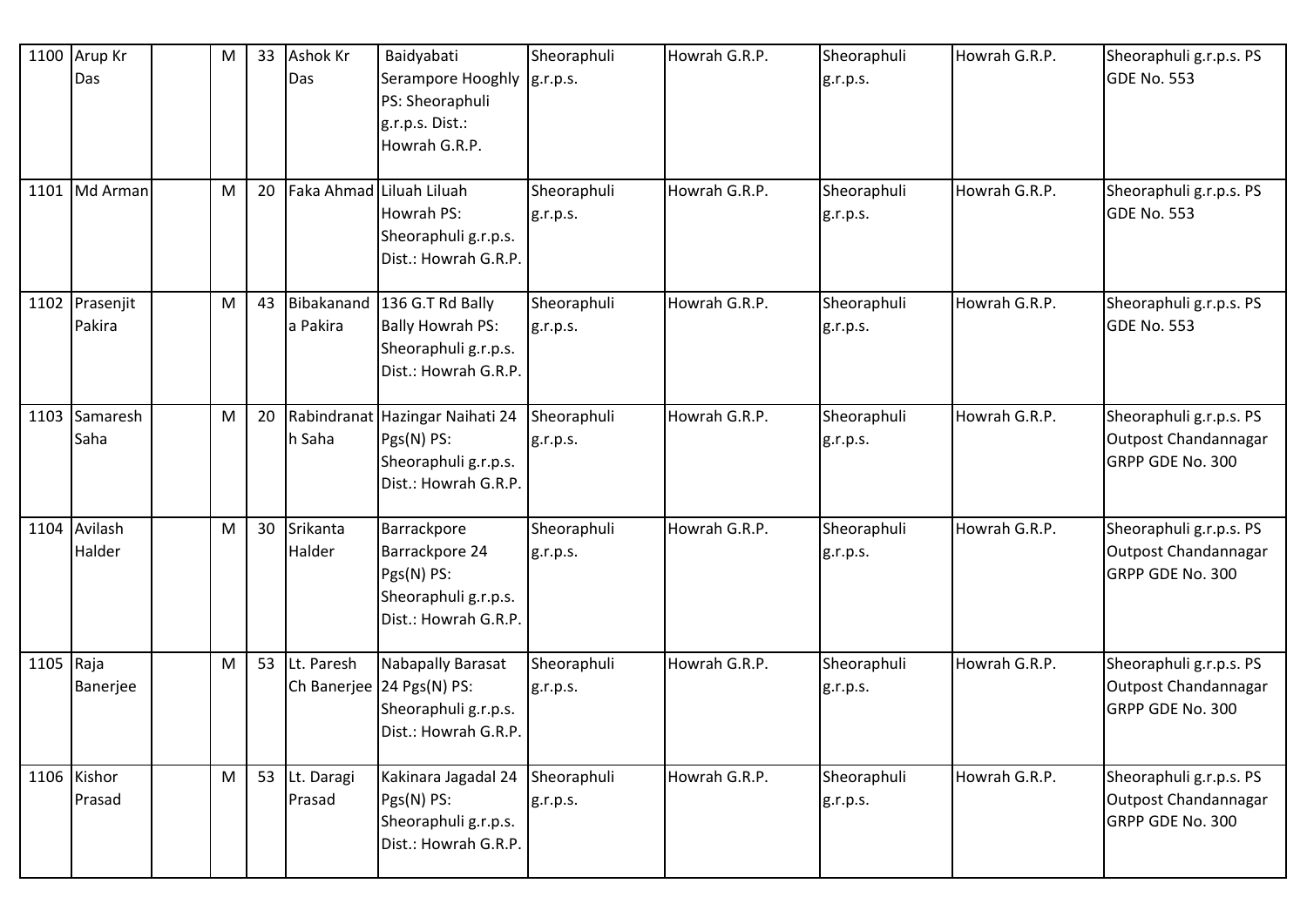|      | 1107 Ashwance<br>Yadav      | M | 27             | Ram Yadav                   | Baidyabai<br>Serampore Hooghly   g.r.p.s.<br>PS: Sheoraphuli<br>g.r.p.s. Dist.:<br>Howrah G.R.P. | Sheoraphuli             | Howrah G.R.P. | Sheoraphuli<br>g.r.p.s. | Howrah G.R.P. | Sheoraphuli g.r.p.s. PS<br>Outpost Chandannagar<br>GRPP GDE No. 300 |
|------|-----------------------------|---|----------------|-----------------------------|--------------------------------------------------------------------------------------------------|-------------------------|---------------|-------------------------|---------------|---------------------------------------------------------------------|
|      | 1108 Goutam<br>Chatterjee   | M | 38             | Chandan<br>Chatterjee       | Rajarshitala<br>Chandannagar<br>Hooghly PS:<br>Sheoraphuli g.r.p.s.<br>Dist.: Howrah G.R.P.      | Sheoraphuli<br>g.r.p.s. | Howrah G.R.P. | Sheoraphuli<br>g.r.p.s. | Howrah G.R.P. | Sheoraphuli g.r.p.s. PS<br>Outpost Chandannagar<br>GRPP GDE No. 300 |
| 1109 | Senaul Sk                   | M | 42             | Lt. Bahadur<br><b>Sk</b>    | Dhuliyan<br>Samserganj<br>Murshidabad PS:<br>Sheoraphuli g.r.p.s.<br>Dist.: Howrah G.R.P.        | Sheoraphuli<br>g.r.p.s. | Howrah G.R.P. | Sheoraphuli<br>g.r.p.s. | Howrah G.R.P. | Sheoraphuli g.r.p.s. PS<br>Outpost Chandannagar<br>GRPP GDE No. 300 |
|      | 1110 Majid<br>Hassain       | M | 39             | Shis<br>Mahammad Samserganj | Dhuliyan<br>Murshidabad PS:<br>Sheoraphuli g.r.p.s.<br>Dist.: Howrah G.R.P.                      | Sheoraphuli<br>g.r.p.s. | Howrah G.R.P. | Sheoraphuli<br>g.r.p.s. | Howrah G.R.P. | Sheoraphuli g.r.p.s. PS<br>Outpost Chandannagar<br>GRPP GDE No. 300 |
|      | 1111 Ayush<br>Thakur        | M | 22             | Lt. Narayan<br>Thakur       | Raghunathpur<br>Mogra Hooghly PS:<br>Sheoraphuli g.r.p.s.<br>Dist.: Howrah G.R.P.                | Sheoraphuli<br>g.r.p.s. | Howrah G.R.P. | Sheoraphuli<br>g.r.p.s. | Howrah G.R.P. | Sheoraphuli g.r.p.s. PS<br>Outpost Chandannagar<br>GRPP GDE No. 300 |
|      | 1112 Birendran<br>ath Dutta | M | 57             | Lt. Batkari<br>Dutta        | Baidyabai<br>Serampore Hooghly  g.r.p.s.<br>PS: Sheoraphuli<br>g.r.p.s. Dist.:<br>Howrah G.R.P.  | Sheoraphuli             | Howrah G.R.P. | Sheoraphuli<br>g.r.p.s. | Howrah G.R.P. | Sheoraphuli g.r.p.s. PS<br>Outpost Chandannagar<br>GRPP GDE No. 300 |
|      | 1113 Samir Sil              | M | 53 $\vert$ Lt. | Brajendra<br>Ch Sil         | Mochlandapur<br>Habra 24 Pgs(N) PS: g.r.p.s.<br>Sheoraphuli g.r.p.s.<br>Dist.: Howrah G.R.P.     | Sheoraphuli             | Howrah G.R.P. | Sheoraphuli<br>g.r.p.s. | Howrah G.R.P. | Sheoraphuli g.r.p.s. PS<br>Outpost Chandannagar<br>GRPP GDE No. 300 |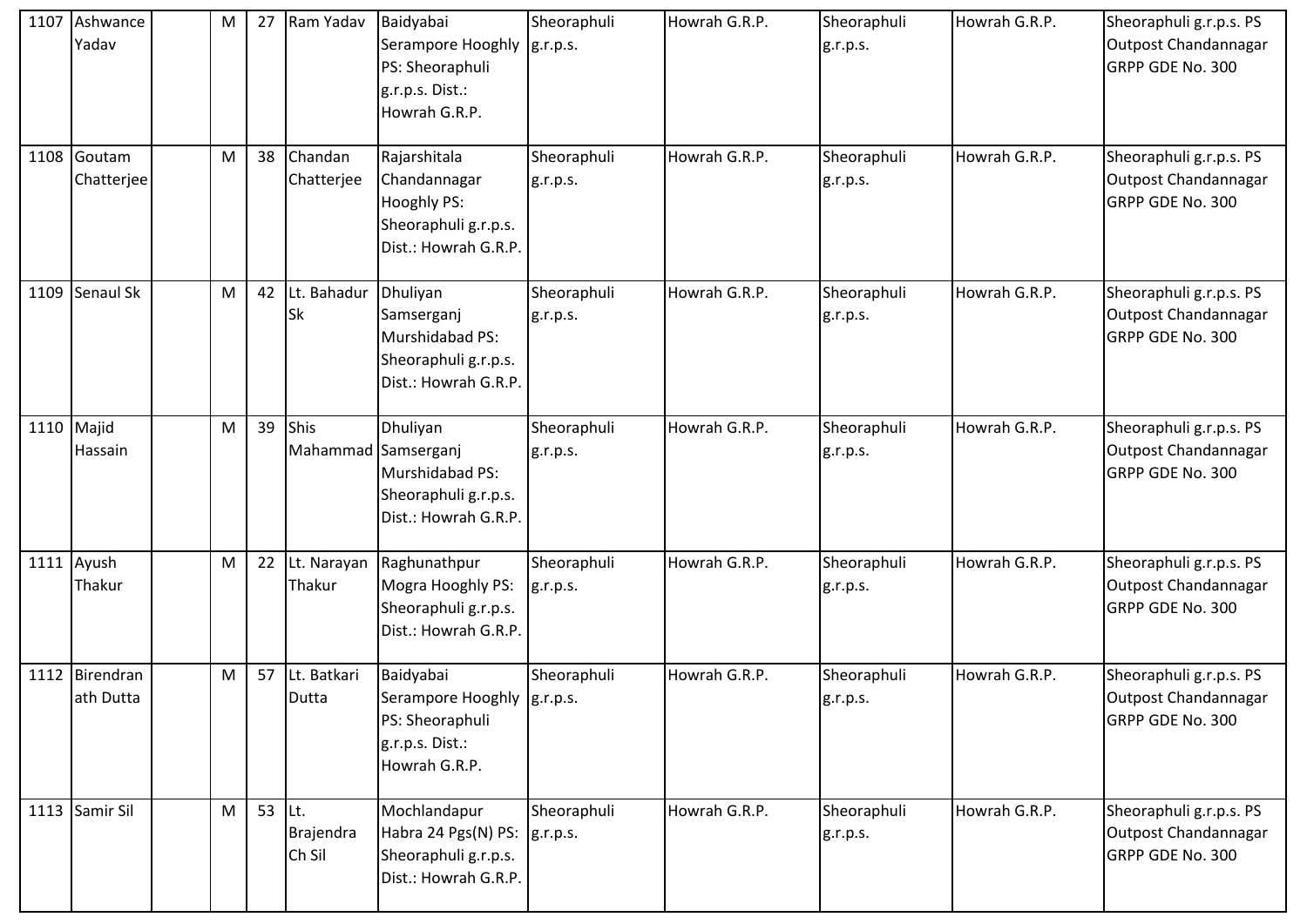|           | 1114 Rangila<br>Sha      | M | 38 | ILt.<br>Chdradeb<br>Sha | Howrah Fish Market Sheoraphuli<br>Golabari Howrah PS:   g.r.p.s.<br>Sheoraphuli g.r.p.s.<br>Dist.: Howrah G.R.P. |                         | Howrah G.R.P. | Sheoraphuli<br>g.r.p.s. | Howrah G.R.P. | Sheoraphuli g.r.p.s. PS<br>Outpost Chandannagar<br>GRPP GDE No. 300        |
|-----------|--------------------------|---|----|-------------------------|------------------------------------------------------------------------------------------------------------------|-------------------------|---------------|-------------------------|---------------|----------------------------------------------------------------------------|
|           | 1115 Deepak<br>Sha       | M | 36 | <b>Motilal Sha</b>      | BI 12 Holding 70<br>Jagadal 24 Pgs(N)<br>PS: Sheoraphuli<br>g.r.p.s. Dist.:<br>Howrah G.R.P.                     | Sheoraphuli<br>g.r.p.s. | Howrah G.R.P. | Sheoraphuli<br>g.r.p.s. | Howrah G.R.P. | Sheoraphuli g.r.p.s. PS<br>Outpost Chandannagar<br>GRPP GDE No. 300        |
|           | 1116 Prasenjit<br>Das    | M | 36 | Biswajit Das Saltlake   | Bidhannagar 24<br>Pgs(N) PS:<br>Sheoraphuli g.r.p.s.<br>Dist.: Howrah G.R.P.                                     | Sheoraphuli<br>g.r.p.s. | Howrah G.R.P. | Sheoraphuli<br>g.r.p.s. | Howrah G.R.P. | Sheoraphuli g.r.p.s. PS<br>Outpost Chandannagar<br>GRPP GDE No. 300        |
| 1117      | <b>Bishal</b><br>Keshari | M | 20 | ath Keshari             | Bishambarn BI 3 Holding no 2<br>Jagadal 24 Pgs(N)<br>PS: Sheoraphuli<br>g.r.p.s. Dist.:<br>Howrah G.R.P.         | Sheoraphuli<br>g.r.p.s. | Howrah G.R.P. | Sheoraphuli<br>g.r.p.s. | Howrah G.R.P. | Sheoraphuli g.r.p.s. PS<br>Outpost Chandannagar<br><b>GRPP GDE No. 300</b> |
| 1118 Noor | Alam                     | M | 31 | Lt. Md<br>Yashim        | 5/8 15 saharajjak rd Sheoraphuli<br>Hesting Kol-22 PS:<br>Sheoraphuli g.r.p.s.<br>Dist.: Howrah G.R.P.           | g.r.p.s.                | Howrah G.R.P. | Sheoraphuli<br>g.r.p.s. | Howrah G.R.P. | Sheoraphuli g.r.p.s. PS<br>Outpost Chandannagar<br>GRPP GDE No. 300        |
|           | 1119 Dipak Kr<br>Shaw    | М | 42 | Sudhama<br>Shaw         | Gopinagar Haripal<br>Hooghly PS:<br>Sheoraphuli g.r.p.s.<br>Dist.: Howrah G.R.P.                                 | Sheoraphuli<br>g.r.p.s. | Howrah G.R.P. | Sheoraphuli<br>g.r.p.s. | Howrah G.R.P. | Sheoraphuli g.r.p.s. PS<br>Outpost Chandannagar<br>GRPP GDE No. 300        |
| 1120 Satu | Mondal                   | M |    | Rampit<br>Mondal        | Madhubani<br>Chandannagar<br>Hooghly PS:<br>Sheoraphuli g.r.p.s.<br>Dist.: Howrah G.R.P.                         | Sheoraphuli<br>g.r.p.s. | Howrah G.R.P. | Sheoraphuli<br>g.r.p.s. | Howrah G.R.P. | Sheoraphuli g.r.p.s. PS<br>Outpost Chandannagar<br>GRPP GDE No. 300        |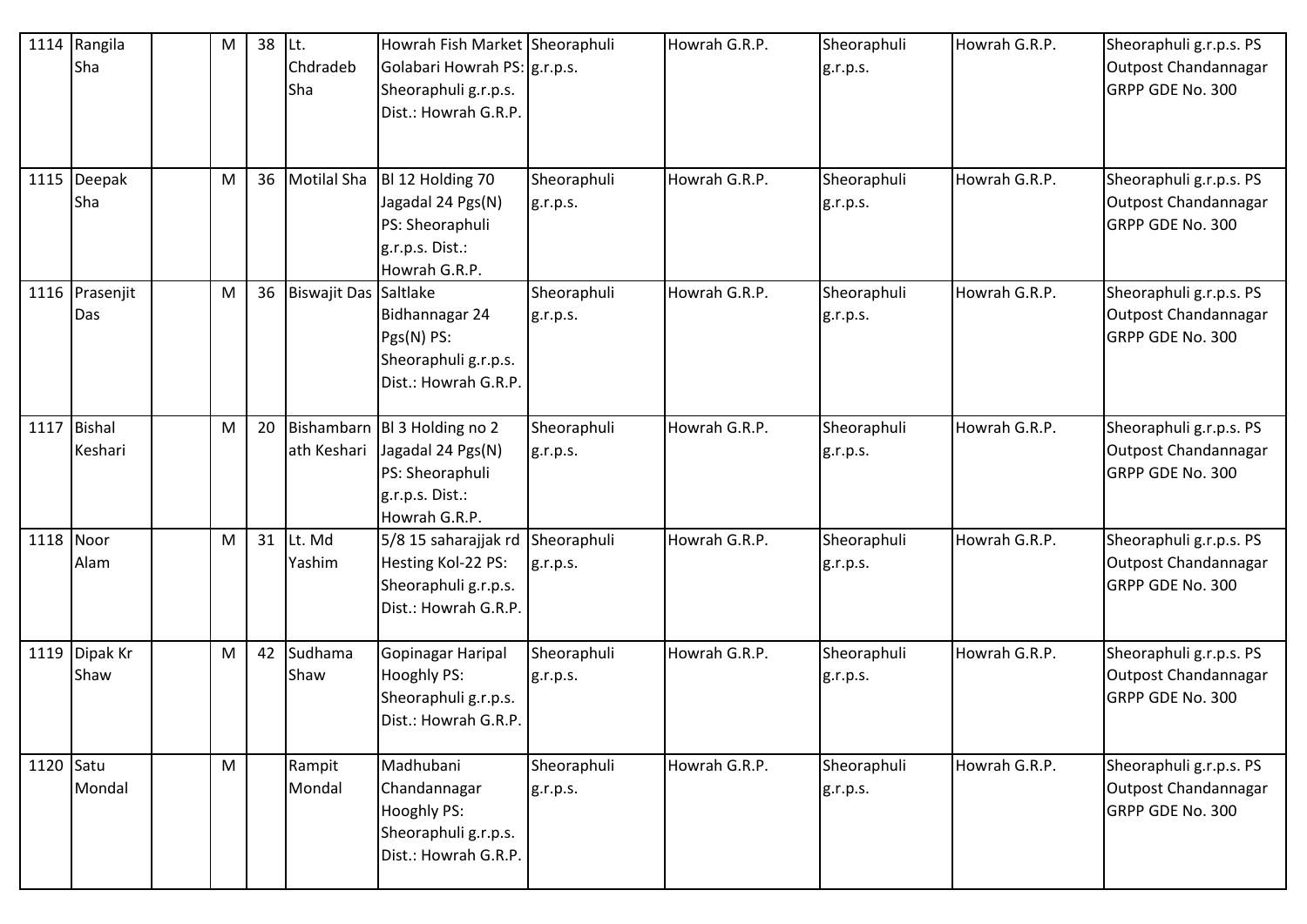| 1121 Md | Jamaluddi<br>n        | M                                                                                                          | 52 | Mia                 | Lt. Babujaan Kakinara Jagadal 24 Sheoraphuli<br>Pgs(N) PS:<br>Sheoraphuli g.r.p.s.<br>Dist.: Howrah G.R.P. | g.r.p.s.                | Howrah G.R.P. | Sheoraphuli<br>g.r.p.s. | Howrah G.R.P. | Sheoraphuli g.r.p.s. PS<br>Outpost Chandannagar<br>GRPP GDE No. 300 |
|---------|-----------------------|------------------------------------------------------------------------------------------------------------|----|---------------------|------------------------------------------------------------------------------------------------------------|-------------------------|---------------|-------------------------|---------------|---------------------------------------------------------------------|
|         | 1122 Swapan<br>Mondal | M                                                                                                          | 18 | Ashok<br>Mondal     | Konnagar Uttarpara<br>Hooghly PS:<br>Sheoraphuli g.r.p.s.<br>Dist.: Howrah G.R.P.                          | Sheoraphuli<br>g.r.p.s. | Howrah G.R.P. | Sheoraphuli<br>g.r.p.s. | Howrah G.R.P. | Sheoraphuli g.r.p.s. PS<br>Outpost Chandannagar<br>GRPP GDE No. 300 |
|         | $1123$ Surya<br>Yadav | M                                                                                                          | 21 | Ram Gopal<br>Yadav  | Jagadal Jagadal 24<br>Pgs(N) PS:<br>Sheoraphuli g.r.p.s.<br>Dist.: Howrah G.R.P.                           | Sheoraphuli<br>g.r.p.s. | Howrah G.R.P. | Sheoraphuli<br>g.r.p.s. | Howrah G.R.P. | Sheoraphuli g.r.p.s. PS<br>Outpost Chandannagar<br>GRPP GDE No. 300 |
|         | 1124 Bicky<br>Ghosh   | $\mathsf{M}% _{T}=\mathsf{M}_{T}\!\left( a,b\right) ,\ \mathsf{M}_{T}=\mathsf{M}_{T}\!\left( a,b\right) ,$ | 19 | Bapi Ghosh          | Konnagar Uttarpara Sheoraphuli<br><b>Hooghly PS:</b><br>Sheoraphuli g.r.p.s.<br>Dist.: Howrah G.R.P.       | g.r.p.s.                | Howrah G.R.P. | Sheoraphuli<br>g.r.p.s. | Howrah G.R.P. | Sheoraphuli g.r.p.s. PS<br>Outpost Chandannagar<br>GRPP GDE No. 300 |
| 1125    | Md Akram              | M                                                                                                          | 25 | Md Yukub            | Jagadal Jagadal 24<br>Pgs(N) PS:<br>Sheoraphuli g.r.p.s.<br>Dist.: Howrah G.R.P.                           | Sheoraphuli<br>g.r.p.s. | Howrah G.R.P. | Sheoraphuli<br>g.r.p.s. | Howrah G.R.P. | Sheoraphuli g.r.p.s. PS<br>Outpost Chandannagar<br>GRPP GDE No. 305 |
|         | 1126 Suman<br>Ghara   | M                                                                                                          | 18 |                     | Samir Ghora Polba Polba Hooghly Sheoraphuli<br>PS: Sheoraphuli<br>g.r.p.s. Dist.:<br>Howrah G.R.P.         | g.r.p.s.                | Howrah G.R.P. | Sheoraphuli<br>g.r.p.s. | Howrah G.R.P. | Sheoraphuli g.r.p.s. PS<br>Outpost Chandannagar<br>GRPP GDE No. 305 |
|         | 1127 Vicky<br>Paswan  | M                                                                                                          | 22 | Ranm Nath<br>Paswan | Jagadal Jagadal 24<br>Pgs(N) PS:<br>Sheoraphuli g.r.p.s.<br>Dist.: Howrah G.R.P.                           | Sheoraphuli<br>g.r.p.s. | Howrah G.R.P. | Sheoraphuli<br>g.r.p.s. | Howrah G.R.P. | Sheoraphuli g.r.p.s. PS<br>Outpost Chandannagar<br>GRPP GDE No. 305 |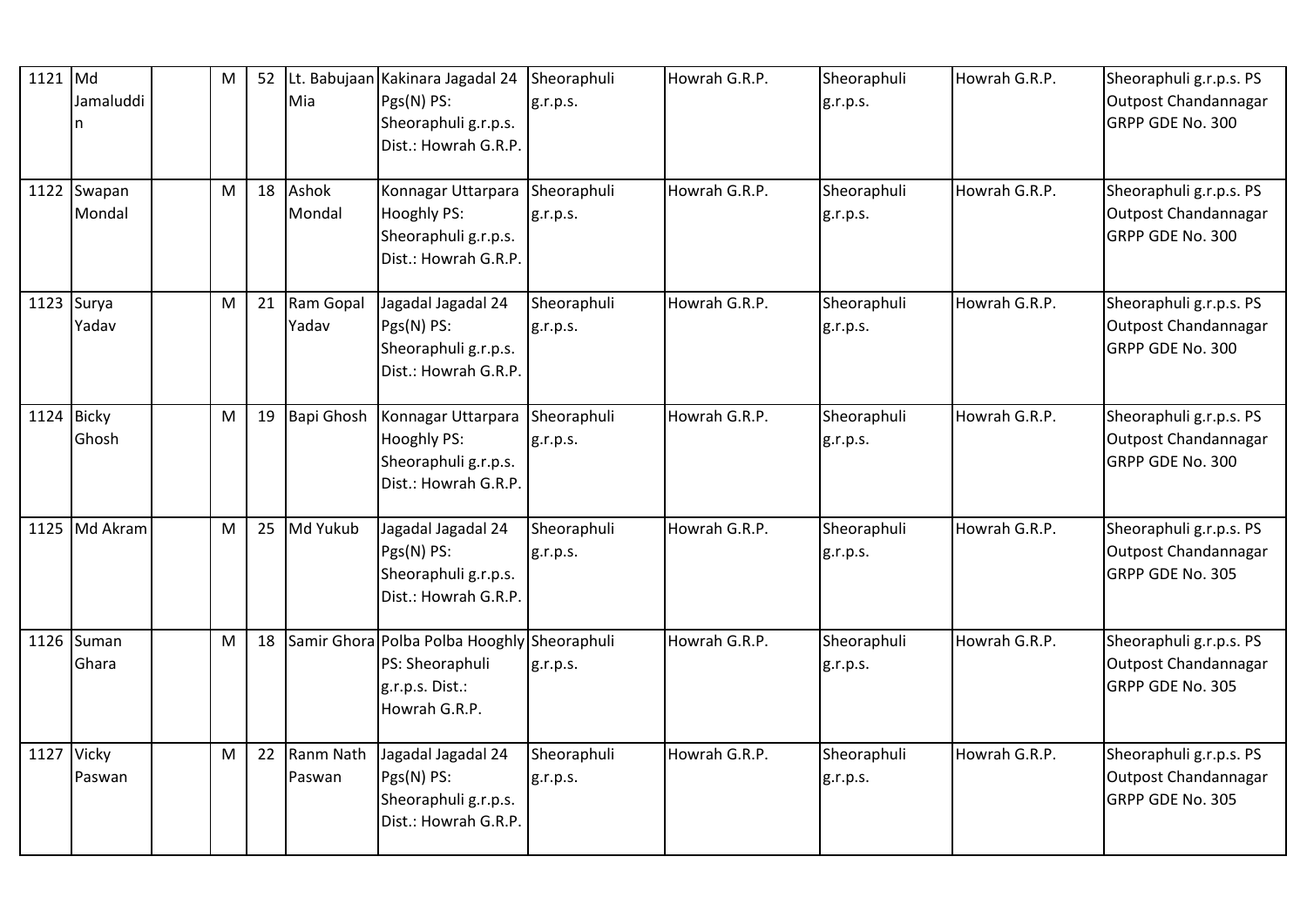|           | 1128 Partha    | M         | 53 | ILt.                  | Sheoraphuli                                     | Sheoraphuli | Howrah G.R.P.   | Sheoraphuli   | Howrah G.R.P. | Sheoraphuli g.r.p.s. PS         |
|-----------|----------------|-----------|----|-----------------------|-------------------------------------------------|-------------|-----------------|---------------|---------------|---------------------------------|
|           | Sarathi        |           |    | Gangadhar             | Serampore Hooghly  g.r.p.s.                     |             |                 | g.r.p.s.      |               | Outpost Chandannagar            |
|           | Mukherje       |           |    | Mukherjee             | PS: Sheoraphuli                                 |             |                 |               |               | <b>GRPP GDE No. 305</b>         |
|           | e              |           |    |                       | g.r.p.s. Dist.:                                 |             |                 |               |               |                                 |
|           |                |           |    |                       | Howrah G.R.P.                                   |             |                 |               |               |                                 |
|           |                |           |    |                       |                                                 |             |                 |               |               |                                 |
|           | 1129 Jayanta   | M         | 40 | Dulal Ch              | Singur Singur                                   | Sheoraphuli | Howrah G.R.P.   | Sheoraphuli   | Howrah G.R.P. | Sheoraphuli g.r.p.s. PS         |
|           | Samui          |           |    | Samui                 | Hooghly PS:                                     | g.r.p.s.    |                 | g.r.p.s.      |               | Outpost Chandannagar            |
|           |                |           |    |                       | Sheoraphuli g.r.p.s.                            |             |                 |               |               | GRPP GDE No. 305                |
|           |                |           |    |                       | Dist.: Howrah G.R.P.                            |             |                 |               |               |                                 |
|           |                |           |    |                       |                                                 |             |                 |               |               |                                 |
|           | 1130 Md Zabal  | M         | 34 | Abdul Ganif Baidyabai |                                                 | Sheoraphuli | Howrah G.R.P.   | Sheoraphuli   | Howrah G.R.P. | Sheoraphuli g.r.p.s. PS         |
|           |                |           |    |                       | Serampore Hooghly   g.r.p.s.                    |             |                 | g.r.p.s.      |               | Outpost Chandannagar            |
|           |                |           |    |                       | PS: Sheoraphuli                                 |             |                 |               |               | GRPP GDE No. 305                |
|           |                |           |    |                       | g.r.p.s. Dist.:                                 |             |                 |               |               |                                 |
|           |                |           |    |                       | Howrah G.R.P.                                   |             |                 |               |               |                                 |
| 1131      | Tinku Jana     | ${\sf M}$ | 36 | Madan Jana            | Anadanagar Singur                               | Sheoraphuli | Howrah G.R.P.   | Sheoraphuli   | Howrah G.R.P. | Sheoraphuli g.r.p.s. PS         |
|           |                |           |    |                       | Hooghly PS:                                     | g.r.p.s.    |                 | g.r.p.s.      |               | Outpost Chandannagar            |
|           |                |           |    |                       | Sheoraphuli g.r.p.s.                            |             |                 |               |               | GRPP GDE No. 305                |
|           |                |           |    |                       | Dist.: Howrah G.R.P.                            |             |                 |               |               |                                 |
|           |                |           |    |                       |                                                 |             |                 |               |               |                                 |
|           | 1132 Akash     | ${\sf M}$ | 23 | Ranjan                | Adreshnagar                                     | Sheoraphuli | Howrah G.R.P.   | Sheoraphuli   | Howrah G.R.P. | Sheoraphuli g.r.p.s. PS         |
|           | Gupta          |           |    | Gupta                 | Chinsurah Hooghly                               | g.r.p.s.    |                 | g.r.p.s.      |               | Outpost Chandannagar            |
|           |                |           |    |                       | PS: Sheoraphuli                                 |             |                 |               |               | GRPP GDE No. 305                |
|           |                |           |    |                       | g.r.p.s. Dist.:                                 |             |                 |               |               |                                 |
|           |                |           |    |                       | Howrah G.R.P.                                   |             |                 |               |               |                                 |
|           |                |           |    |                       |                                                 |             |                 |               |               |                                 |
|           | 1133 Sk Mustak | M         | 21 |                       | Abdul Malik Sattor PS: Panrui                   | Panrui      | Birbhum         | Suri g.r.p.s. | Howrah G.R.P. | Suri g.r.p.s. PS GDE No.        |
|           |                |           |    |                       | Dist.: Birbhum                                  |             |                 |               |               | 499                             |
|           | 1134 Sk Jasim  | ${\sf M}$ |    | 20 Sk Fajlu           | Sattor PS: Panrui                               | Panrui      | Birbhum         | Suri g.r.p.s. | Howrah G.R.P. | Suri g.r.p.s. PS GDE No.        |
|           |                |           |    |                       | Dist.: Birbhum                                  |             |                 |               |               | 499                             |
|           | 1135 Ali Sk    | ${\sf M}$ |    | 19 Rajesh Sk          | Sattor PS: Panrui                               | Panrui      | Birbhum         | Suri g.r.p.s. | Howrah G.R.P. | Suri g.r.p.s. PS GDE No.        |
|           |                | M         | 38 |                       | Dist.: Birbhum<br>Sripati Bauri Of Raniswar PS- |             | <b>Basirhat</b> |               |               | 499                             |
|           | 1136 Raj Kumar |           |    |                       |                                                 |             |                 | Suri g.r.p.s. | Howrah G.R.P. | Suri g.r.p.s. PS GDE No.<br>499 |
|           | Bauri          |           |    |                       | Raniswar Dist-<br>Dumka                         |             |                 |               |               |                                 |
| 1137 Sonu |                | M         | 23 | Mahesh                | Of Raniswar PS-                                 |             | Basirhat        | Suri g.r.p.s. | Howrah G.R.P. | Suri g.r.p.s. PS GDE No.        |
|           | Kumar          |           |    | <b>Bhakat</b>         | Raniswar Dist-                                  |             |                 |               |               | 499                             |
|           | <b>Bhakat</b>  |           |    |                       | Dumka                                           |             |                 |               |               |                                 |
|           |                |           |    |                       |                                                 |             |                 |               |               |                                 |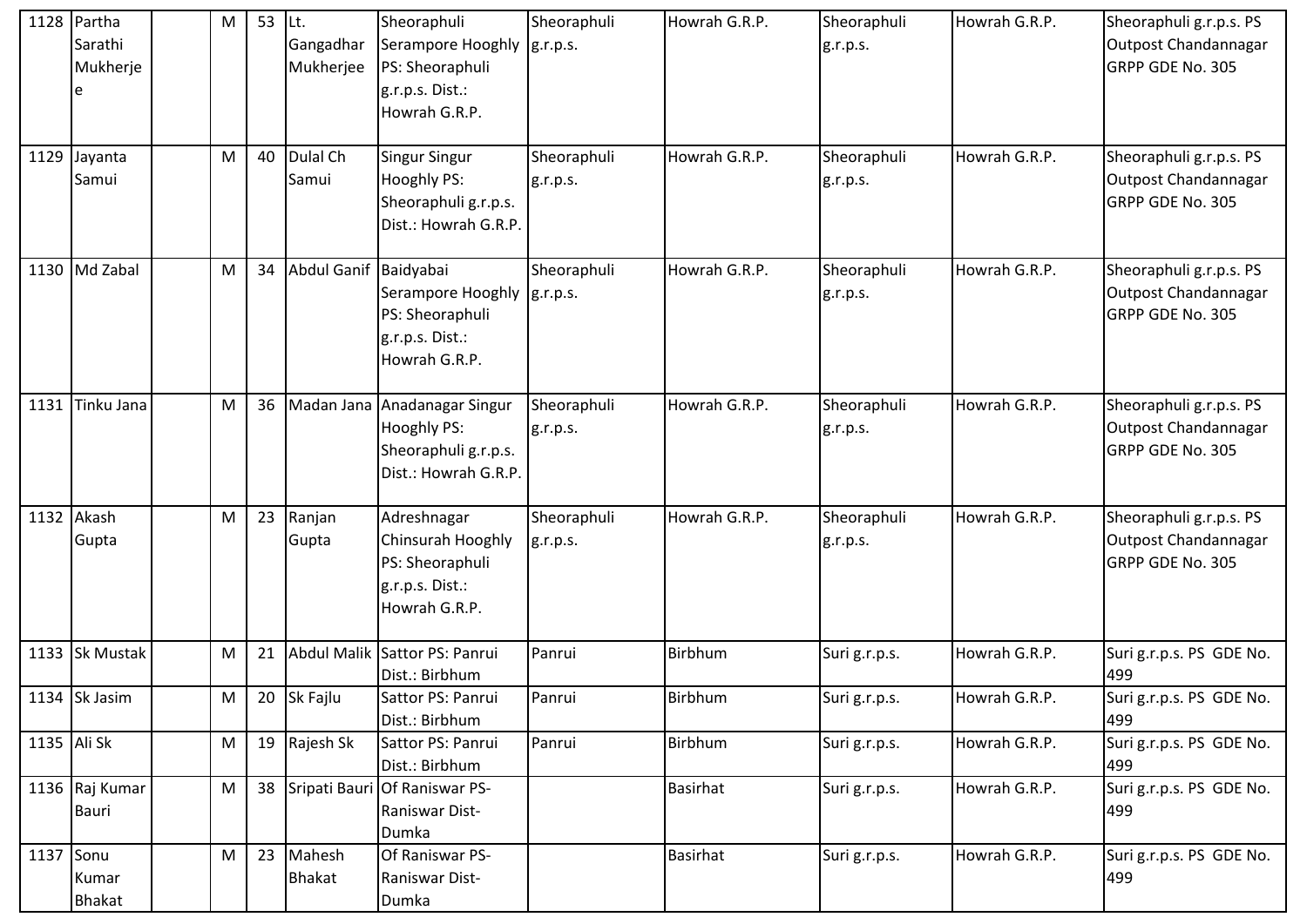| $1138$ Ratan | Maji                    | M         | 22 | Mongla<br>Maji        | Bhedia PS: Ausgram Ausgram<br>Dist.: Purba                            |            | Purba Burdwan   | Suri g.r.p.s. | Howrah G.R.P.                           | Suri g.r.p.s. PS GDE No.<br>499 |
|--------------|-------------------------|-----------|----|-----------------------|-----------------------------------------------------------------------|------------|-----------------|---------------|-----------------------------------------|---------------------------------|
|              | 1139 Somnath<br>Maji    | M         | 20 | Jogu Maji             | Burdwan<br>Bhedia PS: Ausgram Ausgram<br>Dist.: Purba<br>Burdwan      |            | Purba Burdwan   | Suri g.r.p.s. | Howrah G.R.P.                           | Suri g.r.p.s. PS GDE No.<br>499 |
|              | 1140 Sajir Sk           | М         | 20 | Raj Kumar<br>Sk       | Bhedia PS: Ausgram   Ausgram<br>Dist.: Purba<br>Burdwan               |            | Purba Burdwan   | Suri g.r.p.s. | Howrah G.R.P.                           | Suri g.r.p.s. PS GDE No.<br>499 |
|              | 1141 Jiba Patil         | M         | 34 | <b>Bika Patil</b>     | Of Jalgaon PS-<br>Jalgaon Dist-Jalgaon                                |            | <b>Basirhat</b> | Suri g.r.p.s. | Howrah G.R.P.                           | Suri g.r.p.s. PS GDE No.<br>501 |
|              | 1142 Bonod Sk           | M         | 32 | <b>Kousar Sk</b>      | <b>Berhampur PS:</b><br>Berhampore Dist.:<br>Murshidabad              | Berhampore | Murshidabad     | Suri g.r.p.s. | Howrah G.R.P.                           | Suri g.r.p.s. PS GDE No.<br>501 |
| 1143 Md.     | Chand                   |           |    | Md. Nashir            | 1/C, Biled Fid Lane<br>Topsia Kolkata -39                             |            | <b>Basirhat</b> | Bally         | <b>Howrah Police</b><br>Commissionerate | Bally PS GDE No. 852            |
|              | 1144 Ramen<br>Ghosh     |           |    | Sukdev<br>Ghosh       | Palashi<br>Para, Palashipara, Na<br>dia                               |            | <b>Basirhat</b> | <b>Bally</b>  | <b>Howrah Police</b><br>Commissionerate | Bally PS GDE No. 886            |
|              | 1145 Gopal<br>Ghosh     |           |    | Basudev<br>Ghosh      | Palashi Para<br>Palashipara Nadia                                     |            | <b>Basirhat</b> | Bally         | <b>Howrah Police</b><br>Commissionerate | Bally PS GDE No. 886            |
|              | 1146 Prasun<br>Das      | M         | 27 | Das                   | Buddhodeb 824 Sarat Chatterjee<br>Road, PS<br>Chatterjeehat,<br>Howra |            | <b>Basirhat</b> | Chatterjeehat | <b>Howrah Police</b><br>Commissionerate | Chatterjeehat PS GDE<br>No. 729 |
|              | 1147 Sanjib<br>Sarkar   | M         | 30 | Lt Barun<br>Sarkar    | 796/4 Sarat<br>Chatterjee Road, PS<br>Chatterjeehat, How              |            | Basirhat        | Chatterjeehat | <b>Howrah Police</b><br>Commissionerate | Chatterjeehat PS GDE<br>No. 729 |
|              | 1148 Sanjay<br>Banerjee | M         | 26 | Lt Subhas<br>Banerjee | 2/4/1 Bholanath<br>Nandi Lane, PS<br>Chatterjeehat, Howr              |            | <b>Basirhat</b> | Chatterjeehat | Howrah Police<br>Commissionerate        | Chatterjeehat PS GDE<br>No. 729 |
|              | 1149 Hasubur<br>Rahaman | ${\sf M}$ | 20 | Nasir Ali             | Domjur, Howrah                                                        |            | <b>Basirhat</b> | Chatterjeehat | <b>Howrah Police</b><br>Commissionerate | Chatterjeehat PS GDE<br>No. 767 |
|              | 1150 Sk Akhirul         | M         | 25 |                       | Sk Haidar Ali Domjur, Howrah                                          |            | <b>Basirhat</b> | Chatterjeehat | Howrah Police<br>Commissionerate        | Chatterjeehat PS GDE<br>No. 767 |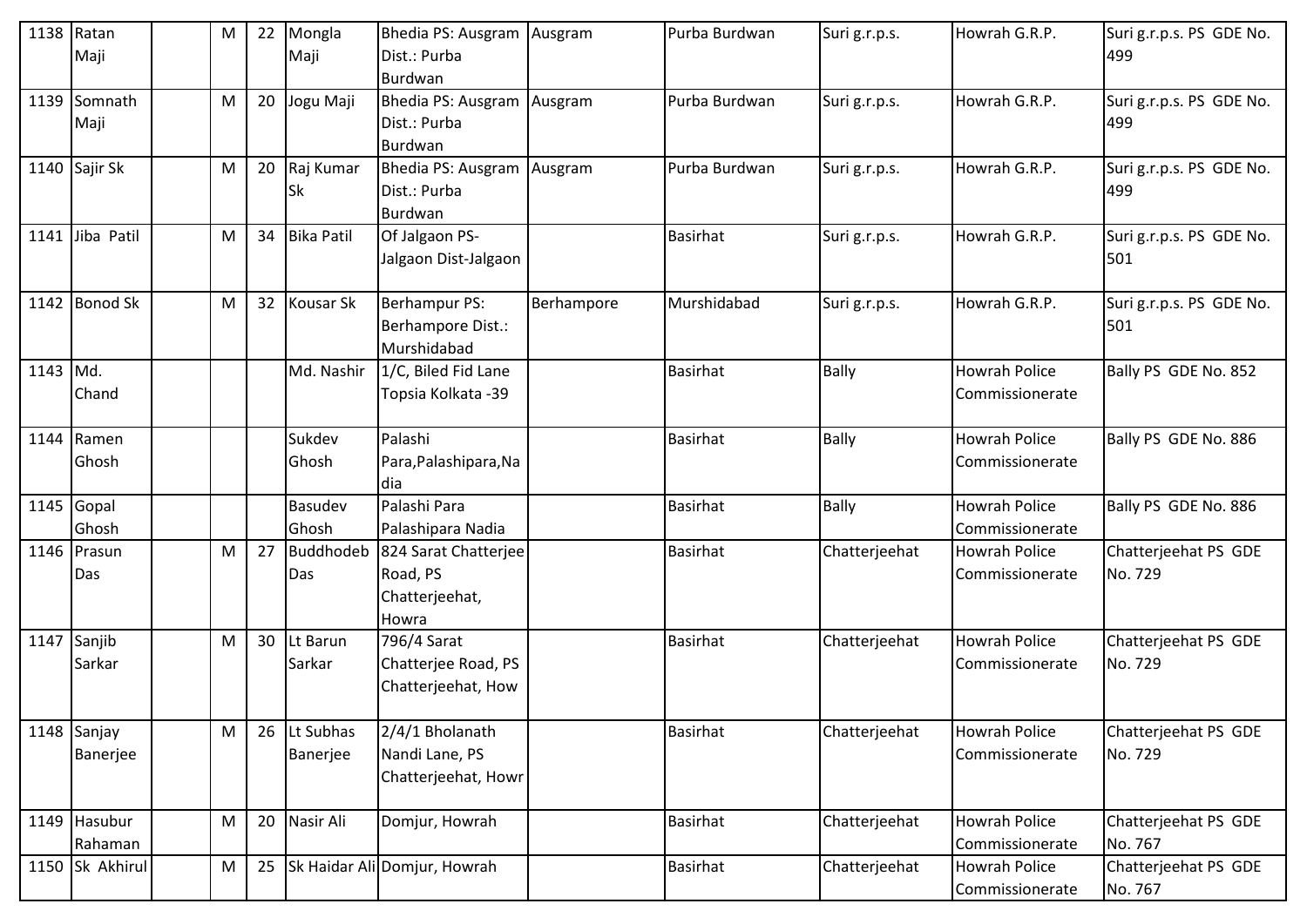|            | 1151 Sk Najmul           | M | 20 | <b>Sk Faruk</b><br>Hossain | Domjur, Howrah                                                                                     |                 | <b>Basirhat</b>                                | Chatterjeehat | <b>Howrah Police</b><br>Commissionerate   | Chatterjeehat PS GDE<br>No. 767 |
|------------|--------------------------|---|----|----------------------------|----------------------------------------------------------------------------------------------------|-----------------|------------------------------------------------|---------------|-------------------------------------------|---------------------------------|
|            | 1152 Md Sahil            | M | 18 | Md                         | 496 GT Road, PS<br>Sahabuddin Shibpur, Howrah                                                      |                 | <b>Basirhat</b>                                | Chatterjeehat | <b>Howrah Police</b><br>Commissionerate   | Chatterjeehat PS GDE<br>No. 767 |
|            | 1153 Sk Injamul<br>Haque | M | 26 | <b>Sk Manjul</b><br>Haque  | Thanamakua,<br>Bakultala, PS<br>Sankrai, Howrah                                                    |                 | <b>Basirhat</b>                                | Chatterjeehat | <b>Howrah Police</b><br>Commissionerate   | Chatterjeehat PS GDE<br>No. 770 |
|            | 1154 Saddam<br>Laskar    | М | 26 | Lt Abdul<br>Latif Laskar   | Thanamakua,<br>Bakultala, PS<br>Sankrai, Howrah                                                    |                 | <b>Basirhat</b>                                | Chatterjeehat | <b>Howrah Police</b><br>Commissionerate   | Chatterjeehat PS GDE<br>No. 770 |
|            | 1155 Kamal<br>Laskar     | M | 26 | Sarafuddin<br>Laskar       | Thanamakua,<br>Bakultala, PS<br>Sankrai, Howrah                                                    |                 | <b>Basirhat</b>                                | Chatterjeehat | <b>Howrah Police</b><br>Commissionerate   | Chatterjeehat PS GDE<br>No. 770 |
| 1156 Zaid  | Hossain                  | М | 18 | Aktar<br>Hossain           | 496 GT Road, PS<br>Shibpur, Howrah                                                                 |                 | <b>Basirhat</b>                                | Chatterjeehat | <b>Howrah Police</b><br>Commissionerate   | Chatterjeehat PS GDE<br>No. 771 |
| 1157 Waiz  | Hossain                  | M | 18 | Aktar<br>Hossain           | 496 GT Road, PS<br>Shibpur, Howrah                                                                 |                 | <b>Basirhat</b>                                | Chatterjeehat | <b>Howrah Police</b><br>Commissionerate   | Chatterjeehat PS GDE<br>No. 771 |
| 1158 Tarak | Halder                   | M | 30 | ILt.<br>Mohadev<br>Halder  | PS: Dasnagar Dist.:<br><b>Howrah Police</b><br>Commissionerate                                     | Dasnagar        | <b>Howrah Police</b><br><b>Commissionerate</b> | Dasnagar      | <b>Howrah Police</b><br>l Commissionerate | Dasnagar PS GDE No.<br>724      |
| 1159       | Umesh<br>Bhowmik         | М | 33 | Santosh<br>Bhowmik         | PS: Dasnagar Dist.:<br><b>Howrah Police</b><br>Commissionerate                                     | Dasnagar        | <b>Howrah Police</b><br>Commissionerate        | Dasnagar      | <b>Howrah Police</b><br>Commissionerate   | Dasnagar PS GDE No.<br>724      |
|            | 1160 Sukumar<br>Rakshit  | M | 50 | Rakshit                    | Lt. Gobinda South Jhapordah PS: Domjur<br>Domjur Dist.:<br><b>Howrah Police</b><br>Commissionerate |                 | <b>Howrah Police</b><br>Commissionerate        | Domjur        | <b>Howrah Police</b><br>Commissionerate   | Domjur PS GDE No. 935           |
|            | 1161 Sukumar<br>Kanrar   | M |    | Kanrar                     | 52 Lt. Paritosh Laxmanpur PS:<br>Domjur Dist.:<br>Howrah Police<br>Commissionerate                 | Domjur          | <b>Howrah Police</b><br>Commissionerate        | Domjur        | <b>Howrah Police</b><br>Commissionerate   | Domjur PS GDE No. 935           |
|            | 1162 Ramesh<br>Naskar    | М | 28 | Lt.<br>Khudiram<br>Naskar  | Santoshpur PS:<br>Jagatballavpore<br>Dist.: Howrah Rural                                           | Jagatballavpore | <b>Howrah Rural</b>                            | Domjur        | <b>Howrah Police</b><br>Commissionerate   | Domjur PS GDE No. 935           |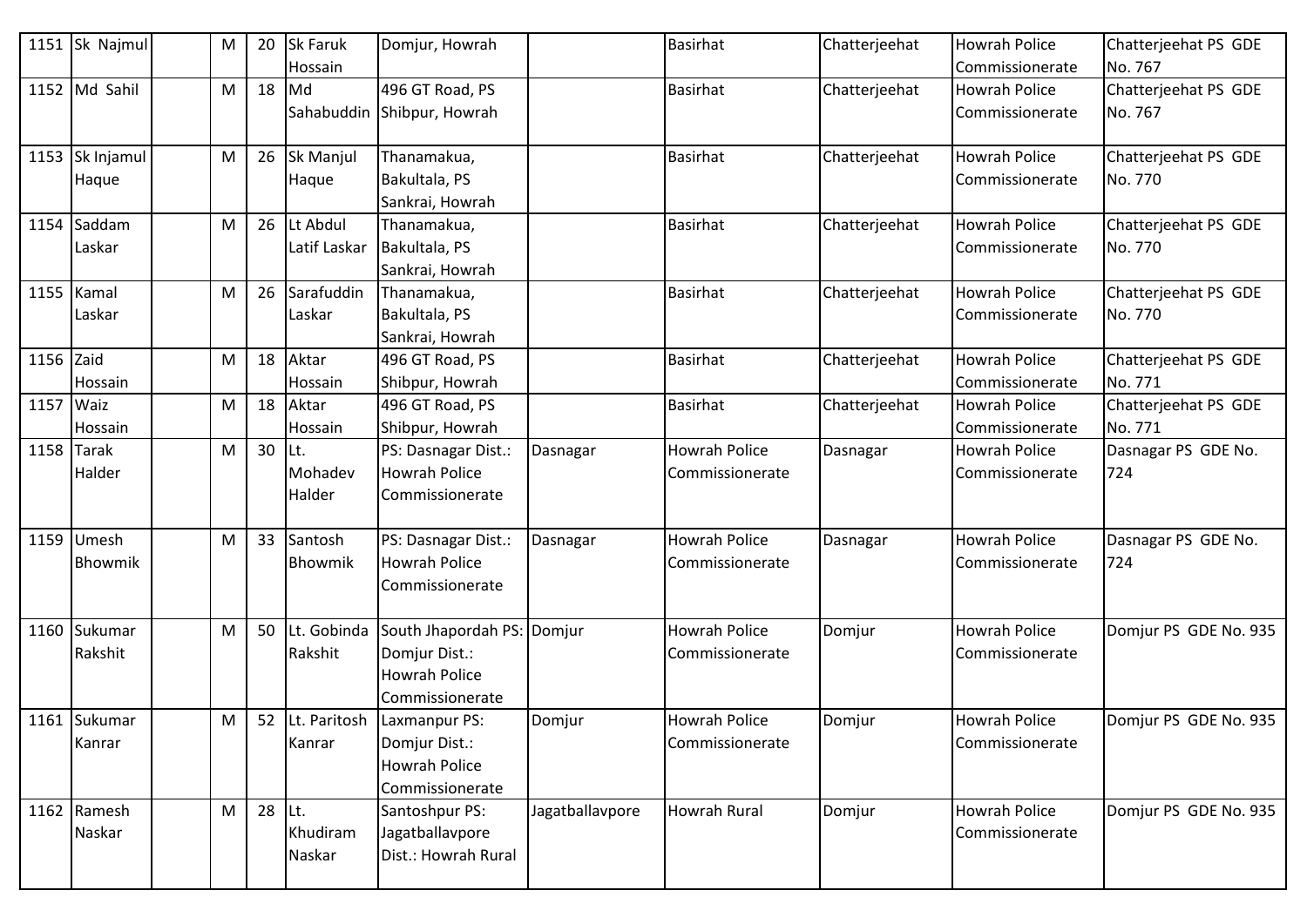| 1163 | Hemanta<br>Ghorai             | M | 26 | Kanai<br>Ghorai              | Kanaidanga PS:<br>Domjur Dist.:<br><b>Howrah Police</b><br>Commissionerate                  | Domjur | <b>Howrah Police</b><br>Commissionerate | Domjur   | <b>Howrah Police</b><br>Commissionerate | Domjur PS GDE No. 935       |
|------|-------------------------------|---|----|------------------------------|---------------------------------------------------------------------------------------------|--------|-----------------------------------------|----------|-----------------------------------------|-----------------------------|
|      | 1164 Pijush<br><b>Dhar</b>    | M | 42 | Lt. Balai<br>Dhar            | Keshabpur PS:<br>Domjur Dist.:<br><b>Howrah Police</b><br>Commissionerate                   | Domjur | <b>Howrah Police</b><br>Commissionerate | Domjur   | <b>Howrah Police</b><br>Commissionerate | Domjur PS GDE No. 935       |
| 1165 | Sandip<br>Samanta             | M |    | Lt.<br>Joyprakash<br>Samanta | Keshabpur PS:<br>Domjur Dist.:<br><b>Howrah Police</b><br>Commissionerate                   | Domjur | <b>Howrah Police</b><br>Commissionerate | Domjur   | <b>Howrah Police</b><br>Commissionerate | Domjur PS GDE No. 935       |
| 1166 | Ganesh<br>Gupta               | M | 25 | Lt.<br>Joyprakash<br>Gupta   | Bankra Dotola more Domjur<br>PS: Domjur Dist.:<br><b>Howrah Police</b><br>l Commissionerate |        | <b>Howrah Police</b><br>Commissionerate | Domjur   | <b>Howrah Police</b><br>Commissionerate | Domjur PS GDE No. 394       |
| 1167 | Ravi<br>Kumar<br>Roy          |   |    | Roy                          | Lt Basish Lal 6/C, Tollygunj Road<br>Tollygunj Kolkata                                      |        | <b>Basirhat</b>                         | Golabari | <b>Howrah Police</b><br>Commissionerate | Golabari PS GDE No.<br>1146 |
| 1168 | Sumanta<br>Purkait            |   |    | <b>Bablu</b><br>Purkait      | Kotipota Gopalnagar<br>Narendrapur 24 Pgs<br>(S)                                            |        | <b>Basirhat</b>                         | Golabari | <b>Howrah Police</b><br>Commissionerate | Golabari PS GDE No.<br>1146 |
| 1169 | Sonia<br>Parveen              | F |    | $D/O$ Lal<br>Chand Mir       | Bankra,<br>jamadarpara<br>Domjur Howrah                                                     |        | <b>Basirhat</b>                         | Golabari | <b>Howrah Police</b><br>Commissionerate | Golabari PS GDE No.<br>1146 |
|      | 1170 Radhe<br>Shaym<br>Pandey | M |    | Lt Srikant<br>Pandey         | Khash katgarh<br>karaodi Sultanpur,<br>UP                                                   |        | <b>Basirhat</b>                         | Golabari | <b>Howrah Police</b><br>Commissionerate | Golabari PS GDE No.<br>1165 |
|      | 1171 Stayanath<br>Tiwary      | M |    | Lt Ram<br>Surman<br>Tiwary   | Khash katgarh<br>karaodi Sultanpur,<br>UP                                                   |        | <b>Basirhat</b>                         | Golabari | <b>Howrah Police</b><br>Commissionerate | Golabari PS GDE No.<br>1165 |
|      | 1172 Ranjan<br>Kumar          | M |    | Sudhir Kr<br>Singh           | Kasari Chawk Fulbari<br>Patna, Bihar                                                        |        | <b>Basirhat</b>                         | Golabari | <b>Howrah Police</b><br>Commissionerate | Golabari PS GDE No.<br>1165 |
|      | 1173 Md Gaffar                | M |    | Lt Md Jalil                  | 318, Belilious Road<br>Howrah Howrah                                                        |        | <b>Basirhat</b>                         | Golabari | <b>Howrah Police</b><br>Commissionerate | Golabari PS GDE No.<br>1165 |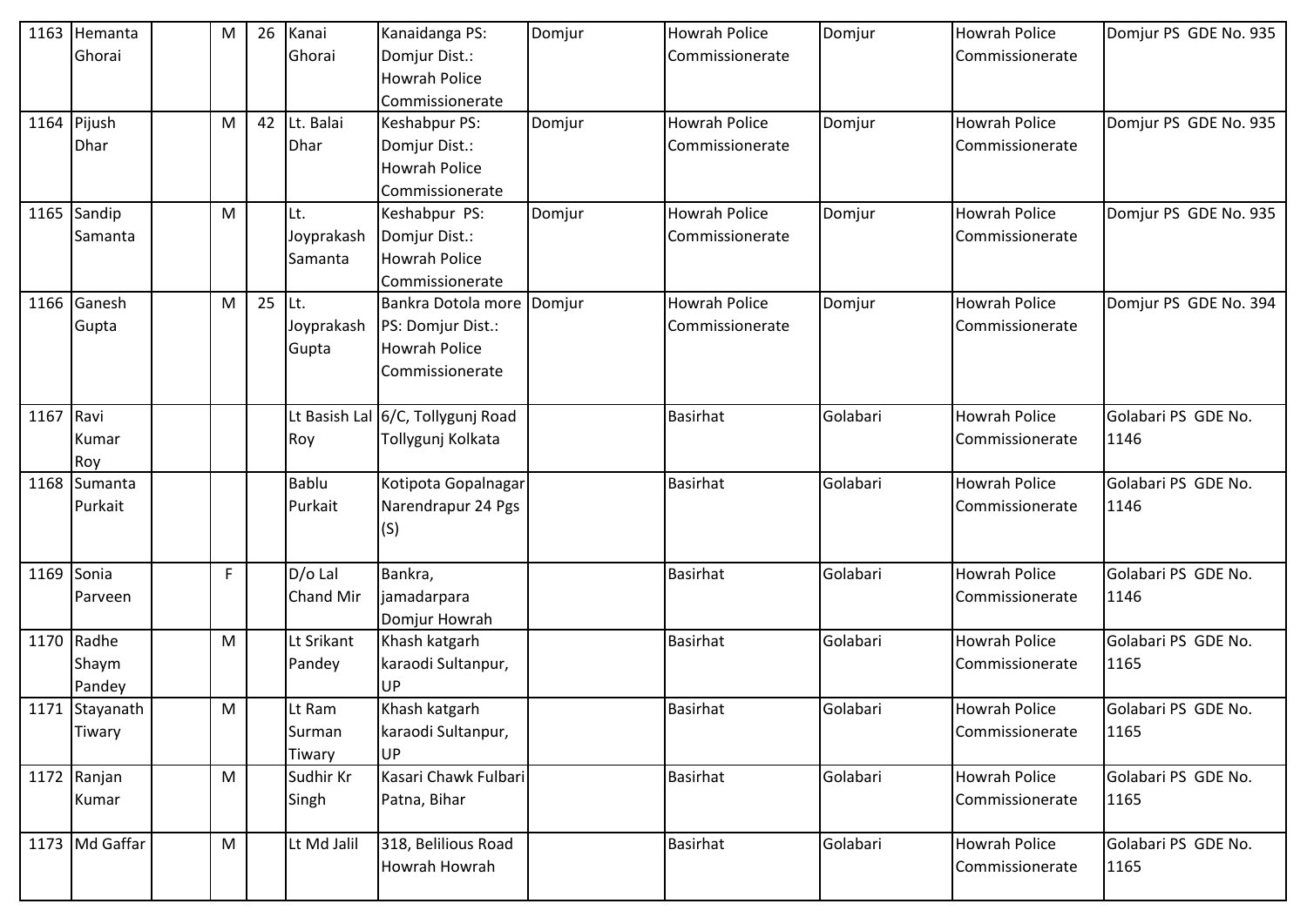|             | 1174 Santosh    | M |    | Lt Baiyani         | 318, Belilious Road              | <b>Basirhat</b> | Golabari | <b>Howrah Police</b> | Golabari PS GDE No. |
|-------------|-----------------|---|----|--------------------|----------------------------------|-----------------|----------|----------------------|---------------------|
|             | Shah            |   |    | Shah               | <b>Howrah Howrah</b>             |                 |          | Commissionerate      | 1165                |
|             | 1175 Subodh     | M |    | Sri Chandan        | Sahapur Fatehpur                 | <b>Basirhat</b> | Golabari | <b>Howrah Police</b> | Golabari PS GDE No. |
|             | Mahato          |   |    | Mahato             | Baishali, BR                     |                 |          | Commissionerate      | 1165                |
|             | 1176 Anand      | M |    |                    | Ghanshyam Lakhipatar Digboi      | <b>Basirhat</b> | Golabari | <b>Howrah Police</b> | Golabari PS GDE No. |
|             | Thapa           |   |    | Thapa              | Tinsukhiya, Assam                |                 |          | Commissionerate      | 1165                |
| 1177 Dev    |                 | M |    | Bhopal             | Lakhipatar Digboi                | <b>Basirhat</b> | Golabari | <b>Howrah Police</b> | Golabari PS GDE No. |
|             | Kumar           |   |    | Thapa              | Tinsukhiya, Assam                |                 |          | Commissionerate      | 1165                |
|             | Thapa           |   |    |                    |                                  |                 |          |                      |                     |
|             | 1178 Md Nasrul  | M |    | Md Safi            | Kowari Yaini                     | <b>Basirhat</b> | Golabari | <b>Howrah Police</b> | Golabari PS GDE No. |
|             |                 |   |    |                    | Samstipur, BR                    |                 |          | Commissionerate      | 1165                |
|             | 1179 Ganesh     | M |    | Gopeswar           | 157/A, Landli Soldli             | <b>Basirhat</b> | Golabari | <b>Howrah Police</b> | Golabari PS GDE No. |
|             | Khatik          |   |    | Khatik             | Bowbazar Kolkata                 |                 |          | Commissionerate      | 1165                |
| 1180 Sanjit |                 | M |    | Lt Ram             | 157/A, Landli Soldli             | <b>Basirhat</b> | Golabari | <b>Howrah Police</b> | Golabari PS GDE No. |
|             | Kumar Giri      |   |    | <b>Bihari Giri</b> | Bowbazar Kolkata                 |                 |          | Commissionerate      | 1165                |
|             | 1181 Dipak Giri | M |    |                    | Labal Kumar 157/A, Landli Soldli | Basirhat        | Golabari | <b>Howrah Police</b> | Golabari PS GDE No. |
|             |                 |   |    | Giri               | Bowbazar Kolkata                 |                 |          | Commissionerate      | 1165                |
|             | 1182 Abhijitj   | M |    | Lt Bhanu           | Durganagar, Badra                | <b>Basirhat</b> | Golabari | <b>Howrah Police</b> | Golabari PS GDE No. |
|             | Saha            |   |    |                    | Ranjan Saha Dumdum Kolkata       |                 |          | Commissionerate      | 1165                |
|             | 1183 Md. Juber  | M | 18 | Md. Basir          | 57, Bashiruddin                  | <b>Basirhat</b> | Howrah   | <b>Howrah Police</b> | Howrah PS GDE No.   |
|             |                 |   |    |                    | Munshi Lane, PS &                |                 |          | Commissionerate      | 1185                |
|             |                 |   |    |                    | Dist. Howrah                     |                 |          |                      |                     |
|             | 1184 Md. Kaif   | M | 20 | Md. Sultan         | 56, Bashiruddin                  | <b>Basirhat</b> | Howrah   | <b>Howrah Police</b> | Howrah PS GDE No.   |
|             |                 |   |    |                    | Munshi Lane, PS &                |                 |          | Commissionerate      | 1185                |
|             |                 |   |    |                    | Dist. Howrah                     |                 |          |                      |                     |
| 1185 Amir   |                 | M |    | 38 Lt. Talack      | 49, Balticori                    | Basirhat        | Howrah   | <b>Howrah Police</b> | Howrah PS GDE No.   |
|             | Shaw            |   |    | Shaw               | Naskarpara, PS                   |                 |          | Commissionerate      | 1185                |
|             |                 |   |    |                    | Dasnagar, Dist.                  |                 |          |                      |                     |
|             |                 |   |    |                    | Howra                            |                 |          |                      |                     |
| 1186 Md.    |                 | M | 18 | Md. Zahid          | 56, Bashiruddin                  | <b>Basirhat</b> | Howrah   | <b>Howrah Police</b> | Howrah PS GDE No.   |
|             | Kurshid         |   |    |                    | Munshi Lane, PS &                |                 |          | Commissionerate      | 1185                |
|             |                 |   |    |                    | Dist. Howrah                     |                 |          |                      |                     |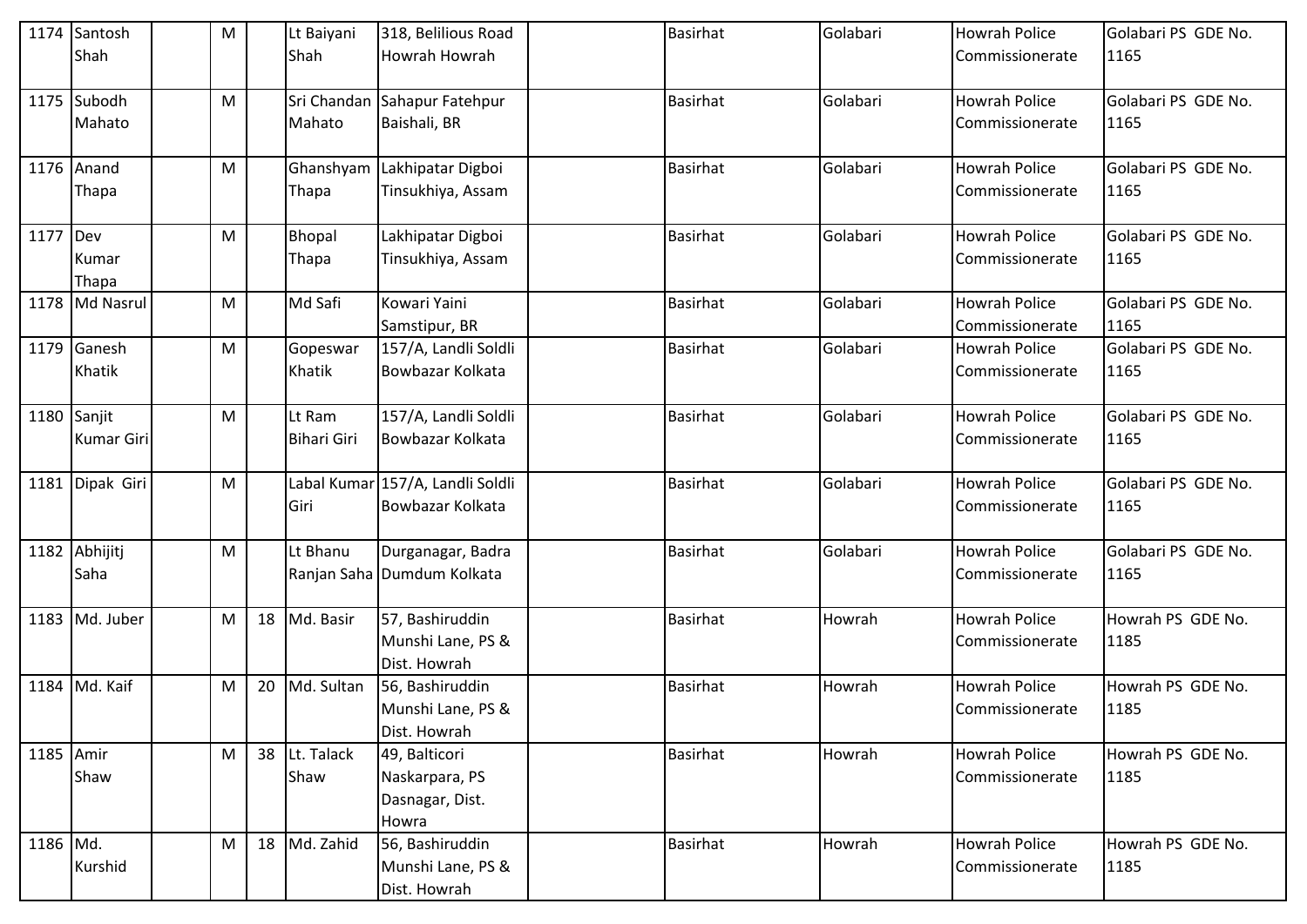| 1187       | Asim Khan                         | M | 18 |                          | Amjad Khan 12, Hamid Munshi<br>Lane, PS & Dist.<br>Howrah       |                | <b>Basirhat</b>                         | Howrah         | <b>Howrah Police</b><br>Commissionerate   | Howrah PS GDE No.<br>1185        |
|------------|-----------------------------------|---|----|--------------------------|-----------------------------------------------------------------|----------------|-----------------------------------------|----------------|-------------------------------------------|----------------------------------|
| 1188 Md.   | Washim                            | M | 18 | Md. Idrish               | 36, Jola Para Lane,<br>PS & Dist. Howrah                        |                | <b>Basirhat</b>                         | Howrah         | <b>Howrah Police</b><br>Commissionerate   | Howrah PS GDE No.<br>1185        |
| 1189 Kachi | Lahar                             | M | 35 | Ramlal<br>Laskar         | 61, Fort Glaster,, PS<br>Bowria, Dist Howrah                    |                | Basirhat                                | Howrah         | <b>Howrah Police</b><br>Commissionerate   | Howrah PS GDE No.<br>1185        |
|            | 1190 Subrata<br>Bhattacha<br>rjee | M | 24 | Babu<br>ee               | 84, Bon Bihari Bose<br>Bhattacharj Road, PS & Dist.<br>Howrah   |                | Basirhat                                | Howrah         | <b>Howrah Police</b><br>Commissionerate   | Howrah PS GDE No.<br>1185        |
| 1191 Anup  | Kharwar                           | M | 25 | Jitendra<br>Kharwar      | 2, Shyam Sallane, PS<br>Barabazar, Kolkata                      |                | Basirhat                                | Liluah         | <b>Howrah Police</b><br>Commissionerate   | Liluah PS GDE No. 918            |
| 1192 Netai | Mondal                            | M | 35 | Lt Bharat<br>Mondal      | 50/B, Railway<br>Quarter,<br>Bamungachi, PS<br>Liluah Howra     |                | Basirhat                                | Liluah         | <b>Howrah Police</b><br>Commissionerate   | Liluah PS GDE No. 562            |
| 1193 Sanju | Naskar                            | M | 28 | Bablu<br>Naskar          | Kona Sitalatala, PS<br>Liluah Howrah                            |                | Basirhat                                | Liluah         | <b>Howrah Police</b><br>l Commissionerate | Liluah PS GDE No. 966            |
|            | 1194 Hiru Das                     | M | 40 | Lt Madan<br>Mohan Das    | Lt Madan Mohan<br>Das Kona Sitalatala,<br><b>PS Liluah Howr</b> |                | Basirhat                                | Liluah         | <b>Howrah Police</b><br>Commissionerate   | Liluah PS GDE No. 966            |
|            | 1195 Sukumar<br>Sasmal            | M | 25 | Umesh<br>Sasmal          | Majherhat<br>Natunpara, PS Liluah<br>Howrah                     |                | Basirhat                                | Liluah         | <b>Howrah Police</b><br>Commissionerate   | Liluah PS GDE No. 288            |
|            | 1196 Mrinal<br>Kundu              | M | 34 | Ajit Kundu               | Chamrail,<br>Dakshinpara, PS<br>Liluah Howrah                   |                | Basirhat                                | Liluah         | <b>Howrah Police</b><br>Commissionerate   | Liluah PS GDE No. 288            |
|            | 1197 Krishnand<br>u Bar           | M |    | 20 Naba Bar              | Majherhat<br>Natunpara, PS Liluah<br>Howrah                     |                | <b>Basirhat</b>                         | Liluah         | <b>Howrah Police</b><br>Commissionerate   | Liluah PS GDE No. 288            |
|            | 1198 Avrajoti<br>Dutta            | M | 37 | Prabir<br>Kumar<br>Dutta | PS: Malipanchghara<br>Dist.: Howrah Police<br>Commissionerate   | Malipanchghara | <b>Howrah Police</b><br>Commissionerate | Malipanchghara | <b>Howrah Police</b><br>Commissionerate   | Malipanchghara PS GDE<br>No. 783 |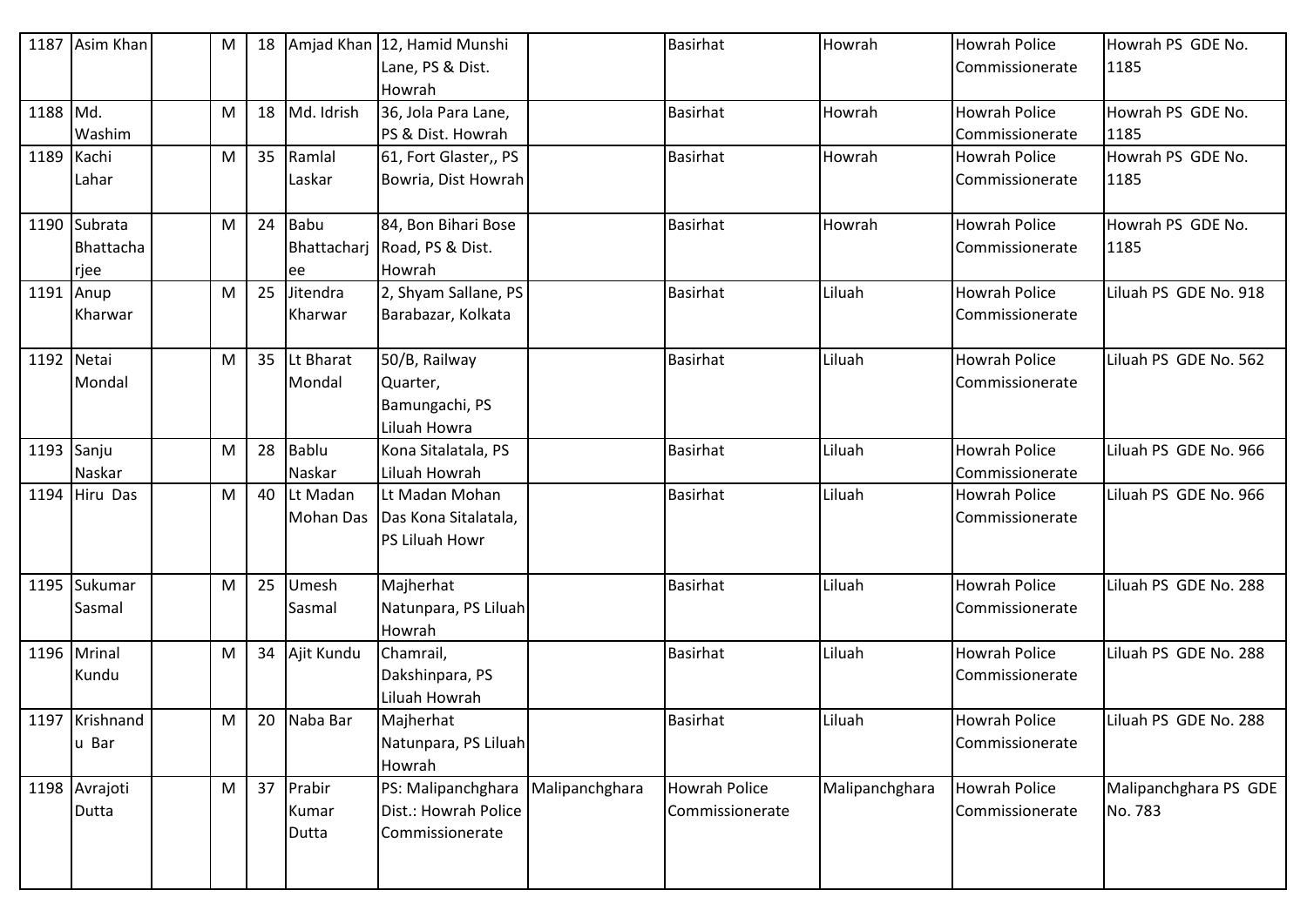| 1199      | <b>Tapas</b><br>Hazra          | M | 32 | Amal Hazra             | PS: Malipanchghara   Malipanchghara<br>Dist.: Howrah Police<br>Commissionerate                               |                | <b>Howrah Police</b><br>Commissionerate       | Malipanchghara | <b>Howrah Police</b><br>Commissionerate | Malipanchghara PS GDE<br>No. 783 |
|-----------|--------------------------------|---|----|------------------------|--------------------------------------------------------------------------------------------------------------|----------------|-----------------------------------------------|----------------|-----------------------------------------|----------------------------------|
|           | 1200 Pika Dutta                | М | 47 | Dutta                  | Narayan Ch   PS: Malipanchghara<br>Dist.: Howrah Police<br>Commissionerate                                   | Malipanchghara | <b>Howrah Police</b><br>Commissionerate       | Malipanchghara | <b>Howrah Police</b><br>Commissionerate | Malipanchghara PS GDE<br>No. 783 |
| 1201 Uday | Pandit                         | M | 30 | Rajendar<br>Pandit     | PS: Asansole north<br>Dist.: Asansol<br>Durgapur Police<br>Commissionerate                                   | Asansole north | Asansol Durgapur<br>Police<br>Commissionerate | Malipanchghara | <b>Howrah Police</b><br>Commissionerate | Malipanchghara PS GDE<br>No. 783 |
|           | 1202 Raghubir<br>Pandit        | М | 38 | Ram Sonai<br>Pandit    | Vill-Asroli, PO Eata,<br>PS Eata, Uttar<br>Pradesh                                                           |                | <b>Basirhat</b>                               | Malipanchghara | <b>Howrah Police</b><br>Commissionerate | Malipanchghara PS GDE<br>No. 783 |
|           | 1203 Chandi<br>Patar           | M | 45 | <b>Bankim</b><br>Patar | Chirakuti PS:<br>Sankrail Dist.:<br>Jhargram                                                                 | Sankrail       | Jhargram                                      | Sankrail       | Jhargram                                | Sankrail PS GDE No. 557          |
|           | 1204 Sk Laltu                  | M | 38 | Lt. Sk<br>Mujibor      | Nalpur Sankrail Dis-<br>Howrah. PS: Sankrail<br>Dist.: Howrah Police<br>Commissionerate                      | Sankrail       | <b>Howrah Police</b><br>Commissionerate       | Sankrail       | <b>Howrah Police</b><br>Commissionerate | Sankrail PS GDE No. 575          |
|           | 1205 Pijus Das                 | M | 30 | Jiban Das              | Nimtala Sankrail<br>Howrah PS: Sankrail<br>Dist.: Howrah Police<br>Commissionerate                           | Sankrail       | <b>Howrah Police</b><br>Commissionerate       | Sankrail       | <b>Howrah Police</b><br>Commissionerate | Sankrail PS GDE No. 520          |
|           | 1206 Sudhir<br>Singh<br>Sardar | M | 21 | Sahadeb                | Mambazar<br>Singh Sardar Jharbagda Purulia<br>PS: Sankrail Dist.:<br><b>Howrah Police</b><br>Commissionerate | Sankrail       | <b>Howrah Police</b><br>Commissionerate       | Sankrail       | <b>Howrah Police</b><br>Commissionerate | Sankrail PS GDE No. 567          |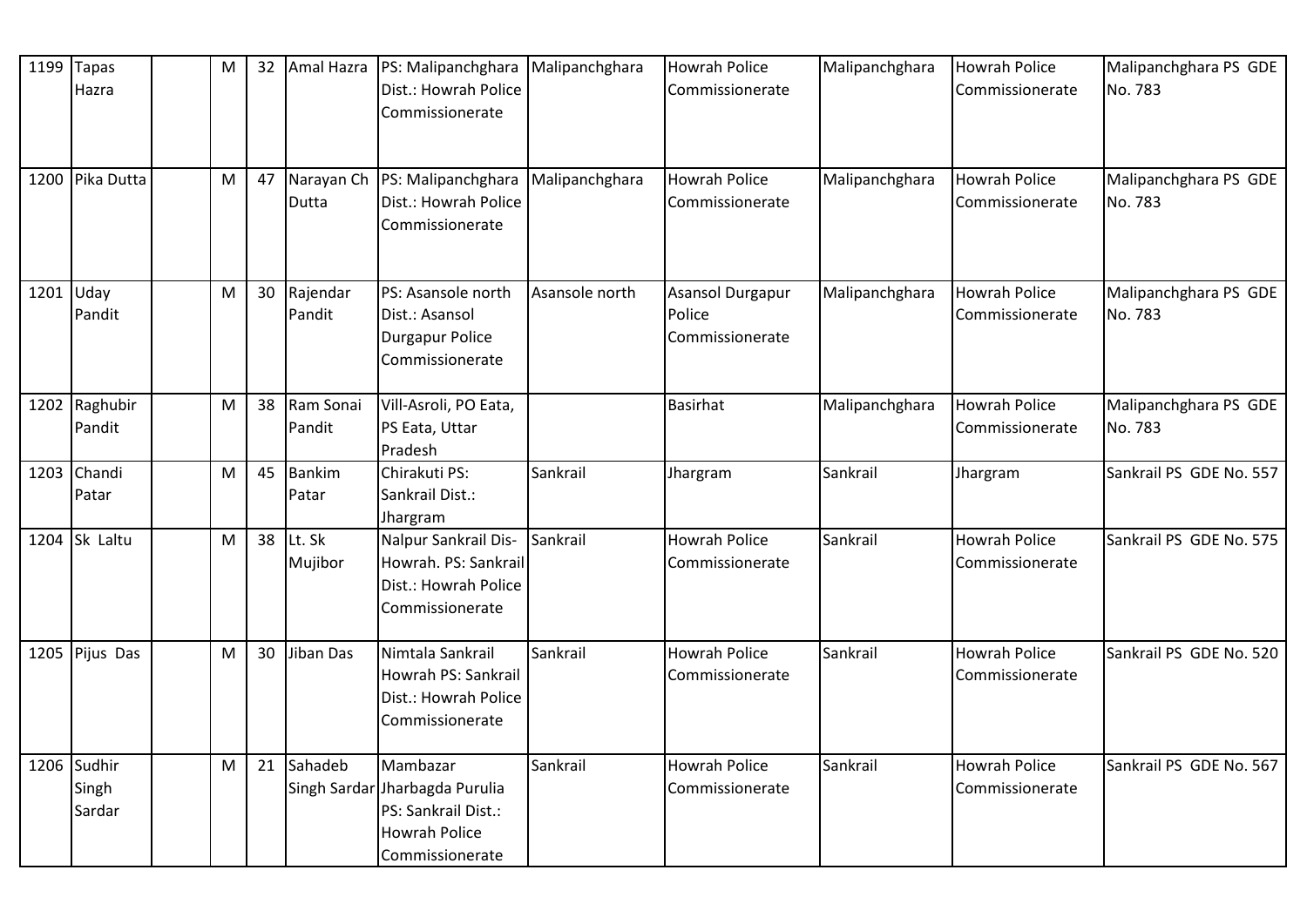|            | 1207 Nimai<br>Mahato<br>1208 Mithu | M<br>M | 45<br>38 | Lali Mahato Ramibadh | HetaBathar Bankura<br>PS: Sankrail Dist.:<br><b>Howrah Police</b><br>Commissionerate<br>Gopal Singh Dhulagarh Jalan | Sankrail<br>Sankrail | <b>Howrah Police</b><br>Commissionerate<br><b>Howrah Police</b> | Sankrail<br>Sankrail | Howrah Police<br>Commissionerate<br><b>Howrah Police</b> | Sankrail PS GDE No. 567<br>Sankrail PS GDE No. 442 |
|------------|------------------------------------|--------|----------|----------------------|---------------------------------------------------------------------------------------------------------------------|----------------------|-----------------------------------------------------------------|----------------------|----------------------------------------------------------|----------------------------------------------------|
|            | Singh                              |        |          |                      | Complex Sankrail<br>Dis-Howrah. PS:<br>Sankrail Dist.:<br><b>Howrah Police</b><br>Commissionerate                   |                      | Commissionerate                                                 |                      | Commissionerate                                          |                                                    |
| 1209 Sujon | Sharma                             | M      | 22       | Lt Agno<br>Sharma    | Do Sankrail Dis-<br>Howrah. PS: Sankrail<br>Dist.: Howrah Police<br>Commissionerate                                 | Sankrail             | <b>Howrah Police</b><br>Commissionerate                         | Sankrail             | <b>Howrah Police</b><br>Commissionerate                  | Sankrail PS GDE No. 442                            |
|            | 1210 Raj Kumar<br>Singh            | M      | 29       | Lt Sudhir<br>Prosad  | Do Sankrail Howrah Sankrail<br>PS: Sankrail Dist.:<br><b>Howrah Police</b><br>Commissionerate                       |                      | <b>Howrah Police</b><br>Commissionerate                         | Sankrail             | <b>Howrah Police</b><br>Commissionerate                  | Sankrail PS GDE No. 442                            |
|            | 1211 Sukun<br>Sharma               | M      | 31       | Lt Subesh<br>Sharma  | Do Sankrail Howrah Sankrail<br>PS: Sankrail Dist.:<br><b>Howrah Police</b><br>Commissionerate                       |                      | <b>Howrah Police</b><br>Commissionerate                         | Sankrail             | <b>Howrah Police</b><br>Commissionerate                  | Sankrail PS GDE No. 442                            |
| 1212 Ram   | Provash                            | M      | 53       | Lt Deb Kr<br>Ram     | Do Sankrail Howrah Sankrail<br>PS: Sankrail Dist.:<br><b>Howrah Police</b><br>Commissionerate                       |                      | <b>Howrah Police</b><br>Commissionerate                         | Sankrail             | <b>Howrah Police</b><br>Commissionerate                  | Sankrail PS GDE No. 442                            |
|            | 1213 Suresh<br>Tirki               | M      | 40       | Sanjib Tirki         | Do Sankrail Howrah Sankrail<br>PS: Sankrail Dist.:<br><b>Howrah Police</b><br>Commissionerate                       |                      | <b>Howrah Police</b><br>Commissionerate                         | Sankrail             | <b>Howrah Police</b><br>Commissionerate                  | Sankrail PS GDE No. 442                            |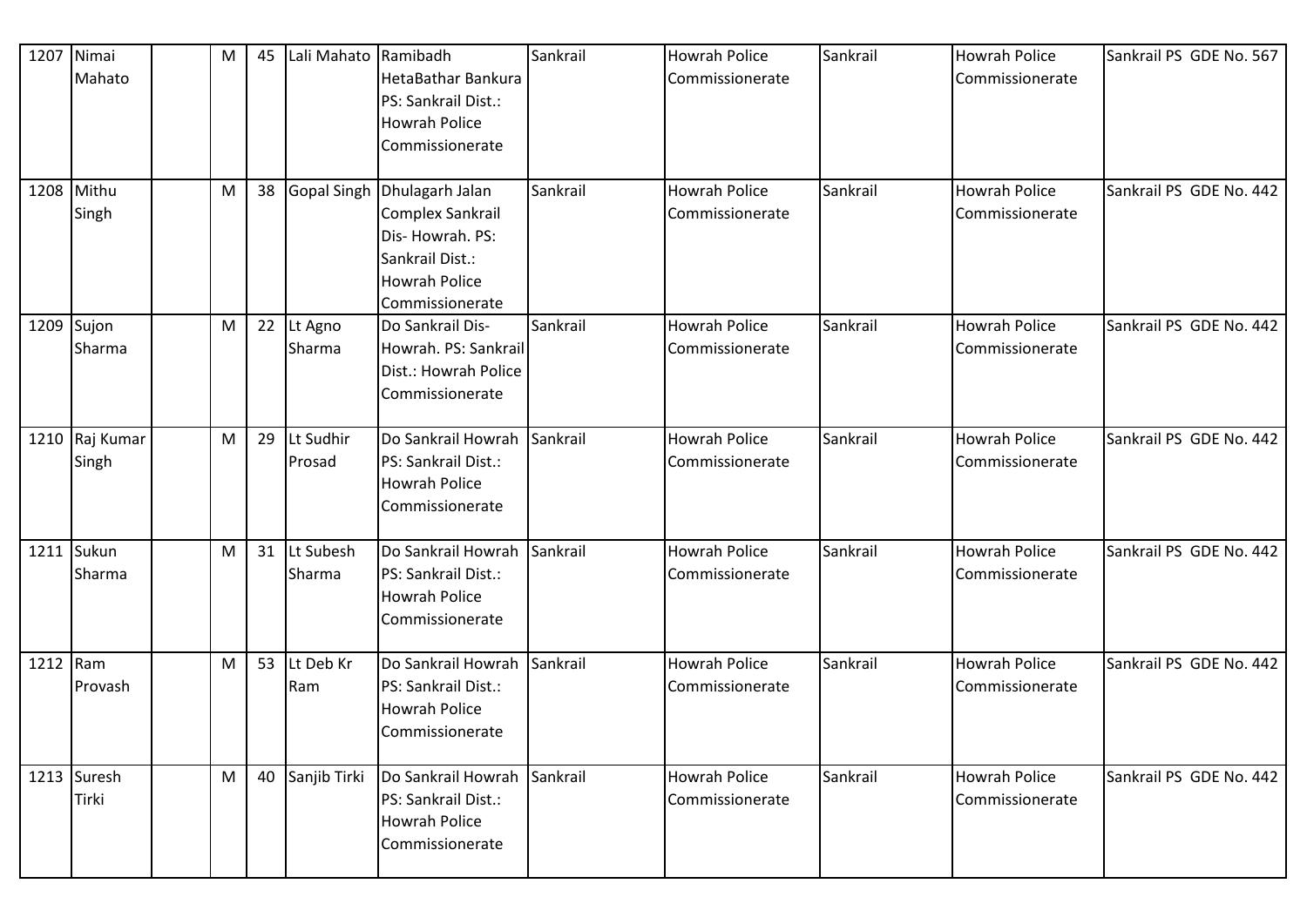| 1214 Pala | Chowhan                   | M | 50 | Lt Kanta<br>Chowhan | Do Sankrail Howrah Sankrail<br>PS: Sankrail Dist.:<br><b>Howrah Police</b><br>Commissionerate                           |                  | <b>Howrah Police</b><br>Commissionerate | Sankrail     | <b>Howrah Police</b><br>Commissionerate | Sankrail PS GDE No. 442        |
|-----------|---------------------------|---|----|---------------------|-------------------------------------------------------------------------------------------------------------------------|------------------|-----------------------------------------|--------------|-----------------------------------------|--------------------------------|
|           | 1215 Sattendra<br>Chowhan | M | 50 | Lt Esri<br>Chowhan  | Do Sankrail Birbhum Sankrail<br>PS: Sankrail Dist.:<br><b>Howrah Police</b><br>Commissionerate                          |                  | <b>Howrah Police</b><br>Commissionerate | Sankrail     | <b>Howrah Police</b><br>Commissionerate | Sankrail PS GDE No. 442        |
|           | 1216 Jasha Ram            | M | 45 | Lt Santa<br>Ram     | Do Sankrail Birbhum Sankrail<br>PS: Sankrail Dist.:<br><b>Howrah Police</b><br>Commissionerate                          |                  | <b>Howrah Police</b><br>Commissionerate | Sankrail     | <b>Howrah Police</b><br>Commissionerate | Sankrail PS GDE No. 442        |
|           | 1217 Prokash<br>Singh     | M | 48 | Lt Sadya<br>Singh   | Do Sankrail Birbhum Sankrail<br>PS: Sankrail Dist.:<br><b>Howrah Police</b><br>Commissionerate                          |                  | <b>Howrah Police</b><br>Commissionerate | Sankrail     | <b>Howrah Police</b><br>Commissionerate | Sankrail PS GDE No. 442        |
|           | 1218 Avijit<br>Kumar      | M | 39 | Santosh<br>Tanti    | Uttar Baksara,<br>Raymond Gate, PS.<br>Santragachi, Howr<br>PS: Santragachhi<br>Dist.: Howrah Police<br>Commissionerate | Santragachhi     | <b>Howrah Police</b><br>Commissionerate | Santragachhi | <b>Howrah Police</b><br>Commissionerate | Santragachhi PS GDE No.<br>584 |
|           | 1219 Akash Dey            | M | 30 | <b>Tapan Dey</b>    | AJC Bose B Garden<br>PS: Ajc bose botanic garden<br>garden Dist.:<br><b>Howrah Police</b><br>Commissionerate            | Ajc bose botanic | <b>Howrah Police</b><br>Commissionerate | Shibpur      | <b>Howrah Police</b><br>Commissionerate | Shibpur PS GDE No. 894         |
|           | 1220 Bablu<br>Shaw        | M | 37 |                     | Bhola Shaw Shibpur PS: Shibpur Shibpur<br>Dist.: Howrah Police<br>Commissionerate                                       |                  | <b>Howrah Police</b><br>Commissionerate | Shibpur      | <b>Howrah Police</b><br>Commissionerate | Shibpur PS GDE No.<br>1047     |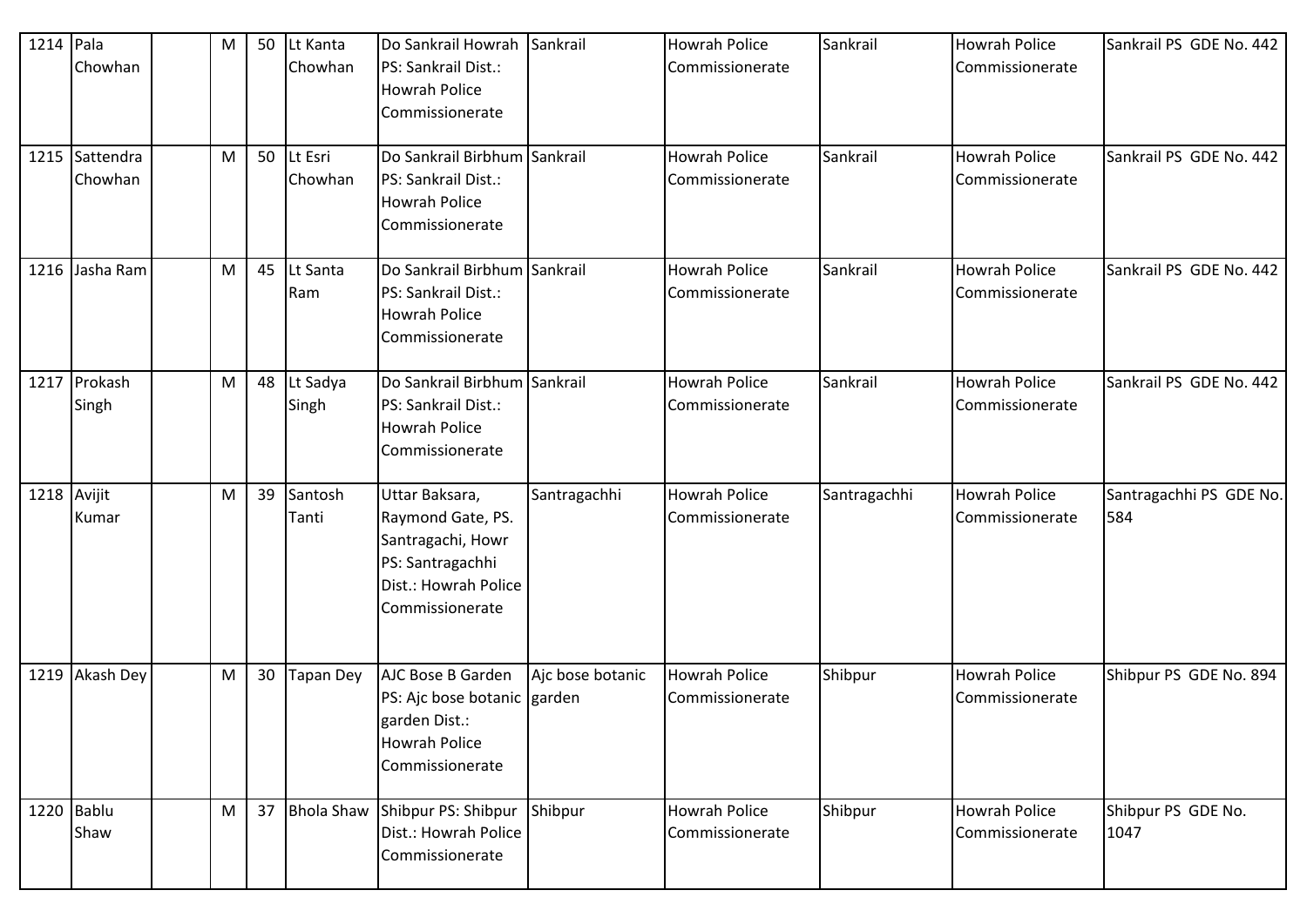| 1221 Debasish     | M | 45 | Lt. Madan          | Shibpur PS: Shibpur Shibpur             |                 | <b>Howrah Police</b> | Shibpur         | <b>Howrah Police</b> | Shibpur PS GDE No.     |
|-------------------|---|----|--------------------|-----------------------------------------|-----------------|----------------------|-----------------|----------------------|------------------------|
| Das               |   |    | <b>Mohan Das</b>   | Dist.: Howrah Police<br>Commissionerate |                 | Commissionerate      |                 | Commissionerate      | 1047                   |
|                   |   |    |                    |                                         |                 |                      |                 |                      |                        |
| 1222 Bishu Roy    | M | 35 | Subhas Roy         | Shibpur PS: Shibpur Shibpur             |                 | <b>Howrah Police</b> | Shibpur         | <b>Howrah Police</b> | Shibpur PS GDE No.     |
|                   |   |    |                    | Dist.: Howrah Police                    |                 | Commissionerate      |                 | Commissionerate      | 1047                   |
|                   |   |    |                    | Commissionerate                         |                 |                      |                 |                      |                        |
| 1223 Dilip Das    | M | 33 | Vanu Das           | Chawliya, PS-Daton, Dantan              |                 | Paschim Mednipore    | Bagnan          | <b>Howrah Rural</b>  | Bagnan PS GDE No. 958  |
|                   |   |    |                    | Dist-Paschim                            |                 |                      |                 |                      |                        |
|                   |   |    |                    | <b>Medinipur PS:</b>                    |                 |                      |                 |                      |                        |
|                   |   |    |                    | Dantan Dist.:                           |                 |                      |                 |                      |                        |
|                   |   |    |                    | Paschim Mednipore                       |                 |                      |                 |                      |                        |
|                   |   |    |                    |                                         |                 |                      |                 |                      |                        |
| 1224 Prasenjit    | M | 42 | <b>Rabin Maity</b> | Vill- Kumarpur, PO-                     | Jagatballavpore | <b>Howrah Rural</b>  | Jagatballavpore | <b>Howrah Rural</b>  | Jagatballavpore PS GDE |
| Maity             |   |    |                    | Garbalia PS:                            |                 |                      |                 |                      | No. 695                |
|                   |   |    |                    | Jagatballavpore                         |                 |                      |                 |                      |                        |
|                   |   |    |                    | Dist.: Howrah Rural                     |                 |                      |                 |                      |                        |
| 1225 Samir        | M | 18 | Haradhan           | Joypur Bazar PS:                        | Joypur          | Purulia              | Joypur          | Purulia              | Joypur PS GDE No. 746  |
| Kumar             |   |    | Kumar              | Joypur Dist.: Purulia                   |                 |                      |                 |                      |                        |
|                   |   |    |                    |                                         |                 |                      |                 |                      |                        |
| 1226 Kumed        | M | 32 | Maheswar           | Joypur Bazar PS:                        | Joypur          | Purulia              | Joypur          | Purulia              | Joypur PS GDE No. 746  |
| Mahato            |   |    | Mahato             | Joypur Dist.: Purulia                   |                 |                      |                 |                      |                        |
| 1227 Hiralal      | M | 37 |                    | Barsa Soren   Bartard More PS:          | Joypur          | Purulia              | Joypur          | Purulia              | Joypur PS GDE No. 764  |
| Soren             |   |    |                    | Joypur Dist.: Purulia                   |                 |                      |                 |                      |                        |
|                   |   |    |                    |                                         |                 |                      |                 |                      |                        |
| 1228 Nirmal       | M | 25 | Ranjit Singh       | <b>Bartard More PS:</b>                 | Joypur          | Purulia              | Joypur          | Purulia              | Joypur PS GDE No. 764  |
| Singh<br>Ghatuwal |   |    | Ghatuwal           | Joypur Dist.: Purulia                   |                 |                      |                 |                      |                        |
|                   |   |    |                    |                                         |                 |                      |                 |                      |                        |
| 1229 Anath        | M |    | 439 Nilkanta       | Pundag Bazar PS:                        | Joypur          | Purulia              | Joypur          | Purulia              | Joypur PS GDE No. 439  |
| Mahato            |   |    | Mahato             | Joypur Dist.: Purulia                   |                 |                      |                 |                      |                        |
| $1230$ Sadhu      | M | 34 | Madan              | Joypur Bazar PS:                        | Joypur          | Purulia              | Joypur          | Purulia              | Joypur PS GDE No. 761  |
| Mahato            |   |    | Mahato             | Joypur Dist.: Purulia                   |                 |                      |                 |                      |                        |
|                   |   |    |                    |                                         |                 |                      |                 |                      |                        |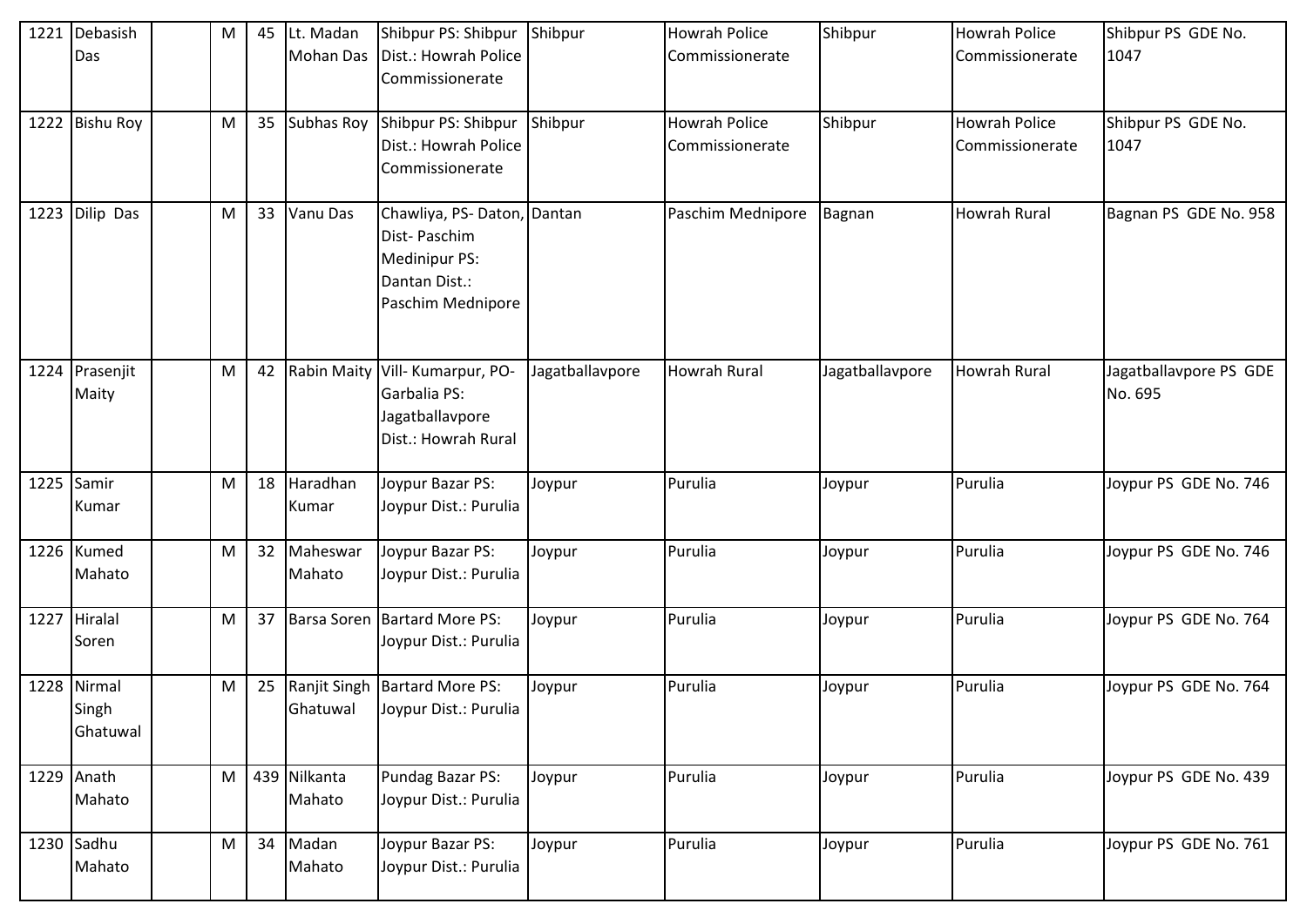|      | 1231 Sankshaya<br>n Jana    | M | 19 | Jana                      | Nabakumar   Vill.-Khila, PS.-<br>Penro, Dist.-<br>Howrah PS: Penro<br>Dist.: Howrah Rural | Penro     | Howrah Rural        | Penro     | <b>Howrah Rural</b> | Penro PS GDE No. 571        |
|------|-----------------------------|---|----|---------------------------|-------------------------------------------------------------------------------------------|-----------|---------------------|-----------|---------------------|-----------------------------|
|      | 1232 Swapan<br>Patra        | M | 50 | Lt. Sudeb<br>Patra        | Vill.-Penro, PS.-<br>Penro, Dist.-<br>Howrah PS: Penro<br>Dist.: Howrah Rural             | Penro     | <b>Howrah Rural</b> | Penro     | <b>Howrah Rural</b> | Penro PS GDE No. 582        |
|      | 1233 Kishor<br>Dey          | M | 38 | Dey                       | Chittaranjan Kaijury PS: Uluberia Uluberia<br>Dist.: Howrah Rural                         |           | <b>Howrah Rural</b> | Uluberia  | <b>Howrah Rural</b> | Uluberia PS GDE No.<br>3061 |
| 1234 | Sakil<br>Hossain            | M | 19 | Anarul<br>Mondal          | <b>GOAS BAZAR PS:</b><br>Islampore Dist.:<br>Murshidabad                                  | Islampore | Murshidabad         | Islampore | Murshidabad         | Islampore PS GDE No.<br>888 |
|      | 1235 Samiul<br>Islam        | M | 21 | Ansar Ali                 | NABABGANJ PS:<br>Islampore Dist.:<br>Murshidabad                                          | Islampore | Murshidabad         | Islampore | Murshidabad         | Islampore PS GDE No.<br>888 |
|      | 1236 Mukles<br>Rahaman      | M | 18 | <b>Hazrat Ali</b>         | <b>NAJIRPUR PS:</b><br>Islampore Dist.:<br>Murshidabad                                    | Islampore | Murshidabad         | Islampore | Murshidabad         | Islampore PS GDE No.<br>888 |
| 1237 | Masud<br><b>Hossain</b>     | M | 27 | Abdul<br><b>Khalek Sk</b> | <b>BABLABONA PS:</b><br>Islampore Dist.:<br>Murshidabad                                   | Islampore | Murshidabad         | Islampore | Murshidabad         | Islampore PS GDE No.<br>888 |
|      | 1238 Abdulla<br>Sarkar      | M | 27 | Abdul<br>Manar            | <b>DIGHALKANDI PS:</b><br>Islampore Dist.:<br>Murshidabad                                 | Islampore | Murshidabad         | Islampore | Murshidabad         | Islampore PS GDE No.<br>888 |
|      | 1239 Abdul<br>Mannan        | M | 26 | Abdul<br>Hannan           | <b>KANCHANPUR PS:</b><br>Islampore Dist.:<br>Murshidabad                                  | Islampore | Murshidabad         | Islampore | Murshidabad         | Islampore PS GDE No.<br>888 |
|      | 1240 Hasibul Ali            | M | 19 | Haidar Ali                | <b>HARHARIA PS:</b><br>Islampore Dist.:<br>Murshidabad                                    | Islampore | Murshidabad         | Islampore | Murshidabad         | Islampore PS GDE No.<br>888 |
|      | 1241 Parvina<br><b>Bibi</b> | F | 21 | <b>Hasibul Sk</b>         | <b>BABLABONA PS:</b><br>Islampore Dist.:<br>Murshidabad                                   | Islampore | Murshidabad         | Islampore | Murshidabad         | Islampore PS GDE No.<br>888 |
|      | 1242 Selim<br>Sarkar        | M | 30 | Mafikul<br>Islam          | <b>BABLABONA PS:</b><br>Islampore Dist.:<br>Murshidabad                                   | Islampore | Murshidabad         | Islampore | Murshidabad         | Islampore PS GDE No.<br>888 |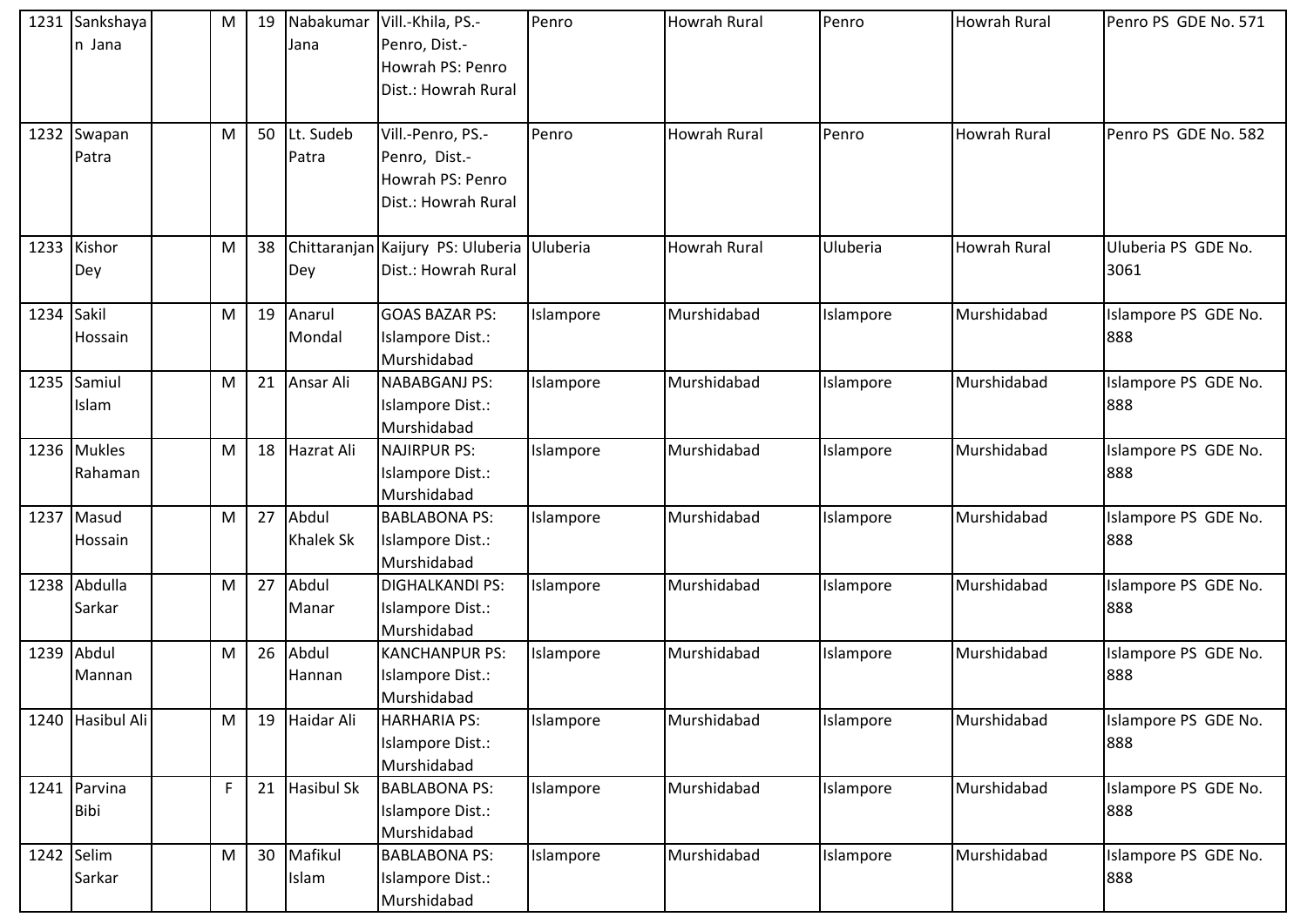| 1243 Arjina Bibi | F           | 26 |                  | Rahim Aktar BABLABONA PS:  | Islampore        | Murshidabad | Islampore                   | Murshidabad | Islampore PS GDE No. |
|------------------|-------------|----|------------------|----------------------------|------------------|-------------|-----------------------------|-------------|----------------------|
|                  |             |    |                  | Islampore Dist.:           |                  |             |                             |             | 888                  |
|                  |             |    |                  | Murshidabad                |                  |             |                             |             |                      |
| 1244 Tirakil Sk  | $\mathsf F$ | 42 | <b>Mukles Sk</b> | <b>NAJIRPUR PS:</b>        | Islampore        | Murshidabad | Islampore                   | Murshidabad | Islampore PS GDE No. |
|                  |             |    |                  | Islampore Dist.:           |                  |             |                             |             | 888                  |
|                  |             |    |                  | Murshidabad                |                  |             |                             |             |                      |
| 1245 Hasibul Sk  | F           | 31 | <b>Ersad Sk</b>  | <b>RANINAGAR PS:</b>       | Raninagar        | Murshidabad | Islampore                   | Murshidabad | Islampore PS GDE No. |
|                  |             |    |                  | Raninagar Dist.:           |                  |             |                             |             | 888                  |
|                  |             |    |                  | Murshidabad                |                  |             |                             |             |                      |
| 1246 Sakil Sk    | $\mathsf F$ | 26 | Aslem Sk         | <b>SHYAMPUR PS:</b>        | Domkal           | Murshidabad | Islampore                   | Murshidabad | Islampore PS GDE No. |
|                  |             |    |                  | Domkal Dist.:              |                  |             |                             |             | 888                  |
|                  |             |    |                  | Murshidabad                |                  |             |                             |             |                      |
| 1247 Sahin Sk    | M           | 36 | Saiful Sk        | <b>KALABARIA PS:</b>       | Domkal           | Murshidabad | Islampore                   | Murshidabad | Islampore PS GDE No. |
|                  |             |    |                  | Domkal Dist.:              |                  |             |                             |             | 888                  |
|                  |             |    |                  | Murshidabad                |                  |             |                             |             |                      |
| 1248 Masidul     | ${\sf M}$   | 35 |                  | Safikul Islam HITANPUR PS: | Domkal           | Murshidabad | Islampore                   | Murshidabad | Islampore PS GDE No. |
| Hoque            |             |    |                  | Domkal Dist.:              |                  |             |                             |             | 888                  |
|                  |             |    |                  | Murshidabad                |                  |             |                             |             |                      |
| 1249 Monirul     | M           | 37 | Mostafa Sk       | RAMNA PS: Domkal           | Domkal           | Murshidabad | Islampore                   | Murshidabad | Islampore PS GDE No. |
| Hossain          |             |    |                  | Dist.: Murshidabad         |                  |             |                             |             | 888                  |
|                  |             |    |                  |                            |                  |             |                             |             |                      |
| 1250 Sukuru      | M           | 40 | Lt.tasir Ali     | Gomostapara,               | Jalpaiguri women | Jalpaiguri  | Jalpaiguri women            | Jalpaiguri  | Jalpaiguri women PS  |
| Md.              |             |    |                  | Kadobari, PS- Kotwali      |                  |             |                             |             | <b>GDE No. 551</b>   |
|                  |             |    |                  | PS: Jalpaiguri             |                  |             |                             |             |                      |
|                  |             |    |                  | women Dist.:               |                  |             |                             |             |                      |
|                  |             |    |                  | Jalpaiguri                 |                  |             |                             |             |                      |
| 1251 Rupkumar    | M           | 40 | Lt.paltan        | PS: Jalpaiguri             | Jalpaiguri women | Jalpaiguri  | Jalpaiguri women Jalpaiguri |             | Jalpaiguri women PS  |
| Rishi            |             |    | Rioshi           | women Dist.:               |                  |             |                             |             | <b>GDE No. 551</b>   |
|                  |             |    |                  | Jalpaiguri                 |                  |             |                             |             |                      |
| 1252 Bhajan      | M           | 35 | Lt. Jiten Roy    | Sahigarh, PS               | Moynaguri        | Jalpaiguri  | Moynaguri                   | Jalpaiguri  | Moynaguri PS GDE No. |
| <b>Barman</b>    |             |    |                  | Maynaguri, Dist.           |                  |             |                             |             | 746                  |
|                  |             |    |                  | Jalpaiguri PS:             |                  |             |                             |             |                      |
|                  |             |    |                  | Moynaguri Dist.:           |                  |             |                             |             |                      |
|                  |             |    |                  | Jalpaiguri                 |                  |             |                             |             |                      |
| 1253 Subhash     | M           | 31 | Upen Sen         | Dakshin Mouamari,          | Moynaguri        | Jalpaiguri  | Moynaguri                   | Jalpaiguri  | Moynaguri PS GDE No. |
| Sen              |             |    |                  | PS- Maynaguri, Dist-       |                  |             |                             |             | 746                  |
|                  |             |    |                  | Jalpaiguri PS:             |                  |             |                             |             |                      |
|                  |             |    |                  | Moynaguri Dist.:           |                  |             |                             |             |                      |
|                  |             |    |                  | Jalpaiguri                 |                  |             |                             |             |                      |
|                  |             |    |                  |                            |                  |             |                             |             |                      |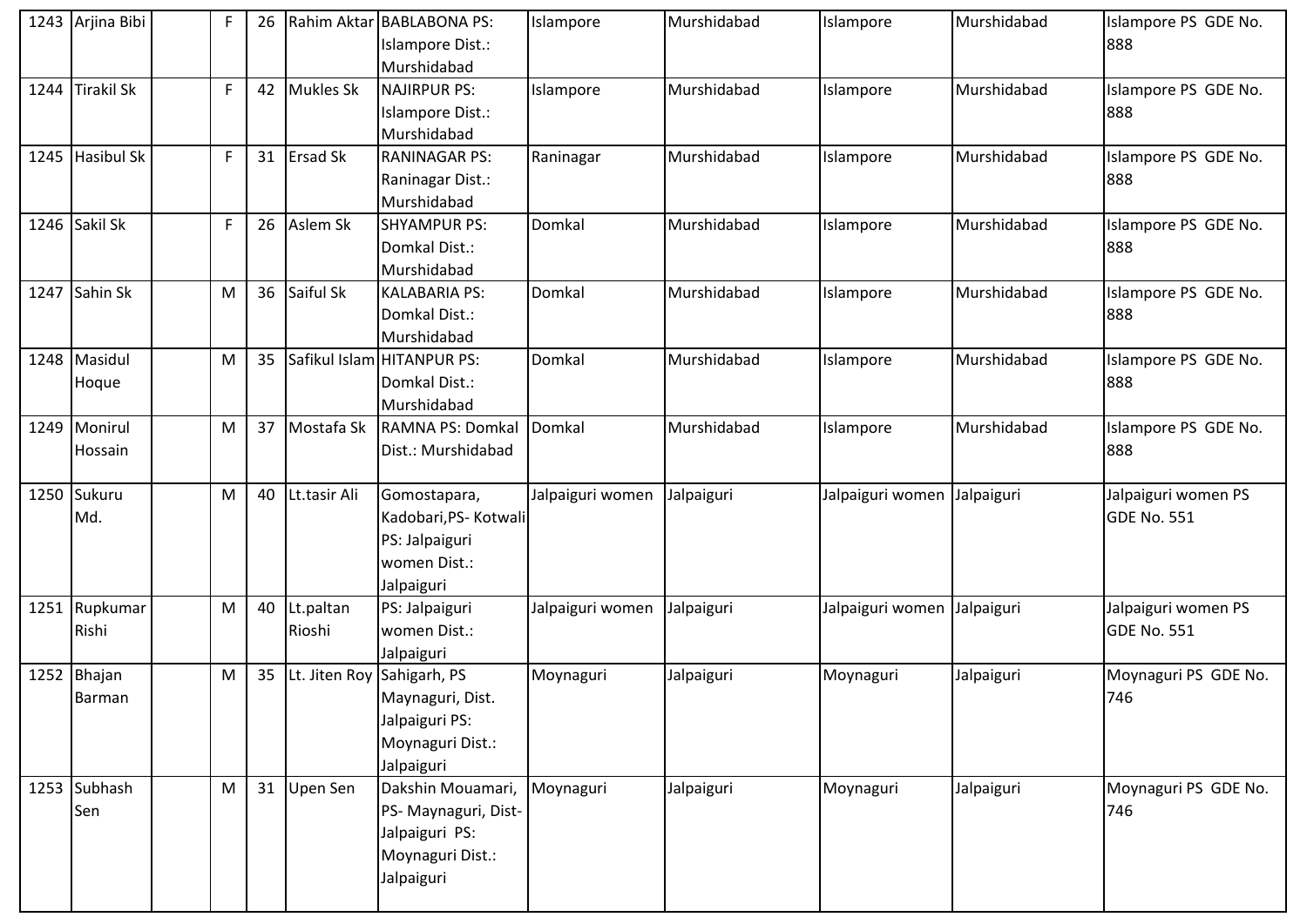| 1254 Jiban | Sarkar                        | M         | 23 | Khagen<br>Sarkar       | Ulladabri, PS-<br>Maynaguri, Dist-<br>Jalpaiguri `PS:<br>Moynaguri Dist.:<br>Jalpaiguri      | Moynaguri     | Jalpaiguri                         | Moynaguri     | Jalpaiguri                         | Moynaguri PS GDE No.<br>746      |
|------------|-------------------------------|-----------|----|------------------------|----------------------------------------------------------------------------------------------|---------------|------------------------------------|---------------|------------------------------------|----------------------------------|
|            | 1255 Sushanta<br>Roy          | ${\sf M}$ | 24 | S/o-Sunil<br>Roy       | Of Schoolpara, PS-<br>Fatapukur, PS-<br>Rajganj, Dist- J PS:<br>Rajganj Dist.:<br>Jalpaiguri | Rajganj       | Jalpaiguri                         | Rajganj       | Jalpaiguri                         | Rajganj PS GDE No. 687           |
|            | 1256 Amir<br>Sohel            | M         | 21 | Ahesan Ali             | Bamangram Sujapur Kaliachak<br>PS: Kaliachak Dist.:<br>Malda                                 |               | Malda                              | Farakka       | Jangipur Police<br><b>District</b> | Farakka PS GDE No.<br>1012       |
|            | 1257 Ismail Sk                | M         | 21 | Ejjul Sk               | Bamangram Sujapur   Kaliachak<br>PS: Kaliachak Dist.:<br>Malda                               |               | Malda                              | Farakka       | Jangipur Police<br><b>District</b> | Farakka PS GDE No.<br>1012       |
|            | 1258 Md Rubel                 | M         | 20 | Mehemud<br>Sk          | Bamangram Sujapur Farakka<br>PS: Farakka Dist.:<br>Jangipur Police<br><b>District</b>        |               | Jangipur Police<br><b>District</b> | Farakka       | Jangipur Police<br><b>District</b> | Farakka PS GDE No.<br>1012       |
|            | 1259 Golam<br>Mortuja         | ${\sf M}$ | 32 | Mojiuddin<br><b>Sk</b> | <b>Balarampur PS:</b><br>Lalgola Dist.:<br>Murshidabad                                       | Lalgola       | Murshidabad                        | Farakka       | Jangipur Police<br><b>District</b> | Farakka PS GDE No.<br>1025       |
|            | 1260 Rupkumar<br>Halder       | M         | 46 | Lt. Bharat<br>Halder   | PS: Raghunathganj<br>Dist.: Jangipur Police<br><b>District</b>                               | Raghunathganj | Jangipur Police<br><b>District</b> | Raghunathganj | Jangipur Police<br>District        | Raghunathganj PS GDE<br>No. 1038 |
|            | 1261 Bappa<br>Chakrabar<br>ty | M         | 35 |                        | Shakti Pada PS: Raghunathganj<br>Chakrabarty Dist.: Jangipur Police<br><b>District</b>       | Raghunathganj | Jangipur Police<br><b>District</b> | Raghunathganj | Jangipur Police<br><b>District</b> | Raghunathganj PS GDE<br>No. 1038 |
|            | 1262 Mona<br>Hajra            | M         | 30 | Joyesh<br>Hajra        | PS: Raghunathganj<br>Dist.: Jangipur Police<br>District                                      | Raghunathganj | Jangipur Police<br><b>District</b> | Raghunathganj | Jangipur Police<br>District        | Raghunathganj PS GDE<br>No. 1038 |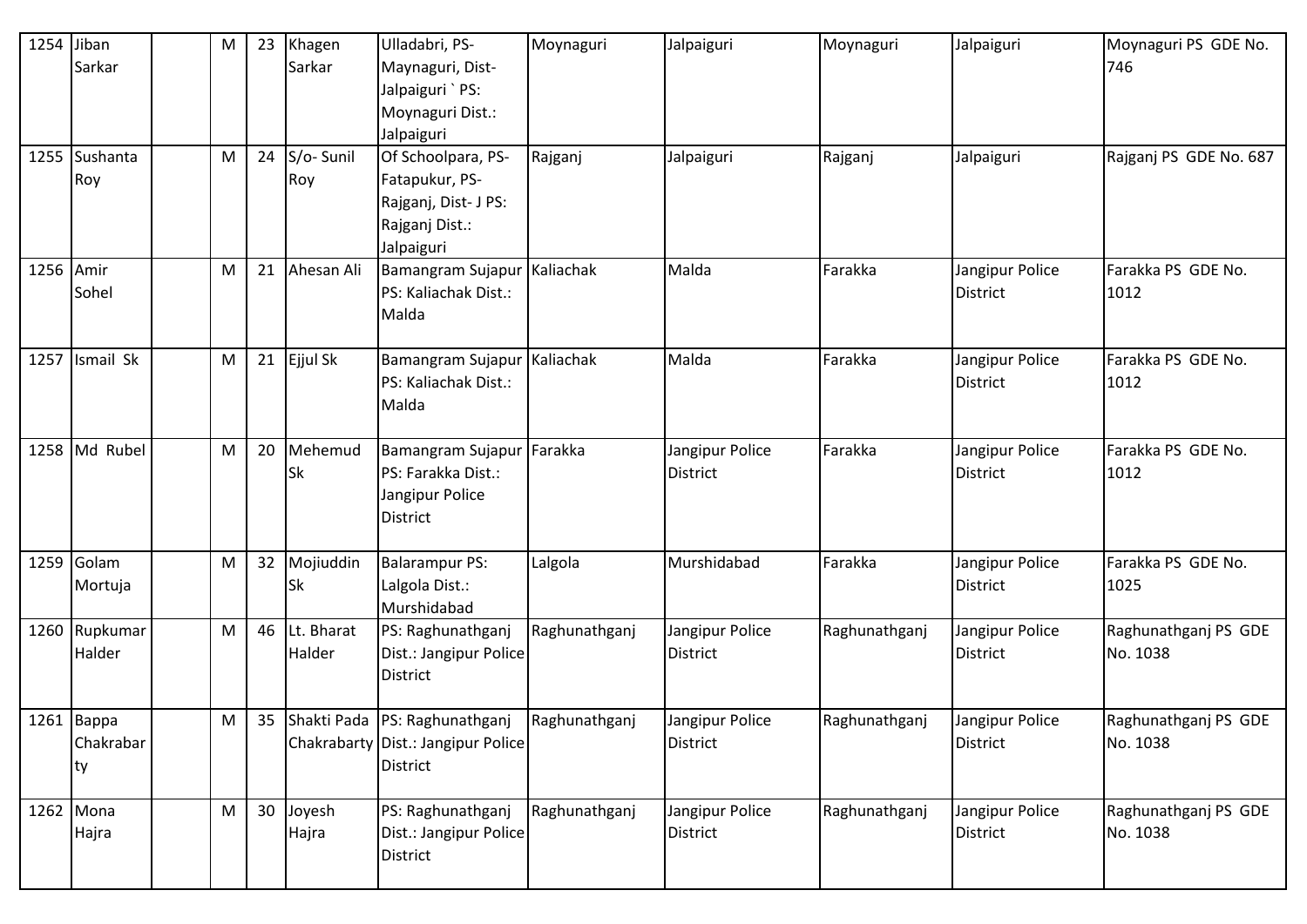|            | 1263 Chintu<br>Saha    | M         | 40 | Lt. Bankim<br>Ch. Saha | PS: Raghunathganj<br>Dist.: Jangipur Police<br><b>District</b>              | Raghunathganj | Jangipur Police<br><b>District</b> | Raghunathganj | Jangipur Police<br><b>District</b> | Raghunathganj PS GDE<br>No. 1038 |
|------------|------------------------|-----------|----|------------------------|-----------------------------------------------------------------------------|---------------|------------------------------------|---------------|------------------------------------|----------------------------------|
|            | 1264 Anitesh<br>Halder | ${\sf M}$ | 28 |                        | Ajoy Halder   PS: Raghunathganj<br>Dist.: Jangipur Police<br>District       | Raghunathganj | Jangipur Police<br><b>District</b> | Raghunathganj | Jangipur Police<br><b>District</b> | Raghunathganj PS GDE<br>No. 1038 |
| $1265$ Joy | Halder                 | ${\sf M}$ | 23 | <b>Dipak</b><br>Halder | PS: Raghunathganj<br>Dist.: Jangipur Police<br>District                     | Raghunathganj | Jangipur Police<br><b>District</b> | Raghunathganj | Jangipur Police<br><b>District</b> | Raghunathganj PS GDE<br>No. 1038 |
| 1266 Ajoy  | Halder                 | ${\sf M}$ | 42 | Sasthi<br>Halder       | PS: Raghunathganj<br>Dist.: Jangipur Police<br>District                     | Raghunathganj | Jangipur Police<br><b>District</b> | Raghunathganj | Jangipur Police<br><b>District</b> | Raghunathganj PS GDE<br>No. 1038 |
|            | 1267 Rakesh<br>Das     | M         | 24 | Swarup Das             | PS: Raghunathganj<br>Dist.: Jangipur Police<br>District                     | Raghunathganj | Jangipur Police<br><b>District</b> | Raghunathganj | Jangipur Police<br><b>District</b> | Raghunathganj PS GDE<br>No. 1038 |
|            | 1268 Sekhan<br>Das     | M         | 28 |                        | Khokon Das   PS: Raghunathganj<br>Dist.: Jangipur Police<br><b>District</b> | Raghunathganj | Jangipur Police<br><b>District</b> | Raghunathganj | Jangipur Police<br>District        | Raghunathganj PS GDE<br>No. 1038 |
|            | 1269 Jahirul Sk        | ${\sf M}$ | 47 | Lt. Sahem<br>Sk        | PS: Raghunathganj<br>Dist.: Jangipur Police<br><b>District</b>              | Raghunathganj | Jangipur Police<br>District        | Raghunathganj | Jangipur Police<br><b>District</b> | Raghunathganj PS GDE<br>No. 1073 |
|            | 1270 Biswajit<br>Das   | M         | 33 | <b>Gajal Das</b>       | PS: Raghunathganj<br>Dist.: Jangipur Police<br><b>District</b>              | Raghunathganj | Jangipur Police<br><b>District</b> | Raghunathganj | Jangipur Police<br><b>District</b> | Raghunathganj PS GDE<br>No. 692  |
|            | 1271 Nasim Sk          | M         | 25 | Abdul<br>Samad Sk      | PS: Raghunathganj<br>Dist.: Jangipur Police<br><b>District</b>              | Raghunathganj | Jangipur Police<br><b>District</b> | Raghunathganj | Jangipur Police<br><b>District</b> | Raghunathganj PS GDE<br>No. 1092 |
|            | 1272 Jiaul Sk          | ${\sf M}$ | 38 | Nur                    | PS: Raghunathganj<br>Mahammad Dist.: Jangipur Police<br>District            | Raghunathganj | Jangipur Police<br><b>District</b> | Raghunathganj | Jangipur Police<br><b>District</b> | Raghunathganj PS GDE<br>No. 682  |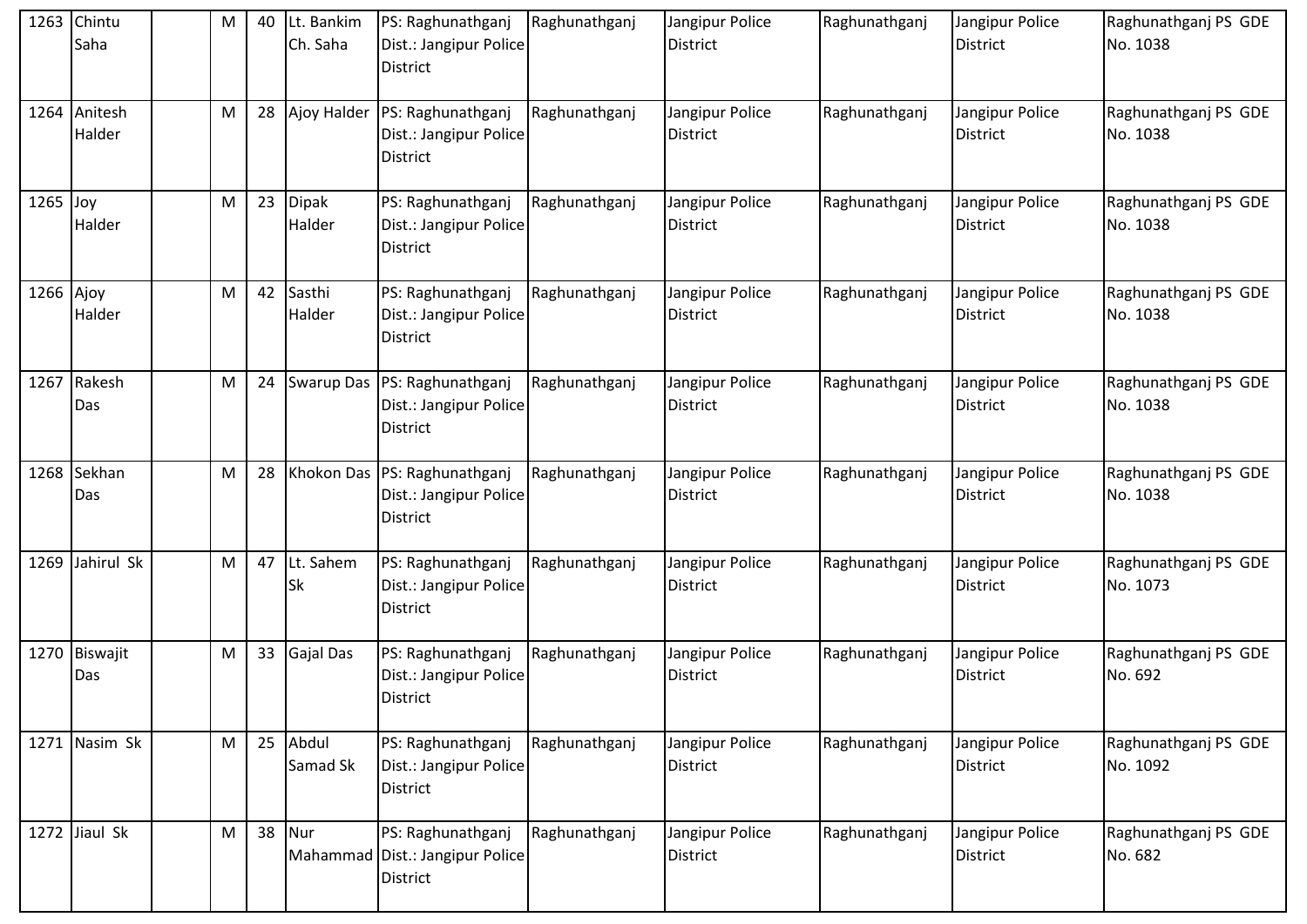| 1273 | Mahabul<br><b>Sk</b>   | M         | 35 | Lt. Sinu Sk             | PS: Raghunathganj<br>Dist.: Jangipur Police<br><b>District</b>             | Raghunathganj | Jangipur Police<br><b>District</b> | Raghunathganj | Jangipur Police<br><b>District</b> | Raghunathganj PS GDE<br>No. 692 |
|------|------------------------|-----------|----|-------------------------|----------------------------------------------------------------------------|---------------|------------------------------------|---------------|------------------------------------|---------------------------------|
|      | 1274 Saddam<br>Hossain | M         | 26 | Tofajul<br>Hossain      | PS: Raghunathganj<br>Dist.: Jangipur Police<br><b>District</b>             | Raghunathganj | Jangipur Police<br><b>District</b> | Raghunathganj | Jangipur Police<br><b>District</b> | Raghunathganj PS GDE<br>No. 706 |
|      | 1275 Babu Sk           | M         | 22 | Lt Umar<br>Faruk        | Raghunandanpur<br>PS: Samsherganj<br>Dist.: Jangipur Police<br>District    | Samsherganj   | Jangipur Police<br><b>District</b> | Samsherganj   | Jangipur Police<br><b>District</b> | Samsherganj PS GDE No.<br>934   |
|      | 1276 Mentu Sk          | M         | 28 | Sarjada                 | <b>Basudebpur PS:</b><br>Samsherganj Dist.:<br>Jangipur Police<br>District | Samsherganj   | Jangipur Police<br><b>District</b> | Samsherganj   | Jangipur Police<br><b>District</b> | Samsherganj PS GDE No.<br>934   |
|      | 1277 Sahid<br>Mahaldar | M         | 24 | Edrish                  | Hatichitra PS:<br>Samsherganj Dist.:<br>Jangipur Police<br><b>District</b> | Samsherganj   | Jangipur Police<br><b>District</b> | Samsherganj   | Jangipur Police<br><b>District</b> | Samsherganj PS GDE No.<br>934   |
|      | 1278 Meraj Sk          | M         | 37 | Lt Tajamul<br><b>Sk</b> | Hatichitra PS:<br>Samsherganj Dist.:<br>Jangipur Police<br>District        | Samsherganj   | Jangipur Police<br><b>District</b> | Samsherganj   | Jangipur Police<br><b>District</b> | Samsherganj PS GDE No.<br>934   |
| 1279 | Nasimul<br>Islam       | M         | 28 | Lt-sirajul<br>Islam     | Mahammadpur PS:<br>Bansihari Dist.:<br>Dakshin Dinajpur                    | Bansihari     | Dakshin Dinajpur                   | Suti          | Jangipur Police<br><b>District</b> | Suti PS GDE No. 1014            |
| 1280 | Haripada<br>Das        | M         | 35 | Lt-nandalal<br>Das      | Khanpur PS: Suti<br>Dist.: Jangipur Police<br><b>District</b>              | Suti          | Jangipur Police<br><b>District</b> | Suti          | Jangipur Police<br><b>District</b> | Suti PS GDE No. 1014            |
|      | 1281 Saddam<br>Hansari | M         |    | Rejawel<br>Hansari      | Vill- Bhagu Para, PS-<br>Fatepur, Dist-<br>Jamtara, Jhar                   |               | <b>Basirhat</b>                    | Beliabera     | Jhargram                           | Beliabera PS GDE No.<br>705     |
|      | 1282 Kalyan<br>Singh   | ${\sf M}$ |    | Ranjit Singh            | Vill- Baro Asanboni,<br>PO-Balipal PS:<br>Beliabera Dist.:<br>Jhargram     | Beliabera     | Jhargram                           | Beliabera     | Jhargram                           | Beliabera PS GDE No.<br>706     |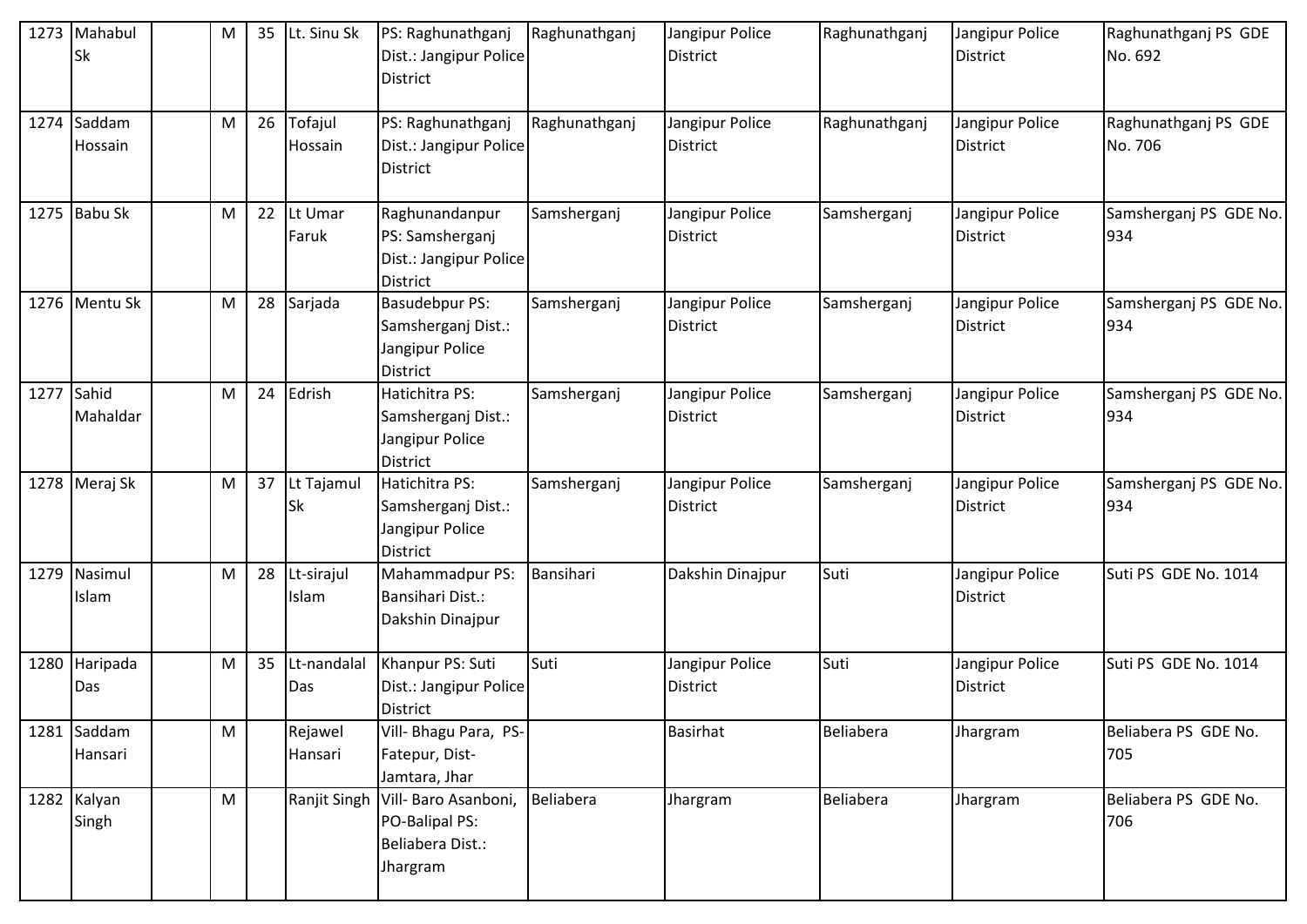|      | 1283 Makra<br>Sing        | M |    | <b>Kokil Sing</b>      | Vill- Khasjungle, PO-<br>Chandri, PS:<br>Jhargram Dist.:<br>Jhargram                                         | Jhargram  | Jhargram                                | Beliabera | Jhargram                                | Beliabera PS GDE No.<br>718 |
|------|---------------------------|---|----|------------------------|--------------------------------------------------------------------------------------------------------------|-----------|-----------------------------------------|-----------|-----------------------------------------|-----------------------------|
|      | 1284 Manoj<br>Sing        | M |    | Lalmahan<br>Sing       | Vill- Gohalura, PO-<br>Jugdiha PS:<br>Beliabera Dist.:<br>Jhargram                                           | Beliabera | Jhargram                                | Beliabera | Jhargram                                | Beliabera PS GDE No.<br>718 |
|      | 1285 Pradip<br>Das        | M | 39 | Bhubanesw<br>ar Das    | Vill+PO-Lodhasuli<br>PS+Dist-Jhargram                                                                        |           | Basirhat                                | Jhargram  | Jhargram                                | Jhargram PS GDE No.<br>832  |
|      | 1286 Sanjoy<br>Roy        | M | 32 | Shibu Roy              | Vill+PO-Naharia<br>PS+Dist-Jhargram                                                                          |           | <b>Basirhat</b>                         | Jhargram  | Jhargram                                | Jhargram PS GDE No.<br>835  |
| 1287 | Lalmohan<br>Hembram       | M | 42 | Hembram                | S/o-sanatan Vill-Hariharpur, PO-<br>Chargakabani, PS-<br>Khragpur, Dis                                       |           | <b>Basirhat</b>                         | Jhargram  | Jhargram                                | Jhargram PS GDE No.<br>626  |
|      | 1288 Chandi<br>Patar      | M | 45 | <b>Bankim</b><br>Patar | Chirakuti PS:<br>Sankrail Dist.:<br>Jhargram                                                                 | Sankrail  | Jhargram                                | Sankrail  | Jhargram                                | Sankrail PS GDE No. 557     |
|      | 1289 Sk Laltu             | M | 38 | Lt. Sk<br>Mujibor      | Nalpur Sankrail Dis-<br>Howrah. PS: Sankrail<br>Dist.: Howrah Police<br>Commissionerate                      | Sankrail  | <b>Howrah Police</b><br>Commissionerate | Sankrail  | <b>Howrah Police</b><br>Commissionerate | Sankrail PS GDE No. 575     |
|      | 1290 Pijus Das            | M | 30 | Jiban Das              | Nimtala Sankrail<br>Howrah PS: Sankrail<br>Dist.: Howrah Police<br>Commissionerate                           | Sankrail  | <b>Howrah Police</b><br>Commissionerate | Sankrail  | <b>Howrah Police</b><br>Commissionerate | Sankrail PS GDE No. 520     |
| 1291 | Sudhir<br>Singh<br>Sardar | M | 21 | Sahadeb                | Mambazar<br>Singh Sardar Jharbagda Purulia<br>PS: Sankrail Dist.:<br><b>Howrah Police</b><br>Commissionerate | Sankrail  | <b>Howrah Police</b><br>Commissionerate | Sankrail  | <b>Howrah Police</b><br>Commissionerate | Sankrail PS GDE No. 567     |
|      | 1292 Nimai<br>Mahato      | M | 45 | Lali Mahato Ramibadh   | HetaBathar Bankura<br>PS: Sankrail Dist.:<br><b>Howrah Police</b><br>Commissionerate                         | Sankrail  | <b>Howrah Police</b><br>Commissionerate | Sankrail  | <b>Howrah Police</b><br>Commissionerate | Sankrail PS GDE No. 567     |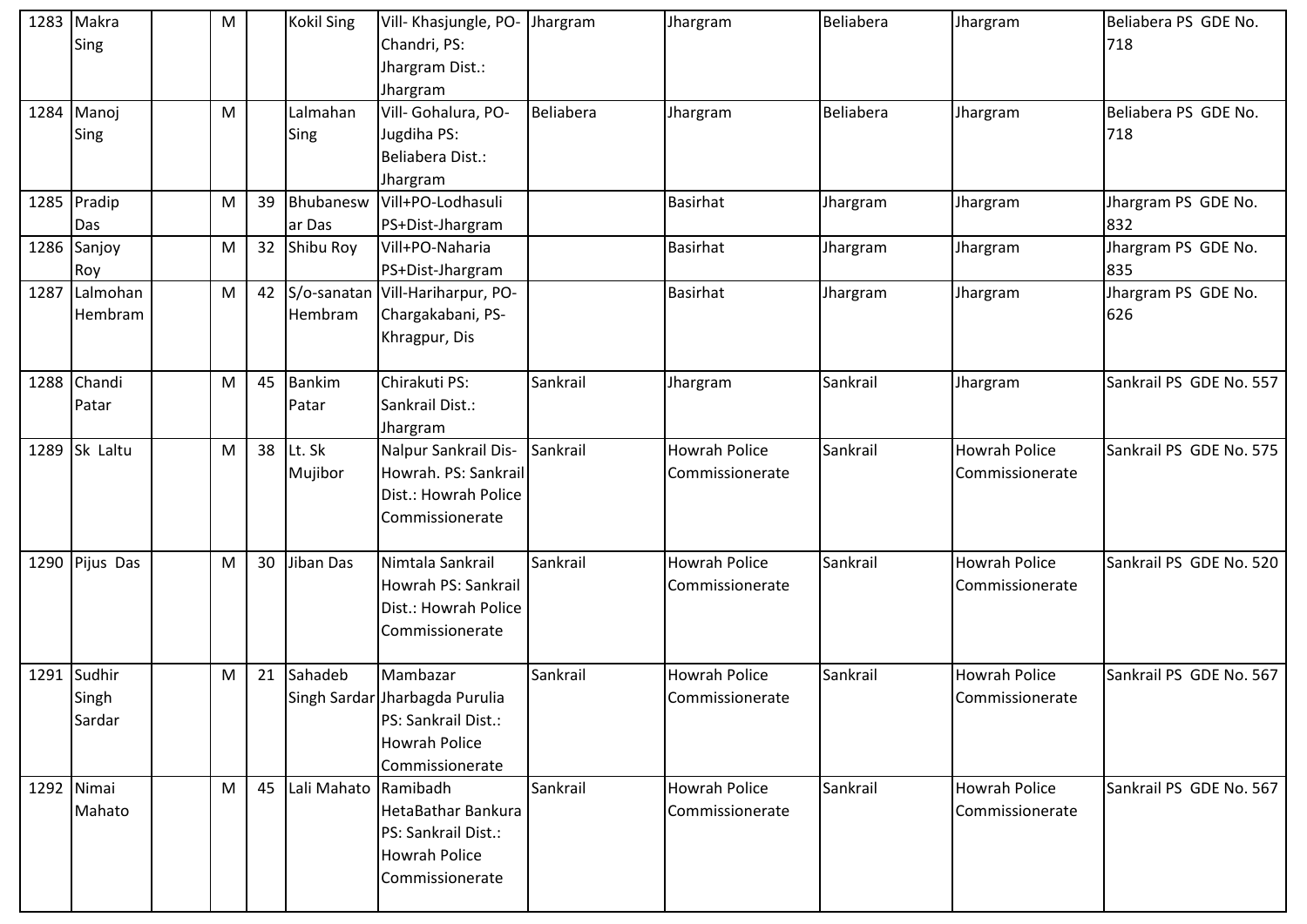|           | 1293 Mithu<br>Singh<br>1294 Sujon<br>Sharma | M<br>M    | 38 | 22 Lt Agno<br>Sharma   | Gopal Singh Dhulagarh Jalan<br>Complex Sankrail<br>Dis-Howrah. PS:<br>Sankrail Dist.:<br><b>Howrah Police</b><br>Commissionerate<br>Do Sankrail Dis-<br>Howrah. PS: Sankrail<br>Dist.: Howrah Police<br>Commissionerate | Sankrail<br>Sankrail | <b>Howrah Police</b><br>Commissionerate<br><b>Howrah Police</b><br>Commissionerate | Sankrail<br>Sankrail | <b>Howrah Police</b><br>Commissionerate<br><b>Howrah Police</b><br>Commissionerate | Sankrail PS GDE No. 442<br>Sankrail PS GDE No. 442 |
|-----------|---------------------------------------------|-----------|----|------------------------|-------------------------------------------------------------------------------------------------------------------------------------------------------------------------------------------------------------------------|----------------------|------------------------------------------------------------------------------------|----------------------|------------------------------------------------------------------------------------|----------------------------------------------------|
|           | 1295 Raj Kumar<br>Singh                     | M         | 29 | Lt Sudhir<br>Prosad    | Do Sankrail Howrah Sankrail<br>PS: Sankrail Dist.:<br><b>Howrah Police</b><br>Commissionerate                                                                                                                           |                      | <b>Howrah Police</b><br>Commissionerate                                            | Sankrail             | <b>Howrah Police</b><br>Commissionerate                                            | Sankrail PS GDE No. 442                            |
|           | 1296 Sukun<br>Sharma                        | M         | 31 | Lt Subesh<br>Sharma    | Do Sankrail Howrah Sankrail<br>PS: Sankrail Dist.:<br>Howrah Police<br>Commissionerate                                                                                                                                  |                      | <b>Howrah Police</b><br>Commissionerate                                            | Sankrail             | <b>Howrah Police</b><br>Commissionerate                                            | Sankrail PS GDE No. 442                            |
| 1297 Ram  | Provash                                     | M         | 53 | Lt Deb Kr<br>Ram       | Do Sankrail Howrah Sankrail<br>PS: Sankrail Dist.:<br><b>Howrah Police</b><br>Commissionerate                                                                                                                           |                      | <b>Howrah Police</b><br>Commissionerate                                            | Sankrail             | <b>Howrah Police</b><br>Commissionerate                                            | Sankrail PS GDE No. 442                            |
|           | 1298 Suresh<br>Tirki                        | ${\sf M}$ | 40 | Sanjib Tirki           | Do Sankrail Howrah<br>PS: Sankrail Dist.:<br><b>Howrah Police</b><br>Commissionerate                                                                                                                                    | Sankrail             | <b>Howrah Police</b><br>Commissionerate                                            | Sankrail             | <b>Howrah Police</b><br>Commissionerate                                            | Sankrail PS GDE No. 442                            |
| 1299 Pala | Chowhan                                     | M         |    | 50 Lt Kanta<br>Chowhan | Do Sankrail Howrah Sankrail<br>PS: Sankrail Dist.:<br><b>Howrah Police</b><br>Commissionerate                                                                                                                           |                      | <b>Howrah Police</b><br>Commissionerate                                            | Sankrail             | <b>Howrah Police</b><br>Commissionerate                                            | Sankrail PS GDE No. 442                            |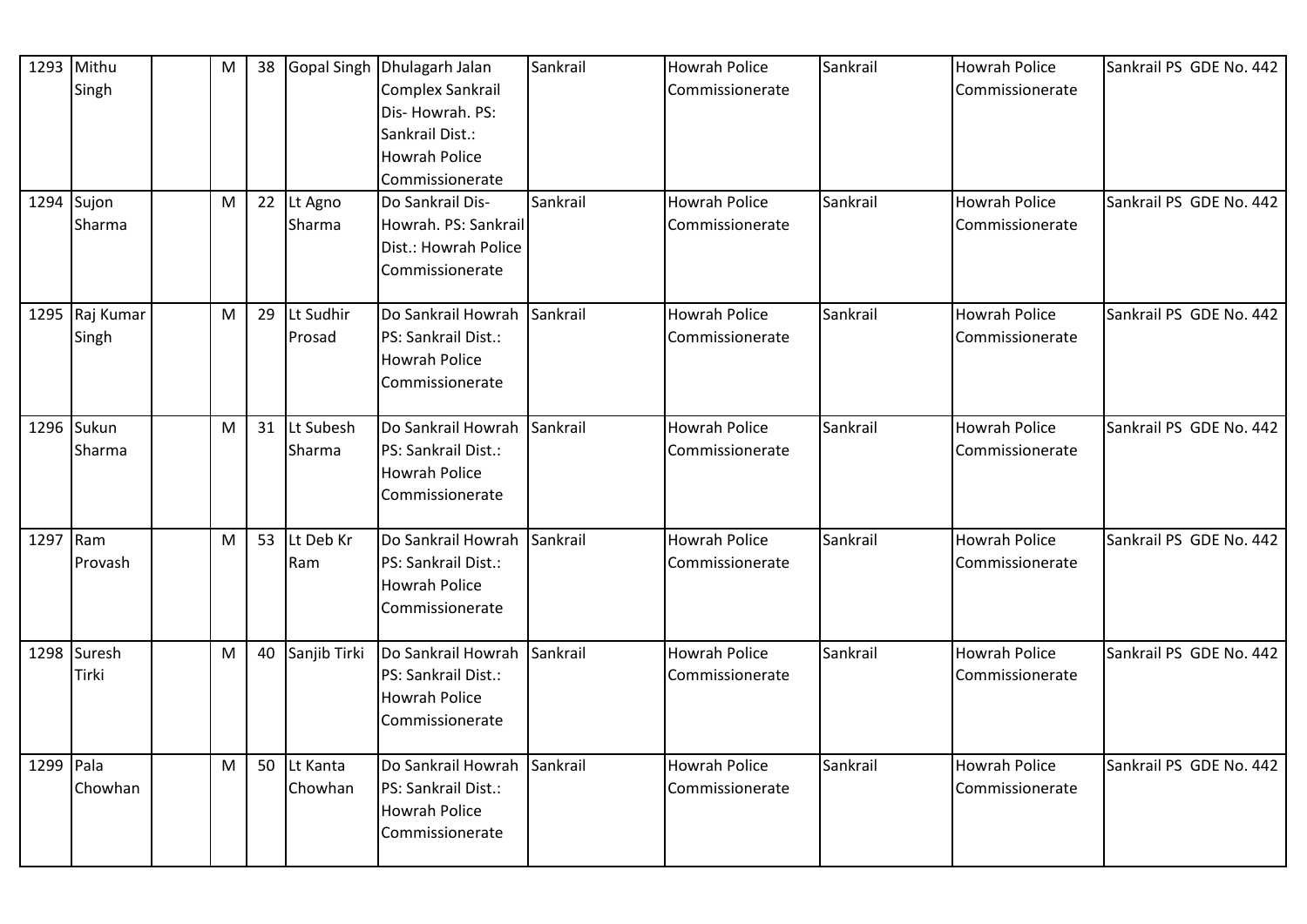| 1300 | Sattendra<br>Chowhan         | M | 50 | Lt Esri<br>Chowhan                | Do Sankrail Birbhum Sankrail<br>PS: Sankrail Dist.:<br><b>Howrah Police</b><br>Commissionerate |            | <b>Howrah Police</b><br>Commissionerate | Sankrail                            | <b>Howrah Police</b><br>Commissionerate | Sankrail PS GDE No. 442                     |
|------|------------------------------|---|----|-----------------------------------|------------------------------------------------------------------------------------------------|------------|-----------------------------------------|-------------------------------------|-----------------------------------------|---------------------------------------------|
| 1301 | Jasha Ram                    | M | 45 | Lt Santa<br>Ram                   | Do Sankrail Birbhum Sankrail<br>PS: Sankrail Dist.:<br><b>Howrah Police</b><br>Commissionerate |            | <b>Howrah Police</b><br>Commissionerate | Sankrail                            | <b>Howrah Police</b><br>Commissionerate | Sankrail PS GDE No. 442                     |
|      | 1302 Prokash<br>Singh        | M | 48 | Lt Sadya<br>Singh                 | Do Sankrail Birbhum Sankrail<br>PS: Sankrail Dist.:<br><b>Howrah Police</b><br>Commissionerate |            | <b>Howrah Police</b><br>Commissionerate | Sankrail                            | <b>Howrah Police</b><br>Commissionerate | Sankrail PS GDE No. 442                     |
|      | 1303 Bharat<br><b>Behera</b> | M | 20 | <b>Bhakri</b><br>Charan<br>Behera | Narayan PS:<br>Sonamukhi Dist.:<br><b>Bankura</b>                                              | Sonamukhi  | <b>Bankura</b>                          | Kharagpur g.r.p.s. Kharagpur G.R.P. |                                         | Kharagpur g.r.p.s. PS<br><b>GDE No. 650</b> |
|      | 1304 Enasha<br>Diyal         | M | 20 | Manuraj<br>Diyal                  | <b>Balibera PS:</b><br>Sonamukhi Dist.:<br><b>Bankura</b>                                      | Sonamukhi  | Bankura                                 | Kharagpur g.r.p.s. Kharagpur G.R.P. |                                         | Kharagpur g.r.p.s. PS<br><b>GDE No. 650</b> |
| 1305 | Ganesh<br>Ray                | M | 19 | <b>Baran Ray</b>                  | Naraynpur PS:<br>Sonamukhi Dist.:<br><b>Bankura</b>                                            | Sonamukhi  | <b>Bankura</b>                          | Kharagpur g.r.p.s. Kharagpur G.R.P. |                                         | Kharagpur g.r.p.s. PS<br>GDE No. 650        |
|      | 1306 Souvik<br>Mandi         | M | 18 | Arat Mandi                        | Baragoda PS:<br>Nandakumar Dist.:<br>Purba Mednipore                                           | Nandakumar | Purba Mednipore                         | Kharagpur g.r.p.s. Kharagpur G.R.P. |                                         | Kharagpur g.r.p.s. PS<br>GDE No. 650        |
| 1307 | Alokdeep<br>Ekka             | M | 25 | Birebdar<br>Ekka                  | Shiriline PS:<br>Phansidewa Dist.:<br>Darjeeling                                               | Phansidewa | Darjeeling                              | Kharagpur g.r.p.s. Kharagpur G.R.P. |                                         | Kharagpur g.r.p.s. PS<br><b>GDE No. 664</b> |
|      | 1308 Sandeep<br>Ekka         | M | 26 |                                   | Bernad Ekka Gangaram PS:<br>Bagdogra Dist.:<br>Siliguri Police<br>Commissionerate              | Bagdogra   | Siliguri Police<br>Commissionerate      | Kharagpur g.r.p.s. Kharagpur G.R.P. |                                         | Kharagpur g.r.p.s. PS<br>GDE No. 664        |
|      | 1309 Julian<br>Tete          | M | 22 | Theodore<br>Tete                  | <b>GANGARAM PS:</b><br>Bagdogra Dist.:<br>Siliguri Police<br>Commissionerate                   | Bagdogra   | Siliguri Police<br>Commissionerate      | Kharagpur g.r.p.s. Kharagpur G.R.P. |                                         | Kharagpur g.r.p.s. PS<br>GDE No. 664        |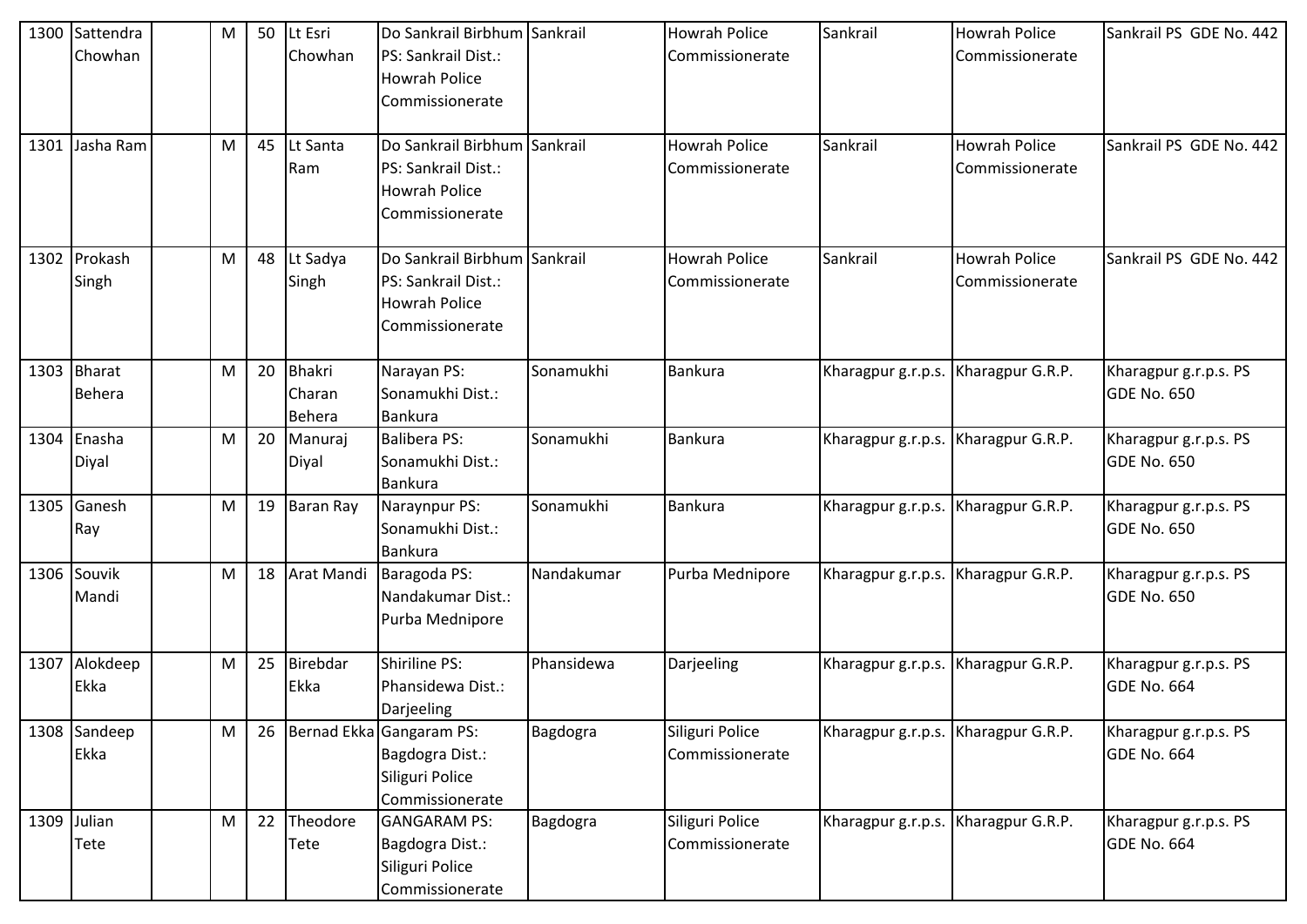| 1310 Asige | Ekka                   | М         | 26 | Sunil Ekka                | Gangaram PS:<br>Bagdogra Dist.:<br>Siliguri Police<br>Commissionerate             | Bagdogra    | Siliguri Police<br>Commissionerate     | Kharagpur g.r.p.s. Kharagpur G.R.P. |                                        | Kharagpur g.r.p.s. PS<br>GDE No. 664              |
|------------|------------------------|-----------|----|---------------------------|-----------------------------------------------------------------------------------|-------------|----------------------------------------|-------------------------------------|----------------------------------------|---------------------------------------------------|
| 1311 Ram   | Saren                  | М         | 26 |                           | Karan Saren Joyhat PS: Itahar<br>Dist.: Raiganj Police<br><b>District</b>         | Itahar      | Raiganj Police<br>District             | Kharagpur g.r.p.s. Kharagpur G.R.P. |                                        | Kharagpur g.r.p.s. PS<br><b>GDE No. 664</b>       |
|            | 1312 Pandu<br>Murmu    | М         | 27 |                           | Vtor Murmu Joyhat PS: Itahar<br>Dist.: Raiganj Police<br><b>District</b>          | Itahar      | Raiganj Police<br><b>District</b>      | Kharagpur g.r.p.s.                  | Kharagpur G.R.P.                       | Kharagpur g.r.p.s. PS<br>GDE No. 664              |
| 1313 Rabi  | Murmu                  | M         | 19 | Lakhiram<br>Murmu         | Taltola PS: Gajole<br>Dist.: Malda                                                | Gajole      | Malda                                  | Kharagpur g.r.p.s.                  | Kharagpur G.R.P.                       | Kharagpur g.r.p.s. PS<br>GDE No. 664              |
|            | 1314 Sahidul<br>Islam  | M         | 21 | Samser Ali                | Chari PS: Chanchal<br>Dist.: Malda                                                | Chanchal    | Malda                                  | Kharagpur g.r.p.s.                  | Kharagpur G.R.P.                       | Kharagpur g.r.p.s. PS<br>GDE No. 664              |
|            | 1315 Abhijit<br>Ghosh  | M         | 23 | S/o Tapan<br>Kr. Ghosh    | PS: Bhagawanpur<br>Dist.: Purba<br>Mednipore                                      | Bhagawanpur | Purba Mednipore                        | Panskura g.r.p.s.                   | Kharagpur G.R.P.                       | Panskura g.r.p.s. PS GDE<br>No. 481               |
|            | 1316 Sadhan<br>Mohanta | М         | 55 | Mohanta                   | Lt. Gobinda   PS: Bhimpur Dist.:<br>Krishnanagar Police<br><b>District</b>        | Bhimpur     | Krishnanagar Police<br>District        | Bhimpur                             | Krishnanagar Police<br><b>District</b> | Bhimpur PS GDE No. 482                            |
|            | 1317 Sanowar<br>Mondal | M         | 30 | Year<br>Hossain<br>Mondal | Mira Dakshinpara<br>PS: Kaligunj Dist.:<br>Krishnanagar Police<br><b>District</b> | Kaligunj    | Krishnanagar Police<br><b>District</b> | Kaligunj                            | Krishnanagar Police<br><b>District</b> | Kaligunj PS Outpost<br>Debogram OP GDE No.<br>439 |
|            | 1318 Tapash<br>Mandi   | M         |    | Sunil Mandi               |                                                                                   |             | <b>Basirhat</b>                        | Krishnaganj                         | Krishnanagar Police<br><b>District</b> | Krishnaganj PS GDE No.<br>600                     |
|            | 1319 Sourav<br>Mandi   | М         |    | Rabi Mandi                |                                                                                   |             | <b>Basirhat</b>                        | Krishnaganj                         | Krishnanagar Police<br><b>District</b> | Krishnaganj PS GDE No.<br>600                     |
|            | 1320 Prosen<br>Ghosh   | M         |    | Lt. Nemai<br>Ghosh        |                                                                                   |             | <b>Basirhat</b>                        | Krishnaganj                         | Krishnanagar Police<br><b>District</b> | Krishnaganj PS GDE No.<br>600                     |
|            | 1321 Subrata<br>Sharma | M         |    | Sukumar<br>Saharma        |                                                                                   |             | <b>Basirhat</b>                        | Krishnaganj                         | Krishnanagar Police<br><b>District</b> | Krishnaganj PS GDE No.<br>600                     |
| 1322 Amit  | Ranjan<br>Bagchi       | ${\sf M}$ |    | Chittoranjan<br>Bagchi    |                                                                                   |             | <b>Basirhat</b>                        | Krishnaganj                         | Krishnanagar Police<br><b>District</b> | Krishnaganj PS GDE No.<br>600                     |
|            | 1323 Gopal<br>Pandi    | M         |    | Ramesh<br>Pandit          |                                                                                   |             | <b>Basirhat</b>                        | Krishnaganj                         | Krishnanagar Police<br><b>District</b> | Krishnaganj PS GDE No.<br>600                     |
|            | 1324 Asimil<br>Maliat  | M         |    | Hossen<br>Malita          |                                                                                   |             | Basirhat                               | Krishnaganj                         | Krishnanagar Police<br><b>District</b> | Krishnaganj PS GDE No.<br>600                     |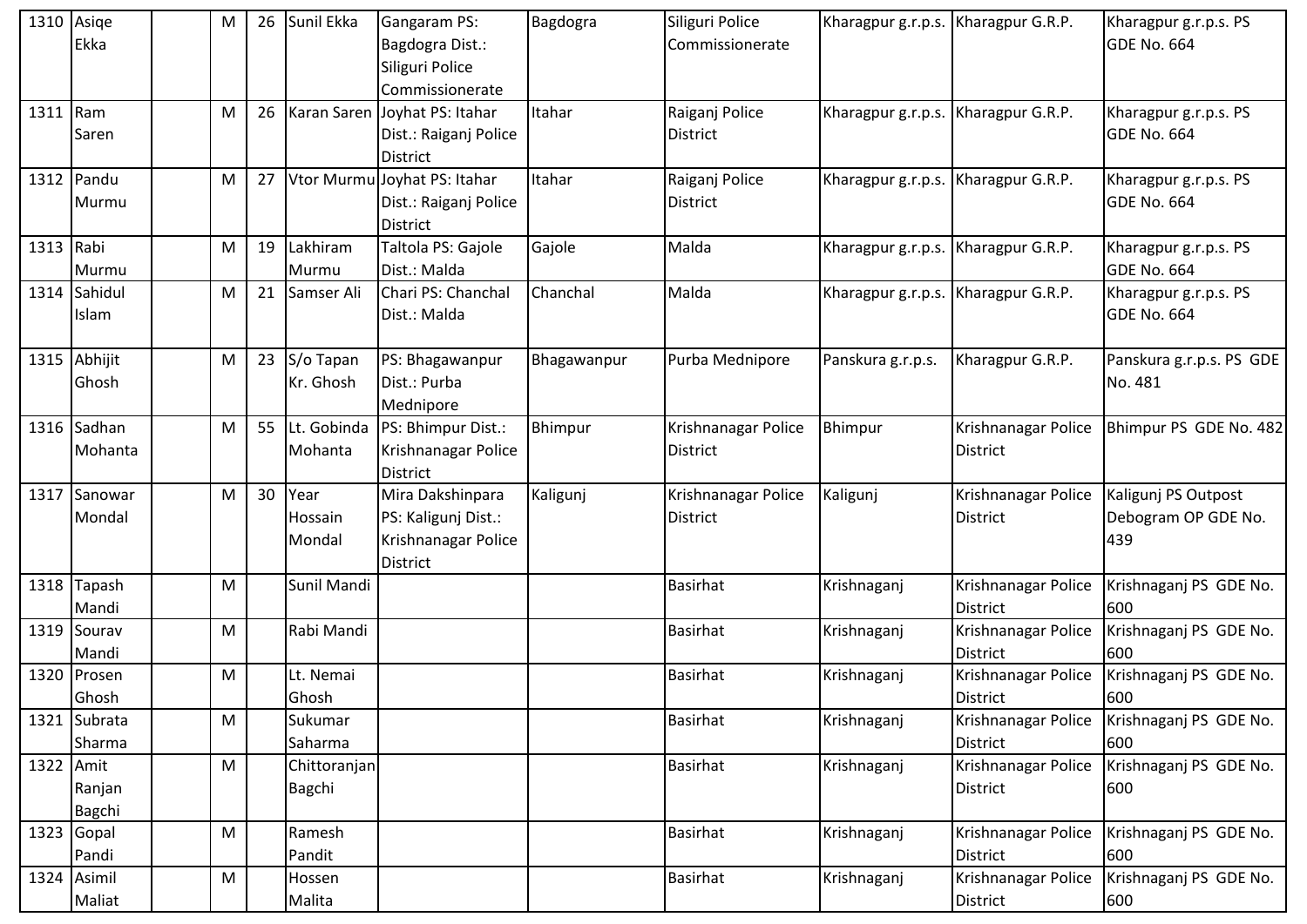| 1325 Alip |                            | M |    | <b>Bakka</b>            |                                                                                                |             | Basirhat                               | Krishnaganj   | Krishnanagar Police                    | Krishnaganj PS GDE No.         |
|-----------|----------------------------|---|----|-------------------------|------------------------------------------------------------------------------------------------|-------------|----------------------------------------|---------------|----------------------------------------|--------------------------------|
|           | Mandal                     |   |    | Mondal                  |                                                                                                |             |                                        |               | <b>District</b>                        | 600                            |
| 1326      | <b>Tarak Das</b>           | M |    | <b>Montu Das</b>        | Kanthalberia<br>Madhyapara PS:<br>Nakashipara Dist.:<br>Krishnanagar Police<br><b>District</b> | Nakashipara | Krishnanagar Police<br><b>District</b> | Nakashipara   | Krishnanagar Police<br>District        | Nakashipara PS GDE No.<br>1011 |
| 1327      | Aditya<br>Das              | M |    | Lt.<br>Das              | Kanthalberia PS:<br>Harinarayan Nakashipara Dist.:<br>Krishnanagar Police<br><b>District</b>   | Nakashipara | Krishnanagar Police<br><b>District</b> | Nakashipara   | Krishnanagar Police<br><b>District</b> | Nakashipara PS GDE No.<br>1011 |
|           | 1328 Koushal<br><b>Nug</b> | M |    | Soulen Nug              | Kanthalberia PS:<br>Nakashipara Dist.:<br>Krishnanagar Police<br>District                      | Nakashipara | Krishnanagar Police<br><b>District</b> | Nakashipara   | Krishnanagar Police<br><b>District</b> | Nakashipara PS GDE No.<br>1011 |
|           | 1329 Asraful.<br><b>Sk</b> | M |    | <b>Khairul Sk</b>       | PS: Thanapara Dist.:<br>Krishnanagar Police<br><b>District</b>                                 | Thanapara   | Krishnanagar Police<br><b>District</b> | Thanapara     | Krishnanagar Police<br><b>District</b> | Thanapara PS GDE No.<br>492    |
|           | 1330 Sourav<br>Mandal      | M | 23 | Sahadeb<br>Mandal       | Shonghat PS:<br>Bamangola Dist.:<br>Malda                                                      | Bamangola   | Malda                                  | Bamangola     | Malda                                  | Bamangola PS GDE No.<br>454    |
| 1331      | Avijit<br>Sarkar           | M | 23 | Paban<br>Sarkar         | Shonghat PS:<br>Bamangola Dist.:<br>Malda                                                      | Bamangola   | Malda                                  | Bamangola     | Malda                                  | Bamangola PS GDE No.<br>454    |
|           | 1332 Saheb<br>Sarkar       | M | 32 |                         | Amal Sarkar Dangapara PS:<br>Bamangola Dist.:<br>Malda                                         | Bamangola   | Malda                                  | Bamangola     | Malda                                  | Bamangola PS GDE No.<br>454    |
|           | 1333 Gobinda<br>Mandal     | M | 36 | <b>Dhiren</b><br>Mandal | Mahendratola PS:<br>Bhutni Dist.: Malda                                                        | Bhutni      | Malda                                  | Bhutni        | Malda                                  | Bhutni PS GDE No. 456          |
|           | 1334 Yusuf Ali             | M |    | 35 Lt. Belal<br>Mandal  | Khosbartola PS:<br>Bhutni Dist.: Malda                                                         | Bhutni      | Malda                                  | <b>Bhutni</b> | Malda                                  | Bhutni PS GDE No. 456          |
|           | 1335 Parikhit<br>Mandal    | M | 24 | Bikash<br>Mandal        | Utsabtola PS:<br>Bhutni Dist.: Malda                                                           | Bhutni      | Malda                                  | Bhutni        | Malda                                  | Bhutni PS GDE No. 456          |
|           | 1336 Apurba Kr<br>Das      | M |    | 31 Amarandra<br>Kr. Das | <b>KAMARTA PS:</b><br>Chanchal Dist.:<br>Malda                                                 | Chanchal    | Malda                                  | Chanchal      | Malda                                  | Chanchal PS GDE No.<br>893     |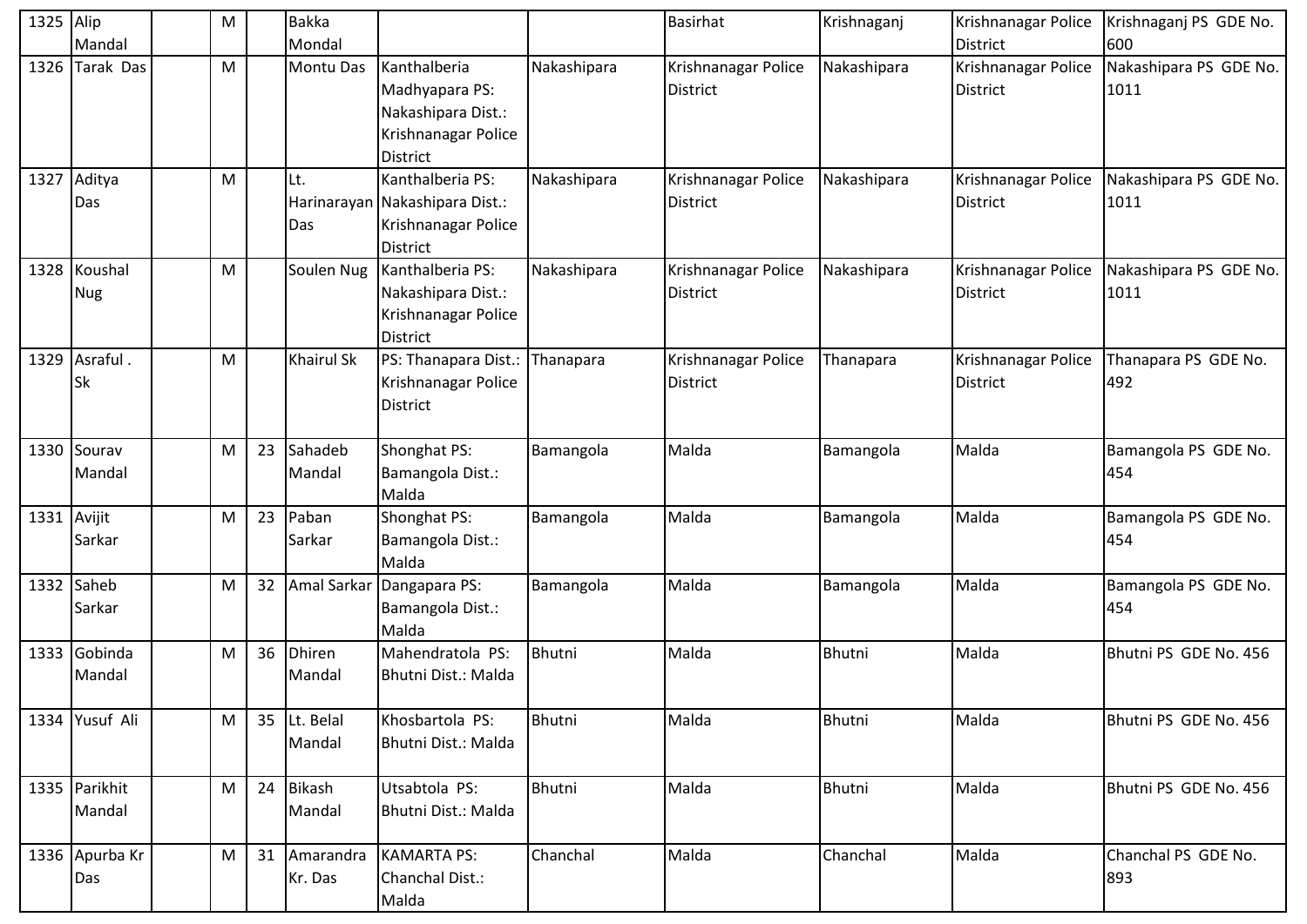| 1337 Titon | Ghosh                   | <b>BISWJI</b>                 | M         | 28 | Rajen<br>Ghosh      | <b>CHANCHAL GHOSH</b><br>PARA PS: Chanchal<br>Dist.: Malda                  | Chanchal               | Malda | Chanchal      | Malda | Chanchal PS GDE No.<br>893       |
|------------|-------------------------|-------------------------------|-----------|----|---------------------|-----------------------------------------------------------------------------|------------------------|-------|---------------|-------|----------------------------------|
|            | 1338   Kamal<br>Mandal  |                               | M         | 26 | Gopal<br>Mandal     | <b>CHANCHAL</b><br><b>GHOSHPARA PS:</b><br>Chanchal Dist.:<br>Malda         | Chanchal               | Malda | Chanchal      | Malda | Chanchal PS GDE No.<br>893       |
|            | 1339 Manoj<br>Saha      |                               | M         | 33 |                     | Maheshwar ASHRAMPARA PS:<br>Prasad Saha Chanchal Dist.:<br>Malda            | Chanchal               | Malda | Chanchal      | Malda | Chanchal PS GDE No.<br>893       |
|            | 1340 Ahtaur             | <b>AHTAR</b><br><b>UL ALI</b> | M         | 28 | n                   | Maslemuddi BHEBA PS: Chanchal Chanchal<br>Dist.: Malda                      |                        | Malda | Chanchal      | Malda | Chanchal PS GDE No.<br>265       |
|            | 1341 Johir Ali          |                               | ${\sf M}$ | 27 | Kalam               | <b>GOMGHADIA PS:</b><br>Harishchandrapur<br>Dist.: Malda                    | Harishchandrapur Malda |       | Chanchal      | Malda | Chanchal PS GDE No.<br>265       |
| 1342       | Hossain<br>Ali          |                               | M         | 34 |                     | Hamedul Ali NICHALAMARI PS:<br>Chanchal Dist.:<br>Malda                     | Chanchal               | Malda | Chanchal      | Malda | Chanchal PS GDE No.<br>265       |
|            | 1343 Sanjoy<br>Das      |                               | M         | 27 | <b>Bisto Das</b>    | Ghorapir Raipara PS: English bazar<br>English bazar Dist.:<br>Malda         |                        | Malda | English bazar | Malda | English bazar PS GDE<br>No. 1116 |
|            | 1344 Aditya<br>Ghosh    |                               | M         | 19 |                     | Dulal Ghosh Nagharia PS: English English bazar<br>bazar Dist.: Malda        |                        | Malda | English bazar | Malda | English bazar PS GDE<br>No. 1116 |
|            | 1345 Chiranjit<br>Ghosh |                               | M         | 29 | Lt Narayan<br>Ghosh | Kutubpur Durga bari English bazar<br>More PS: English<br>bazar Dist.: Malda |                        | Malda | English bazar | Malda | English bazar PS GDE<br>No. 1116 |
| 1346 Rahul | Ram                     |                               | M         | 24 | Ram                 | Debnarayan Telipukur PS: English English bazar<br>bazar Dist.: Malda        |                        | Malda | English bazar | Malda | English bazar PS GDE<br>No. 1116 |
|            | 1347 Akash<br>Das       |                               | M         | 25 |                     | Joyram Das B.S Road PS: English English bazar<br>bazar Dist.: Malda         |                        | Malda | English bazar | Malda | English bazar PS GDE<br>No. 1116 |
|            | 1348 Swagato<br>Sarkar  |                               | M         | 24 | Asit Kr<br>Sarkar   | B.S Road PS: English English bazar<br>bazar Dist.: Malda                    |                        | Malda | English bazar | Malda | English bazar PS GDE<br>No. 1116 |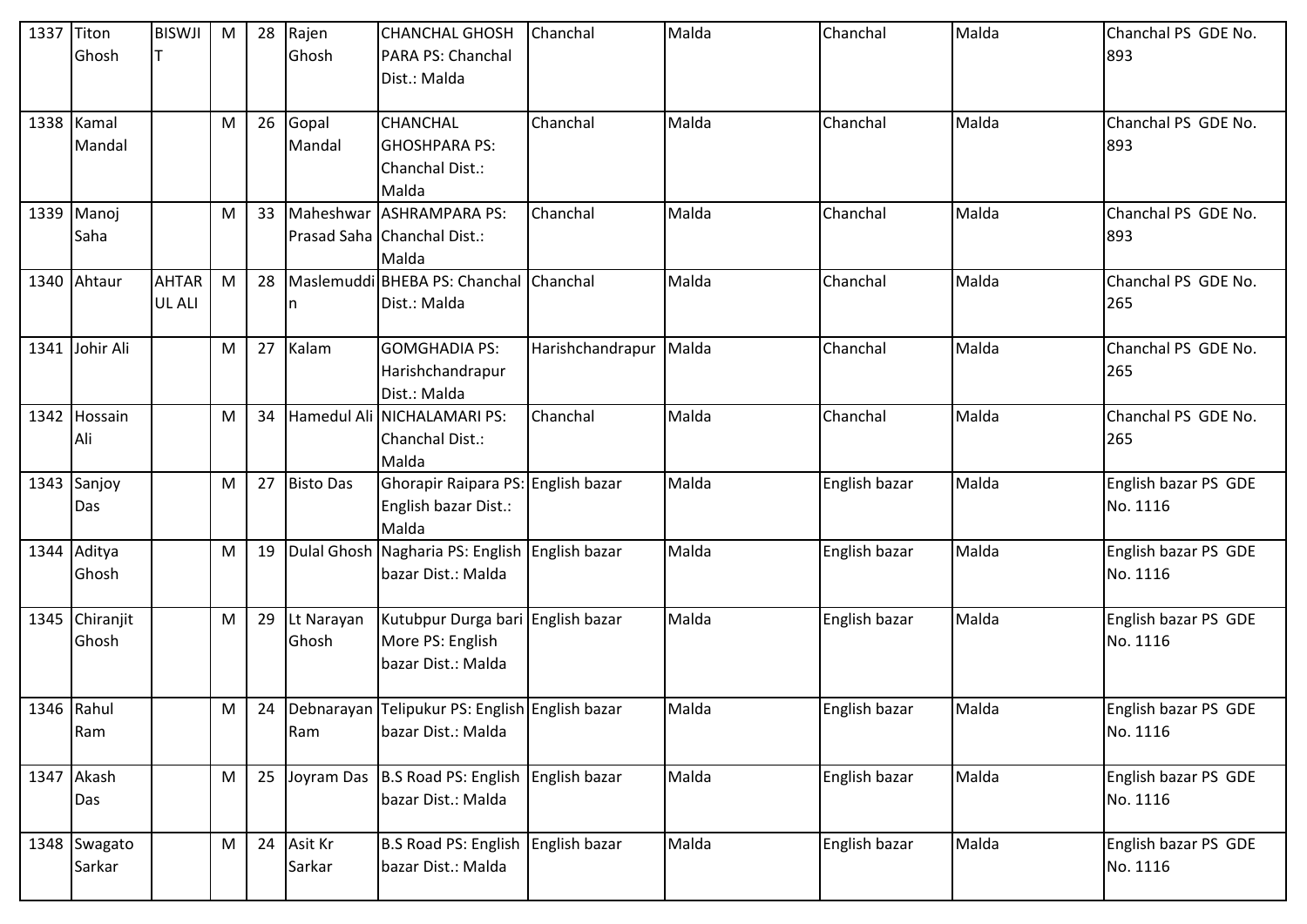| 1349        | Dipanjan       |       | M | 24 | Sunil Kr         | <b>Krishnapur PS</b>                              |               | <b>Basirhat</b> | Gajole                 | Malda | Gajole PS GDE No. 958 |
|-------------|----------------|-------|---|----|------------------|---------------------------------------------------|---------------|-----------------|------------------------|-------|-----------------------|
|             | Sarkar         |       |   |    | Sarkar           | <b>Gazole District</b>                            |               |                 |                        |       |                       |
|             |                |       |   |    |                  | Malda                                             |               |                 |                        |       |                       |
|             | 1350 Swapan    |       | M | 45 | Haricharan       | Haridas PS Gazole                                 |               | <b>Basirhat</b> | Gajole                 | Malda | Gajole PS GDE No. 958 |
|             | Sutradhar      |       |   |    | Sutradhar        | District Malda                                    |               |                 |                        |       |                       |
|             |                |       |   |    |                  |                                                   |               |                 |                        |       |                       |
|             | 1351 Ananda    |       | M | 30 | <b>Lt</b>        | Muchia baruipara                                  | Oldmalda      | Malda           | Habibpur               | Malda | Habibpur PS GDE No.   |
|             | Paul           |       |   |    | Nanigopal        | PS: Oldmalda Dist.:                               |               |                 |                        |       | 545                   |
|             |                |       |   |    | Paul             | Malda                                             |               |                 |                        |       |                       |
|             | 1352 Parimal   |       | M | 40 | Paresh Paul      | Muchia Baruipara                                  | Oldmalda      | Malda           | Habibpur               | Malda | Habibpur PS GDE No.   |
|             | Paul           |       |   |    |                  | PS: Oldmalda Dist.:                               |               |                 |                        |       | 545                   |
|             |                |       |   |    |                  | Malda                                             |               |                 |                        |       |                       |
|             | 1353 Amit Roy  |       | M | 37 | <b>Ashok Roy</b> | Kachupukur PS:                                    | Habibpur      | Malda           | Habibpur               | Malda | Habibpur PS GDE No.   |
|             |                |       |   |    |                  | Habibpur Dist.:                                   |               |                 |                        |       | 545                   |
|             |                |       |   |    |                  | Malda                                             |               |                 |                        |       |                       |
| 1354 Sushil |                |       | M | 33 |                  | Lt Judhisthir Krishnanagar                        | Habibpur      | Malda           | Habibpur               | Malda | Habibpur PS GDE No.   |
|             | Mandal         |       |   |    | Mandal           | Buritala PS:                                      |               |                 |                        |       | 545                   |
|             |                |       |   |    |                  | Habibpur Dist.:                                   |               |                 |                        |       |                       |
|             |                |       |   |    |                  | Malda                                             |               |                 |                        |       |                       |
|             | 1355 Durlov    |       | M | 30 | Bhabesh          | Kadamdanga PS:                                    | Habibpur      | Malda           | Habibpur               | Malda | Habibpur PS GDE No.   |
|             | Mandal         |       |   |    | Mandal           | Habibpur Dist.:                                   |               |                 |                        |       | 545                   |
|             |                |       |   |    |                  | Malda                                             |               |                 |                        |       |                       |
|             | 1356 Saifuddin | Sadda | M |    |                  | Lt Meher Ali Miaha Badhroad P.O. Harishchandrapur |               | Malda           | Harishchandrapur Malda |       | Harishchandrapur PS   |
|             |                | m     |   |    |                  | Miahat PS:                                        |               |                 |                        |       | <b>GDE No. 853</b>    |
|             |                |       |   |    |                  | Harishchandrapur                                  |               |                 |                        |       |                       |
|             |                |       |   |    |                  | Dist.: Malda                                      |               |                 |                        |       |                       |
| 1357        | Radheshy       |       | M | 42 | Lt Kanailal      | Mahendratola PS:                                  | <b>Bhutni</b> | Malda           | Manickchak             | Malda | Manickchak PS GDE No. |
|             | am             |       |   |    | Mandal           | Bhutni Dist.: Malda                               |               |                 |                        |       | 601                   |
|             | Mandal         |       |   |    |                  |                                                   |               |                 |                        |       |                       |
|             | 1358 Akshoy    |       | M | 52 | Hemanta          | Khairtala PS:                                     | Manickchak    | Malda           | Manickchak             | Malda | Manickchak PS GDE No. |
|             | Mandal         |       |   |    | Mandal           | Manickchak Dist.:                                 |               |                 |                        |       | 601                   |
|             |                |       |   |    |                  | Malda                                             |               |                 |                        |       |                       |
|             | 1359 Ganesh    |       | M | 38 | Kartick          | Begamganj PS:                                     | Manickchak    | Malda           | Manickchak             | Malda | Manickchak PS GDE No. |
|             | Mandal         |       |   |    | Mandal           | Manickchak Dist.:                                 |               |                 |                        |       | 601                   |
|             |                |       |   |    |                  | Malda                                             |               |                 |                        |       |                       |
|             | 1360 Prabhura  |       | M | 37 |                  | Gopi Ghosh Enayetpur PS:                          | Manickchak    | Malda           | Manickchak             | Malda | Manickchak PS GDE No. |
|             | m Ghosh        |       |   |    |                  | Manickchak Dist.:                                 |               |                 |                        |       | 601                   |
|             |                |       |   |    |                  | Malda                                             |               |                 |                        |       |                       |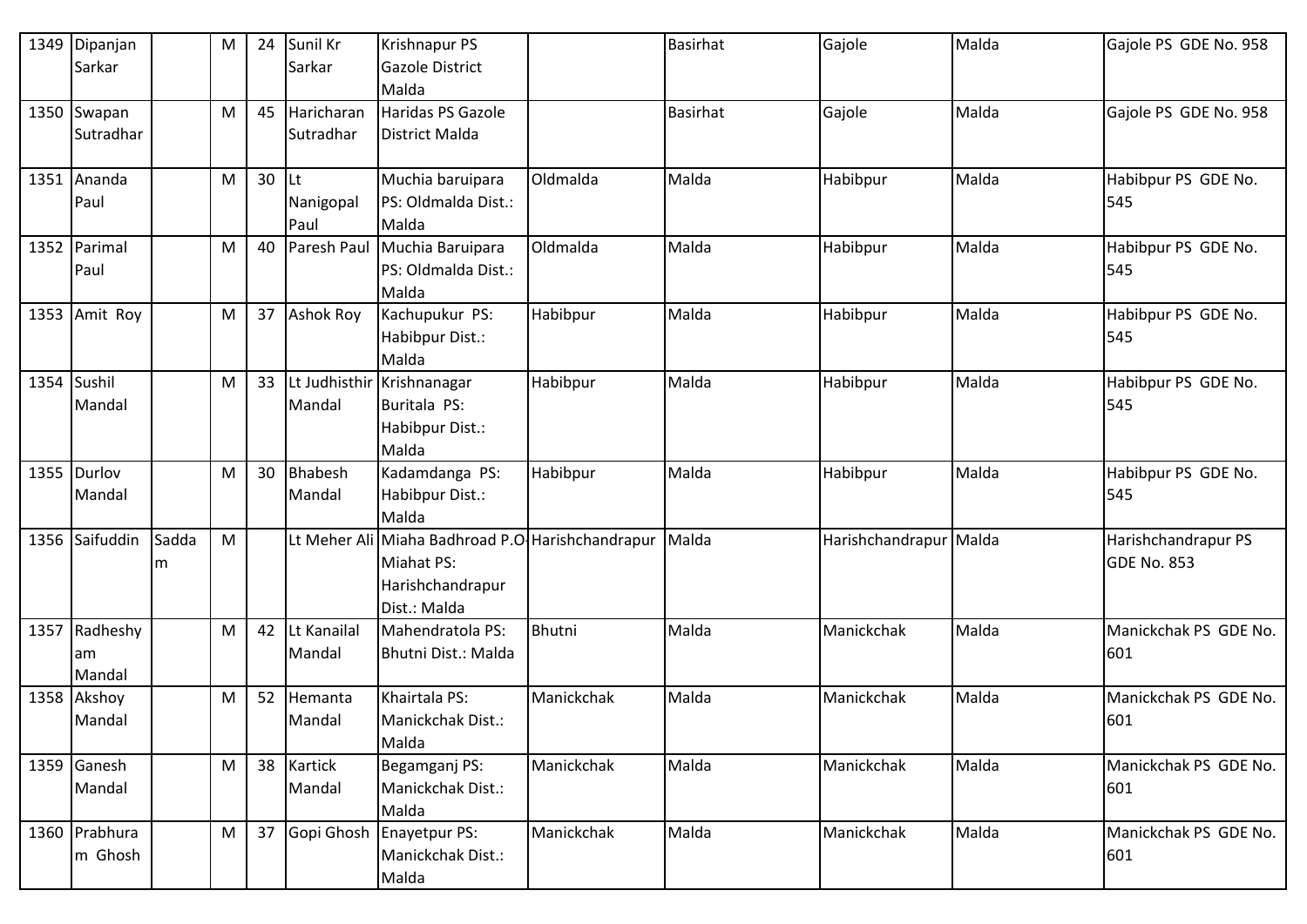|      | 1361 Mojamme<br>I Sekh     | M         | 35 |                            | Hazrat Sekh Sayed Pur PS:<br>Kaliachak Dist.:<br>Malda                               | Kaliachak       | Malda       | Mothabari  | Malda       | Mothabari PS GDE No.<br>699   |
|------|----------------------------|-----------|----|----------------------------|--------------------------------------------------------------------------------------|-----------------|-------------|------------|-------------|-------------------------------|
| 1362 | Taiful Ali                 | ${\sf M}$ | 42 | Lt Lalu Ali                | Mangalbari<br>Chowdhurypara PS:<br>Oldmalda Dist.:<br>Malda                          | Oldmalda        | Malda       | Oldmalda   | Malda       | Oldmalda PS GDE No.<br>645    |
|      | 1363 Sanjit<br>Mandal      | M         | 24 | Sambhu<br>Mandal           | Mahananda Colony,<br>Mangalbari PS:<br>Oldmalda Dist.:<br>Malda                      | <b>Oldmalda</b> | Malda       | Oldmalda   | Malda       | Oldmalda PS GDE No.<br>645    |
|      | 1364 Raju Sk               | M         | 35 | Asiruddin<br><b>Biswas</b> | Samaspuer, PO-<br>Jafarganj, PS-<br>Farakka PS:<br>Murshidabad Dist.:<br>Murshidabad | Murshidabad     | Murshidabad | Oldmalda   | Malda       | Oldmalda PS GDE No.<br>645    |
|      | 1365 Bijay Das             | M         | 28 | Chhabi Das                 | Vill- Malipara,<br>Kharia, PO-<br>Debnagar, PS<br>Kotwali, Dist.:<br>Jalpaiguri      |                 | Jalpaiguri  | Pukhuria   | Malda       | Pukhuria PS GDE No.<br>644    |
|      | 1366 Mostakim<br>Ali       | ${\sf M}$ | 42 |                            | Abdul Matin Ailpara PS: Ratua<br>Dist.: Malda                                        | Ratua           | Malda       | Ratua      | Malda       | Ratua PS GDE No. 710          |
|      | 1367 Asraful Sk            | M         | 44 |                            | Lt. Kadir Ali Kazisaha Murgir<br>Ghor PS: Beldanga<br>Dist.: Murshidabad             | Beldanga        | Murshidabad | Beldanga   | Murshidabad | Beldanga PS GDE No.<br>856    |
|      | 1368 Md Musa<br>Hoque      | M         | 26 | Md Isa<br>Hoque            | Jhunka Purbapara<br>PS: Beldanga Dist.:<br>Murshidabad                               | Beldanga        | Murshidabad | Beldanga   | Murshidabad | Beldanga PS GDE No.<br>856    |
|      | 1369 Firoj Sk              | M         | 36 | Lt. Lalu Sk                | Beldanga Majhpara<br>PS: Beldanga Dist.:<br>Murshidabad                              | Beldanga        | Murshidabad | Beldanga   | Murshidabad | Beldanga PS GDE No.<br>856    |
|      | 1370 Sabina<br><b>Bibi</b> | F         |    | Asu Sk                     |                                                                                      |                 | Basirhat    | Berhampore | Murshidabad | Berhampore PS GDE No.<br>1274 |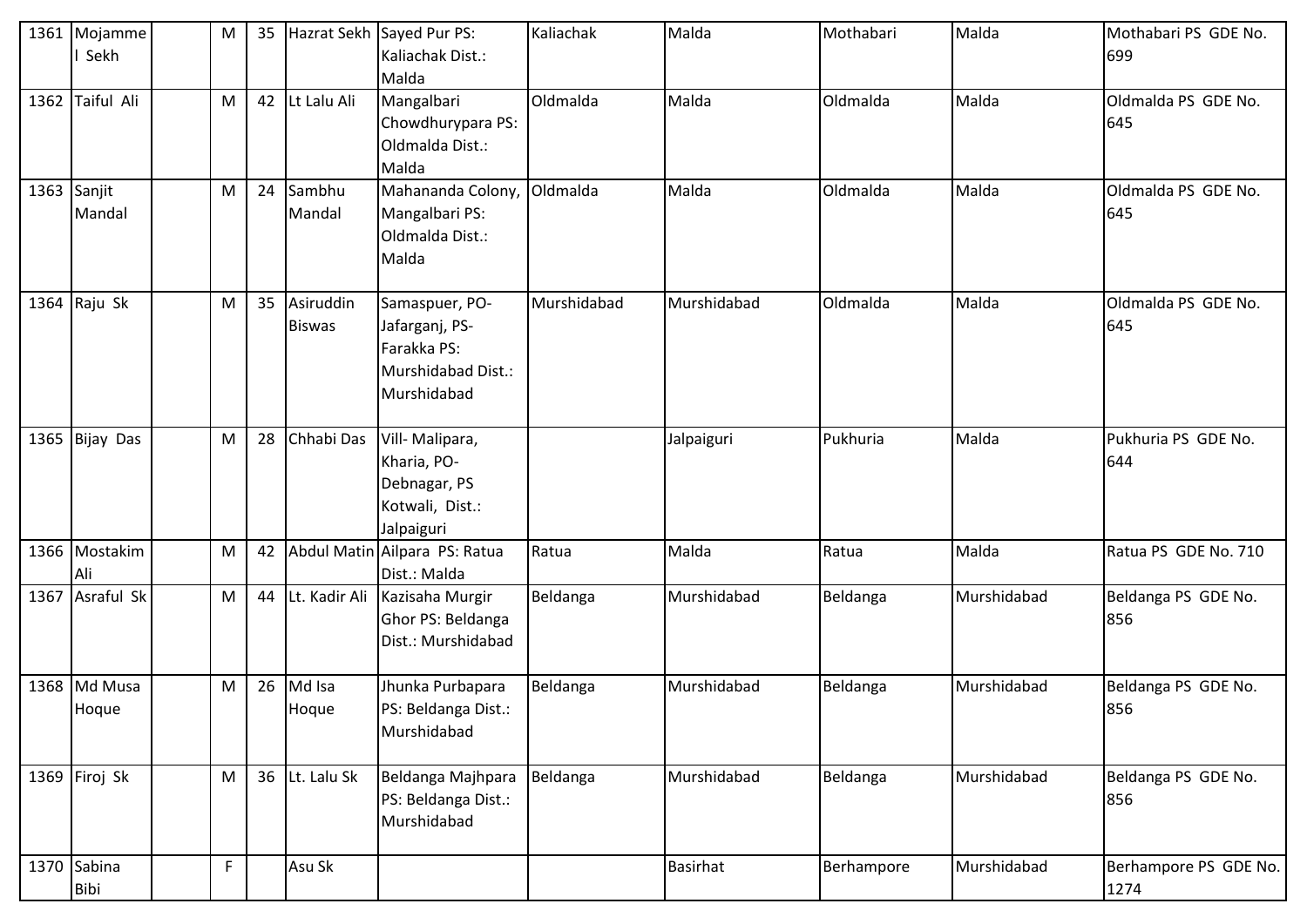|            | 1371 Raju Sk               | M | Asu Sk                      |  | <b>Basirhat</b> | Berhampore | Murshidabad | Berhampore PS GDE No.<br>1274 |
|------------|----------------------------|---|-----------------------------|--|-----------------|------------|-------------|-------------------------------|
| 1372 Rina  | Sarkar                     | F | Haru Sarkar                 |  | <b>Basirhat</b> | Berhampore | Murshidabad | Berhampore PS GDE No.<br>1274 |
|            | 1373 Mirajul Sk            | M | Sirajul Sk                  |  | <b>Basirhat</b> | Berhampore | Murshidabad | Berhampore PS GDE No.<br>1274 |
|            | 1374 Surojit<br>Thakur     | M | Raj Kumar<br>Thakur         |  | <b>Basirhat</b> | Berhampore | Murshidabad | Berhampore PS GDE No.<br>1274 |
|            | 1375 Susanta<br>Karmakar   | M | Murari<br>Mohon<br>Karmakar |  | <b>Basirhat</b> | Berhampore | Murshidabad | Berhampore PS GDE No.<br>1274 |
| 1376 Safal | Halder                     | M | <b>Bipas</b><br>Halder      |  | <b>Basirhat</b> | Berhampore | Murshidabad | Berhampore PS GDE No.<br>1274 |
|            | 1377 Nanda<br>Dulal Kha    | M | Lt. Mohor<br>Chandra<br>Kha |  | <b>Basirhat</b> | Berhampore | Murshidabad | Berhampore PS GDE No.<br>1274 |
| 1378 Jahir | Hossain                    | М | Anowar<br>Hossain           |  | <b>Basirhat</b> | Berhampore | Murshidabad | Berhampore PS GDE No.<br>1274 |
|            | 1379 Mithun<br>Roy         | M | Meghu Roy                   |  | <b>Basirhat</b> | Berhampore | Murshidabad | Berhampore PS GDE No.<br>1274 |
|            | 1380 Kazi Akhir<br>Ali     | M | Kazi Jalal                  |  | <b>Basirhat</b> | Berhampore | Murshidabad | Berhampore PS GDE No.<br>1274 |
| 1381       | Ashik Sk                   | M | Sofiul Sk                   |  | <b>Basirhat</b> | Berhampore | Murshidabad | Berhampore PS GDE No.<br>1274 |
|            | 1382 Durjadhan<br>Das      | M | Probas Das                  |  | <b>Basirhat</b> | Berhampore | Murshidabad | Berhampore PS GDE No.<br>1274 |
| 1383 Ujjal | <b>Kumar Pal</b>           | M | Sadhin<br>Chandra Pal       |  | <b>Basirhat</b> | Berhampore | Murshidabad | Berhampore PS GDE No.<br>1274 |
| 1384       | Brijmonan<br>Panda         | M | Bhagabati<br>Panda          |  | <b>Basirhat</b> | Berhampore | Murshidabad | Berhampore PS GDE No.<br>1274 |
| 1385 Gour  | Chandra<br>Das             | M | Kanai Lal<br>Das            |  | <b>Basirhat</b> | Berhampore | Murshidabad | Berhampore PS GDE No.<br>1274 |
|            | 1386 Rofik Sk              | M | <b>Israil Sk</b>            |  | <b>Basirhat</b> | Berhampore | Murshidabad | Berhampore PS GDE No.<br>1274 |
|            | 1387 Rakesh Sk             | M | Kamrunjam<br>an Sk          |  | Basirhat        | Berhampore | Murshidabad | Berhampore PS GDE No.<br>1274 |
|            | 1388 Amir Ali<br><b>Sk</b> | M | Sabur Ali Sk                |  | <b>Basirhat</b> | Berhampore | Murshidabad | Berhampore PS GDE No.<br>1274 |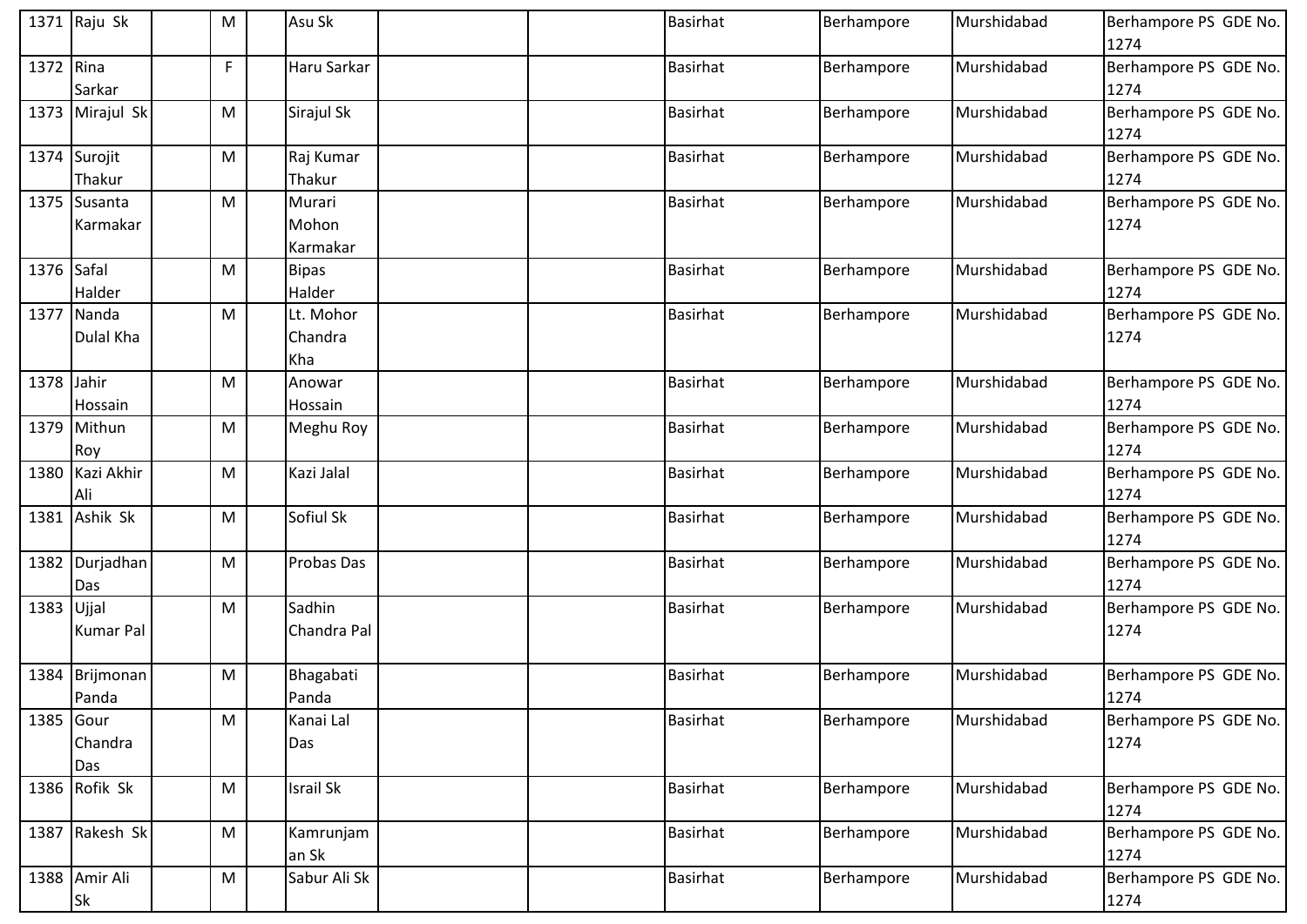| 1389 Asadul Sk            | M            | 29 | Sadek Sk                 | Kashipur PS:<br>Bhagawangola Dist.:<br>Murshidabad                   | Bhagawangola  | Murshidabad | Bhagawangola  | Murshidabad | Bhagawangola PS GDE<br>No. 903 |
|---------------------------|--------------|----|--------------------------|----------------------------------------------------------------------|---------------|-------------|---------------|-------------|--------------------------------|
| 1390 Majrul Sk            | M            | 40 | Lt Md<br>Harun<br>Rashid | Manikchak PS:<br>Lalgola Dist.:<br>Murshidabad                       | Lalgola       | Murshidabad | Bhagawangola  | Murshidabad | Bhagawangola PS GDE<br>No. 903 |
| 1391 Sarikul Sk           | M            | 30 | Mojammel<br>Sk           | Manikchak PS:<br>Lalgola Dist.:<br>Murshidabad                       | Lalgola       | Murshidabad | Bhagawangola  | Murshidabad | Bhagawangola PS GDE<br>No. 903 |
| 1392 Sobhan Kr<br>Ghosh   | ${\sf M}$    | 34 | Gayanath<br>Ghosh        | Polisha PS:<br><b>Bharatpur Dist.:</b><br>Murshidabad                | Bharatpur     | Murshidabad | Bharatpur     | Murshidabad | Bharatpur PS GDE No.<br>745    |
| 1393 Rahul<br>Mondal      | M            |    | <b>Baha</b><br>Mondal    | Jajan PS: Bharatpur<br>Dist.: Murshidabad                            | Bharatpur     | Murshidabad | Bharatpur     | Murshidabad | Bharatpur PS GDE No.<br>745    |
| 1394 Sanerul Sk           | M            |    | <b>Ersad Sk</b>          | Sashpara PS: Kandi<br>Dist.: Murshidabad                             | Kandi         | Murshidabad | Bharatpur     | Murshidabad | Bharatpur PS GDE No.<br>745    |
| 1395 Nurjamal<br>Sk       | ${\sf M}$    |    | Firoj Sk                 | Sashpara PS: Kandi<br>Dist.: Murshidabad                             | Kandi         | Murshidabad | Bharatpur     | Murshidabad | Bharatpur PS GDE No.<br>745    |
| 1396 Jaluar Sk            | ${\sf M}$    |    | Rahaman Sk               | Jorgachhi PS:<br><b>Bharatpur Dist.:</b><br>Murshidabad              | Bharatpur     | Murshidabad | Bharatpur     | Murshidabad | Bharatpur PS GDE No.<br>745    |
| 1397 Musaraf<br><b>Sk</b> | M            |    |                          | Siddhikul Sk Jorgachhi PS:<br><b>Bharatpur Dist.:</b><br>Murshidabad | Bharatpur     | Murshidabad | Bharatpur     | Murshidabad | Bharatpur PS GDE No.<br>745    |
| 1398 Konika<br>Das        | $\mathsf F$  | 22 | <b>Robin Das</b>         | Burwan Bayenpara<br>PS: Burwan Dist.:<br>Murshidabad                 | <b>Burwan</b> | Murshidabad | Burwan        | Murshidabad | Burwan PS GDE No. 800          |
| 1399 Moumita<br>Das       | F            |    | 21 Amit Das              | Burwan Bayenpara<br>PS: Burwan Dist.:<br>Murshidabad                 | <b>Burwan</b> | Murshidabad | <b>Burwan</b> | Murshidabad | Burwan PS GDE No. 800          |
| 1400 Selina Bibi          | $\mathsf{F}$ | 36 | Meherul Sk               | Telduma PS: Burwan Burwan<br>Dist.: Murshidabad                      |               | Murshidabad | Burwan        | Murshidabad | Burwan PS GDE No. 799          |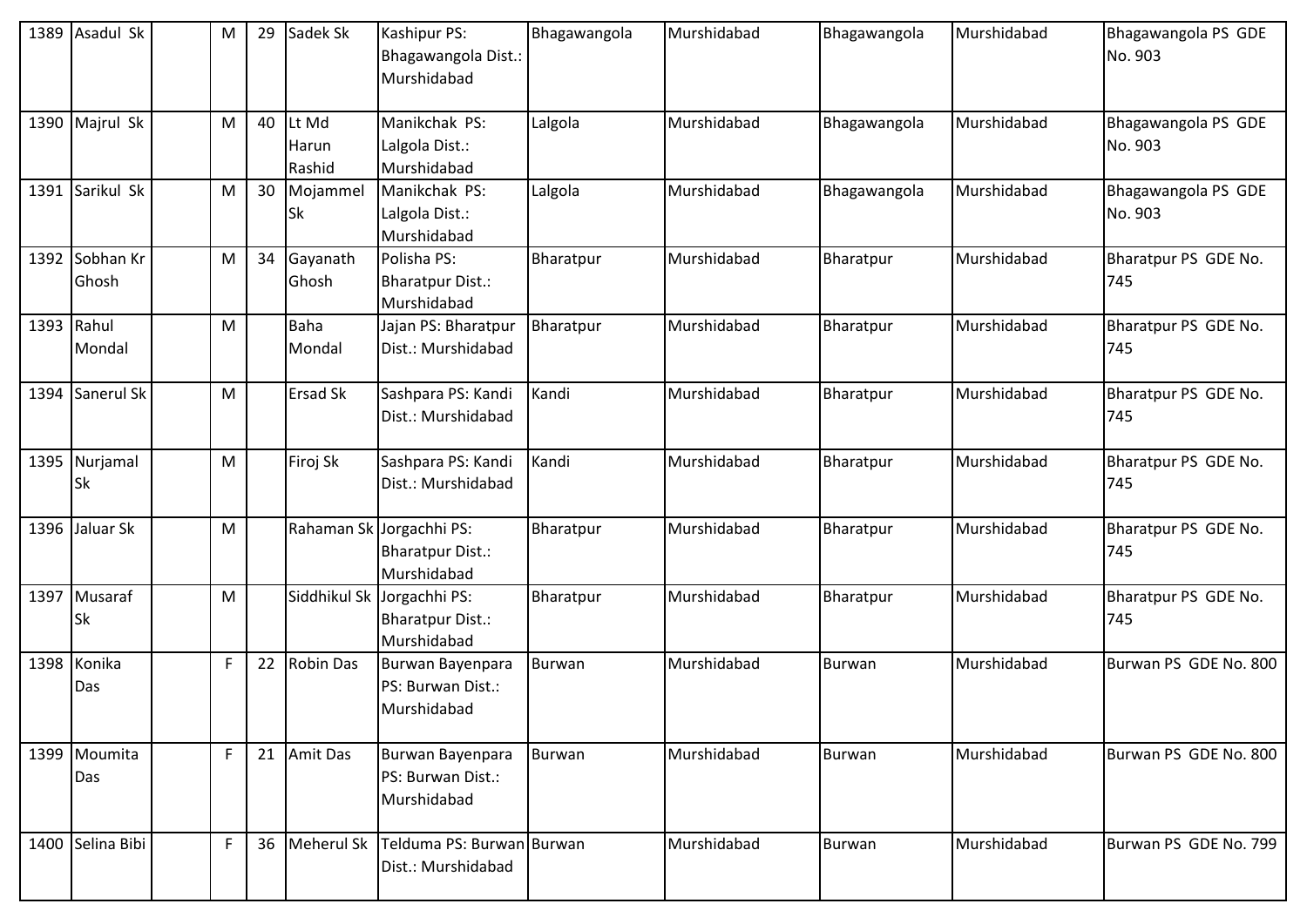| 1401 | Mehenika<br><b>Bibi</b>        |               | F | 35 | Nur<br>Sk                  | Telduma PS: Burwan Burwan<br>Mahammad Dist.: Murshidabad          |               | Murshidabad | <b>Burwan</b> | Murshidabad | Burwan PS GDE No. 799        |
|------|--------------------------------|---------------|---|----|----------------------------|-------------------------------------------------------------------|---------------|-------------|---------------|-------------|------------------------------|
|      | 1402 Belaluddin<br><b>Sk</b>   |               | М | 26 | Basiruddin<br>Sk           | Kunia PS: Burwan<br>Dist.: Murshidabad                            | Burwan        | Murshidabad | Burwan        | Murshidabad | Burwan PS GDE No. 794        |
|      | 1403 Hasirul Sk                |               | M | 29 | Sk                         | Surel Hogul Kunia PS: Burwan<br>Dist.: Murshidabad                | <b>Burwan</b> | Murshidabad | <b>Burwan</b> | Murshidabad | Burwan PS GDE No. 794        |
|      | 1404 Nirdoy<br><b>Pramanik</b> |               | M | 35 | Panchanan<br>Pramanik      | Shitolgram PS:<br><b>Burwan Dist.:</b><br>Murshidabad             | Burwan        | Murshidabad | Burwan        | Murshidabad | Burwan PS GDE No. 810        |
| 1405 | Abdul<br>Alim<br>Mondal        | Alim<br>Monda | M | 40 | Lt.golam<br>Mondal         | Naranarayanpur PS: Daulatabad<br>Daulatabad Dist.:<br>Murshidabad |               | Murshidabad | Daulatabad    | Murshidabad | Daulatabad PS GDE No.<br>620 |
|      | 1406 Halim<br>Mondal           |               | M | 50 | Lt.golam<br>Mondal         | Naranarayanpur PS: Daulatabad<br>Daulatabad Dist.:<br>Murshidabad |               | Murshidabad | Daulatabad    | Murshidabad | Daulatabad PS GDE No.<br>620 |
|      | 1407 Aidul Sk                  |               | M | 35 | Lt Daud Sk                 | Durganagar PS:<br>Daulatabad Dist.:<br>Murshidabad                | Daulatabad    | Murshidabad | Daulatabad    | Murshidabad | Daulatabad PS GDE No.<br>620 |
|      | 1408 Asadul Sk                 |               | M | 32 | Siddik<br>Mandal           | Girinagar PS:<br>Daulatabad Dist.:<br>Murshidabad                 | Daulatabad    | Murshidabad | Daulatabad    | Murshidabad | Daulatabad PS GDE No.<br>620 |
|      | 1409 Mahirul Sk                |               | M | 25 | Afaju Sk                   | PS: Domkal Dist.:<br>Murshidabad                                  | Domkal        | Murshidabad | Domkal        | Murshidabad | Domkal PS GDE No. 945        |
|      | 1410 Nuru Sk                   |               | M | 42 | Lt. Gaju Sk                | PS: Domkal Dist.:<br>Murshidabad                                  | Domkal        | Murshidabad | Domkal        | Murshidabad | Domkal PS GDE No. 945        |
|      | 1411 Abdul Aziz<br>Mondal      |               | M | 22 | Abdul<br>Mahajan<br>Mondal | PS: Domkal Dist.:<br>Murshidabad                                  | Domkal        | Murshidabad | Domkal        | Murshidabad | Domkal PS GDE No. 968        |
|      | 1412 Hasibul Sk                |               | M | 27 | Iman Sk                    | PS: Domkal Dist.:<br>Murshidabad                                  | Domkal        | Murshidabad | Domkal        | Murshidabad | Domkal PS GDE No. 968        |
|      | 1413 Jiul Sekh                 |               | M | 29 | Jamiruddin<br>Sk           | PS: Domkal Dist.:<br>Murshidabad                                  | Domkal        | Murshidabad | Domkal        | Murshidabad | Domkal PS GDE No. 968        |
|      | 1414 Shubha<br><b>Biswas</b>   |               | M | 20 | Sentu<br><b>Biswas</b>     | PS: Domkal Dist.:<br>Murshidabad                                  | Domkal        | Murshidabad | Domkal        | Murshidabad | Domkal PS GDE No. 968        |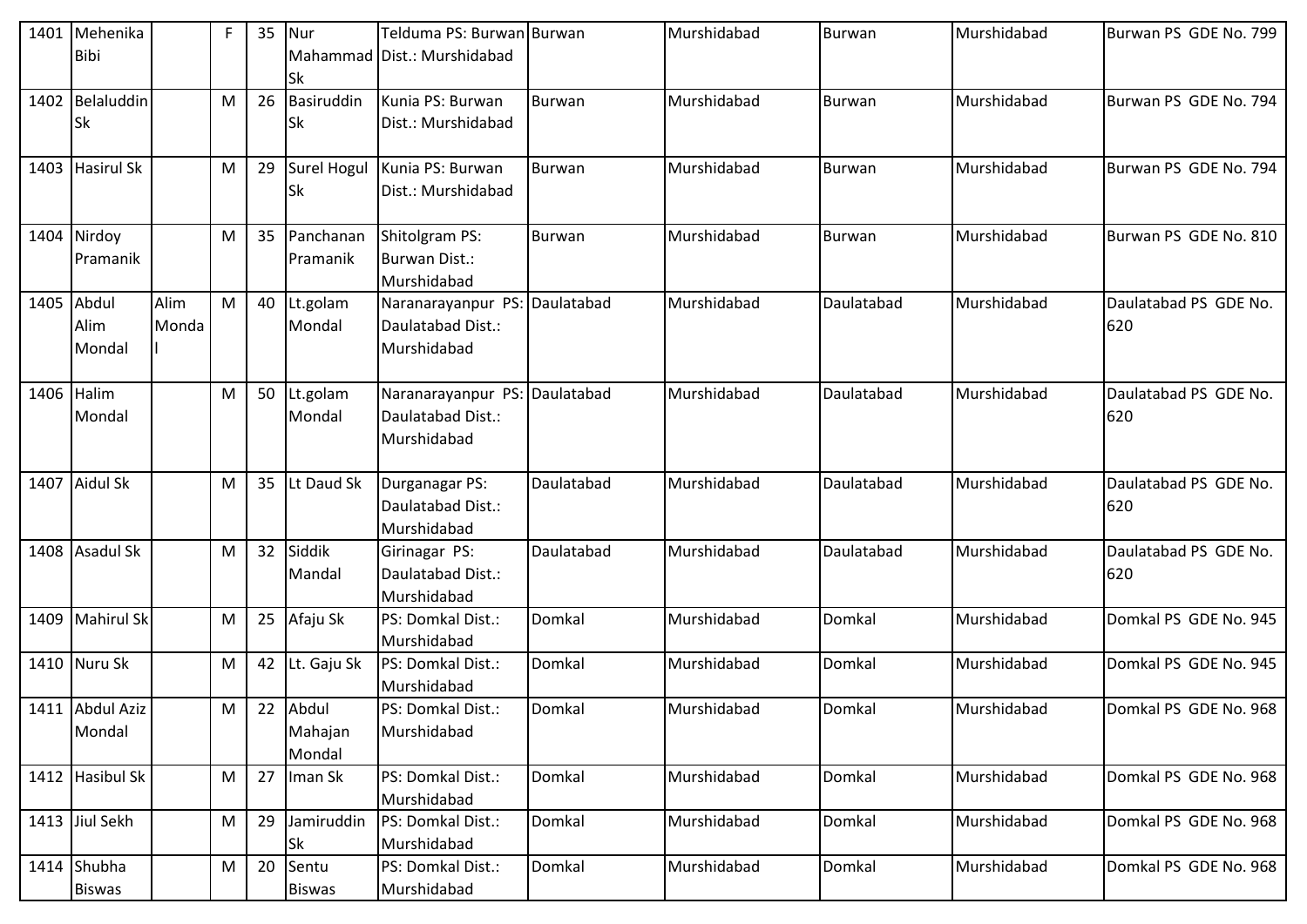|            | 1415 Ahad Sk               | M | 22 | Kamal Sk             | PS: Domkal Dist.:<br>Murshidabad                         | Domkal      | Murshidabad | Domkal      | Murshidabad | Domkal PS GDE No. 968         |
|------------|----------------------------|---|----|----------------------|----------------------------------------------------------|-------------|-------------|-------------|-------------|-------------------------------|
| 1416 Selim | Mondal                     | M | 26 | Mainul<br>Mondal     | PS: Domkal Dist.:<br>Murshidabad                         | Domkal      | Murshidabad | Domkal      | Murshidabad | Domkal PS GDE No. 968         |
|            | 1417 Obaidul Sk            | М | 25 |                      | Sanaullah SklPS: Domkal Dist.:<br>Murshidabad            | Domkal      | Murshidabad | Domkal      | Murshidabad | Domkal PS GDE No. 949         |
|            | 1418 Osman Ali             | M | 35 |                      | Bachiruddin PS: Domkal Dist.:<br>Murshidabad             | Domkal      | Murshidabad | Domkal      | Murshidabad | Domkal PS GDE No. 949         |
|            | 1419 Mehebub<br><b>Sk</b>  | M | 20 |                      | Chhadek Sk   PS: Domkal Dist.:<br>Murshidabad            | Domkal      | Murshidabad | Domkal      | Murshidabad | Domkal PS GDE No. 949         |
|            | 1420 Alahamdo<br>Mondal    | М | 21 | Sirajul<br>Mondal    | PS: Domkal Dist.:<br>Murshidabad                         | Domkal      | Murshidabad | Domkal      | Murshidabad | Domkal PS GDE No. 967         |
|            | 1421 Robiul Sk             | М | 18 | Rafikul Sk           | PS: Domkal Dist.:<br>Murshidabad                         | Domkal      | Murshidabad | Domkal      | Murshidabad | Domkal PS GDE No. 967         |
|            | 1422 Naim Sk               | M | 18 | Obaidul Sk           | PS: Domkal Dist.:<br>Murshidabad                         | Domkal      | Murshidabad | Domkal      | Murshidabad | Domkal PS GDE No. 967         |
|            | 1423 Sahin Sk              | М | 18 | Moyed Ali            | PS: Domkal Dist.:<br>Murshidabad                         | Domkal      | Murshidabad | Domkal      | Murshidabad | Domkal PS GDE No. 967         |
|            | 1424 Mirunjay<br>Das       | M | 20 | Sudhar Das           | PS: Domkal Dist.:<br>Murshidabad                         | Domkal      | Murshidabad | Domkal      | Murshidabad | Domkal PS GDE No. 967         |
|            | 1425 Sakib Sk              |   |    | Lt. Jamat Sk         | Ganganarayanpur<br>PS: Hariharpara<br>Dist.: Murshidabad | Hariharpara | Murshidabad | Hariharpara | Murshidabad | Hariharpara PS GDE No.<br>785 |
|            | 1426 Soleman<br><b>Sk</b>  |   | 25 | Salam Sk             | Ganganaraypur PS:<br>Hariharpara Dist.:<br>Murshidabad   | Hariharpara | Murshidabad | Hariharpara | Murshidabad | Hariharpara PS GDE No.<br>785 |
| 1427       | <b>Rafikul Sk</b>          |   |    | Lt. Abdul<br>Ohab Sk | Chamakpur PS:<br>Lalgola Dist.:<br>Murshidabad           | Lalgola     | Murshidabad | Hariharpara | Murshidabad | Hariharpara PS GDE No.<br>785 |
|            | 1428 Abusamad<br><b>Sk</b> |   |    | Abusalam<br>Sk       | Nasipur PS:<br>Hariharpara Dist.:<br>Murshidabad         | Hariharpara | Murshidabad | Hariharpara | Murshidabad | Hariharpara PS GDE No.<br>785 |
| 1429 Sakil | Hossain                    | M | 19 | Anarul<br>Mondal     | <b>GOAS BAZAR PS:</b><br>Islampore Dist.:<br>Murshidabad | Islampore   | Murshidabad | Islampore   | Murshidabad | Islampore PS GDE No.<br>888   |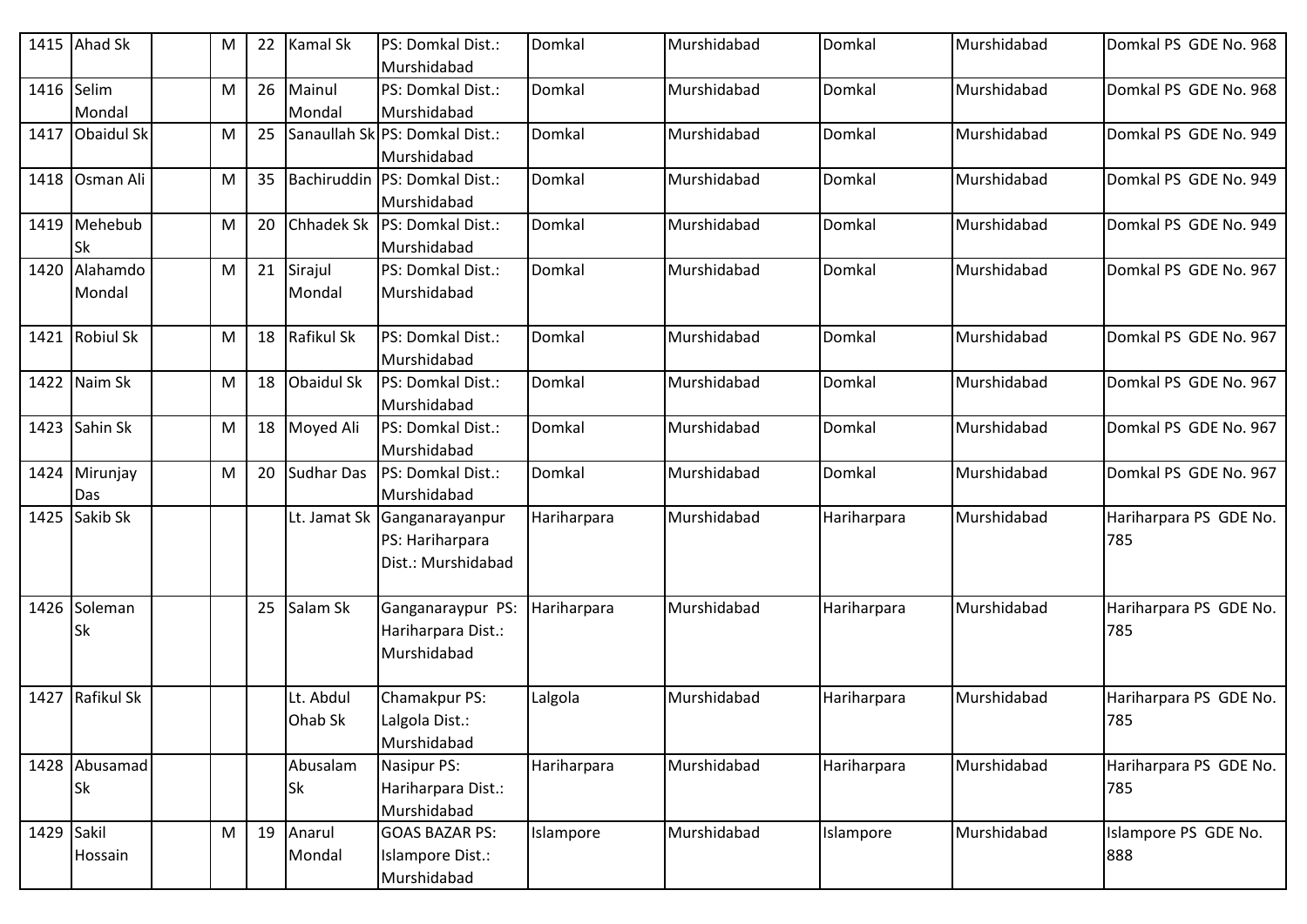|      | 1430 Samiul      | M  | 21 | Ansar Ali         | <b>NABABGANJ PS:</b>      | Islampore | Murshidabad | Islampore | Murshidabad | Islampore PS GDE No. |
|------|------------------|----|----|-------------------|---------------------------|-----------|-------------|-----------|-------------|----------------------|
|      | Islam            |    |    |                   | Islampore Dist.:          |           |             |           |             | 888                  |
|      |                  |    |    |                   | Murshidabad               |           |             |           |             |                      |
| 1431 | <b>Mukles</b>    | M  | 18 | Hazrat Ali        | NAJIRPUR PS:              | Islampore | Murshidabad | Islampore | Murshidabad | Islampore PS GDE No. |
|      | Rahaman          |    |    |                   | Islampore Dist.:          |           |             |           |             | 888                  |
|      |                  |    |    |                   | Murshidabad               |           |             |           |             |                      |
|      | 1432 Masud       | M  | 27 | Abdul             | <b>BABLABONA PS:</b>      | Islampore | Murshidabad | Islampore | Murshidabad | Islampore PS GDE No. |
|      | Hossain          |    |    | <b>Khalek Sk</b>  | Islampore Dist.:          |           |             |           |             | 888                  |
|      |                  |    |    |                   | Murshidabad               |           |             |           |             |                      |
|      | 1433 Abdulla     | M  | 27 | Abdul             | <b>DIGHALKANDI PS:</b>    | Islampore | Murshidabad | Islampore | Murshidabad | Islampore PS GDE No. |
|      | Sarkar           |    |    | Manar             | Islampore Dist.:          |           |             |           |             | 888                  |
|      |                  |    |    |                   | Murshidabad               |           |             |           |             |                      |
|      | 1434 Abdul       | M  | 26 | Abdul             | <b>KANCHANPUR PS:</b>     | Islampore | Murshidabad | Islampore | Murshidabad | Islampore PS GDE No. |
|      | Mannan           |    |    | Hannan            | Islampore Dist.:          |           |             |           |             | 888                  |
|      |                  |    |    |                   | Murshidabad               |           |             |           |             |                      |
| 1435 | Hasibul Ali      | M  | 19 | Haidar Ali        | HARHARIA PS:              | Islampore | Murshidabad | Islampore | Murshidabad | Islampore PS GDE No. |
|      |                  |    |    |                   | Islampore Dist.:          |           |             |           |             | 888                  |
|      |                  |    |    |                   | Murshidabad               |           |             |           |             |                      |
|      | 1436 Parvina     | F  | 21 | <b>Hasibul Sk</b> | <b>BABLABONA PS:</b>      | Islampore | Murshidabad | Islampore | Murshidabad | Islampore PS GDE No. |
|      | <b>Bibi</b>      |    |    |                   | Islampore Dist.:          |           |             |           |             | 888                  |
|      |                  |    |    |                   | Murshidabad               |           |             |           |             |                      |
| 1437 | Selim            | M  | 30 | Mafikul           | <b>BABLABONA PS:</b>      | Islampore | Murshidabad | Islampore | Murshidabad | Islampore PS GDE No. |
|      | Sarkar           |    |    | Islam             | Islampore Dist.:          |           |             |           |             | 888                  |
|      |                  |    |    |                   | Murshidabad               |           |             |           |             |                      |
|      | 1438 Arjina Bibi | F  | 26 |                   | Rahim Aktar BABLABONA PS: | Islampore | Murshidabad | Islampore | Murshidabad | Islampore PS GDE No. |
|      |                  |    |    |                   | Islampore Dist.:          |           |             |           |             | 888                  |
|      |                  |    |    |                   | Murshidabad               |           |             |           |             |                      |
| 1439 | Tirakil Sk       | F  | 42 | <b>Mukles Sk</b>  | NAJIRPUR PS:              | Islampore | Murshidabad | Islampore | Murshidabad | Islampore PS GDE No. |
|      |                  |    |    |                   | Islampore Dist.:          |           |             |           |             | 888                  |
|      |                  |    |    |                   | Murshidabad               |           |             |           |             |                      |
|      | 1440 Hasibul Sk  | F  | 31 | <b>Ersad Sk</b>   | <b>RANINAGAR PS:</b>      | Raninagar | Murshidabad | Islampore | Murshidabad | Islampore PS GDE No. |
|      |                  |    |    |                   | Raninagar Dist.:          |           |             |           |             | 888                  |
|      |                  |    |    |                   | Murshidabad               |           |             |           |             |                      |
|      | 1441 Sakil Sk    | F. | 26 | Aslem Sk          | <b>SHYAMPUR PS:</b>       | Domkal    | Murshidabad | Islampore | Murshidabad | Islampore PS GDE No. |
|      |                  |    |    |                   | Domkal Dist.:             |           |             |           |             | 888                  |
|      |                  |    |    |                   | Murshidabad               |           |             |           |             |                      |
|      | 1442 Sahin Sk    | M  | 36 | Saiful Sk         | <b>KALABARIA PS:</b>      | Domkal    | Murshidabad | Islampore | Murshidabad | Islampore PS GDE No. |
|      |                  |    |    |                   | Domkal Dist.:             |           |             |           |             | 888                  |
|      |                  |    |    |                   | Murshidabad               |           |             |           |             |                      |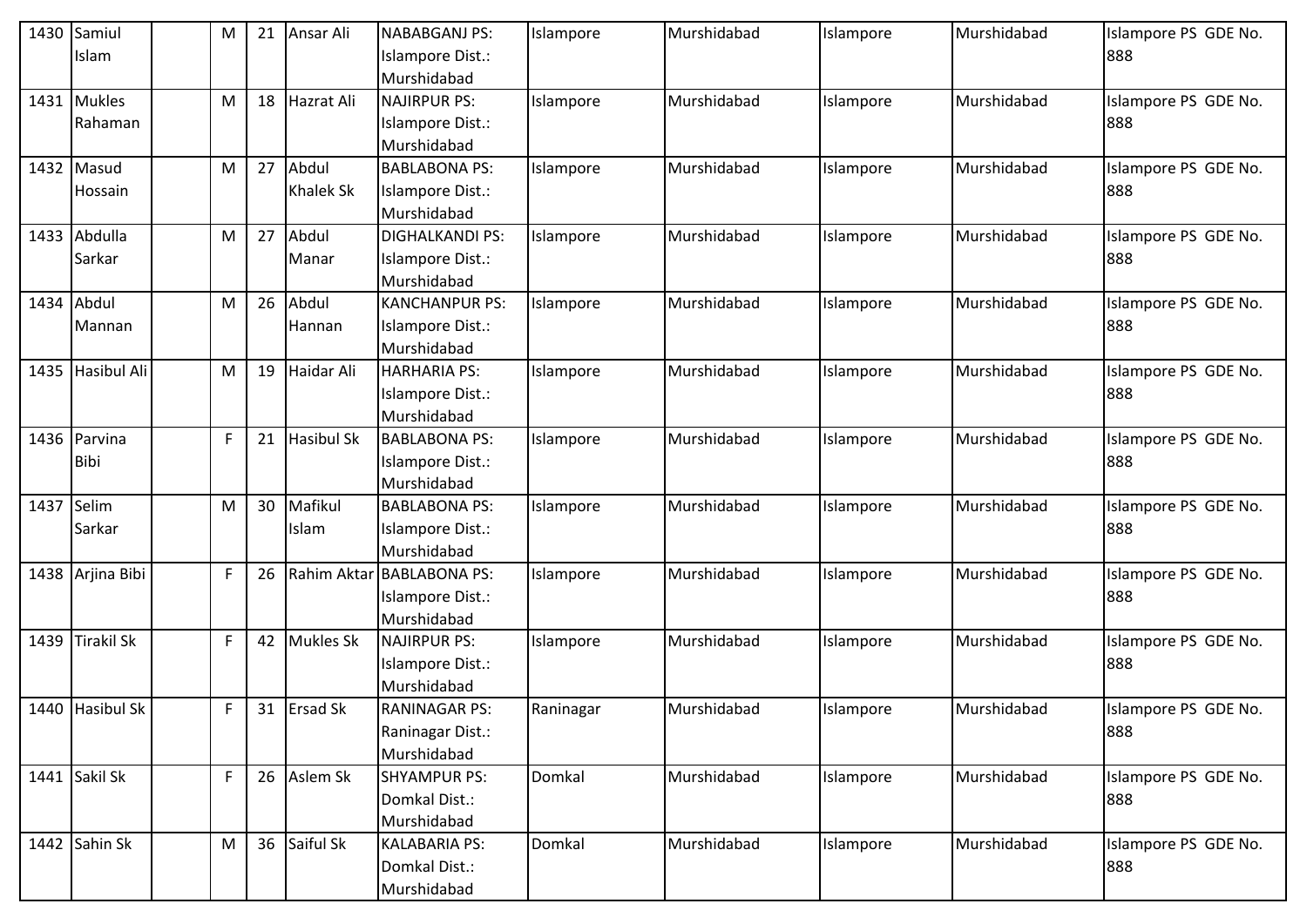| 1443       | Masidul<br>Hoque          | M           | 35 |                         | Safikul Islam HITANPUR PS:<br>Domkal Dist.:<br>Murshidabad                      | Domkal      | Murshidabad                           | Islampore | Murshidabad | Islampore PS GDE No.<br>888 |
|------------|---------------------------|-------------|----|-------------------------|---------------------------------------------------------------------------------|-------------|---------------------------------------|-----------|-------------|-----------------------------|
|            | 1444 Monirul<br>Hossain   | M           | 37 | Mostafa Sk              | RAMNA PS: Domkal<br>Dist.: Murshidabad                                          | Domkal      | Murshidabad                           | Islampore | Murshidabad | Islampore PS GDE No.<br>888 |
|            | 1445 Mafikul<br><b>Sk</b> | M           |    | <b>Muktar Sk</b>        | Gujisthirampur PS:<br>Jiaganj Dist.:<br>Murshidabad                             | Jiaganj     | Murshidabad                           | Jiaganj   | Murshidabad | Jiaganj PS GDE No. 527      |
|            | 1446 Abdul Sk             | M           |    | Saidul Sk               | Gujisthirampur PS:<br>Jiaganj Dist.:<br>Murshidabad                             | Jiaganj     | Murshidabad                           | Jiaganj   | Murshidabad | Jiaganj PS GDE No. 527      |
| 1447       | Amit<br>Mandal            | M           |    | <b>Bikash</b><br>Mandal | Dubrakhali PS:<br>Murshidabad Dist.:<br>Murshidabad                             | Murshidabad | Murshidabad                           | Jiaganj   | Murshidabad | Jiaganj PS GDE No. 527      |
| 1448       | Hasanujja<br>man Sk       | M           |    | Kalal Sk                | Dubrakhali PS:<br>Murshidabad Dist.:<br>Murshidabad                             | Murshidabad | Murshidabad                           | Jiaganj   | Murshidabad | Jiaganj PS GDE No. 527      |
|            | 1449 Jiarul Sk            | M           |    | Lt. Kahabat<br>Sk       | Tiktikipara PS:<br>Jiaganj Dist.:<br>Murshidabad                                | Jiaganj     | Murshidabad                           | Jiaganj   | Murshidabad | Jiaganj PS GDE No. 527      |
| 1450       | Sadek Sk                  | M           | 32 | Nasir Sk                | Kandi Pirtala PS:<br>Kandi Dist.:<br>Murshidabad                                | Kandi       | Murshidabad                           | Kandi     | Murshidabad | Kandi PS GDE No. 897        |
| 1451       | Momotaj<br>Laskar         | $\mathsf F$ | 19 | Nabir Ali<br>Laskar     | Basanti Chak PS:<br>Barrackpore Dist.:<br>Barrackpore Police<br>Commissionerate | Barrackpore | Barrackpore Police<br>Commissionerate | Khargram  | Murshidabad | Khargram PS GDE No.<br>1075 |
| 1452 Jakir | Hossain                   | M           | 32 | Sarful Sk               | Ashira PS: Tarapith<br>Dist.: Birbhum                                           | Tarapith    | Birbhum                               | Khargram  | Murshidabad | Khargram PS GDE No.<br>1075 |
|            | 1453 Nasiruddi<br>n Sk    | M           | 31 | Kadar Sk                | Ishira PS: Tarapith<br>Dist.: Birbhum                                           | Tarapith    | Birbhum                               | Khargram  | Murshidabad | Khargram PS GDE No.<br>1075 |
|            | 1454 Jasimuddi<br>n Sk    | M           | 31 | Kolimuddin<br>Sk        | Ishira PS: Tarapith<br>Dist.: Birbhum                                           | Tarapith    | Birbhum                               | Khargram  | Murshidabad | Khargram PS GDE No.<br>1075 |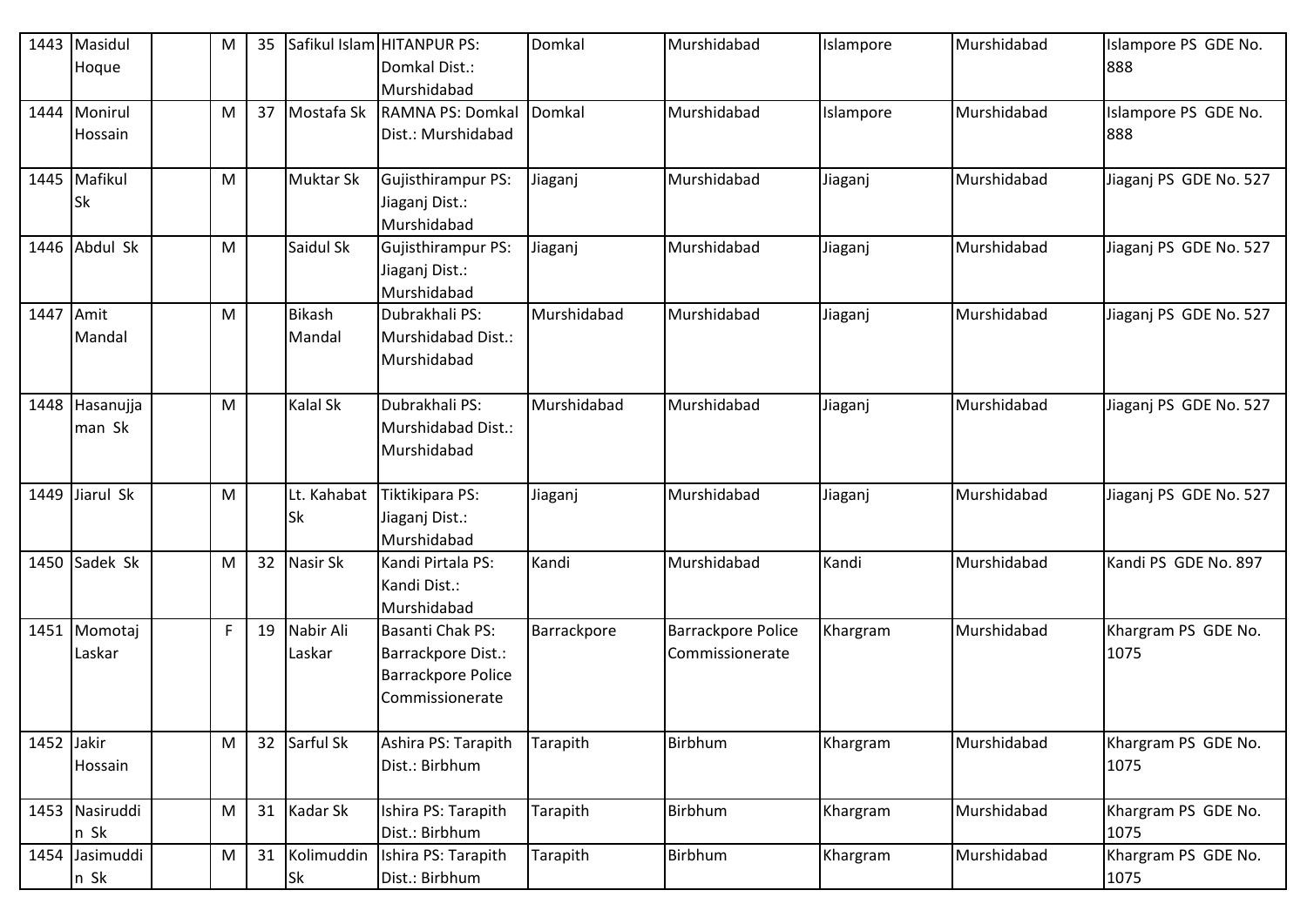|            | 1455 Rahaman<br>Momin     | M | 32 | Kamal<br>Momin           | Nagar PS: Khargram   Khargram<br>Dist.: Murshidabad         |          | Murshidabad | Khargram | Murshidabad | Khargram PS GDE No.<br>1091 |
|------------|---------------------------|---|----|--------------------------|-------------------------------------------------------------|----------|-------------|----------|-------------|-----------------------------|
|            | 1456 Tufan Sk             | M | 24 | lLt.<br>Jamiruddin<br>Sk | Khargram PS:<br>Khargram Dist.:<br>Murshidabad              | Khargram | Murshidabad | Khargram | Murshidabad | Khargram PS GDE No.<br>1091 |
|            | 1457 Najrul Sk            | M | 22 | Nasir Sk                 | Khargram PS:<br>Khargram Dist.:<br>Murshidabad              | Khargram | Murshidabad | Khargram | Murshidabad | Khargram PS GDE No.<br>1091 |
|            | 1458 Sofikul Sk           | M | 21 | Hasem Sk                 | Kandi PS: Kandi<br>Dist.: Murshidabad                       | Kandi    | Murshidabad | Khargram | Murshidabad | Khargram PS GDE No.<br>1091 |
|            | 1459 Mekail Sk            | M | 32 | Sanful Sk                | Riyanpur PS: Lalgola Lalgola<br>Dist.: Murshidabad          |          | Murshidabad | Lalgola  | Murshidabad | Lalgola PS GDE No. 834      |
|            | 1460 Sofik Sk             | M | 27 | Jinnat Sk                | Chandipur PS:<br>Lalgola Dist.:<br>Murshidabad              | Lalgola  | Murshidabad | Lalgola  | Murshidabad | Lalgola PS GDE No. 834      |
|            | 1461 Nakimudd<br>in Sk    | M | 25 | Mofijuddin<br>Sk         | Riyanpur PS: Lalgola Lalgola<br>Dist.: Murshidabad          |          | Murshidabad | Lalgola  | Murshidabad | Lalgola PS GDE No. 834      |
|            | 1462 Sahadev<br>Das       | M | 22 | Nipen Das                | Mirpur Boira PS:<br>Lalgola Dist.:<br>Murshidabad           | Lalgola  | Murshidabad | Lalgola  | Murshidabad | Lalgola PS GDE No. 834      |
|            | 1463 Sakibur<br>Ali       | M | 23 | Ahasan Ali               | Mollikpur<br>Ghoshpara PS:<br>Lalgola Dist.:<br>Murshidabad | Lalgola  | Murshidabad | Lalgola  | Murshidabad | Lalgola PS GDE No. 834      |
|            | 1464 Mohasen<br><b>Sk</b> | M | 32 | Marfoddin<br>Sk          | Birampur PS: Lalgola Lalgola<br>Dist.: Murshidabad          |          | Murshidabad | Lalgola  | Murshidabad | Lalgola PS GDE No. 857      |
|            | 1465 Jamir Sk             | M | 25 | Habibur Sk               | Birampur PS: Lalgola Lalgola<br>Dist.: Murshidabad          |          | Murshidabad | Lalgola  | Murshidabad | Lalgola PS GDE No. 857      |
|            | 1466 Mukul Sk             | M | 37 | Abdul<br>Kalam           | Birampur PS: Lalgola Lalgola<br>Dist.: Murshidabad          |          | Murshidabad | Lalgola  | Murshidabad | Lalgola PS GDE No. 857      |
| 1467 Sahil | Alam                      | M | 24 | Sakimudddi<br>n Sk       | Birampur PS: Lalgola Lalgola<br>Dist.: Murshidabad          |          | Murshidabad | Lalgola  | Murshidabad | Lalgola PS GDE No. 857      |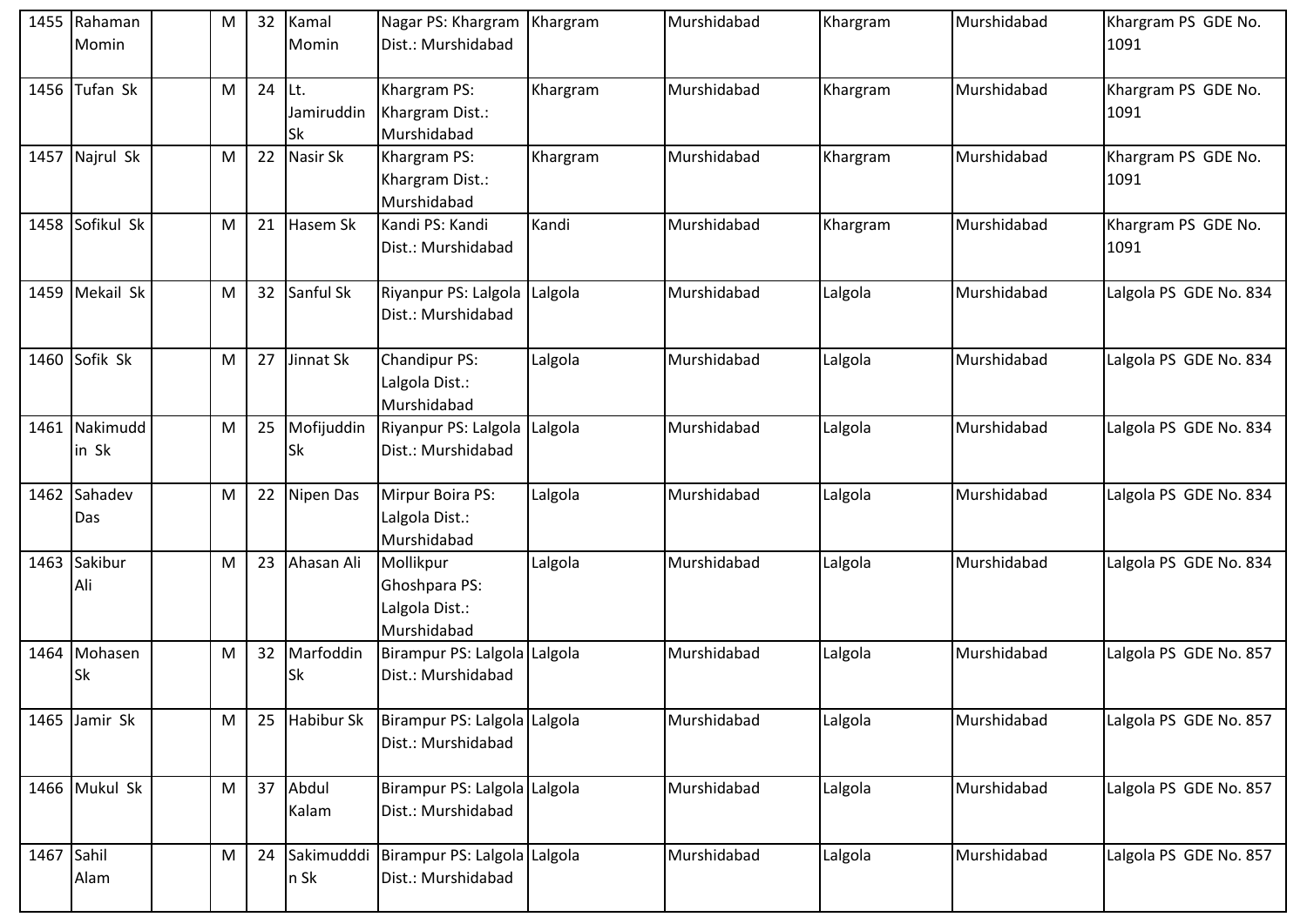|           | 1468 Samim Sk              | ${\sf M}$ | 20 | Mojibur Sk               | Birampur PS: Lalgola Lalgola<br>Dist.: Murshidabad               |              | Murshidabad | Lalgola     | Murshidabad | Lalgola PS GDE No. 857        |
|-----------|----------------------------|-----------|----|--------------------------|------------------------------------------------------------------|--------------|-------------|-------------|-------------|-------------------------------|
| 1469      | Maidul Sk                  | ${\sf M}$ | 40 |                          | Ainuddin Sk Kalmegha PS:<br>Lalgola Dist.:<br>Murshidabad        | Lalgola      | Murshidabad | Lalgola     | Murshidabad | Lalgola PS GDE No. 857        |
| 1470      | Jahirul Sk                 | M         | 36 | Murtoja Sk               | Srirampur PS:<br>Lalgola Dist.:<br>Murshidabad                   | Lalgola      | Murshidabad | Lalgola     | Murshidabad | Lalgola PS GDE No. 857        |
|           | 1471 Monirul<br>Hoque      | ${\sf M}$ | 25 | Ekramul<br>Hoque         | <b>Bakharpur PS:</b><br>Lalgola Dist.:<br>Murshidabad            | Lalgola      | Murshidabad | Lalgola     | Murshidabad | Lalgola PS GDE No. 857        |
| 1472 Awal | Hossain                    | M         | 31 | Odud Sk                  | Jothkhamar PS:<br>Lalgola Dist.:<br>Murshidabad                  | Lalgola      | Murshidabad | Lalgola     | Murshidabad | Lalgola PS GDE No. 857        |
|           | 1473 Tapas<br><b>Bedia</b> | M         | 34 | Gangaram<br><b>Bedia</b> | Chunakhali<br>Sarerdhar PS:<br>Murshidabad Dist.:<br>Murshidabad | Murshidabad  | Murshidabad | Murshidabad | Murshidabad | Murshidabad PS GDE<br>No. 954 |
|           | 1474 Ranatash<br>Mahali    | M         | 37 | <b>Budhu</b><br>Mahali   | Ayeshbagh<br>Begumbagh PS:<br>Murshidabad Dist.:<br>Murshidabad  | Murshidabad  | Murshidabad | Murshidabad | Murshidabad | Murshidabad PS GDE<br>No. 954 |
|           | 1475 Roki Sk               | M         | 32 | <b>Dulal Sk</b>          | Enatulibagh PS:<br>Jiaganj Dist.:<br>Murshidabad                 | Jiaganj      | Murshidabad | Murshidabad | Murshidabad | Murshidabad PS GDE<br>No. 954 |
|           | 1476 Rakibul Sk            | ${\sf M}$ | 26 | Anowar Sk                | Liyakatnagar PS:<br>Bhagawangola Dist.:<br>Murshidabad           | Bhagawangola | Murshidabad | Murshidabad | Murshidabad | Murshidabad PS GDE<br>No. 954 |
|           | 1477 Mortuj Sk             | M         | 45 | Abdul<br>Kasem Sk        | Chandabad<br>Shibnagar PS:<br>Nawda Dist.:<br>Murshidabad        | Nawda        | Murshidabad | Nawda       | Murshidabad | Nawda PS GDE No. 659          |
|           | 1478 Ramij<br>Raja         | ${\sf M}$ | 24 | Rafikul<br>Islam         | Shyamnagar PS:<br>Nawda Dist.:<br>Murshidabad                    | Nawda        | Murshidabad | Nawda       | Murshidabad | Nawda PS GDE No. 659          |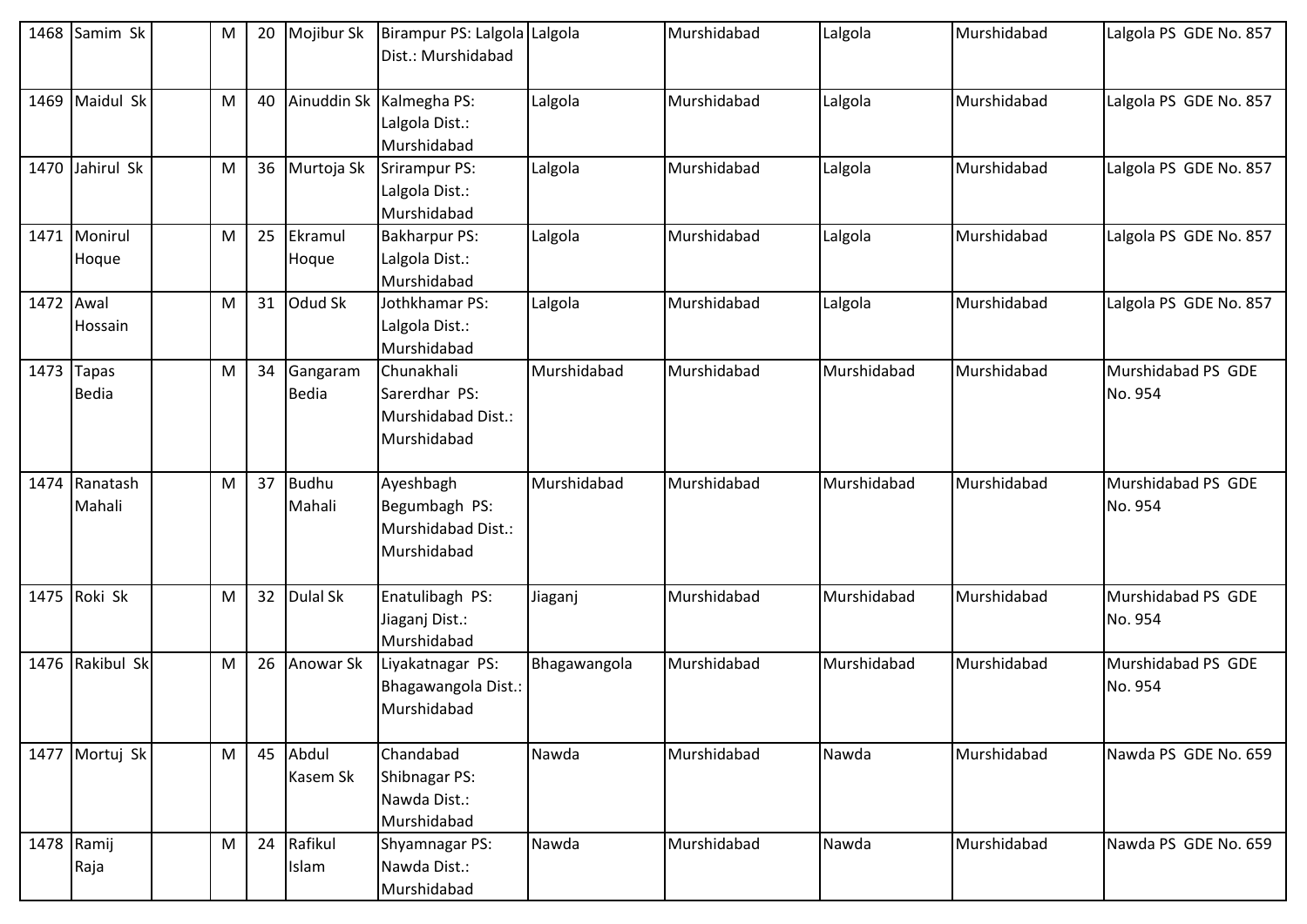| 1479       | Jahangir      |       | M         | 34 | Ajmat                  | Patikabari                             | Nawda     | Murshidabad | Nawda     | Murshidabad | Nawda PS GDE No. 675    |
|------------|---------------|-------|-----------|----|------------------------|----------------------------------------|-----------|-------------|-----------|-------------|-------------------------|
|            | Mondal        |       |           |    | Mondal                 | Baganpara PS:                          |           |             |           |             |                         |
|            |               |       |           |    |                        | Nawda Dist.:                           |           |             |           |             |                         |
|            |               |       |           |    |                        | Murshidabad                            |           |             |           |             |                         |
| 1480       | Soidul Sk     |       | M         | 35 |                        | Nur Islam Sk Patikabari Dhakpara Nawda |           | Murshidabad | Nawda     | Murshidabad | Nawda PS GDE No. 675    |
|            |               |       |           |    |                        | PS: Nawda Dist.:                       |           |             |           |             |                         |
|            |               |       |           |    |                        | Murshidabad                            |           |             |           |             |                         |
|            |               |       |           |    |                        |                                        |           |             |           |             |                         |
| 1481       | Chhanarul     |       | M         | 40 | Dukhi Sk               | Tiyakata PS: Nawda                     | Nawda     | Murshidabad | Nawda     | Murshidabad | Nawda PS GDE No. 676    |
|            | <b>Sk</b>     |       |           |    |                        | Dist.: Murshidabad                     |           |             |           |             |                         |
|            |               |       |           |    |                        |                                        |           |             |           |             |                         |
| 1482       | Aminul        |       | M         | 20 | Jalal Sk               | Goas Nalbatra PS:                      | Islampore | Murshidabad | Raninagar | Murshidabad | Raninagar PS GDE No.    |
|            | Islam         |       |           |    |                        | Islampore Dist.:                       |           |             |           |             | 634                     |
|            |               |       |           |    |                        | Murshidabad                            |           |             |           |             |                         |
| 1483       | Yeamin        |       | M         | 32 | Hosen Sk               | Bablabona PS:                          | Raninagar | Murshidabad | Raninagar | Murshidabad | Raninagar PS GDE No.    |
|            | Sk            |       |           |    |                        | Raninagar Dist.:                       |           |             |           |             | 634                     |
|            |               |       |           |    |                        | Murshidabad                            |           |             |           |             |                         |
| 1484       | Azit Sk       |       | M         | 47 | Munsad Sk              | Ilsamari PS:                           | Raninagar | Murshidabad | Raninagar | Murshidabad | Raninagar PS GDE No.    |
|            |               |       |           |    |                        | Raninagar Dist.:                       |           |             |           |             | 634                     |
|            |               |       |           |    |                        | Murshidabad                            |           |             |           |             |                         |
| 1485 Arup  |               |       | M         | 37 | Lt Anil                | Amdahara PS:                           | Ranitala  | Murshidabad | Ranitala  | Murshidabad | Ranitala PS GDE No. 693 |
|            | Sarkar        |       |           |    | Sarkar                 | Ranitala Dist.:                        |           |             |           |             |                         |
|            |               |       |           |    |                        | Murshidabad                            |           |             |           |             |                         |
| 1486 Viki  |               |       | M         | 26 |                        | Arup Sarkar Amadahara PS:              | Ranitala  | Murshidabad | Ranitala  | Murshidabad | Ranitala PS GDE No. 693 |
|            | Sarkar        |       |           |    |                        | Ranitala Dist.:                        |           |             |           |             |                         |
|            |               |       |           |    |                        | Murshidabad                            |           |             |           |             |                         |
| 1487       | Souvik        | Mintu | ${\sf M}$ | 22 | Arup Sarkar            | Amdahara PS:                           | Ranitala  | Murshidabad | Ranitala  | Murshidabad | Ranitala PS GDE No. 693 |
|            | Das           |       |           |    |                        | Ranitala Dist.:                        |           |             |           |             |                         |
|            |               |       |           |    |                        | Murshidabad                            |           |             |           |             |                         |
| 1488       | Ansar Ali     |       | M         | 24 | S/o Ataul Sk Badalmati |                                        | Ranitala  | Murshidabad | Ranitala  | Murshidabad | Ranitala PS GDE No. 692 |
|            |               |       |           |    |                        | Charkipara PS:                         |           |             |           |             |                         |
|            |               |       |           |    |                        | Ranitala Dist.:                        |           |             |           |             |                         |
|            |               |       |           |    |                        | Murshidabad                            |           |             |           |             |                         |
|            | 1489 Rakib Sk |       | M         | 20 | Sarjen Sk              | <b>BDO Para PS:</b>                    | Ranitala  | Murshidabad | Ranitala  | Murshidabad | Ranitala PS GDE No. 692 |
|            |               |       |           |    |                        | Ranitala Dist.:                        |           |             |           |             |                         |
|            |               |       |           |    |                        | Murshidabad                            |           |             |           |             |                         |
| 1490 Jabir |               |       | M         | 22 | Manuwer                | Chakkanagar PS:                        | Ranitala  | Murshidabad | Ranitala  | Murshidabad | Ranitala PS GDE No. 692 |
|            | Hossain       |       |           |    | <b>Sk</b>              | Ranitala Dist.:                        |           |             |           |             |                         |
|            |               |       |           |    |                        | Murshidabad                            |           |             |           |             |                         |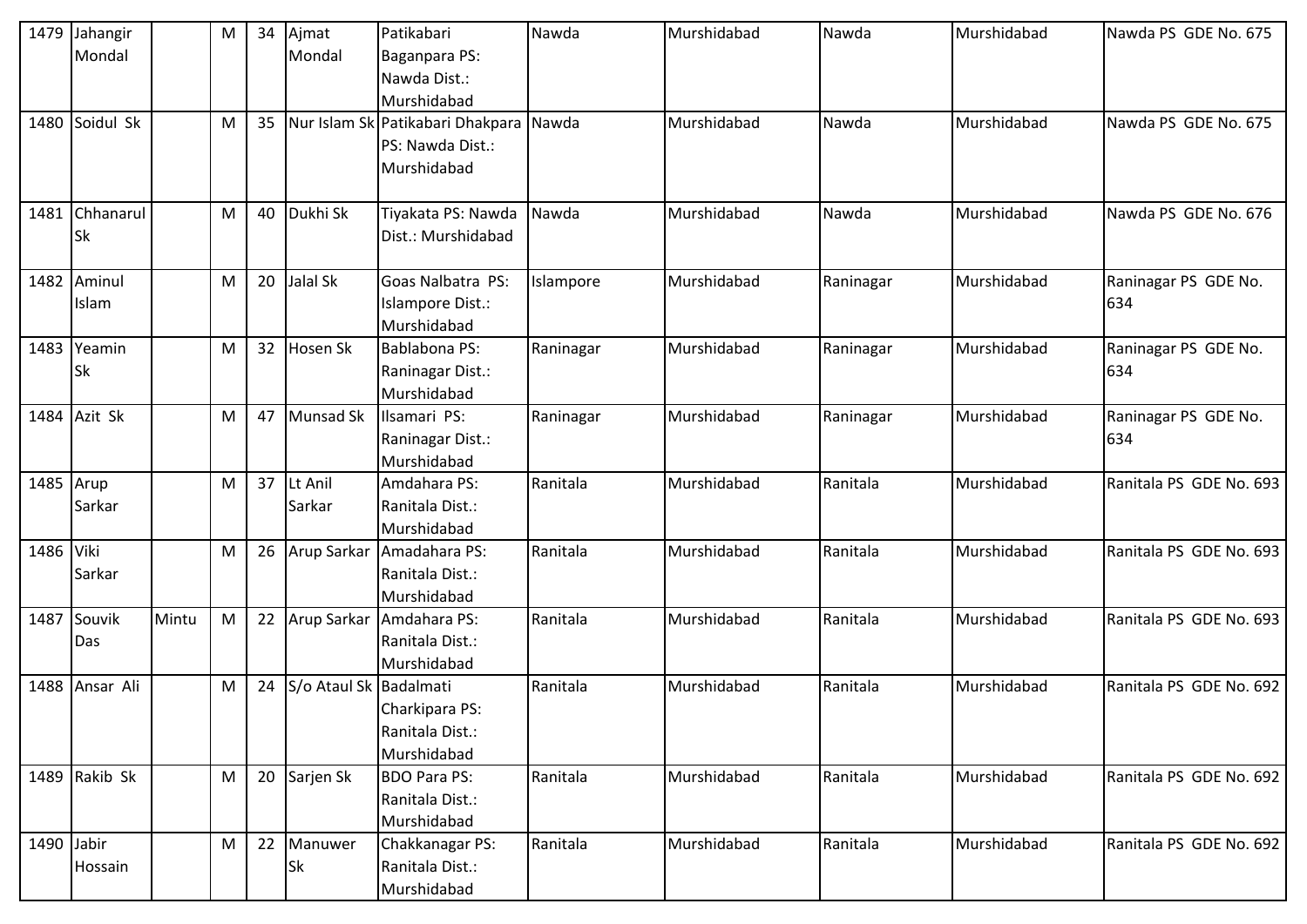|      | 1491 Abu Saim             |                       | M         | 38 | <b>Makbul Sk</b>             | Begundihi PS:<br>Ranitala Dist.:<br>Murshidabad                                              | Ranitala    | Murshidabad                                  | Ranitala  | Murshidabad | Ranitala PS GDE No. 721     |
|------|---------------------------|-----------------------|-----------|----|------------------------------|----------------------------------------------------------------------------------------------|-------------|----------------------------------------------|-----------|-------------|-----------------------------|
|      | 1492 Aship Sk             |                       | М         | 35 | <b>Makbul Sk</b>             | Begundihi PS:<br>Ranitala Dist.:<br>Murshidabad                                              | Ranitala    | Murshidabad                                  | Ranitala  | Murshidabad | Ranitala PS GDE No. 721     |
|      | 1493 Ruhul Sk             | Alamgi<br>Raham<br>an | M         | 19 | Motiyar<br>Rahaman           | Nashipur Paschim<br>PS: Ranitala Dist.:<br>Murshidabad                                       | Ranitala    | Murshidabad                                  | Ranitala  | Murshidabad | Ranitala PS GDE No. 700     |
|      | 1494 Majrul<br>Islam      |                       | M         | 45 | Nurul Islam                  | Shibnagar PS:<br>Ranitala Dist.:<br>Murshidabad                                              | Ranitala    | Murshidabad                                  | Ranitala  | Murshidabad | Ranitala PS GDE No. 700     |
|      | 1495 Mahatab<br><b>Sk</b> |                       | M         | 50 | Lt. Aijuddin Badalmati<br>Sk | Charkipara PS:<br>Ranitala Dist.:<br>Murshidabad                                             | Ranitala    | Murshidabad                                  | Ranitala  | Murshidabad | Ranitala PS GDE No. 692     |
|      | 1496 Bappadita<br>Ghosh   |                       | M         | 26 | Somor<br>Ghosh               | Pilkhana PS:<br>Rejinagar Dist.:<br>Murshidabad                                              | Rejinagar   | Murshidabad                                  | Rejinagar | Murshidabad | Rejinagar PS GDE No.<br>650 |
|      | 1497 Hari Saha            |                       | M         | 29 | Junardhan<br>Saha            | Pilkhana PS:<br>Rejinagar Dist.:<br>Murshidabad                                              | Rejinagar   | Murshidabad                                  | Rejinagar | Murshidabad | Rejinagar PS GDE No.<br>650 |
|      | 1498 Bishnu<br>Mondal     |                       | ${\sf M}$ | 42 | Chand<br>Gopal<br>Mondal     | Gouripur PS:<br>Saktipur Dist.:<br>Murshidabad                                               | Saktipur    | Murshidabad                                  | Saktipur  | Murshidabad | Saktipur PS GDE No. 598     |
| 1499 | Uttam<br>Mondal           |                       | M         | 58 | Ananta<br>Mondal             | <b>Barrackpore PS:</b><br>Barrackpore Dist.:<br><b>Barrackpore Police</b><br>Commissionerate | Barrackpore | <b>Barrackpore Police</b><br>Commissionerate | Saktipur  | Murshidabad | Saktipur PS GDE No. 598     |
|      | 1500 Toyab Sk             |                       | M         |    | Jahan Sk                     | Sekendarpur PS:<br>Saktipur Dist.:<br>Murshidabad                                            | Saktipur    | Murshidabad                                  | Saktipur  | Murshidabad | Saktipur PS GDE No. 598     |
|      | 1501 Hena Sk              |                       | M         | 25 | Sakar Sk                     | Talibpur Sundarpara Salar<br>PS: Salar Dist.:<br>Murshidabad                                 |             | Murshidabad                                  | Salar     | Murshidabad | Salar PS GDE No. 715        |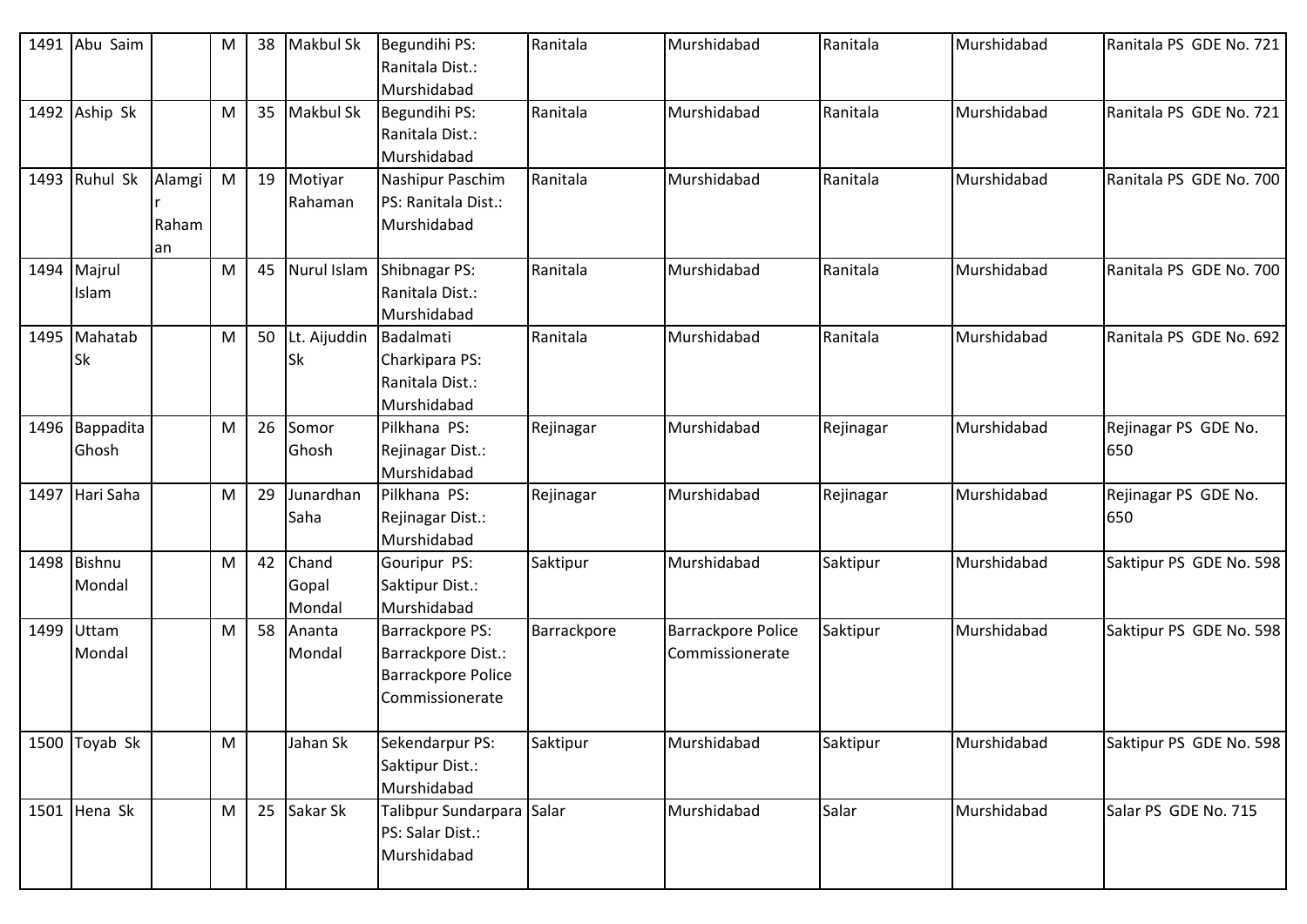|            | 1502 Sk Abdul<br>Gaffar | M         | 21 | Sk Abdul<br>Hamid        | Muradpur PS: Belda Belda<br>Dist.: Paschim<br>Mednipore                                                   |             | Paschim Mednipore       | Belda       | Paschim Mednipore | Belda PS GDE No. 797                      |
|------------|-------------------------|-----------|----|--------------------------|-----------------------------------------------------------------------------------------------------------|-------------|-------------------------|-------------|-------------------|-------------------------------------------|
|            | 1503 Ali Khan           | M         | 21 | Owanesh<br>Khan          | Muradpur PS: Belda   Belda<br>Dist.: Paschim<br>Mednipore                                                 |             | Paschim Mednipore       | Belda       | Paschim Mednipore | Belda PS GDE No. 797                      |
| 1504 Sohel | Khan                    | M         | 19 | Afsar Khan               | Muradpur PS: Belda Belda<br>Dist.: Paschim<br>Mednipore                                                   |             | Paschim Mednipore Belda |             |                   | Paschim Mednipore   Belda PS GDE No. 797  |
| 1505 Habu  | Lohar                   | M         |    | Lt Swapan                | Ramberia PS:<br>Chandrakona Dist.:<br>Paschim Mednipore                                                   | Chandrakona | Paschim Mednipore       | Chandrakona | Paschim Mednipore | Chandrakona PS GDE<br>No. 884             |
|            | 1506 Shyamal<br>Poria   | ${\sf M}$ | 30 | Sachi<br>Nandan<br>Poria | OF SITAPUR, PS-<br>DASPUR, DIST-<br><b>PASCHIM</b><br>MEDINIPUR PS:<br>Daspur Dist.:<br>Paschim Mednipore | Daspur      | Paschim Mednipore       | Daspur      | Paschim Mednipore | Daspur PS GDE No. 868                     |
|            | 1507 Surajit<br>Porey   | ${\sf M}$ | 29 | Sachinanda<br>n Porey    | OF SITAPUR, PS-<br>DASPUR, DIST-<br><b>PASCHIM</b><br>MEDINIPUR PS:<br>Daspur Dist.:<br>Paschim Mednipore | Daspur      | Paschim Mednipore       | Daspur      | Paschim Mednipore | Daspur PS GDE No. 868                     |
|            | 1508 Samir<br>Porey     | M         | 23 | Sukdeb<br>Porey          | SITAPUR, PS-<br>DASPUR, DIST-<br><b>PASCHIM</b><br>MEDINIPUR PS:<br>Daspur Dist.:<br>Paschim Mednipore    | Daspur      | Paschim Mednipore       | Daspur      |                   | Paschim Mednipore   Daspur PS GDE No. 868 |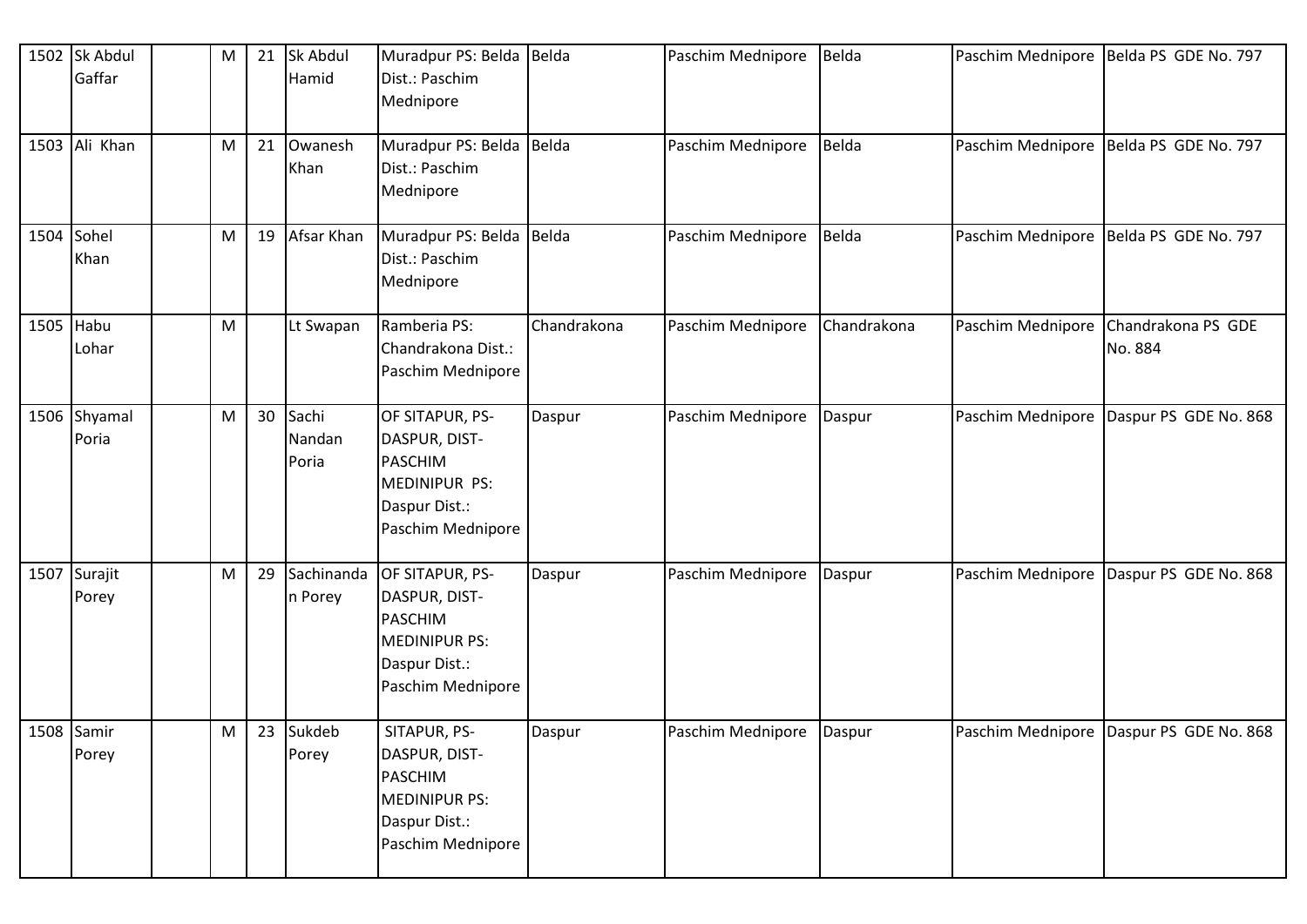| 1509 | Goutam<br>Porey           | M | 32 | Santosh<br>Porey             | OF SITAPUR, PS-<br>DASPUR, DIST-<br><b>PASCHIM</b><br><b>MEDINIPUR PS:</b><br>Daspur Dist.:<br>Paschim Mednipore                 | Daspur | Paschim Mednipore | Daspur |                   | Paschim Mednipore   Daspur PS GDE No. 868 |
|------|---------------------------|---|----|------------------------------|----------------------------------------------------------------------------------------------------------------------------------|--------|-------------------|--------|-------------------|-------------------------------------------|
|      | 1510 Manik<br>Poria       | M | 39 | Netai Poria                  | OF JALALPUR, PS-<br>DASPUR, DIST-<br><b>PASCHIM</b><br>MEDINIPUR PS:<br>Daspur Dist.:<br>Paschim Mednipore                       | Daspur | Paschim Mednipore | Daspur | Paschim Mednipore | Daspur PS GDE No. 868                     |
|      | 1511 Sasanka<br>Dhara     | M | 49 | Lt.bimal<br>Chandra<br>Dhara | OF CHAKSULTAN, PS-Daspur<br>DASPUR, DIST-<br><b>PASCHIM</b><br><b>MEDINIPUR PS:</b><br>Daspur Dist.:<br>Paschim Mednipore        |        | Paschim Mednipore | Daspur | Paschim Mednipore | Daspur PS GDE No. 868                     |
|      | 1512 Kamal<br><b>Bera</b> | M | 35 | Rebati                       | OF BARJALALPUR,<br>Raman Bera   PS-DASPUR, DIST-<br><b>PASCHIM</b><br><b>MEDINIPUR PS:</b><br>Daspur Dist.:<br>Paschim Mednipore | Daspur | Paschim Mednipore | Daspur | Paschim Mednipore | Daspur PS GDE No. 868                     |
|      | 1513 Laxmikant<br>a Layek |   |    | Lt. Khandu<br>Layek          |                                                                                                                                  |        | <b>Basirhat</b>   | Debra  | Paschim Mednipore | Debra PS GDE No. 888                      |
|      | 1514 Susanta<br>Nayek     |   |    | Laxmikanta<br>Nayek          | Bhagabanbasan PS: Debra<br>Debra Dist.: Paschim<br>Mednipore                                                                     |        | Paschim Mednipore | Debra  |                   | Paschim Mednipore Debra PS GDE No. 888    |
|      | 1515 Jayanta<br>Nayek     |   |    | Nayek                        | Laxmikanta Bhagabanbasan PS: Debra<br>Debra Dist.: Paschim<br>Mednipore                                                          |        | Paschim Mednipore | Debra  | Paschim Mednipore | Debra PS GDE No. 888                      |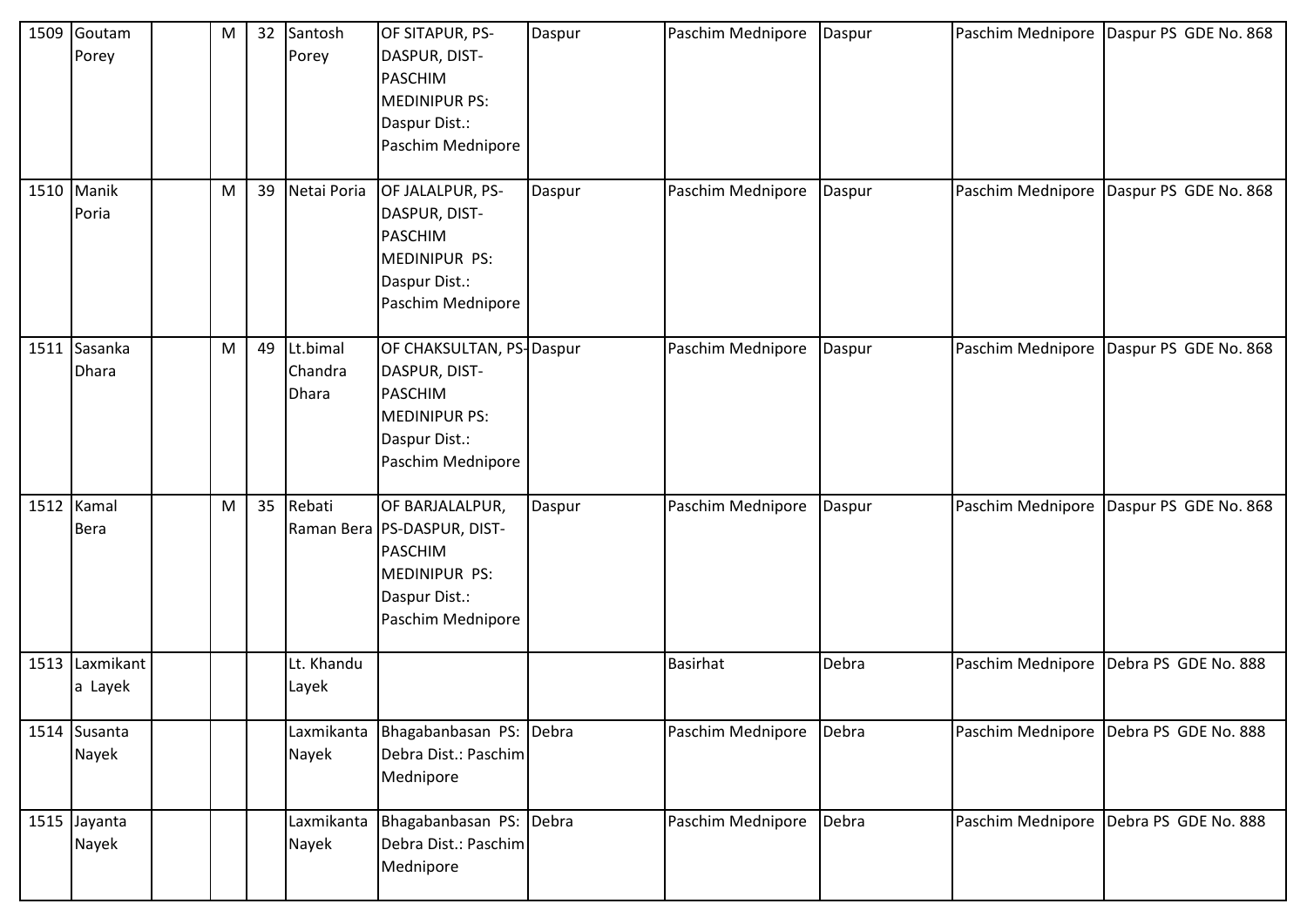|           | 1516 Hablu   |   |    | Bhairam       | Dhandangra, PO-                          | Debra           | Paschim Mednipore | Debra    |                                                          | Paschim Mednipore Debra PS GDE No. 888 |
|-----------|--------------|---|----|---------------|------------------------------------------|-----------------|-------------------|----------|----------------------------------------------------------|----------------------------------------|
|           | Murmu        |   |    | Murmu         | Chakbajit all of PS-<br>Debra, Dist- PS: |                 |                   |          |                                                          |                                        |
|           |              |   |    |               | Debra Dist.: Paschim                     |                 |                   |          |                                                          |                                        |
|           |              |   |    |               | Mednipore                                |                 |                   |          |                                                          |                                        |
| 1517      | Soumitra     | M | 27 | Joydeb        | Golageria, PO.                           | Keshpur         | Paschim Mednipore | Ghatal   | Paschim Mednipore                                        | Ghatal PS GDE No. 874                  |
|           | Midhya       |   |    | Midhya        | Goshdiha, PS.                            |                 |                   |          |                                                          |                                        |
|           |              |   |    |               | Keshpur, Dist. Paschi                    |                 |                   |          |                                                          |                                        |
|           |              |   |    |               | PS: Keshpur Dist.:                       |                 |                   |          |                                                          |                                        |
|           |              |   |    |               | Paschim Mednipore                        |                 |                   |          |                                                          |                                        |
|           |              |   |    |               |                                          |                 |                   |          |                                                          |                                        |
|           | 1518 Hiralal | M | 37 | Madan         | Chowli                                   | Ghatal          | Paschim Mednipore | Ghatal   | Paschim Mednipore                                        | Ghatal PS GDE No. 896                  |
|           | Jana         |   |    | Mohan         | Ramchandrapur PS:                        |                 |                   |          |                                                          |                                        |
|           |              |   |    |               | <b>Ghatal Dist.:</b>                     |                 |                   |          |                                                          |                                        |
|           |              |   |    |               | Paschim Mednipore                        |                 |                   |          |                                                          |                                        |
|           | 1519 Swarup  | M | 45 | Hiralal       | Ramchandrapur PS:                        | Ghatal          | Paschim Mednipore | Ghatal   | Paschim Mednipore                                        | Ghatal PS GDE No. 896                  |
|           | Jana         |   |    |               | <b>Ghatal Dist.:</b>                     |                 |                   |          |                                                          |                                        |
|           |              |   |    |               | Paschim Mednipore                        |                 |                   |          |                                                          |                                        |
|           | 1520 Sukanta | M | 35 | Lt.arup Kr    | <b>Basudebpur PS:</b>                    | Narayangarh     | Paschim Mednipore | Keshiary | Paschim Mednipore                                        | Keshiary PS GDE No. 981                |
|           | Mahali       |   |    | Mahali        | Narayangarh Dist.:                       |                 |                   |          |                                                          |                                        |
|           |              |   |    |               | Paschim Mednipore                        |                 |                   |          |                                                          |                                        |
| 1521      | Nitai        | M | 37 | Lt. Nepal     | Balaji Mandir,                           | Kharagpore town | Paschim Mednipore |          | Kharagpore town   Paschim Mednipore                      | Kharagpore town PS                     |
|           | <b>Dhara</b> |   |    | <b>Dhara</b>  | Malancha PS:                             |                 |                   |          |                                                          | <b>GDE No. 944</b>                     |
|           |              |   |    |               | Kharagpore town                          |                 |                   |          |                                                          |                                        |
|           |              |   |    |               | Dist.: Paschim                           |                 |                   |          |                                                          |                                        |
|           |              |   |    |               | Mednipore                                |                 |                   |          |                                                          |                                        |
| 1522 Shib |              | M |    | 30 Lt. Bamkim | Balaji mandir                            | Kharagpore town | Paschim Mednipore |          | Kharagpore town   Paschim Mednipore   Kharagpore town PS |                                        |
|           | Sankar       |   |    | Ghosh         | Malancha PS:                             |                 |                   |          |                                                          | GDE No. 944                            |
|           | Ghosh        |   |    |               | Kharagpore town                          |                 |                   |          |                                                          |                                        |
|           |              |   |    |               | Dist.: Paschim                           |                 |                   |          |                                                          |                                        |
|           |              |   |    |               | Mednipore                                |                 |                   |          |                                                          |                                        |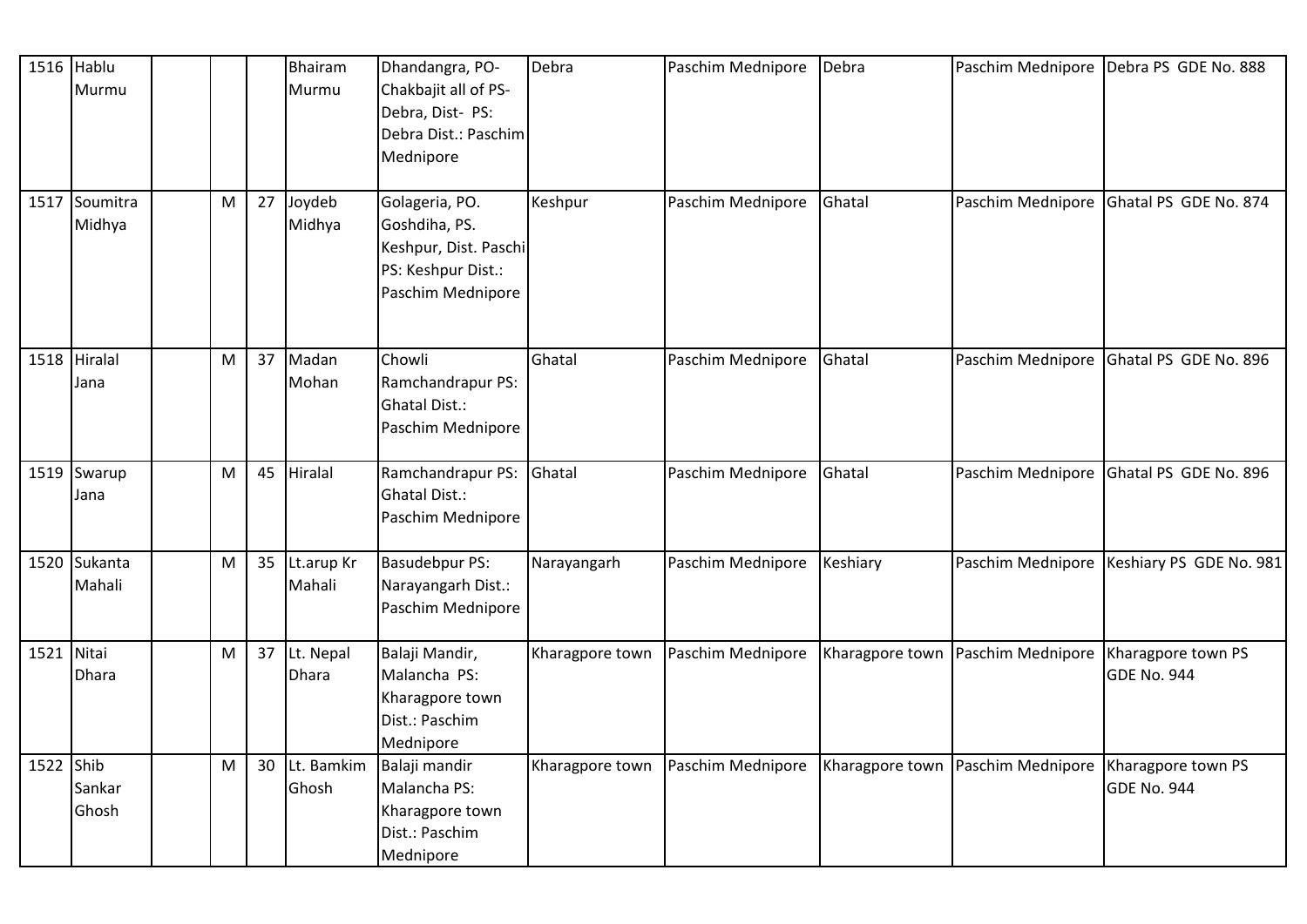|              | 1523 Abhisekh<br>Pandey             | M                                                                                                          | 35 | Kamalesh<br>Pandey        | Balaji mandir<br>Malancha PS:<br>Kharagpore town<br>Dist.: Paschim<br>Mednipore   | Kharagpore town | Paschim Mednipore |                 | Kharagpore town   Paschim Mednipore | Kharagpore town PS<br><b>GDE No. 944</b>                           |
|--------------|-------------------------------------|------------------------------------------------------------------------------------------------------------|----|---------------------------|-----------------------------------------------------------------------------------|-----------------|-------------------|-----------------|-------------------------------------|--------------------------------------------------------------------|
|              | 1524 Milan<br>Ghosh                 | M                                                                                                          | 63 | Lt. Mita Lal<br>Ghosh     | Malancha Biskut<br>Facktory PS:<br>Kharagpore town<br>Dist.: Paschim<br>Mednipore | Kharagpore town | Paschim Mednipore |                 | Kharagpore town   Paschim Mednipore | Kharagpore town PS<br><b>GDE No. 944</b>                           |
|              | 1525 Lalu Singh                     | M                                                                                                          | 61 | Lt. Ram<br>Sagar Singh    | Malancha, Biskut<br>Factory PS:<br>Kharagpore town<br>Dist.: Paschim<br>Mednipore | Kharagpore town | Paschim Mednipore |                 | Kharagpore town   Paschim Mednipore | Kharagpore town PS<br><b>GDE No. 944</b>                           |
|              | 1526 Baidya<br><b>Nath</b><br>Yadav | $\mathsf{M}% _{T}=\mathsf{M}_{T}\!\left( a,b\right) ,\ \mathsf{M}_{T}=\mathsf{M}_{T}\!\left( a,b\right) ,$ |    | <b>Dharendra</b><br>Yadav | Nimpura Sen Chak<br>PS: Kharagpore<br>town Dist.: Paschim<br>Mednipore            | Kharagpore town | Paschim Mednipore |                 | Kharagpore town   Paschim Mednipore | Kharagpore town PS<br><b>GDE No. 944</b>                           |
|              | 1527 Sahabaz<br>Ansari              | M                                                                                                          |    | Nur Alam<br>Ansari        | PS: Kharagpur local<br>Dist.: Paschim<br>Mednipore                                | Kharagpur local | Paschim Mednipore | Kharagpur local |                                     | Paschim Mednipore   Kharagpur local PS GDE<br>No. 846              |
|              | 1528 Binlesh<br>Yadav               | M                                                                                                          |    | Akshymal<br>Yadav         | PS: Kharagpur local<br>Dist.: Paschim<br>Mednipore                                | Kharagpur local | Paschim Mednipore | Kharagpur local | Paschim Mednipore                   | Kharagpur local PS<br>Outpost Kalaikunda bith<br>House GDE No. 499 |
| $1529$ Bijoy | Singh                               | M                                                                                                          |    |                           | Sudhir Singh PS: Kharagpur local<br>Dist.: Paschim<br>Mednipore                   | Kharagpur local | Paschim Mednipore | Kharagpur local | Paschim Mednipore                   | Kharagpur local PS<br>Outpost Kalaikunda bith<br>House GDE No. 499 |
|              | $1530$ Tapan<br>Patra               | M                                                                                                          |    | Lt. Kalipada<br>Patra     | PS: Kharagpur local<br>Dist.: Paschim<br>Mednipore                                | Kharagpur local | Paschim Mednipore | Kharagpur local | Paschim Mednipore                   | Kharagpur local PS<br>Outpost Kalaikunda bith<br>House GDE No. 499 |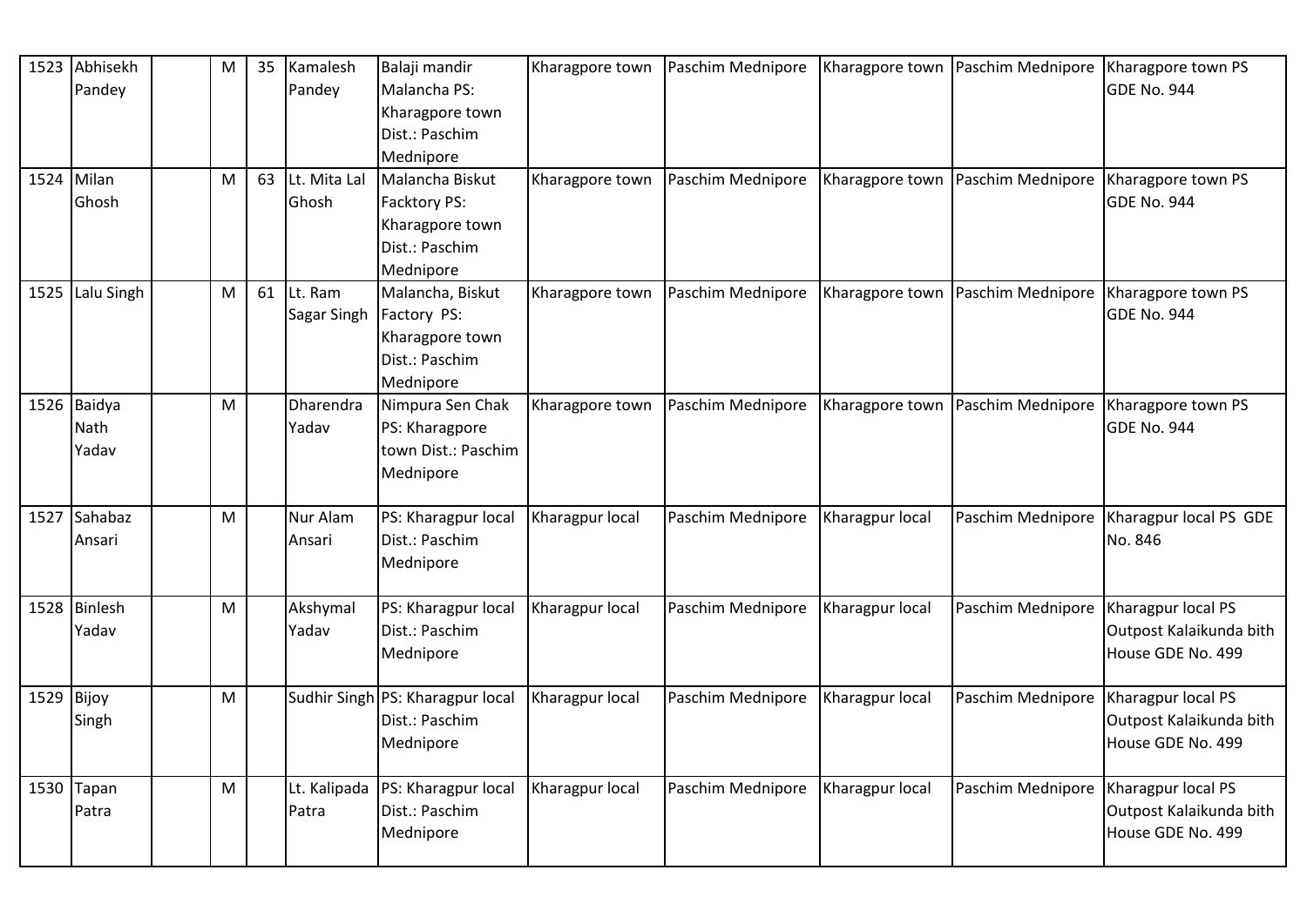| 1531 Debabrata<br>Singh          | M | 33 | Tanmay<br>Singh            | Abash, PS- Kotwali<br>PS: Midnapore Dist.:<br>Paschim Mednipore                      | Midnapore | Paschim Mednipore | Midnapore |                   | Paschim Mednipore Midnapore PS GDE No.<br>1119 |
|----------------------------------|---|----|----------------------------|--------------------------------------------------------------------------------------|-----------|-------------------|-----------|-------------------|------------------------------------------------|
| 1532 Pinka Bag                   | M | 25 | Lt Moyna<br><b>Bag</b>     | Kalagram, PS-<br>Keshpur PS: Keshpur<br>Dist.: Paschim<br>Mednipore                  | Keshpur   | Paschim Mednipore | Midnapore | Paschim Mednipore | Midnapore PS GDE No.<br>1162                   |
| 1533 Soumen<br>Ghanti            | M | 27 | <b>Badal</b><br>Ghanti     | Tolapara, PS-<br>Kotwali PS:<br>Midnapore Dist.:<br>Paschim Mednipore                | Midnapore | Paschim Mednipore | Midnapore | Paschim Mednipore | Midnapore PS GDE No.<br>1173                   |
| 1534 Subham<br><b>Nag</b>        | M | 26 | Lt Nirmal<br><b>Nag</b>    | Kuikota, Satyajit<br>Nagar, PS-Kotwali<br>PS: Midnapore Dist.:<br>Paschim Mednipore  | Midnapore | Paschim Mednipore | Midnapore | Paschim Mednipore | Midnapore PS GDE No.<br>1173                   |
| 1535 Sangeet<br>Nandi            | M | 18 | Debabrata<br>Nandi         | Kuikota, Barisal<br>Colony, PS- Kotwali<br>PS: Midnapore Dist.:<br>Paschim Mednipore | Midnapore | Paschim Mednipore | Midnapore | Paschim Mednipore | Midnapore PS GDE No.<br>1173                   |
| 1536 Akash<br>Das                | M | 38 | Jadu Das                   | Sautia PS:<br>Mohanpur Dist.:<br>Paschim Mednipore                                   | Mohanpur  | Paschim Mednipore | Mohanpur  | Paschim Mednipore | Mohanpur PS GDE No.<br>640                     |
| 1537 Tapan<br>Sahoo              | M | 42 | Subal Sahoo Sautia PS:     | Mohanpur Dist.:<br>Paschim Mednipore                                                 | Mohanpur  | Paschim Mednipore | Mohanpur  |                   | Paschim Mednipore   Mohanpur PS GDE No.<br>640 |
| 1538 Bidhan<br>Chandra<br>Khatua | M | 31 | Nitai<br>Chandra<br>Khatua | Dunya, PS Debra PS: Debra<br>Debra Dist.: Paschim<br>Mednipore                       |           | Paschim Mednipore | Pingla    |                   | Paschim Mednipore Pingla PS GDE No. 777        |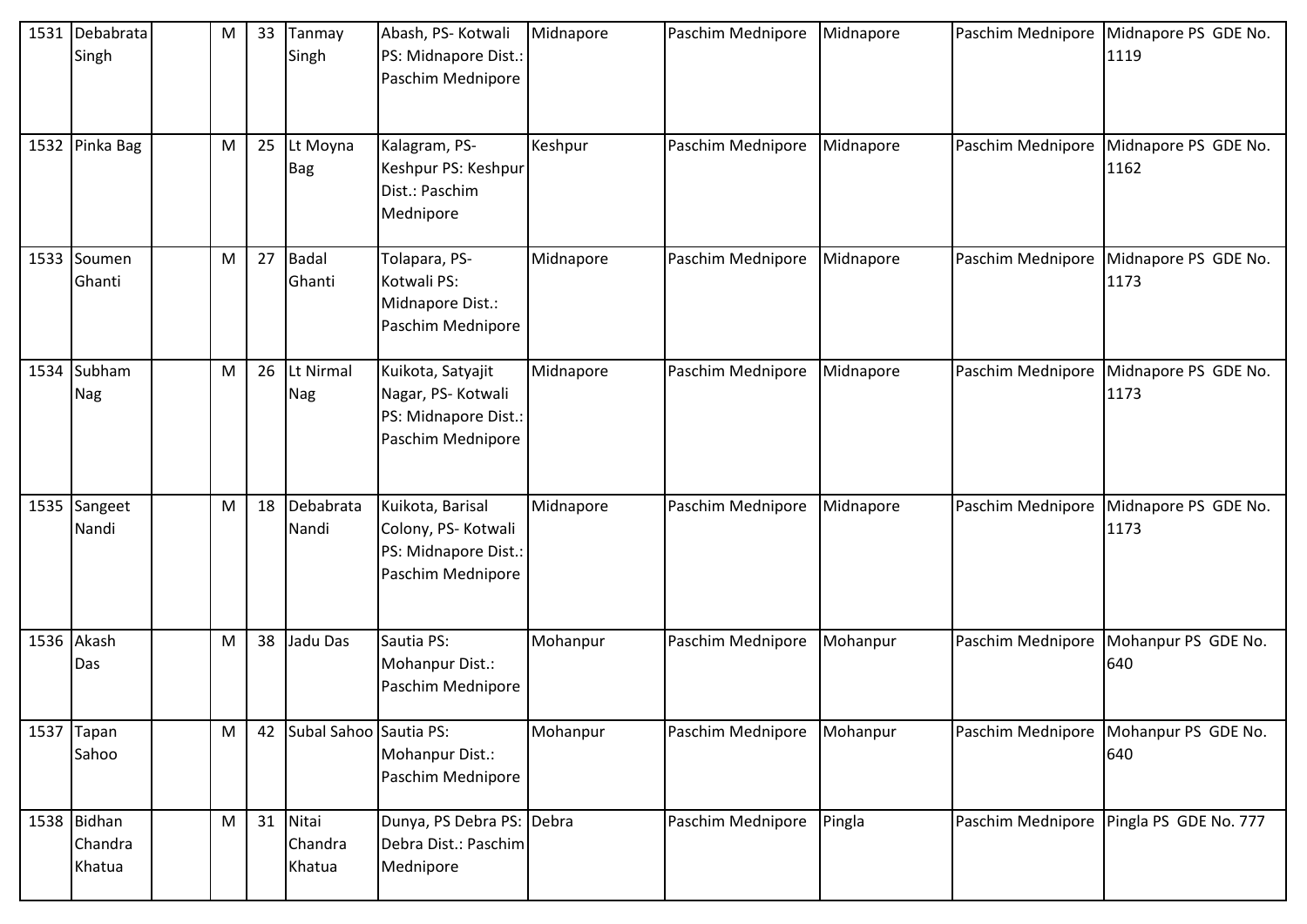| 1539      | Utpal<br>Mandal        | M | 25 | <b>Bimal</b><br>Mandal             | Dunua, PS Debra PS: Debra<br>Debra Dist.: Paschim<br>Mednipore                            |             | Paschim Mednipore | Pingla  |                   | Paschim Mednipore   Pingla PS GDE No. 777 |
|-----------|------------------------|---|----|------------------------------------|-------------------------------------------------------------------------------------------|-------------|-------------------|---------|-------------------|-------------------------------------------|
|           | 1540 Sankar<br>Murmu   | M | 44 | Lt Mangal<br>Murmu                 | Dunua, PS Debra PS: Debra<br>Debra Dist.: Paschim<br>Mednipore                            |             | Paschim Mednipore | Pingla  |                   | Paschim Mednipore   Pingla PS GDE No. 777 |
|           | 1541   Bappa<br>Khelav | M | 24 | Sankar<br>Khelav                   | Handla Rajgarh, PS<br>Narayangarh PS:<br>Narayangarh Dist.:<br>Paschim Mednipore          | Narayangarh | Paschim Mednipore | Pingla  | Paschim Mednipore | Pingla PS GDE No. 777                     |
| 1542 Raju | Khatua                 | M | 21 | <b>Bidhan</b><br>Chandra<br>Khatua | Pindrui, PS Pingla<br>PS: Narayangarh<br>Dist.: Paschim<br>Mednipore                      | Narayangarh | Paschim Mednipore | Pingla  |                   | Paschim Mednipore   Pingla PS GDE No. 777 |
| 1543      | Dulal<br>Majhi         | M | 25 | Biswajit<br>Majhi                  | Kelera, PS Pingla,<br>Dist Paschim<br>Medinipur PS:<br>Pingla Dist.: Paschim<br>Mednipore | Pingla      | Paschim Mednipore | Pingla  | Paschim Mednipore | Pingla PS GDE No. 806                     |
|           | 1544 Hemal<br>Saren    | M | 23 | Ranjan<br>Saren                    | Lalgarh, PS: Lalgarh   Lalgarh<br>Dist.: Jhargram                                         |             | Jhargram          | Salbani | Paschim Mednipore | Salbani PS GDE No. 776                    |
|           | 1545 Gopinath<br>Mandi | M | 40 | Surendranat<br>h Mandi             | Gatra, PS: Lalgarh<br>Dist.: Jhargram                                                     | Lalgarh     | Jhargram          | Salbani | Paschim Mednipore | Salbani PS GDE No. 776                    |
|           | 1546 Nepal<br>Ghosh    | M | 55 | Gour Ghosh                         | Patharpara PS:<br>Garbeta Dist.:<br>Paschim Mednipore                                     | Garbeta     | Paschim Mednipore | Salbani | Paschim Mednipore | Salbani PS GDE No. 776                    |
|           | 1547 Sujan Das         |   | 20 | Dilip Das                          | Khamarbarh PS:<br>Salbani Dist.:<br>Paschim Mednipore                                     | Salbani     | Paschim Mednipore | Salbani | Paschim Mednipore | Salbani PS GDE No. 776                    |
|           | 1548 Lakshman<br>Murmu |   | 21 | Biswanath<br>Murmu                 | Jharnadanga PS:<br>Salbani Dist.:<br>Paschim Mednipore                                    | Salbani     | Paschim Mednipore | Salbani | Paschim Mednipore | Salbani PS GDE No. 776                    |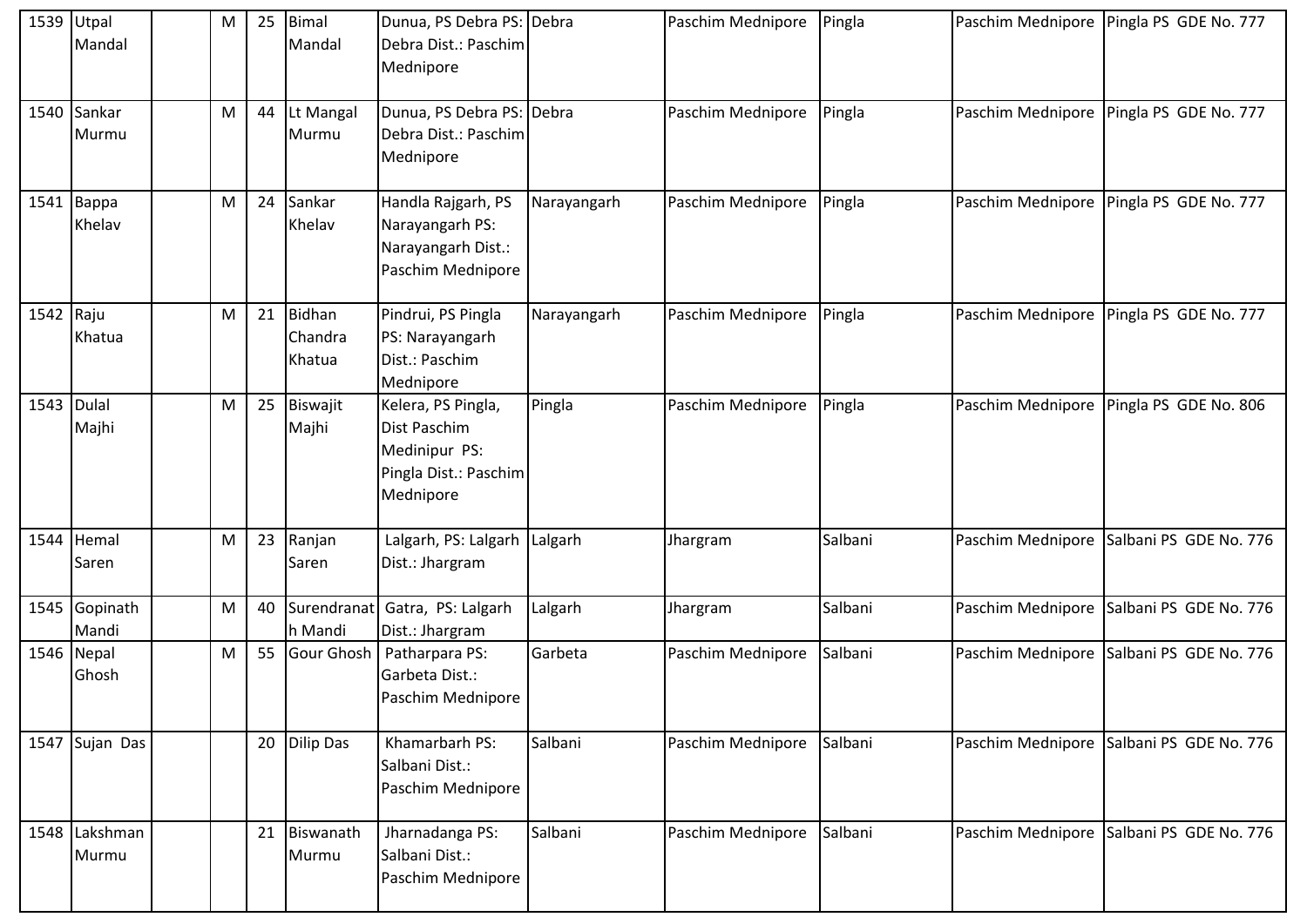|           | 1549 Mangal<br>Murmu       | M | 20 | Kanka<br>Murmu            | Jharnadanga PS:<br>Salbani Dist.:<br>Paschim Mednipore              | Salbani | Paschim Mednipore | Salbani     |                   | Paschim Mednipore Salbani PS GDE No. 776      |
|-----------|----------------------------|---|----|---------------------------|---------------------------------------------------------------------|---------|-------------------|-------------|-------------------|-----------------------------------------------|
|           | 1550 Sagen<br>Kisku        | M | 19 | Chandu<br>Kisku           | Jharnadanga, PS:<br>Salbani Dist.:<br>Paschim Mednipore             | Salbani | Paschim Mednipore | Salbani     | Paschim Mednipore | Salbani PS GDE No. 776                        |
| 1551      | Uttam<br>Roy               | M | 29 | Khakan Roy                | Mandalkupi PS:<br>Salbani Dist.:<br>Paschim Mednipore               | Salbani | Paschim Mednipore | Salbani     | Paschim Mednipore | Salbani PS GDE No. 776                        |
|           | 1552 Bhupati<br>Mahata     | M | 39 | Lt. Lalti<br>Mahata       | Pathri PS: Salbani<br>Dist.: Paschim<br>Mednipore                   | Salbani | Paschim Mednipore | Salbani     | Paschim Mednipore | Salbani PS Outpost<br>Birakata PP GDE No. 486 |
|           | 1553 Naran<br>Mahata       | M | 66 | Lt.<br>Lacmiram<br>Mahata | Pirakata PS: Salbani Salbani<br>Dist.: Paschim<br>Mednipore         |         | Paschim Mednipore | Salbani     | Paschim Mednipore | Salbani PS Outpost<br>Birakata PP GDE No. 486 |
| 1554      | Surajit<br>Das             | M |    | Nitai Das                 |                                                                     |         | Basirhat          | Nadanghat   | Purba Burdwan     | Nadanghat PS GDE No.<br>783                   |
| 1555      | Nayan<br>Debnath           | M |    | Arjun<br>Debnath          |                                                                     |         | Basirhat          | Nadanghat   | Purba Burdwan     | Nadanghat PS GDE No.<br>783                   |
| 1556 Arun | Kumar<br>Manna             | M | 38 | Pradip                    | of Chiranjibpur PS:<br>Haldia Dist.: Purba<br>Mednipore             | Haldia  | Purba Mednipore   | Bhabanipur  | Purba Mednipore   | Bhabanipur PS GDE No.<br>931                  |
| 1557      | Somnath<br>Dhara           | M |    | Dhananjay                 | Chiranjibpur PS:<br>Haldia Dist.: Purba<br>Mednipore                | Haldia  | Purba Mednipore   | Bhabanipur  | Purba Mednipore   | Bhabanipur PS GDE No.<br>931                  |
|           | 1558 Palash<br>Sahoo       | M | 39 | ILt.<br>Umakanta          | Majnaberiachak PS: Chandipur<br>Chandipur Dist.:<br>Purba Mednipore |         | Purba Mednipore   | Bhagawanpur | Purba Mednipore   | <b>Bhagawanpur PS GDE</b><br>No. 700          |
|           | 1559 Jahangir<br>Ali Khan  | M | 30 | Rustam Ali<br>Khan        | Karkuli, PS- Contai,<br>Dist.- Purba<br>Medinipur                   |         | <b>Basirhat</b>   | Contai      | Purba Mednipore   | Contai PS GDE No. 1085                        |
|           | 1560 Sourav<br><b>Bera</b> | M | 20 | Santanu<br><b>Bera</b>    | Serpur, PS- Contai,<br>Dist.- Purba<br>Medinipur                    |         | <b>Basirhat</b>   | Contai      | Purba Mednipore   | Contai PS GDE No. 1085                        |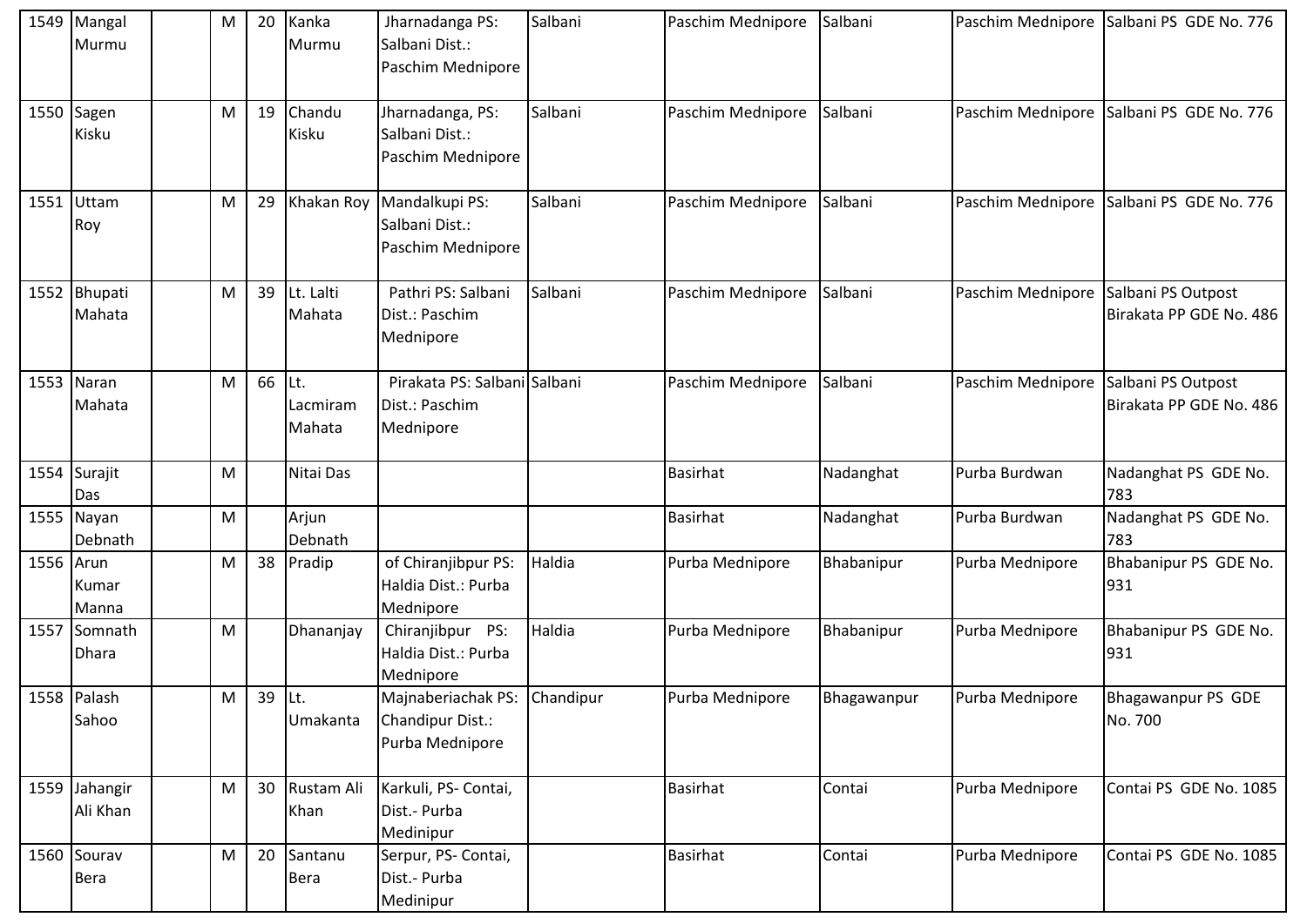| 1561 Subhasish                | M                                                                                                          | 20 | Kalipada         | Serpur, PS- Contai,             |           | <b>Basirhat</b> | Contai    | Purba Mednipore | Contai PS GDE No. 1085      |
|-------------------------------|------------------------------------------------------------------------------------------------------------|----|------------------|---------------------------------|-----------|-----------------|-----------|-----------------|-----------------------------|
| <b>Bhunia</b>                 |                                                                                                            |    | <b>Bhunia</b>    | Dist.- Purba<br>Medinipur       |           |                 |           |                 |                             |
| 1562 Suman                    | M                                                                                                          | 30 | Birendra         | Uttar Darua, PS-                |           | <b>Basirhat</b> | Contai    | Purba Mednipore | Contai PS GDE No. 1085      |
| Pradhan                       |                                                                                                            |    | Pradhan          | Contai, Dist. - Purba           |           |                 |           |                 |                             |
|                               |                                                                                                            |    |                  | Medinipur                       |           |                 |           |                 |                             |
| 1563 Sanku Ray                | M                                                                                                          | 38 | Amal Ray         | 22 No. Rail gate                |           | <b>Basirhat</b> | Digha     | Purba Mednipore | Digha PS GDE No. 525        |
| Chowdhur                      |                                                                                                            |    | Chowdhuri        | Kowgachi Road, PS               |           |                 |           |                 |                             |
|                               |                                                                                                            |    |                  | Jagatdal, Dist-                 |           |                 |           |                 |                             |
| 1564 Sourav                   | M                                                                                                          | 30 | Bhagirathi       | 22 No. Rail gate                |           | <b>Basirhat</b> | Digha     | Purba Mednipore | Digha PS GDE No. 525        |
| Das                           |                                                                                                            |    | Das              | Kowgachi Road, PS               |           |                 |           |                 |                             |
|                               |                                                                                                            |    |                  | Jagatdal, Dist-                 |           |                 |           |                 |                             |
| 1565 Surajit                  | M                                                                                                          | 25 | Sambhu           | Kumarchak PS:                   | Durgachak | Purba Mednipore | Durgachak | Purba Mednipore | Durgachak PS GDE No.        |
| Jana                          |                                                                                                            |    | Jana             | Durgachak Dist.:                |           |                 |           |                 | 544                         |
|                               |                                                                                                            |    |                  | Purba Mednipore                 |           |                 |           |                 |                             |
| 1566 Biswajit<br><b>Barik</b> | ${\sf M}$                                                                                                  | 28 |                  | Milon Barik Durgachak New       | Durgachak | Purba Mednipore | Durgachak | Purba Mednipore | Durgachak PS GDE No.<br>544 |
|                               |                                                                                                            |    |                  | Colony PS:<br>Durgachak Dist.:  |           |                 |           |                 |                             |
|                               |                                                                                                            |    |                  | Purba Mednipore                 |           |                 |           |                 |                             |
| 1567 Swapan                   | M                                                                                                          | 35 | <b>Kanu Sing</b> | village- Kasba Egra,            | Egra      | Purba Mednipore | Egra      | Purba Mednipore | Egra PS GDE No. 722         |
| Sing                          |                                                                                                            |    |                  | Ward No-06, PS-                 |           |                 |           |                 |                             |
|                               |                                                                                                            |    |                  | Egra, Dist- PS: Egra            |           |                 |           |                 |                             |
|                               |                                                                                                            |    |                  | Dist.: Purba                    |           |                 |           |                 |                             |
|                               |                                                                                                            |    |                  | Mednipore                       |           |                 |           |                 |                             |
| 1568 Raja Das                 | ${\sf M}$                                                                                                  | 32 | Swapan Das       | village- Kasba Egra,            | Egra      | Purba Mednipore | Egra      | Purba Mednipore | Egra PS GDE No. 722         |
|                               |                                                                                                            |    |                  | Ward No-13, PS-                 |           |                 |           |                 |                             |
|                               |                                                                                                            |    |                  | Egra, Dist- PS: Egra            |           |                 |           |                 |                             |
|                               |                                                                                                            |    |                  | Dist.: Purba                    |           |                 |           |                 |                             |
| 1569 Ratan                    | $\mathsf{M}% _{T}=\mathsf{M}_{T}\!\left( a,b\right) ,\ \mathsf{M}_{T}=\mathsf{M}_{T}\!\left( a,b\right) ,$ |    | Khandu           | Mednipore<br>village- Gatuabad, | Pataspur  | Purba Mednipore | Egra      | Purba Mednipore | Egra PS GDE No. 722         |
| Jana                          |                                                                                                            |    | Jana             | PS- Patashpur, Dist-            |           |                 |           |                 |                             |
|                               |                                                                                                            |    |                  | Purba Med PS:                   |           |                 |           |                 |                             |
|                               |                                                                                                            |    |                  | Pataspur Dist.:                 |           |                 |           |                 |                             |
|                               |                                                                                                            |    |                  | Purba Mednipore                 |           |                 |           |                 |                             |
|                               |                                                                                                            |    |                  |                                 |           |                 |           |                 |                             |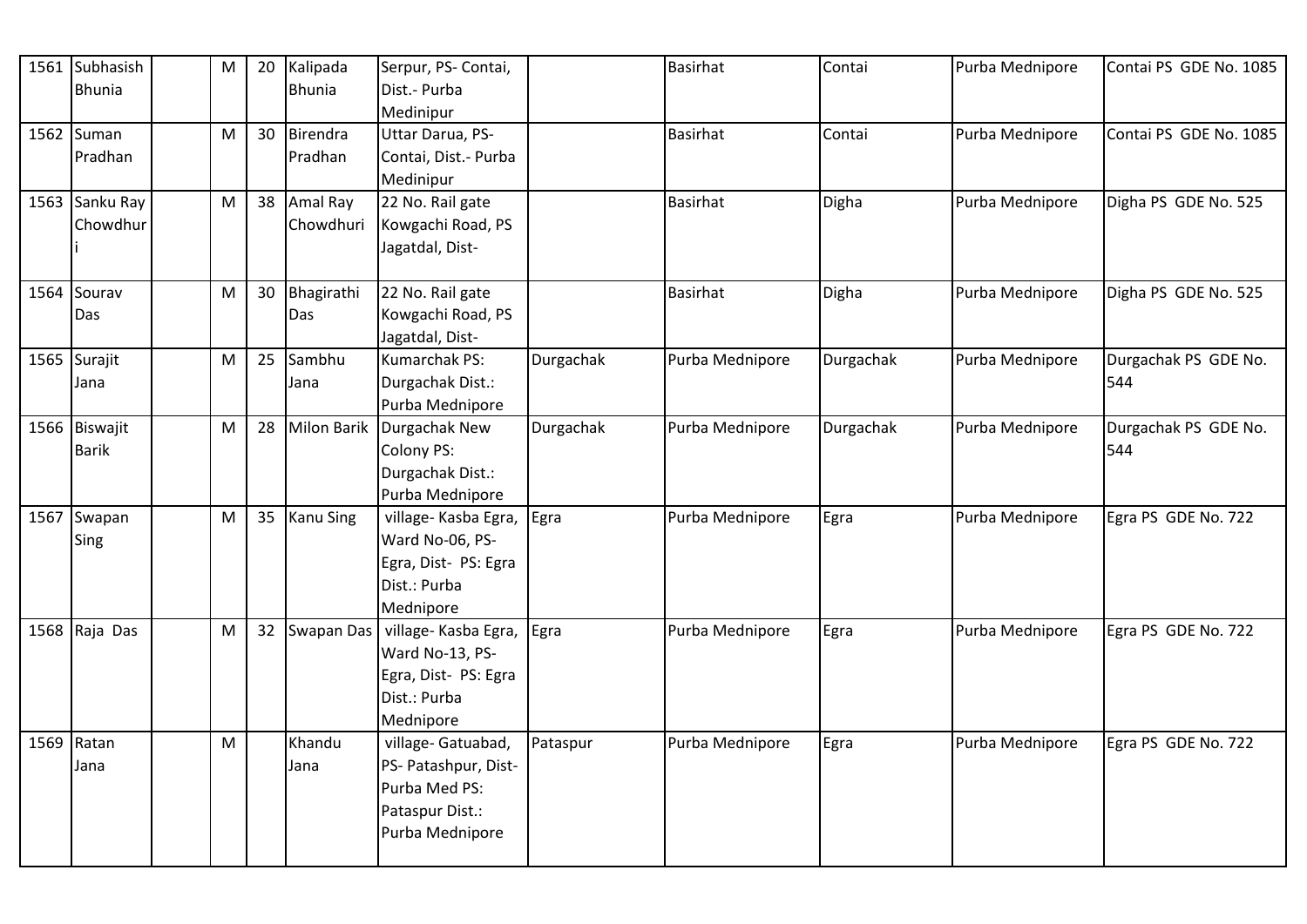| 1570 | <b>Bikash</b> | M | 50 | Late             | Village- Gatuabad,            | Pataspur | Purba Mednipore | Egra | Purba Mednipore | Egra PS GDE No. 722 |
|------|---------------|---|----|------------------|-------------------------------|----------|-----------------|------|-----------------|---------------------|
|      | Giri          |   |    | Barendra         | PS- Patashpur, Dist-          |          |                 |      |                 |                     |
|      |               |   |    | Giri             | Purba Medi PS:                |          |                 |      |                 |                     |
|      |               |   |    |                  | Pataspur Dist.:               |          |                 |      |                 |                     |
|      |               |   |    |                  | Purba Mednipore               |          |                 |      |                 |                     |
|      |               |   |    |                  |                               |          |                 |      |                 |                     |
|      | 1571 Sambhu   | M | 38 | Nirmal           | Village- Alua, Ward           | Egra     | Purba Mednipore | Egra | Purba Mednipore | Egra PS GDE No. 722 |
|      | Karan         |   |    | Karan            | No- 4, PS- Egra, Dist-        |          |                 |      |                 |                     |
|      |               |   |    |                  | Purba M PS: Egra              |          |                 |      |                 |                     |
|      |               |   |    |                  | Dist.: Purba                  |          |                 |      |                 |                     |
|      |               |   |    |                  | Mednipore                     |          |                 |      |                 |                     |
|      | 1572 Gurupada | M | 48 | Basanta Kr.      | village-Dalalua,              | Egra     | Purba Mednipore | Egra | Purba Mednipore | Egra PS GDE No. 722 |
|      | Manna         |   |    | Manna            | Ward No-03, PS-               |          |                 |      |                 |                     |
|      |               |   |    |                  | Egra, Dist-Pur PS:            |          |                 |      |                 |                     |
|      |               |   |    |                  | Egra Dist.: Purba             |          |                 |      |                 |                     |
|      |               |   |    |                  | Mednipore                     |          |                 |      |                 |                     |
| 1573 | Gurupada      | M | 33 | <b>Badal Das</b> | Village-                      | Egra     | Purba Mednipore | Egra | Purba Mednipore | Egra PS GDE No. 724 |
|      | Das           |   |    |                  | Rajendrachak, PS-             |          |                 |      |                 |                     |
|      |               |   |    |                  | Egra, Dist-Purba              |          |                 |      |                 |                     |
|      |               |   |    |                  | Medin PS: Egra                |          |                 |      |                 |                     |
|      |               |   |    |                  | Dist.: Purba                  |          |                 |      |                 |                     |
|      |               |   |    |                  | Mednipore                     |          |                 |      |                 |                     |
|      | 1574 Biswajit | M | 25 | Briudaban        | village-Uttar                 | Egra     | Purba Mednipore | Egra | Purba Mednipore | Egra PS GDE No. 724 |
|      | Adak          |   |    | Adak             | Erenda, PS- Egra,             |          |                 |      |                 |                     |
|      |               |   |    |                  | Dist- Purba Medi PS:          |          |                 |      |                 |                     |
|      |               |   |    |                  | Egra Dist.: Purba             |          |                 |      |                 |                     |
|      |               |   |    |                  | Mednipore                     |          |                 |      |                 |                     |
|      | 1575 Joydev   | M | 36 | Late             | Village- Amarshi, PS- Egra    |          | Purba Mednipore | Egra | Purba Mednipore | Egra PS GDE No. 723 |
|      | Das           |   |    | Chandan          | Patashpur, Dist-              |          |                 |      |                 |                     |
|      |               |   |    | Das              | Purba Medin PS:               |          |                 |      |                 |                     |
|      |               |   |    |                  | Egra Dist.: Purba             |          |                 |      |                 |                     |
|      |               |   |    |                  | Mednipore                     |          |                 |      |                 |                     |
|      | 1576 Chintya  | M | 57 |                  | Brandranati Village- Kakhuria | Egra     | Purba Mednipore | Egra | Purba Mednipore | Egra PS GDE No. 723 |
|      | Jana          |   |    | Jana             | abari, PS-                    |          |                 |      |                 |                     |
|      |               |   |    |                  | Bhupatinagar, Dist-           |          |                 |      |                 |                     |
|      |               |   |    |                  | P PS: Egra Dist.:             |          |                 |      |                 |                     |
|      |               |   |    |                  | Purba Mednipore               |          |                 |      |                 |                     |
|      |               |   |    |                  |                               |          |                 |      |                 |                     |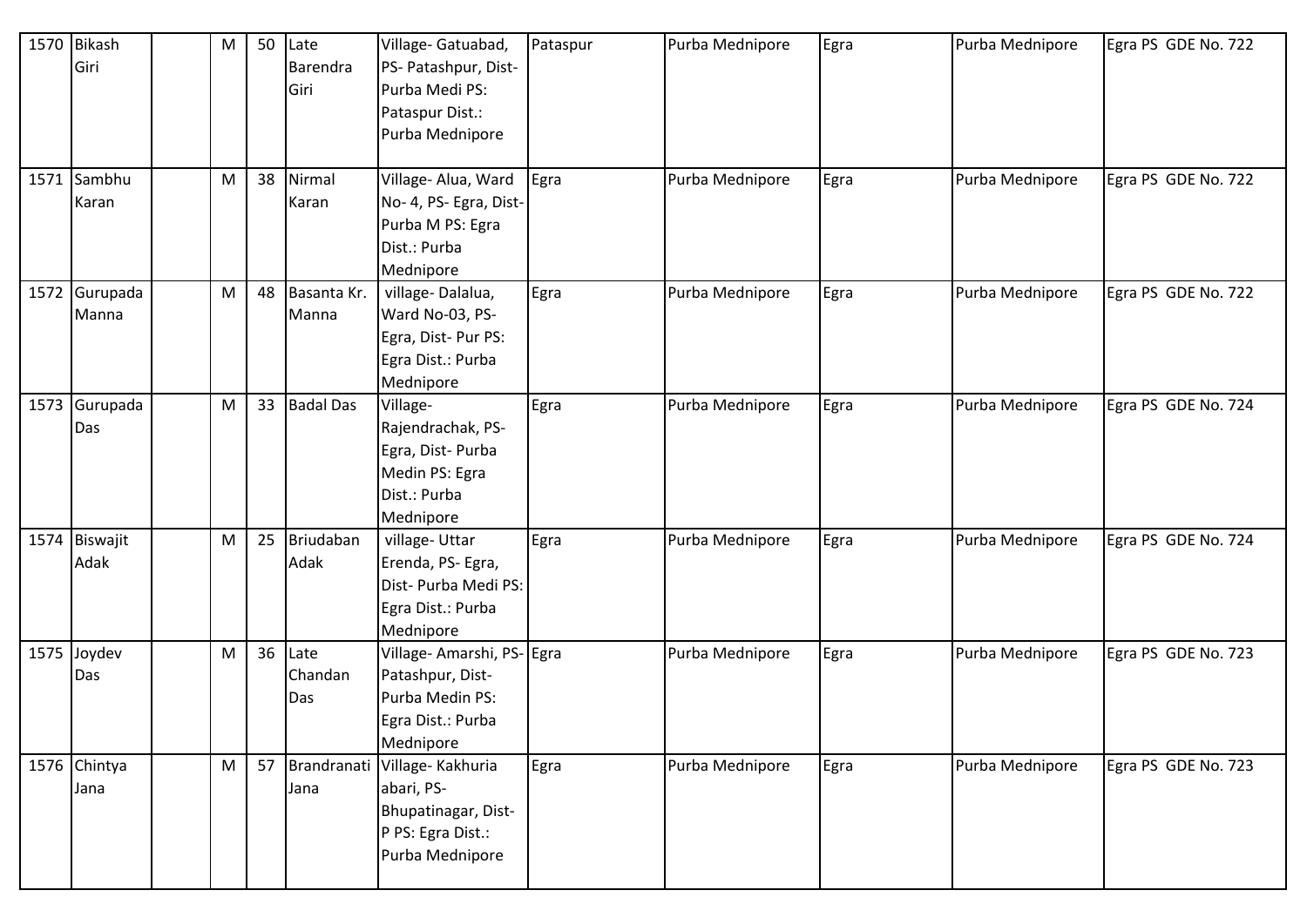|           | 1577 Raja Saha                   | M         | 24 | <b>Farid Saha</b>     | Panchberia PS:<br>Marishda Dist.:<br>Purba Mednipore     | Marishda | Purba Mednipore | Marishda | Purba Mednipore | Marishda PS GDE No.<br>623 |
|-----------|----------------------------------|-----------|----|-----------------------|----------------------------------------------------------|----------|-----------------|----------|-----------------|----------------------------|
| 1578      | Jamir Kha                        | М         | 26 | Rahaman<br>Kha        | Parihara PS:<br>Marishda Dist.:<br>Purba Mednipore       | Marishda | Purba Mednipore | Marishda | Purba Mednipore | Marishda PS GDE No.<br>623 |
|           | 1579 Biswajit<br>Manna           | М         | 19 | Srinibas<br>Manna     | Srikantha PS: Moyna Moyna<br>Dist.: Purba<br>Mednipore   |          | Purba Mednipore | Moyna    | Purba Mednipore | Moyna PS GDE No. 552       |
|           | 1580 Kanailal<br>Maity           | ${\sf M}$ | 22 | Gourhari<br>Maity     | Srikantha PS: Moyna Moyna<br>Dist.: Purba<br>Mednipore   |          | Purba Mednipore | Moyna    | Purba Mednipore | Moyna PS GDE No. 552       |
|           | 1581 Subhajit<br>Manna           | M         | 19 | <b>Bablu</b><br>Manna | Changra PS: Moyna<br>Dist.: Purba<br>Mednipore           | Moyna    | Purba Mednipore | Moyna    | Purba Mednipore | Moyna PS GDE No. 552       |
|           | 1582 Indrajit<br>Maity           | M         | 19 | Gourhari<br>Maity     | Srikantha PS: Moyna Moyna<br>Dist.: Purba<br>Mednipore   |          | Purba Mednipore | Moyna    | Purba Mednipore | Moyna PS GDE No. 552       |
|           | 1583 Pabitra<br>Barman           | М         | 18 | Gobardhan<br>Barman   | Narikeldaha PS:<br>Moyna Dist.: Purba<br>Mednipore       | Moyna    | Purba Mednipore | Moyna    | Purba Mednipore | Moyna PS GDE No. 552       |
| 1584      | Tanmoy<br>Barman                 | M         | 20 | Mihir<br>Barman       | Narikeldha PS:<br>Moyna Dist.: Purba<br>Mednipore        | Moyna    | Purba Mednipore | Moyna    | Purba Mednipore | Moyna PS GDE No. 552       |
| 1585 Amal | Dinda                            | M         | 18 | Jiten Dinda           | Narikeldaha PS:<br>Moyna Dist.: Purba<br>Mednipore       | Moyna    | Purba Mednipore | Moyna    | Purba Mednipore | Moyna PS GDE No. 552       |
|           | 1586 Narayan<br>Chandra<br>Patra | M         | 34 | Lt Basanta<br>Patra   | Harduachak PS:<br>Moyna Dist.: Purba<br>Mednipore        | Moyna    | Purba Mednipore | Moyna    | Purba Mednipore | Moyna PS GDE No. 552       |
|           | 1587 Bapan<br>Maity              | М         | 25 | <b>Bulu Maity</b>     | Banki PS: Moyna<br>Dist.: Purba<br>Mednipore             | Moyna    | Purba Mednipore | Moyna    | Purba Mednipore | Moyna PS GDE No. 552       |
|           | 1588 Ganesh<br>Garu              | M         | 24 | Swapan<br>Garu        | Banki PS: Moyna<br>Dist.: Purba<br>Mednipore             | Moyna    | Purba Mednipore | Moyna    | Purba Mednipore | Moyna PS GDE No. 552       |
|           | 1589 Santu Das                   | ${\sf M}$ | 39 | n Das                 | Madhusuda Kiarana PS: Moyna<br>Dist.: Purba<br>Mednipore | Moyna    | Purba Mednipore | Moyna    | Purba Mednipore | Moyna PS GDE No. 552       |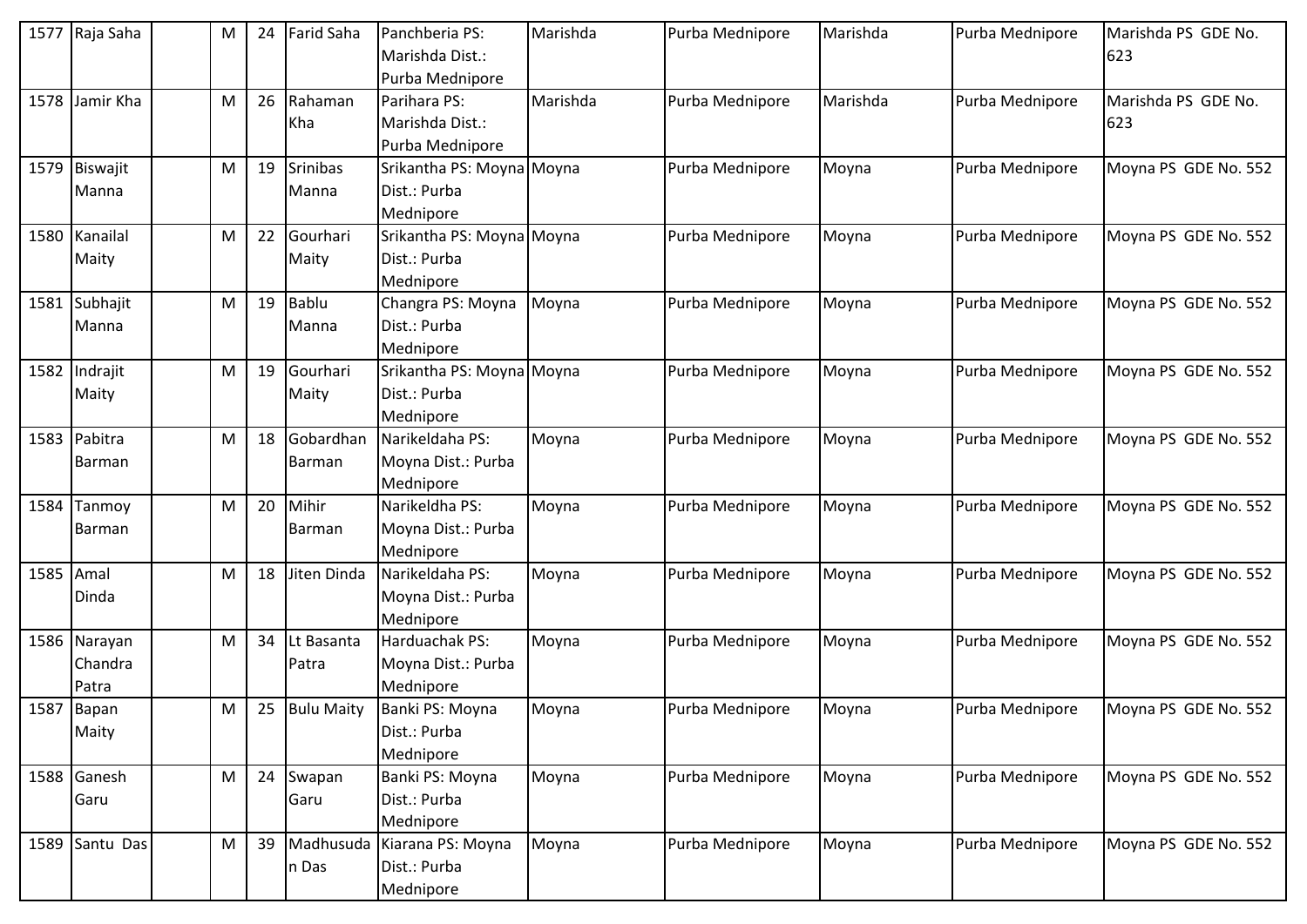| 1590       | Kousik        | M | 27 | Srikanta          | Kiarana PS: Moyna          | Moyna  | Purba Mednipore   | Moyna | Purba Mednipore | Moyna PS GDE No. 552 |
|------------|---------------|---|----|-------------------|----------------------------|--------|-------------------|-------|-----------------|----------------------|
|            | Maity         |   |    | Maity             | Dist.: Purba               |        |                   |       |                 |                      |
|            |               |   |    |                   | Mednipore                  |        |                   |       |                 |                      |
|            | 1591 Biswajit | M | 32 | Buddhadeb         | Kiarana PS: Moyna          | Moyna  | Purba Mednipore   | Moyna | Purba Mednipore | Moyna PS GDE No. 552 |
|            | Mondal        |   |    | Mondal            | Dist.: Purba               |        |                   |       |                 |                      |
|            |               |   |    |                   | Mednipore                  |        |                   |       |                 |                      |
|            | 1592 Kalyan   | M | 29 |                   | Rabindranat Harduachak PS: | Moyna  | Purba Mednipore   | Moyna | Purba Mednipore | Moyna PS GDE No. 553 |
|            | Duya          |   |    | h Duya            | Moyna Dist.: Purba         |        |                   |       |                 |                      |
|            |               |   |    |                   | Mednipore                  |        |                   |       |                 |                      |
| 1593       | Rabindran     | M | 38 | lLt.              | Harduachak PS:             | Moyna  | Purba Mednipore   | Moyna | Purba Mednipore | Moyna PS GDE No. 553 |
|            | ath           |   |    | Dhirendran        | Moyna Dist.: Purba         |        |                   |       |                 |                      |
|            | Samanta       |   |    | lath              | Mednipore                  |        |                   |       |                 |                      |
|            |               |   |    | Samanta           |                            |        |                   |       |                 |                      |
| 1594       | <b>Bablu</b>  | М | 35 | Bistupada         | Janaberia PS: Moyna Moyna  |        | Purba Mednipore   | Moyna | Purba Mednipore | Moyna PS GDE No. 553 |
|            | Sing          |   |    | Sing              | Dist.: Purba               |        |                   |       |                 |                      |
|            |               |   |    |                   | Mednipore                  |        |                   |       |                 |                      |
| 1595       | Sudarshan     | M | 38 | <b>Aswini Das</b> | Harduachak PS:             | Moyna  | Purba Mednipore   | Moyna | Purba Mednipore | Moyna PS GDE No. 553 |
|            | Das           |   |    |                   | Moyna Dist.: Purba         |        |                   |       |                 |                      |
|            |               |   |    |                   | Mednipore                  |        |                   |       |                 |                      |
| 1596       | Amal Das      | M | 30 | Jaharlal Das      | <b>Hazarichak PS:</b>      | Moyna  | Purba Mednipore   | Moyna | Purba Mednipore | Moyna PS GDE No. 553 |
|            |               |   |    |                   | Moyna Dist.: Purba         |        |                   |       |                 |                      |
|            |               |   |    |                   | Mednipore                  |        |                   |       |                 |                      |
| 1597       | Pintu Sing    | M | 32 | Dhirendran        | Janaberia PS: Moyna Moyna  |        | Purba Mednipore   | Moyna | Purba Mednipore | Moyna PS GDE No. 553 |
|            |               |   |    | ath Sing          | Dist.: Purba               |        |                   |       |                 |                      |
|            |               |   |    |                   | Mednipore                  |        |                   |       |                 |                      |
|            | 1598 Ashim    | M | 30 | Sadhan            | Dakshin Anukha PS:         | Moyna  | Purba Mednipore   | Moyna | Purba Mednipore | Moyna PS GDE No. 553 |
|            | Darbar        |   |    | Chandra           | Moyna Dist.: Purba         |        |                   |       |                 |                      |
|            |               |   |    | Darbar            | Mednipore                  |        |                   |       |                 |                      |
|            | 1599 Saheb    | M | 22 | Arjun             | Dakshin Anukha PS:         | Moyna  | Purba Mednipore   | Moyna | Purba Mednipore | Moyna PS GDE No. 553 |
|            | Darbar        |   |    | Darbar            | Moyna Dist.: Purba         |        |                   |       |                 |                      |
|            |               |   |    |                   | Mednipore                  |        |                   |       |                 |                      |
| 1600 Shibu |               | M | 36 | Mohan             | Dakshin Harkuli PS:        | Moyna  | Purba Mednipore   | Moyna | Purba Mednipore | Moyna PS GDE No. 553 |
|            | Darbar        |   |    | Darbar            | Moyna Dist.: Purba         |        |                   |       |                 |                      |
|            |               |   |    |                   | Mednipore                  |        |                   |       |                 |                      |
|            | $1601$ Bapan  | M | 23 | <b>Bibek</b>      | Narangadihi PS:            | Pingla | Paschim Mednipore | Moyna | Purba Mednipore | Moyna PS GDE No. 553 |
|            | Santra        |   |    | Santra            | Pingla Dist.: Paschim      |        |                   |       |                 |                      |
|            |               |   |    |                   | Mednipore                  |        |                   |       |                 |                      |
|            |               |   |    |                   |                            |        |                   |       |                 |                      |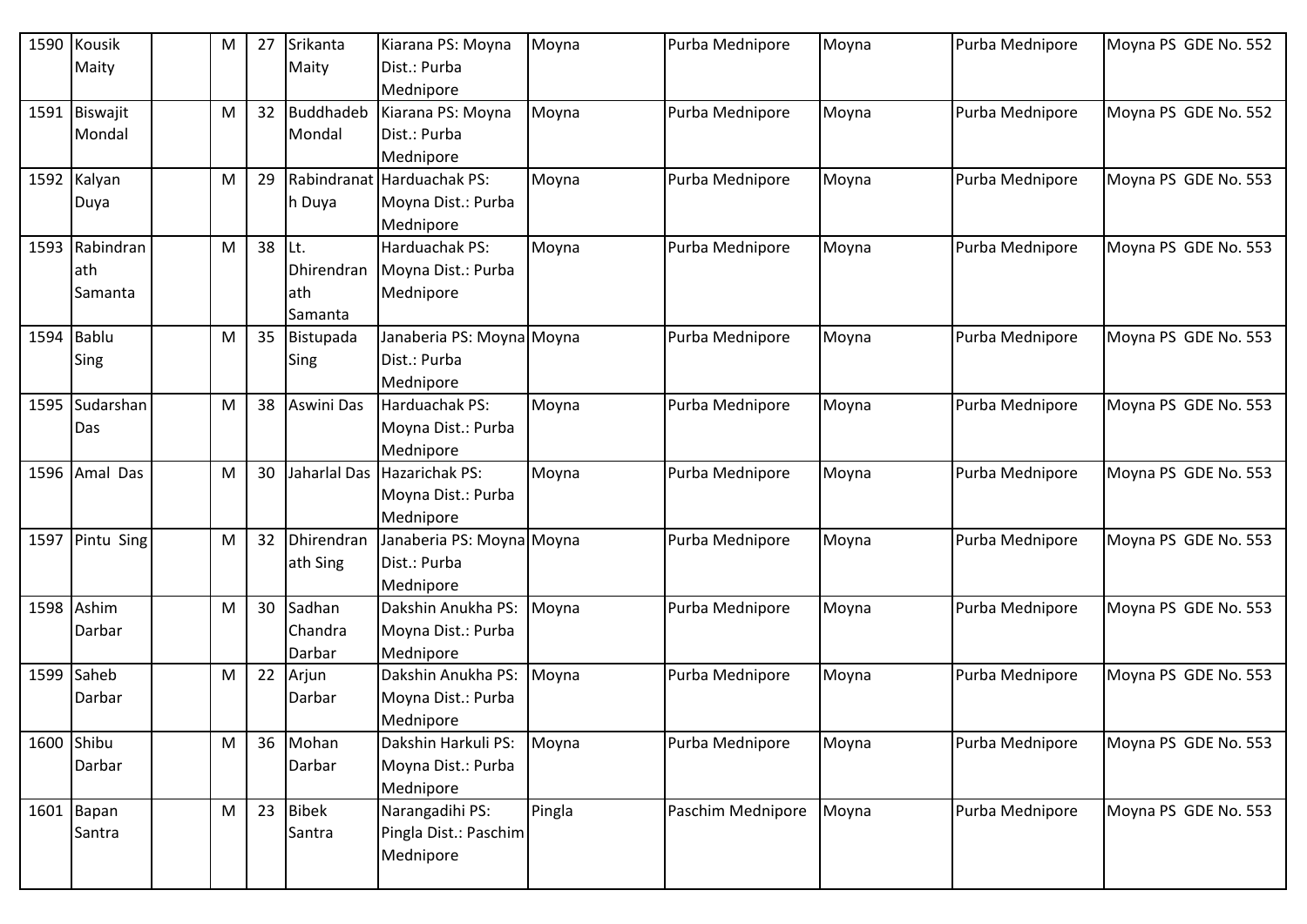| 1602 | Sourav<br>Santra       | M | 25 | Asit Santra                 | Narangadihi PS:<br>Pingla Dist.: Paschim<br>Mednipore                                 | Pingla          | Paschim Mednipore | Moyna      | Purba Mednipore | Moyna PS GDE No. 553          |
|------|------------------------|---|----|-----------------------------|---------------------------------------------------------------------------------------|-----------------|-------------------|------------|-----------------|-------------------------------|
| 1603 | Sayantan<br>Samanta    | M | 24 | Debananda<br>Samanta        | Air force Station<br>Kalaikunda PS:<br>Kharagpore town<br>Dist.: Paschim<br>Mednipore | Kharagpore town | Paschim Mednipore | Moyna      | Purba Mednipore | Moyna PS GDE No. 553          |
| 1604 | Sahil<br>Ahmed         | M | 19 | <b>Sk Matibul</b>           | Bar Gashipur PS:<br>Bhabanipur Dist.:<br>Purba Mednipore                              | Bhabanipur      | Purba Mednipore   | Nandakumar | Purba Mednipore | Nandakumar PS GDE No.<br>1788 |
| 1605 | Alamgir<br>Rahaman     | M | 22 | <b>Sk Saidul</b><br>Rahaman | Bar Gashipur PS:<br><b>Bhabanipur Dist.:</b><br>Purba Mednipore                       | Bhabanipur      | Purba Mednipore   | Nandakumar | Purba Mednipore | Nandakumar PS GDE No.<br>1788 |
|      | 1606 Shyamal<br>Ghosh  | M | 45 | Lt. Subal Ch                | Chakashi Dist.:<br>Paschim Mednipore                                                  |                 | Paschim Mednipore | Nandakumar | Purba Mednipore | Nandakumar PS GDE No.<br>1809 |
|      | 1607 Nemai<br>Dey      | M |    | Jamini<br>Kanta             | Sijgeo PS: Debra<br>Dist.: Paschim<br>Mednipore                                       | Debra           | Paschim Mednipore | Nandakumar | Purba Mednipore | Nandakumar PS GDE No.<br>1809 |
|      | 1608 Sk Najir          | М | 35 | Sk Debu                     | Bargodagoder PS:<br>Nandakumar Dist.:<br>Purba Mednipore                              | Nandakumar      | Purba Mednipore   | Nandakumar | Purba Mednipore | Nandakumar PS GDE No.<br>1804 |
| 1609 | Chanchal<br>Sarthaki   | М | 30 | Jagannath                   | Chak Simultala PS:<br>Nandakumar Dist.:<br>Purba Mednipore                            | Nandakumar      | Purba Mednipore   | Nandakumar | Purba Mednipore | Nandakumar PS GDE No.<br>1804 |
| 1610 | Sankar<br>Maiti        | M | 48 | Lt. Anup                    | Dhitaibasan PS:<br>Nandakumar Dist.:<br>Purba Mednipore                               | Nandakumar      | Purba Mednipore   | Nandakumar | Purba Mednipore | Nandakumar PS GDE No.<br>1804 |
|      | 1611 Salman<br>Ali Kha | M | 30 | Yeasin Ali                  | Naikundi PS:<br>Nandakumar Dist.:<br>Purba Mednipore                                  | Nandakumar      | Purba Mednipore   | Nandakumar | Purba Mednipore | Nandakumar PS GDE No.<br>1804 |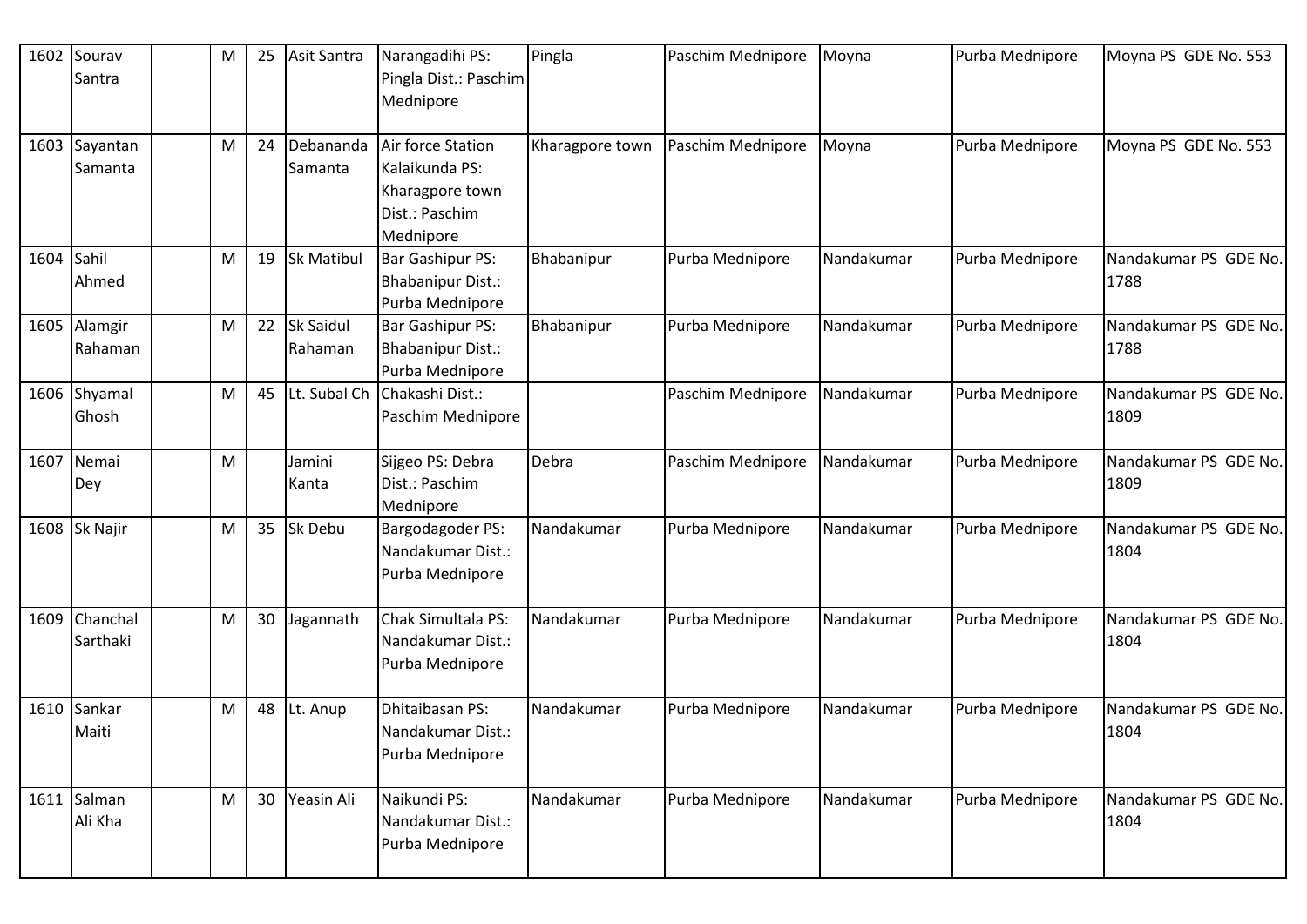|                       | 1612 Suman<br>Mandal      | M | 22 | Pravat<br>Mandal        | Dakshin Kantal PS:<br>Panskura Dist.:<br>Purba Mednipore             | Panskura | Purba Mednipore | Panskura | Purba Mednipore | Panskura PS GDE No.<br>866 |
|-----------------------|---------------------------|---|----|-------------------------|----------------------------------------------------------------------|----------|-----------------|----------|-----------------|----------------------------|
|                       | 1613 Koushik<br>Sahoo     | M | 24 | Radhakanta<br>Sahoo     | Dakshin Kantal PS:<br>Panskura Dist.:<br>Purba Mednipore             | Panskura | Purba Mednipore | Panskura | Purba Mednipore | Panskura PS GDE No.<br>866 |
| 1614                  | Biswajit<br>Sahoo         | M | 21 | Sachin<br>Sahoo         | Dakshin Kantal PS:<br>Panskura Dist.:<br>Purba Mednipore             | Panskura | Purba Mednipore | Panskura | Purba Mednipore | Panskura PS GDE No.<br>866 |
|                       | 1615 Subhankar<br>Mandal  | M | 23 | Niranjan<br>Mandal      | Dakshin Kantal PS:<br>Panskura Dist.:<br>Purba Mednipore             | Panskura | Purba Mednipore | Panskura | Purba Mednipore | Panskura PS GDE No.<br>866 |
|                       | 1616 Gobinda<br>Pattanaye | M | 45 | Lt Nalini<br>Pattanayek | Dakshin Mechogram Panskura<br>PS: Panskura Dist.:<br>Purba Mednipore |          | Purba Mednipore | Panskura | Purba Mednipore | Panskura PS GDE No.<br>866 |
| 1617 Sk <sup>**</sup> | Hasmat<br>Ali             | M | 43 | Sk Ali<br>Hossain       | Kantaboni Sasan PS:<br>Panskura Dist.:<br>Purba Mednipore            | Panskura | Purba Mednipore | Panskura | Purba Mednipore | Panskura PS GDE No.<br>866 |
| 1618 Sk               | Jahangir                  | M |    | Lt Sk<br>Jahabox        | Joykrishnapur PS:<br>Panskura Dist.:<br>Purba Mednipore              | Panskura | Purba Mednipore | Panskura | Purba Mednipore | Panskura PS GDE No.<br>866 |
| 1619                  | Shiba<br>Rana             | M | 22 |                         | Lt Hari Rana Joykrishnapur PS:<br>Panskura Dist.:<br>Purba Mednipore | Panskura | Purba Mednipore | Panskura | Purba Mednipore | Panskura PS GDE No.<br>866 |
|                       | 1620 Sk Rajesh<br>Ali     | M | 44 | Lt Sk<br>Ohahab Ali     | Joykrishnapur PS:<br>Panskura Dist.:<br>Purba Mednipore              | Panskura | Purba Mednipore | Panskura | Purba Mednipore | Panskura PS GDE No.<br>866 |
|                       | 1621 Rajkumari<br>Nandi   | M | 45 | Nandi                   | Manaranjan Joykrishnapur PS:<br>Panskura Dist.:<br>Purba Mednipore   | Panskura | Purba Mednipore | Panskura | Purba Mednipore | Panskura PS GDE No.<br>866 |
|                       | 1622 Sanjoy<br>Sing       | M | 30 | <b>Suren Sing</b>       | Joykrishnapur PS:<br>Panskura Dist.:<br>Purba Mednipore              | Panskura | Purba Mednipore | Panskura | Purba Mednipore | Panskura PS GDE No.<br>866 |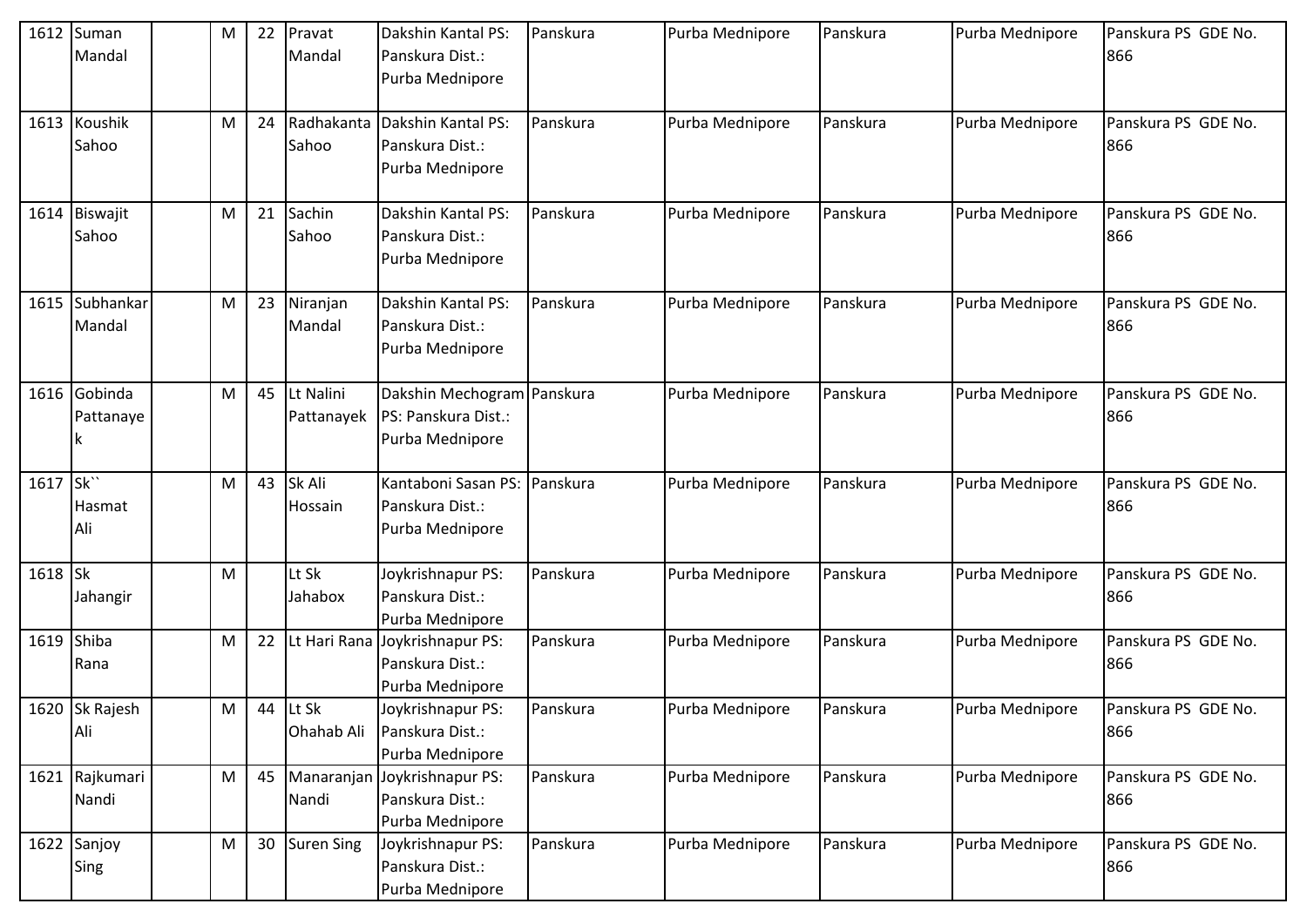| 1623       | Rabindra<br>Roy  | M | 55 | Lt Gourhari<br>Roy | Joykrishnapur PS:<br>Panskura Dist.: | Panskura | Purba Mednipore        | Panskura | Purba Mednipore        | Panskura PS GDE No.<br>866 |
|------------|------------------|---|----|--------------------|--------------------------------------|----------|------------------------|----------|------------------------|----------------------------|
|            |                  |   |    |                    | Purba Mednipore                      |          |                        |          |                        |                            |
| 1624       | <b>Bhusan</b>    | M | 28 | Surendra           | Sector-IV PS:                        | Ramnagar | Diamond Harbour        | Ramnagar | <b>Diamond Harbour</b> | Ramnagar PS GDE No.        |
|            | Yadav            |   |    | Kumar              | Ramnagar Dist.:                      |          | <b>Police District</b> |          | <b>Police District</b> | 653                        |
|            |                  |   |    |                    | Diamond Harbour                      |          |                        |          |                        |                            |
|            |                  |   |    |                    | <b>Police District</b>               |          |                        |          |                        |                            |
| 1625       | Jitendra         | M | 24 | Rajendra           | Sector-IV PS:                        | Ramnagar | <b>Diamond Harbour</b> | Ramnagar | Diamond Harbour        | Ramnagar PS GDE No.        |
|            | Kumar            |   |    | Vishwa             | Ramnagar Dist.:                      |          | <b>Police District</b> |          | <b>Police District</b> | 653                        |
|            |                  |   |    | Kumar              | <b>Diamond Harbour</b>               |          |                        |          |                        |                            |
|            |                  |   |    |                    | <b>Police District</b>               |          |                        |          |                        |                            |
|            | 1626 Pari Bouri  | M |    |                    | Chutu Bouri Ranguni PS: Adra         | Adra     | Purulia                | Adra     | Purulia                | Adra PS GDE No. 635        |
|            |                  |   |    |                    | Dist.: Purulia                       |          |                        |          |                        |                            |
| 1627       | Avijit           | M |    | Lt.fakir           | Ranguni PS: Adra                     | Adra     | Purulia                | Adra     | Purulia                | Adra PS GDE No. 635        |
|            | Mahato           |   |    | Mahato             | Dist.: Purulia                       |          |                        |          |                        |                            |
| 1628 Binoi |                  | M |    | Sajal Mudi         | Bahar PS: Adra Dist.: Adra           |          | Purulia                | Adra     | Purulia                | Adra PS GDE No. 635        |
|            | Mudi             |   |    |                    | Purulia                              |          |                        |          |                        |                            |
| 1629       | Binod            | M |    | Lt.kalipada        | Ranguni PS: Adra                     | Adra     | Purulia                | Adra     | Purulia                | Adra PS GDE No. 635        |
|            | Mudi             |   |    | Mudi               | Dist.: Purulia                       |          |                        |          |                        |                            |
| 1630       | Rishikesh        | M | 58 | Lt. Madhab         | Rugri PS: Arsha                      | Arsha    | Purulia                | Arsha    | Purulia                | Arsha PS GDE No. 576       |
|            | Mandal           |   |    | Mandal             | Dist.: Purulia                       |          |                        |          |                        |                            |
|            |                  |   |    |                    |                                      |          |                        |          |                        |                            |
| 1631       | Uttam            | M | 28 | Rishikesh          | Rugri PS: Arsha                      | Arsha    | Purulia                | Arsha    | Purulia                | Arsha PS GDE No. 576       |
|            | Mandal           |   |    | Mandal             | Dist.: Purulia                       |          |                        |          |                        |                            |
|            | 1632 Paban       | M | 51 | Lalit Murmu        | Fosko PS: Arsha                      | Arsha    | Purulia                | Arsha    | Purulia                | Arsha PS GDE No. 576       |
|            | Murmu            |   |    |                    | Dist.: Purulia                       |          |                        |          |                        |                            |
| 1633       | Pandab           | M | 41 |                    | Lt. Tarapada Karandih PS: Arsha      | Arsha    | Purulia                | Arsha    | Purulia                | Arsha PS GDE No. 576       |
|            | Kumar            |   |    | Kumar              | Dist.: Purulia                       |          |                        |          |                        |                            |
|            |                  |   |    |                    |                                      |          |                        |          |                        |                            |
| 1634 Astik |                  | M | 30 | Rakhahari          | Sindri PS: Bagmundi                  | Bagmundi | Purulia                | Bagmundi | Purulia                | Bagmundi PS GDE No.        |
|            | Paramanik        |   |    | Paramanik          | Dist.: Purulia                       |          |                        |          |                        | 968                        |
|            |                  |   |    |                    |                                      |          |                        |          |                        |                            |
| 1635 Jiten |                  | M | 26 | Digambar           | Kalimati PS:                         | Bagmundi | Purulia                | Bagmundi | Purulia                | Bagmundi PS GDE No.        |
|            | Kangsaba         |   |    |                    | Kangsabanik Bagmundi Dist.:          |          |                        |          |                        | 968                        |
|            | nik              |   |    |                    | Purulia                              |          |                        |          |                        |                            |
|            | 1636 Thakur      | M | 45 | Lt. Manik          | Bandhdih PS:                         | Bagmundi | Purulia                | Bagmundi | Purulia                | <b>Bagmundi PS Outpost</b> |
|            | <b>Sing Mura</b> |   |    | <b>Sing Mura</b>   | Bagmundi Dist.:                      |          |                        |          |                        | Suisa OP GDE No. 368       |
|            |                  |   |    |                    | Purulia                              |          |                        |          |                        |                            |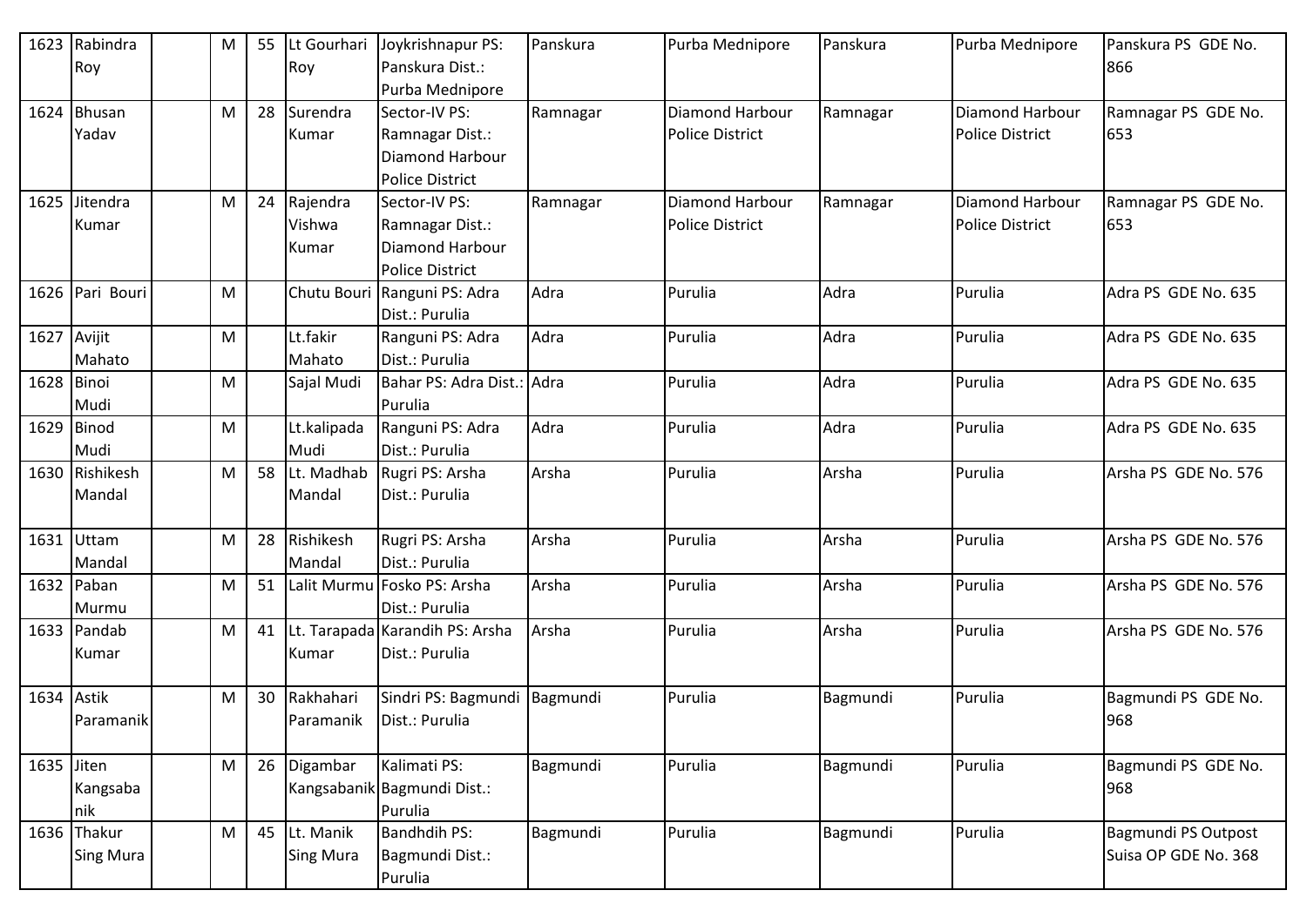| 1637         | Mohan          | M | 39 | Lt. Bharat        | Dangdung PS:                    | Bagmundi    | Purulia  | Bagmundi    | Purulia | <b>Bagmundi PS Outpost</b> |
|--------------|----------------|---|----|-------------------|---------------------------------|-------------|----------|-------------|---------|----------------------------|
|              | Mahato         |   |    | Mahato            | Bagmundi Dist.:                 |             |          |             |         | Suisa OP GDE No. 368       |
|              |                |   |    |                   | Purulia                         |             |          |             |         |                            |
| 1638         | Sadhuchar      | M | 25 | Lt.               | Jashpur PS:                     | Bandowan    | Purulia  | Bandowan    | Purulia | Bandowan PS GDE No.        |
|              | an Mura        |   |    | Bholanath         | Bandowan Dist.:                 |             |          |             |         | 587                        |
|              |                |   |    | Mura              | Purulia                         |             |          |             |         |                            |
|              | 1639 Narattam  | M | 21 | Lt-               | Tetlo PS:                       | Balarampur  | Purulia  | Bandowan    | Purulia | Bandowan PS GDE No.        |
|              | Majhi          |   |    | Kashinath         | Balarampur Dist.:               |             |          |             |         | 587                        |
|              |                |   |    | Majhi             | Purulia                         |             |          |             |         |                            |
| $1640$ Rajib |                | M | 30 | Raghunath         | Aguibil PS: Belpahari Belpahari |             | Jhargram | Bandowan    | Purulia | Bandowan PS GDE No.        |
|              | Singh          |   |    | Singh             | Dist.: Jhargram                 |             |          |             |         | 595                        |
|              |                |   |    |                   |                                 |             |          |             |         |                            |
| 1641         | Susanta        | M |    | Sunil Kr.         | PS: Bora Dist.:                 | <b>Bora</b> | Purulia  | <b>Bora</b> | Purulia | Bora PS GDE No. 582        |
|              | Mudi           |   |    | Mudi              | Purulia                         |             |          |             |         |                            |
| 1642         | Manoj          | M |    | <b>Bhote Tudu</b> | PS: Bora Dist.:                 | <b>Bora</b> | Purulia  | <b>Bora</b> | Purulia | Bora PS GDE No. 582        |
|              | Tudu           |   |    |                   | Purulia                         |             |          |             |         |                            |
|              | 1643 Madan     | M |    | <b>Subhas</b>     | PS: Bora Dist.:                 | Bora        | Purulia  | <b>Bora</b> | Purulia | Bora PS GDE No. 582        |
|              | Bauri          |   |    | <b>Bauri</b>      | Purulia                         |             |          |             |         |                            |
|              | 1644 Kartik    | M |    | Uttam Kr.         | PS: Bora Dist.:                 | Bora        | Purulia  | <b>Bora</b> | Purulia | Bora PS GDE No. 584        |
|              | Mandal         |   |    | Mandal            | Purulia                         |             |          |             |         |                            |
|              | 1645   Dhurmal | М |    | Suchand           | PS: Bora Dist.:                 | Bora        | Purulia  | <b>Bora</b> | Purulia | Bora PS GDE No. 584        |
|              | Tudu           |   |    | Tudu              | Purulia                         |             |          |             |         |                            |
| 1646         | Jiten          | M |    | Nagen             | PS: Bora Dist.:                 | <b>Bora</b> | Purulia  | <b>Bora</b> | Purulia | Bora PS GDE No. 584        |
|              | Mandi          |   |    | Mandi             | Purulia                         |             |          |             |         |                            |
| 1647         | Subodh         | M | 32 | <b>Buchan</b>     | Kharpora PS: Hura               | Hura        | Purulia  | Hura        | Purulia | Hura PS GDE No. 646        |
|              | Kalindi        |   |    | Kalindi           | Dist.: Purulia                  |             |          |             |         |                            |
|              | 1648 Haradhan  | M | 27 | Nibaran           | Kharpora PS: Hura               | Hura        | Purulia  | Hura        | Purulia | Hura PS GDE No. 646        |
|              | <b>Bouri</b>   |   |    | <b>Bouri</b>      | Dist.: Purulia                  |             |          |             |         |                            |
| 1649 Pintu   |                | M | 31 | Rajen             | Panjangora PS: Hura Hura        |             | Purulia  | Hura        | Purulia | Hura PS GDE No. 648        |
|              | Mandal         |   |    | Mandal            | Dist.: Purulia                  |             |          |             |         |                            |
| 1650 Dilip   |                | M | 29 | Sadhan            | Panjangora PS: Hura Hura        |             | Purulia  | Hura        | Purulia | Hura PS GDE No. 648        |
|              | Mandal         |   |    | Mandal            | Dist.: Purulia                  |             |          |             |         |                            |
|              | 1651 Aswini    | M |    | Chandra           | Kochajara PS:                   | Jhalda      | Purulia  | Jhalda      | Purulia | Jhalda PS GDE No. 681      |
|              | Mahato         |   |    | Mohan             | Jhalda Dist.: Purulia           |             |          |             |         |                            |
|              |                |   |    | Mahato            |                                 |             |          |             |         |                            |
|              | 1652 Shekar    | M |    | <b>Bhaktu</b>     | Muradih PS: Jhalda              | Jhalda      | Purulia  | Jhalda      | Purulia | Jhalda PS GDE No. 681      |
|              | Mahato         |   |    | Mahato            | Dist.: Purulia                  |             |          |             |         |                            |
|              |                |   |    |                   |                                 |             |          |             |         |                            |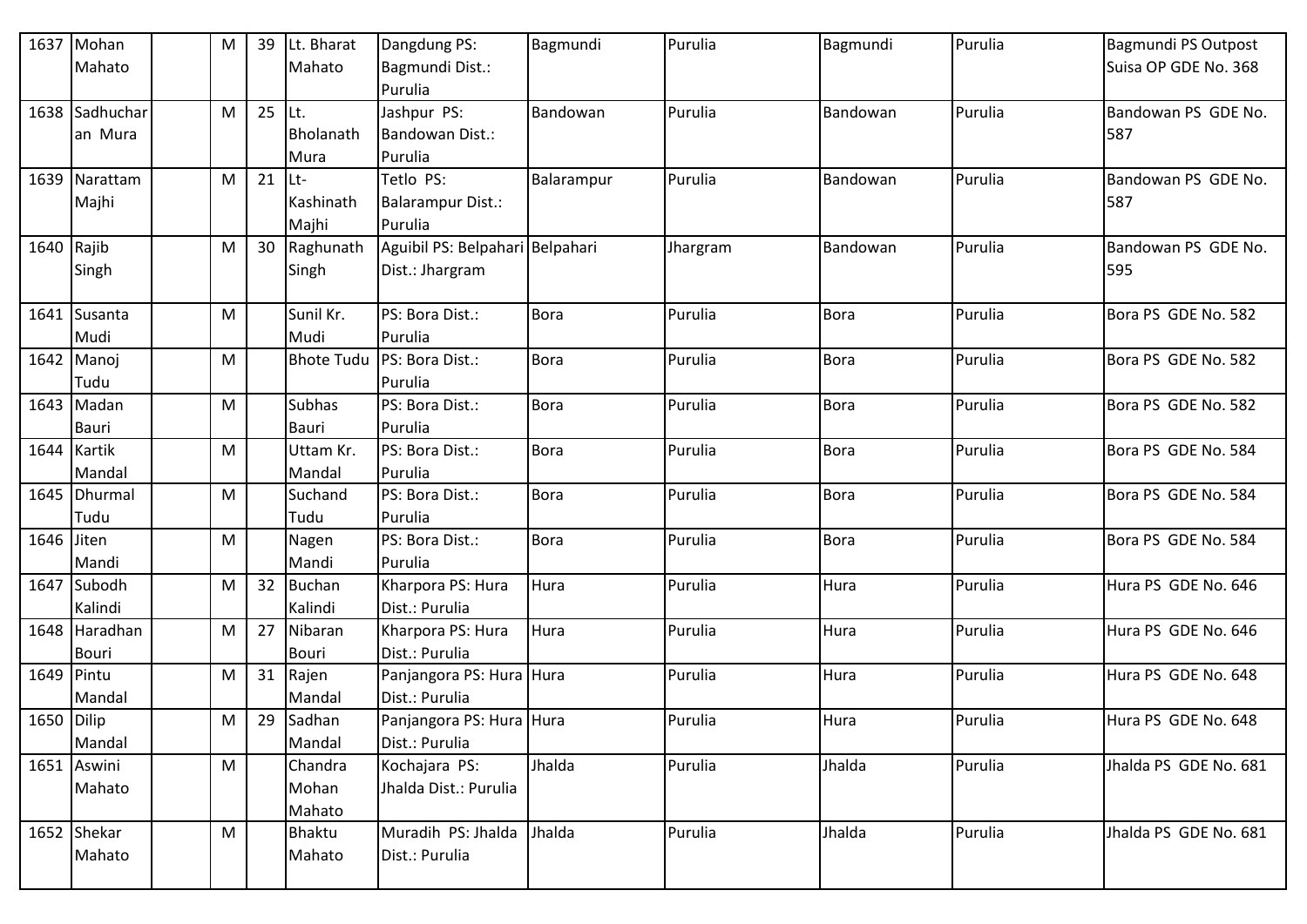|            | 1653 Dipak      | M |    | Ganesh      | Keruary PS: Jhalda                       | Jhalda | Purulia | Jhalda | Purulia | Jhalda PS GDE No. 681                     |
|------------|-----------------|---|----|-------------|------------------------------------------|--------|---------|--------|---------|-------------------------------------------|
|            | Mahato          |   |    | Mahato      | Dist.: Purulia                           |        |         |        |         |                                           |
|            |                 |   |    |             |                                          |        |         |        |         |                                           |
| 1654       | Selim           | M |    | Lt. Karmali | Kuki PS: Jhalda                          | Jhalda | Purulia | Jhalda | Purulia | Jhalda PS GDE No. 681                     |
|            | Momin           |   |    | Momin       | Dist.: Purulia                           |        |         |        |         |                                           |
|            | 1655 Debilal    | M |    |             | Lt. Prahalad Baraganta PS: Jhalda Jhalda |        | Purulia | Jhalda | Purulia | Jhalda PS GDE No. 681                     |
|            | Mahato          |   |    | Mahato      | Dist.: Purulia                           |        |         |        |         |                                           |
|            |                 |   |    |             |                                          |        |         |        |         |                                           |
| 1656 Sujit |                 | M |    | Damodar     | Barghutua PS:                            | Jhalda | Purulia | Jhalda | Purulia | Jhalda PS GDE No. 692                     |
|            | Kalindi         |   |    | Kalindi     | Jhalda Dist.: Purulia                    |        |         |        |         |                                           |
|            |                 |   |    |             |                                          |        |         |        |         |                                           |
|            | 1657 Mahabir    | M |    | Lt. Bikash  | Jamlohar PS: Jhalda Jhalda               |        | Purulia | Jhalda | Purulia | Jhalda PS GDE No. 692                     |
|            | Mahato          |   |    | Mahato      | Dist.: Purulia                           |        |         |        |         |                                           |
|            |                 |   |    |             |                                          |        |         |        |         |                                           |
|            | 1658 Srimanta   | M |    | Jonardhan   | Mosina PS: Jhalda                        | Jhalda | Purulia | Jhalda | Purulia | Jhalda PS GDE No. 692                     |
|            | Mahato          |   |    | Mahato      | Dist.: Purulia                           |        |         |        |         |                                           |
| 1659 Jiban |                 | M |    |             | Sagar Lohar Jargo PS: Jhalda             | Jhalda | Purulia | Jhalda | Purulia | Jhalda PS GDE No. 692                     |
|            | Lohar           |   |    |             | Dist.: Purulia                           |        |         |        |         |                                           |
|            | 1660 Sk Alam    | M |    |             | Lt. Sk Anaul   Kantadih PS: Jhalda       | Jhalda | Purulia | Jhalda | Purulia | Jhalda PS GDE No. 692                     |
|            |                 |   |    |             | Dist.: Purulia                           |        |         |        |         |                                           |
|            |                 |   |    |             |                                          |        |         |        |         |                                           |
| 1661 Samir |                 | M |    | Jaggeswar   | Kenduadih PS:                            | Jhalda | Purulia | Jhalda | Purulia | Jhalda PS Outpost Tulin                   |
|            | Mahato          |   |    | Mahato      | Jhalda Dist.: Purulia                    |        |         |        |         | OP GDE No. 458                            |
|            |                 |   |    |             |                                          |        |         |        |         |                                           |
|            | 1662 Chittaranj | M |    | Sudha       | Mahuldih PS: Jhalda Jhalda               |        | Purulia | Jhalda | Purulia | Jhalda PS Outpost Tulin<br>OP GDE No. 458 |
|            | an Kumar        |   |    | Kumar       | Dist.: Purulia                           |        |         |        |         |                                           |
|            | 1663 Samir      | M | 18 | Haradhan    | Joypur Bazar PS:                         | Joypur | Purulia | Joypur | Purulia | Joypur PS GDE No. 746                     |
|            | Kumar           |   |    | Kumar       | Joypur Dist.: Purulia                    |        |         |        |         |                                           |
|            |                 |   |    |             |                                          |        |         |        |         |                                           |
|            | 1664 Kumed      | M |    | 32 Maheswar | Joypur Bazar PS:                         | Joypur | Purulia | Joypur | Purulia | Joypur PS GDE No. 746                     |
|            | Mahato          |   |    | Mahato      | Joypur Dist.: Purulia                    |        |         |        |         |                                           |
|            |                 |   |    |             |                                          |        |         |        |         |                                           |
|            | 1665 Hiralal    | M | 37 |             | Barsa Soren   Bartard More PS:           | Joypur | Purulia | Joypur | Purulia | Joypur PS GDE No. 764                     |
|            | Soren           |   |    |             | Joypur Dist.: Purulia                    |        |         |        |         |                                           |
|            |                 |   |    |             |                                          |        |         |        |         |                                           |
|            | 1666 Nirmal     | M | 25 |             | Ranjit Singh   Bartard More PS:          | Joypur | Purulia | Joypur | Purulia | Joypur PS GDE No. 764                     |
|            | Singh           |   |    | Ghatuwal    | Joypur Dist.: Purulia                    |        |         |        |         |                                           |
|            | Ghatuwal        |   |    |             |                                          |        |         |        |         |                                           |
|            |                 |   |    |             |                                          |        |         |        |         |                                           |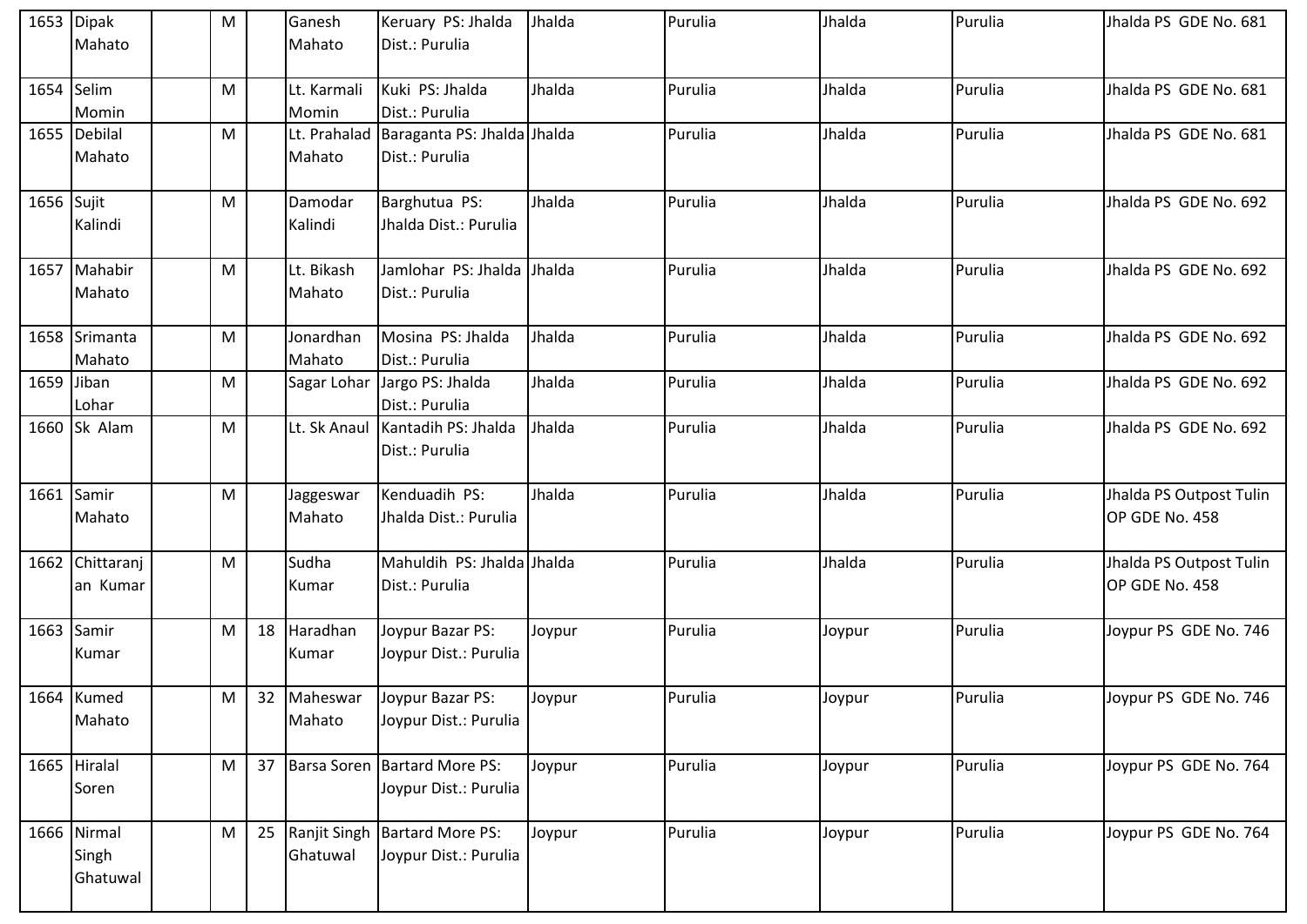| 1667       | Anath<br>Mahato         | M |    | 439 Nilkanta<br>Mahato  | Pundag Bazar PS:<br>Joypur Dist.: Purulia                         | Joypur   | Purulia | Joypur   | Purulia | Joypur PS GDE No. 439      |
|------------|-------------------------|---|----|-------------------------|-------------------------------------------------------------------|----------|---------|----------|---------|----------------------------|
|            | 1668 Sadhu<br>Mahato    | M | 34 | Madan<br>Mahato         | Joypur Bazar PS:<br>Joypur Dist.: Purulia                         | Joypur   | Purulia | Joypur   | Purulia | Joypur PS GDE No. 761      |
|            | 1669 Biplab<br>Mahato   | M | 42 | Santosh<br>Mahato       | Rudra PS: Kashipur<br>Dist.: Purulia                              | Kashipur | Purulia | Kashipur | Purulia | Kashipur PS GDE No.<br>646 |
|            | 1670 Sachin<br>Mandal   | M | 41 | Sahadeb<br>Mandal       | Behachibona PS:<br>Kashipur Dist.:<br>Purulia                     | Kashipur | Purulia | Kashipur | Purulia | Kashipur PS GDE No.<br>646 |
| 1671       | Bimal<br>Mahato         | M | 38 | Lt Sachin<br>Mahato     | Rudra PS: Kashipur<br>Dist.: Purulia                              | Kashipur | Purulia | Kashipur | Purulia | Kashipur PS GDE No.<br>646 |
| 1672       | Uttam Kr<br>Kar         | M | 49 | th Kar                  | Dhirandrana Kashipur Rangiladih<br>PS: Kashipur Dist.:<br>Purulia | Kashipur | Purulia | Kashipur | Purulia | Kashipur PS GDE No.<br>662 |
|            | 1673 Dipak<br>Gorai     | M | 30 | Lt Jaladhar<br>Gorai    | Jhapra PS: Para<br>Dist.: Purulia                                 | Para     | Purulia | Kashipur | Purulia | Kashipur PS GDE No.<br>662 |
| 1674       | Rakesh<br>Lala          | M | 32 | Sanatan<br>Lala         | <b>Gourangdih PS:</b><br>Kashipur Dist.:<br>Purulia               | Kashipur | Purulia | Kashipur | Purulia | Kashipur PS GDE No.<br>662 |
| 1675       | Naidu<br>Kumar          | M |    | Lt.<br>Mahadeb<br>Kumar | Chiruhatu PS:<br>Kotshila Dist.:<br>Purulia                       | Kotshila | Purulia | Kotshila | Purulia | Kotshila PS GDE No. 581    |
|            | 1676 Dhiren<br>Roy      | M |    | Lt. Haribol<br>Roy      | Tahodri PS: Kotshila<br>Dist.: Purulia                            | Kotshila | Purulia | Kotshila | Purulia | Kotshila PS GDE No. 581    |
| 1677 Bipin | Rajak                   | M |    |                         | Uttam Rajak Begunkodar PS:<br>Kotshila Dist.:<br>Purulia          | Kotshila | Purulia | Kotshila | Purulia | Kotshila PS GDE No. 581    |
|            | 1678 Prasenjit<br>Kumar | M |    | Samir<br>Kumar          | Tigra PS: Kotshila<br>Dist.: Purulia                              | Kotshila | Purulia | Kotshila | Purulia | Kotshila PS GDE No. 592    |
|            | 1679 Banamali<br>Kumar  | M |    | Abinash<br>Kumar        | Adardih PS: Kotshila Kotshila<br>Dist.: Purulia                   |          | Purulia | Kotshila | Purulia | Kotshila PS GDE No. 592    |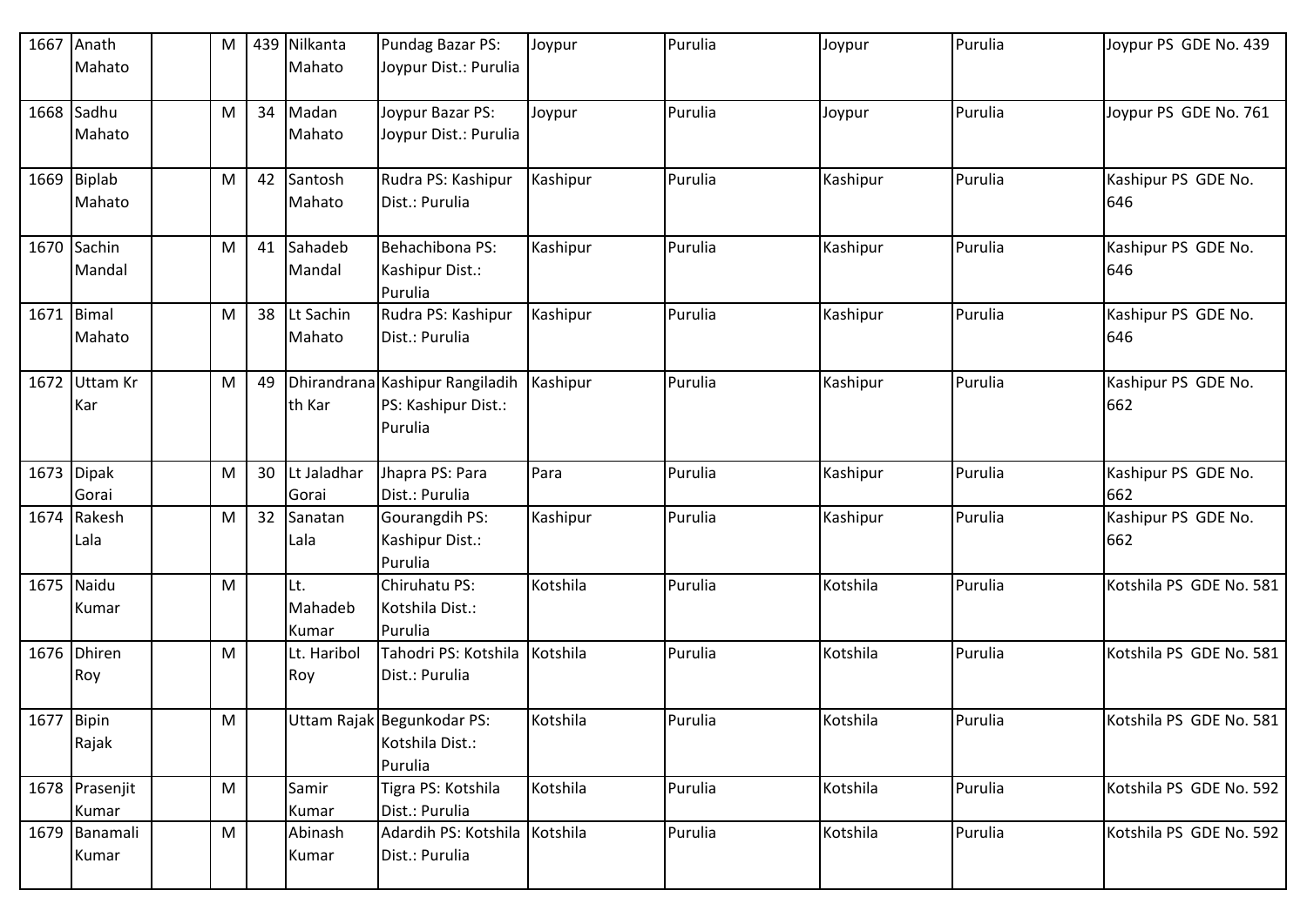|            | 1680 Amrit     | M |    | Dibakar       | Chekya PS: Kotshila     | Kotshila     | Purulia         | Kotshila     | Purulia | Kotshila PS GDE No. 592 |
|------------|----------------|---|----|---------------|-------------------------|--------------|-----------------|--------------|---------|-------------------------|
|            | Kumar          |   |    | Kumar         | Dist.: Purulia          |              |                 |              |         |                         |
|            |                |   |    |               |                         |              |                 |              |         |                         |
| 1681       | Kishan         | M | 25 | Prabodh       | Saltore Namo Para       | Neturia      | Purulia         | Neturia      | Purulia | Neturia PS GDE No. 707  |
|            | Paul           |   |    | Paul          | PS: Neturia Dist.:      |              |                 |              |         |                         |
|            |                |   |    |               | Purulia                 |              |                 |              |         |                         |
|            | 1682 Bishal    | M | 20 | Prabodh       | Saltore Namo Para       | Neturia      | Purulia         | Neturia      | Purulia | Neturia PS GDE No. 707  |
|            | Paul           |   |    | Paul          | PS: Neturia Dist.:      |              |                 |              |         |                         |
|            |                |   |    |               | Purulia                 |              |                 |              |         |                         |
|            | 1683 Bikash    | M |    | 35 Rabin Roy  | Kuthibari PS:           | Neturia      | Purulia         | Neturia      | Purulia | Neturia PS GDE No. 713  |
|            | Roy            |   |    |               | Neturia Dist.:          |              |                 |              |         |                         |
|            |                |   |    |               | Purulia                 |              |                 |              |         |                         |
|            | 1684 Dukhu     | M | 32 |               | Madhusuda Kuthibari PS: | Neturia      | Purulia         | Neturia      | Purulia | Neturia PS GDE No. 713  |
|            | <b>Bouri</b>   |   |    | n Bouri       | Neturia Dist.:          |              |                 |              |         |                         |
|            |                |   |    |               | Purulia                 |              |                 |              |         |                         |
| 1685 Dilip |                | M | 32 | Chandi        | Para PS: Para Dist.:    | Para         | Purulia         | Para         | Purulia | Para PS GDE No. 622     |
|            | Bagdi          |   |    | <b>Bagdi</b>  | Purulia                 |              |                 |              |         |                         |
| 1686 Amit  |                | M | 35 | Dharani       | Para PS: Para Dist.:    | Para         | Purulia         | Para         | Purulia | Para PS GDE No. 622     |
|            | Modak          |   |    | Modak         | Purulia                 |              |                 |              |         |                         |
|            | 1687 Hiralal   | M | 29 | Jiten Majhi   | PS: Para Dist.:         | Para         | Purulia         | Para         | Purulia | Para PS GDE No. 190     |
|            | Majhi          |   |    |               | Purulia                 |              |                 |              |         |                         |
|            | 1688 Nirmal    | M | 42 | Pradip        | Ranipur PS: Para        | Para         | Purulia         | Para         | Purulia | Para PS GDE No. 190     |
|            | Majhi          |   |    | Majhi         | Dist.: Purulia          |              |                 |              |         |                         |
|            | 1689 Sukumar   | M |    | Dhrubapada    |                         |              | <b>Basirhat</b> | Puncha       | Purulia | Puncha PS GDE No. 655   |
|            | Pal            |   |    | Pal           |                         |              |                 |              |         |                         |
|            | 1690 Sk Saiyed | M |    | <b>Sk</b>     |                         |              | <b>Basirhat</b> | Puncha       | Purulia | Puncha PS GDE No. 655   |
|            | Ali            |   |    | Samsuddin     |                         |              |                 |              |         |                         |
|            |                |   |    |               |                         |              |                 |              |         |                         |
|            | 1691 Lakhan    | M |    | Rashu Majhi   |                         |              | <b>Basirhat</b> | Puncha       | Purulia | Puncha PS GDE No. 655   |
|            | Majhi          |   |    |               |                         |              |                 |              |         |                         |
|            | 1692 Sk Istak  | M |    | 19 Sk. Jabbar | J.K. College road       | Purulia town | Purulia         | Purulia town | Purulia | Purulia town PS GDE No. |
|            |                |   |    |               | Rani Bandh Near         |              |                 |              |         | 863                     |
|            |                |   |    |               | Madina Masjid, W        |              |                 |              |         |                         |
|            |                |   |    |               | PS: Purulia town        |              |                 |              |         |                         |
|            |                |   |    |               | Dist.: Purulia          |              |                 |              |         |                         |
| 1693 Sk    |                | M |    | 20 Sk. Pappu  | J.K. College Road       | Purulia town | Purulia         | Purulia town | Purulia | Purulia town PS GDE No. |
|            | Siddhant       |   |    |               | TAldanga, Near Jio      |              |                 |              |         | 863                     |
|            |                |   |    |               | Tour PS: Purulia        |              |                 |              |         |                         |
|            |                |   |    |               | town Dist.: Purulia     |              |                 |              |         |                         |
|            |                |   |    |               |                         |              |                 |              |         |                         |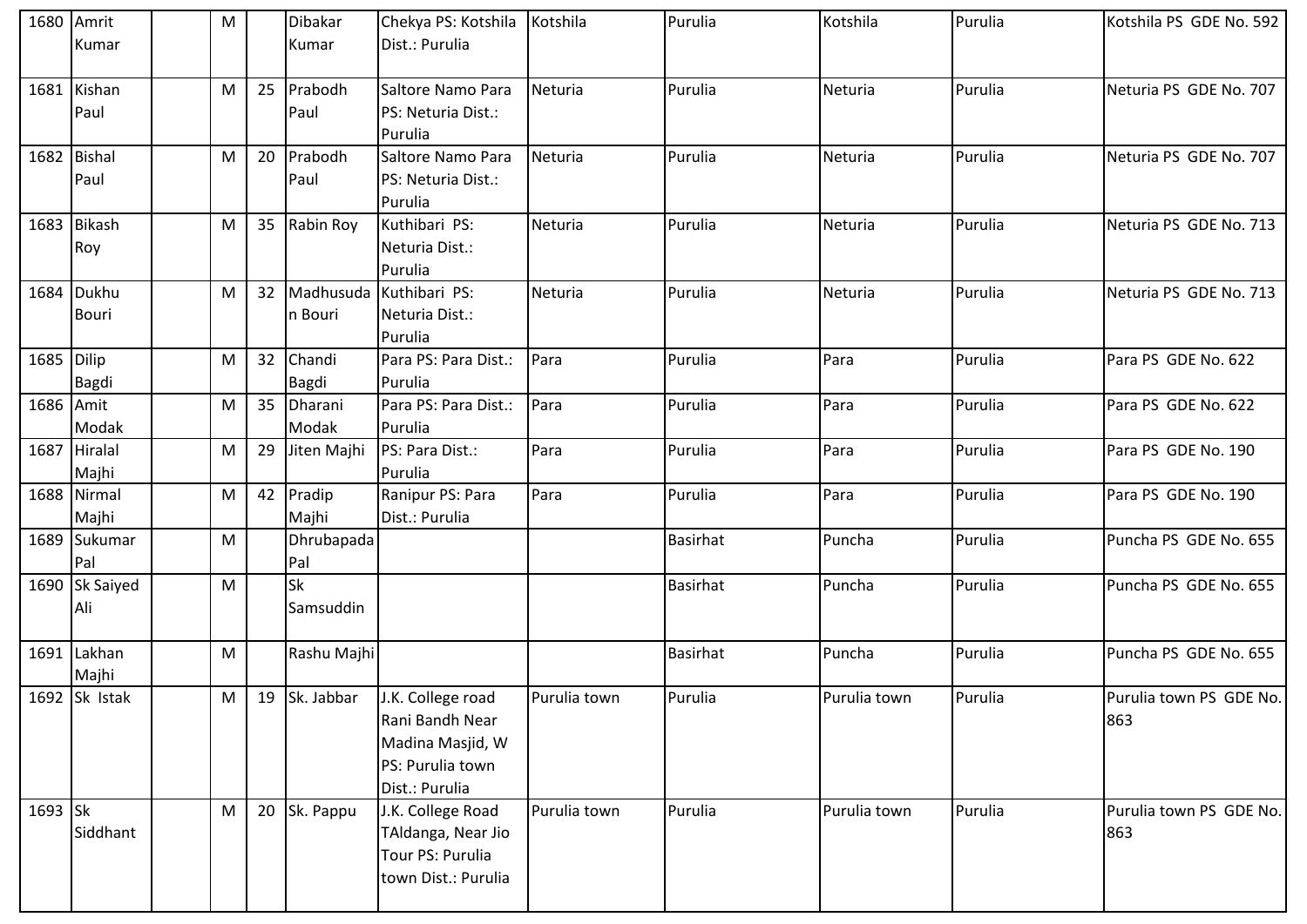| 1694 Sk Wasim                 | M | 19             | Sk. Didar                 | J.K. College Road<br>Kasaidanga, Near<br>Markar Masjid, PS:<br>Purulia town Dist.:<br>Purulia      | Purulia town | Purulia  | Purulia town | Purulia | Purulia town PS GDE No.<br>863 |
|-------------------------------|---|----------------|---------------------------|----------------------------------------------------------------------------------------------------|--------------|----------|--------------|---------|--------------------------------|
| 1695 Sk Arbaz                 | M | 18             | Sk. Raju                  | J.K. College Road<br>Taldanga, Near<br>Nurani Maszid, w-<br>PS: Purulia town<br>Dist.: Purulia     | Purulia town | Purulia  | Purulia town | Purulia | Purulia town PS GDE No.<br>863 |
| 1696 Debnath<br><b>Bauri</b>  | M | 29             | Lt. Madan<br>Bauri        | Garikhana Goala<br>Bandh Para, W-20<br>PS: Purulia town<br>Dist.: Purulia                          | Purulia town | Purulia  | Purulia town | Purulia | Purulia town PS GDE No.<br>863 |
| 1697 Kharu<br><b>Bauri</b>    | M | 45             | Lt. Prema<br><b>Bauri</b> | Khejuria Danga, W-<br>16 PS: Purulia town<br>Dist.: Purulia                                        | Purulia town | Purulia  | Purulia town | Purulia | Purulia town PS GDE No.<br>865 |
| 1698 Jagadish<br><b>Bauri</b> | M | 42             | Madhur<br><b>Bauri</b>    | Vill-Balarampur,<br>Santi Para, Hattola,<br>Po-Balaramp PS:<br><b>Balarampur Dist.:</b><br>Purulia | Balarampur   | Purulia  | Purulia town | Purulia | Purulia town PS GDE No.<br>865 |
| 1699 Md Junaid<br>Momin       | M | 18             | Md. Hainif<br>Ansari      | Chunavati Islam<br>nagar, W-22 PS:<br>Purulia town Dist.:<br>Purulia                               | Purulia town | Purulia  | Purulia town | Purulia | Purulia town PS GDE No.<br>865 |
| 1700 Jayed<br>Aktar           | M | 22             | Lt. Sk. Sakil             | J.K. College<br>Taldanga, W-08 PS:<br>Purulia town Dist.:<br>Purulia                               | Purulia town | Purulia  | Purulia town | Purulia | Purulia town PS GDE No.<br>865 |
| 1701 Satish<br>Kumar          | M | 52 $\vert$ Lt. | Sidheswar<br>Lall         | Vill-Rahamatpur,<br>Pakri, PS- Karaiparsu<br>Roy, Dist-                                            |              | Basirhat | Purulia town | Purulia | Purulia town PS GDE No.<br>865 |
| 1702 Gopal<br><b>Bauri</b>    | M | 40             | Lt. Habu<br><b>Bauri</b>  | Ketiak W-09 PS:<br>Purulia town Dist.:<br>Purulia                                                  | Purulia town | Purulia  | Purulia town | Purulia | Purulia town PS GDE No.<br>867 |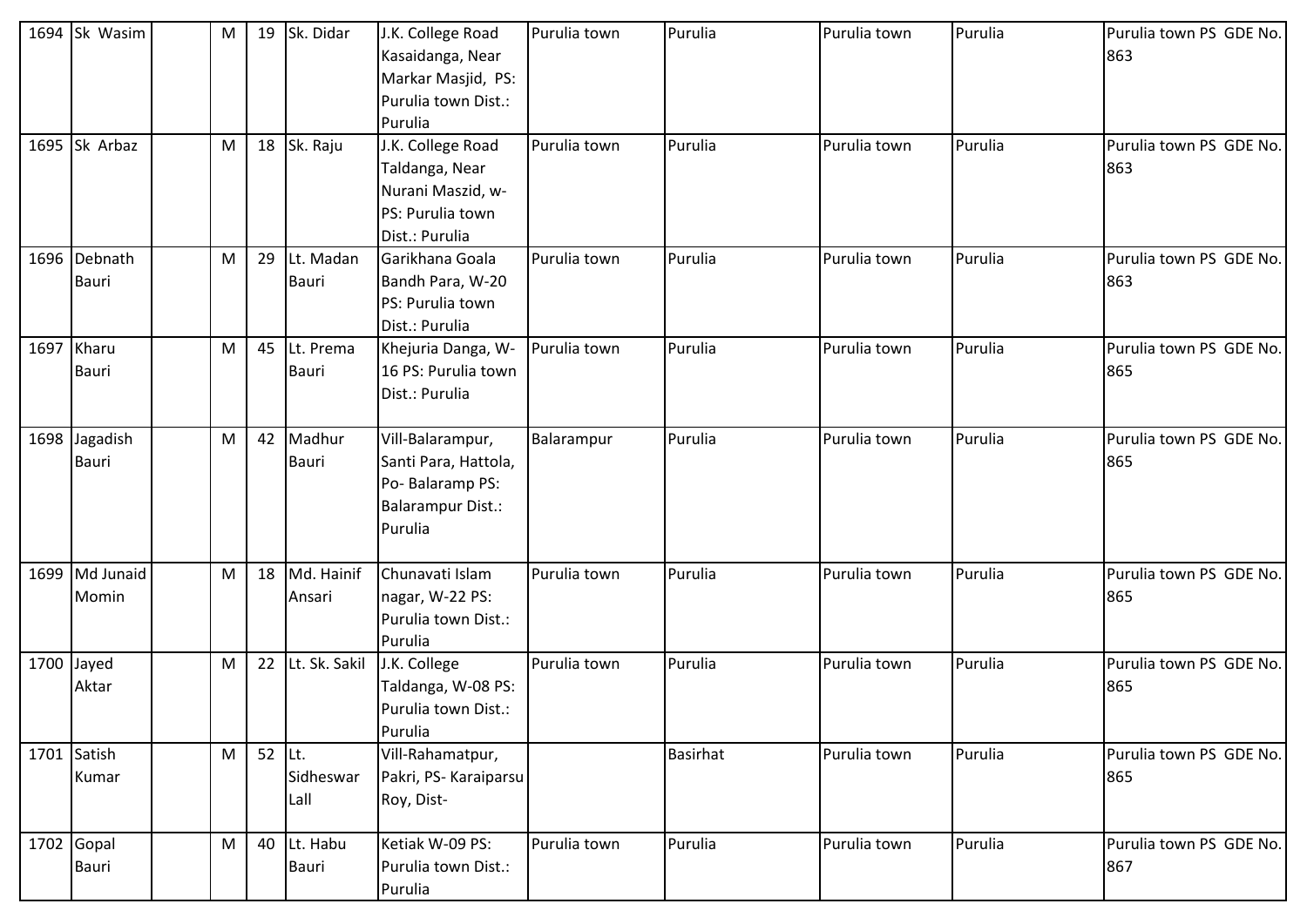| 1703 Arjun | <b>Bauri</b>                | Munka | M         | 26 |                          | Kichak Bauri Vill-Raghabpur Bauri Purulia mufassil<br>Para PS: Purulia<br>mufassil Dist.:<br>Purulia |                  | Purulia | Purulia town | Purulia | Purulia town PS GDE No.<br>867 |
|------------|-----------------------------|-------|-----------|----|--------------------------|------------------------------------------------------------------------------------------------------|------------------|---------|--------------|---------|--------------------------------|
| 1704 Astik | <b>Bauri</b>                | Hagru | M         | 40 | L.t Shib<br>Sanar Bauri  | VillRaghabpur Bauri<br>Para PS: Purulia<br>mufassil Dist.:<br>Purulia                                | Purulia mufassil | Purulia | Purulia town | Purulia | Purulia town PS GDE No.<br>867 |
|            | 1705 Goutam<br>Karmakar     | Bijoy | M         | 19 | Ajit<br>Karmakar         | Bahgabandh Para,<br>W-14 PS: Purulia<br>town Dist.: Purulia                                          | Purulia town     | Purulia | Purulia town | Purulia | Purulia town PS GDE No.<br>867 |
| 1706       | Chepa<br><b>Bauri</b>       |       | M         | 24 | Lt .robi<br><b>Bauri</b> | Vill+Po-Raghabpur<br>Bauri Para PS:<br>Purulia mufassil<br>Dist.: Purulia                            | Purulia mufassil | Purulia | Purulia town | Purulia | Purulia town PS GDE No.<br>867 |
| 1707       | Mohan<br>Hansda             |       | M         | 22 | Ramesh<br>Hansda         | Jharukhamar PS:<br>Raghunathpur Dist.:<br>Purulia                                                    | Raghunathpur     | Purulia | Raghunathpur | Purulia | Raghunathpur PS GDE<br>No. 748 |
| 1708 Astik | Soren                       |       | M         | 26 | Ganesh<br>Soren          | Jharukhamar PS:<br>Raghunathpur Dist.:<br>Purulia                                                    | Raghunathpur     | Purulia | Raghunathpur | Purulia | Raghunathpur PS GDE<br>No. 748 |
|            | 1709 Maniran<br>Murmu       |       | M         | 25 | Mohan<br>Murmu           | Hurrah PS:<br>Raghunathpur Dist.:<br>Purulia                                                         | Raghunathpur     | Purulia | Raghunathpur | Purulia | Raghunathpur PS GDE<br>No. 748 |
|            | 1710 Tapan<br>Badyakar      |       | M         | 32 | Dasu<br>Badyakar         | Raibandh PS:<br>Neturia Dist.:<br>Purulia                                                            | Neturia          | Purulia | Raghunathpur | Purulia | Raghunathpur PS GDE<br>No. 748 |
|            | 1711 Abinash<br>Soren       |       | M         | 28 | <b>Rasik Soren</b>       | Haridih PS: Neturia<br>Dist.: Purulia                                                                | Neturia          | Purulia | Raghunathpur | Purulia | Raghunathpur PS GDE<br>No. 748 |
|            | 1712 Chhatan<br><b>Nag</b>  |       | ${\sf M}$ | 30 | Nitai Ch.<br>Nag         | <b>Barrah PS:</b><br>Raghunathpur Dist.:<br>Purulia                                                  | Raghunathpur     | Purulia | Raghunathpur | Purulia | Raghunathpur PS GDE<br>No. 762 |
|            | 1713 Biplab<br><b>Bauri</b> |       | M         | 27 | Sujit Bauri              | Sanka PS:<br>Raghunathpur Dist.:<br>Purulia                                                          | Raghunathpur     | Purulia | Raghunathpur | Purulia | Raghunathpur PS GDE<br>No. 762 |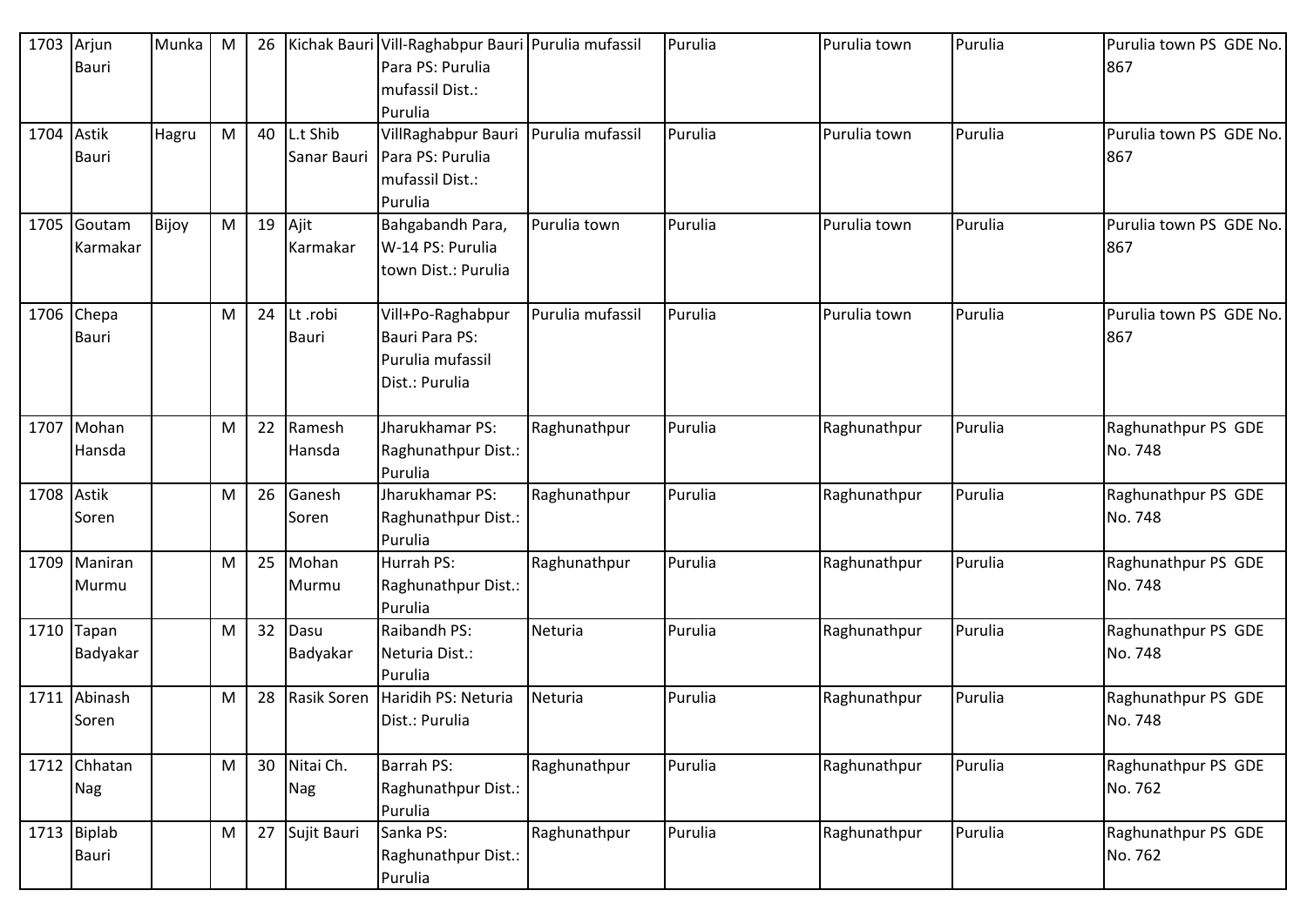| 1714 Kartik | <b>Bauri</b>                  | M | 21 | Lt.<br>Bhalanath<br>Bauri  | Chirkunda                                                  |              | <b>Basirhat</b> | Raghunathpur | Purulia | Raghunathpur PS GDE<br>No. 762 |
|-------------|-------------------------------|---|----|----------------------------|------------------------------------------------------------|--------------|-----------------|--------------|---------|--------------------------------|
|             | 1715 Budhadeb<br><b>Bagdi</b> | M | 28 | <b>Biren Bagdi</b>         | Keliasota PS:<br>Neturia Dist.:<br>Purulia                 | Neturia      | Purulia         | Raghunathpur | Purulia | Raghunathpur PS GDE<br>No. 762 |
|             | 1716 Sk Mistar                | M | 22 | $\mathsf{lsk}$<br>n        | Natundih PS:<br>Azarharuddi Raghunathpur Dist.:<br>Purulia | Raghunathpur | Purulia         | Raghunathpur | Purulia | Raghunathpur PS GDE<br>No. 762 |
| 1717        | Shakti<br>Pada<br>Rajwar      | M | 47 | Lt.<br>Panchanan<br>Rajwar | Gahira PS: Santaldih Santaldih<br>Dist.: Purulia           |              | Purulia         | Santaldih    | Purulia | Santaldih PS GDE No.<br>643    |
|             | 1718 Laxman<br>Rajwar         | M | 59 | Lt. Lalu<br>Rajwar         | Parbahal PS:<br>Santaldih Dist.:<br>Purulia                | Santaldih    | Purulia         | Santaldih    | Purulia | Santaldih PS GDE No.<br>643    |
|             | 1719 Akul Ch.<br>Modak        | M | 56 | Satish<br>Modak            | Kankibazar PS:<br>Santaldih Dist.:<br>Purulia              | Santaldih    | Purulia         | Santaldih    | Purulia | Santaldih PS GDE No.<br>643    |
|             | 1720 Naba Kr<br><b>Bauri</b>  | M | 29 | Brindaban<br>Bauri         | Dubra PS: Para Dist.: Para<br>Purulia                      |              | Purulia         | Santaldih    | Purulia | Santaldih PS GDE No.<br>183    |
| 1721 Bijoy  | Hansda                        | М | 32 | Rabilal<br>Hansda          | Beljhupa PS: Santari Santari<br>Dist.: Purulia             |              | Purulia         | Santari      | Purulia | Santari PS GDE No. 532         |
|             | 1722 Joydeb<br>Hansda         | M | 25 | Gour<br>Hansda             | Beljhupa PS: Santari Santari<br>Dist.: Purulia             |              | Purulia         | Santari      | Purulia | Santari PS GDE No. 532         |
| 1723        | Laxman<br>Tudu                | M | 24 | <b>Arun Tudu</b>           | Beljhupa PS: Santari Santari<br>Dist.: Purulia             |              | Purulia         | Santari      | Purulia | Santari PS GDE No. 532         |
|             | 1724 Prallad<br>Tudu          | M | 27 | <b>Binoy Tudu</b>          | Beljhupa PS: Santari Santari<br>Dist.: Purulia             |              | Purulia         | Santari      | Purulia | Santari PS GDE No. 532         |
|             | 1725 Shymal<br>Murmu          | M | 29 | Haru<br>Murmu              | Beljhupa PS: Santari Santari<br>Dist.: Purulia             |              | Purulia         | Santari      | Purulia | Santari PS GDE No. 532         |
| 1726 Md.    | Salman                        | M | 36 | Harun Ali                  | Murulia PS: Santari<br>Dist.: Purulia                      | Santari      | Purulia         | Santari      | Purulia | Santari PS GDE No. 532         |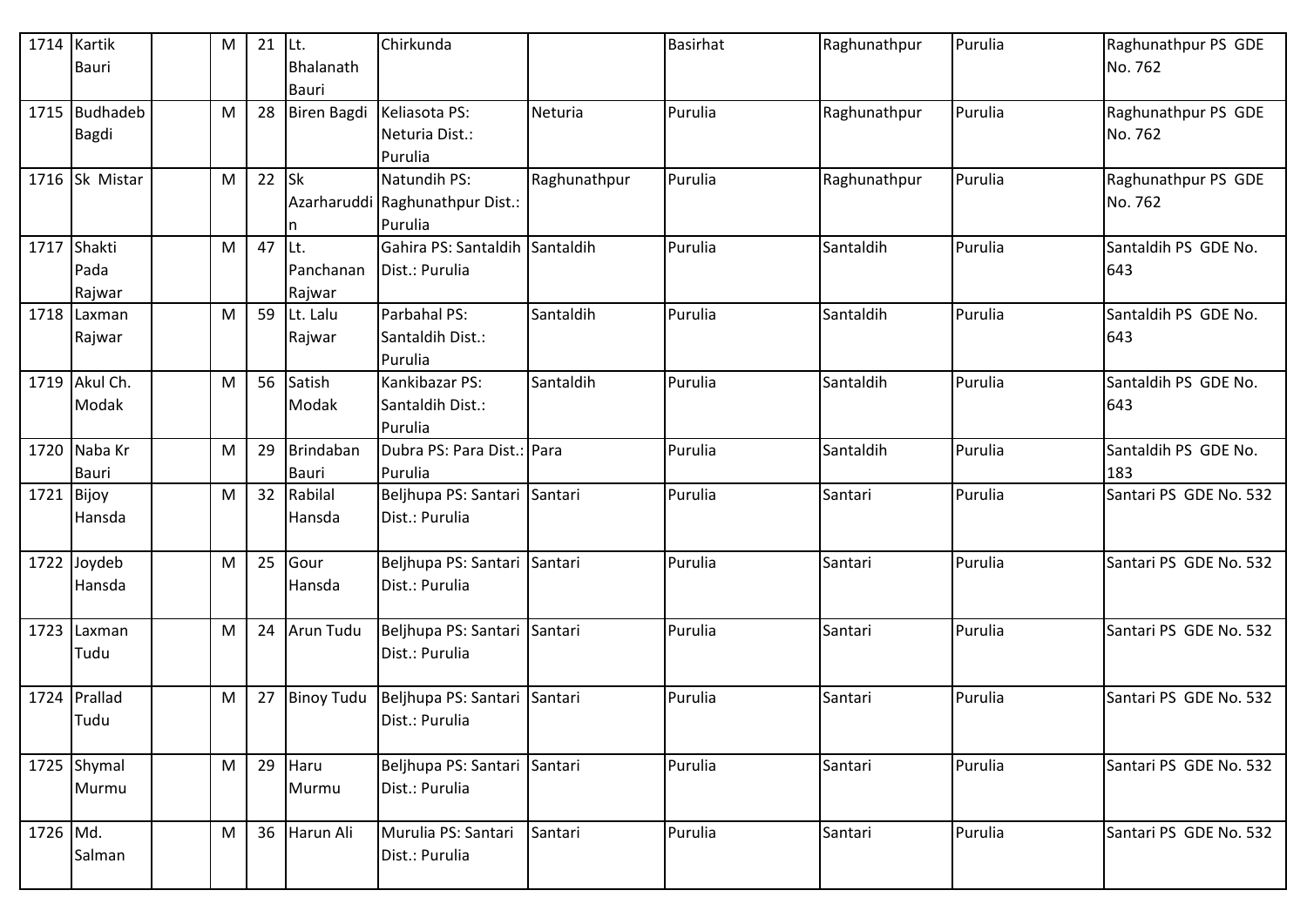|            | 1727 Sk. Israil            | M         | 23 | Faruk Khan                | Murulia PS: Santari<br>Dist.: Purulia                                          | Santari   | Purulia                           | Santari   | Purulia                           | Santari PS GDE No. 532      |
|------------|----------------------------|-----------|----|---------------------------|--------------------------------------------------------------------------------|-----------|-----------------------------------|-----------|-----------------------------------|-----------------------------|
|            |                            |           |    |                           |                                                                                |           |                                   |           |                                   |                             |
| 1728 Pobir | Kalindi                    | M         | 30 |                           | Naba Kalindi Belguma PS: Tamna<br>Dist.: Purulia                               | Tamna     | Purulia                           | Tamna     | Purulia                           | Tamna PS GDE No. 703        |
|            | 1729 Kolyan<br>Kalindi     | M         | 39 | Chanchal<br>Kalindi       | Belguma PS: Tamna<br>Dist.: Purulia                                            | Tamna     | Purulia                           | Tamna     | Purulia                           | Tamna PS GDE No. 703        |
|            | 1730 Gagan<br>Kalindi      | ${\sf M}$ | 33 | Bangshi<br>Kalindi        | Belguma PS: Tamna<br>Dist.: Purulia                                            | Tamna     | Purulia                           | Tamna     | Purulia                           | Tamna PS GDE No. 703        |
| 1731 Ram   | <b>Bauri</b>               | M         | 36 | Srimanta<br><b>Bauri</b>  | Ramnagar PS:<br>Tamna Dist.: Purulia                                           | Tamna     | Purulia                           | Tamna     | Purulia                           | Tamna PS GDE No. 703        |
| 1732       | Janak<br><b>Bauri</b>      | M         | 41 | Khudiram<br>Bauri         | Ramnagar PS:<br>Tamna Dist.: Purulia                                           | Tamna     | Purulia                           | Tamna     | Purulia                           | Tamna PS GDE No. 703        |
|            | 1733 Kamal<br><b>Bauri</b> | M         | 31 |                           | Ashok Bauri Ramnagar PS:<br>Tamna Dist.: Purulia                               | Tamna     | Purulia                           | Tamna     | Purulia                           | Tamna PS GDE No. 703        |
|            | 1734 Karim<br>Sekh         | M         | 36 | Latif Sekh                | Damda PS: Tamna<br>Dist.: Purulia                                              | Tamna     | Purulia                           | Tamna     | Purulia                           | Tamna PS GDE No. 703        |
|            | 1735 Nazrul<br>Sekh        | M         | 21 | Jainal Sekh               | Damda PS: Tamna<br>Dist.: Purulia                                              | Tamna     | Purulia                           | Tamna     | Purulia                           | Tamna PS GDE No. 703        |
| 1736 Alam  | Sekh                       | M         | 29 | Murshid<br>Sekh           | Suklara PS: Tamna<br>Dist.: Purulia                                            | Tamna     | Purulia                           | Tamna     | Purulia                           | Tamna PS GDE No. 703        |
| 1737       | Saheb<br>Sekh              | M         | 25 | Chhotu<br>Sekh            | Suklara PS: Tamna<br>Dist.: Purulia                                            | Tamna     | Purulia                           | Tamna     | Purulia                           | Tamna PS GDE No. 703        |
|            | 1738 Shubham<br>Ghosh      |           |    | Arup Ghosh                |                                                                                |           | <b>Basirhat</b>                   | Hemtabad  | Raiganj Police<br><b>District</b> | Hemtabad PS GDE No.<br>604  |
|            | 1739 Balay Saha            |           |    | Narayan<br>Saha           |                                                                                |           | <b>Basirhat</b>                   | Hemtabad  | Raiganj Police<br>District        | Hemtabad PS GDE No.<br>604  |
|            | 1740 Krishna<br>Barman     |           |    | Shib<br>Narayan<br>Barman |                                                                                |           | <b>Basirhat</b>                   | Hemtabad  | Raiganj Police<br><b>District</b> | Hemtabad PS GDE No.<br>624  |
|            | 1741 Sabur Ali             | ${\sf M}$ | 32 |                           | Lt. Akbar Ali Sahebghata PS:<br>Kaliaganj Dist.:<br>Raiganj Police<br>District | Kaliaganj | Raiganj Police<br><b>District</b> | Kaliaganj | Raiganj Police<br><b>District</b> | Kaliaganj PS GDE No.<br>613 |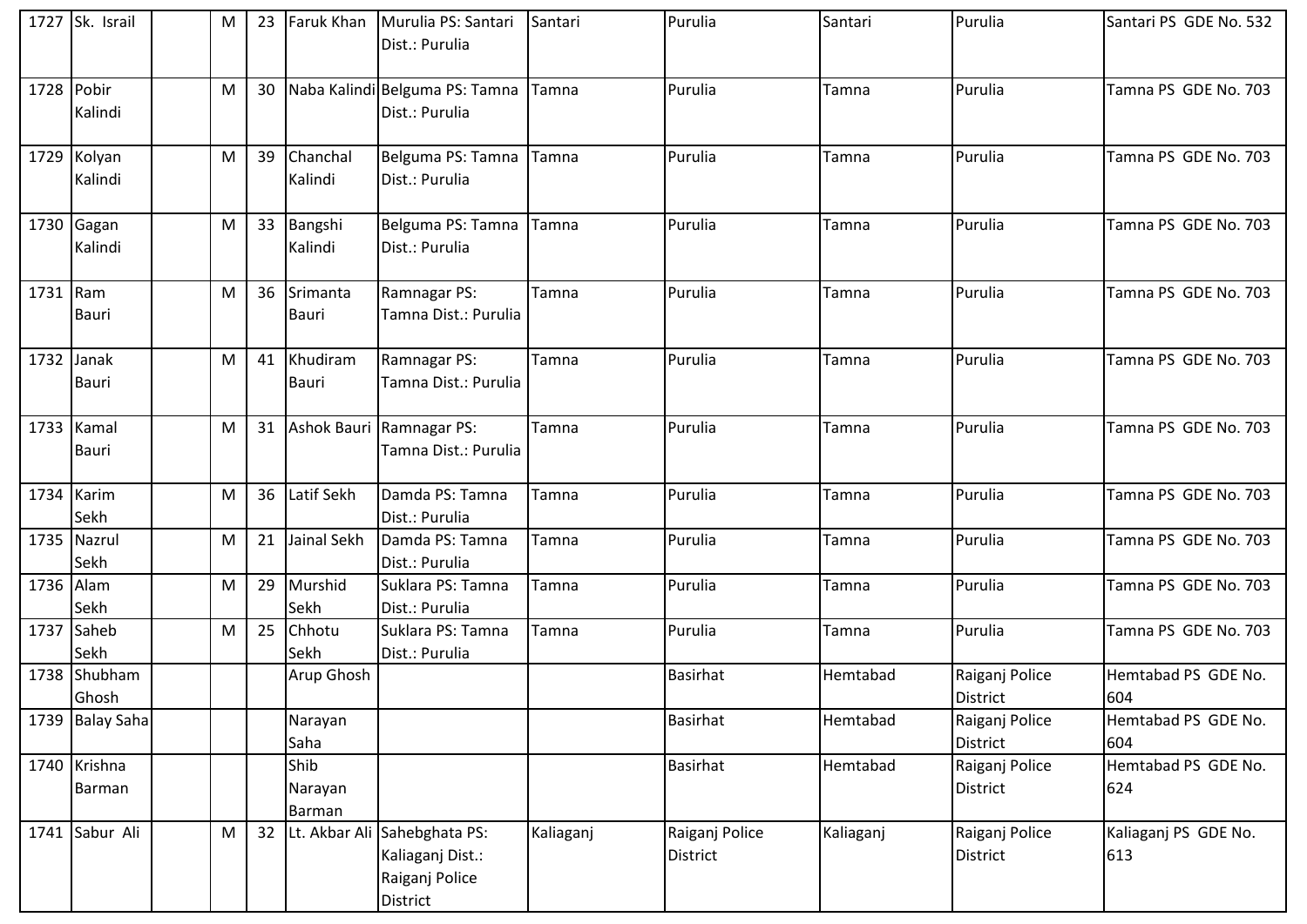| 1742 Asim | Dutta                       | M | 26 | Lt. Bikram<br>Dutta         | Kunor PS: Kaliaganj<br>Dist.: Raiganj Police<br><b>District</b>        | Kaliaganj | Raiganj Police<br><b>District</b> | Kaliaganj  | Raiganj Police<br><b>District</b>  | Kaliaganj PS GDE No.<br>290  |
|-----------|-----------------------------|---|----|-----------------------------|------------------------------------------------------------------------|-----------|-----------------------------------|------------|------------------------------------|------------------------------|
|           | 1743 Dilmohan<br>Kr Das     | M | 20 | Naresh Das                  | Lalpur                                                                 |           | Basirhat                          | Karandighi | Raiganj Police<br><b>District</b>  | Karandighi PS GDE No.<br>678 |
|           | 1744 Pardum<br>Das          | M | 22 | Khagesh<br>Das              | Lalpur                                                                 |           | <b>Basirhat</b>                   | Karandighi | Raiganj Police<br><b>District</b>  | Karandighi PS GDE No.<br>678 |
|           | 1745 Rejaul<br>Haque        | M | 25 | Mokbul<br>Hossain           | Surun PS: Itahar<br>Dist.: Raiganj Police<br><b>District</b>           | Itahar    | Raiganj Police<br><b>District</b> | Raigunje   | Raiganj Police<br><b>District</b>  | Raigunje PS GDE No. 950      |
|           | 1746 Mukter<br>Hossain      | M | 24 | Rabbul<br>Hossain           | Durgapur PS: Itahar Itahar<br>Dist.: Raiganj Police<br><b>District</b> |           | Raiganj Police<br>District        | Raigunje   | Raiganj Police<br><b>District</b>  | Raigunje PS GDE No. 950      |
|           | 1747 Sumit<br><b>Basfor</b> | M | 19 | Ramkrishan<br><b>Basfor</b> | Kumardangi PS:<br>Raigunje Dist.:<br>Raiganj Police<br><b>District</b> | Raigunje  | Raiganj Police<br><b>District</b> | Raigunje   | Raiganj Police<br><b>District</b>  | Raigunje PS GDE No. 950      |
|           | 1748 Kamana<br>Sarkar       | M | 18 | Basudeb<br>Sarkar           | Dipnagar PS:<br>Raigunje Dist.:<br>Raiganj Police<br><b>District</b>   | Raigunje  | Raiganj Police<br><b>District</b> | Raigunje   | Raiganj Police<br><b>District</b>  | Raigunje PS GDE No. 950      |
|           | 1749 Sabina<br>Yasmin       | M | 19 | Taimur Ali                  | Kumadpur PS:<br>Itahar Dist.: Raiganj<br><b>Police District</b>        | Itahar    | Raiganj Police<br>District        | Raigunje   | Raiganj Police<br><b>District</b>  | Raigunje PS GDE No. 950      |
|           | 1750 Priyanka<br>Das        | M | 18 | Prasanta<br>Das             | Ukilpara PS:<br>Raigunje Dist.:<br>Raiganj Police<br><b>District</b>   | Raigunje  | Raiganj Police<br><b>District</b> | Raigunje   | Raiganj Police<br><b>District</b>  | Raigunje PS GDE No. 950      |
|           | 1751 Kamal<br>Majumder      | M | 36 | Nayan<br>Majumder           | PS: Gangnapur Dist.: Gangnapur<br>Ranaghat Police<br><b>District</b>   |           | Ranaghat Police<br>District       | Gangnapur  | Ranaghat Police<br><b>District</b> | Gangnapur PS GDE No.<br>683  |
|           | 1752 Kalyan<br>Nag          | M | 39 | Dinesh Nag                  | PS: Gangnapur Dist.: Gangnapur<br>Ranaghat Police<br><b>District</b>   |           | Ranaghat Police<br>District       | Gangnapur  | Ranaghat Police<br><b>District</b> | Gangnapur PS GDE No.<br>683  |
|           | 1753 Sahabaz<br>Khan        | M | 36 | Rupesh<br>Khan              | PS: Gangnapur Dist.: Gangnapur<br>Ranaghat Police<br>District          |           | Ranaghat Police<br>District       | Gangnapur  | Ranaghat Police<br><b>District</b> | Gangnapur PS GDE No.<br>683  |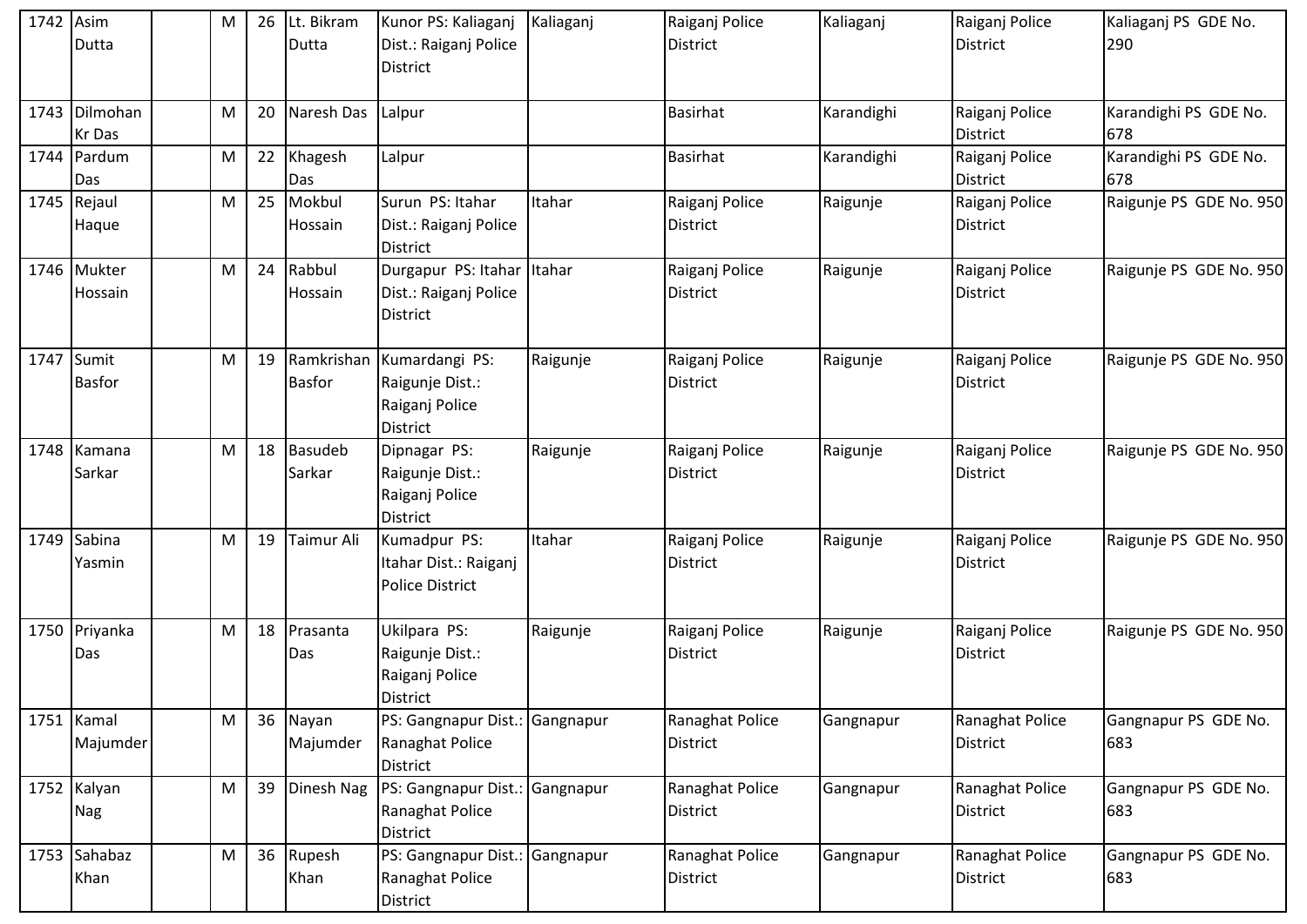| 1754 | Gopal<br><b>Bapari</b>        | M | 21 | Rakesh<br>Bapari            | PS: Chakdah Dist.:<br>Ranaghat Police<br><b>District</b>                                       | Chakdah    | Ranaghat Police<br><b>District</b>       | Gangnapur | Ranaghat Police<br><b>District</b> | Gangnapur PS GDE No.<br>676 |
|------|-------------------------------|---|----|-----------------------------|------------------------------------------------------------------------------------------------|------------|------------------------------------------|-----------|------------------------------------|-----------------------------|
| 1755 | Jayanta<br>Bagchi             | M | 37 | Sailen<br><b>Bagchi</b>     | PS: Chakdah Dist.:<br>Ranaghat Police<br><b>District</b>                                       | Chakdah    | Ranaghat Police<br><b>District</b>       | Gangnapur | Ranaghat Police<br><b>District</b> | Gangnapur PS GDE No.<br>676 |
|      | 1756 Rahul<br>Mondal          | M | 38 | Mosaref<br>Mondal           | PS: Gangnapur Dist.: Gangnapur<br>Ranaghat Police<br><b>District</b>                           |            | Ranaghat Police<br><b>District</b>       | Gangnapur | Ranaghat Police<br>District        | Gangnapur PS GDE No.<br>676 |
|      | 1757 Soukat<br>Molla          | M | 35 | Liyakat<br>Molla            | PS: Gangnapur Dist.: Gangnapur<br>Ranaghat Police<br><b>District</b>                           |            | Ranaghat Police<br><b>District</b>       | Gangnapur | Ranaghat Police<br><b>District</b> | Gangnapur PS GDE No.<br>667 |
|      | 1758 Nayan<br>Mondal          | M | 36 | Mondal                      | Rupnarayan   PS: Gangnapur Dist.:   Gangnapur<br>Ranaghat Police<br>District                   |            | Ranaghat Police<br><b>District</b>       | Gangnapur | Ranaghat Police<br>District        | Gangnapur PS GDE No.<br>667 |
|      | 1759 Santu<br>Mondal          | M | 35 | Sushen<br>Mondal            | PS: Gopalnagar<br>Dist.: Bongaon<br><b>Police District</b>                                     | Gopalnagar | <b>Bongaon Police</b><br><b>District</b> | Gangnapur | Ranaghat Police<br><b>District</b> | Gangnapur PS GDE No.<br>667 |
|      | 1760 Sasti Pal                | M | 41 | Lt Gopal<br>Chandra<br>Paul | Itabaria, PS<br>Hanskhali, Nadia<br>PS: Hanskhli Dist.:<br>Ranaghat Police<br><b>District</b>  | Hanskhli   | Ranaghat Police<br><b>District</b>       | Hanskhli  | Ranaghat Police<br>District        | Hanskhli PS GDE No.<br>1004 |
|      | 1761 Protick<br>Golder        | M | 45 | Samar<br>Golder             | Garapota, PS<br>Hanskhali, Nadia<br>PS: Hanskhli Dist.:<br>Ranaghat Police<br><b>District</b>  | Hanskhli   | Ranaghat Police<br><b>District</b>       | Hanskhli  | Ranaghat Police<br><b>District</b> | Hanskhli PS GDE No.<br>1004 |
|      | 1762 Subrata<br><b>Biswas</b> | M | 30 | Sushanta<br><b>Biswas</b>   | Kuthirpara,<br>PSHankshali, Nadia<br>PS: Hanskhli Dist.:<br>Ranaghat Police<br><b>District</b> | Hanskhli   | Ranaghat Police<br><b>District</b>       | Hanskhli  | Ranaghat Police<br>District        | Hanskhli PS GDE No.<br>1004 |
|      | 1763 Biki Roy                 | M | 24 | <b>Gour Roy</b>             | Kuthirpara,<br>PSHankshali, Nadia<br>PS: Hanskhli Dist.:<br>Ranaghat Police<br><b>District</b> | Hanskhli   | Ranaghat Police<br><b>District</b>       | Hanskhli  | Ranaghat Police<br>District        | Hanskhli PS GDE No.<br>1004 |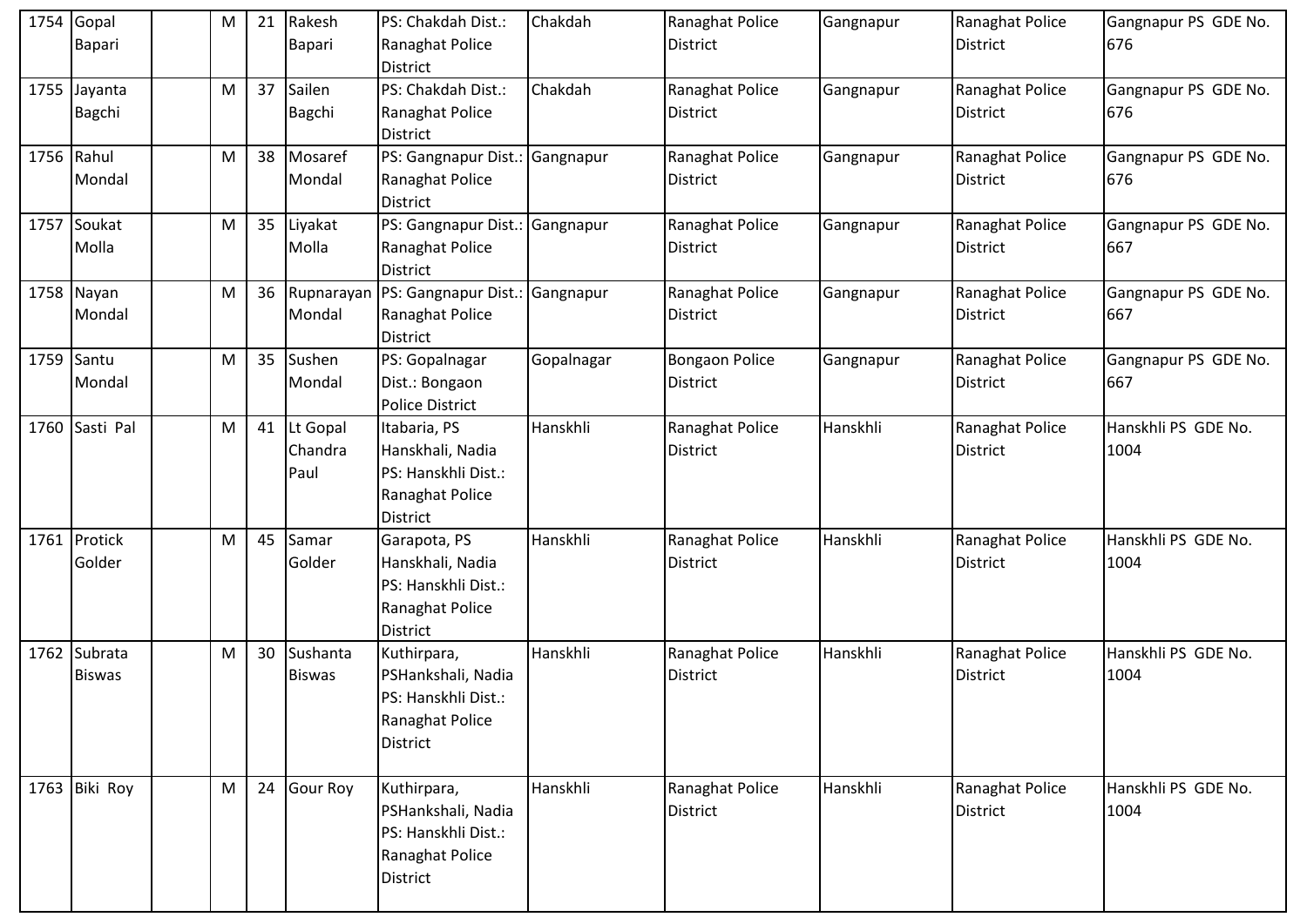|           | 1764 Monirul<br>Sardar  | M | 42 | Lt. Unus<br>Sardar | Hogla PS: Joynagar<br>Dist.: Baruipur<br><b>Police District</b>                                                                        | Joynagar       | <b>Baruipur Police</b><br><b>District</b>    | Ballygunge g.r.p.s. Sealdah G.R.P. |                | Ballygunge g.r.p.s. PS<br><b>GDE No. 595</b>   |
|-----------|-------------------------|---|----|--------------------|----------------------------------------------------------------------------------------------------------------------------------------|----------------|----------------------------------------------|------------------------------------|----------------|------------------------------------------------|
|           | 1765 Md Sabir           | M | 32 | Md Nasir           | 23B Palnp Avenue<br>PS: Kareya Dist.:<br>Kolkata                                                                                       | Kareya         | Kolkata                                      | Ballygunge g.r.p.s. Sealdah G.R.P. |                | Ballygunge g.r.p.s. PS<br><b>GDE No. 595</b>   |
| 1766 Raju | Osaw                    | M | 28 | Kayla Osaw         | Vill-Barasat<br>Adibashipara, PO-<br>Barasat PS: Barasat<br>Dist.: Barasat                                                             | <b>Barasat</b> | <b>Barasat</b>                               | Bongaon g.r.p.s.                   | Sealdah G.R.P. | Bongaon g.r.p.s. PS GDE<br>No. 591             |
|           | 1767 Biswajit<br>Sardar | M | 22 | Montu<br>Sardar    | Vill+ PO-<br>Humaniyapotha,<br>PS: Gangnapur Dist.:<br>Ranaghat Police<br>District                                                     | Gangnapur      | Ranaghat Police<br><b>District</b>           | Bongaon g.r.p.s.                   | Sealdah G.R.P. | Bongaon g.r.p.s. PS GDE<br>No. 591             |
|           | 1768 Sourav<br>Show     | M | 24 | Rajesh<br>Show     | Vill- Barasat<br>Hatkholo, PO-<br>Barasat PS: Barasat<br>Dist.: Barasat                                                                | Barasat        | <b>Barasat</b>                               | Bongaon g.r.p.s.                   | Sealdah G.R.P. | Bongaon g.r.p.s. PS GDE<br>No. 591             |
|           | 1769 Abhijit<br>Ghosh   | M | 40 | <b>Brendra</b>     | Chakla, Tikhala, PS- Bizpur<br>Nath Ghosh Bizpur, Dist- North<br>24 Pgs. PS: Bizpur<br>Dist.: Barrackpore<br>Police<br>Commissionerate |                | <b>Barrackpore Police</b><br>Commissionerate | Dumdum g.r.p.s.                    | Sealdah G.R.P. | Dumdum g.r.p.s. PS GDE<br>No. 548              |
|           | 1770 Ranajit<br>Sarkar  | M | 26 | Ratan<br>Sarkar    | Ranaghat PS:<br>Ranaghat Dist.:<br>Ranaghat Police<br><b>District</b>                                                                  | Ranaghat       | Ranaghat Police<br><b>District</b>           | Krishnanagar<br>g.r.p.s.           | Sealdah G.R.P. | Krishnanagar g.r.p.s. PS<br>GDE No. 497        |
|           | 1771 Firos Ali<br>Sk    | M | 24 | Sariyat Sk         | Amarpur PS:<br>Rejinagar Dist.:<br>Murshidabad                                                                                         | Rejinagar      | Murshidabad                                  | Krishnanagar<br>g.r.p.s.           | Sealdah G.R.P. | Krishnanagar g.r.p.s. PS<br><b>GDE No. 497</b> |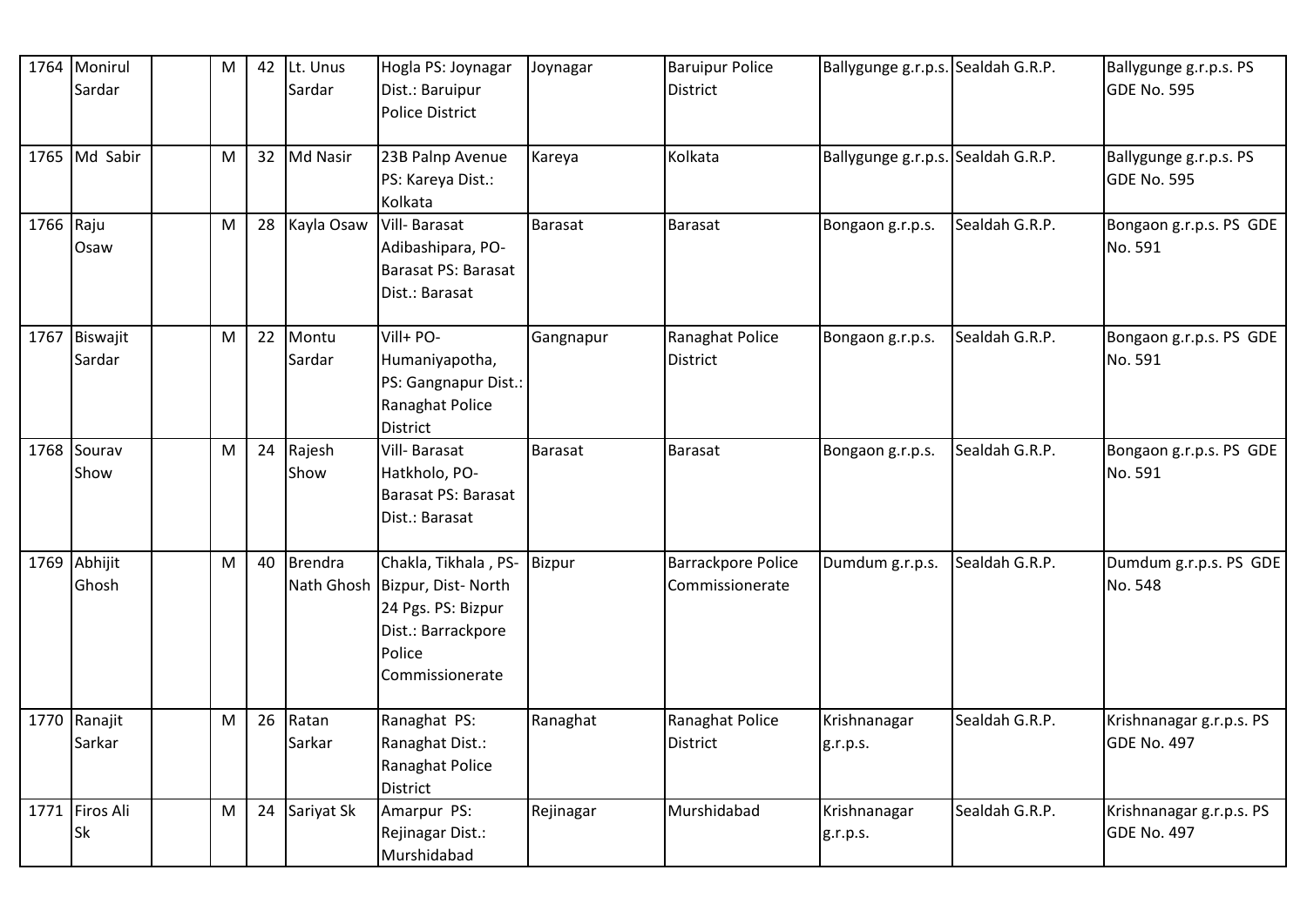|           | 1772 Mijanur<br>Shah                   | M         | 29 | Hanif Shah                     | Joyrampore P.S<br>Hogalberia PS:<br>Hogalberia Dist.:<br>Krishnanagar Police<br><b>District</b>         | Hogalberia  | Krishnanagar Police<br><b>District</b> | Naihati g.r.p.s.  | Sealdah G.R.P. | Naihati g.r.p.s. PS GDE<br>No. 526  |
|-----------|----------------------------------------|-----------|----|--------------------------------|---------------------------------------------------------------------------------------------------------|-------------|----------------------------------------|-------------------|----------------|-------------------------------------|
|           | 1773 Halim Sk                          | ${\sf M}$ | 22 | Afsar Sk                       | Saspara P.S Kandi<br>PS: Kandi Dist.:<br>Murshidabad                                                    | Kandi       | Murshidabad                            | Naihati g.r.p.s.  | Sealdah G.R.P. | Naihati g.r.p.s. PS GDE<br>No. 526  |
| 1774      | Samir<br>Halder                        | M         | 33 | Chitta<br>Ranjan<br>Halder     | Enayatpur P.S<br>Mandirbazer, South<br>24 Pgs PS:<br>Mandirbazar Dist.:<br>Sundarban Police<br>District | Mandirbazar | Sundarban Police<br><b>District</b>    | Naihati g.r.p.s.  | Sealdah G.R.P. | Naihati g.r.p.s. PS GDE<br>No. 526  |
|           | 1775 Binoy<br>Krishna<br><b>Biswas</b> | ${\sf M}$ | 54 | Rajeswar<br><b>Biswas</b>      | Bagula purba para<br>P.S haskhali PS:<br>Hanskhli Dist.:<br>Ranaghat Police<br>District                 | Hanskhli    | Ranaghat Police<br><b>District</b>     | Naihati g.r.p.s.  | Sealdah G.R.P. | Naihati g.r.p.s. PS GDE<br>No. 526  |
|           | 1776 Tanai<br>Kirtania                 | M         | 29 | Madhusudh<br>an Kritania       | Bagula purba para<br>P.S haskhali PS:<br>Hanskhli Dist.:<br>Ranaghat Police<br>District                 | Hanskhli    | Ranaghat Police<br><b>District</b>     | Naihati g.r.p.s.  | Sealdah G.R.P. | Naihati g.r.p.s. PS GDE<br>No. 526  |
|           | 1777 Surjakanta<br>Murmu               | ${\sf M}$ | 56 | Sanatan<br>Murmu               | Sarara PS: Memari<br>Dist.: Purba<br>Burdwan                                                            | Memari      | Purba Burdwan                          | Ranaghat g.r.p.s. | Sealdah G.R.P. | Ranaghat g.r.p.s. PS GDE<br>No. 566 |
| 1778 Biru | Bansfor                                | M         | 26 | Mantu<br><b>Bansfor</b>        | Dhubulia PS:<br>Dhubulia Dist.:<br>Krishnanagar Police<br><b>District</b>                               | Dhubulia    | Krishnanagar Police<br><b>District</b> | Ranaghat g.r.p.s. | Sealdah G.R.P. | Ranaghat g.r.p.s. PS GDE<br>No. 566 |
|           | 1779 Ajit Dom                          | M         | 38 | Gangua<br>Dom                  | Dhubulia T.B<br>Haspital PS:<br>Dhubulia Dist.:<br>Krishnanagar Police<br><b>District</b>               | Dhubulia    | Krishnanagar Police<br><b>District</b> | Ranaghat g.r.p.s. | Sealdah G.R.P. | Ranaghat g.r.p.s. PS GDE<br>No. 566 |
|           | 1780 Sumonto<br>Bapari                 | ${\sf M}$ | 28 | <b>Subhas</b><br><b>Bapari</b> | <b>Muraripur PS:</b><br>Kalyani Dist.:<br>Ranaghat Police<br>District                                   | Kalyani     | Ranaghat Police<br><b>District</b>     | Ranaghat g.r.p.s. | Sealdah G.R.P. | Ranaghat g.r.p.s. PS GDE<br>No. 566 |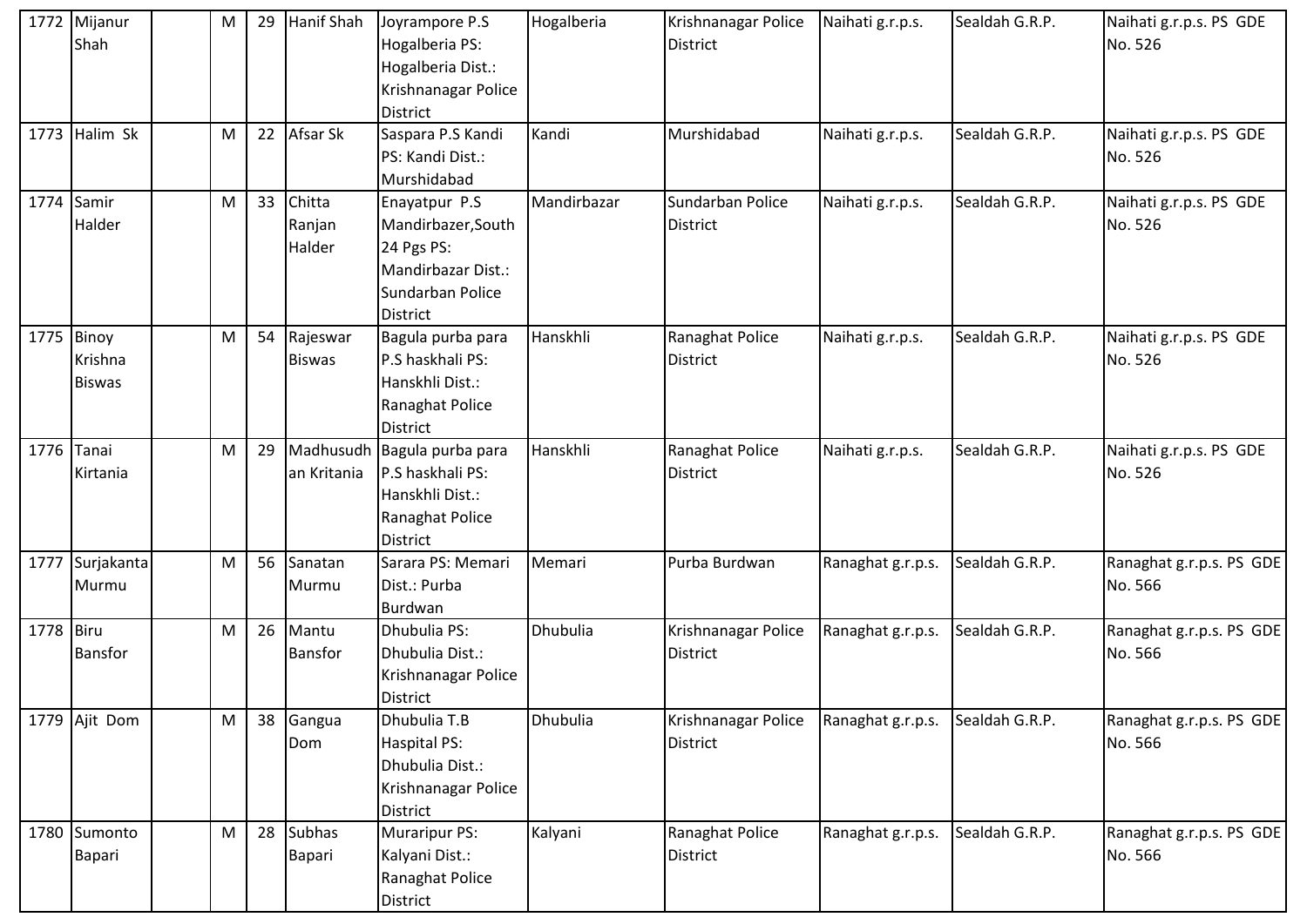| 1781 Sajal | Sarkar                   | M | 24 | Amad<br>Sarkar                 | <b>Muraripur PS:</b><br>Kalyani Dist.:<br>Ranaghat Police<br><b>District</b> | Kalyani      | Ranaghat Police<br><b>District</b>     | Ranaghat g.r.p.s. | Sealdah G.R.P. | Ranaghat g.r.p.s. PS GDE<br>No. 566                          |
|------------|--------------------------|---|----|--------------------------------|------------------------------------------------------------------------------|--------------|----------------------------------------|-------------------|----------------|--------------------------------------------------------------|
| 1782 Taj   | Mahamm<br>ed Sk          | M | 35 | Fatik Sk                       | Rukminidanga PS:<br>Chakdah Dist.:<br>Ranaghat Police<br><b>District</b>     | Chakdah      | Ranaghat Police<br><b>District</b>     | Ranaghat g.r.p.s. | Sealdah G.R.P. | Ranaghat g.r.p.s. PS GDE<br>No. 566                          |
| 1783       | Amit<br>Debnath          | M | 34 | Amil<br>Debnath                | Bathangachi PS:<br>Shantipur Dist.:<br>Ranaghat Police<br><b>District</b>    | Shantipur    | Ranaghat Police<br><b>District</b>     | Ranaghat g.r.p.s. | Sealdah G.R.P. | Ranaghat g.r.p.s. PS GDE<br>No. 566                          |
| 1784       | Ganesh<br><b>Biswas</b>  | M | 31 | Nisikanta<br><b>Biswas</b>     | Purulia PS: Chakdah<br>Dist.: Ranaghat<br>Police District                    | Chakdah      | Ranaghat Police<br><b>District</b>     | Ranaghat g.r.p.s. | Sealdah G.R.P. | Ranaghat g.r.p.s. PS GDE<br>No. 566                          |
|            | 1785 Satadal<br>Mondal   | M | 38 | Ijal Mondal                    | Baganpara PS:<br>Haringhata Dist.:<br>Ranaghat Police<br><b>District</b>     | Haringhata   | Ranaghat Police<br><b>District</b>     | Ranaghat g.r.p.s. | Sealdah G.R.P. | Ranaghat g.r.p.s. PS<br>Outpost Kalyani OP GDE<br>No. 266    |
| 1786       | <b>Dipok</b><br>Saha     | M | 20 | Uttam Saha Palpara PS:         | Krishnanagar Dist.:<br>Krishnanagar Police<br><b>District</b>                | Krishnanagar | Krishnanagar Police<br><b>District</b> | Ranaghat g.r.p.s. | Sealdah G.R.P. | Ranaghat g.r.p.s. PS<br>Outpost Kalyani OP GDE<br>No. 266    |
| 1787       | Sumon<br>Das             | M | 27 | Shyamal<br>Das                 | Joygopalpur PS:<br>Ranaghat Dist.:<br>Ranaghat Police<br><b>District</b>     | Ranaghat     | Ranaghat Police<br><b>District</b>     | Ranaghat g.r.p.s. | Sealdah G.R.P. | Ranaghat g.r.p.s. PS<br>Outpost Kalyani OP GDE<br>No. 266    |
|            | 1788 Palash<br>Bairagi   | M | 50 | Lt.<br>Radhashya<br>m Bairagi  | Charbaria PS:<br>Kalyani Dist.:<br>Ranaghat Police<br><b>District</b>        | Kalyani      | Ranaghat Police<br><b>District</b>     | Ranaghat g.r.p.s. | Sealdah G.R.P. | Ranaghat g.r.p.s. PS<br>Outpost Kalyani OP GDE<br>No. 266    |
|            | 1789 Sanjib Kr.<br>Singh | M | 39 | Pramodh Kr. Kankinara<br>Singh | Badamtala Jagaddal<br>North 24 Pgs                                           |              | <b>Basirhat</b>                        | Sealdah g.r.p.s.  | Sealdah G.R.P. | Sealdah g.r.p.s. PS<br>Outpost Bidhannagar OP<br>GDE No. 256 |
|            | 1790 Chandan<br>Shaw     | M | 35 | Shri Kishori<br>Shaw           | 441/10 Shyama Sri<br>Pally Naihati North<br>24 Pgs                           |              | <b>Basirhat</b>                        | Sealdah g.r.p.s.  | Sealdah G.R.P. | Sealdah g.r.p.s. PS<br>Outpost Bidhannagar OP<br>GDE No. 256 |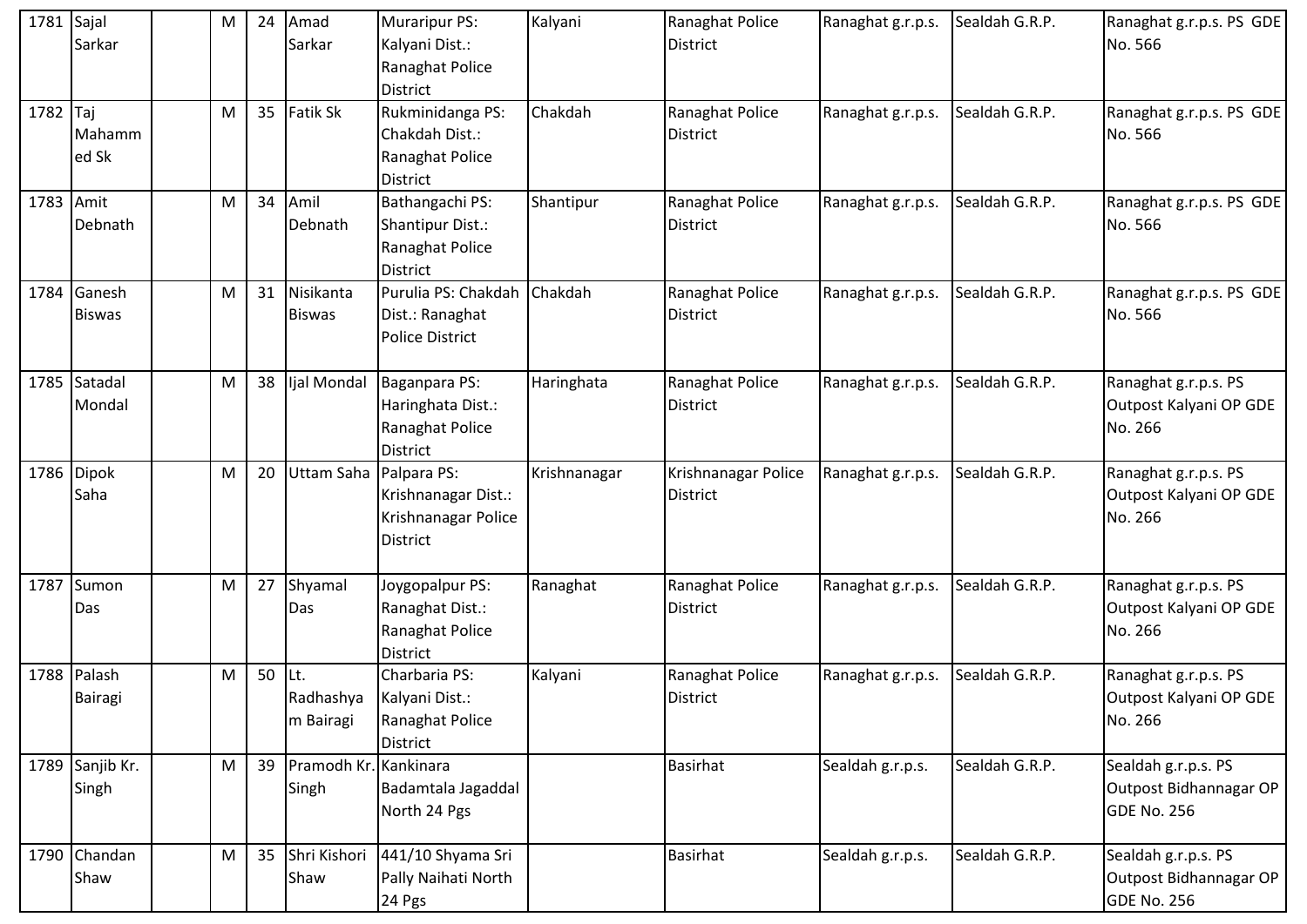| 1791       | Safiruddin     | M | 34 | Saifuddin   | Milki Uttar Para              |                 | <b>Basirhat</b>        | Sealdah g.r.p.s.                   | Sealdah G.R.P.  | Sealdah g.r.p.s. PS                          |
|------------|----------------|---|----|-------------|-------------------------------|-----------------|------------------------|------------------------------------|-----------------|----------------------------------------------|
|            | Mallick        |   |    | Mallick     | Singur Hooghly                |                 |                        |                                    |                 | Outpost Bidhannagar OP<br><b>GDE No. 256</b> |
|            | 1792 Bipul Roy | M | 32 | Lt. Bimal   | Baranbaria Dhantola           |                 | <b>Basirhat</b>        | Sealdah g.r.p.s.                   | Sealdah G.R.P.  | Sealdah g.r.p.s. PS GDE                      |
|            |                |   |    | Roy         | Nadia                         |                 |                        |                                    |                 | No. 638                                      |
|            | 1793 Rafiqul   | M | 30 | Ramjan      | Goyalpore Basirhat            |                 | <b>Basirhat</b>        | Sealdah g.r.p.s.                   | Sealdah G.R.P.  | Sealdah g.r.p.s. PS GDE                      |
|            | Islam          |   |    | Mondal      | North 24 Pgs                  |                 |                        |                                    |                 | No. 638                                      |
|            | 1794 Saddam    | M | 22 | Md. Nazrul  | Mallickpur                    | <b>Baruipur</b> | <b>Baruipur Police</b> | Sonarpur g.r.p.s.                  | Sealdah G.R.P.  | Sonarpur g.r.p.s. PS GDE                     |
|            | Hossain        |   |    |             | Ganeshpur,                    |                 | <b>District</b>        |                                    |                 | No. 597                                      |
|            |                |   |    |             | Mollapara PS:                 |                 |                        |                                    |                 |                                              |
|            |                |   |    |             | Baruipur Dist.:               |                 |                        |                                    |                 |                                              |
|            |                |   |    |             | <b>Baruipur Police</b>        |                 |                        |                                    |                 |                                              |
|            |                |   |    |             | <b>District</b>               |                 |                        |                                    |                 |                                              |
|            | 1795 Md. Sajid | M | 42 | Lt Md.      | Mallickpur Jan                | Baruipur        | <b>Baruipur Police</b> | Sonarpur g.r.p.s.                  | Sealdah G.R.P.  | Sonarpur g.r.p.s. PS GDE                     |
|            |                |   |    | Sahajada    | Mosjid, Mahammad              |                 | <b>District</b>        |                                    |                 | No. 597                                      |
|            |                |   |    |             | Ali Rd. PS: Baruipur          |                 |                        |                                    |                 |                                              |
|            |                |   |    |             | Dist.: Baruipur               |                 |                        |                                    |                 |                                              |
|            |                |   |    |             | Police District               |                 |                        |                                    |                 |                                              |
|            | 1796 Anarul    | M | 32 | Pesjkar Ali | Lakshmipur PS:                | English bazar   | Malda                  | Malda g.r.p.s.                     | SILIGURI G.R.P. | Malda g.r.p.s. PS GDE                        |
|            | Hoque          |   |    |             | English bazar Dist.:          |                 |                        |                                    |                 | No. 832                                      |
|            |                |   |    |             | Malda                         |                 |                        |                                    |                 |                                              |
|            | 1797 Saukat Sk | M | 36 | Lt. Mokbul  | Diutola charbabupur Kaliachak |                 | Malda                  | Malda g.r.p.s.                     | SILIGURI G.R.P. | Malda g.r.p.s. PS GDE                        |
|            |                |   |    | Sk          | PS: Kaliachak Dist.:          |                 |                        |                                    |                 | No. 378                                      |
|            |                |   |    |             | Malda                         |                 |                        |                                    |                 |                                              |
|            | 1798 Jitendra  | M | 43 | Lt Layhman  | Barijpur PS: Gajole           | Gajole          | Malda                  | Malda g.r.p.s.                     | SILIGURI G.R.P. | Malda g.r.p.s. PS GDE                        |
|            | Ghosh          |   |    | Ghosh       | Dist.: Malda                  |                 |                        |                                    |                 | No. 865                                      |
|            |                |   |    |             |                               |                 |                        |                                    |                 |                                              |
| 1799 Nitin |                | M | 24 | Harinath    | Of Dolgaon PS:                | Birpara         | Alipurduar             | Moynaguri g.r.p.s. SILIGURI G.R.P. |                 | Moynaguri g.r.p.s. PS                        |
|            | Sharma         |   |    | Sharma      | Birpara Dist.:                |                 |                        |                                    |                 | GDE No. 259                                  |
|            |                |   |    |             | Alipurduar                    |                 |                        |                                    |                 |                                              |
|            | 1800 Md Miraj  | M | 45 | Md Lativ    | <b>AMAR JHARI</b>             |                 | <b>Basirhat</b>        | Siliguri g.r.p.s.                  | SILIGURI G.R.P. | Siliguri g.r.p.s. PS GDE                     |
|            |                |   |    |             | DARIVIR, PO- GOLAB            |                 |                        |                                    |                 | No. 539                                      |
|            |                |   |    |             | PARA, PS-                     |                 |                        |                                    |                 |                                              |
|            |                |   |    |             | <b>ISLAMPUR,</b>              |                 |                        |                                    |                 |                                              |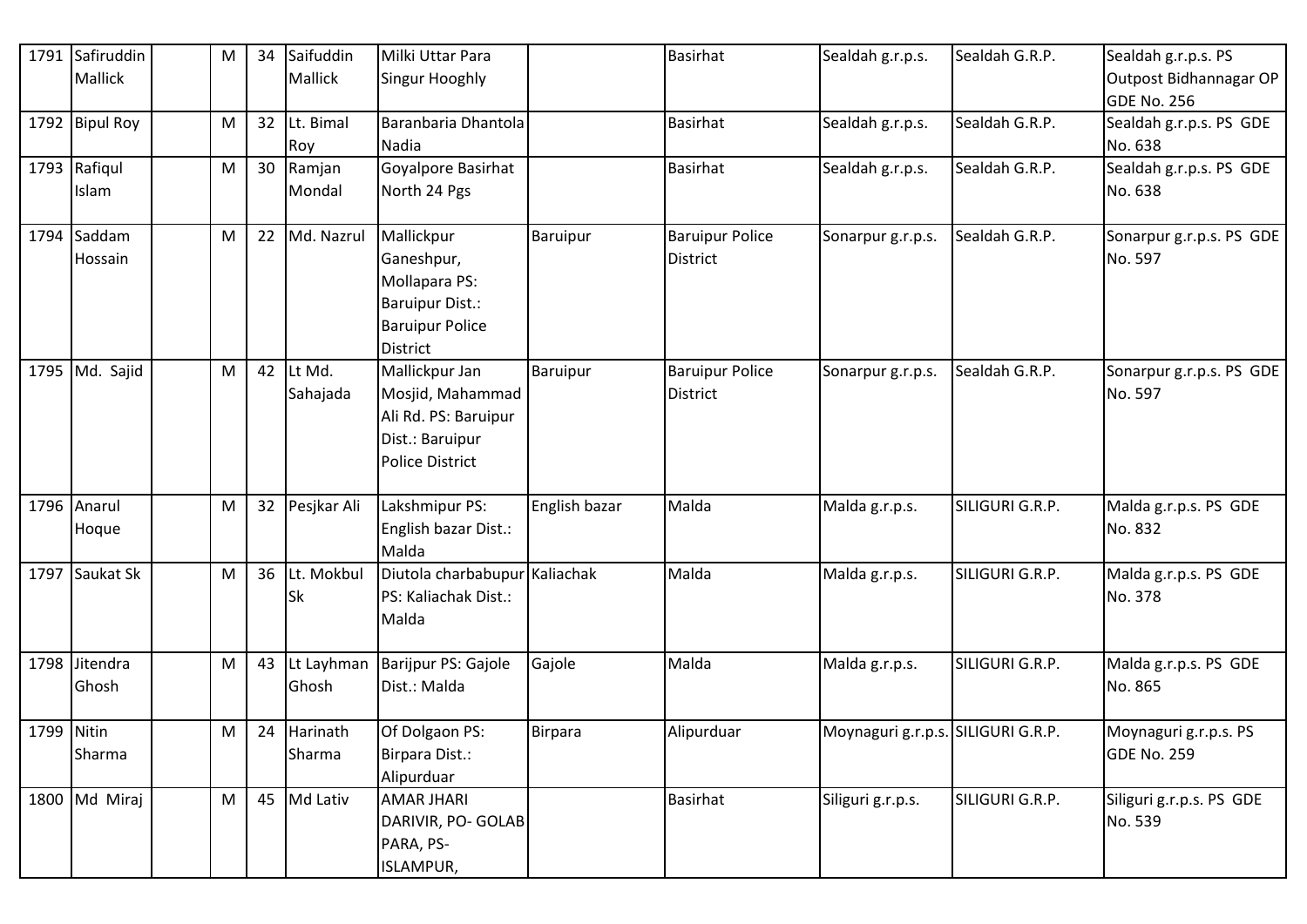| 1801 Sahil |              | M         | <b>Rinku Singh</b> | <b>KELAKHURU PS:</b>          | Siliguri | Siliguri Police | Siliguri | Siliguri Police | Siliguri PS GDE No. 329 |
|------------|--------------|-----------|--------------------|-------------------------------|----------|-----------------|----------|-----------------|-------------------------|
|            | Kumar        |           |                    | Siliguri Dist.: Siliguri      |          | Commissionerate |          | Commissionerate |                         |
|            |              |           |                    | Police                        |          |                 |          |                 |                         |
|            |              |           |                    | Commissionerate               |          |                 |          |                 |                         |
|            | 1802 Mohit   | M         | Sanjay             | KANWARI PS: Siliguri Siliguri |          | Siliguri Police | Siliguri | Siliguri Police | Siliguri PS GDE No. 329 |
|            | Duhan        |           | Duhan              | Dist.: Siliguri Police        |          | Commissionerate |          | Commissionerate |                         |
|            |              |           |                    | Commissionerate               |          |                 |          |                 |                         |
|            |              |           |                    |                               |          |                 |          |                 |                         |
|            | 1803 Pritam  | M         | <b>Ratan Thal</b>  | KOSRI PS: Siliguri            | Siliguri | Siliguri Police | Siliguri | Siliguri Police | Siliguri PS GDE No. 329 |
|            | Singh        |           |                    | Dist.: Siliguri Police        |          | Commissionerate |          | Commissionerate |                         |
|            |              |           |                    | Commissionerate               |          |                 |          |                 |                         |
|            |              |           |                    |                               |          |                 |          |                 |                         |
|            | 1804 S Gupta | M         | Paltan             | MALLAGURI                     | Siliguri | Siliguri Police | Siliguri | Siliguri Police | Siliguri PS GDE No. 847 |
|            |              |           | Gupta              | <b>POKAIJOTE PS:</b>          |          | Commissionerate |          | Commissionerate |                         |
|            |              |           |                    | Siliguri Dist.: Siliguri      |          |                 |          |                 |                         |
|            |              |           |                    | Police                        |          |                 |          |                 |                         |
|            |              |           |                    | Commissionerate               |          |                 |          |                 |                         |
| 1805       | Uma Roy      | ${\sf M}$ | Khokan Roy         | TIKIA PARA, 1NO.              | Siliguri | Siliguri Police | Siliguri | Siliguri Police | Siliguri PS GDE No. 748 |
|            |              |           |                    | <b>MATANGINI</b>              |          | Commissionerate |          | Commissionerate |                         |
|            |              |           |                    | COLONY, W/NO-28               |          |                 |          |                 |                         |
|            |              |           |                    | PS: Siliguri Dist.:           |          |                 |          |                 |                         |
|            |              |           |                    | Siliguri Police               |          |                 |          |                 |                         |
|            |              |           |                    | Commissionerate               |          |                 |          |                 |                         |
|            |              |           |                    |                               |          |                 |          |                 |                         |
|            | 1806 Prashan | ${\sf M}$ | Juran              | TIKIA PARA, 1NO.              | Siliguri | Siliguri Police | Siliguri | Siliguri Police | Siliguri PS GDE No. 748 |
|            | Ta Mandal    |           | Mandal             | <b>MATANGINI</b>              |          | Commissionerate |          | Commissionerate |                         |
|            |              |           |                    | COLONY, W/NO-28               |          |                 |          |                 |                         |
|            |              |           |                    | PS: Siliguri Dist.:           |          |                 |          |                 |                         |
|            |              |           |                    | Siliguri Police               |          |                 |          |                 |                         |
|            |              |           |                    | Commissionerate               |          |                 |          |                 |                         |
|            |              |           |                    |                               |          |                 |          |                 |                         |
| 1807 Rita  |              |           | Prashanta          | TIKIA PARA, 1NO.              | Siliguri | Siliguri Police | Siliguri | Siliguri Police | Siliguri PS GDE No. 748 |
|            | Mandal       |           | Mandal             | <b>MATANGINI</b>              |          | Commissionerate |          | Commissionerate |                         |
|            |              |           |                    | COLONY, W/NO-28               |          |                 |          |                 |                         |
|            |              |           |                    | PS: Siliguri Dist.:           |          |                 |          |                 |                         |
|            |              |           |                    | Siliguri Police               |          |                 |          |                 |                         |
|            |              |           |                    | Commissionerate               |          |                 |          |                 |                         |
|            |              |           |                    |                               |          |                 |          |                 |                         |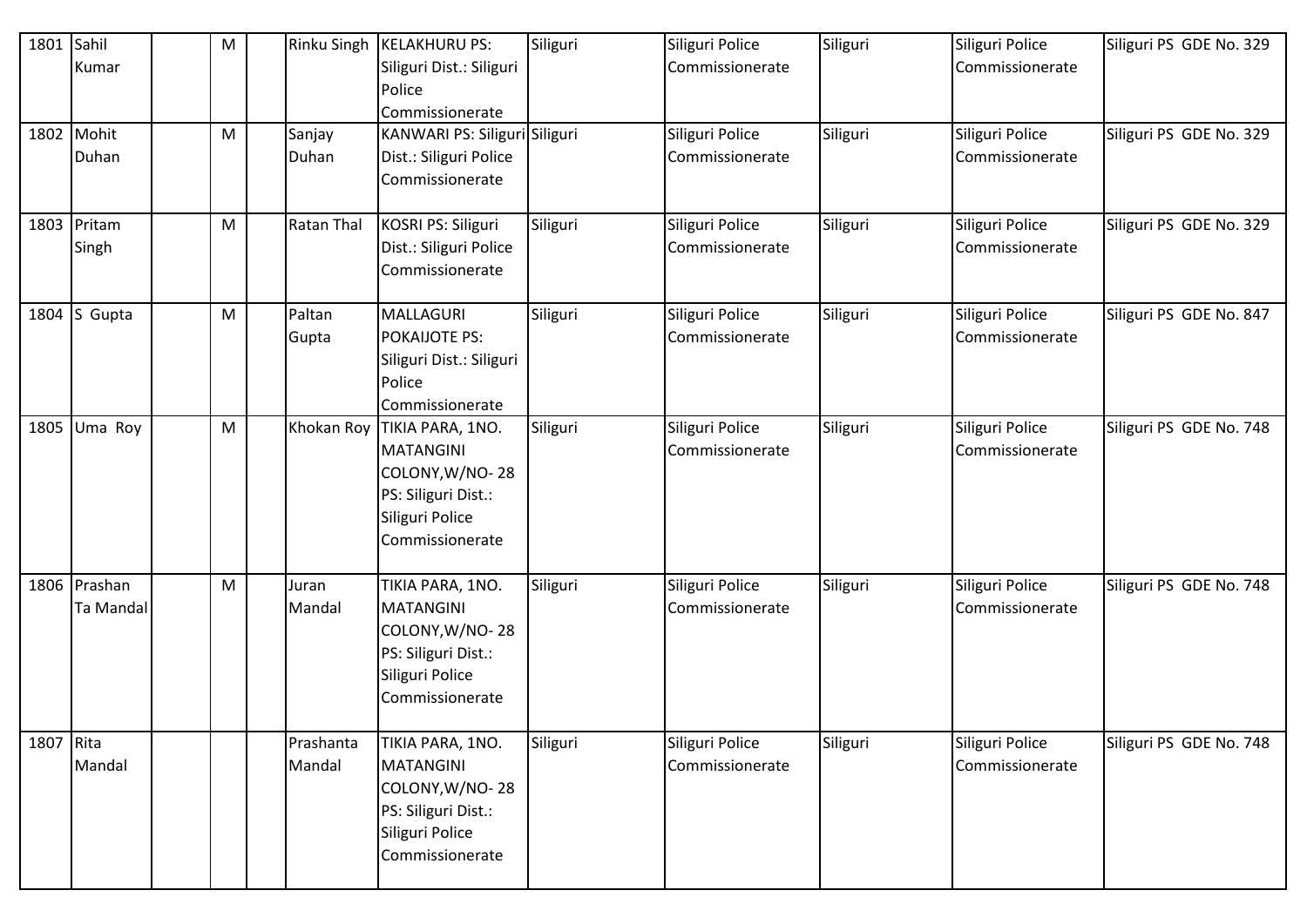| 1808 Anita | Sarkar                          |           |    | Lt. Sankar<br>Sarkar | TIKIA PARA, 1NO.<br><b>MATANGINI</b><br>COLONY, W/NO-28<br>PS: Siliguri Dist.:<br>Siliguri Police<br>Commissionerate      | Siliguri                 | Siliguri Police<br>Commissionerate  | Siliguri                 | Siliguri Police<br>Commissionerate  | Siliguri PS GDE No. 748                      |
|------------|---------------------------------|-----------|----|----------------------|---------------------------------------------------------------------------------------------------------------------------|--------------------------|-------------------------------------|--------------------------|-------------------------------------|----------------------------------------------|
| 1809       | Sunita<br>Sarkar                |           |    | Raju                 | TIKIA PARA, 1NO.<br>Chakraborty MATANGINI<br>COLONY, W/NO-28<br>PS: Siliguri Dist.:<br>Siliguri Police<br>Commissionerate | Siliguri                 | Siliguri Police<br>Commissionerate  | Siliguri                 | Siliguri Police<br>Commissionerate  | Siliguri PS GDE No. 748                      |
| 1810 Selim | Gayen                           | ${\sf M}$ | 40 | Gayen                | Lt. Sekendar Vill.- Dakshin<br>Bejpukur PS:<br>Dholahat Dist.:<br>Sundarban Police<br><b>District</b>                     | Dholahat                 | Sundarban Police<br><b>District</b> | Dholahat                 | Sundarban Police<br><b>District</b> | Dholahat PS GDE No.<br>810                   |
|            | 1811 Purnendu<br>Mondal         | M         | 25 | Mondal               | Ramkrishna   Vill. - Paschim<br>Sridharpur PS:<br>Dholahat Dist.:<br>Sundarban Police<br><b>District</b>                  | <b>Dholahat</b>          | Sundarban Police<br><b>District</b> | Dholahat                 | Sundarban Police<br><b>District</b> | Dholahat PS GDE No.<br>799                   |
|            | 1812 Rabindran<br>ath<br>Mondal | M         | 45 | Lt.<br>ath Mondal    | Vill.- Paschim<br>Dhirendran Sridharpur PS:<br>Dholahat Dist.:<br>Sundarban Police<br><b>District</b>                     | Dholahat                 | Sundarban Police<br><b>District</b> | Dholahat                 | Sundarban Police<br>District        | Dholahat PS GDE No.<br>799                   |
| 1813 Md    | Manirul<br>Islam                | M         | 21 | Md. Najrul<br>Islam  | Ganga Sagar PS:<br>Ganga sagar coastal coastal<br>Dist.: Sundarban<br><b>Police District</b>                              | Ganga sagar              | Sundarban Police<br>District        | Ganga sagar<br>coastal   | Sundarban Police<br>District        | Ganga sagar coastal PS<br><b>GDE No. 412</b> |
|            | 1814 Sawkat Ali<br>Sanful       | M         | 38 | Najim                | PS: Harwood point<br>coastal Dist.:<br>Sundarban Police<br>District                                                       | Harwood point<br>coastal | Sundarban Police<br><b>District</b> | Harwood point<br>coastal | Sundarban Police<br>District        | Harwood point coastal<br>PS GDE No. 685      |